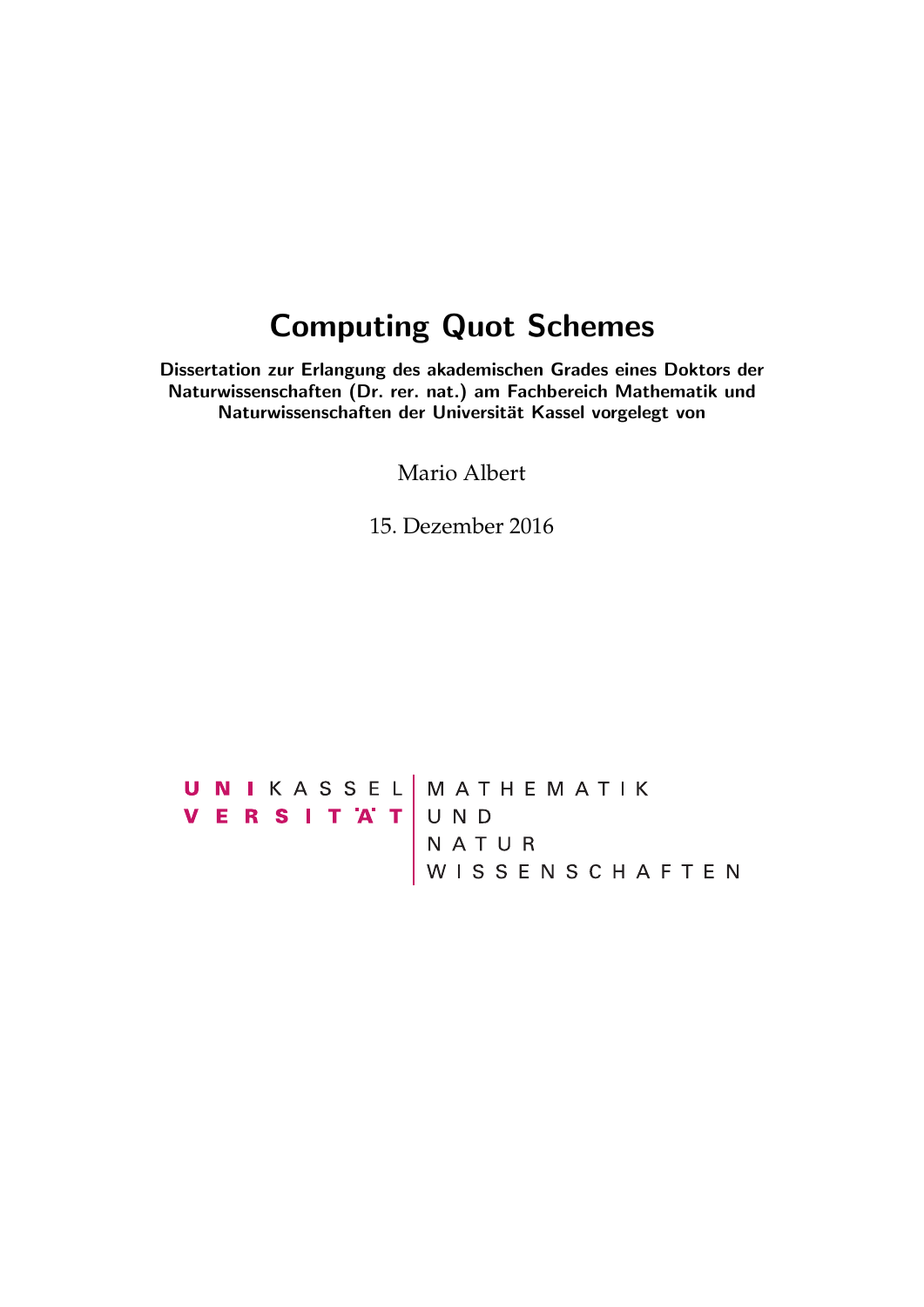## **Tag der mündlichen Prüfung** 14. Februar 2017

**Erstgutachter**

Prof. Werner M. Seiler Universität Kassel

## **Zweitgutachter**

Prof. Margherita Roggero Università degli Studi di Torino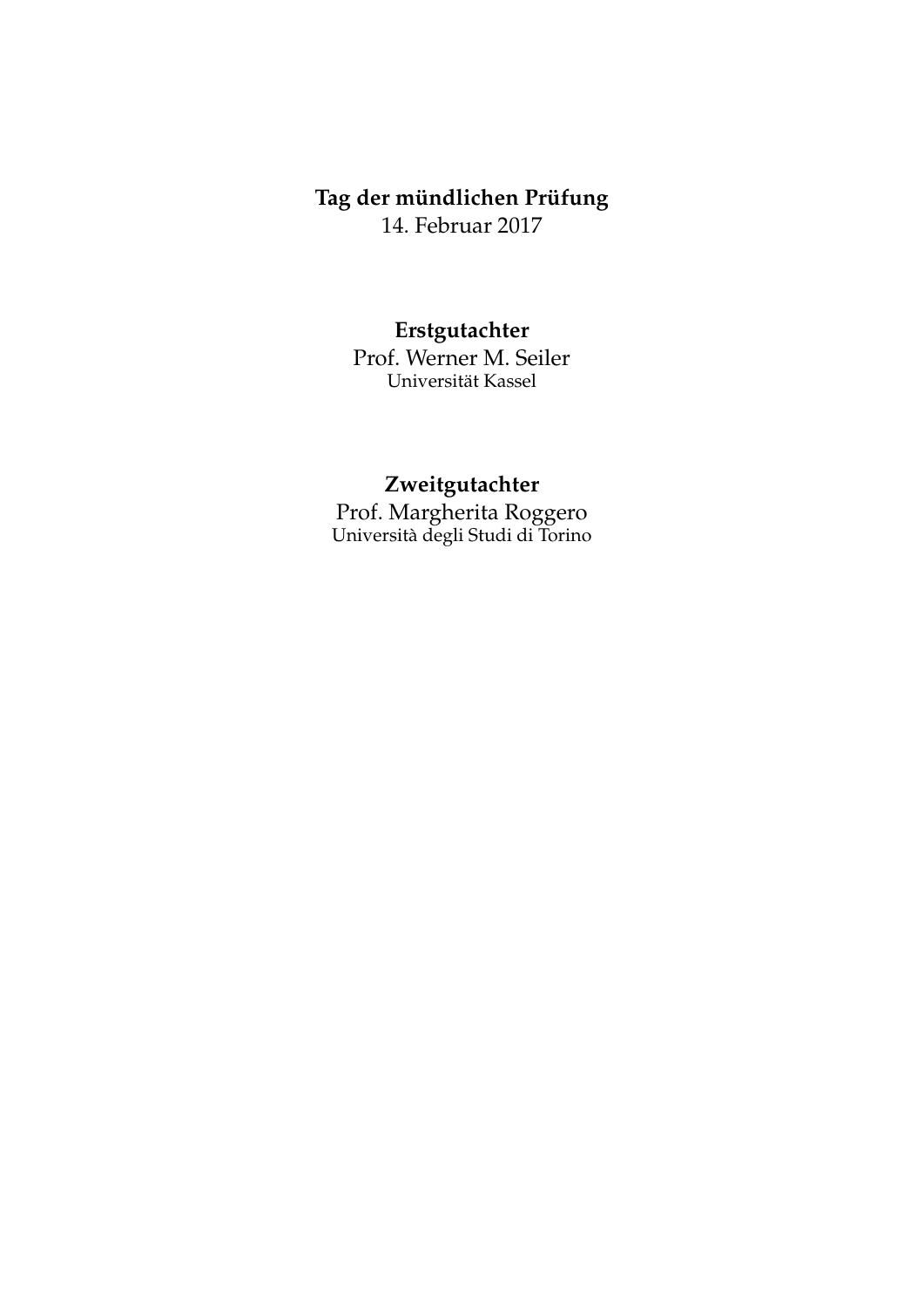# Acknowledgements

During the last three years they were many people who supported me. Without them this work would not be possible.

At first I want to thank the Otto-Braun Foundation for their financial support since April 2014.

I would like to express my gratitude to Werner M. Seiler for his guidance and the many things which he taught me in the past nine years.

I cannot thank enough my collaborators in Turin, Margherita Roggero and Cristina Bertone for their exceptionally support and hospitality. I always enjoyed my trips to Torino a lot. Especially the third chapter would not be possible without the guidance of both of you.

To my office-mate Matthias Fetzer, I enjoyed the time with you and I thank you for your patience and useful discussion. Especially, to keep my attention always on the little details I like to ignore.

I want to thank all my colleagues for the nice atmosphere. Especially I like to thank John Abbot for the many useful discussions.

I thank Fiona Becker, Cristina Bertone, Katharina Pötter, John Abbott, Matthias Fetzer, Johannes Kuhaupt and Dominik Wulff for proofreading my thesis. Any remaining errors are solely my responsibility.

I like to thank my family for all their support during my studies.

My deepest thanks go to Katharina Pötter. Your love and support have made this thesis possible at all.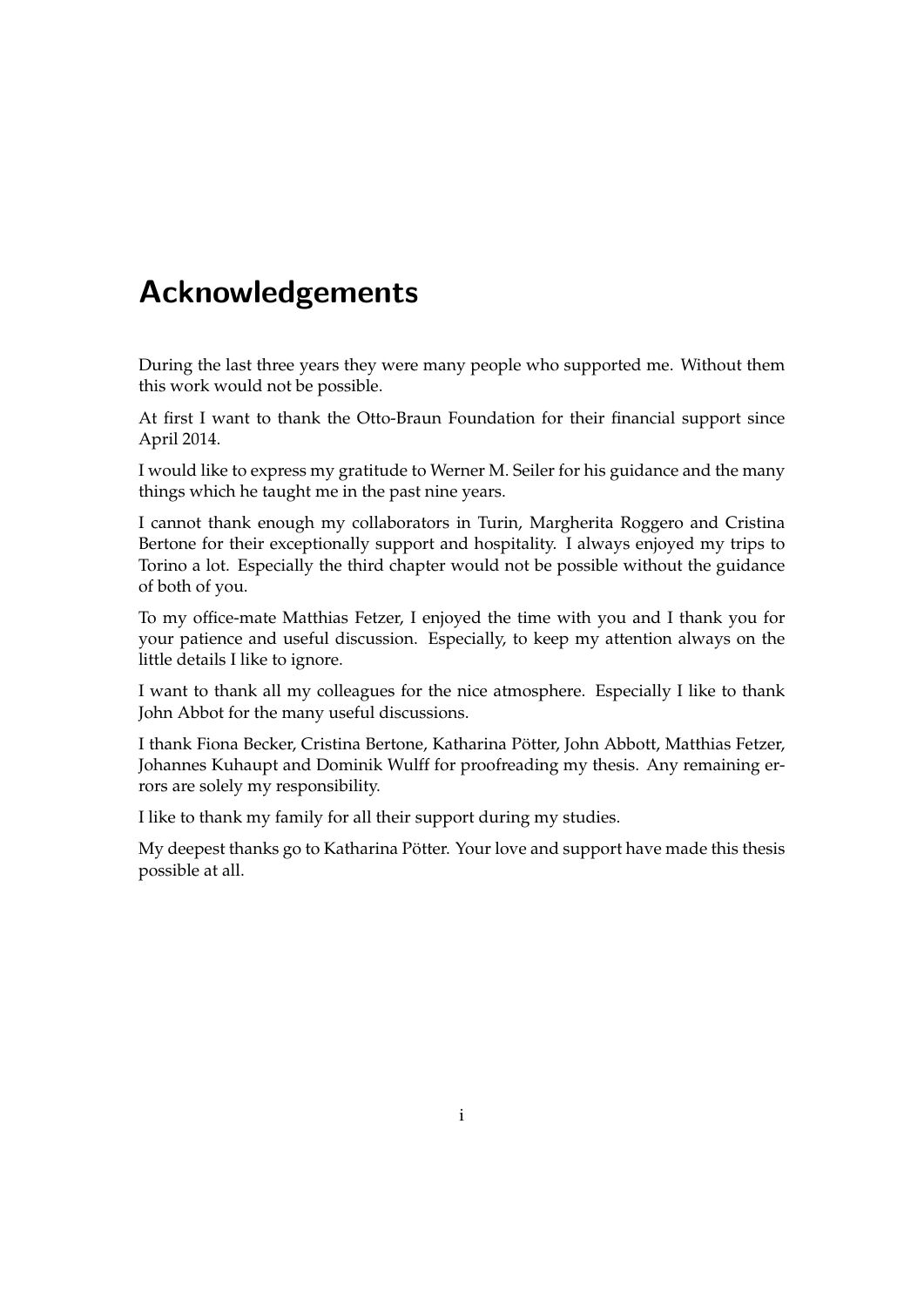# **Contents**

| 1.1                                                       |       | <b>Decomposition of Polynomial Modules</b>      | 3<br>5                                                                                                                                                                                                              |  |  |  |  |  |
|-----------------------------------------------------------|-------|-------------------------------------------------|---------------------------------------------------------------------------------------------------------------------------------------------------------------------------------------------------------------------|--|--|--|--|--|
|                                                           |       |                                                 |                                                                                                                                                                                                                     |  |  |  |  |  |
|                                                           |       |                                                 |                                                                                                                                                                                                                     |  |  |  |  |  |
|                                                           |       |                                                 | 5                                                                                                                                                                                                                   |  |  |  |  |  |
|                                                           | 1.1.1 | Definition of Resolving Decompositions          | 6                                                                                                                                                                                                                   |  |  |  |  |  |
|                                                           | 1.1.2 | Syzygy Resolutions via Resolving Decompositions | 12                                                                                                                                                                                                                  |  |  |  |  |  |
|                                                           | 1.1.3 | An Explicit Formula for the Differential        | 16                                                                                                                                                                                                                  |  |  |  |  |  |
| 1.2                                                       |       |                                                 | 21                                                                                                                                                                                                                  |  |  |  |  |  |
|                                                           | 1.2.1 |                                                 | 22                                                                                                                                                                                                                  |  |  |  |  |  |
|                                                           | 1.2.2 |                                                 | 29                                                                                                                                                                                                                  |  |  |  |  |  |
| 1.3                                                       |       |                                                 | 32                                                                                                                                                                                                                  |  |  |  |  |  |
| 1.4                                                       |       |                                                 | 35                                                                                                                                                                                                                  |  |  |  |  |  |
| 43<br>The Hilbert polynomial and the Theorems of Gotzmann |       |                                                 |                                                                                                                                                                                                                     |  |  |  |  |  |
| 2.1                                                       |       |                                                 | 45                                                                                                                                                                                                                  |  |  |  |  |  |
| 2.2                                                       |       |                                                 | 52                                                                                                                                                                                                                  |  |  |  |  |  |
| 2.3                                                       |       |                                                 | 58                                                                                                                                                                                                                  |  |  |  |  |  |
| 61                                                        |       |                                                 |                                                                                                                                                                                                                     |  |  |  |  |  |
| 3.1                                                       |       |                                                 |                                                                                                                                                                                                                     |  |  |  |  |  |
|                                                           | 3.1.1 |                                                 | 61                                                                                                                                                                                                                  |  |  |  |  |  |
|                                                           | 3.1.2 |                                                 | 63                                                                                                                                                                                                                  |  |  |  |  |  |
|                                                           | 3.1.3 |                                                 | 65                                                                                                                                                                                                                  |  |  |  |  |  |
| 3.2                                                       |       |                                                 | 68                                                                                                                                                                                                                  |  |  |  |  |  |
|                                                           | 3.2.1 |                                                 | 68                                                                                                                                                                                                                  |  |  |  |  |  |
|                                                           | 3.2.2 |                                                 | 70                                                                                                                                                                                                                  |  |  |  |  |  |
|                                                           | 3.2.3 | Grassmann Functor                               | 72                                                                                                                                                                                                                  |  |  |  |  |  |
| 3.3                                                       |       |                                                 | 74                                                                                                                                                                                                                  |  |  |  |  |  |
|                                                           | 3.3.1 |                                                 | 77                                                                                                                                                                                                                  |  |  |  |  |  |
|                                                           | 3.3.2 |                                                 | 83                                                                                                                                                                                                                  |  |  |  |  |  |
|                                                           |       |                                                 | <b>Quasi-Stable Covering of Quot Schemes</b><br>Representability and Flat Families of Projective Schemes<br>The Hilbert Polynomial for Coherent Sheaves<br>A new Proof for the Representability of the Quot Functor |  |  |  |  |  |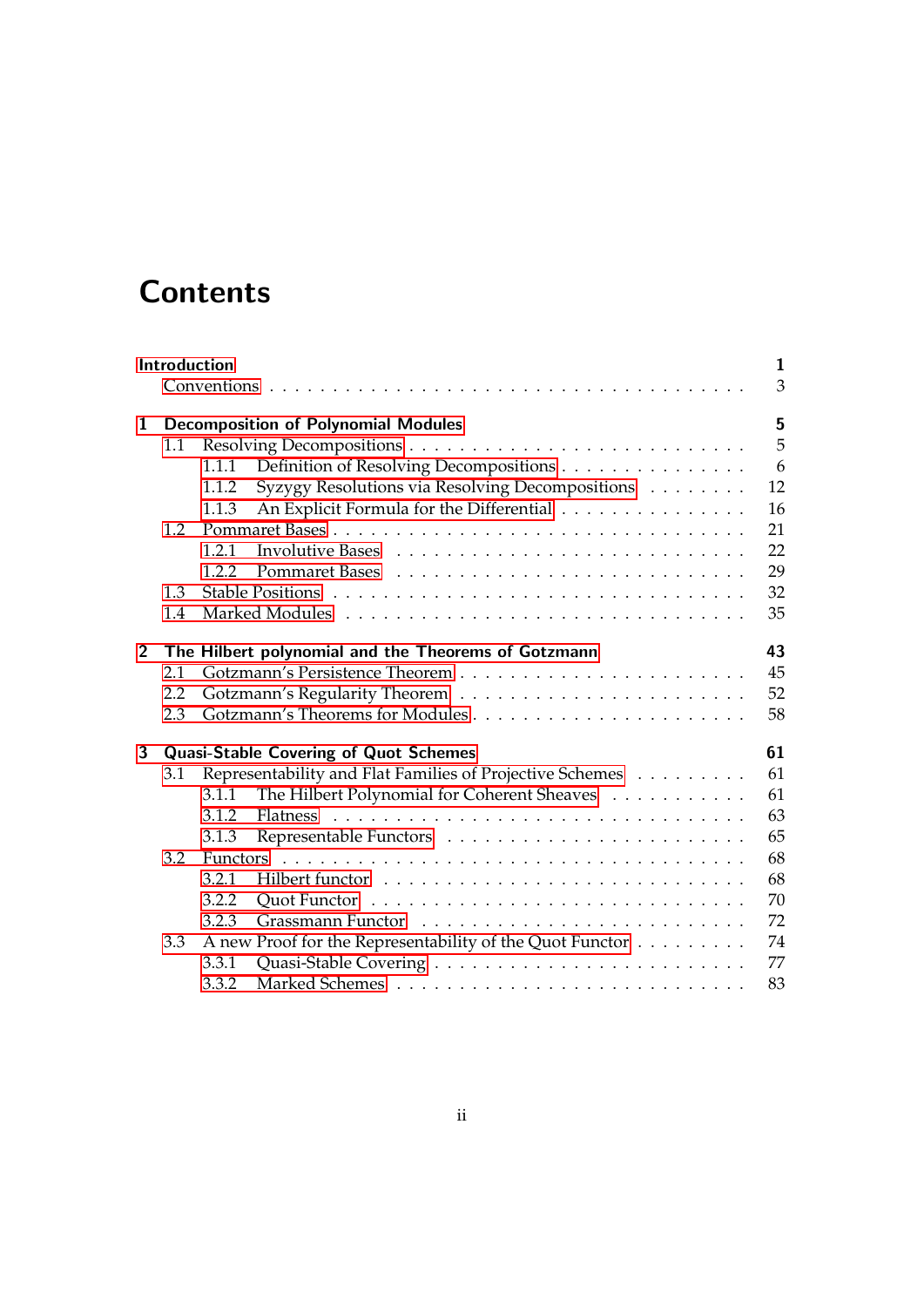| Contents |
|----------|
|----------|

| 4   | Computation                                                                 |                                              | 90                                                                         |     |  |  |
|-----|-----------------------------------------------------------------------------|----------------------------------------------|----------------------------------------------------------------------------|-----|--|--|
|     | 4.1                                                                         | Computation of Saturated Quasi-Stable Ideals |                                                                            |     |  |  |
|     |                                                                             |                                              | 4.1.1 An Efficient Algorithm to Compute Saturated Quasi-Stable Ideals      | 95  |  |  |
| 4.2 |                                                                             |                                              | Computation of Saturated p-Borel Fixed Ideals                              | 105 |  |  |
|     |                                                                             |                                              | 4.2.1 An Efficient Algorithm to Compute Saturated p-Borel Fixed Ideals 106 |     |  |  |
|     | Computation of Saturated Monomial Modules in Certain Stability Posi-<br>4.3 |                                              |                                                                            |     |  |  |
|     |                                                                             |                                              |                                                                            | 116 |  |  |
| 4.4 |                                                                             |                                              |                                                                            | 122 |  |  |
|     |                                                                             | 4.4.1                                        | Computing Marked Families Using Superminimal Generators                    | 122 |  |  |
|     |                                                                             | 4.4.2                                        | Computing Marked Families Using Dehomogenization                           | 136 |  |  |
|     | Computation of Concrete Hilbert Schemes<br>4.5                              |                                              |                                                                            |     |  |  |
|     |                                                                             | 4.5.1                                        |                                                                            | 142 |  |  |
|     |                                                                             | 4.5.2                                        |                                                                            | 145 |  |  |
|     |                                                                             | 4.5.3                                        |                                                                            | 147 |  |  |
|     |                                                                             | 4.5.4                                        | The Hilbert Polynomial $HP(t) = 4$ in Polynomial Rings with Four           |     |  |  |
|     |                                                                             |                                              | Variables over Fields with Different Characteristic                        | 151 |  |  |
| 5   |                                                                             | <b>Conclusion</b>                            |                                                                            | 153 |  |  |
|     | <b>Bibliography</b>                                                         |                                              |                                                                            |     |  |  |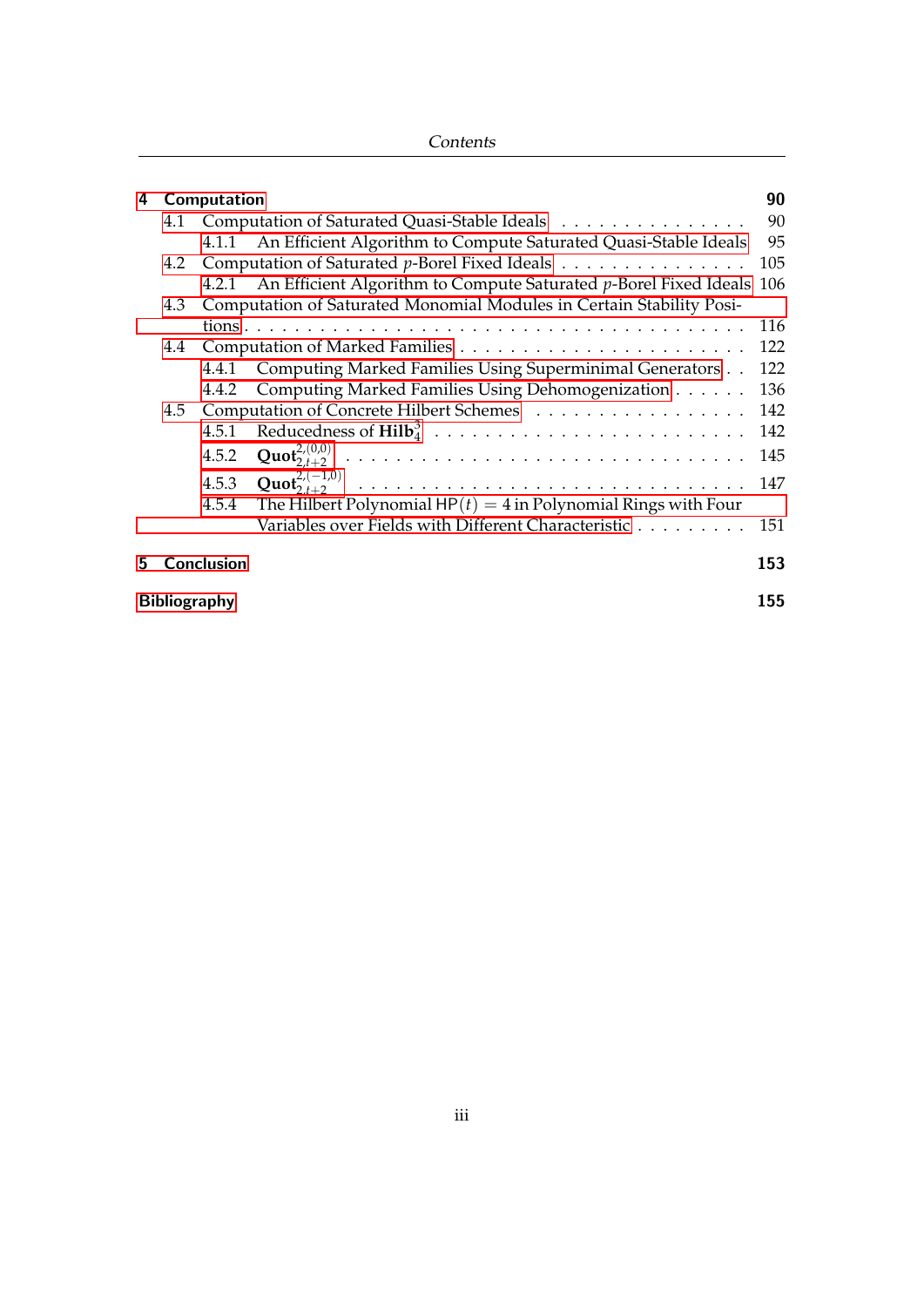## <span id="page-5-0"></span>Introduction

In the late 1950s and 1960s Alexander Grothendieck revolutionized algebraic geometry. He introduced an abstract algebraic point of view for algebraic geometry. In particular, he introduced the language of schemes which enabled us to use sheaf theory to study algebraic varieties. Furthermore, he developed the theory of Hilbert and Quot schemes, which is still today an area of active research.

Quot schemes were introduced by Grothendieck [\[25\]](#page-161-0) as schemes representing the contravariant Quot functor  $\text{Quot}_{X,S}^{\mathcal{F},HP(t)}$  which is a functor from the category of *S*-schemes to the category of sets. The Quot functor parametrizes quotient sheaves of a fixed quasicoherent sheaf  $\mathcal F$  on an *S*-scheme *X* that are flat over the base and have Hilbert polynomial HP(*t*) on the fibres. Grothendieck showed the representability of the Quot functor by embedding it into a suitable Grassmann functor  $Gr_{N,HP(s)}$  where *s* is a sufficiently large integer and *N* is the number of module terms in degree *s*.

For the case of Hilbert functors, which are special Quot functors there were several attempts to simplify the proof of representability. The first crucial point was the concept of regularity, introduced by Mumford [\[35\]](#page-161-1), for the choice of degree *s*. A further simplification was found by Gotzmann [\[23\]](#page-160-0): his regularity theorem gives a formula for the minimal *s* depending only on the polynomial HP(*t*). These classical approaches allow us to determine equations for specifying the embedding of the Hilbert scheme into the Grassmann scheme. But the number of equations and their degrees are usually so high, that it is impossible to compute these equations.

Instead of considering global equations to embed the Hilbert scheme into the Grassmann scheme, Bayer [\[6\]](#page-159-1) suggested a reduction to the local case, that is to consider an open covering of the Hilbert scheme induced by an open covering of the Grassmann scheme. However, even this approach was still far away from practical for computing concrete equations of a Hilbert scheme.

Using the strategy of Bayer [\[6\]](#page-159-1) Brachat et al. [\[11\]](#page-160-1) constructed a special open covering of the Grassmann functor which is called the Borel fixed open covering. Using this covering they defined subfunctors of the Grassmann and the Hilbert functor. Then they showed that these subfunctors are representable which induces the representability of the Grassmann and Hilbert functors. In particular, they showed that the subfunctors of the Hilbert functor are represented by marked schemes. The advantage of the approach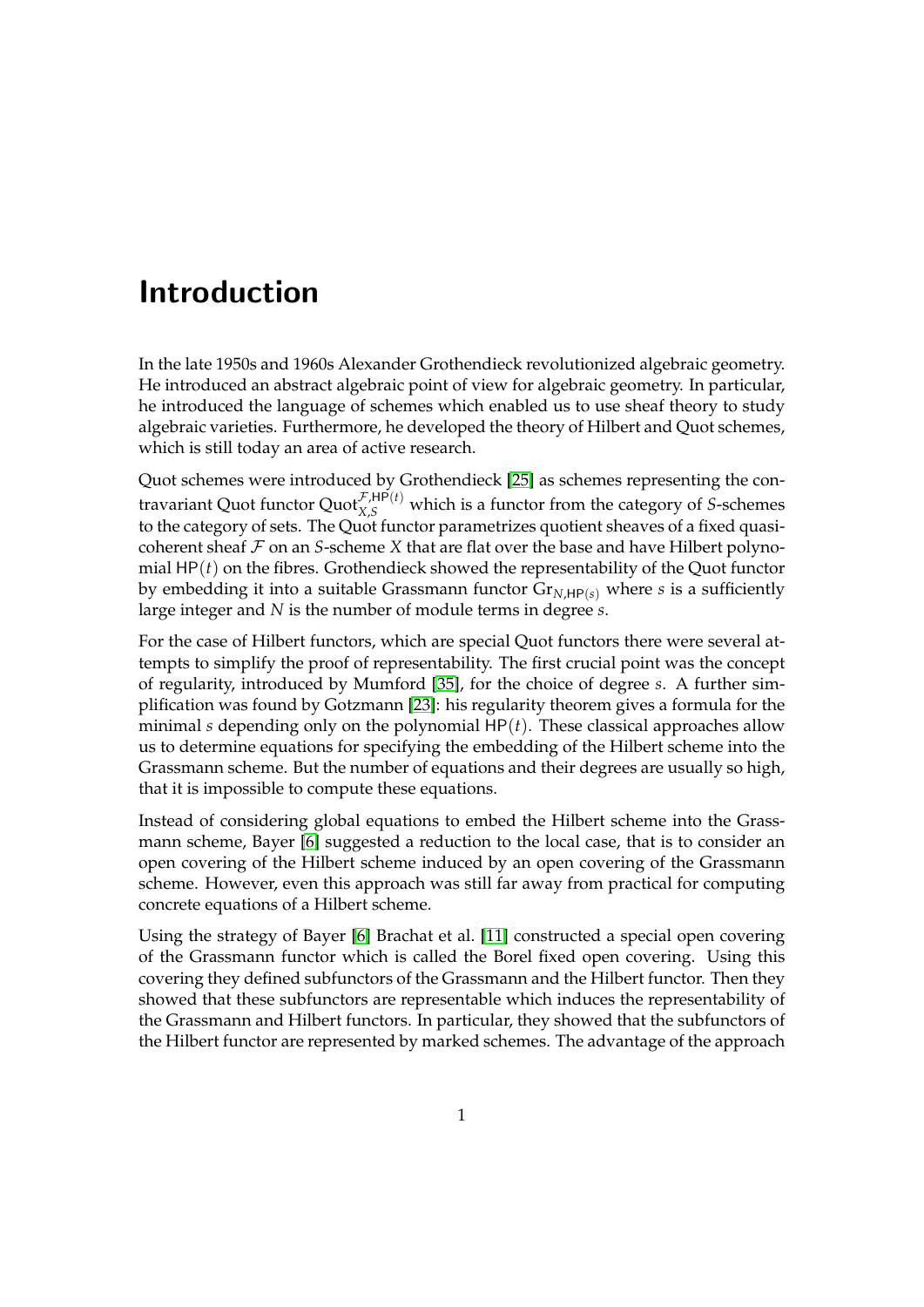of Brachat et al. [\[11\]](#page-160-1) is that we have to consider only a really small open covering which is provided by a much smaller set of equations then the approaches mentioned above. With this approach it was possible for the first time to really compute non trivial Hilbert schemes.

Marked schemes appeared for the first time in [\[13\]](#page-160-2). If  $J$  is a strongly stable ideal in the polynomial ring  $A[x_0, \ldots, x_n]$  then the family of ideals  $\mathcal{I} \subseteq A[x_0, \ldots, x_n]$  such that  $A[x_0,\ldots,x_n]=\mathcal{I}\oplus\langle\{x^\alpha\in\mathbb{T}\,\,|\,\,x^\alpha\notin\mathcal{J}\}\rangle$  is naturally an algebraic scheme, called the marked scheme. Using the marked scheme it is possible to embed the Hilbert schemes in affine spaces, which allows computing explicit equations for it. One major restriction of this approach is that this only works over fields with characteristic zero.

In this thesis we extend the ideas developed by Brachat et al. [\[11\]](#page-160-1) in two directions. First, we show that we can construct a similar covering, called a quasi-stable covering, which let us prove the representability of Hilbert functors over fields of arbitrary characteristic. Secondly, we show that we can extend this approach to Quot functors, which allows us to give a new proof for the representability of the Quot functor. Using this new approach we formulate algorithms to compute explicitly an open covering of a Quot scheme. The new algorithms allow us for the first time to compute concrete Quot schemes.

This thesis starts with a chapter about resolving decompositions. They provide a unifying framework for computing free resolutions. Furthermore, we introduce in this chapter the notion of Pommaret bases. They are an example of resolving decompositions, and they will be the foundation for the theory which is developed in the following chapters. One disadvantage of Pommaret bases is that they exist only in generic coordinates. Therefore, a part of the first chapter is devoted to introducing several generic coordinate positions.

Another example of resolving decompositions are marked bases over modules; a topic we also introduce in the first chapter. They may be considered as a form of Gröbner basis which do not depend on a term order. Instead, one chooses for each generator some term as head module term such that the head module terms generate a prescribed monomial module. We show that the involutive normal form algorithm with respect to Pommaret division will terminate if the prescribed monomial module is quasi-stable.

The second chapter is devoted to the Hilbert function and the Hilbert polynomial. Both objects are defined in this chapter. Furthermore, we analyse the important persistence and regularity theorem for ideals of Gotzmann [\[23\]](#page-160-0). We provide for both theorems new alternative proofs which are much simpler to understand than previous proofs. They are based on the theory of Pommaret bases. We stated above that the regularity theorem of Gotzmann is an important step in the proof of the representability of the Hilbert functor. We want to use this step for the Quot functor, too. For this we briefly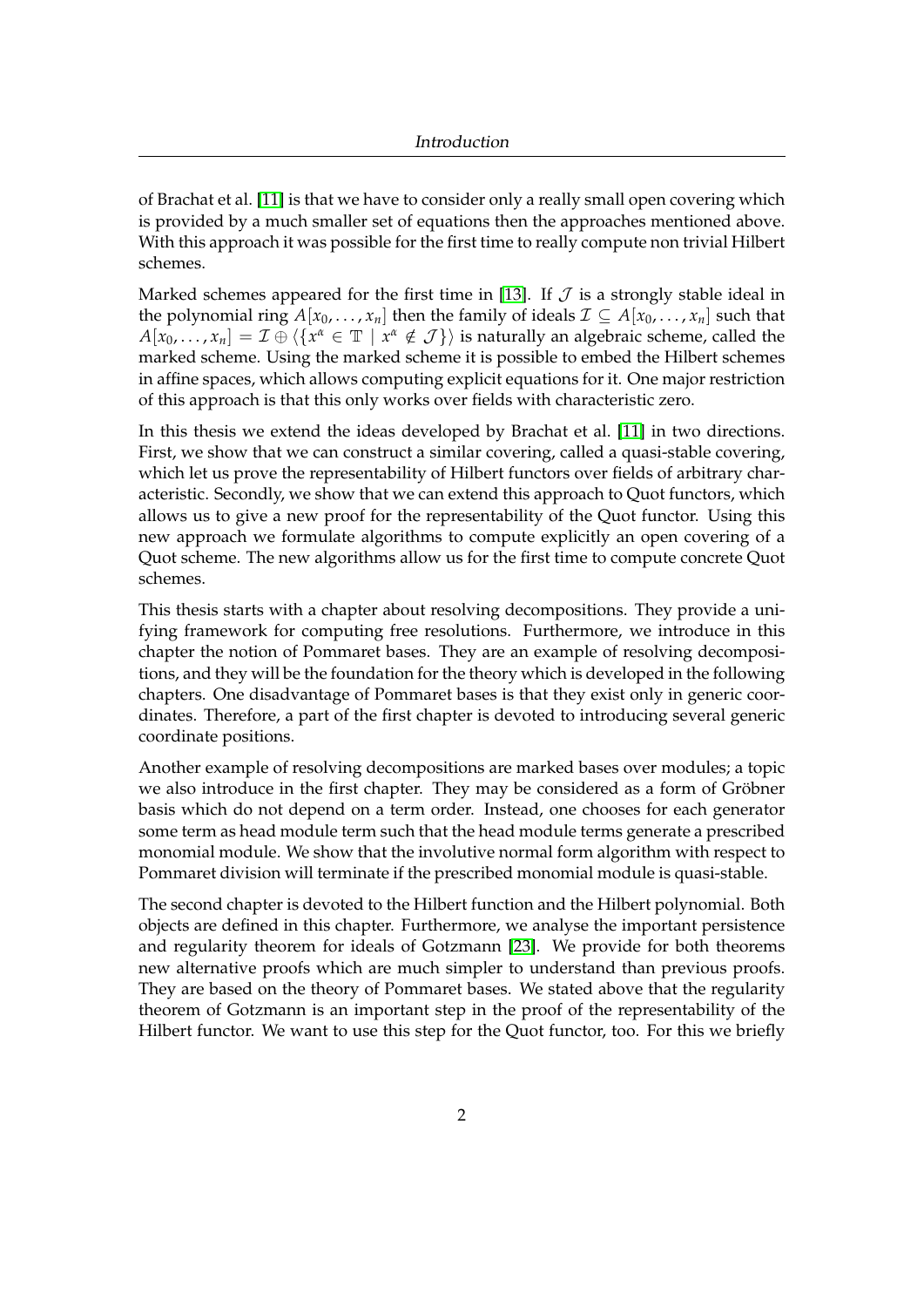recall the work of Dellaca [\[15\]](#page-160-3) who extended the regularity theorem of Gotzmann to modules.

In the third chapter we introduce at first the Hilbert, Quot and Grassmann functors. Then we construct the "quasi-stable covering" of the Grassmann functor and show that we can restrict this covering to the Quot functor. The covering is represented by subfunctors. In an additional step we show that every subfunctor can be represented by a marked scheme. This marked scheme is an extension of the marked scheme defined by Brachat et al. [\[11\]](#page-160-1) and uses the marked bases for modules that we defined in the first chapter.

The fourth chapter is devoted to the computation of concrete Quot schemes. In the first part we investigate the computation of saturated quasi-stable or *p*-Borel fixed monomial modules. In the second part we present two algorithms for computing marked schemes. Finally, we prove that  $\text{Hilb}_4^3$  is a reduced scheme, we compute for the first time a concrete representation for a Quot scheme and give an example for Hilbert schemes over fields of finite characteristic.

## <span id="page-7-0"></span>Conventions

Throughout this work we always consider  $\Bbbk$  to be an algebraically closed field of arbitrary characteristic and N the set of natural numbers including zero:

- *A* is a k-algebra.
- $P = A[x]$  is a polynomial ring with variables  $\mathbf{x} = (x_0, \dots, x_n)$ .
- $\bullet$   $\mathcal{P}_{\mathbf{d}}^m = \bigoplus_{k=1}^m \mathcal{P}(-d_k)\mathbf{e}_k$  is a finitely generated free  $\mathcal{P}$ -module with grading  $\mathbf{d} =$  $(d_1, \ldots, d_m) \in \mathbb{Z}^m$  and free generators  $\mathbf{e}_1, \ldots, \mathbf{e}_m$ . If  $\mathbf{d} = (0, \ldots, 0)$  we write simply  $\mathcal{P}^m$  instead of  $\mathcal{P}^m_{\mathbf{d}}$ .
- We consider only finitely generated graded submodules  $\mathcal{U} \subseteq \mathcal{P}_{\mathbf{d}}^m$ .
- Let  $\mathcal{B} \subseteq \mathcal{P}_{d}^{m}$ , then  $\langle \mathcal{B} \rangle$  is the module generated by  $\mathcal{B}$ .
- $\mathbb T$  is the set of terms in  $\mathcal P$ .
- $x^{\alpha} \in \mathbb{T}$ , then  $\deg_i(x^{\alpha})$  is the degree of  $x_i$  in  $x^{\alpha}$ . Sometimes we also write just  $\alpha_i$ instead of  $\deg_i(x^{\alpha})$ .
- $x^{\alpha} \in \mathbb{T}$ , then  $x^{\alpha_{\text{sat}}} := \frac{x^{\alpha}}{x^{\alpha_{\text{at}}}}$  $\frac{x^{\alpha}}{x_0^{\alpha_0}}$ .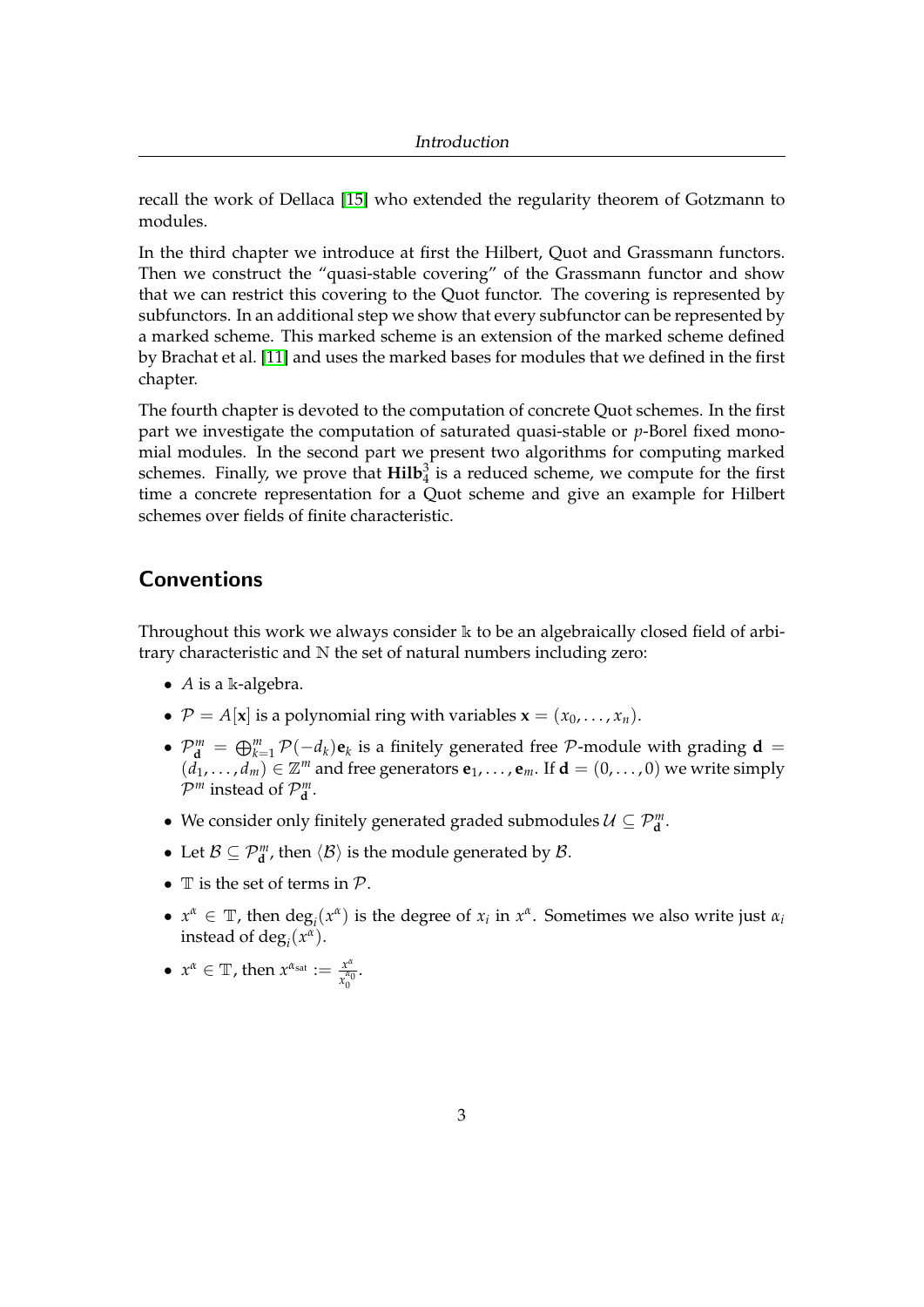• If  $M \subseteq \{0, \ldots, n\}$ , we define

$$
\mathbb{T}_M:=\left\{x^\mu\in\mathbb{T}\mid \deg_i(x^\mu)=0\ \forall\ i\in\{0,\ldots,n\}\setminus M\right\}.
$$

- $V \subseteq \mathcal{P}_d^m$  is a *monomial module* if it is of the form  $\bigoplus_{k=1}^m \mathcal{J}^{(k)}e_k$  where  $\mathcal{J}^{(k)}$  is a monomial ideal in P.
- A *module term (with index k)* is a term of the form  $x^{\mu}$ **e**<sub>*k*</sub>.
- For a monomial ideal  $\mathcal{J} \subseteq \mathcal{P}$  we define  $\mathcal{N}(\mathcal{J}) \subseteq \mathbb{T}$  as the set of terms in  $\mathbb{T}$  not belonging to  $\mathcal{J}$ .
- For a monomial module  $V = \bigoplus_{i=1}^m \mathcal{J}^{(k)}\mathbf{e}_k$  we define  $\mathcal{N}(V) = \bigcup_{k=1}^m \mathcal{N}(\mathcal{J}^{(k)})\mathbf{e}_k$ .
- For an element  $f \in \mathcal{P}_{d}^{m}$  we define supp( $f$ ) to be the set of module terms appearing in **f** with nonzero coefficient:  $\mathbf{f} = \sum_{x^{\alpha} \mathbf{e}_{i_{\alpha}}} \in \text{supp}(\mathbf{f}) \; c_{\alpha} x^{\alpha} \mathbf{e}_{i_{\alpha}}.$
- If  $\mathcal{B}$  is a set of homogeneous elements of degree *s* in  $\mathcal{P}_{d}^{m}$  we write  $\langle \mathcal{B} \rangle^{A}$  for the *A*-module space generated by  $\mathcal{B}$  in  $(\mathcal{P}_{\mathbf{d}}^{m})_s$ .
- For a module  $\mathcal{U} \subseteq \mathcal{P}_{\mathbf{d}}^m$  we denote by  $pd(\mathcal{U})$  the *projective dimension* of  $\mathcal{U}$ .
- For a module  $\mathcal{U} \subseteq \mathcal{P}_{\mathbf{d}}^m$  we denote by reg $(\mathcal{U})$  the *(Castelnuovo-Mumford) regularity* of  $\mathcal U$ .
- For a module  $\mathcal{U} \subseteq \mathcal{P}_{\mathbf{d}}^m$  we denote by depth $(\mathcal{U})$  the *depth* of  $\mathcal{U}$ .
- The binomial coefficient is defined as usual. For  $k > n$  we set  $\binom{n}{k}$  $\binom{n}{k} = 0$ . Furthermore, ( *n*  $\binom{n}{0} = \binom{n}{n}$  $\binom{n}{n} = 1.$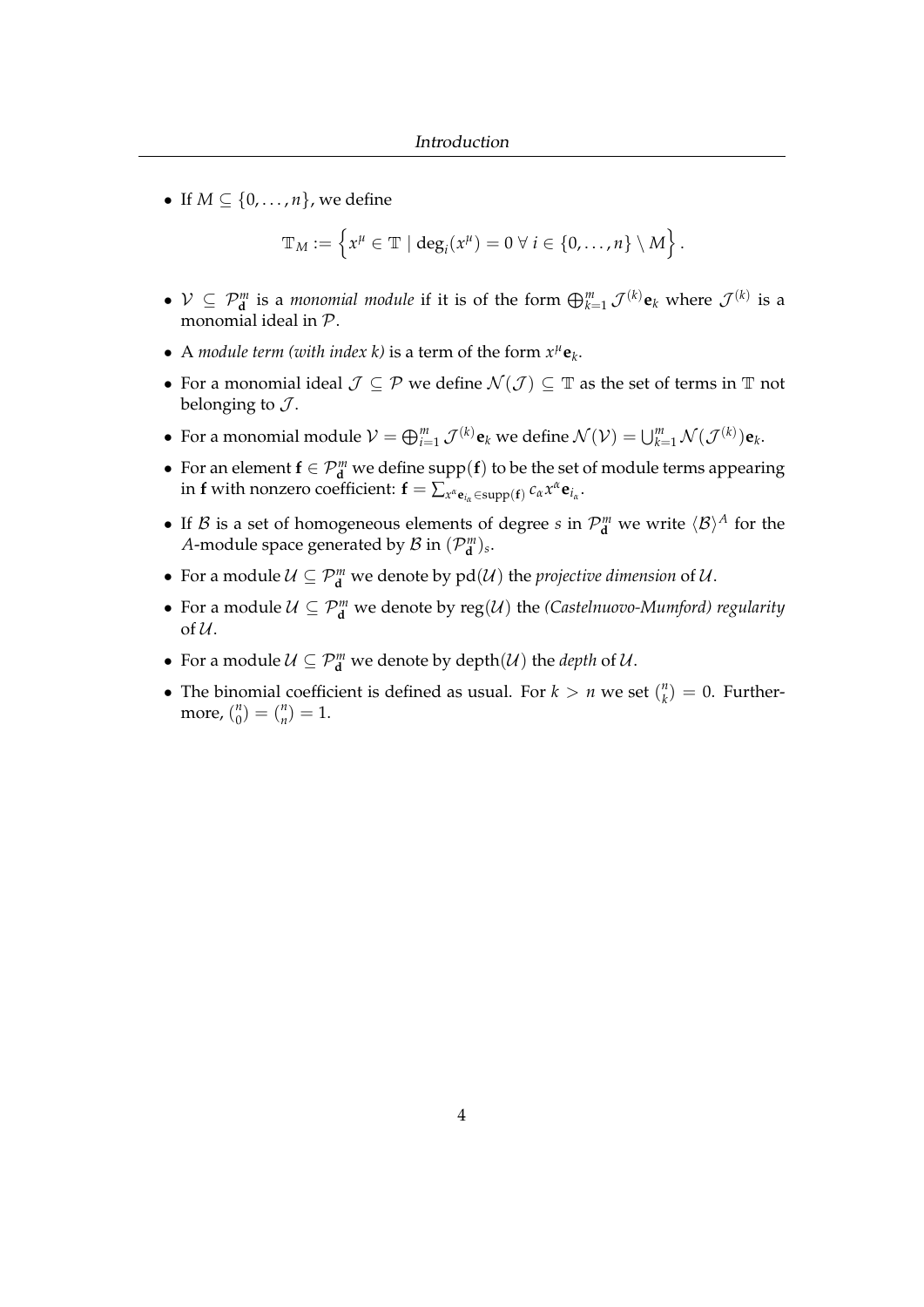# <span id="page-9-0"></span>1 Decomposition of Polynomial Modules

The first chapter is about the decomposition of polynomial modules. Decompositions of polynomial modules are an important aspect in computational algebraic geometry and commutative algebra because they allow the structured analysis of polynomial modules.

Now we introduce resolving decompositions, which are decompositions which contain much information about the underlying free resolution of the polynomial module. Furthermore, we introduce involutive bases and marked bases, which are the foundation for the following chapters. In this thesis we often work in generic coordinates due to that we introduce several notions of stability of polynomial modules, too.

## <span id="page-9-1"></span>1.1 Resolving Decompositions

The determination of free resolutions for polynomial modules is a fundamental task in computational commutative algebra and algebraic geometry. Free resolutions are needed for derived functors like Ext and Tor. Also, many important homological invariants like the projective dimension or the Castelnuovo-Mumford regularity are defined via the minimal resolution. Moreover, the Betti numbers contain much geometric and topological information.

Unfortunately, it is rather expensive to compute a resolution. As a rough rule of thumb, one may say that computing a resolution of length  $\ell$  corresponds to computing  $\ell$  Gröbner bases. In many cases one needs only partial information about the resolution like the Betti numbers simply measuring its size. However, all classical algorithms require always determining a full resolution.

A new approach is provided in [\[4\]](#page-159-2) by combining the theory of Pommaret bases and algebraic discrete Morse theory (together with an implementation in the COCOALIB). It allows for the first time to determine Betti numbers –even individual ones– without computing a full resolution and thus is for most problems much faster than classical approaches (see [\[4,](#page-159-2) [5,](#page-159-3) [19\]](#page-160-4) for detailed benchmarks). In addition, it scales much better and can be easily parallelised.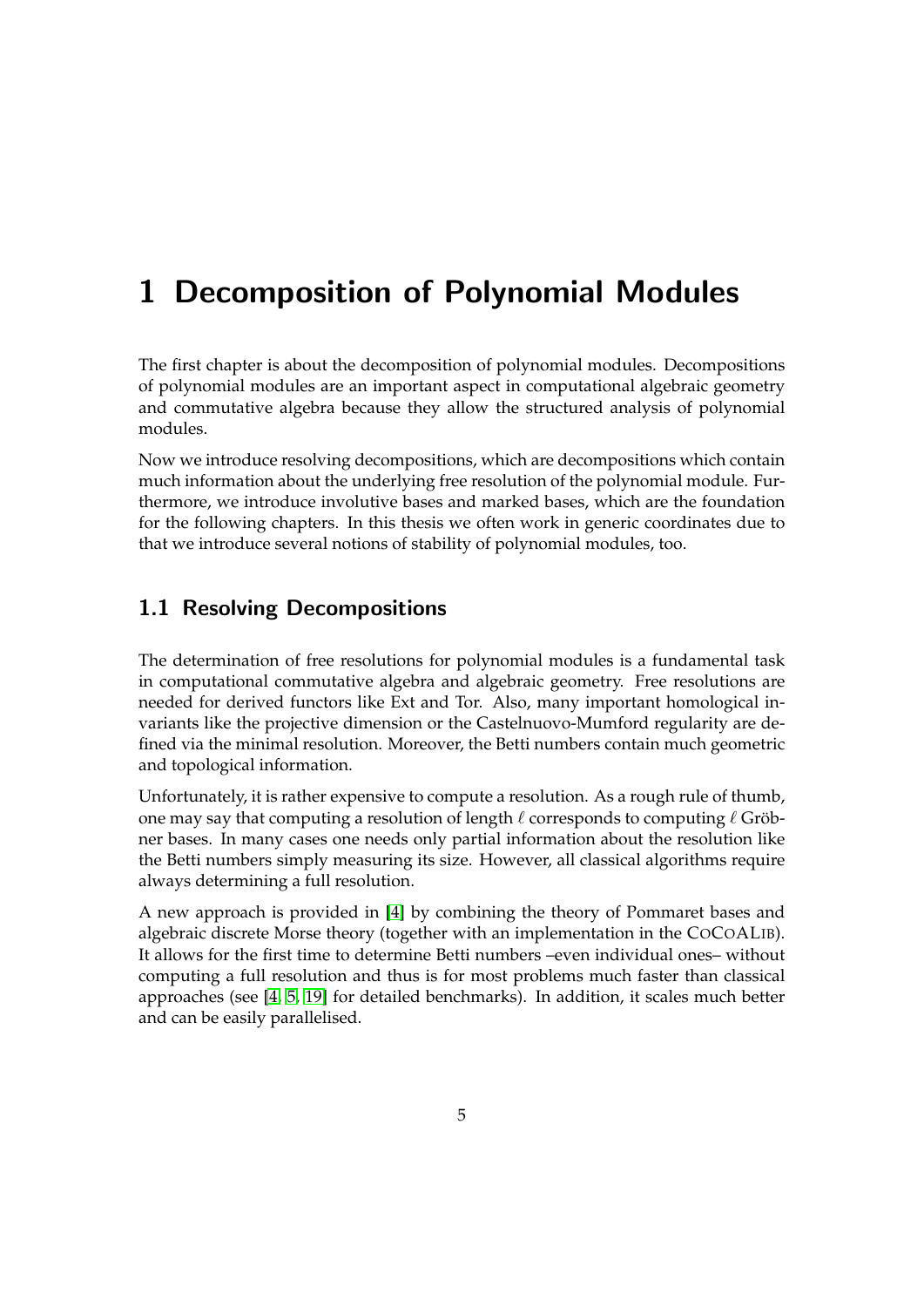By reason of these good properties it is of great interest to generalize this approach to other situations. In [\[5\]](#page-159-3), the approach is extended to Janet bases and in [\[19\]](#page-160-4) to arbitrary continuous involutive divisions of Schreyer type. While the proofs remained essentially the same, the use of another involutive division required the adoption of a number of technical points.

The main objective of this section is the development of an axiomatic framework that unifies all the above works. We introduce the novel concept of a *resolving decomposition* which is defined via several direct sum decompositions. It implies in particular the existence of standard representations and normal forms. Then we show that such a decomposition allows for the explicit determination of a free resolution and of Betti numbers.

The point of such a unification is *not* that it leads to any new algorithms. Indeed, we will not present a general algorithm for the construction of resolving decomposition. Instead, one should see the results as a "meta-machinery" which given any concept of a basis that induces a resolving decomposition delivers automatically an effective syzygy theory for this kind of basis. For the concrete case of resolving decompositions induced by Janet or Pommaret bases, an implementation of this effective theory is described (together with benchmarks) in [\[4,](#page-159-2) [5\]](#page-159-3). For other types of underlying bases only fairly trivial modifications of this implementation would be required.

Large parts of the following section have already been published in [\[2\]](#page-159-4).

### <span id="page-10-0"></span>1.1.1 Definition of Resolving Decompositions

Let  $\mathcal{B} = \{\mathbf{h}_1, \dots, \mathbf{h}_s\} \subset \mathcal{P}_{\mathbf{d}}^m$  be a finite homogeneous generating set such that there exists module terms  $x^{\mu_i}$ **e**<sub>*k<sub>i</sub>*</sub>  $\in$  supp(**h**<sub>*i*</sub>) with coefficient 1<sub>*A*</sub> for every **h**<sub>*i*</sub>  $\in$  *B*. Among all of these special module terms we choose one for every  $h_i$  and denote it by  $hm(h_i)$ and call it *head module term*. We define  $U = \langle B \rangle$  and define the *head module terms of* B,  $hm(\mathcal{B}) := \{hm(h) \mid h \in \mathcal{B}\}\$ and the *head module of*  $\mathcal{U}$ ,  $hm(\mathcal{U}) := \langle hm(\mathcal{B}) \rangle$ . Note that  $\text{hm}(\mathcal{U})$  depends on the choice of  $\mathcal B$  and on the choice of the head module terms in  $\mathcal B$ .

<span id="page-10-1"></span>**Definition 1.1.** *Choose a submodule*  $U \subseteq \mathcal{P}_{d}^{m}$  such that there exists a finite generating set B *described like above. Then we define a* resolving decomposition *of the submodule* U *as a quadruple* ( $\mathcal{B}$ , hm( $\mathcal{B}$ ),  $X_{\mathcal{B}}$ ,  $\prec_{\mathcal{B}}$ ) *with the following five properties:* 

- <span id="page-10-2"></span>*(i)*  $\mathcal{U} = \langle \mathcal{B} \rangle$ *.*
- <span id="page-10-3"></span>*(ii)* Let  $h \in \mathcal{B}$  be an arbitrary generator. Then, for every module term  $x^{\mu}e_k \in \text{supp}(h) \setminus$  $\{\text{hm}(\textbf{h})\}$ *, we have*  $x^{\mu}$ **e**<sub>*k*</sub>  $\notin$   $\text{hm}(\mathcal{U})$ *.*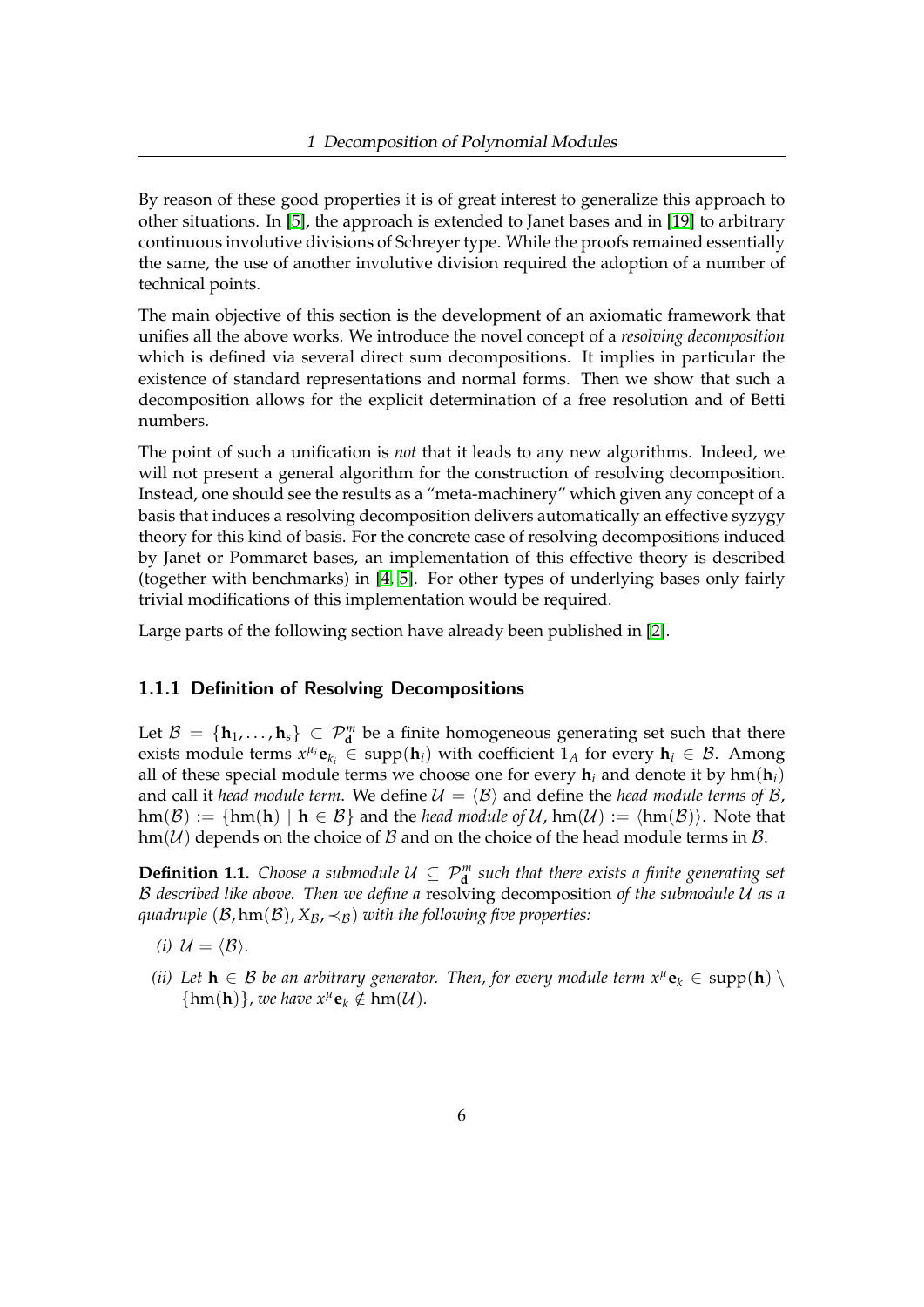<span id="page-11-0"></span>*(iii)* We assign a set of multiplicative variables  $X_{\mathcal{B}}(h) \subseteq x$  to every head module term hm(**h**) *with* **h** ∈ B *such that we have direct sum decompositions of both the head module*

<span id="page-11-1"></span>
$$
\operatorname{hm}(\mathcal{U}) = \bigoplus_{\mathbf{h} \in \mathcal{B}} A[X_{\mathcal{B}}(\mathbf{h})] \cdot \operatorname{hm}(\mathbf{h}) \tag{1.1}
$$

*and of the module itself*

<span id="page-11-2"></span>
$$
\mathcal{U} = \bigoplus_{\mathbf{h} \in \mathcal{B}} A[X_{\mathcal{B}}(\mathbf{h})] \cdot \mathbf{h}.
$$
 (1.2)

- <span id="page-11-3"></span> $(i\mathcal{V})$   $(\mathcal{P}_{\mathbf{d}}^m)_r = \mathcal{U}_r \oplus \langle \mathcal{N}(\text{hm}(\mathcal{U}))_r \rangle^A$  for all  $r \geq 0$ .
- <span id="page-11-4"></span>*(v) Let* {**f**1, . . . ,**f***s*} *denote the standard basis of the free module* P *s . Given an arbitrary term x <sup>δ</sup>* ∈ T *and an arbitrary generator* **h***<sup>α</sup>* ∈ B*, we find for every term xe***e***<sup>i</sup>* ∈ supp(*x <sup>δ</sup>***h***α*) ∩  $\lim_{\delta} U(\mathcal{U})$  *a unique*  $\mathbf{h}_{\beta} \in \lim_{\delta} (\mathcal{B})$  *such that*  $x^{\epsilon} \mathbf{e}_i = x^{\delta'} \lim_{\delta} (\mathbf{h}_{\beta})$  *with*  $x^{\delta'} \in A[X_{\beta}(\mathbf{h}_{\beta})]$  *by* [\(iii\)](#page-11-0). Then the term order  $\prec_B$  on  $\mathcal{P}^s$  must satisfy  $x^\delta \mathbf{f}_\alpha \succeq_B x^{\delta'} \mathbf{f}_\beta$ .

In the sequel, we always assume that  $(\mathcal{B}, \text{hm}(\mathcal{B}), X_{\mathcal{B}}, \prec_{\mathcal{B}})$  is a resolving decomposition of the finitely generated graded module  $U = \langle B \rangle \subseteq \mathcal{P}_{d}^{m}$ . In addition to the multiplicative variables, we define for  $h \in B$  the *non-multiplicative variables* as  $\overline{X}_{\mathcal{B}}(h) :=$  ${x_0, \ldots, x_n} \setminus X_B(\mathbf{h})$ . Note, that for notational simplicity, we will identify sets  $X \subseteq \mathbf{x}$ of variables often with sets of the corresponding indices and thus simply write  $i \in X$ instead of  $x_i$  ∈ *X*. Let **h** ∈ *B*, then we call a product  $x_i$  ⋅ **h** *non-multiplicative prolongation* if  $x_i \in \overline{X}_{\mathcal{B}}(h)$ .

**Remark 1.2.** *Resolving decompositions may be considered as a refinement of Stanley decompositions. A Stanley decomposition of a module*  $\mathcal{U} \subseteq \mathcal{P}_{\bf d}^m$  *is a representation of*  $\mathcal U$  *as an isomorphism of graded A-linear spaces*

$$
\mathcal{U} \cong \bigoplus_{\mathbf{f} \in \mathcal{B}} A[X_\mathbf{f}] \cdot \mathbf{f}
$$

*with a finite set*  $\mathcal{B} \subseteq \mathbb{T}^m$  *and sets*  $X_f \subseteq \{x_0, \ldots, x_n\}$ *.* 

*Indeed,* [\(1.1\)](#page-11-1) *gives us a Stanley decomposition of the head module of* U *and* [\(1.2\)](#page-11-2) *of* U *itself.*

<span id="page-11-5"></span>**Remark 1.3.** *The third condition gives us for every*  $f \in \mathcal{U}$  *a unique* standard representation

$$
\mathbf{f}=\sum_{\alpha=1}^s P_\alpha \mathbf{h}_\alpha
$$

*with*  $P_\alpha \in A[X_\mathcal{B}(\mathbf{h}_\alpha)]$ *. Condition* [\(iv\)](#page-11-3) *implies the existence of unique* normal forms *for all homogeneous elements*  $f \in \mathcal{P}^m$ *. Due to this condition, we find unique*  $P_\alpha \in A[X_\beta(\mathbf{h}_\alpha)]$  *for*  $every \ h_\alpha \in \mathcal{B}$  such that  $\mathbf{f}' = \mathbf{f} - \sum_{\alpha=1}^s P_\alpha \mathbf{h}_\alpha$  and  $\mathbf{f}' \in \langle \mathcal{N}(\text{hm}(\mathcal{U})) \rangle^\mathcal{A}$ . Another important con*sequence of the definition of a resolving decomposition is that* [\(1.1\)](#page-11-1) *implies that every generator in* B *has a different head module term.*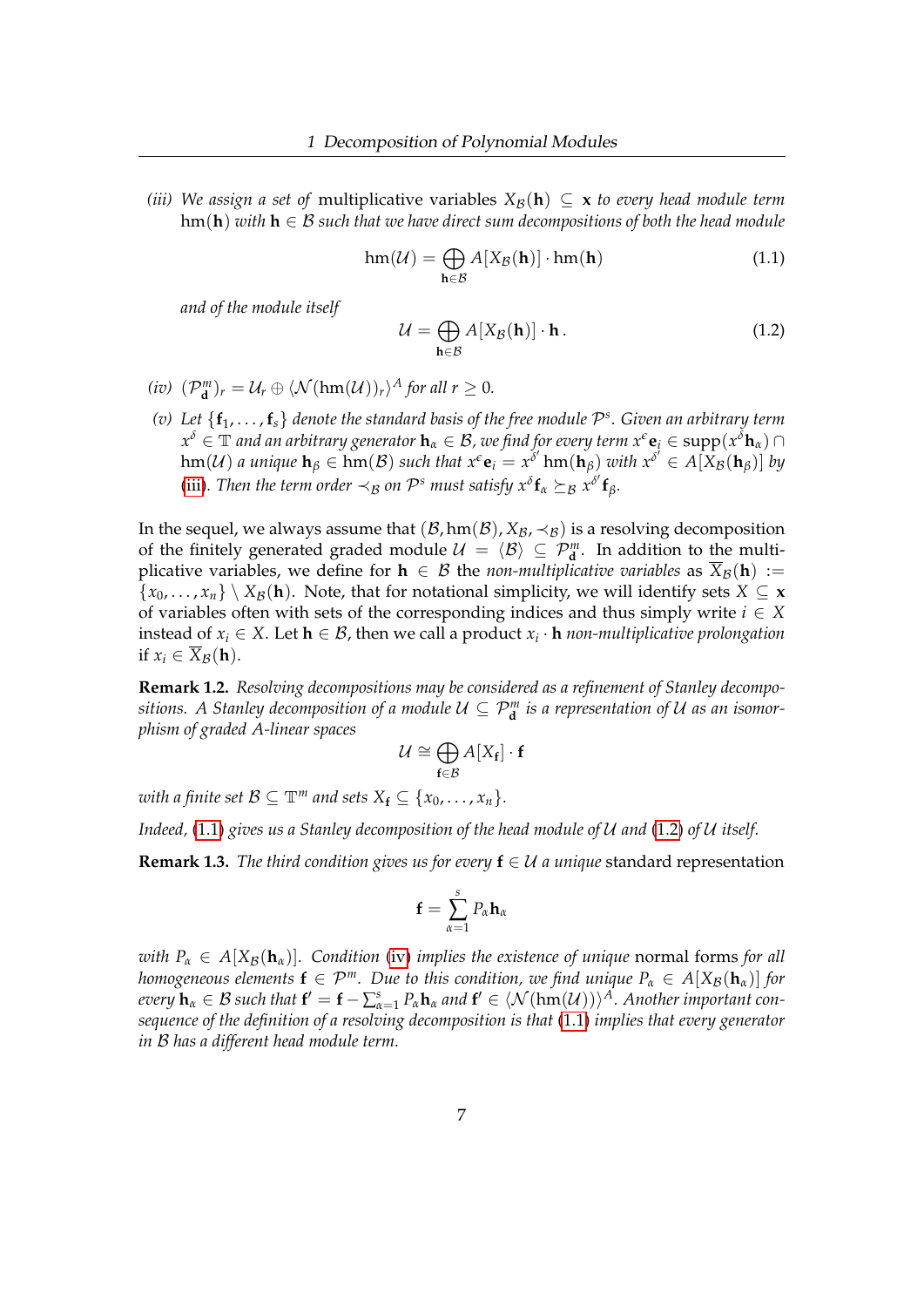While for the purposes of this work the mere existence of normal forms is sufficient, we note that [\(v\)](#page-11-4) implies that they can be effectively computed. The choice of head terms and multiplicative variables in a resolving decomposition induces a natural reduction relation. If  $f \in \mathcal{P}_{d}^{m}$  contains a module term  $x^{\epsilon}e_i \in \text{hm}(\mathcal{U})$ , then there exists a unique generator  $h \in \text{hm}(\mathcal{B})$  such that  $x^{\epsilon} \mathbf{e}_i = x^{\delta} \text{hm}(\mathbf{h})$  with  $x^{\delta} \in \mathbb{T}_{X_{\mathcal{B}}(\mathbf{h})}$  and we have a possible reduction  $f \stackrel{\mathcal{B}}{\longrightarrow} f - cx^{\delta}h$  for a suitably chosen coefficient  $c \in A$ .

**Lemma 1.4.** *For any resolving decomposition (B,* hm(B),  $X_{\mathcal{B}}$ ,  $\prec_{\mathcal{B}}$ ) *the transitive closure*  $\xrightarrow{B}^*$ *of −→ is noetherian and confluent.* 

*Proof.* It is sufficient to prove that for every term  $x^\gamma \mathbf{e}_k$  in hm(U), there is a unique  $\mathbf{g} \in$  $\mathcal{P}_{\mathbf{d}}^m$  such that  $x^{\gamma} \mathbf{e}_k \stackrel{\mathcal{B}}{\longrightarrow}^* \mathbf{g}$  and  $\mathbf{g} \in \langle \mathcal{N}(\text{hm}(\mathcal{U})) \rangle$ .

Since  $x^{\gamma}$ **e**<sub>*k*</sub>  $\in$  hm(U), there exists a unique  $x^{\delta}$ **h**<sub>*a*</sub>  $\in$  U such that  $x^{\delta}$  hm(**h**<sub>*a*</sub>) =  $x^{\gamma}$ **e**<sub>*k*</sub>  $x^{\delta} \in X_{\mathcal{B}}(\mathbf{h}_{\alpha})$ . Hence,  $x^{\gamma} \mathbf{e}_{k} \stackrel{\mathcal{B}}{\longrightarrow} x^{\gamma} \mathbf{e}_{k} - cx^{\delta} \mathbf{h}_{\alpha}$  for a suitably chosen coefficient  $c \in A$ . Denoting again the standard basis of  $\mathcal{P}^s$  by  $\{{\bf f}_1,\ldots,{\bf f}_s\}$ , we associated the term  $x^\delta{\bf f}_\alpha$  with this reduction step. If we could proceed infinitely with further reduction steps, then the reduction process would induce a sequence of terms in  $\mathcal{P}^s$  containing an infinite chain which, by condition (v) of Definition [1.1,](#page-10-1) is strictly descending for  $\prec_B$ . But this is impossible, since  $\prec_B$  is a well-ordering. Hence,  $\stackrel{\mathcal{B}}{\longrightarrow}{}^*$  is noetherian. Confluence is immediate by the uniqueness of the element that is used at each reduction step.  $\Box$ 

Furthermore, every resolving decomposition  $(\mathcal{B}, \text{hm}(\mathcal{B}), X_{\mathcal{B}}, \prec_{\mathcal{B}})$  induces a directed graph naturally. Its vertices are given by the elements in  $\mathcal{B}$ . If  $x_i \in \overline{X}_{\mathcal{B}}(h)$  for some  $\mathbf{h} \in \mathcal{B}$ , then, by definition,  $\mathcal{B}$  contains a unique generator  $\mathbf{h}'$  such that  $x_j \text{hm}(\mathbf{h}) =$  $x^{\mu}$  hm(**h**<sup> $\prime$ </sup>) with  $x^{\mu} \in \mathbb{T}_{X_{\mathcal{B}}(\mathbf{h}')}$ . In this case we include a directed edge from **h** to **h**<sup> $\prime$ </sup>. We call the thus defined graph the  $\beta$ -graph.

**Lemma 1.5.** *The B-graph of a resolving decomposition*  $(B, hm(B), X_B, \prec_B)$  *is acyclic.* 

*Proof.* Assume the B-graph was cyclic. In this case we find generators  $\mathbf{h}_{k_1}, \ldots, \mathbf{h}_{k_t} \in \mathcal{B}$ which are pairwise distinct variables  $x_{i_1},\ldots,x_{i_t}$  such that  $x_{i_j}\in\overline{X}_\mathcal{B}(\text{hm}(\textbf{h}_{k_j}))$  for all  $j \in \{1, \ldots, t\}$  and terms  $x^{\mu_1}, \ldots, x^{\mu_t}$  such that  $x^{\mu_j} \in \mathbb{T}_{X_\mathcal{B}(\text{hm}(\mathbf{h}_{k_j}))}$  for all  $j \in \{1, \ldots, t\}$ satisfying:

$$
x_{i_1} \text{hm}(\mathbf{h}_{k_1}) = x^{\mu_2} \text{hm}(\mathbf{h}_{k_2}),
$$
  
\n
$$
x_{i_2} \text{hm}(\mathbf{h}_{k_2}) = x^{\mu_3} \text{hm}(\mathbf{h}_{k_3}),
$$
  
\n
$$
\vdots
$$
  
\n
$$
x_{i_t} \text{hm}(\mathbf{h}_{k_t}) = x^{\mu_1} \text{hm}(\mathbf{h}_{k_1}).
$$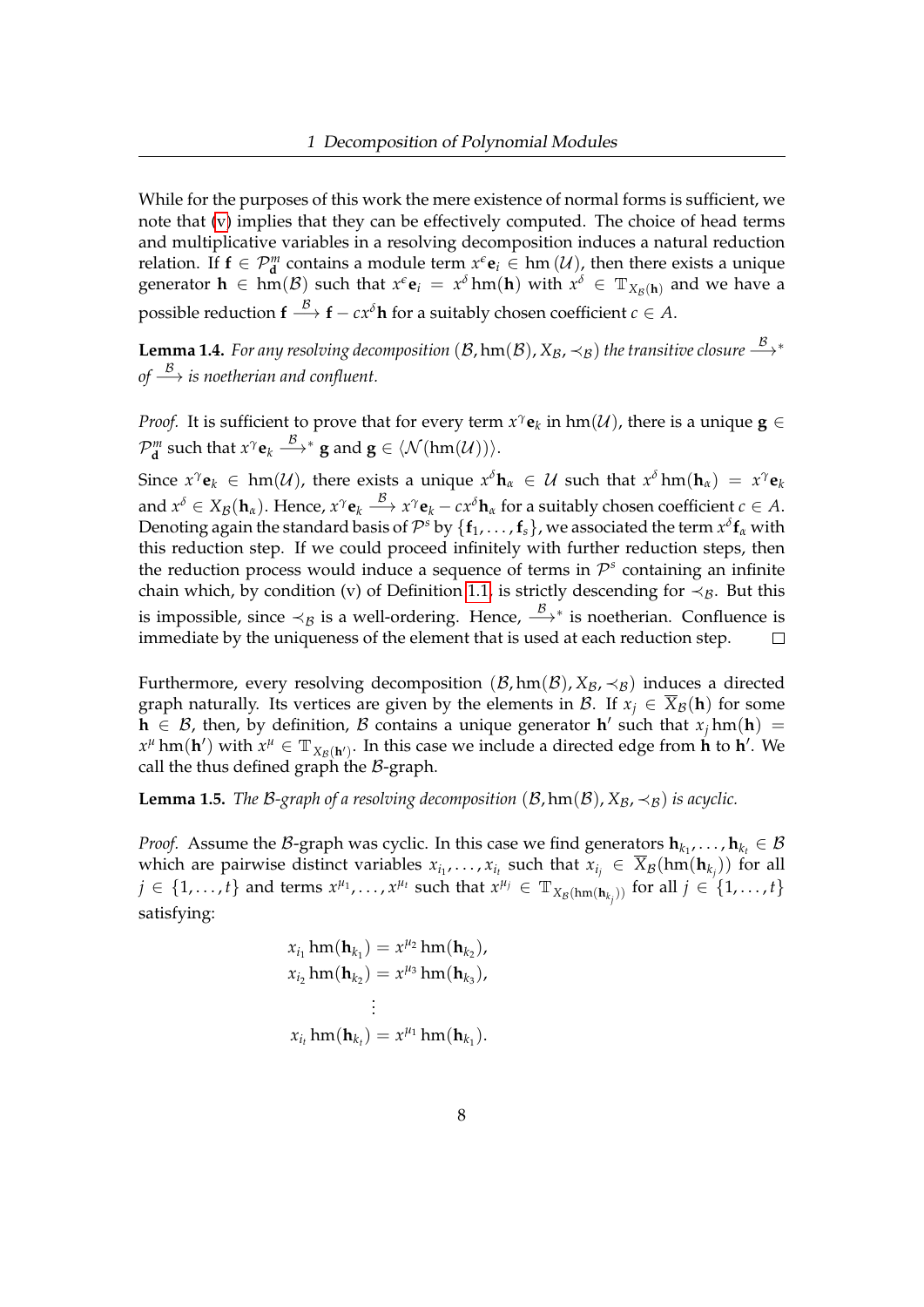Multiplying with some variables, we obtain the following chain of equations:

$$
x_{i_1} \cdots x_{i_t} \text{hm}(\mathbf{h}_{k_1}) = x_{i_2} \cdots x_{i_t} x^{\mu_2} \text{hm}(\mathbf{h}_{k_2})
$$
  
=  $x_{i_3} \cdots x_{i_t} x^{\mu_2} x^{\mu_3} \text{hm}(\mathbf{h}_{k_3})$   
:  
=  $x_{i_t} x^{\mu_2} \cdots x^{\mu_t} \text{hm}(\mathbf{h}_{k_t})$   
=  $x^{\mu_1} \cdots x^{\mu_t} \text{hm}(\mathbf{h}_{k_1})$ 

which implies that  $x_{i_1} \cdots x_{i_t} = x^{\mu_1} \cdots x^{\mu_t}$ . Furthermore, condition [\(v\)](#page-11-4) of Definition [1.1](#page-10-1) implies in  $\mathcal{P}^s$  the following chain:

$$
x_{i_1}\cdots x_{i_t}f_{k_1}\succeq_{\mathcal{B}} x_{i_2}\cdots x_{i_t}x^{\mu_2}f_{k_2}\succeq_{\mathcal{B}}\cdots \succeq_{\mathcal{B}} x^{\mu_1}\cdots x^{\mu_t}f_{k_1}.
$$

Because of  $x_{i_1} \cdots x_{i_t} = x^{\mu_1} \cdots x^{\mu_t}$ , we must have throughout equality entailing that  $k_1 = \cdots = k_t$  which contradicts our assumptions.  $\Box$ 

The main obstacle to check if a given quadruple  $(\mathcal{B}, \text{hm}(\mathcal{B}), X_{\mathcal{B}}, \prec_{\mathcal{B}})$  is a resolving decomposition is condition [\(v\)](#page-11-4). In the following we show, that one can easily choose an ordering for a monomial module if the B-graph is acyclic.

<span id="page-13-0"></span>**Lemma 1.6.** Let B be a generating set with multiplicative variables  $X_B$  such that  $B = \text{hm}(B)$ , *e.g.* B *consists only of module terns. If the* B*-graph is acyclic, then there is no cycle of the form*

$$
x^{\nu_1} \text{hm}(\mathbf{h}_{k_1}) = x^{\mu_2} \text{hm}(\mathbf{h}_{k_2}),
$$
  
\n
$$
x^{\nu_2} \text{hm}(\mathbf{h}_{k_2}) = x^{\mu_3} \text{hm}(\mathbf{h}_{k_3}),
$$
  
\n
$$
\vdots
$$
  
\n
$$
x^{\nu_t} \text{hm}(\mathbf{h}_{k_t}) = x^{\mu_1} \text{hm}(\mathbf{h}_{k_1})
$$

 $\mathcal{S}uch$  that  $x^{\mu_i} \in \mathbb{T}_{X_\mathcal{B}(\mathbf{h}_{k_i})}$  and  $x^{\nu_i} \in \mathbb{T}$ .

*Furthermore, if*  $x^{\nu}$  hm( $h_i$ ) =  $x^{\mu}$  hm( $h_j$ ) such that  $x^{\mu} \in \mathbb{T}_{X_{\mathcal{B}}(h_j)}$  then there is a path from  $h_i$ *to* **h***<sup>j</sup> in the* B*-graph.*

*Proof.* Let us assume that there is such a cycle. In the following we show that this cycle induces a cycle in the  $\beta$ -graph.

Without loss of generality we assume that  $\gcd(x^{\nu_i},x^{\mu_{i+1}})=1$  and  $x^{\nu_i}\notin \mathbb{T}_{X_\mathcal{B}(\mathbf{h}_{k_i})}.$ 

Take  $x_{i_0} \in \overline{X}_{\mathcal{B}}(\mathbf{h}_{k_1})$  such that  $x_{i_0}$  divides  $x^{\nu_1}$ . In addition, we define  $x^{\rho_0} = \frac{x^{\nu_1}}{x_{i_0}}$  $\frac{x^{r_1}}{x_{i_0}}$ . Let the normal form of  $x_{i_0}$  hm( $\mathbf{h}_{k_1}$ ) be  $x^{\tau_1}$  hm( $\mathbf{h}_{l_1}$ ). Then  $x^{\rho_0}x^{\tau_1}$  hm( $\mathbf{h}_{l_1}$ ) =  $x^{\mu_2}$  hm( $\mathbf{h}_{k_2}$ ). Now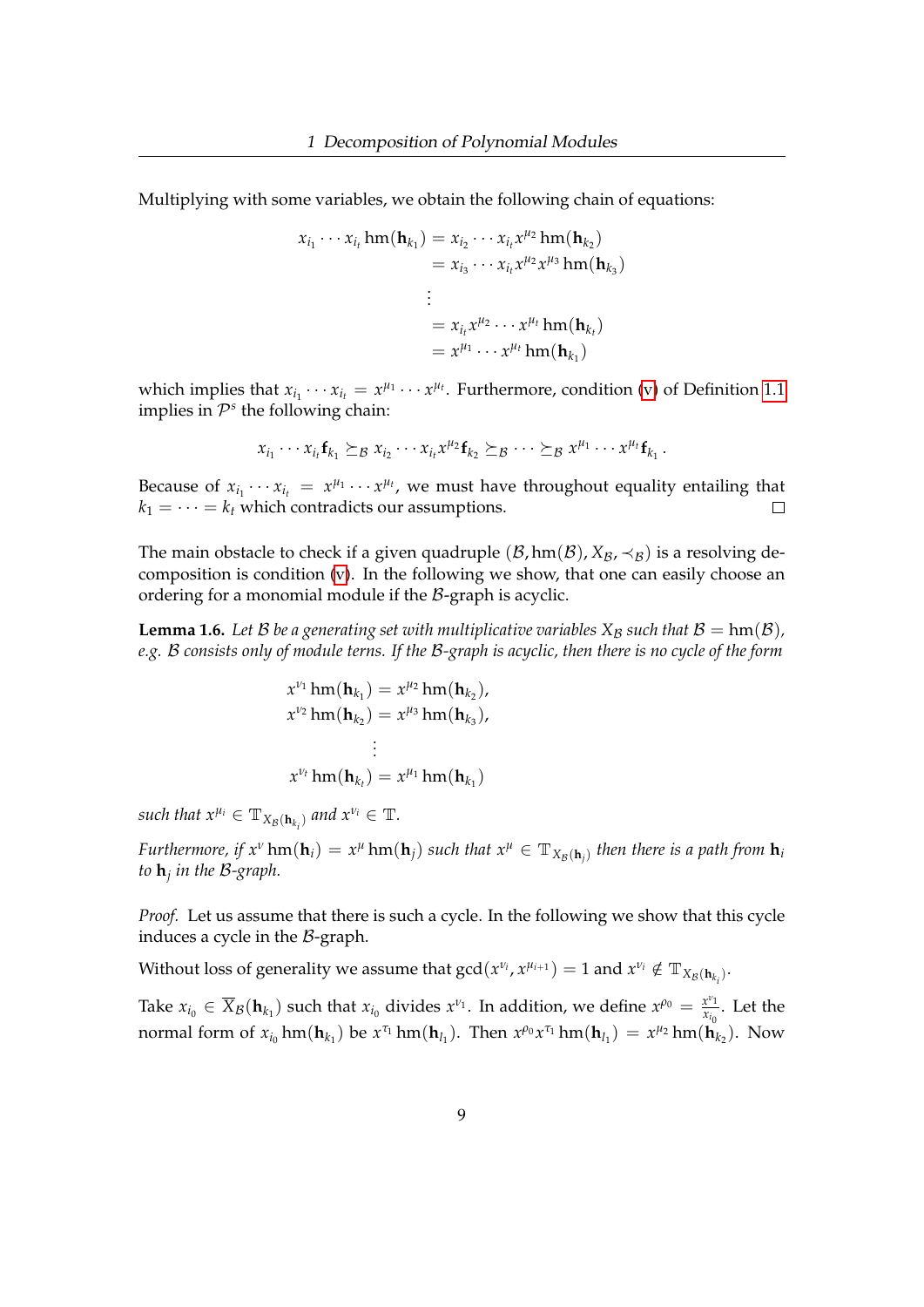we take  $x_{i_1}$  which is non-multiplicative for  $h_{l_1}$  and divides  $x^{\rho_0}x^{\tau_1}$ . Again we define  $x_{\rho_1}$ **as**  $\frac{x^{\rho_0}x^{\tau_1}}{x_1}$  $\frac{w_{x_{i_1}}}{x_{i_1}}$  and then we repeat the procedure. Due to the fact that the *B*-graph is acyclic and there are only finitely many  $x^{\rho}$ ,  $x^{\tau}$  and  $\mathbf{h}_l$  such that  $x^{\rho}x^{\tau}$  hm( $\mathbf{h}_l$ ) =  $x^{\mu_2}$  hm( $\mathbf{h}_{k_2}$ ) we find after finitely many steps  $x_{l_t}$  and  $h_{l_t}$  such that  $x_{l_t} \in \overline{X}_{\mathcal{B}}(h_{l_t})$ ,  $x_{l_t}|x^{\rho_{t-1}}x^{\tau_t}$  and the normal form of  $x_{l_t}$  hm $(\mathbf{h}_{l_t})$  is  $x^{\mu_2}$  hm $(\mathbf{h}_{k_2})$ .

Now we do the same for  $\mathbf{h}_{k_2}, \mathbf{h}_{k_3}, \ldots$  . At the end we reach again  $\mathbf{h}_{k_1}$ . Hence, we have constructed a cycle in the  $B$ -graph, which is a contradiction to our assumption.

The last statement of the lemma follows immediately from the construction above.  $\Box$ 

<span id="page-14-0"></span>**Lemma 1.7.** *Choose*  $\mathcal{B} = \{h_1, \ldots, h_s\}$  *and*  $X_{\mathcal{B}}$  *such that all*  $h_i$  *are module terms and the conditions* [\(i\)](#page-10-2) *to* [\(iv\)](#page-11-3) *of Definition [1.1](#page-10-1) are satisfied. Furthermore, the* B*-graph should be acyclic and the elements of* B *are numbered in such a way that for a path from* **h***<sup>i</sup> to* **h***<sup>j</sup> in the* B*-graph we always have*  $i < j$ *.* 

Let  $\prec_B$  be an arbitrary term ordering in  $\mathcal{P}^s$  such that  $x^\alpha \mathbf{f}_i \succ_B x^\beta \mathbf{f}_j$  when  $i < j$ . Then  $(\mathcal{B},$  $hm(\mathcal{B}), X_{\mathcal{B}}, \prec_{\mathcal{B}})$  *is a resolving decomposition.* 

*Proof.* We only have to proof condition [\(v\)](#page-11-4) of Definition [1.1.](#page-10-1) Take an arbitrary  $h_i \in B$ and  $x^{\delta} \in \mathbb{T}$ . Then  $x^{\delta} \mathbf{h}_i = x^{\alpha} \mathbf{h}_j$  for a suitable  $x^{\alpha} \in \mathbb{T}_{X_{\mathcal{B}}(\mathbf{h}_j)}$ . Due to Lemma [1.6](#page-13-0) there is a path from  $h_i$  to  $h_j$  in the B-graph and hence  $i < j$ . But then  $x^\delta f_i \succ_B x^\alpha f_j$  which proves the last condition of the definition of a resolving decomposition.  $\Box$ 

The last lemma gives us a tool to check easily if a monomial generating set together with the assignment of multiplicative variables is a resolving decomposition. We only have to check if the corresponding  $\beta$ -graph is acyclic. Then we can choose an arbitrary ordering which fulfils the property of Lemma [1.7](#page-14-0) to finish the definition of a resolving decomposition. The existence of such an ordering is obvious because every position over term order<sup>[1](#page-14-1)</sup> fulfils this property.

**Example 1.8.** Let  $P = \mathbb{k}[x_0, x_1, x_2, x_3]$ ,  $m = 1$  and consider the standard grading. Let U be the ideal generated by  $x_0x_1, x_1^2, x_2x_3, x_3^3$  in  $\mathcal{P}$ . A Stanley decomposition of  $\mathcal U$  is then given by *the set*

$$
\mathcal{B} = \{ \mathbf{h}_1 = x_0 x_1, \ \mathbf{h}_2 = x_0 x_1 x_2, \ \mathbf{h}_3 = x_0^2 x_1, \ \mathbf{h}_4 = x_1^2, \ \mathbf{h}_5 = x_1^2 x_3, \\ \mathbf{h}_6 = x_0 x_1 x_3, \ \mathbf{h}_7 = x_1^2 x_3^2, \ \mathbf{h}_8 = x_0 x_1 x_3^2, \ \mathbf{h}_9 = x_3^3, \ \mathbf{h}_{10} = x_2 x_3 \}
$$

<span id="page-14-1"></span><sup>&</sup>lt;sup>1</sup>A position over term order  $\prec_{POT}$  is an order for  $\mathcal{P}_{d}^{m}$  based on a term order  $\prec$  of  $\mathcal{P}$ . Let  $x^{\mu} \mathbf{e}_k$ ,  $x^{\nu} \mathbf{e}_l \in \mathcal{P}_{d}^{m}$ . Then  $x^{\mu}$ **e**<sub>*k*</sub>  $\succ$ *p*<sub>OT</sub>  $x^{\nu}$ **e**<sub>*l*</sub> if  $k < l$  or if  $k = l$  and  $x^{\mu} \succ x^{\nu}$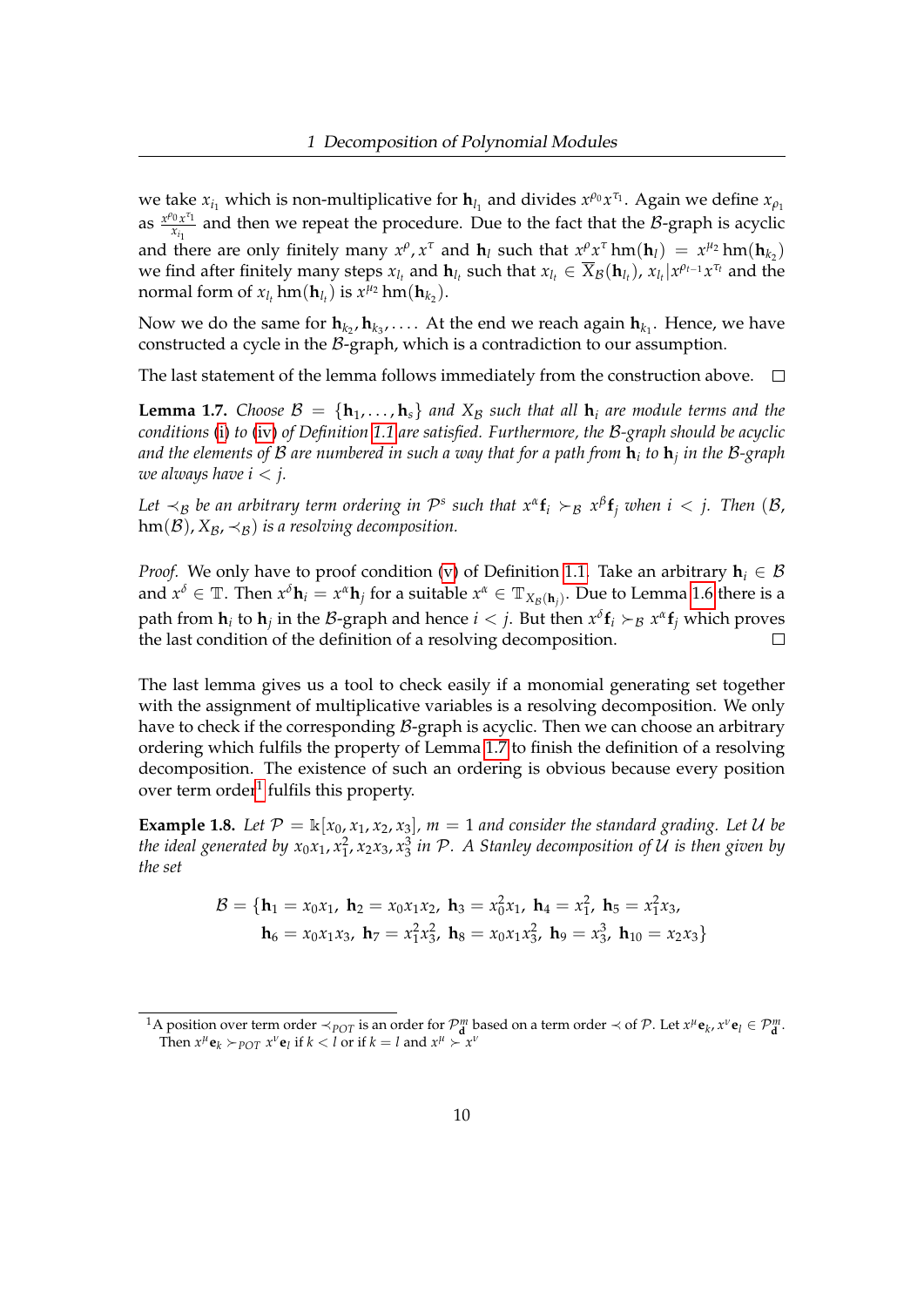*with multiplicative variables*

$$
X_{\mathcal{B}}(\mathbf{h}_1) = \emptyset, \qquad X_{\mathcal{B}}(\mathbf{h}_2) = \{x_0, x_2\} \nX_{\mathcal{B}}(\mathbf{h}_3) = \{x_0, x_2\}, \qquad X_{\mathcal{B}}(\mathbf{h}_4) = \{x_0, x_1, x_2\} \nX_{\mathcal{B}}(\mathbf{h}_5) = \{x_1\}, \qquad X_{\mathcal{B}}(\mathbf{h}_6) = \{x_0, x_1\} \nX_{\mathcal{B}}(\mathbf{h}_7) = \{x_1\}, \qquad X_{\mathcal{B}}(\mathbf{h}_8) = \{x_0, x_1\} \nX_{\mathcal{B}}(\mathbf{h}_9) = \{x_0, x_1, x_3\}, \qquad X_{\mathcal{B}}(\mathbf{h}_{10}) = \{x_0, x_1, x_2, x_3\}.
$$

*The* B*-graph of this set is*



*This graph is obviously acyclic and hence we can choose an arbitrary ordering*  $\prec_B$  *like described in Lemma* [1.7](#page-14-0) *which completes the definition of a resolving decomposition* ( $B$ , hm( $B$ ),  $X_B$ ,  $\prec_B$ ).

**Example 1.9.** *Even in the case of a monomial module, not every Stanley decomposition can be extended to a resolving decomposition. For the example we use*  $P = \mathbb{k}[x_0, x_1, x_2, x_3, x_4]$ , *m* = 1 *and the standard grading. Let* U *be the homogeneous maximal ideal in* P*. A Stanley decomposition of* U *is then given by the set*

$$
\mathcal{B} = \{ \mathbf{h}_1 = x_0, \mathbf{h}_2 = x_1, \mathbf{h}_3 = x_2, \mathbf{h}_4 = x_3, \mathbf{h}_5 = x_4, \mathbf{h}_6 = x_0 x_1 x_3, \mathbf{h}_7 = x_0 x_2 x_3, \\ \mathbf{h}_8 = x_0 x_2 x_4, \mathbf{h}_9 = x_1 x_2 x_4, \mathbf{h}_{10} = x_1 x_3 x_4, \mathbf{h}_{11} = x_0 x_1 x_2 x_3 x_4 \}
$$

*with multiplicative variables*

$$
X_B(\mathbf{h}_1) = \{x_0, x_1, x_2\},
$$
  
\n
$$
X_B(\mathbf{h}_3) = \{x_2, x_3, x_4\},
$$
  
\n
$$
X_B(\mathbf{h}_4) = \{x_0, x_3, x_4\}
$$
  
\n
$$
X_B(\mathbf{h}_5) = \{x_0, x_1, x_4\},
$$
  
\n
$$
X_B(\mathbf{h}_6) = \{x_0, x_3, x_4\}
$$
  
\n
$$
X_B(\mathbf{h}_7) = \{x_0, x_2, x_3, x_4\},
$$
  
\n
$$
X_B(\mathbf{h}_8) = \{x_0, x_1, x_2, x_3\}
$$
  
\n
$$
X_B(\mathbf{h}_9) = \{x_1, x_2, x_3, x_4\},
$$
  
\n
$$
X_B(\mathbf{h}_9) = \{x_0, x_1, x_2, x_3, x_4\},
$$
  
\n
$$
X_B(\mathbf{h}_{10}) = \{x_0, x_1, x_3, x_4\}
$$
  
\n
$$
X_B(\mathbf{h}_{11}) = \{x_0, x_1, x_2, x_3, x_4\}.
$$

*It is not possible to find a term order*  $\prec_B$  *which makes this Stanley decomposition to a resolving one, as the corresponding* B-graph contains several cycles (note that here obviously  $\text{hm}(\textbf{h}_i)$ ) = **h***i ):*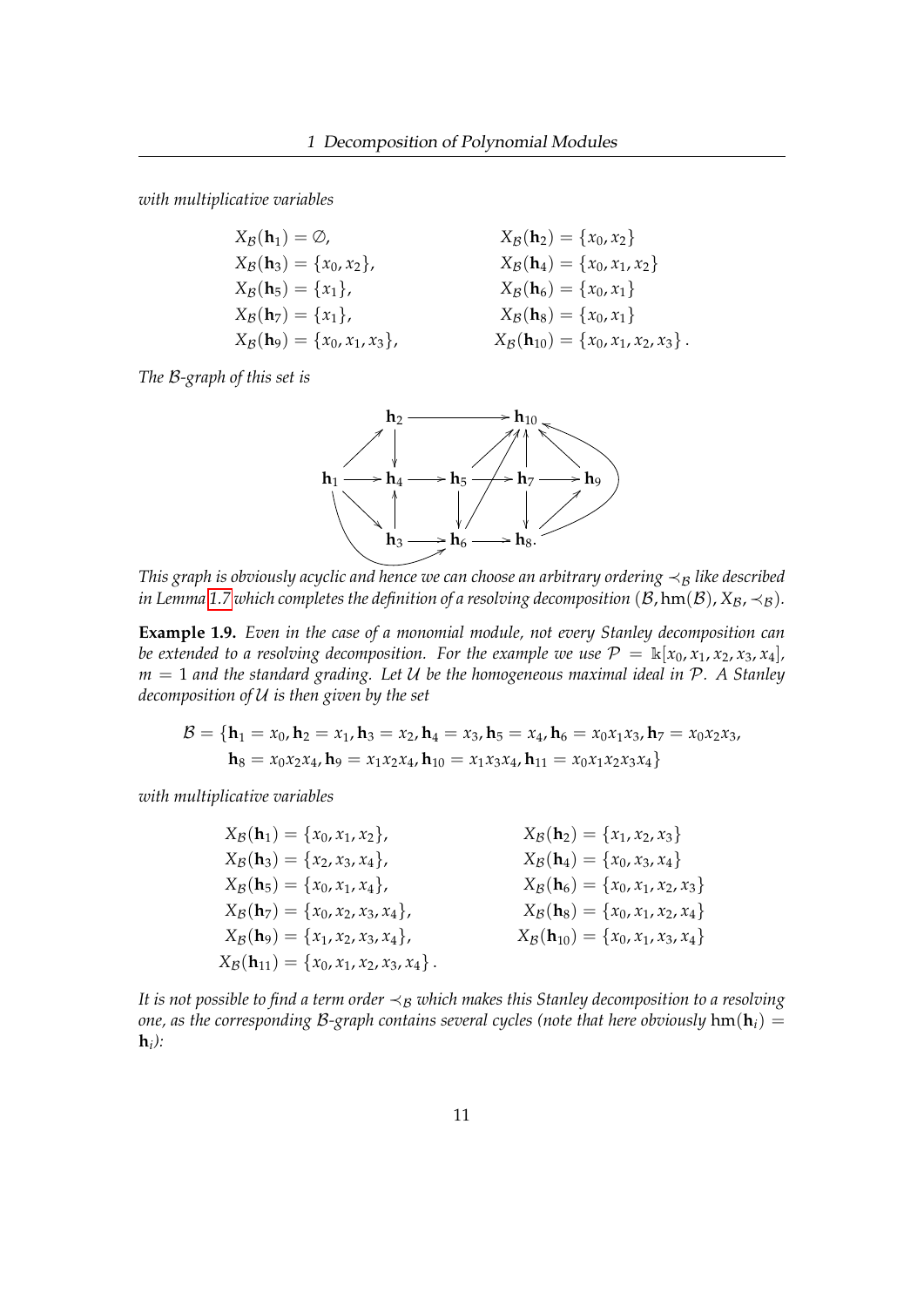

#### <span id="page-16-0"></span>1.1.2 Syzygy Resolutions via Resolving Decompositions

Let  $\mathcal{P}^m_{\mathbf{d}_0}$  be a graded free polynomial module with standard basis  $\{\mathbf{e}_1^{(0)}\}$  $\mathbf{e}_{1}^{(0)}, \ldots, \mathbf{e}_{m}^{(0)}$ } and grading  ${\bf d}_0 = (d_1^{(0)})$  $(0, \ldots, d_m^{(0)})$ . Furthermore, let  $(\mathcal{B}^{(0)}, \text{hm}(\mathcal{B}^{(0)}), X_{\mathcal{B}^{(0)}}, \prec_{\mathcal{B}^{(0)}})$  be a resolving decomposition of a finitely generated graded module  $\mathcal{U} \subseteq \mathcal{P}_{\mathbf{d}_0}^m$  with  $\mathcal{B}^{(0)} =$  $\{h_1, \ldots, h_{s_1}\}$ . Our first goal is now to construct a resolving decomposition of the syzygy module  $Syz(\mathcal{B}^{(0)}) \subseteq \mathcal{P}^{s_1}$  which may be considered as a refined version of the wellknown Schreyer theorem for Gröbner bases.

For every non-multiplicative variable  $x_k$  of a generator  $\mathbf{h}_{\alpha}$ , we have a standard representation  $x_k$ **h**<sub> $\alpha$ </sub> =  $\sum_{\beta}^{s_1}$ *ε*<sub>1</sub>  $P_β^{(α;k)}$  $\beta$ <sup>*(u,n)*</sup>**h**<sub>*β*</sub> and thus a syzygy

<span id="page-16-1"></span>
$$
\mathbf{S}_{\alpha;k} := x_k \mathbf{e}_{\alpha}^{(1)} - \sum_{\beta=1}^{s_1} P_{\beta}^{(\alpha;k)} \mathbf{e}_{\beta}^{(1)}
$$
(1.3)

where  $\{\mathbf{e}_1^{(1)}\}$  $\mathbf{e}_{s_1}^{(1)}, \ldots, \mathbf{e}_{s_1}^{(1)}$  $\mathcal{P}_{\mathbf{S}_1}^{(1)}$ } denotes the standard basis of the free module  $\mathcal{P}_{\mathbf{d}_1}^{s_1}$  $\mathbf{d}_1^{\mathsf{b}_1}$  with grading  $\mathbf{d}_1 = (\deg(\mathbf{h}_1), \dots, \deg(\mathbf{h}_s))$ . Let  $\mathcal{B}^{(1)}$  be the set of all these syzygies.

<span id="page-16-2"></span>**Lemma 1.10.** *Let*  $S = \sum_{l=1}^{s_1}$  $\sum_{l=1}^{s_1} S_l \mathbf{e}_l^{(1)}$  $I_l^{(1)}$  be an arbitrary syzygy of  $\mathcal{B}^{(0)}$  with coefficients  $S_l \in \mathcal{P}$ . *Then*  $S_l \in A[X_{\mathcal{B}^{(0)}}(\mathbf{h}_l)]$  *for all*  $1 \leq l \leq s_1$  *if and only if*  $S = 0$ *.* 

*Proof.* If  $S \in \text{Syz}(\mathcal{B}^{(0)})$ , then  $\sum_{l=1}^{s_1}$  $\sum_{l=1}^{s_1} S_l$ **h** $l$  = 0. Each **f** ∈  $U$  can be uniquely written in the form  $\mathbf{f} = \sum_{l=1}^{s_1}$  $P_{l=1}^{s_1} P_l \mathbf{h}_l$  with  $\mathbf{h}_l \in \mathcal{B}^{(0)}$  and  $P_l \in A[X_{\mathcal{B}^{(0)}}(\mathbf{h}_l)]$ . In particular, this holds for  $0 \in \mathcal{U}$ . Thus,  $0 = S_l \in A[X_{\mathcal{B}^{(0)}}(\mathbf{h}_l)]$  for all *l* and hence  $S = 0$ .  $\Box$ 

For  $\mathbf{h}_{\alpha} \in \mathcal{B}^{(0)}$  we denote the non-multiplicative variables by  $\{x_{i_1^{\alpha}}, \ldots, x_{i_{r_\alpha}^{\alpha}}\}$  with  $i_1^{\alpha} <$  $\cdots < i_{r_{\alpha}}^{\alpha}$ . Thus,  $\mathcal{B}^{(1)} = \bigcup_{j=1}^{s_1} \{ \mathbf{S}_{j,i_{k}^{j}} \mid 1 \leq k \leq i_{r_j}^{j} \}.$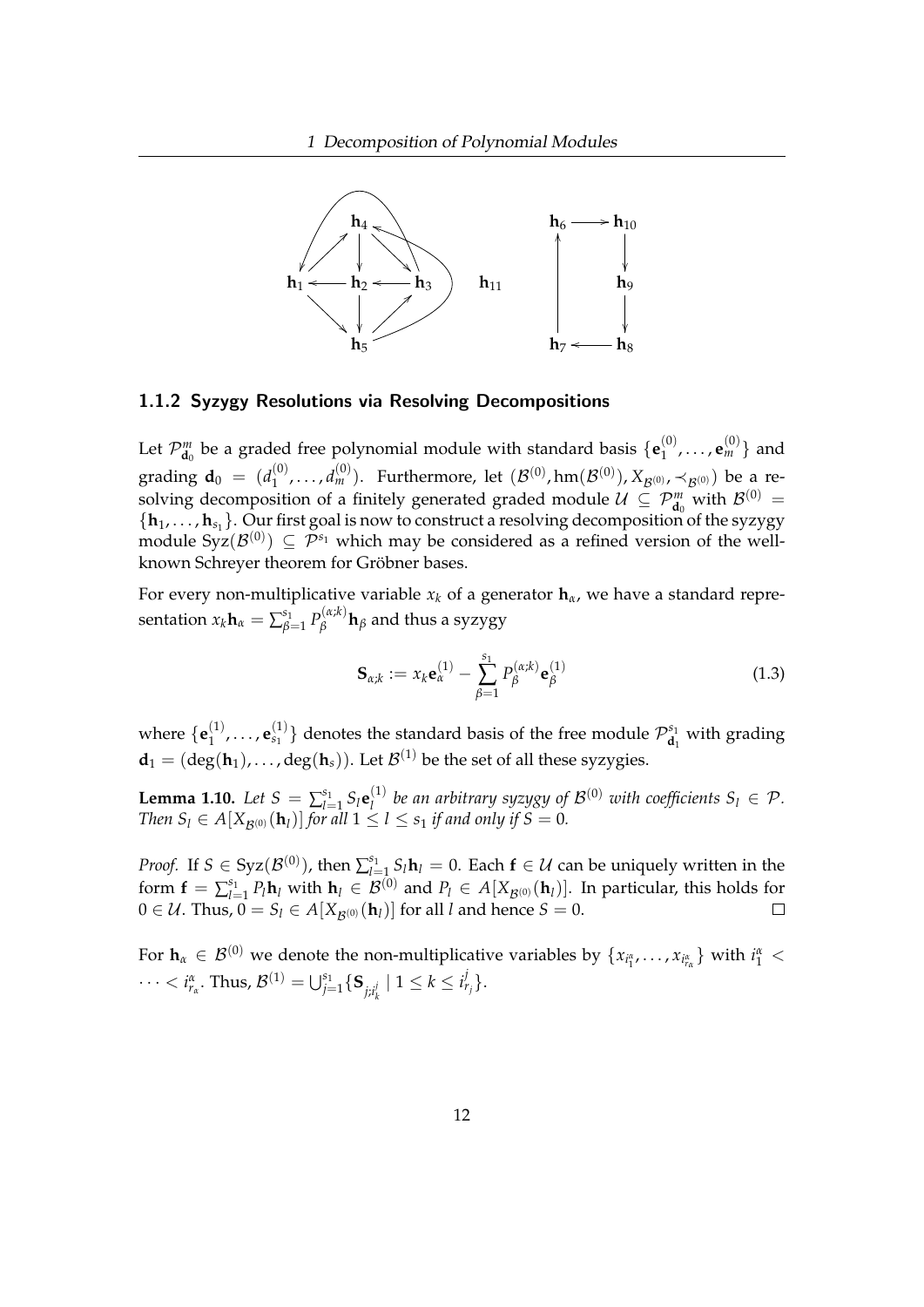<span id="page-17-2"></span>**Theorem 1.11.** *For every syzygy*  $\mathbf{S}_{\alpha;i_k^{\alpha}} \in \mathcal{B}^{(1)}$  *we set* 

$$
\mathrm{hm}(\mathbf{S}_{\alpha;i_k^\alpha})=x_{i_k^\alpha}\mathbf{e}^{(1)}_\alpha
$$

*and*

$$
X_{\mathcal{B}^{(1)}}(\mathbf{S}_{\alpha,i_k^{\alpha}})=\{x_0,\ldots x_n\}\setminus\{x_{i_1^{\alpha}},\ldots,x_{i_{k-1}^{\alpha}}\}\,.
$$

*Furthermore, we define*  $\prec_{\cal B^{(1)}}$  as the Schreyer order<sup>[2](#page-17-0)</sup> associated to  ${\cal B}^{(1)}$  and  $\prec_{\cal B^{(0)}}$ . Then the quadruple  $(\mathcal{B}^{(1)},\text{hm}(\mathcal{B}^{(1)})$ ,  $X_{\mathcal{B}^{(1)}},\prec_{\mathcal{B}^{(1)}})$  is a resolving decomposition of the syzygy module  ${\rm Syz}(\mathcal B^{(0)}).$ 

*Proof.* We first show that  $(\mathcal{B}^{(1)}, \text{hm}(\mathcal{B}^{(1)}), X_{\mathcal{B}^{(1)}}, \prec_{\mathcal{B}^{(1)}})$  is a resolving decomposition of  $\langle \mathcal{B}^{(1)} \rangle$ . In a second step we show that  $\langle \mathcal{B}^{(1)} \rangle = \text{Syz}(\mathcal{B}^{(0)})$ .

The first condition of Definition [1.1](#page-10-1) is trivially satisfied. By construction, it is obvious to see that

<span id="page-17-1"></span>
$$
\operatorname{hm}(\langle \mathcal{B}^{(1)} \rangle) = \bigoplus_{i=1}^{s_1} \langle \overline{X}_{\mathcal{B}^{(0)}}(\mathbf{h}_i) \rangle \mathbf{e}_i^{(1)}.
$$
 (1.4)

A term  $x^{\mu}$ **e**<sup>(1)</sup>  $Q_l^{(1)} \in \text{supp}(\mathbf{S}_{\alpha;k} - x_k\mathbf{e}_\alpha^{(1)})$  must satisfy by [\(1.3\)](#page-16-1) that  $x^\mu \in \mathbb{T}_{X_{\mathcal{B}^{(0)}}(\mathbf{h}_l)}$  and hence  $x^{\mu}$ **e**<sup>(1)</sup>  $\mathcal{L}_l^{(1)} \notin \text{hm}(\langle \mathcal{B}^{(1)} \rangle)$  which implies the second condition of a resolving decomposition. The first part of third condition is again easy to see. It is obvious that

$$
\langle \overline{X}_{\mathcal{B}^{(0)}}(\mathbf{h}_{\alpha})\rangle \mathbf{e}_{\alpha}^{(1)} = \bigoplus_{k=1}^{r_{\alpha}} A[X_{\mathcal{B}^{(1)}}(\mathbf{S}_{\alpha,i_{k}^{\alpha}})]x_{i_{k}^{\alpha}}\mathbf{e}_{\alpha}^{(1)}.
$$

If we combine this equation with [\(1.4\)](#page-17-1) the first part of the third condition follows.

The second part of this condition is a bit harder to prove. We take an arbitrary  $\mathbf{f} \in \langle \mathcal{B}^{(1)} \rangle$ and construct a standard representation for this module element. We construct this representation according to hm $(\langle \mathcal{B}^{(1)} \rangle)$ . We take the biggest term  $x^{\mu} \mathbf{e}_{\alpha}^{(1)} \in \operatorname{supp}(\mathbf{f}) \cap$  $\hom(\langle\mathcal{B}^{(1)}\rangle)$  with respect to the order  $\prec_{\mathcal{B}^{(0)}}.$  There must be a syzygy  $\mathbf{S}_{\alpha;i}$  such that  $x_i\mid x^\mu$ and  $\frac{x^{\mu}}{x}$  $\frac{x^{\mu}}{x_{i}} \in \mathbb{T}_{X_{\mathcal{B}^{(1)}}(\mathbf{S}_{\alpha;i})}.$  We reduce  $\mathbf{f}$  by this element and get

$$
\mathbf{f}' = \mathbf{f} - c \frac{x^{\mu}}{x_i} \mathbf{S}_{\alpha;i}
$$

for a suitable constant  $c \in A$  such that the term  $x^{\mu} \mathbf{e}_{\alpha}^{(1)}$  is no longer in the support of  $\mathbf{f}'$ . Every term  $x^{\lambda}$ **e** $_{\beta}^{(1)}$  $\beta^{(1)}$  newly introduced by  $\frac{x^{\mu}}{x_{i}}$  $\frac{x^{\mu}}{x_{i}}\mathbf{S}_{\alpha;i}$  which also lies in hm $(\mathcal{B}^{(1)})$  is strictly less

<span id="page-17-0"></span> $^2$ Let  $\mathcal{B} = \{\mathbf{h}_1, \dots \mathbf{h}_s\} \subset \mathcal{P}_{\mathbf{d}}^m$  be a finite subset,  $\prec$  a term order on  $\mathcal{P}_{\mathbf{d}}^m$  and  $\mathbf{e}_1^{(1)}$  $\mathbf{e}_{s}^{(1)}$ ,  $\ldots$   $\mathbf{e}_{s}^{(1)}$  the free generators of  $\mathcal{P}^s$ . The Schreyer order  $\prec_B$  is the term order on  $\mathcal{P}^s$  defined by  $x^{\mu} \mathbf{e}_\alpha^{(1)} \prec_B x^{\nu} \mathbf{e}_\beta^{(1)}$  $\beta$ <sup>(1)</sup>, if lt<sub>≺</sub>( $x$ <sup>μ</sup>**h**<sub>α</sub>) ≺  $lt$ <sub>≺</sub>(*x*<sup>*η*</sup>**h**<sub>β</sub>) or if these leading terms are equal and β < *α*.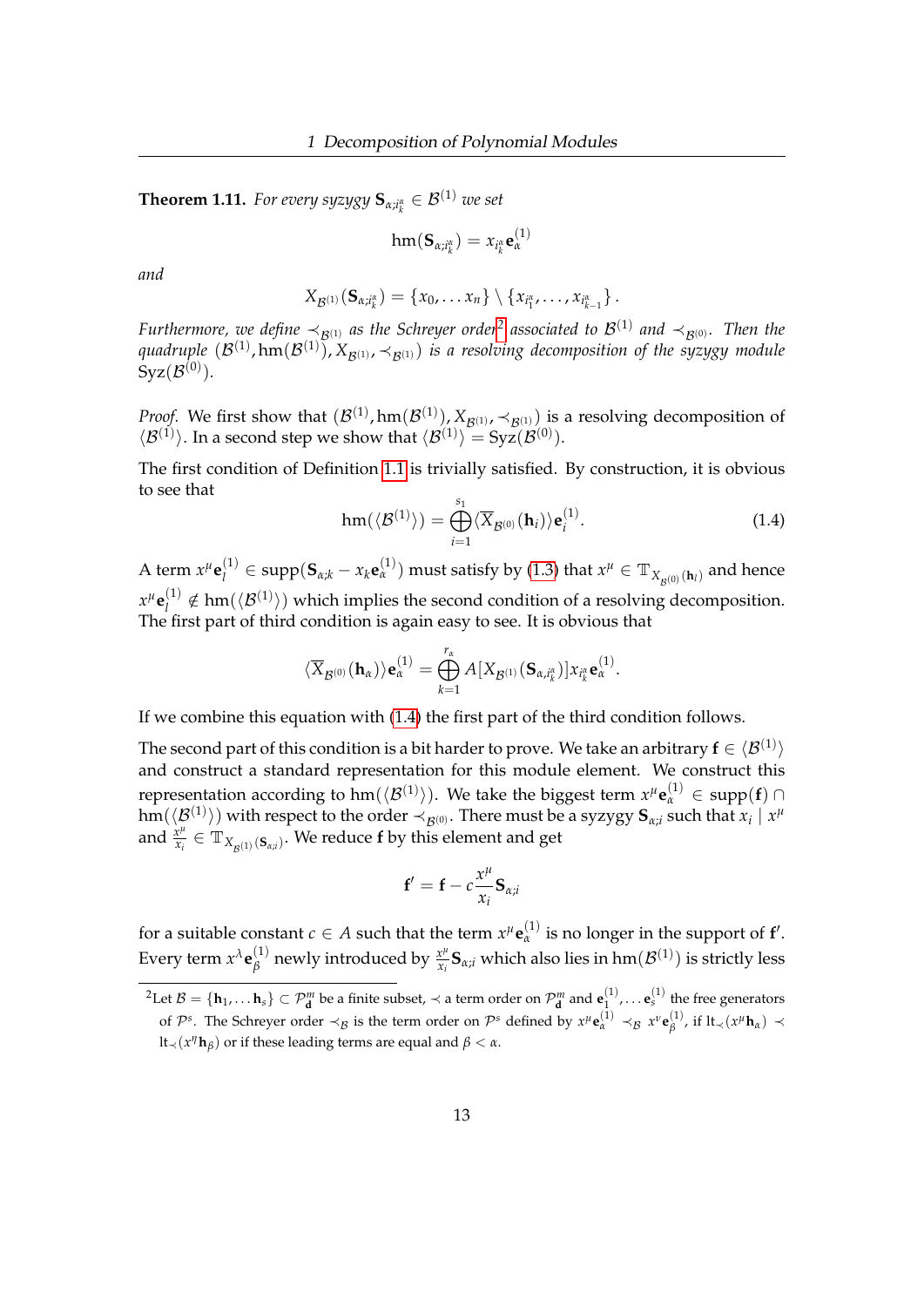than  $x^{\mu}$ **e**<sup>(1)</sup> according to the fifth condition of Definition [1.1](#page-10-1) and equation [\(1.3\)](#page-16-1) defining the syzygies  $S_{\alpha;i}$ . Now we repeat this procedure until we arrive at an  $f''$  such that  $supp(f'') \cap hm(\langle \mathcal{B}^{(1)} \rangle) = \emptyset$ . It is clear that we reach such an  $f''$  in a finite number of steps, since the terms during the reduction decrease with respect to  $\prec_{\mathcal{R}^{(0)}}$  which is a  $\alpha$  well-order. We know that all  $x^{\epsilon} \mathbf{e}_{\alpha}^{(1)} \in \text{supp}(\mathbf{f}'')$  have the property that  $x^{\epsilon} \in X_{\mathcal{B}^{(0)}}(\mathbf{h}_{\alpha}).$ Therefore, we get that  $f'' = 0$  due to Lemma [1.10](#page-16-2) which finishes the proof of this condition.

The procedure above provides us with an algorithm to compute arbitrary normal forms and hence the fourth condition of Definition [1.1](#page-10-1) follows immediately. For the last condition we note that now each head term  $x_i \mathbf{e}_{\alpha}^{(1)}$  is actually the leading term of  $\mathbf{S}_{\alpha;i}$  with respect to the order  $\prec_{\mathcal{B}^{(0)}}$ . Hence, the corresponding Schreyer order satisfies the last condition of Definition [1.1.](#page-10-1)  $\Box$ 

As with the usual Schreyer theorem, we can iterate this construction and derive this way a free resolution of  $U$ . In contrast to the classical situation, it is however now possible to make precise statements about the *shape* of the resolution (even if we do not obtain explicit formulae for the differentials).

<span id="page-18-1"></span>**Theorem 1.12.** *Let*  $\beta_{0,i}^{(k)}$  $\mathcal{L}_{0,j}^{(k)}$  be the number of generators  $\mathbf{h} \in \mathcal{B}^{(0)}$  of degree j having k multiplica*tive variables and set*  $d = \min{\{k \mid \exists j: \beta_{0,j}^{(k)} > 0\}}.$  *Then*  $\mathcal U$  *possesses a finite free resolution* 

<span id="page-18-0"></span>
$$
0 \to \bigoplus \mathcal{P}(-j)^{r_{n+1-d,j}} \to \cdots \to \bigoplus \mathcal{P}(-j)^{r_{1,j}} \to \bigoplus \mathcal{P}(-j)^{r_{0,j}} \to U \to 0 \tag{1.5}
$$

*of length n* + 1 − *d where the ranks of the free modules are given by*

$$
r_{i,j} = \sum_{k=1}^{n+1-i} \binom{n+1-k}{i} \beta_{0,j-i}^{(k)}.
$$

*Proof.* According to Theorem [1.11,](#page-17-2)  $(\mathcal{B}^{(1)}, \text{hm}(\mathcal{B}^{(1)}), X_{\mathcal{B}^{(1)}}, \prec_{\mathcal{B}^{(1)}})$  is a resolving decomposition for the module  $Syz_1(\mathcal{U})$ . Applying the theorem again, we can construct a resolving decomposition of the second syzygy module  $Syz_2(U)$  and so on. Recall that for every index  $1 \leq l \leq s_1$  and for every non-multiplicative variable  $x_k \in \overline{X}_{\mathcal{B}^{(0)}}(\mathbf{h}_{\alpha(l)})$  we  $\lvert \operatorname{have} \lvert \overline{X}_{\mathcal{B}^{(1)}}(\mathbf{S}_{l,k}) \rvert < \lvert \overline{X}_{\mathcal{B}^{(0)}}(\mathbf{h}_{\alpha(l)}) \rvert.$ 

If D is the minimal number of multiplicative variables for a head module term in  $\mathcal{B}^{(0)}$ , then the minimal number of multiplicative variables for a head term in  $\mathcal{B}^{(1)}$  is  $D+1$ . This observation yields the length of the resolution [\(1.5\)](#page-18-0). Furthermore,  $deg(S_{ki})$  =  $\deg(\mathbf{h}_k) + 1$ , e. g. from the *j*th to the  $(j + 1)$ th module the degree from the basis element to the corresponding syzygies grows by one.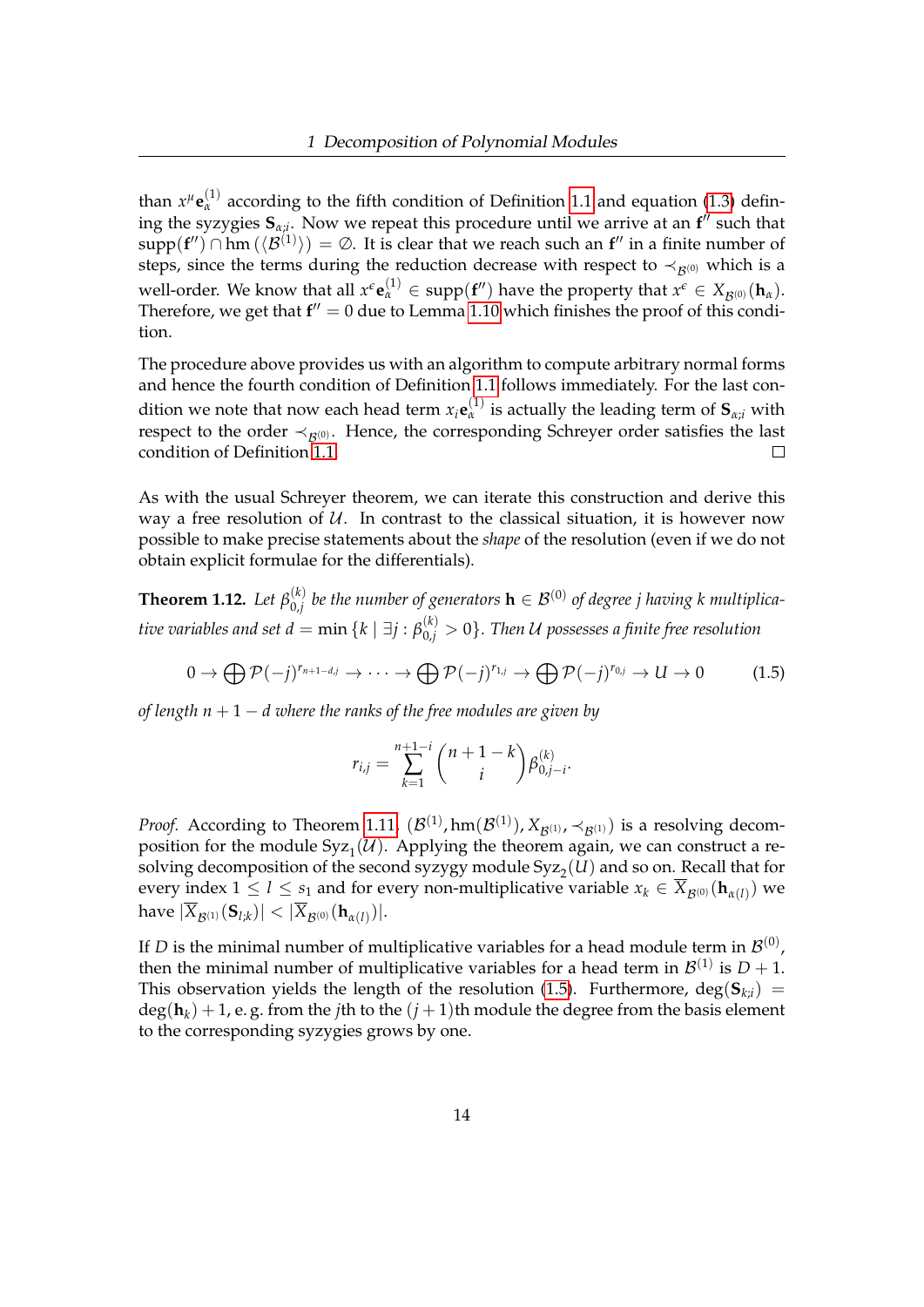The formula for the ranks of the modules follows from a rather straightforward combinatorial calculation. Let  $\beta_{i,j}^{(k)}$ *i*,*j* denote the number of generators of degree *j* of the *i*th  $s$ yzygy module  $S$ yz $_i$ ( $\mathcal{U}$ ) with  $k$  multiplicative variables according to the head module terms. By definition of the generators, we find

$$
\beta_{i,j}^{(k)} = \sum_{t=1}^{k-1} \beta_{i-1,j-1}^{(n+1-t)}
$$

as each generator with less multiplicative variables and degree *j* − 1 in the resolving decomposition of  $Syz_i(\mathcal{B}^{(0)})$  contributes one generator with *k* multiplicative variables. A lengthy induction allows us to express  $\beta_{i,j}^{(k)}$  $\alpha_{i,j}^{(k)}$  in terms of  $\beta_{0,j}^{(k)}$  $\int_{0,j}^{N}$ 

$$
\beta_{i,j}^{(k)} = \sum_{t=1}^{k-i} {k-l-1 \choose i-1} \beta_{0,j-i}^{(t)}.
$$

Now we are able to compute the ranks of the free modules via

$$
r_{i,j} = \sum_{k=1}^{n+1} \beta_{i,j}^{(k)} = \sum_{k=1}^{n+1} \sum_{t=1}^{k-i} {k-t-1 \choose i-1} \beta_{0,j-i}^{(t)} = \sum_{k=1}^{n+1-i} {n-k \choose i} \beta_{0,j-i}^{(k)}.
$$

The last equality follows from a classical identity for binomial coefficients.

 $\Box$ 

Theorem [1.12](#page-18-1) allows us to construct recursively resolving decompositions for the higher syzygy modules. In the sequel, we denote the corresponding resolving decomposition of the syzygy module  $Syz_j(\mathcal{U})$  by  $(\mathcal{B}^{(j)},hm(\mathcal{B}^{(j)}),X_{\mathcal{B}^{(j)}},\prec_{\mathcal{B}^{(j)}})$ . To define an element of *B*<sup>(*j*)</sup>, we consider for each generator **h**<sub>*α*</sub> ∈ *B*<sup>(0)</sup> all ordered integer sequences  $\mathbf{k} = (k_1, \ldots, k_i)$  with  $0 \le k_1 < \cdots < k_i \le n$  of length  $|\mathbf{k}| = j$  such that  $x_{k_i} \in \overline{X}_{\mathcal{B}^{(0)}}(\mathbf{h}_{\alpha})$ for all  $1 \leq i \leq j$ . We denote for any  $1 \leq i \leq j$  by  $\mathbf{k}_i$  the sequence obtained by eliminating *ki* from **k**. Then the generator **S***α*;**<sup>k</sup>** arises recursively from the standard representation of  $x_{k_j}$ **S** $_{\alpha;{\bf k}_j}$  according to the resolving decomposition  $(\mathcal{B}^{(j-1)},\text{hm}(\mathcal{B}^{(j-1)}), X_{\mathcal{B}^{(j-1)}},\prec_{\mathcal{B}^{(j-1)}})$ :

<span id="page-19-0"></span>
$$
x_{k_j} \mathbf{S}_{\alpha; \mathbf{k}_j} = \sum_{\beta=1}^{s_1} \sum_{\mathbf{l}} P_{\beta; \mathbf{l}}^{(\alpha; \mathbf{k})} \mathbf{S}_{\beta; \mathbf{l}}.
$$
 (1.6)

The second sum is taken over all ordered integer sequences **l** of length *j* − 1 such that for all entries  $\ell_i$  the variables  $x_{\ell_i}$  is non-multiplicative for the generator  $\mathbf{h}_{\beta} \in \mathcal{B}^{(0)}$ . Denoting the free generators of the free module which contains the *j*th syzygy module by  $\mathbf{e}_{\alpha,1}^{(j)}$  $\alpha$ , and  $\alpha$  and  $\alpha$  = {1, ..., *s*<sub>1</sub>} and **l** is an ordered subset of  $\overline{X}_{\mathcal{B}^{(0)}}(\mathbf{h}_{\alpha})$  of length *j* − 1 we get the following representation for **S***α*,**k**:

$$
\mathbf{S}_{\alpha;\mathbf{k}}=x_{k_j}\mathbf{e}_{\alpha;\mathbf{k}_j}^{(j)}-\sum_{\beta=1}^{s_1}\sum_{\mathbf{l}}P_{\beta;\mathbf{l}}^{(\alpha;\mathbf{k})}\mathbf{e}_{\beta;\mathbf{l}}^{(j)}.
$$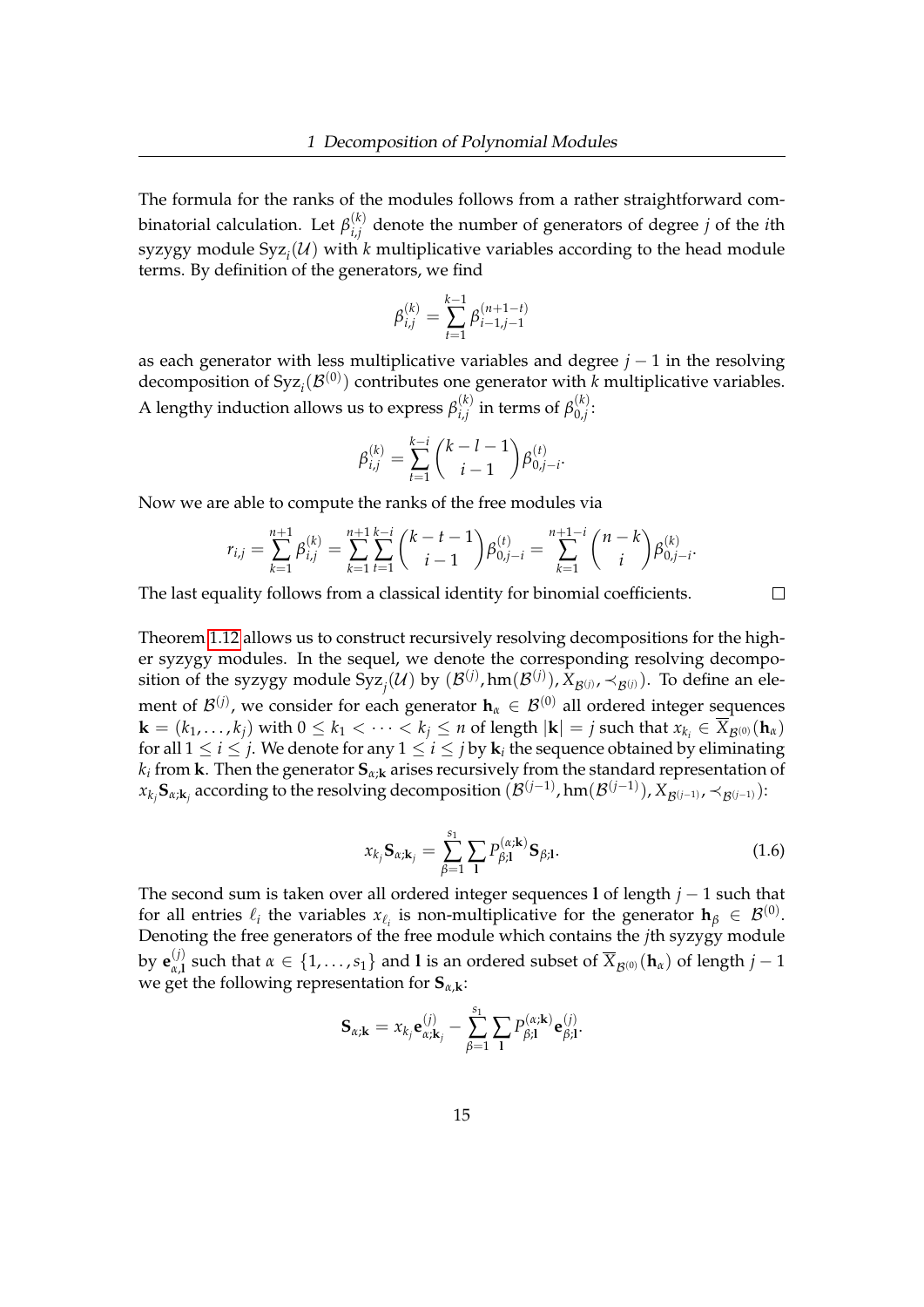<span id="page-20-1"></span>**Corollary 1.13.** *In the situation of Theorem [1.12,](#page-18-1) set*  $d = \min\{k \mid \exists j : \beta_{0,j}^{(k)} > 0\}$  *and*  $q=\deg(\mathcal{B}^{(0)})= \max\{\deg(\mathbf{h}) \,\,|\,\, \mathbf{h}\in\mathcal{B}^{(0)}\}.$  Then we obtain the following bounds for the *projective dimension, the Castelnuovo-Mumford regularity and the depth, respectively, of the submodule* U*:*

 $pd(\mathcal{U}) \leq n+1-d$ ,  $reg(\mathcal{U}) \leq q$ ,  $depth(\mathcal{U}) \geq d$ .

*Proof.* The first estimate follows immediately from the resolution [\(1.5\)](#page-18-0) induced by the resolving decomposition  $(\mathcal{B}^{(0)},\text{hm}(\mathcal{B}^{(0)}),X_{\mathcal{B}^{(0)}},\prec_{\mathcal{B}^{(0)}})$  of  $\mathcal{U}.$  The last estimate is a simple consequence of the first one and the graded form of the Auslander-Buchsbaum formula. Finally, the *i*th module of this resolution is obviously generated by elements of degree less than or equal to  $q + i$ . This observation implies that U is q-regular and thus the second estimate.  $\Box$ 

#### <span id="page-20-0"></span>1.1.3 An Explicit Formula for the Differential

In the former sections we used polynomials rings over k-algebras. For this section this is not applicable. Hence, we restrict us to the easier case that we only have polynomial rings  $P$  over k. As before let  $P_{\mathbf{d}}^m$  be a graded free module with free generators  $\mathbf{e}_1, \dots \mathbf{e}_m$  and grading  $\mathbf{d} = (d_1, \dots, d_m)$ . We always work with a finitely generated graded module  $\mathcal{U} \in \mathcal{P}_{d}^{m}$  and a resolving decomposition  $(\mathcal{B}, \text{hm}(\mathcal{B}), X_{\mathcal{B}}, \prec_{\mathcal{B}})$  of  $\mathcal{U}$  where  $\mathcal{B} = \{\mathbf{h}_1, \dots, \mathbf{h}_{s_1}\}.$ 

First we give an alternative description of the complex underlying the resolution [\(1.5\)](#page-18-0). Let  $W = \bigoplus_{\alpha=1}^{s_1} \mathbb{k} \cdot \mathbf{w}_\alpha$  and  $V = \bigoplus_{i=0}^n \mathbb{k} \cdot \mathbf{v}_i$  be two free k-vector spaces whose dimensions are given by the size of  $B$  and by the number of variables in  $P$ , respectively. Then we set  $\mathcal{C}_i = \mathcal{W} \otimes_{\mathcal{P}} \Lambda_i \mathcal{V}$  where  $\Lambda_{\bullet}$  denotes the exterior product. A  $\mathcal{P}$ -linear basis of  $\mathcal{C}_i$  is provided by the elements  $w_\alpha \otimes v_k$  where  $v_k = v_{k_1} \wedge \cdots \wedge v_{k_i}$  for an ordered sequence  $\mathbf{k} = (k_1, \ldots, k_i)$  with  $0 \leq k_1 < \cdots < k_i \leq n$ . Then the free subcomplex  $\mathcal{S}_\bullet \subset \mathcal{C}_\bullet$ generated by all elements  $\mathbf{w}_\alpha \otimes \mathbf{v}_\mathbf{k}$  with  $\mathbf{k} \subseteq \overline{X}_\beta(\mathbf{h}_\alpha)$  corresponds to [\(1.5\)](#page-18-0) upon the  $\mathbf{a}$  identification  $\mathbf{e}_{\alpha;\mathbf{k}}^{(i+1)} \leftrightarrow \mathbf{w}_{\alpha} \otimes \mathbf{v}_{\mathbf{k}}.$  Let  $k_{i+1} \in \overline{X}_{\mathcal{B}}(\mathbf{h}_{\alpha}) \setminus \mathbf{k}$ , then the differential comes from  $(1.6)$ ,

$$
d_{\mathcal{S}}(\mathbf{w}_{\alpha} \otimes \mathbf{v}_{\mathbf{k},k_{i+1}}) = x_{k_{i+1}} \mathbf{w}_{\alpha} \otimes \mathbf{v}_{\mathbf{k}} - \sum_{\beta,\mathbf{l}} P_{\beta,\mathbf{l}}^{(\alpha;\mathbf{k},k_{i+1})} \mathbf{w}_{\beta} \otimes \mathbf{v}_{\mathbf{l}} ,
$$

and thus requires the explicit determination of all the higher syzygies [\(1.6\)](#page-19-0).

In this section we present a method to directly compute the differential without computing higher syzygies. It is based on ideas of Sköldberg [\[45,](#page-162-0) [46\]](#page-162-1) and generalises the theory which we developed in [\[4,](#page-159-2) [5\]](#page-159-3) for the special case of a resolution induced by a Pommaret or a Janet basis for a given term order.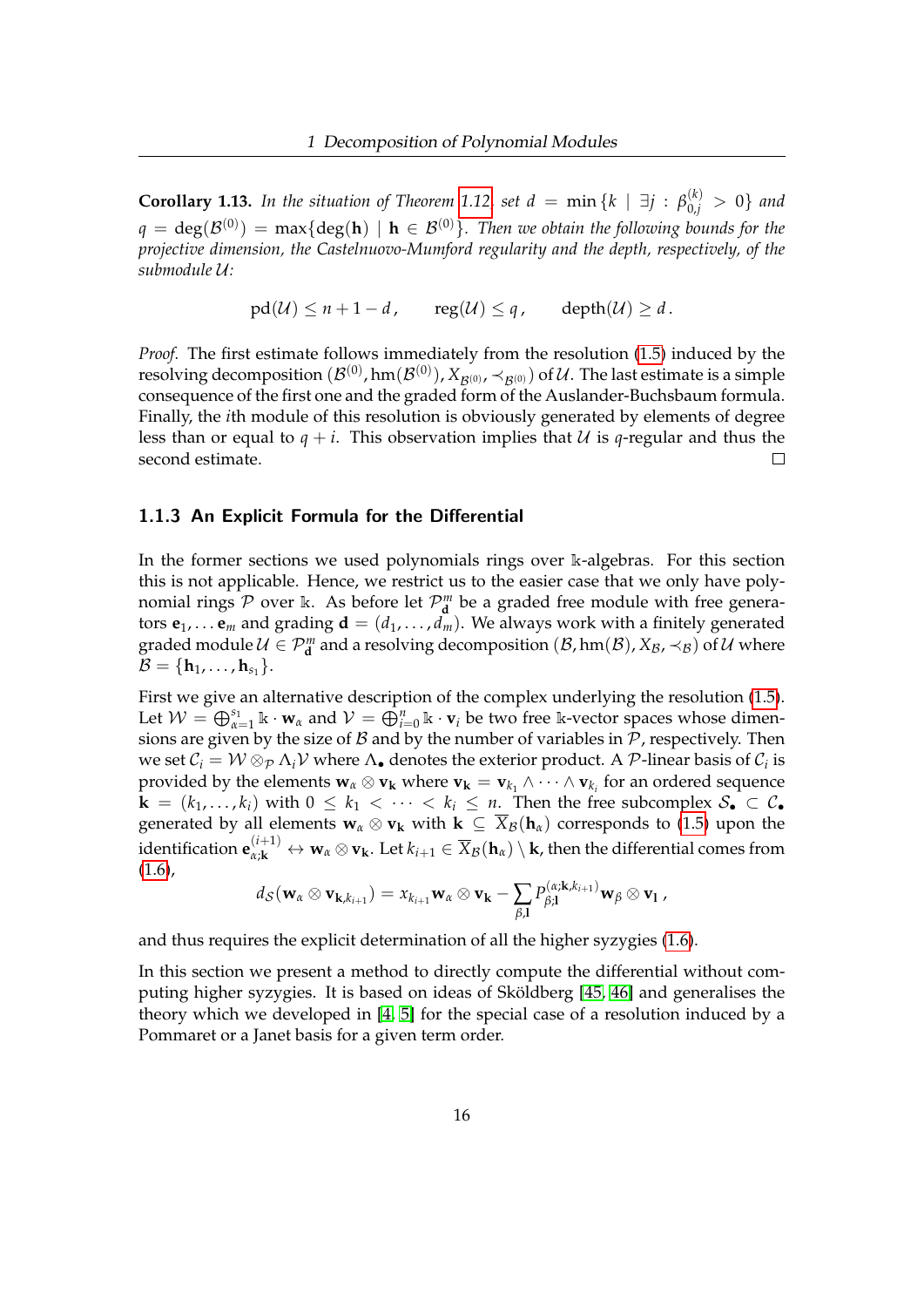<span id="page-21-2"></span>**Definition 1.14.** *A graded polynomial module*  $U \subseteq \mathcal{P}_{d}^{m}$  *has* head linear syzygies *if it possesses a finite presentation*

<span id="page-21-0"></span>
$$
0 \longrightarrow \ker \eta \longrightarrow \mathcal{W} = \bigoplus_{\alpha=1}^{s} \mathcal{P} \mathbf{w}_{\alpha} \xrightarrow{\eta} \mathcal{U} \longrightarrow 0 \tag{1.7}
$$

*with a finite generating set*  $\mathcal{B} = \{\mathbf{h}_1, \dots, \mathbf{h}_t\}$  *of ker*  $\eta$  *where one can choose for each generator*  $\mathbf{h}_{\alpha} \in \mathcal{B}$  *a head module term*  $\text{hm}(\mathbf{h}_{\alpha})$  *of the form*  $x_i \mathbf{w}_{\alpha}$ *.* 

Sköldberg's construction begins with the following two-sided Koszul complex  $(F, d_F)$ defining a free resolution of U. Let V be a k-linear space with basis  $\{v_0, \ldots, v_n\}$  (with *n* + 1 still the number of variables in  $P$ ) and set  $\mathcal{F}_j = P \otimes_k \Lambda_j \mathcal{V} \otimes_k \mathcal{U}$  which obviously yields a free P-module. Let  $\{m_a \mid a \in A\}$  be a k-linear basis of U, where A is a Morse matching of  $U$  (see [\[4,](#page-159-2) Ch. 3]). Then a  $\mathcal P$ -linear basis of  $\mathcal F_j$  is given by the elements 1 ⊗ **v<sup>k</sup>** ⊗ *m<sup>a</sup>* with ordered sequences **k** of length *j*. The differential is now defined by

<span id="page-21-1"></span>
$$
d_{\mathcal{F}}(1\otimes \mathbf{v}_{\mathbf{k}}\otimes m_a)=\sum_{i=1}^j (-1)^{i+1}\big(x_{k_i}\otimes \mathbf{v}_{\mathbf{k}_i}\otimes m_a-1\otimes \mathbf{v}_{\mathbf{k}_i}\otimes x_{k_i}m_a\big).
$$
 (1.8)

Here it should be noted that the second term on the right hand side is not yet expressed in the chosen k-linear basis of  $U$ . For notational simplicity, we will drop in the sequel the tensor sign ⊗ and leading factors 1 when writing elements of  $\mathcal{F}_{\bullet}$ .

Sköldberg uses a specialisation of head linear terms. He requires that for a given term order  $\prec$  the leading module of ker  $\eta$  in the presentation [\(1.7\)](#page-21-0) must be generated by terms of the form  $x_i \mathbf{w}_\alpha$ . In this case he says that U has *initially linear syzygies*. Our definition is term order free.

Under the assumption that the module  $U$  has initially linear syzygies via a presentation [\(1.7\)](#page-21-0), Sköldberg [\[46\]](#page-162-1) constructs a Morse matching leading to a smaller resolution  $(\mathcal{G}, d_{\mathcal{G}})$ . He calls the variables

$$
\mathrm{crit}\left(\mathbf{w}_{\alpha}\right)=\left\{x_j\mid x_j\mathbf{w}_{\alpha}\in\mathrm{lt}_{\prec}(\ker\eta)\right\};
$$

*critical* for the generator **w***α*; the remaining *non-critical* ones are contained in the set ncrit ( $w_\alpha$ ). Then a k-linear basis of  $\mathcal U$  is given by all elements  $x^\mu \mathbf h_\alpha$  with  $\mathbf h_\alpha = \eta(\mathbf w_\alpha)$ and  $x^{\mu} \in \mathbb{k}[\text{ncrit}(\mathbf{w}_{\alpha})].$ 

According to [\[45\]](#page-162-0) we define  $\mathcal{G}_i \subseteq \mathcal{F}_i$  as the free submodule generated by those vertices  $\mathbf{v}_{\mathbf{k}}\mathbf{h}_{\alpha}$  where the ordered sequences  $\mathbf{k}$  are of length  $j$  and such that every entry  $k_i$  is critical for  $w_\alpha$ . In particular  $\mathcal{W} \cong \mathcal{G}_0$  with an isomorphism induced by  $w_\alpha \mapsto v_\emptyset h_\alpha$ .

The description of the differential  $d<sub>G</sub>$  is based on reduction paths in the associated Morse graph (for a detailed treatment of these notions, see [\[4,](#page-159-2) [45\]](#page-162-0) or [\[30\]](#page-161-2)) and expresses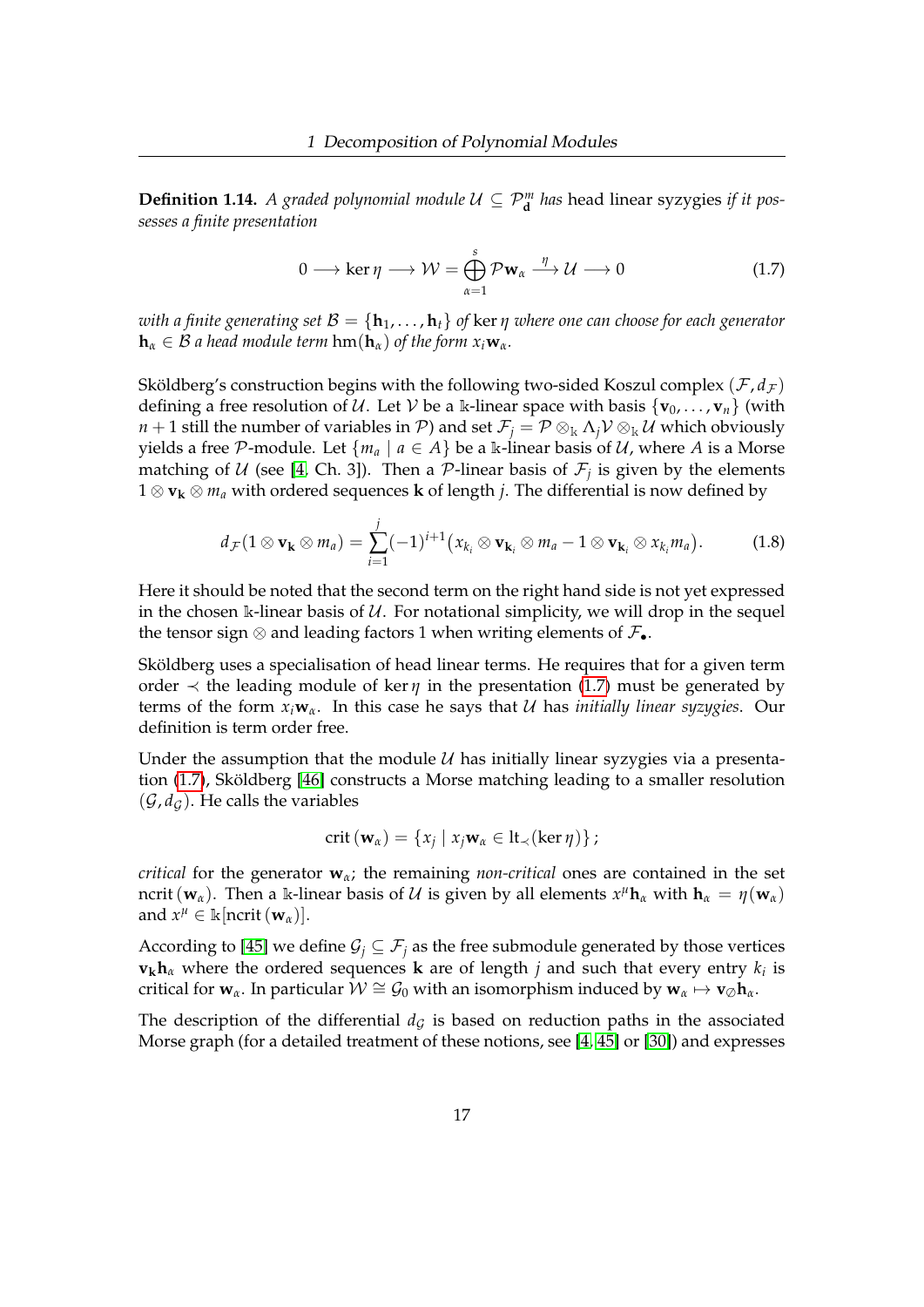the differential as a triple sum. If we assume that, after expanding the right hand side of [\(1.8\)](#page-21-1) in the chosen k-linear basis of U, the differential of the complex  $\mathcal{F}_{\bullet}$  can be expressed as

$$
d_{\mathcal{F}}(\mathbf{v}_{\mathbf{k}}\mathbf{h}_{\alpha})=\sum_{\mathbf{m},\mu,\gamma}Q_{\mathbf{m},\mu,\gamma}^{\mathbf{k},\alpha}\mathbf{v}_{\mathbf{m}}(x^{\mu}\mathbf{h}_{\gamma}),
$$

then  $d_G$  is defined by

<span id="page-22-0"></span>
$$
d_{\mathcal{G}}(\mathbf{v}_{\mathbf{k}}\mathbf{h}_{\alpha}) = \sum_{\mathbf{l},\beta} \sum_{\mathbf{m},\mu,\gamma} \sum_{p} \rho_{p} \left( Q_{\mathbf{m},\mu,\gamma}^{\mathbf{k},\alpha} \mathbf{v}_{\mathbf{m}}(x^{\mu} \mathbf{h}_{\gamma}) \right)
$$
(1.9)

where the first sum ranges over all ordered sequences **l** which consists entirely of critical indices for  $w_\beta$ . Moreover, the second sum may be restricted to all values such that a polynomial multiple of  $\mathbf{v_m}(x^{\mu} \mathbf{h}_{\gamma})$  effectively appears in  $d_{\mathcal{F}}(\mathbf{v_k}\mathbf{h}_{\alpha})$  and the third sum ranges over all reduction paths  $p$  going from  $\bf{v}_m(x^\mu\bf{h}_\gamma)$  to  $\bf{v}_l\bf{h}_\beta$ . Finally,  $\rho_p$  is the reduction associated to the reduction path *p* satisfying

$$
\rho_p(\mathbf{v_m}(x^{\mu}\mathbf{h}_{\gamma})) = q_p \mathbf{v_l}\mathbf{h}_{\beta}
$$

for some polynomial  $q_p \in \mathcal{P}$ .

It turns out that Sköldberg uses the term order ≺ only for distinguishing the critical and non-critical variables. Therefore, it is straightforward to see that his construction also works for modules which have head linear syzygies. We simply replace the definition of critical and non-critical variables. We define

$$
crit (\mathbf{w}_{\alpha}) = \{x_j \mid x_j \mathbf{w}_{\alpha} \in \text{hm}(\mathcal{H})\},\
$$

where  $H$  is chosen as in Definition [1.14.](#page-21-2) Again the remaining variables are contained in the set ncrit( $\mathbf{w}_\alpha$ ).

In the sequel we will show that for a finitely generated graded module  $U$  with a resolving decomposition  $(B, \text{hm}(B), X_B, \prec_B)$  the resolution constructed by Sköldberg's method is isomorphic to the resolution which is induced by the resolving decomposition if we choose the head linear syzygies properly. Firstly we obtain the following trivial assertion.

**Lemma 1.15.** *If the graded submodule*  $U \subseteq \mathcal{P}_{d}^{m}$  possesses a resolving decomposition (B,  $h(m(\mathcal{B}), X_{\mathcal{B}}, \prec_{\mathcal{B}})$ , then it has head linear syzygies. More precisely, we can set crit( $w_{\alpha}$ ) =  $\overline{X}_{\mathcal{B}}(h_{\alpha})$ , *i.e. the critical variables of the generator*  $w_{\alpha}$  *are the non-multiplicative variables of*  $h_{\alpha} = \eta(\mathbf{w}_{\alpha}).$ 

The lemmata which we subsequently cite from [\[4\]](#page-159-2) are formulated for a Pommaret basis which is an involutive basis. Nevertheless, we can apply them directly in our setting,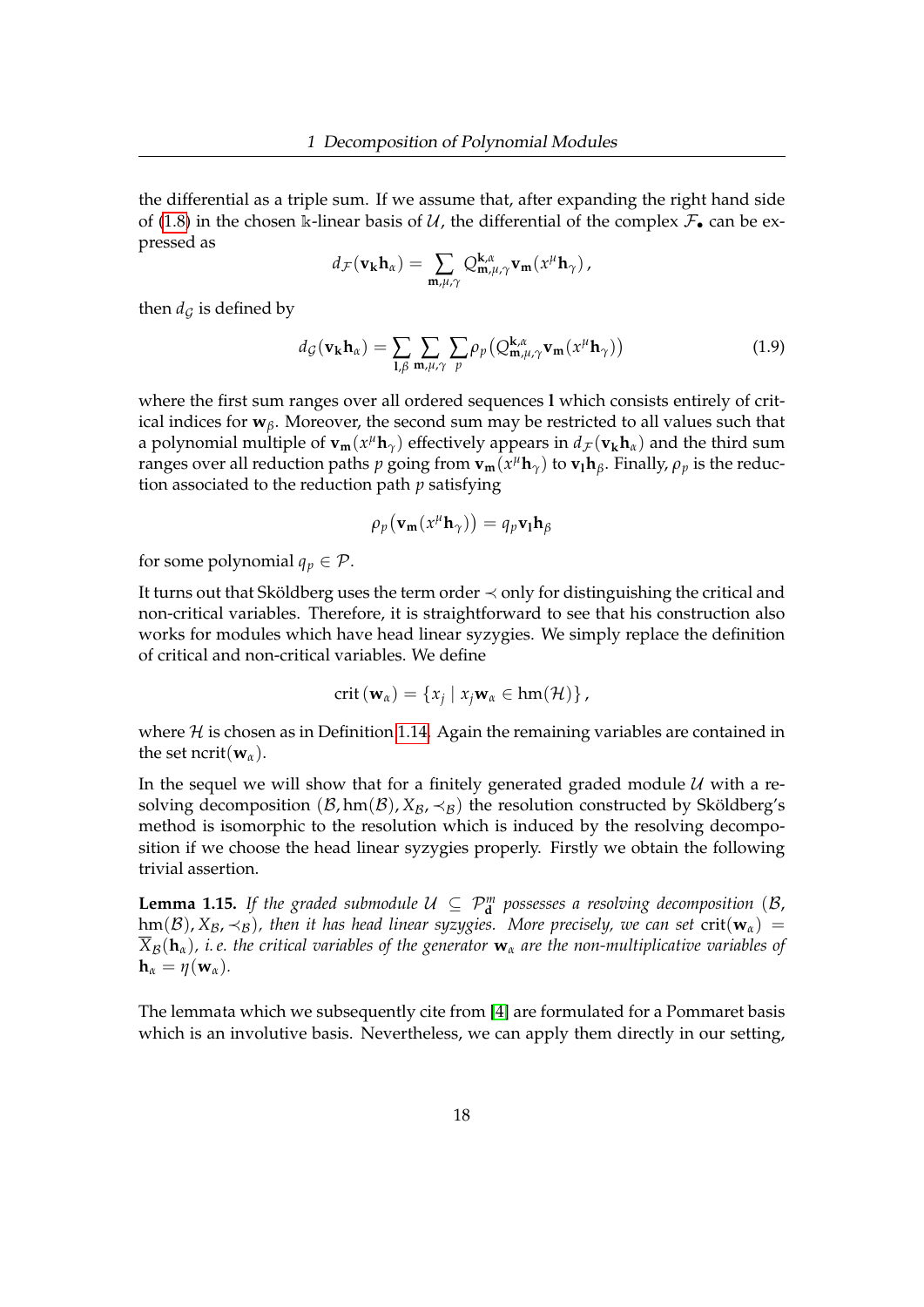if not stated otherwise, because their proofs remain applicable for resolving decompositions. The reason for this is, that they only need the existence of unique standard representations and the division of variables into multiplicative and non-multiplicative ones. Some proofs in [\[4\]](#page-159-2) explicitly use the class of a generator in  $\beta$ , a notion arising in the context of Pommaret bases. When working with resolving decompositions, one has to replace it by the maximal index of a multiplicative variable.

The reduction paths can be divided into elementary paths of length two. There are essentially three types of reductions paths [\[4,](#page-159-2) Section 4]. The elementary reductions of *type 0* are not of interest [\[4,](#page-159-2) Lemma 4.5]. All remaining elementary reductions paths are of the form

$$
\mathbf{v}_{\mathbf{k}}(x^{\mu}\mathbf{h}_{\alpha}) \longrightarrow \mathbf{v}_{\mathbf{k}\cup i}(\frac{x^{\mu}}{x_i}\mathbf{h}_{\alpha}) \longrightarrow \mathbf{v}_{\mathbf{l}}(x^{\nu}\mathbf{h}_{\beta}).
$$

Here **k** ∪ *i* is the ordered sequence which arises when *i* is inserted into **k**; likewise **k**  $\setminus i$ stands for the removal of an index  $i \in \mathbf{k}$ .

**Type 1:** Here  $\mathbf{l} = (\mathbf{k} \cup i)\backslash j$ ,  $x^{\nu} = \frac{x^{\mu}}{x}$ *xi* and *β* = *α*. Note that *i* = *j* is allowed. We define  $\epsilon(i; \mathbf{k}) := (-1)^{|\{j \in \mathbf{k}|j > i\}|}$ . Then the corresponding reduction is

$$
\rho(\mathbf{v}_{\mathbf{k}}x^{\mu}\mathbf{h}_{\alpha})=\epsilon(i;\mathbf{k}\cup i)\epsilon(j;\mathbf{k}\cup i)x_j\mathbf{v}_{(\mathbf{k}\cup i)\setminus j}(\frac{x^{\mu}}{x_i}\mathbf{h}_{\alpha}).
$$

**Type 2:** Now  $\mathbf{l} = (\mathbf{k} \cup i) \setminus j$  and  $x^{\nu} \mathbf{h}_{\beta}$  appears in the involutive standard representation of  $\frac{x^{\mu}x_j}{x_i}$  $\lambda_{j,i,\alpha,\mu,\nu,\beta} \in \mathbb{R}$ . In this case, by construction of the Morse matching*,* we have  $i \neq j$ . The reduction is

$$
\rho(\mathbf{v}_{\mathbf{k}}x^{\mu}\mathbf{h}_{\alpha})=-\epsilon(i;\mathbf{k}\cup i)\epsilon(j;\mathbf{k}\cup i)\lambda_{j,i,\alpha,\mu,\nu,\beta}\mathbf{v}_{(\mathbf{k}\cup i)\setminus j}(x^{\nu}\mathbf{h}_{\beta}).
$$

These reductions originate from the differential [\(1.8\)](#page-21-1): The summands appearing there are either of the form  $x_{k_i}$ **v**<sub>**k**<sub>*i</sub>*</sub> or of the form  $\bf{v}_{k_i}(x_{k_i}$ *m*<sub>*a*</sub> $)$ . For each of these summands,</sub> we have a directed edge in the Morse graph  $\Gamma^A_{\mathcal{F}_\bullet}$ . Thus, for an elementary reduction path

$$
v_k(x^{\mu}h_{\alpha}) \longrightarrow v_{k\cup i}(\frac{x^{\mu}}{x_i}h_{\alpha}) \longrightarrow v_1(x^{\nu}h_{\beta}),
$$

the second edge can originate from summands of either form. For the first form we then have an elementary reduction path of type 1 and for the second form we have type 2.

To show that the resolution induced by a resolving decomposition is isomorphic to the resolution constructed via Sköldberg's method we need a classical theorem concerning the uniqueness of free resolutions.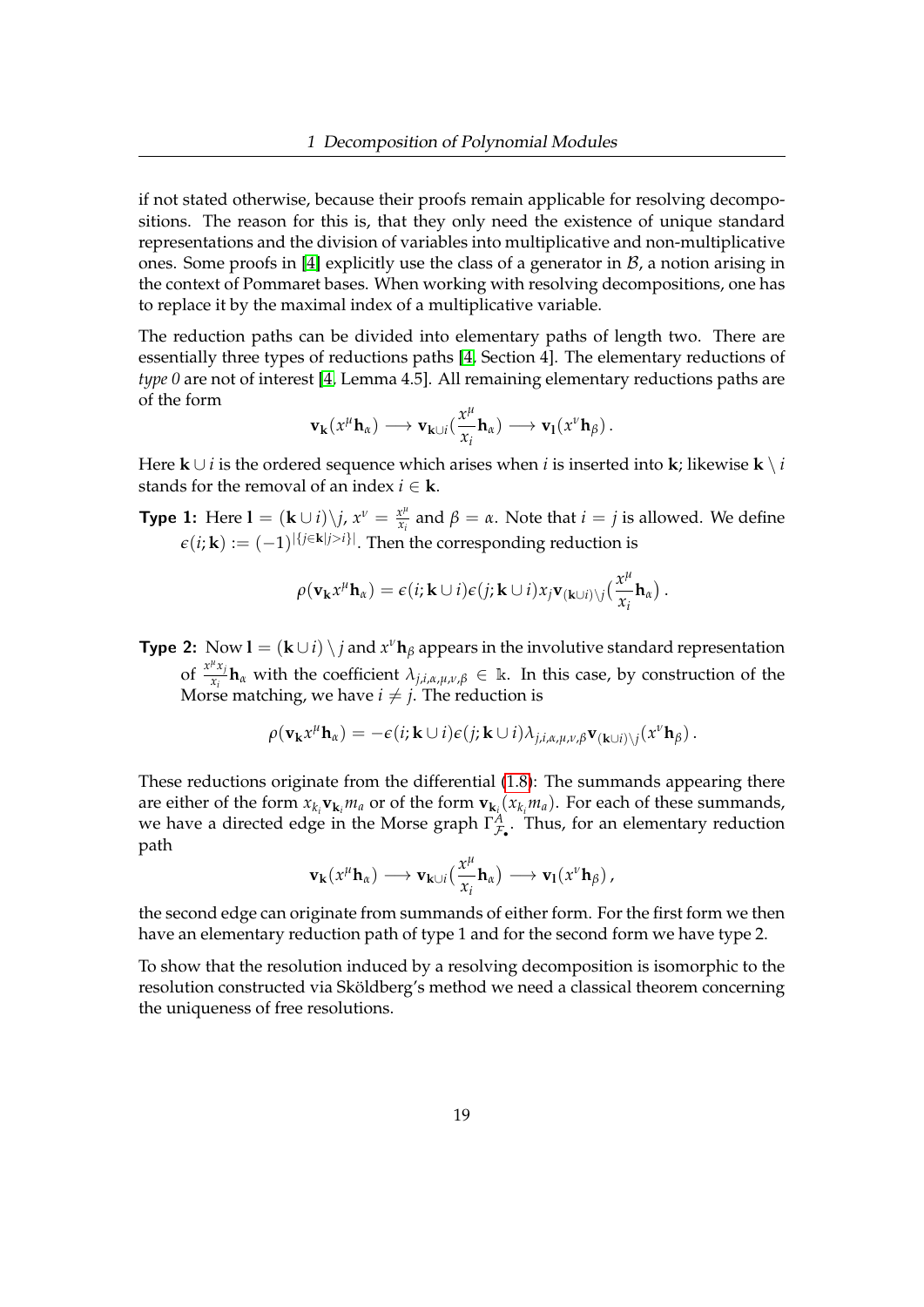<span id="page-24-0"></span>**Theorem 1.16.** [\[17,](#page-160-5) Thm. 1.6] Let U be a finitely generated graded  $\mathcal{P}_{\mathbf{d}}^{m}$ -module. If F is the *graded minimal free resolution of* U *and* G *an arbitrary graded free resolution of* U*, then* G *is isomorphic to the direct sum of* F *and a trivial complex.*

Assume that we have two graded free resolutions  $\mathcal{F}, \mathcal{G}$  of the same module  $\mathcal{U}$  with the same shape (which means that the homogeneous components of the free modules in the two resolutions have always the same dimensions:  $\dim_k((\mathcal{F}_i)_i) = \dim_k((\mathcal{G}_i)_i)$ . Then Theorem [1.16](#page-24-0) implies that the two resolutions are isomorphic. For the next theorem, we note the following important observation. The bases of the free modules in the resolution G of Sköldberg are given by the generators  $\mathbf{v}_{\mathbf{k}}\mathbf{h}_{\alpha}$  with  $\mathbf{k} \subseteq \overline{X}_{\beta}(\mathbf{h}_{\alpha})$ .

**Theorem 1.17.** *Let* F *be the graded free resolution which is induced by the resolving decomposition* ( $B$ ,  $\text{hm}(B)$ ,  $X_B$ ,  $\prec_B$ ) and  $G$  *the graded free resolution which is constructed by the method of Sköldberg when the head linear syzygies are chosen such that*  $crit(\mathbf{h}_\alpha) = \overline{X}_B(\mathbf{h}_\alpha)$  *for every*  $h_{\alpha} \in \mathcal{B}$ . Then the resolutions F and G are isomorphic.

*Proof.* According to the observation made above, it is obvious that the two resolutions  $F$  and  $G$  have the same shape. Together with Theorem [1.16,](#page-24-0) the claim follows then immediately. П.

For completeness, we repeat some simple results from [\[4\]](#page-159-2). They will show us, that the differentials of both resolutions are very similar. In fact, we show for the resolution constructed via Sköldberg's method, that we can find head module terms in the higher syzygies which are equal to the head module terms of the resolving decompositions of the higher syzygies of the induced free resolution.

**Lemma 1.18.** *[\[4,](#page-159-2) Lem. 4.3] For a non-multiplicative index i*  $\in$  crit( $h_\alpha$ ) *let* 

$$
x_i \mathbf{h}_{\alpha} = \sum_{\beta=1}^{s_1} P_{\beta}^{(\alpha;i)} \mathbf{h}_{\beta}
$$

*be the standard representation. Then we have*

$$
d_{\mathcal{G}}(\mathbf{v}_{i}\mathbf{h}_{\alpha})=x_{i}\mathbf{v}_{\oslash}\mathbf{h}_{\alpha}-\sum_{\beta=1}^{s_{1}}P_{\beta}^{(\alpha;i)}\mathbf{v}_{\oslash}\mathbf{h}_{\beta}.
$$

The next result states that if one starts at a vertex  $\mathbf{v}_i(x^{\mu} \mathbf{h}_{\alpha})$  with certain properties and follows through all possible reduction paths in the graph, one will never get to a point where one must calculate a standard representation with respect to the given resolving decomposition. If there are no critical (i. e. non-multiplicative) variables present at the starting point, then this will not change throughout any reduction path. In order to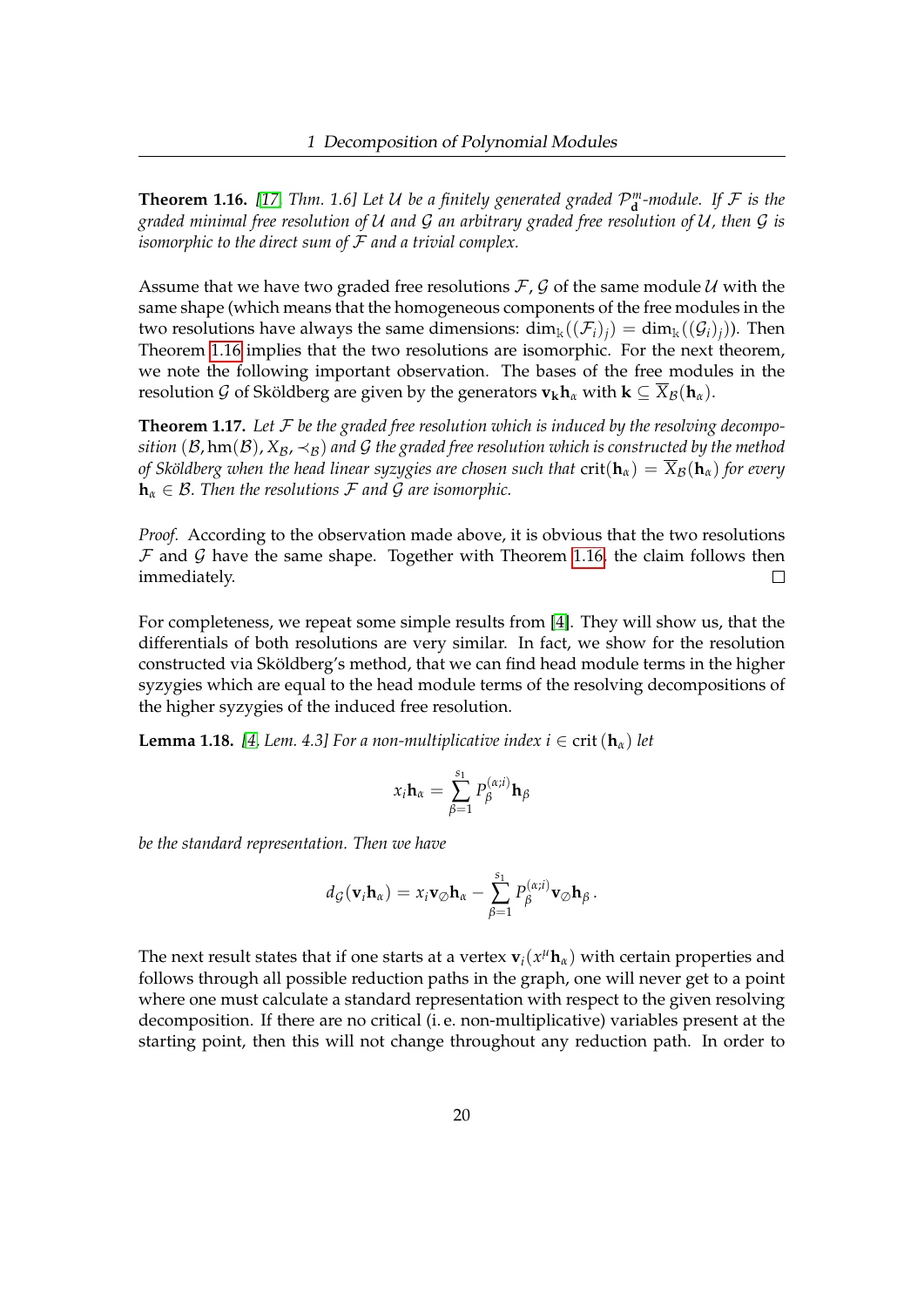generalise this lemma to higher homological degrees, one must simply replace the conditions  $i \in \text{ncrit}(\mathbf{h}_{\alpha})$  and  $j \in \text{ncrit}(\mathbf{h}_{\beta})$  by ordered sequences **k**, l with  $\mathbf{k} \subseteq \text{ncrit}(\mathbf{h}_{\alpha})$ and  $\mathbf{l} \subseteq \text{ncrit}(\mathbf{h}_{\beta})$ .

<span id="page-25-1"></span>**Lemma 1.19.** [\[4,](#page-159-2) Lem. 4.4] Assume that  $i \cup \text{supp}(\mu)$  ⊂ ncrit ( $\mathbf{h}_{\alpha}$ ). Then for any reduction  $p$ ath  $p = \mathbf{v}_i(x^{\mu} \mathbf{h}_\alpha) \to \cdots \to \mathbf{v}_j(x^{\nu} \mathbf{h}_\beta)$  we have  $j \in \mathrm{ncrit} \,(\mathbf{h}_\beta)$ . In particular, in this situation *there is no reduction path*  $p = \mathbf{v}_i(x^\mu \mathbf{h}_\alpha) \to \cdots \to \mathbf{v}_k \mathbf{h}_\beta$  *with*  $k \in \text{crit} (\mathbf{h}_\beta)$ *.* 

The next corollary asserts that we can choose in Sköldberg's resolution head module terms in such a way that there is a one-to-one correspondence to the head terms of the syzygies contained in the free resolution induced by the resolving decomposition. This corollary is a direct consequence of Lemma [1.19.](#page-25-1)

**Corollary 1.20.** *Let*  $(k_1, \ldots, k_i) = \mathbf{k} \subseteq \text{crit } \mathbf{h}_\alpha$ *, then* 

$$
x_{k_l}\mathbf{v}_{\mathbf{k}\setminus k_l}\mathbf{h}_{\alpha}\in \mathrm{supp}(d_{\mathcal{G}}(\mathbf{v}_{\mathbf{k}}\mathbf{h}_{\alpha})).
$$

In [\[4\]](#page-159-2) and [\[5\]](#page-159-3) we show a method to effectively compute graded Betti numbers via the induced free resolution of Janet and Pommaret bases and the method of Sköldberg. We show that we can compute the graded Betti numbers with computing only the constant part of the resolution. With this method it is also possible to compute only a single Betti number without computing the complete constant part of the free resolution. The reason for that is that Sköldberg's formula allows to compute a differential in the free resolution independently of the rest of the free resolution. Furthermore, Theorem [1.12](#page-18-1) gives us a formula to compute the ranks of this resolution. These methods are also applicable for an arbitrary resolving decomposition due to the fact that we proved Theorem [1.12](#page-18-1) and the form of the differential [\(1.9\)](#page-22-0).

## <span id="page-25-0"></span>1.2 Pommaret Bases

The computation of "good" generating systems of polynomial modules is an important task in commutative algebra and algebraic geometry. It is one of the starting points for further studies of polynomial modules. Gröbner bases are well-known generating systems of polynomial modules. A main advantage of them is that they are relative easy to compute.

Using Gröbner bases to study different kind of algebraic invariants turns out to be laborious. Usually the invariants could only be computed by costly operations on Gröbner bases. Involutive bases are a special kind of Gröbner bases. On the one hand they are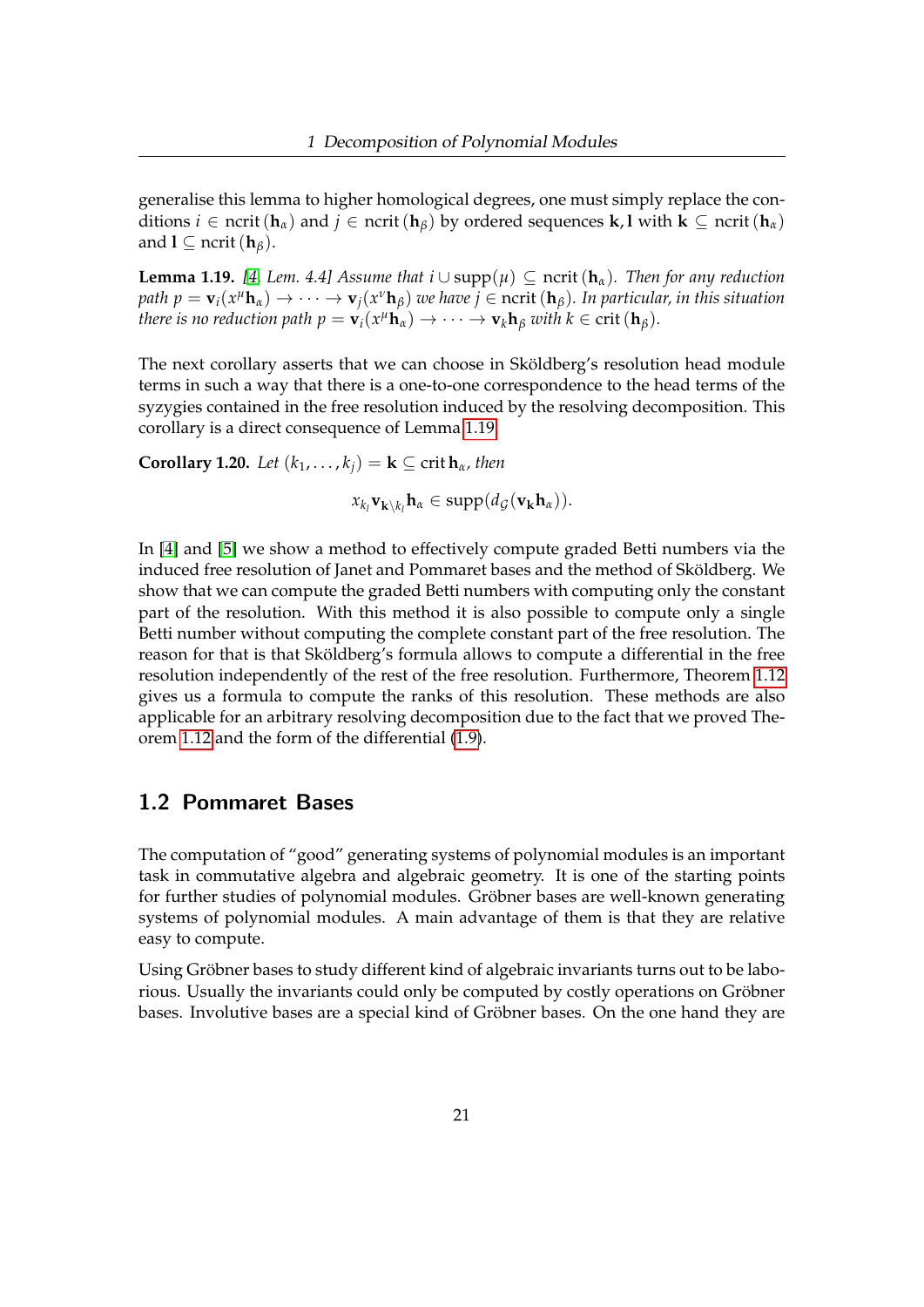as easy to compute as Gröbner bases but on the other hand they provide more easy accessible algebraic invariants of the represented polynomial modules. In fact, we show that they are a special kind of resolving decomposition.

Among all involutive bases it turns out that the Pommaret bases are special. At first Pommaret bases seem to be useless because a Pommaret basis does not always exist. By performing suitable linear coordinate changes it is possible to solve this obstacle. Assuming that we are acting in suitable coordinates they provide directly many algebraic invariants like the regularity or the depth. Hence, Pommaret bases are a good point to start a further analysis of polynomial modules.

### <span id="page-26-0"></span>1.2.1 Involutive Bases

In the following we use the abelian monoid  $(N^{n+1}, +)$  with componentwise addition. We call an element  $\nu \in \mathbb{N}^{n+1}$  a *multi index* where we count the indices from  $0, \ldots, n$ , that is  $\nu = (\nu_0, \dots, \nu_n)$ . Let  $\nu \in \mathbb{N}^{n+1}$ , then we define the *cone* of  $\nu$  as  $\mathcal{C}(\nu) := \nu + \mathbb{N}^{n+1}$ . We say that *ν divides*  $\mu$  (*ν* |  $\mu$ ) if  $\mu \in C(\nu)$ . If  $\mathcal{V} \subseteq \mathbb{N}^{n+1}$  then the *span of*  $\mathcal V$  is the monoid ideal

$$
\langle \mathcal{V} \rangle = \bigcup_{\nu \in \mathbb{N}^{n+1}} \mathcal{C}(\nu).
$$

The idea of the involutive division is to restrict the cones in such a way that the union above is a disjoint one. We restrict the cone by restricting the addition of the multi indices. That means we only allow the addition in the cone for certain multi indices. Instead of speaking about the restriction of the cones we also speak about a restriction of the divisibility relation.

Let  $N \subseteq \{0,\ldots,n\}$  be an arbitrary subset; then we write  $N_N^{n+1} = \{v \in N^{n+1} \mid \forall j \notin N : w \in N_N^{n+1} \mid \forall j \notin N\}$  $\nu$ <sup>*j*</sup> = 0} for the set of all multi indices where the only nonzero entries have an index which is contained in *N*.

**Definition 1.21.** An involutive division *L* is defined on the abelian monoid  $(N^{n+1}, +)$  if *for any finite set*  $V \subset \mathbb{N}^{n+1}$  *a subset*  $X_{L,\mathcal{V}}(v) \subseteq \{0,\ldots,n\}$  *of* multiplicative indices *is associated to every multi index*  $v \in V$  *such that the following two conditions on the involutive*  $\text{cones } \mathcal{C}_{L,\mathcal{V}}(\nu) := \nu + \mathbb{N}_{X_{L,\mathcal{V}}(\nu)}^n$  are satisfied.

- *(i)* It either holds  $C_{L,V}(\mu) \subseteq C_{L,V}(\nu)$  or  $C_{L,V}(\nu) \subseteq C_{L,V}(\mu)$  if there exist two elements  $\mu, \nu \in \mathcal{V}$  *with*  $\mathcal{C}_{L,\mathcal{V}}(\mu) \cap \mathcal{C}_{L,\mathcal{V}}(\nu) \neq \emptyset$ .
- *(ii) If*  $V' \subset V$ *, then*  $X_{L,V}(v) \subseteq X_{L,V'}(v)$  *for all*  $v \in V'$ *.*

*An arbitrary multi index*  $\mu \in \mathbb{N}^{n+1}$  *is* involutively divisible *by*  $\nu \in \mathcal{V}$ *, written*  $\nu \mid_{L,\mathcal{V}} \mu$  *if*  $\mu \in C_{L,V}(\nu)$ .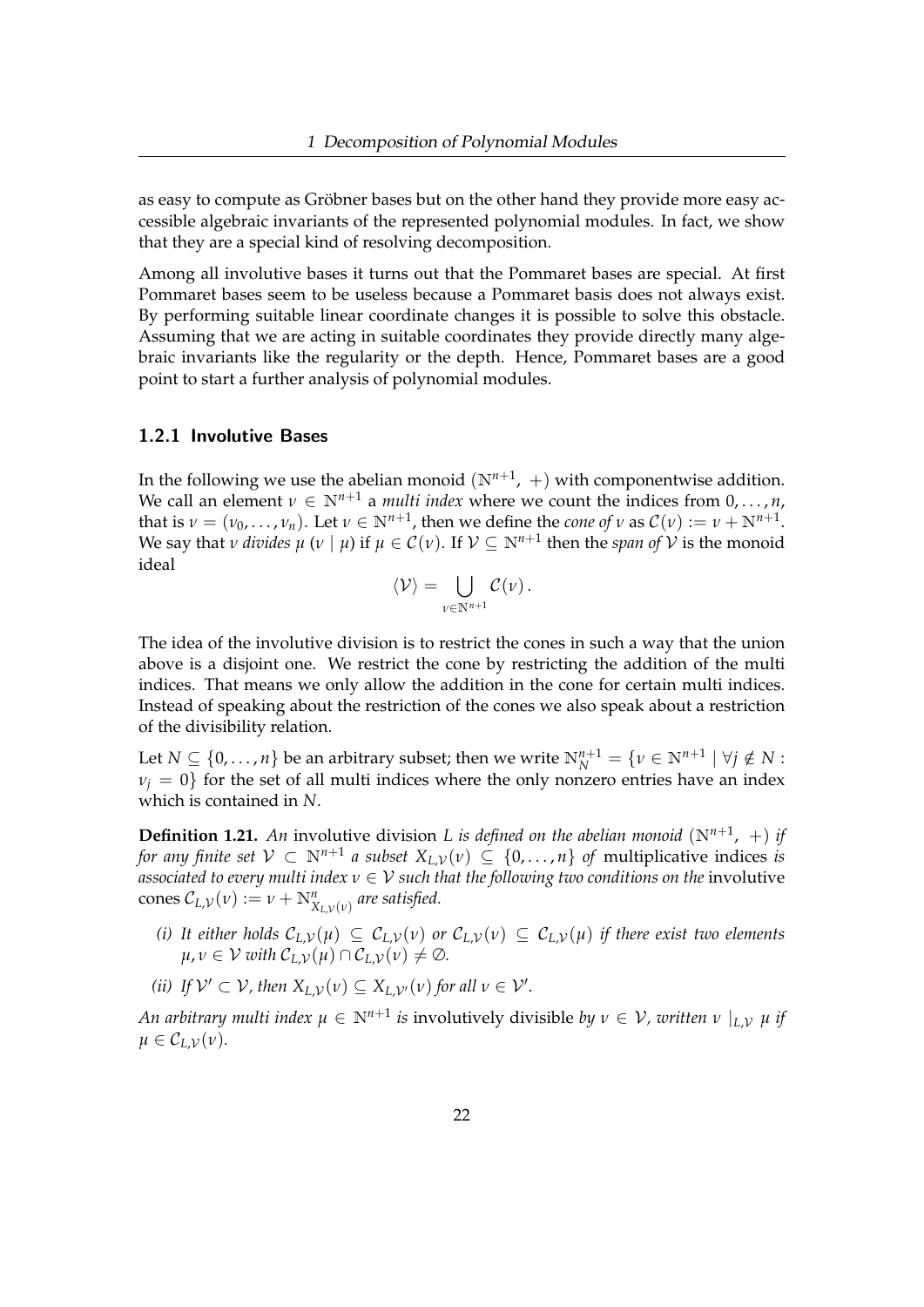Involutive divisibility is defined with respect to the involutive division *L and* a fixed set  $\mathcal{V} \subset \mathbb{N}^{n+1}$ . We note that the only possible divisors must be in  $\mathcal{V}$  and that involutive divisibility implies ordinary divisibility. In the definition we introduced multiplicative indices  $X_{L,V}(v)$ . As for the definition of multiplicative variables for a resolving decomposition, we call the counterpart  $\overline{X}_{L,V}(v) := \{0, \ldots, n\} \setminus X_{L,V}(v)$  *non-multiplicative indices*.

Now we will see a first example of an involutive division

**Example 1.22.** *First we introduce certain subsets of the given set*  $V \subset \mathbb{N}^{n+1}$  *for*  $0 \le k \le n$ *:* 

$$
(d_k,\ldots,d_n)=\{v\in\mathcal{V}\mid v_i=d_i,\ k\leq i\leq n\}.
$$

*The* Janet division *J is defined as the following assignment of multiplicative variables for the elements in*  $V$ *: the index n is multiplicative for*  $v$ *, if*  $v_n = \max_{\mu \in V} {\mu_n}$ *, and*  $0 \le k < n$  *is multiplicative for*  $v \in (d_{k+1}, \ldots, d_n)$ , if  $v_k = \max_{\mu \in (d_{k+1}, \ldots, d_n)} \{\mu_k\}.$ 

Removing an element *v* of a given set  $V \subset N^{n+1}$  and determining the multiplicative indices of the remaining elements with respect to  $\mathcal{V}'=\mathcal{V}\setminus\{\nu\}$  again, gives in general a different result than before: the second condition of the definition of involutive division implies that only a non-multiplicative index can become multiplicative for some  $\mu \in \mathcal{V}'$  , but the converse cannot happen. The next definition treats involutive divisions where removing elements do not change the multiplicative indices of the remaining elements e.g. the set  $V$  does not play a role in computing multiplicative indices.

**Definition 1.23.** *The division L is* globally defined*, if the assignment of the multiplicative indices is independent of the set*  $V$ *. In this case we write*  $X_L(v)$ *.* 

For an element  $\nu \in \mathbb{N}^n$  we define the *class of*  $\nu$  as  $\text{cls}(\nu) := \min(\{i \mid \nu_i \neq 0\})$  when  $\nu \neq [0, \ldots, 0]$  and cls( $[0, \ldots, 0]$ ) := *n*.

**Example 1.24.** *An important globally defined division is the* Pommaret division *P. It assigns the multiplicative indices according the following rule: Let*  $v \in \mathbb{N}^{n+1}$  *and*  $k = \text{cls}(v)$ *, then we set*  $X_P(v) = \{0, \ldots, k\}$ *. Finally, we define*  $X_P([0, \ldots, 0]) = \{0, \ldots, n\}$ *.* 

Now we define the involutive span and an involutive basis, which is a disjoint union of involutive cones.

**Definition 1.25.** *The* involutive span *of a finite set*  $V \subset N^{n+1}$  *is* 

<span id="page-27-0"></span>
$$
\langle \mathcal{V} \rangle_L = \bigcup_{\nu \in \mathcal{V}} \mathcal{C}_{L,\mathcal{V}}(\nu). \tag{1.10}
$$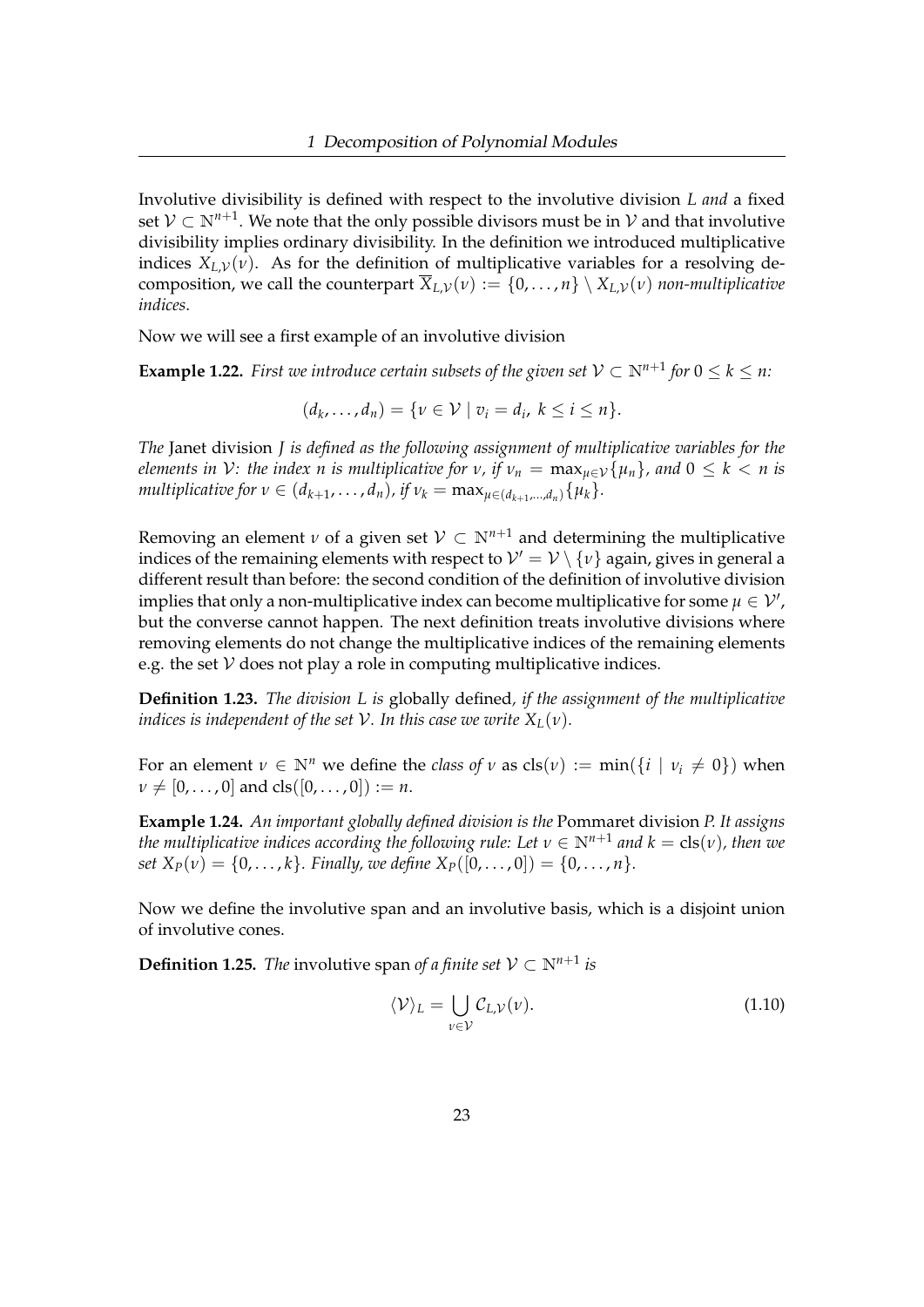*The set* V *is* weakly involutive *for the division L or a* weak involutive basis *of the monoid ideal*  $\langle V \rangle$ , *if*  $\langle V \rangle$ <sub>*L*</sub> =  $\langle V \rangle$ *. A weak involutive basis is a* (strong) involutive basis, *if the union on the right hand side of* [\(1.10\)](#page-27-0) *is disjoint. That is, the intersections of the involutive cones are empty. Any finite set*  $V \subseteq \overline{V} \subset N^{n+1}$  *such that*  $\langle \overline{V} \rangle_L = \langle V \rangle$  *is called a* (weak) involutive completion *of*  $V$ *. An* obstruction to involution *for the set*  $V$  *is a multi index*  $v \in \langle V \rangle \setminus \langle V \rangle$ <sub>*L*</sub>.

In Gröbner basis theory there exists the concept of an autoreduced set. Equivalently there is also such a term in involutive theory.

**Definition 1.26.** A set  $V \subset \mathbb{N}^{n+1}$  is called involutively autoreduced *with respect to the involutive division L if there exist no two distinct multi indices*  $\mu, \nu \in V$  *such that*  $\mu \mid_{L,V} \nu$ *.* 

An obvious observation is that every (strong) involutive basis is involutively autoreduced. Furthermore, the definition of the Janet division implies that  $\mathcal{C}_{I,V}(u) \cap \mathcal{C}_{I,V}(v) =$  $\emptyset$  whenever  $\mu \neq \nu$ . Hence, for the Janet division any set is involutively autoreduced.

We want to use (strong) involutive bases. The following proposition shows that it is always possible to extract a (strong) involutive bases from a weak involutive basis in the monomial case.

**Proposition 1.27** ([\[43,](#page-162-2) Prop. 3.1.12])**.** *If* V *is a weak involutive basis, then there exists a subset*  $\mathcal{V}' \subseteq \mathcal{V}$  which is a (strong) involutive basis of  $\langle \mathcal{V} \rangle$ *.* 

The minimal involutive basis of a monoid ideal is unique, if it exists. For a globally defined division, we can even show that any involutive basis is unique.

<span id="page-28-0"></span>**Proposition 1.28** ([\[43,](#page-162-2) Prop. 3.1.21]). Let L be a globally defined division and  $J \subseteq \mathbb{N}^{n+1}$  a *monoid ideal. If J has a strong involutive basis for L, then it is unique and thus minimal.*

Note that a finite involutive basis of  $\langle V \rangle$  does not always exist, as we see in the following example.

<span id="page-28-1"></span>**Example 1.29.** We use the Pommaret division and  $V = \{[1, 1]\}$ . The class of  $[1, 1]$  is zero *and hence*  $X_P([1,1]) = \{0\}$ . So  $C_P([1,1]) \subsetneq C([1,1])$ *, but also every other multi index in*  $\langle V \rangle$  has class zero. Hence, there cannot be a finite involutive basis of  $\langle V \rangle$ . We can generate it *involutively only with the infinite set*  $\{[1, k] | k \in \mathbb{N} \setminus \{0\}\}.$ 

**Definition 1.30.** An involutive division L is called noetherian *if any finite subset*  $V \subset \mathbb{N}^{n+1}$ *possesses a finite involutive completion with respect to L.*

**Lemma 1.31** ([\[43,](#page-162-2) Prop. 3.1.19])**.** *The Janet division is noetherian.*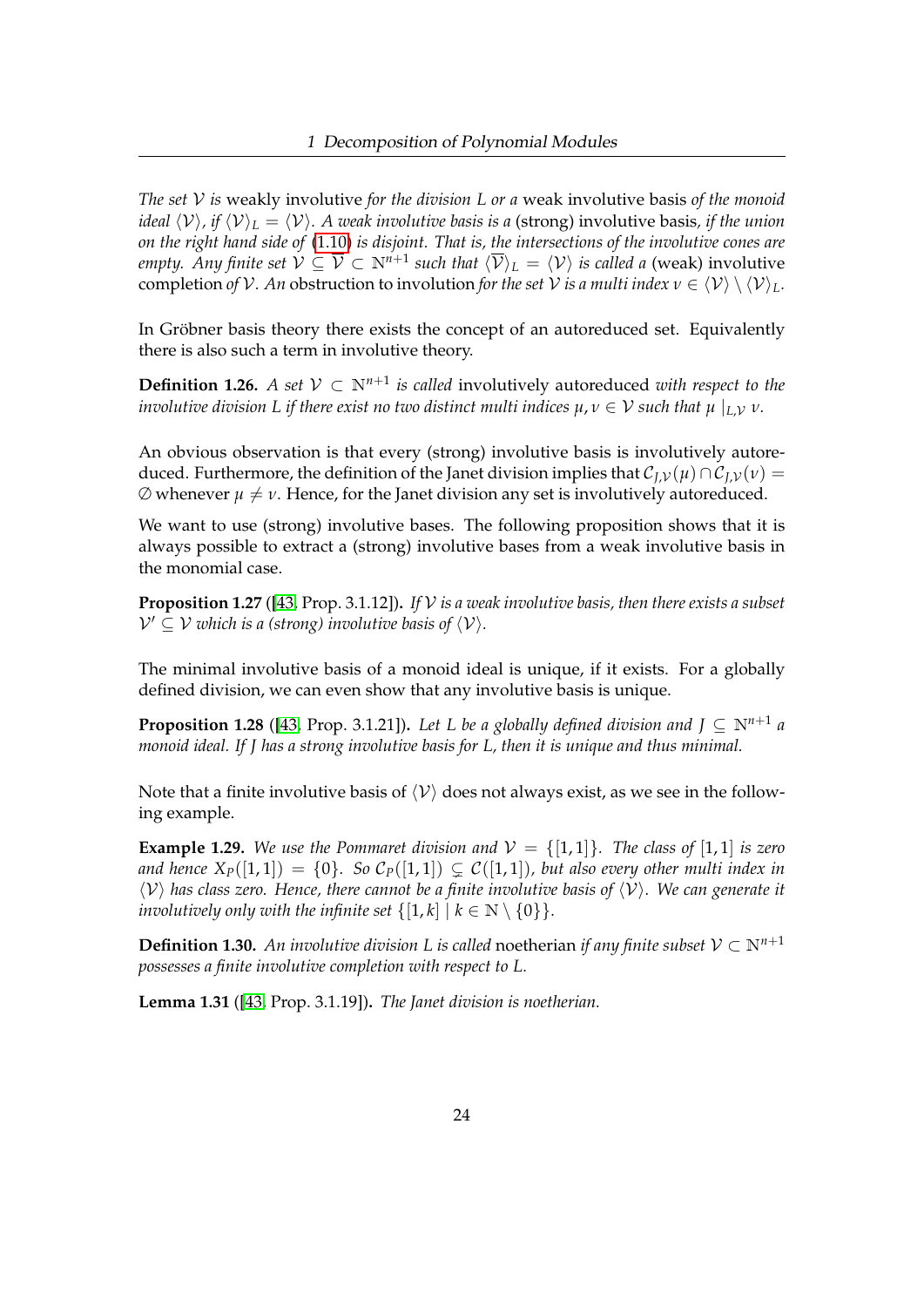So far we have only defined involutive bases for monoid ideals. Now we extend the theory to finitely generated graded submodules of  $\mathcal{P}_{\mathbf{d}}^m$ , where  $\mathcal P$  is a polynomial ring over a noetherian k-algebra. In the following, we equip the free module with an arbitrary term order ≺.

In addition to the conventions at the beginning of this chapter, we define for an element **f** ∈  $P_{d}^{m}$  the *leading (module) term* lt<sub>≺</sub>(**f**) :=  $x^{\mu}$ **e**<sub>*i*</sub> which is the biggest module term in supp(**f**) with respect to  $\prec$ . Note that we ignore the coefficient of **f** in lt<sub> $\prec$ </sub>(**f**). Furthermore, we define for a set  $\mathcal{B} \subseteq \mathcal{P}_{d}^{m}$  the *leading set* as  $lt_{\prec}(\mathcal{B}) := \{lt_{\prec}(f) \mid f \in \mathcal{B}\}$ . For a submodule  $\mathcal{U} \in \mathcal{P}_{\bf d}^m$  we define the *leading module* as  $lt_\prec(\mathcal{U}) := \langle \{\text{lt}_\prec({\bf f}) \mid {\bf f} \in \mathcal{U}\} \rangle$ . We call a module element  $f \in \mathcal{P}_{d}^{m}$  *monic* if the leading term has coefficient  $1_{A}$ .

<span id="page-29-0"></span>**Definition 1.32.** Let  $\mathcal{P}_{\mathbf{d}}^{m}$  be a finitely generated free  $\mathcal{P}$ -module with grading **d** and free gener*ators*  $e_1, \ldots, e_m$ . Let  $\mathcal{U} \subseteq \mathcal{P}^m_{\bf d}$  be a finitely generated graded submodule of  $\mathcal{P}^m_{\bf d}$  with  $\text{lt}_{\prec}(\mathcal{U})=0$  $\bigoplus_{k=1}^m \mathcal{J}^{(k)}$ **e**<sub>k</sub> such that the  $\mathcal{J}^{(k)}$  are monomial ideals.

*A finite monic subset* B ⊂ U *is a* weak involutive basis *of* U *for an involutive division L on* N*n*+<sup>1</sup> *if its leading module terms* lt≺(B) *form a weak involutive basis of the monomial module*  $\textrm{lt}_{\prec}(\mathcal{U}).$  That is, the sets  $\mathcal{B}^{(k)}:=\{x^\mu\mid x^\mu\mathbf{e}_k\in\textrm{lt}_{\prec}(\mathcal{B})\}$  are weak involutive bases of  $\mathcal{J}^{(k)}$  for *all*  $k \in \{1, ..., m\}$ .

*The set B is a* (strong) involutive basis of U if the sets  $\mathcal{B}^{(k)}$  are strong involutive bases for  $\mathcal{J}^{(k)}$  for all  $k\in\{1,\ldots,m\}$  and no two distinct elements of  $\mathcal B$  have the same leading module *terms.*

*The set B is called* (weakly) involutive *if it is a (weak) involutive basis of*  $\langle B \rangle$ *.* 

In the next definition we translate some notions from the monomial case to the module case.

**Definition 1.33.** Let  $\mathcal{B} \subset \mathcal{P}_{\bf d}^m \setminus \{0\}$  be a finite monic set and L an involutive division on  $\mathbb{N}^{n+1}$ .  $A$ ssume that  $\mathbf{f} \in \mathcal{B}$  and  $\mathrm{lt}_{\prec}(\mathbf{f}) = x^\mu \mathbf{e}_k$ . By considering again the set  $\mathcal{B}^{(k)}$  from Definition [1.32](#page-29-0) *we define the multiplicative variables of* **f** *as*

$$
X_{L,\mathcal{B}}(\mathbf{f}) = \{x_i \mid i \in X_{L,\mathcal{B}}(k)}(x^{\mu})\}.
$$

*The* involutive span *of* B *is then the set*

<span id="page-29-1"></span>
$$
\langle \mathcal{B} \rangle_L := \sum_{\mathbf{f} \in \mathcal{B}} A[X_{L,\mathcal{B}}(\mathbf{f})] \cdot \mathbf{f} \subseteq \langle \mathcal{B} \rangle. \tag{1.11}
$$

Standard representations are an important aspect of Gröbner bases. We can also prove that there exist involutive standard representations which have furthermore the nice property of uniqueness.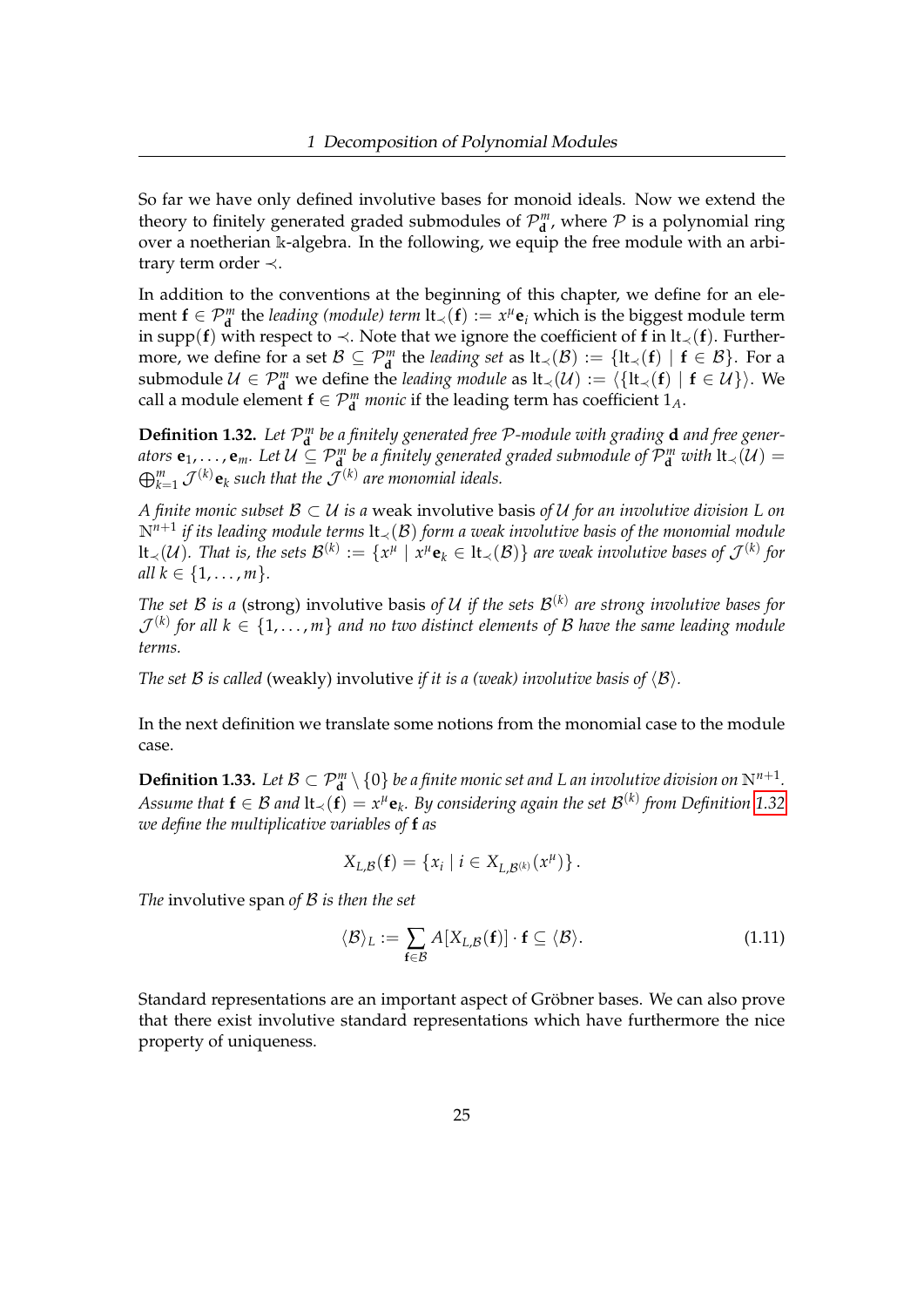**Theorem 1.34** ([\[41,](#page-162-3) Thm. 5.4]). Let  $\mathcal{U} \subseteq \mathcal{P}_{\mathbf{d}}^m$  be a nonzero finitely generated graded submod $u$ le,  $\mathcal{B}\subset\mathcal{U}\setminus\{0\}$  a finite monic set and L an involutive division on  $\mathbb{N}^{n+1}.$  Then the following *two statements are equivalent.*

- *The set* B *is a weak involutive basis of* U *with respect to L and* ≺*.*
- *Every module element* **f** ∈ U *can be written in the form*

<span id="page-30-0"></span>
$$
\mathbf{f} = \sum_{\mathbf{h} \in \mathcal{B}} p_{\mathbf{h}} \cdot \mathbf{h} \tag{1.12}
$$

*where the coefficients*  $p_h \in A[X_{L,\mathcal{B}}(h)]$  *satisfy*  $lt_\prec(p_h \cdot h) \preceq lt_\prec(f)$  *for all module elements*  $h \in \mathcal{B}$ *.* 

B is a strong involutive basis if and only if the representation [\(1.12\)](#page-30-0) is unique for all  $f \in \mathcal{U}$ .

**Remark 1.35.** *In the preceding theorem we considered* monic *sets* B*. It must be monic because we consider a polynomial ring over a noetherian* k*-algebra, hence in general the leading coefficient is not invertible. If we consider a polynomial ring over a field, then we do not need this property.*

<span id="page-30-1"></span>**Corollary 1.36** ([\[41,](#page-162-3) Cor. 5.5])**.** *Let the set* B *be a weak involutive basis of the finitely generated graded submodule*  $\mathcal{U} \subseteq \mathcal{P}_{\bf d}^m$  *. Then*  $\langle \mathcal{B} \rangle_L = \mathcal{U}$ 

Note that the converse is in general not true.

**Example 1.37.** *Consider in the ordinary polynomial ring*  $\mathbb{k}[x_0, x_1]$  *with degrevlex order*  $\prec$ *the ideal*  $\mathcal I$  *generated by two polynomials*  $\mathbf f_1 = x_1^2$  *and*  $\mathbf f_2 = x_1^2 + x_0^2$ *. Then the set*  $\mathcal B = \{\mathbf f_1, \mathbf f_2\}$ *trivially satisfies*  $\langle B \rangle$ <sub>*I*</sub> = *I*, as with respect to the Janet division all variables are multiplicative *for each generator. However,*  $lt_(\mathcal{B}) = \{[0,2]\}$  *obviously does not generate*  $lt_(\mathcal{I})$  *because it is clear, that*  $lt_{\prec}(\mathcal{I}) = \langle \{[2, 0], [0, 2]\}\rangle$ *. Thus, B is not a weak Janet basis.* 

Now we see that we can extract a strong involutive basis out of every weak involutive basis, as in the monoid case.

**Proposition 1.38** ([\[41,](#page-162-3) Prop. 5.7]). Let  $\mathcal{U} \subseteq \mathcal{P}_{\mathbf{d}}^m$  be a finitely generated graded submodule and  $\mathcal{B} \subset \mathcal{P}_{\bf d}^m$  a weak involutive basis of  $\mathcal U$  for the involutive division L. Then there exists a subset  $\mathcal{B}' \subseteq \overline{\mathcal{B}}$  which is a strong involutive basis of  $\mathcal{U}.$ 

In our case there is no need to discuss about weak involutive bases, therefore we will discuss in the following only about strong involutive bases. Nevertheless, weak involutive bases are useful in a more general setting.

In the next definition we introduce the notation of an involutive normal form and an involutive autoreduced set which are similar to the usual definitions concerning Gröbner bases.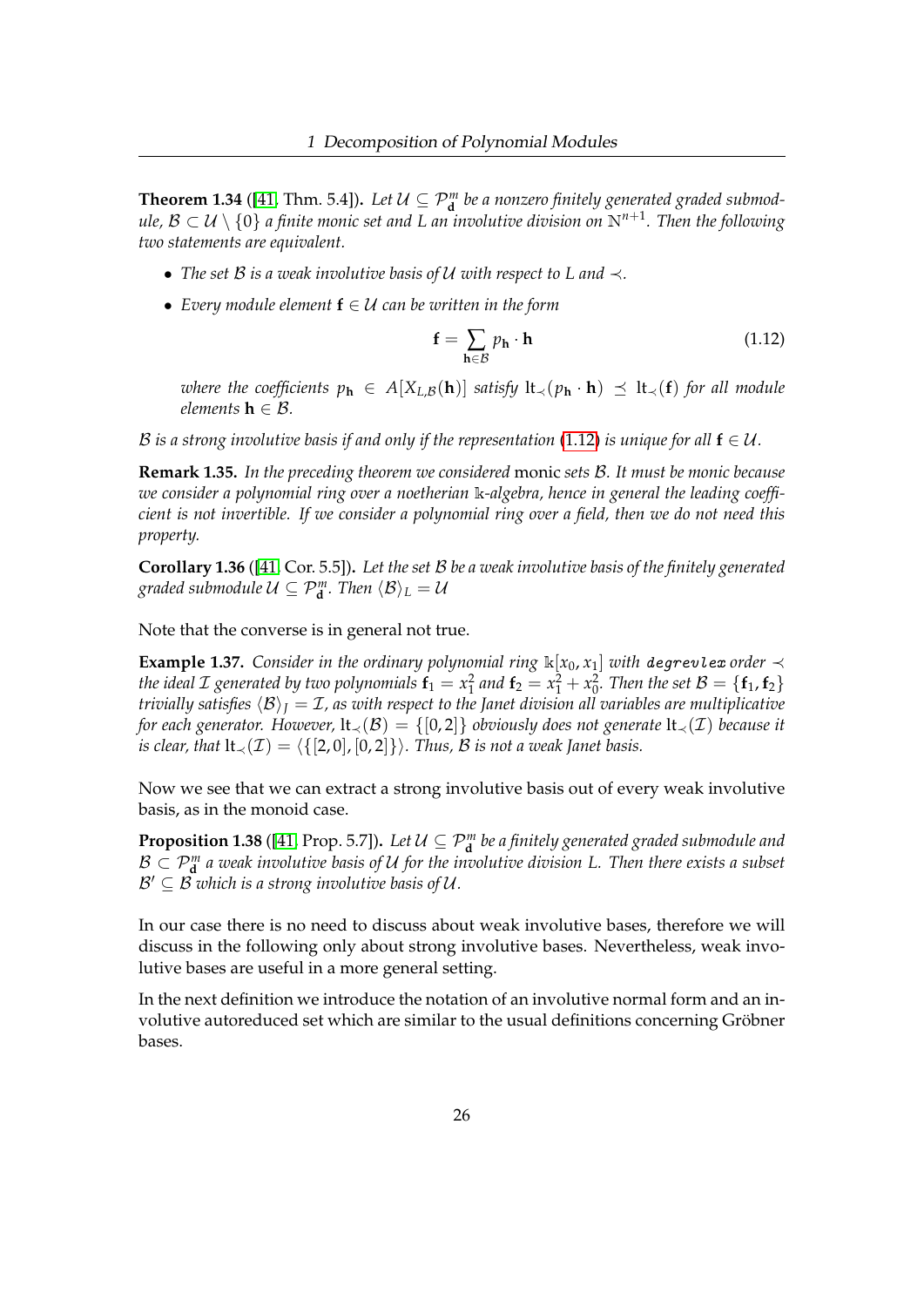**Definition 1.39.** Let  $\mathcal{B} \subset \mathcal{P}_{d}^{m}$  be a finite monic set and L an involutive division. A module *element*  $\mathbf{g} \in \mathcal{P}_{\mathbf{d}}^m$  is involutively reducible with respect to  $\mathcal{B}$ , if it contains a module term  $x^\mu \mathbf{e}_i$ *such that*  $lt$ <sub>1</sub> $(t) \mid_{L,B} x^{\mu}$ **e**<sub>*i*</sub> for some  $f \in \mathcal{B}$ . It is in involutive normal form with respect to  $\mathcal{B}$ , *if it is not involutively reducible.*

*The set B is involutively autoreduced, if no module element*  $f \in B$  *contains a module term*  $x^{\mu}e_i$  $s$ uch that another module element  $\mathbf{f}' \in \mathcal{B} \setminus \{\mathbf{f}\}$  exists with  $\text{lt}_{\prec}(\mathbf{f}') \mid_{L,\mathcal{B}} x^\mu \mathbf{e}_i.$ 

*An* obstruction to involution *is a module element*  $\mathbf{g} \in \langle \mathcal{B} \rangle \setminus \langle \mathcal{B} \rangle$ <sub>*L*</sub> possessing a (necessarily *non-involutive) standard representation with respect to* B*.*

If  $\mathcal{G}$  is a Gröbner basis of the finitely generated graded submodule  $\mathcal{U} \subseteq \mathcal{P}_{\mathbf{d}}^m$ , then any element of  $U$  has a standard representation with respect to  $G$ . But this does not imply that for a given division L the submodule  $U$  is free of obstructions to involution with respect to  $G$ . In order to obtain at least a weak involutive basis, we must usually add further elements of U to G until  $\langle \text{lt}_{\prec}(\mathcal{G}) \rangle_L = \text{lt}_{\prec}(\mathcal{U})$ .

Often we are only interested in the leading term of a module element **g**. Therefore, we introduce the following notions.

**Definition 1.40.** Let  $\mathcal{B} \subset \mathcal{P}_{d}^{m}$  be a finite monic set and L an involutive division. A module *element*  $g \in \mathcal{P}_d^m$  *is* involutively head reducible *if* lt<sub>≺</sub>(**f**)  $|_{L,\mathcal{B}}$  lt<sub>≺</sub>(**g**) *for some*  $f \in \mathcal{B}$ . *The set B is* involutively head autoreduced *if the leading exponent of every element*  $f \in B$ *is not involutively divisible with respect to L and* B *by the leading exponent of an element*  $f' \in \mathcal{B} \setminus \{f\}.$ 

If the set  $\beta$  is a strong involutive basis this immediately implies that  $\beta$  is involutively head autoreduced.

The involutive reduction is a restriction of the ordinary reduction. Due to that involutive normal forms can be computed similar to the normal forms computed with respect to Gröbner bases. If  $g'$  is an involutive normal form of  $g \in \mathcal{P}_{d}^{m}$  with respect to the set  $\mathcal B$  for the division  $L$ , then we write  $\mathbf g' = \mathrm{NF}_{L,\mathcal B}(\mathbf g).$  The ordinary normal form is unique if and only if it is computed with respect to a Gröbner basis. For the involutive normal form the situation is a bit different.

<span id="page-31-0"></span>**Lemma 1.41** ([\[41,](#page-162-3) Lem. 5.12])**.** *The sum in* [\(1.11\)](#page-29-1) *is direct if and only if the finite monic set*  $\mathcal{B}\subset \mathcal{P}^m_{\bf d}\setminus\{0\}$  is involutively head autoreduced with respect to the involutive division L.

<span id="page-31-1"></span>**Proposition 1.42** ([\[41,](#page-162-3) Prop. 5.14])**.** *The ordinary and the involutive normal form of any module element*  $\mathbf{g} \in \mathcal{P}_{\mathbf{d}}^m$  *with respect to a finite monic weakly involutive set*  $\mathcal{B} \subset \mathcal{P}_{\mathbf{d}}^m \setminus \{0\}$  *are identical.*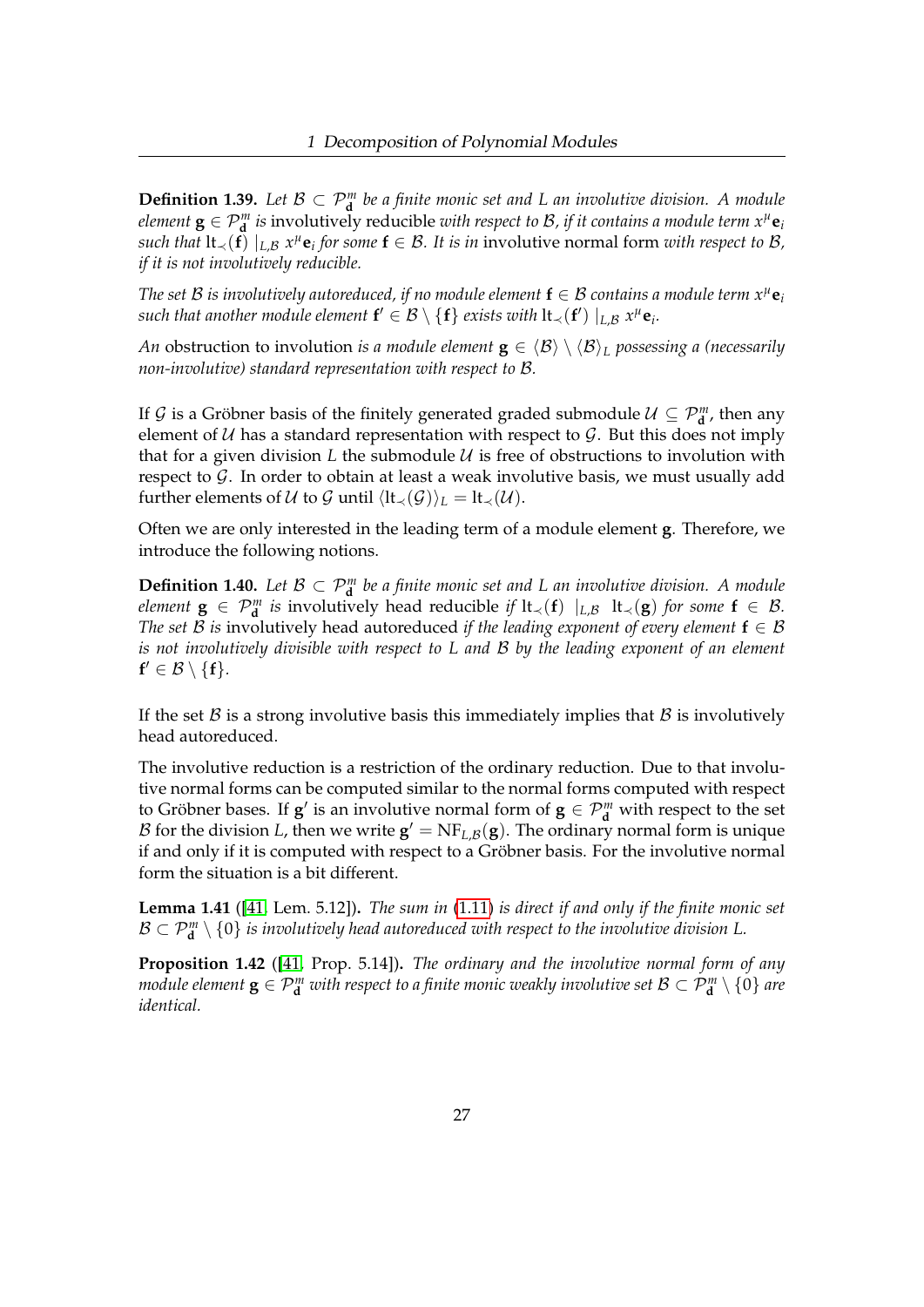With the preceding proposition we are now able to extend the definition of a minimal involutive basis from  $N^{n+1}$  to a free module  $\mathcal{P}_{d}^{m}$ . It is done in the same way as in the ordinary Gröbner bases case.

**Definition 1.43.** Let  $U \subseteq \mathcal{P}_{\mathbf{d}}^m$  be a nonzero finitely generated graded submodule and L an *involutive division. An involutive basis*  $\mathcal B$  *of*  $\mathcal U$  *with respect to*  $L$  *is minimal if*  $\mathcal B^{(i)}$  *is the* minimal involutive basis of  $\mathcal{J}^{(i)}$  for all  $i\in\{1,\ldots,m\}$ , where  $\mathcal{B}^{(i)}$  and  $\mathcal{J}^{(i)}$  are defined like in *Definition [1.32.](#page-29-0)*

By Proposition [1.28](#page-28-0) we see that for any globally defined division any involutive basis is minimal. But in general uniqueness requires two additional assumptions in the module case.

**Proposition 1.44** ([\[22,](#page-160-6) Thm. 5.2])**.** *Let* P *be a polynomial ring over an arbitrary field* k*.* Furthermore, let  $\mathcal{U} \subseteq \mathcal{P}^m_\mathbf{d}$  be a nonzero finitely generated graded submodule and L an involutive *division. Then* U *possesses at most one monic, involutively autoreduced, minimal involutive basis for the division L.*

The main objective of this section is to introduce a class of resolving decompositions which based on term orders. It turns out that the definition of involutive bases is not enough. In addition to that we need *continuity*.

**Definition 1.45.** Let L be an involutive division and  $V \subset \mathbb{N}^{n+1}$  a finite set. Furthermore, let *ν* (1) , . . . , *ν* (*t*) *be a finite sequence of elements of* V *where every multi index ν* (*k*) *with k* < *t has a* non-multiplicative index  $j_k \in \overline{X}_{L,\mathcal{V}}(v^{(k)})$  such that  $v^{(k+1)}\mid_{L,\mathcal{V}} v^{(k)} + 1_{j_k}$ . The division L is  $\epsilon$  continuous *if any such sequence consists only of distinct elements, i. e.*  $v^{(k)}\neq v^{(l)}$  *for all*  $k\neq l.$ 

**Proposition 1.46** ([\[21,](#page-160-7) Cor. 4.11])**.** *The Janet and Pommaret division are continuous.*

**Definition 1.47.** Let  $B \subset \mathcal{P}_{\mathbf{d}}^m$  be an involutive basis for the involutive division L. An L-graph *of the basis* B *is a graph associated to the involutive basis* B*. Its vertices are given by the terms in* lt<sub>≺</sub>(B). If  $x_i$  ∈  $\overline{X}_{L,B}$ (**h**) for some generator **h** ∈ B, then, by definition of an involutive basis, B contains a unique generator  $\overline{\mathbf{h}}$  *such that*  $\mathbf{l}t\prec(\overline{\mathbf{h}})$  *is an involutive divisor of*  $\mathbf{l}t\prec(x_j\mathbf{h})$ *. In this case we include a directed edge from*  $lt<sub>≺</sub>(**h**)$  *to*  $lt<sub>≤</sub>(**h**)$ *.* 

<span id="page-32-0"></span>**Lemma 1.48** ([\[42,](#page-162-4) Lem. 5.5])**.** *If the division L is continues then the L-graph of any involutive set*  $\mathcal{B} \subset \mathcal{P}_{\mathbf{d}}^m$  *is acyclic.* 

<span id="page-32-1"></span>**Proposition 1.49.** Let  $\prec$  be a term order on the free module  $\mathcal{P}_{\mathbf{d}}^{m}$ , L a continuous involutive *division and*  $\mathcal{B} = \{\mathbf{h}_1, \dots, \mathbf{h}_s\}$  *a finite, L-involutively autoreduced set which is a strong Linvolutive basis of a finitely generated graded submodule*  $\mathcal{U} \subseteq \mathcal{P}_{\bf d}^m$  *. Then*  $\mathcal B$  *<i>induces a resolving decomposition with*  $\text{hm}(\mathbf{h}_i) = \text{lt}_{\prec}(\mathbf{h}_i)$  *and*  $X_{\mathcal{B}}(\mathbf{h}_i) = X_{L,\mathcal{B}}(\mathbf{h}_i)$  *for all*  $i \in \{1, \ldots, s\}$ *. We take as*  $\prec$ <sub>*B*</sub> *the Schreyer order induced by B and*  $\prec$ *.*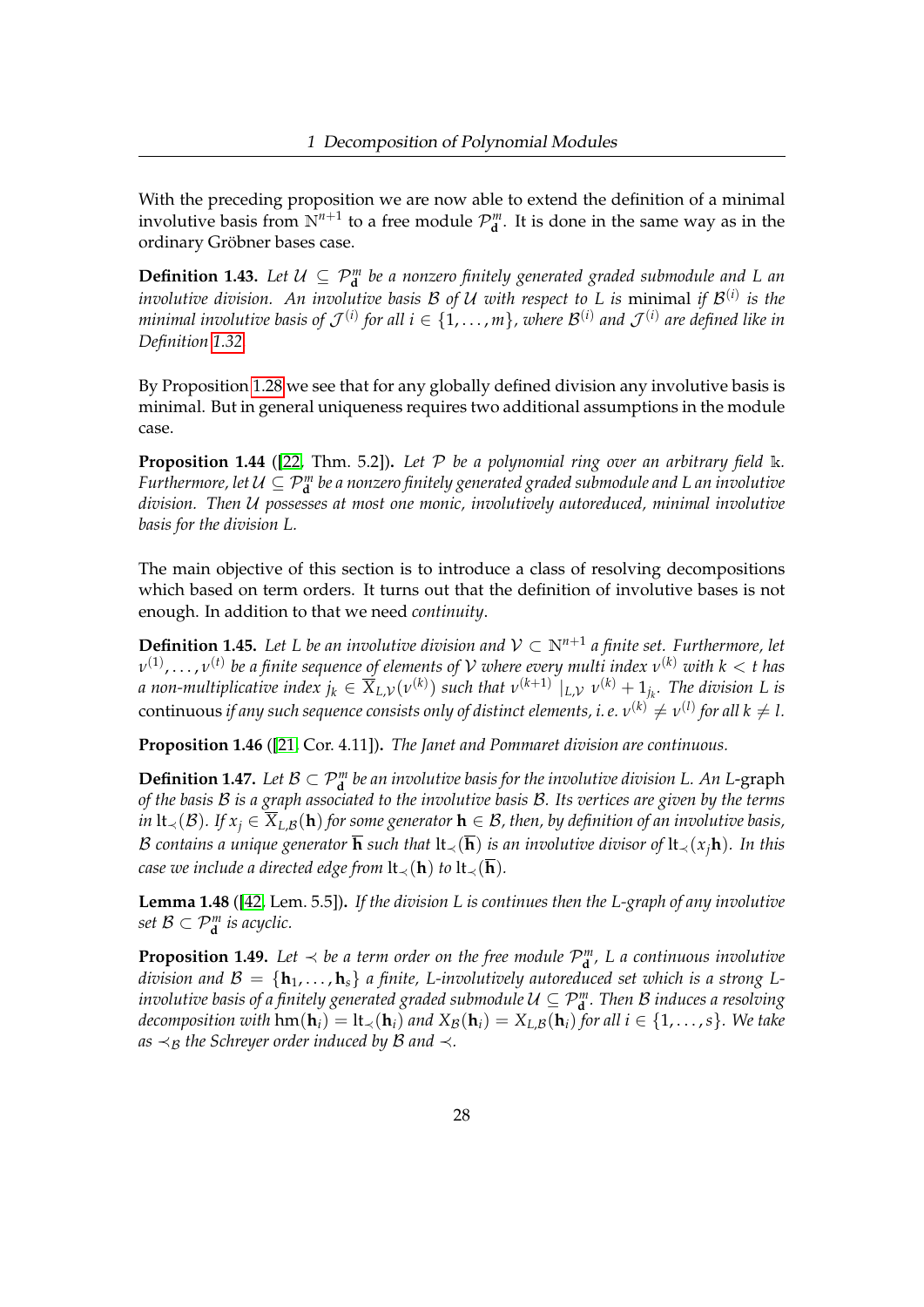*Proof.* Condition [\(i\)](#page-10-2) of Definition [1.1](#page-10-1) follows from Corollary [1.36,](#page-30-1) condition [\(ii\)](#page-10-3) is a consequence of the fact that  $B$  is involutively autoreduced and condition [\(iii\)](#page-11-0) follows from Lemma [1.41.](#page-31-0) According to Proposition [1.42](#page-31-1) every  $f \in \mathcal{P}_{d}^{m}$  possesses a unique normal form. In Remark [1.3](#page-11-5) we have seen that this is equivalent to the fourth condition in our definition. Finally, [\(v\)](#page-11-4) is satisfied because of Lemma [1.48](#page-32-0) and the existence of an *L*ordering. Let  $\{f_1, \ldots, f_s\}$  denote again the standard basis of the free module  $\mathcal{P}^s$ . Then an *L*-ordering  $\prec_{L,B}$  on  $\mathcal{P}^s$  must satisfy that  $\mathbf{f}_\alpha \prec_{L,B} \mathbf{f}_\beta$  whenever there is a path from **h***<sup>α</sup>* to **h***<sup>β</sup>* in the corresponding B-graph. Due to Lemma [1.48](#page-32-0) it is obvious that for every continuous division *L* such a term order exists. Hence, an autoreduced involutive basis always induces a resolving decomposition.  $\Box$ 

 ${\bf Remark~1.50.}$  *The resolving decomposition*  $(\mathcal{B}^{(1)},\text{hm}(\mathcal{B}^{(1)}),X_{\mathcal{B}^{(1)}},\prec_{\mathcal{B}^{(1)}})$  *constructed in Theorem* [1.11](#page-17-2) is always a Janet basis of the first syzygy module with respect to the term order  $\prec_{\mathcal{B}(0)}$ *. This is simply due to the fact that the choice of the multiplicative variables in the resolving decomposition of the syzygy module made in Theorem [1.11](#page-17-2) is actually inspired by what happens for the Janet division. Hence, in the special case that the resolving decomposition is induced by a Janet basis, it is easy to see that also the resolving decompositions of the higher syzygy modules are actually induced by Janet bases for a Schreyer order constructed as in Theorem [1.11.](#page-17-2)*

*At this point, one can also see some advantages of our general framework. Previous results require that the used involutive division is of Schreyer type (see [\[42,](#page-162-4) Def. 5.8]). This assumption ensures that we obtain at each step again an L-involutive basis for the syzygy module with respect to a Schreyer order. With the new approach, we automatically obtain Janet basis, as we can choose the head terms and the multiplicative variables as we like. Consequently, we can now use an involutive basis* B *for an arbitrary involutive division L as starting point for the construction of a resolution, provided its L-graph is acyclic (which is always the case if L is continuous). The construction will not necessarily lead to L-involutive bases of the syzygy modules, but for most applications this fact is irrelevant.*

### <span id="page-33-0"></span>1.2.2 Pommaret Bases

In the previous section we have seen in Example [1.29](#page-28-1) that the Pommaret division does not always possess a finite Pommaret basis for a module. Hence, the Pommaret division is not noetherian. In the following we restrict ourselves to such polynomial modules which always induce finite Pommaret bases. In [\[42\]](#page-162-4) it is shown that we can perform on every polynomial module a deterministic change of coordinates to get a new module which possess a finite Pommaret basis.

We show that one can easily extract the regularity, depth and projective dimension out of a Pommaret basis. At the end of this section we shortly analyse the saturation of a module with a finite Pommaret basis.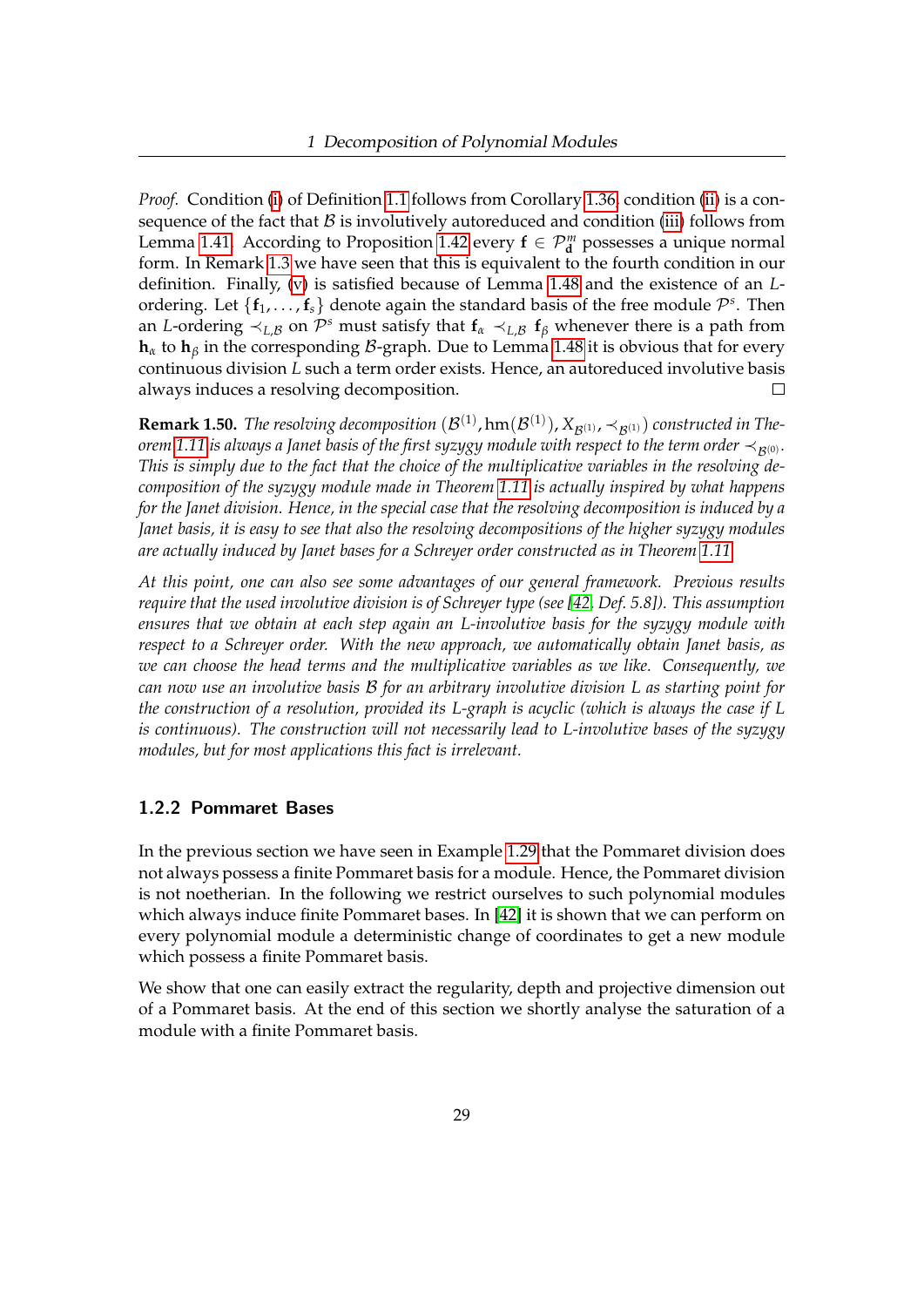**Definition 1.51** ([\[42,](#page-162-4) Def. 2.1])**.** *The variables* **x** *are δ*-regular *for the finitely generated graded submodule*  $\mathcal{U} \subseteq \mathcal{P}_{\mathbf{d}}^m$  *if*  $\mathcal{U}$  possesses a finite Pommaret basis.

In Proposition [1.49](#page-32-1) we proved that every involutive basis induces a resolving decomposition. Hence, a Pommaret basis induces a resolving decomposition. In Corollary [1.13](#page-20-1) we get upper bounds for the projective dimension and regularity and a lower bound for the depth of a submodule. If the resolving decomposition is induced by a finite Pommaret basis for a suitable term order we get equality in every case.

**Theorem 1.52** ([\[42,](#page-162-4) Thm. 8.11])**.** *Let* B *be a Pommaret basis of the finitely generated graded submodule*  $\mathcal{U} \subseteq \mathcal{P}_{d}^{m}$  for a class respecting term order and set  $d = \min(\{\text{cls}(\mathbf{h}) \mid \mathbf{h} \in \mathcal{B}\}) + 1$ . *Then*  $pd(U) = n + 1 - d$ .

With the theorem of Auslander-Buchsbaum we get equality for the depth as well.

**Corollary 1.53.** Let  $\mathcal{B}$  be a Pommaret basis of the finitely generated graded submodule  $\mathcal{U} \subseteq \mathcal{P}_{\mathbf{d}}^m$ *for a class respecting term order and set*  $d = min(\{cls(h) | h \in B\})$ *. Then depth* $(\mathcal{U}) = d$ .

For the depth and the projective dimensions it is enough to assume that the Pommaret basis is computed with respect to a class respecting term order. For the regularity it is necessary to choose the degree reverse lexicographic order.

**Theorem 1.54** ([\[42,](#page-162-4) Thm. 9.2]). Let  $\mathcal{U} \subseteq \mathcal{P}_{\mathbf{d}}^m$  be a finitely generated graded submodule with a *finite homogeneous Pommaret basis with respect to the degree reverse lexicographic order. The regularity of* U *is q if and only if* U *has homogeneous Pommaret basis of degree q with respect to the degree reverse lexicographic order.*

The following lemma analyses the behaviour of elements in a *δ*-regular monomial module. This lemma will be fundamental for the last section in this chapter.

**Lemma 1.55** ([\[7,](#page-159-5) Lem. 3]). Let  $V \subseteq \mathcal{P}_{\mathbf{d}}^m$  be a  $\delta$ -regular monomial module with Pommaret basis B*. Then:*

- *(i)* If  $x^{\alpha}$ **e**<sub>*k*</sub>  $\in \mathcal{V} \setminus \mathcal{B}$  then  $\frac{x^{\alpha}}{x_{\text{elec}}}$  $\frac{x^{\alpha}}{x_{\text{cls}(x^{\alpha})}}\mathbf{e}_k \in \mathcal{V}$ .
- *(ii) If*  $x^{\alpha} \mathbf{e}_k \notin V$  *and*  $x_i x^{\alpha} \mathbf{e}_k \in V$ *, then either*  $x_i x^{\alpha} \mathbf{e}_k \in B$  *or*  $i > \text{cls}(x^{\alpha})$ *.*
- (iii) If  $x^{\alpha}$ **e**<sub>k</sub>  $\notin$  V and  $x^{\delta}x^{\alpha}$ **e**<sub>k</sub>  $\in C_P(x^{\beta}$ **e**<sub>k</sub>) such that  $x^{\beta}$ **e**<sub>k</sub>  $\in$  B and  $x^{\delta}x^{\alpha}$ **e**<sub>k</sub> =  $x^{\delta'}x^{\beta}$ **e**<sub>k</sub>, then  $x^{\delta'} \prec_{lex}^{\infty} x^{\delta}.$

For the rest of this section we introduce the saturation and the satiety of a module. Furthermore, we show some interesting properties concerning Pommaret bases and the saturation of modules in *δ*-regular modules.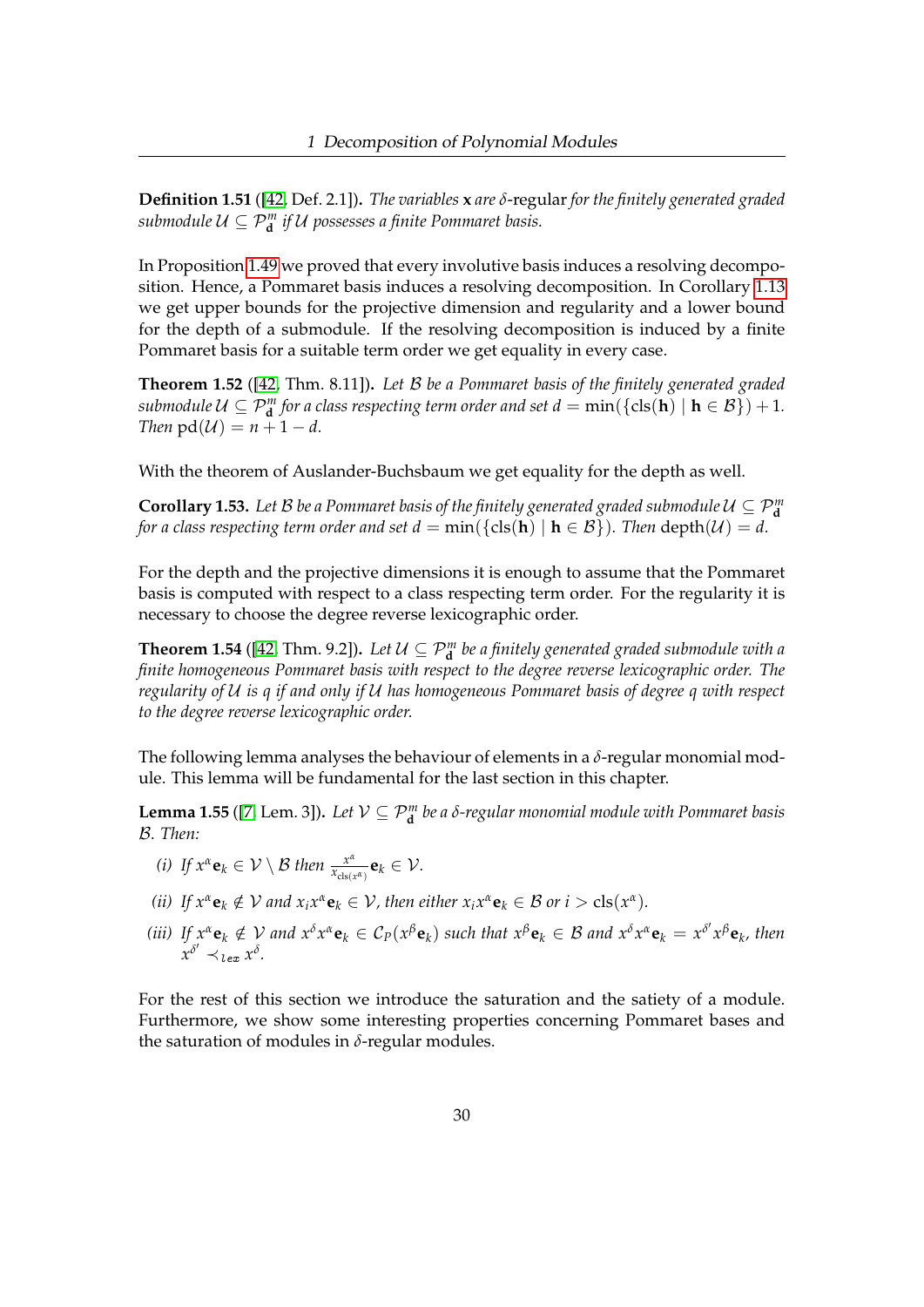**Definition 1.56.** Let  $\mathcal{U} \subseteq \mathcal{P}_{\mathbf{d}}^m$  a graded module. Then the saturation of  $\mathcal{U}$  is defined as

$$
\mathcal{U}^{\text{sat}} = \mathcal{U} : \mathcal{P}_+^{\infty} = \{ \mathbf{f} \in \mathcal{P}_{\mathbf{d}}^m \mid \exists k \in \mathbb{N} \; : \; \mathbf{f} \cdot \mathcal{P}_k \subseteq \mathcal{U} \}.
$$

*A module U is called saturated if*  $\mathcal{U} = \mathcal{U}^{\rm sat}.$  *The smallest value*  $q_0$  *such that*  $\mathcal{U}_q = \mathcal{U}_q^{\rm sat}$  *for all*  $q \geq q_0$  *is called the satiety sat(U) of the module U.* 

Due to the next proposition it is easy to determine the saturation of an  $δ$ -regular module.

**Proposition 1.57.** Let  $\mathcal{B}$  be a Pommaret basis of the graded module  $\mathcal{U} \subseteq \mathcal{P}_{\mathbf{d}}^m$  for a class re*specting term order*  $\prec$ *. We introduce the sets*  $\mathcal{B}_0 = {\mathbf{h} \in \mathcal{B} \mid \text{cls}(\mathbf{h}) = 0}$  *and* 

$$
\overline{\mathcal{B}_0} = \left\{ \frac{h}{x_0^{\deg_{x_0}(lt_\prec(\textbf{h}))}} \mid h \in \mathcal{B}_0 \right\}.
$$

Then  $\overline{\mathcal{B}}=(\mathcal{B}\setminus \mathcal{B}_0)\cup \overline{\mathcal{B}_0}$  is a weak Pommaret basis of the saturation  $\mathcal{U}^{\rm sat}.$ 

*Proof.* The proof is analogous to the proof of [\[42,](#page-162-4) Prop. 10.1].

An involutive head autoreduction of the set  $\overline{\mathcal{B}}$  yields a strong Pommaret basis for  $\mathcal{U}^{\text{sat}}$ . Another trivial consequence of this proposition is that for *δ*-regular coordinates the following equality is satisfied:

$$
\mathcal{U}^{\text{sat}} = \mathcal{U} : \mathcal{P}_+^{\infty} = \mathcal{U} : x_0^{\infty}.
$$

**Corollary 1.58.** Let B be a Pommaret basis of the module  $\mathcal{U} \subseteq \mathcal{P}_{d}^{m}$ . Then U is saturated if and *only if*  $\mathcal{B}_0 = \emptyset$ *. If U is not saturated, then*  $\text{sat}(\mathcal{U}) = \text{deg}(\mathcal{B}_0)$ *.* 

*Proof.* The proof is analogous to the proof of [\[42,](#page-162-4) Cor. 10.2].

Furthermore, we have the following formula relating the regularity and saturation.

**Corollary 1.59.** Let  $\mathcal{U} \subseteq \mathcal{P}_{\mathbf{d}}^m$  be a module. Then

$$
reg(\mathcal{U}) = max(\{sat(\mathcal{U}), reg(\mathcal{U}^{sat})\}).
$$

*Proof.* The proof is analogous to the proof of[\[42,](#page-162-4) Cor. 10.4].

 $\Box$ 

 $\Box$ 

 $\Box$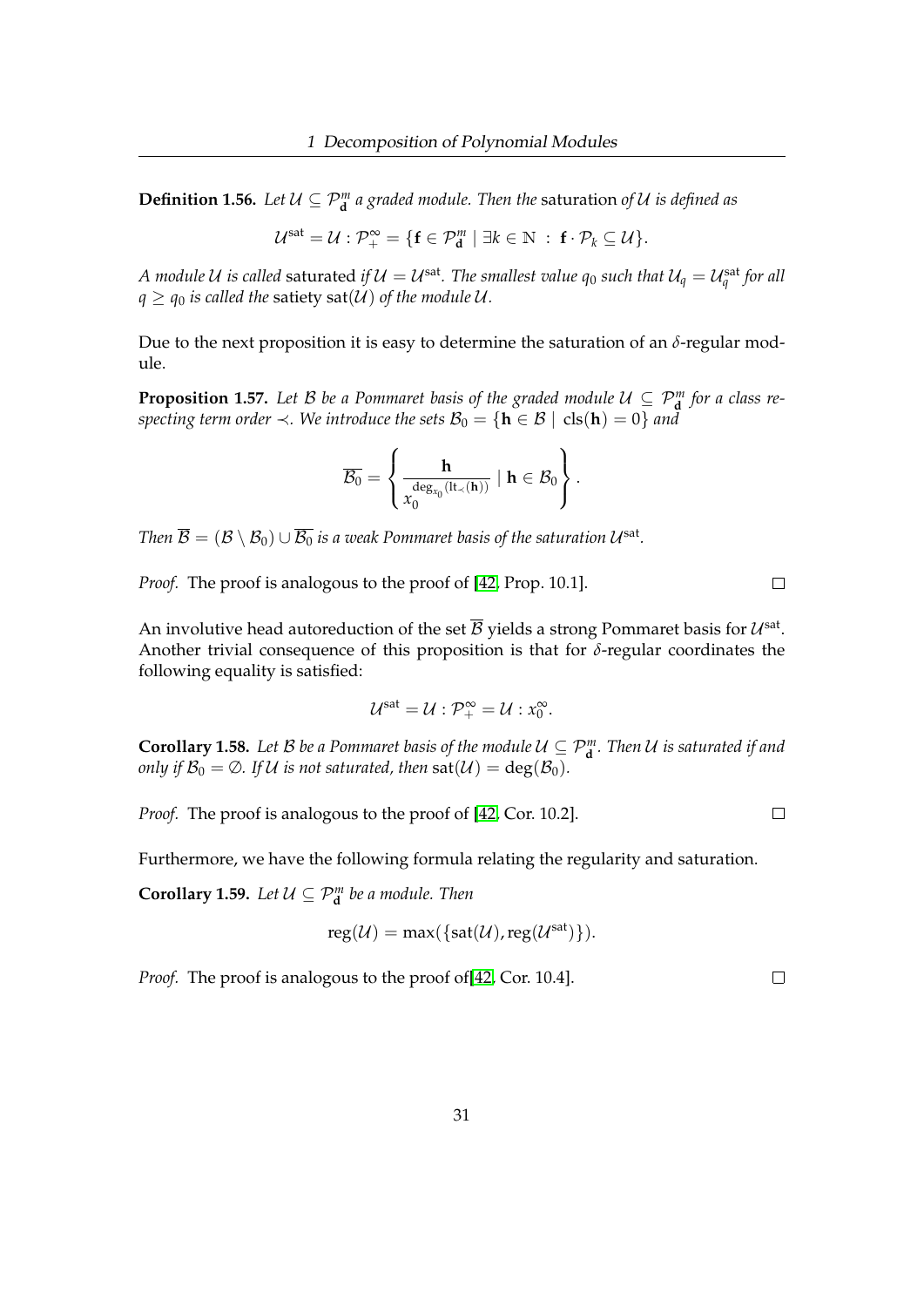## 1.3 Stable Positions

In this section we introduce several kinds of stability. Stability is a classical combinatorial concept that plays an important role in the theory of monomial ideals. We recall the basic theory of the several stability concepts and show the connection to Pommaret bases. If not stated otherwise we use in this section a polynomial ring over a noetherian k-algebra *A*, again.

The first concept which we introduce is the concept of quasi-stability.

#### **Definition 1.60.**

- Let  $\mathcal{J} \subseteq \mathcal{P}$  be a monomial ideal and q the maximal degree of a minimal generator of  $\mathcal{J}$ . *Then the ideal*  $\mathcal J$  *is* quasi-stable *if for every term*  $x^{\mu} \in \mathcal J$  *and every index*  $j > c =$  $\text{cls}(x^{\mu})$  the term  $x_j^q \frac{x^{\mu}}{x_i^{\mu}}$  $\frac{x^{\mu}}{x_c^{\mu_c}}$  also lies in  $\mathcal{J}$ .
- Let  $V \subseteq \mathcal{P}_{d}^{m}$  be a monomial submodule. Then  $V = \bigoplus_{i=1}^{m} \mathcal{J}_{i}e_{i}$ , such that all  $\mathcal{J}_{i} \subseteq \mathcal{P}$  are *monomial ideals. We define* V *to be* quasi-stable *if all* J*<sup>i</sup> are quasi-stable.*

There are many equivalent definitions of quasi-stability. We repeat some of them in the following proposition. An important observation is that for monomial modules the terms *δ*-regular and quasi-stable are equivalent. Hence, a monomial module has a finite Pommaret basis if and only if it is quasi-stable.

**Proposition 1.61.** Let  $V \subseteq P_{d}^{m}$  be a monomial module, such that  $V = \bigoplus_{i=1}^{m} \mathcal{J}_{i}e_{i}$ , where  $\mathcal{J}_i \subseteq \mathcal{P}^m_{\bf d}$  are monomial ideals. Then the following statements are equivalent:

- V *is quasi-stable.*
- For each module term  $x^{\alpha}$ **e**<sub>*k*</sub>  $\in$   $V$  and for all integers  $i, j, l$  such that  $1 \leq i < j \leq n$  and  $x_i^l$ *divides*  $x^{\alpha}$ *, there exists s*  $\geq 0$  *such that*  $x^s_j\frac{x^{\alpha}}{x^l_j}$  $\frac{x^{\alpha}}{x_i^l}$ **e**<sub>*k*</sub>  $\in \mathcal{V}$ .
- For each term  $x^{\alpha}$ **e**<sub>*k*</sub>  $\in$  V and for all integers *i*, *j* such that  $1 \leq i < j \leq n$ , there exists  $s \geq 0$  such that  $x_j^s \frac{x^{\alpha}}{x_j^{\alpha}}$  $\frac{x^{\alpha}}{x_i^{\alpha_i}}$ **e**<sub>*k*</sub>  $\in \mathcal{V}$ .
- For all  $1 \leq j \leq n$  and for all  $1 \leq i \leq m$  we have

$$
\mathcal{J}_i: x_j^{\infty} = \mathcal{J}_i: \langle x_j, \ldots, x_n \rangle^{\infty}.
$$

- For all  $1 \leq i \leq m$  the variable  $x_0$  is not a zero divisor for  $\mathcal{P}/\mathcal{J}_i^{\text{sat}}$  and for all  $1 \leq j < d$ *the variable*  $x_{j+1}$  *is not a zero divisor for*  $\mathcal{P}/\langle \mathcal{J}_i, x_0, \ldots, x_j\rangle^{\text{sat}}$ *.*
- V *is δ-regular.*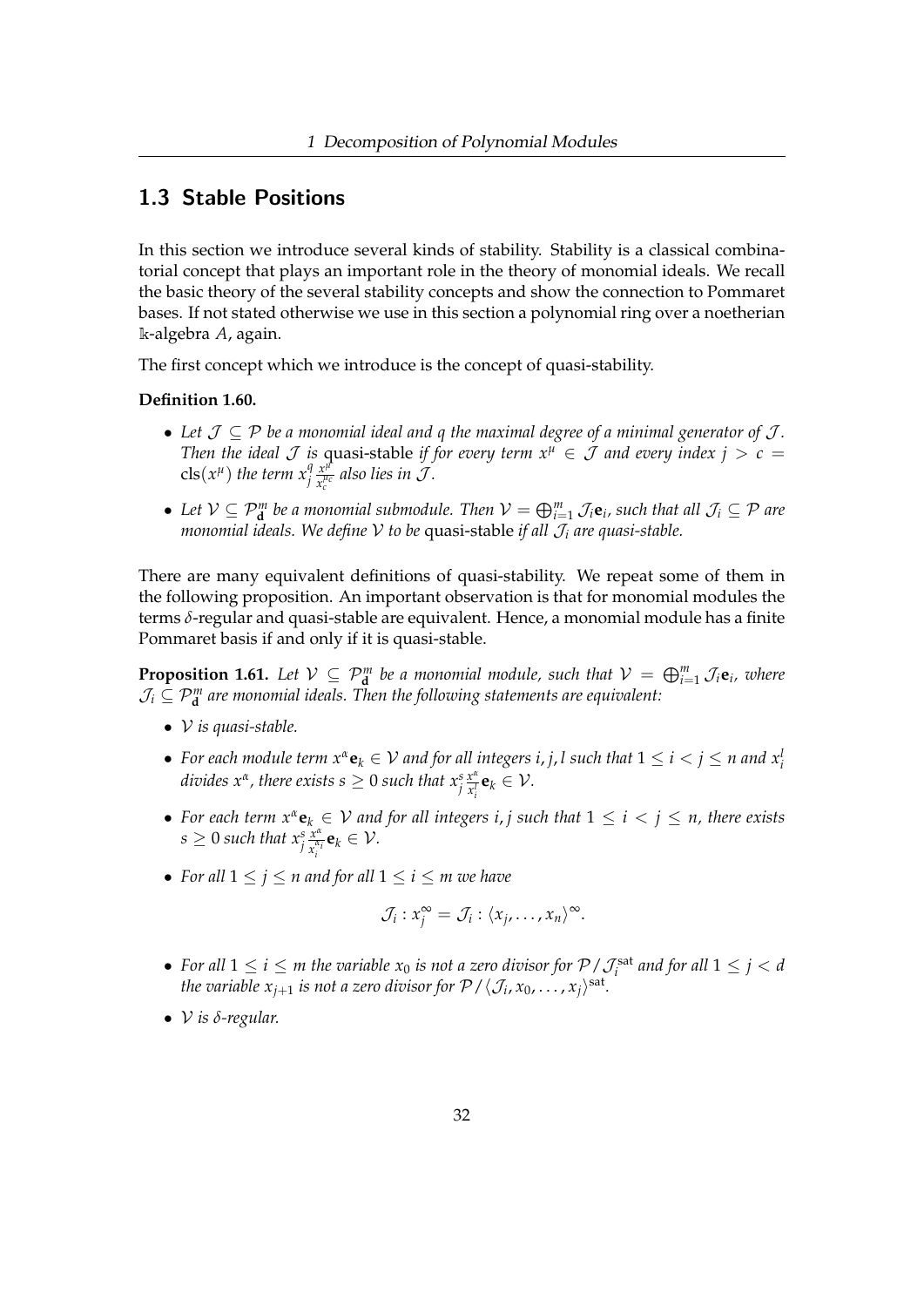*Proof.* Using the identity  $V = \bigoplus_{i=1}^{m} \mathcal{J}_i \mathbf{e}_i$  we can apply [\[7,](#page-159-0) Thm. 1] to every  $\mathcal{J}_i$  which shows the claim.

The next concept that we introduce is the concept of stability.

#### **Definition 1.62.**

- *Let* J ⊆ P *be a monomial ideal. Then* J *is* stable*, if for every term x<sup>µ</sup>* ∈ J *and every index*  $j > c = \text{cls}(x^{\mu})$  *the term*  $x_j \frac{x^{\mu}}{x_c}$  $\frac{x^{\mu}}{x_c}$  also lies in  $\mathcal{J}$ .
- Let  $V \subseteq \mathcal{P}_{d}^{m}$  be a monomial submodule. Then  $V = \bigoplus_{i=1}^{m} \mathcal{J}_{i}e_{i}$ , such that all  $\mathcal{J}_{i} \subseteq \mathcal{P}$  are *monomial ideals. We define* V *to be* stable *if all* J*<sup>i</sup> are stable.*

The following proposition shows that for stable ideals the Pommaret basis and the minimal basis coincide. This implies immediately that every stable ideal is always quasistable, too.

**Proposition 1.63.** Let  $V \subseteq P_{\bf d}^m$  be a monomial module. V is stable, if and only if its minimal *basis* B *is simultaneously a Pommaret basis.*

*Proof.* This is a direct consequence of [\[42,](#page-162-0) Prop. 8.6] which proves the claim for the ideal case.  $\Box$ 

### **Proposition 1.64.**

- Let  $V \subseteq P_{\bf d}^m$  be a quasi-stable module generated in degrees less than or equal to s. The *monomial module*  ${\mathcal V}$  *is s-regular if and only if*  ${\mathcal V}_{\geq s}$  *is stable.*
- Let  $\mathcal{V} \subseteq \mathcal{P}_{\bf d}^m$  be a quasi-stable module and consider  $s \geq \mathrm{reg}(\mathcal{V})$ . Then  $\mathcal{V}_{\geq s}$  is stable and *the set of terms*  $V_s \cap \mathbb{T}^m$  *is its Pommaret basis.*

*Proof.* This is a direct consequence of [\[7,](#page-159-0) Prop. 1] which proves the claim for the ideal case.  $\Box$ 

As a last combinatorial definition we define strong stability. Again we see immediately that every ideal which is strongly stable is stable, too.

## **Definition 1.65.**

- Let  $\mathcal{J} \subseteq \mathcal{P}$  be a monomial ideal. Then  $\mathcal{J}$  is strongly stable if for every term  $x^{\mu} \in \mathcal{J}$ and every index pair  $i < j$  such that  $x_i | x^{\mu}$  the term  $x_j \frac{x^{\mu}}{x_j}$  $\frac{x^{\mu}}{x_i}$  also lies in  $\mathcal{J}$ .
- Let  $V \subseteq \mathcal{P}_{d}^{m}$  be a monomial submodule. Then  $V = \bigoplus_{i=1}^{m} \mathcal{J}_{i}e_{i}$ , such that all  $\mathcal{J}_{i} \subseteq \mathcal{P}$  are *monomial ideals. We define* V *to be* strongly stable *if all* J*<sup>i</sup> are strongly stable.*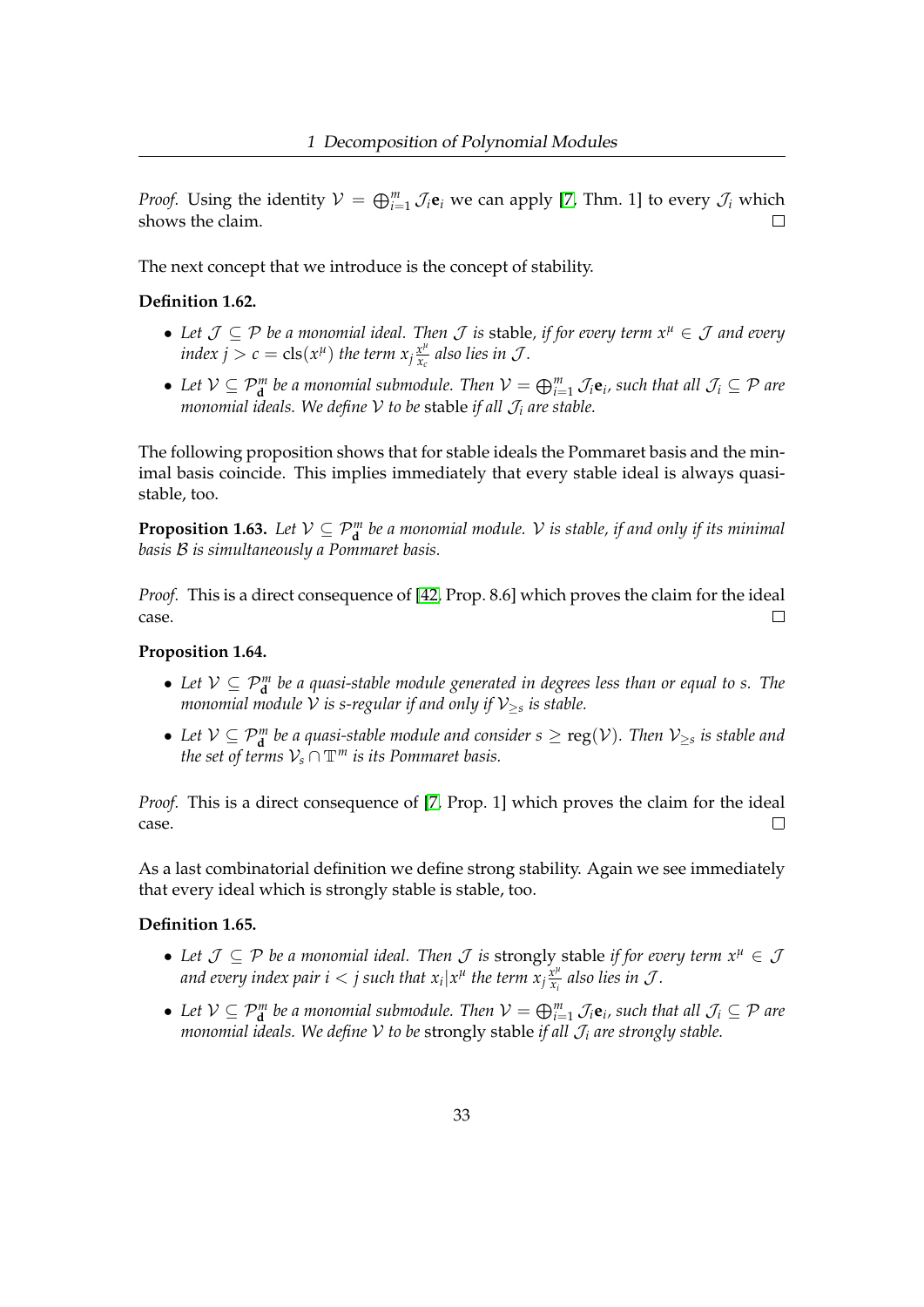The definitions above are always independent of the characteristic of the basic field. In the following we introduce the concept of Borel fixed ideals and modules. For this we need the assumption that we act over a polynomial ring over an arbitrary field  $\Bbbk$ . We will see that these ideals and modules depend on the characteristic of the basic field  $\mathbbk$ .

**Definition 1.66.** Let  $GL(n+1,\mathbb{k})$  be the general linear group. That is the group of invertible *n* + 1 × *n* + 1*-matrices with entries in* k*. Every*  $g = (g_{i,j})_{i,i \in \{0,\dots,n\}}$  ∈ *GL*(*n* + 1, k) *induces an automorphism*

$$
g: \mathcal{P}_{\mathbf{d}}^m \longrightarrow \mathcal{P}_{\mathbf{d}}^m
$$

$$
\mathbf{f}(x_0, \dots, x_n) \longmapsto \mathbf{f}\left(\sum_{j=0}^n g_{0,j}x_j, \dots, \sum_{j=0}^n g_{n,j}x_j\right).
$$

*For every module*  $\mathcal{U} \subseteq \mathcal{P}_{d}^{m}$ *, we write*  $g(\mathcal{U})$  *for*  $\langle g(\mathbf{f}(x_{0}, \ldots, x_{n})) | \mathbf{f} \in \mathcal{U} \rangle$ *.* 

*We denote by*  $\mathcal{B}$  *the* Borel subgroup *of*  $GL(n + 1, \mathbb{k})$  *consisting of upper triangular matrices.* 

**Definition 1.67.** Let  $V \subseteq P_{d}^{m}$  be a monomial module. We say that V is Borel fixed *if for every*  $g \in \mathfrak{B}$ ,  $g(\mathcal{V}) = \mathcal{V}$ .

If we consider only ideals of  $P$  for the definition above, we do not need to demand that the ideal must be monomial, because in [\[16,](#page-160-0) Thm. 15.23] it was shown that every Borel fixed ideal must be monomial. For submodules of  $\mathcal{P}_{d}^{m}$  this is not the case. For example consider  $\mathcal{U} \subseteq \Bbbk[x,y]^2$  such that  $\mathcal{U} = \langle y\mathbf{e}_1 + y\mathbf{e}_2 \rangle$ . It is obviously closed under the operation of the Borel subgroup, but it is not a monomial module. Nevertheless, we demand that the Borel fixed modules are monomial so that they fit in the context of stable modules.

Computationally it is very difficult to check if a module is fixed under the operators of the Borel subgroup. Therefore, we develop in the following a concept which implies an easy computational way to check if a module is Borel- fixed or not.

**Definition 1.68.** Let p be a prime number and  $a, b \in \mathbb{N}$ . We define  $a <sub>p</sub> b$  if and only if ( *a*  $\binom{a}{b} \neq 0 \mod p$ . We extend this definition for  $p = 0$  demanding that a  $<_0$  b if and only if  $a \leq b$  *in the usual sense.* 

**Definition 1.69.** Let  $x^{\alpha} \in \mathbb{T}$  and choose  $i < j$  and  $s > 0$  such that  $x_i^s | x^{\alpha}$ . We define the sth increasing move *on the term*  $x^{\alpha} \in \mathbb{T}$  *as* 

$$
e_{i,j}^{+(s)}(x^{\alpha})=\frac{x_j^s}{x_i^s}x^{\alpha}=x_0^{\alpha_0}\cdots x_i^{\alpha_i-s}\cdots x_j^{\alpha_j+s}\cdots x_n^{\alpha_n}.
$$

The increasing move  $e_{i,j}^{+(s)}(x^{\alpha})$  is p-admissible on the term  $x^{\alpha}$  if  $e_{i,j}^{+(s)}(x^{\alpha}) \in \mathbb{T}$  and  $s <_{p} \alpha_{i}$ .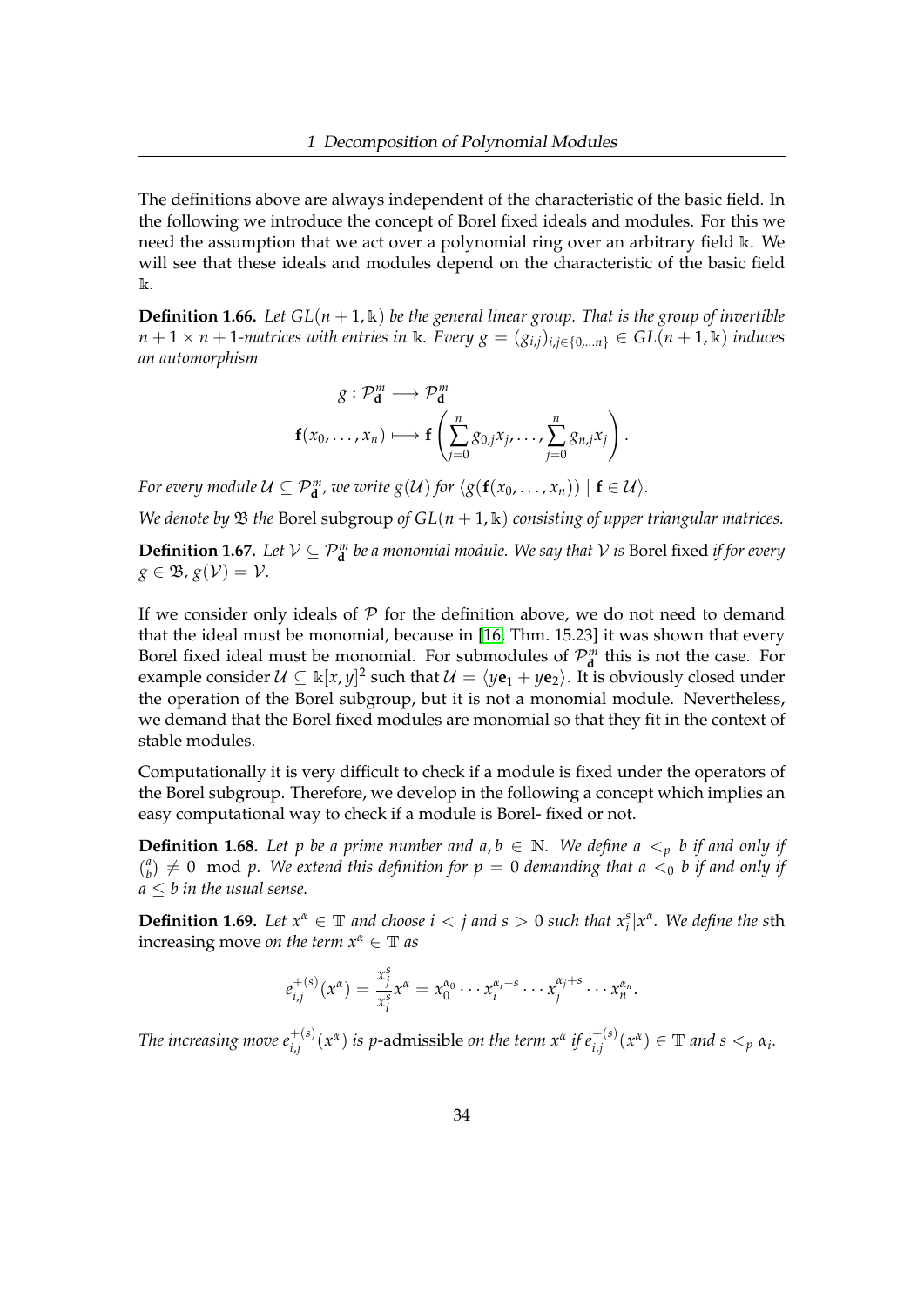**Definition 1.70.** *For a fixed prime p, we define the following relation on the terms of*  $\mathbb{T}$ *:*  $x^{\alpha} \prec_p$  $x^{\beta}$  *if and only if there is a p-admissible increasing move*  $e_{i,j}^{+(s)}$  *such that*  $e_{i,j}^{+(s)}(x^{\alpha}) = x^{\beta}$ *. The transitive closure of this relation gives a partial order on the set of monomials of any fixed degree, that we will keep on denoting by*  $\prec_p$ *.* 

**Theorem 1.71.** Let  $char(\mathbb{k}) = p \geq 0$  and  $\mathcal{V} \in \mathcal{P}_{\mathbf{d}}^m$  be a monomial module with minimal  $g$ enerating set  $\mathcal{B}$ .  $\mathcal{V}$  is Borel fixed if and only if for every  $x^{\alpha}$ **e** $_k\in\mathcal{B}$ , if  $x^{\alpha}\prec_p x^{\beta}$  then  $x^{\beta}$ **e** $_k\in\mathcal{V}$ .

*Proof.* Using the identity  $V = \bigoplus_{i=1}^{m} \mathcal{J}_i \mathbf{e}_i$  we can apply [\[7,](#page-159-0) Thm. 6] to every  $\mathcal{J}_i$  which shows the claim.  $\Box$ 

In the following a monomial module  $V \subseteq \mathcal{P}_{\mathbf{d}}^m$  is called *p-Borel fixed* if it is Borel fixed in  $\mathcal{P}_{\mathbf{d}}^{m}$ , with char(k) = p. The question if a monomial module is Borel fixed or not depends on the characteristic. It is easy to see that for char( $\mathbf{k}$ ) = 0 the property Borel fixed is equivalent to strong stability. For arbitrary characteristic it is only true that strong stability always induces Borel fixedness. But a *p*-Borel fixed module is not always strongly stable, as the following example shows.

**Example 1.72.** *Consider*  $P = \mathbb{k}[x_0, ..., x_4]$ ,  $B = \{x_4, x_3, x_2^2, x_1^2, x_0^2\}$  *and*  $\mathcal{J} = \langle B \rangle$ *. The ideal is not p-Borel fixed for*  $p \neq 2$  *because*  $e_{2,3}^{+(1)}(x_2^2) = x_2x_3$  *<i>is a p-admissible move for all*  $p \neq 2$ *, but J* does not contain  $x_2x_3$ .

But the ideal is 2-Borel fixed, because the increasing moves  $e_{i,j}^{+(1)}(x_i^2)$  are not 2-admissible for *all i* ∈ {1, 2, 3} *and j* > *i. All other increasing moves are obviously* 2*-admissible which implies that* J *is* 2*-Borel fixed.*

*In contrast to that the ideal*  $\mathcal{J} = \langle x_4, x_3, x_2, x_1, x_0^8 \rangle$  *is obviously strongly stable and hence p-admissible for all possible p.*

The definitions above are always for monomial modules. For a given term order  $\prec$  we can extend the definitions to an arbitrary module  $U \subseteq \mathcal{P}_{d}^{m}$ . We say that U is in *quasistable/stable/strongly stable/p-Borel fixed Position* if lt<sub>≺</sub>(U) is quasi-stable/stable/strongly stable/*p*-Borel fixed.

## 1.4 Marked Modules

Resolving decompositions are generating sets which give us an easy way to gain much information about the minimal free resolution of a finitely generated module. In contrast to other special generating sets of finitely generated modules, the head module of a resolving decomposition does not depend on a term order. In the following we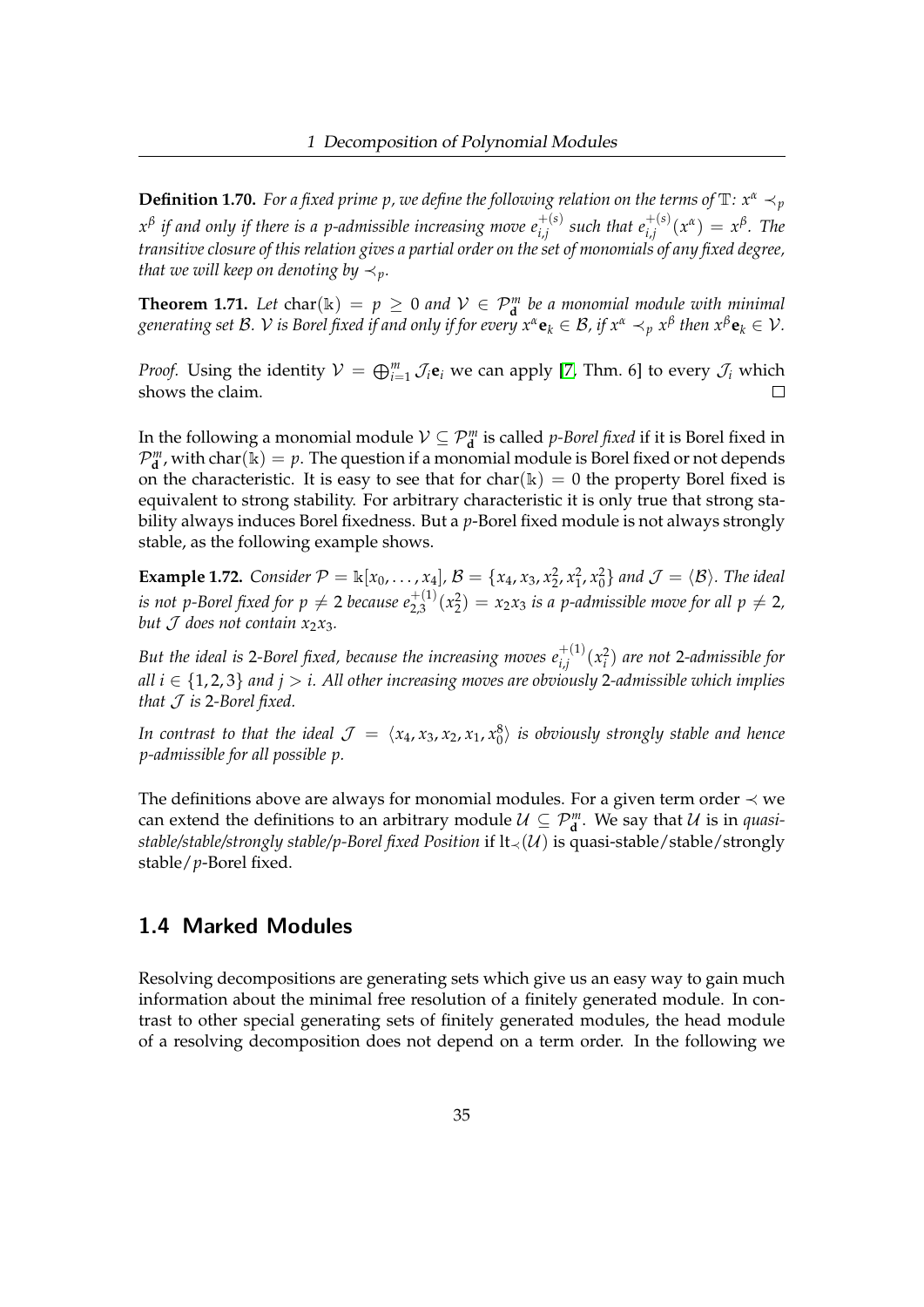assume that we have a given head module. For modules which "contain" this given head module we will see that we can construct a resolving decomposition for them. This work is based on [\[8,](#page-159-1) [12,](#page-160-1) [13,](#page-160-2) [33\]](#page-161-0), where the notions of a marked polynomial and marked basis were introduced. Now we extend this to finitely generated modules and show that a marked basis induces a resolving decomposition.

In general, it is not possible to construct an algorithm which computes a resolving decomposition for a given finitely generated module. The main problem is that due to the lack of a term order it is hard to define a terminating normal form algorithm. But, such an algorithm is mandatory for computing new generating sets for a given finitely generated module. We will see that we can obtain a resolving decomposition if the given finitely generated module "contains" a quasi-stable monomial module.

For completeness, we first generalize some notions introduced in [\[8,](#page-159-1) [12,](#page-160-1) [13,](#page-160-2) [33\]](#page-161-0). We assume that  $\mathcal{P}_{\mathbf{d}}^m = A[\mathbf{x}]_{\mathbf{d}}^m$  is a free module over  $A[\mathbf{x}]$ , where  $A$  is a k-Algebra over a field of arbitrary characteristic.

**Definition 1.73.** *A* marked homogeneous module element *is a homogeneous module element in* P *m* **<sup>d</sup>** *with a fixed term in its support whose coefficient is* 1*<sup>A</sup> and which is called* head term*. We denote a marked homogeneous module element by* **f** *k α if the head term is*  $Ht(f^k_\alpha) = x^\alpha e_k.$ 

*We associate the following sets to a marked module element*  $f^k_\alpha$ *:* 

- *the* multiplicative variables of  $f^k_\alpha$ :  $X_{P_m}(f^k_\alpha) := X_P(Ht(f^k_\alpha))$ ;
- *the* non-multiplicative variables of  $f: \overline{X}_{P_m}(f) := \overline{X}_P(Ht(f)).$

The following definition is fundamental for this section. It is modelled after a wellknown characteristic property of Gröbner bases.

**Definition 1.74.** Let  $C \subset \mathbb{T}^m$  be a finite set and  $V$  the module generated by C in  $\mathcal{P}_{\mathbf{d}}^m$ . A Cmarked set *is a finite set*  $\mathcal{B} \subset \mathcal{P}_d^m$  *of marked homogeneous module elements*  $\mathbf{f}_\alpha^k$  *with*  $\text{Ht}(\mathbf{f}_\alpha^k) =$  $x^{\alpha} e^{k} \in C$  *and* supp $(f_{\alpha}^{k} - x^{\alpha} e_{k}) \subset \langle \mathcal{N}(V) \rangle$  *(obviously,*  $|C| = |\mathcal{B}|$ *).* 

*The* C-marked set  $B$  is a C-marked basis if  $\mathcal{N}(\mathcal{V})_s$  is a basis of  $(\mathcal{P}_d^m)_s/\langle B \rangle_s$  as A-module, i.e.  $if (\mathcal{P}_{\mathbf{d}}^{m})_{s} = \langle \mathcal{B} \rangle_{s} \oplus \langle \mathcal{N}(\mathcal{V})_{s} \rangle^{A}$  for all s.

As we wrote in Remark [1.3](#page-11-0) the defining property of a marked basis is equivalent to the existence of a normal form algorithm. The next lemma shows that we find a marked set on every degree *s* such that at this degree *s* the marked set fulfils this property.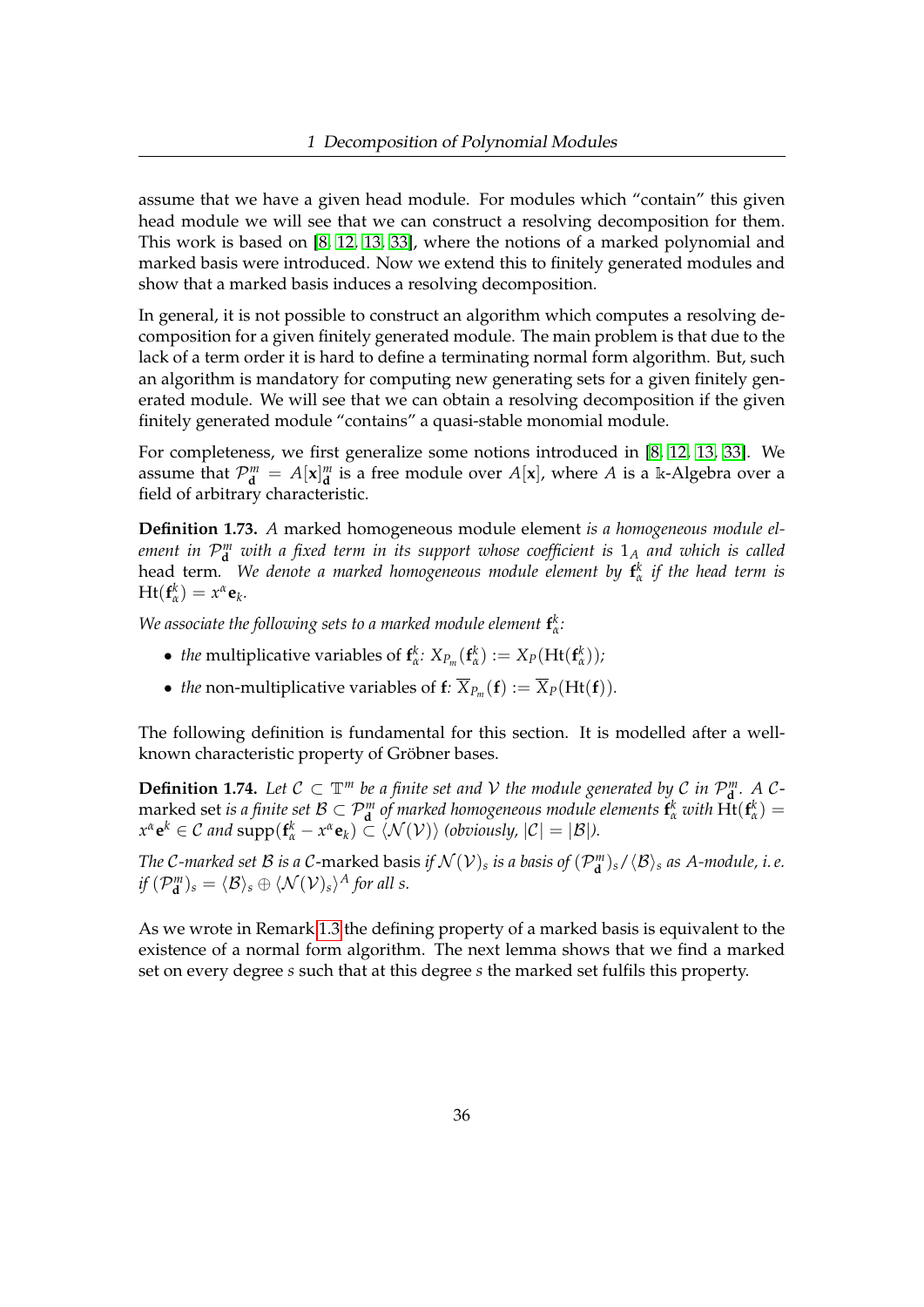<span id="page-41-0"></span>**Lemma 1.75.** Let  $C \subset \mathbb{T}^m$  be a finite set and  $V$  the module generated by it in  $\mathcal{P}_{d}^m$ . Let  $\mathcal{U} \subseteq \mathcal{P}_{d}^m$ *be a finitely generated graded module such that for every s the set*  $\mathcal{N}(\mathcal{V})_s$  *generates the Amodule*  $(\mathcal{P}_\textbf{d}^m)_s/\mathcal{U}_s$ . Then for every degree  $s$  there exists a  $\mathcal{V}_s\cap\mathbb{T}^m$ -marked set  $\mathcal{B}_s$  contained in U*<sup>s</sup> such that*

$$
(\mathcal{P}_{\mathbf{d}}^m)_s = \langle \mathcal{B}_s \rangle^A \oplus \langle \mathcal{N}(\mathcal{V})_s \rangle^A.
$$

*Proof.* Let  $\pi$  be the usual projection morphism of  $\mathcal{P}_{d}^{m}$  onto the quotient  $\mathcal{P}_{d}^{m}/U$ . For every  $x^{\alpha}$ **e**<sub>*k*</sub>  $\in$   $V_s \cap \mathbb{T}^m$ , we consider  $\pi(x^{\alpha}$ **e**<sub>*k*</sub>) and choose a representation  $\pi(x^{\alpha}$ **e**<sub>*k*</sub>) =  $\sum_{x''\bm e_l\in\mathcal N(\mathcal V)_s}c_{\eta l}^{\alpha k}x''\bm e_l$ ,  $c_{\eta l}^{\alpha k}\in A$  which exists as  $\mathcal N(\mathcal V)_s$  generates  $(\mathcal P_{\bm d}^m)_s/\mathcal U_s$  as an  $A$ -module. We consider the set of marked module elements  $\mathcal{B}_s = \{ \mathbf{f}_\alpha^k \}_{x^\alpha \mathbf{e}_k \in \mathcal{V}_s}$ , where  $\mathbf{f}_\alpha^k := x^\alpha \mathbf{e}_k \pi(x^{\alpha} \mathbf{e}_k)$  and  $Ht(\mathbf{f}_\alpha^k) = x^{\alpha} \mathbf{e}_k$ .

We now prove that  $(\mathcal{P}_{\bf d}^m)_s = \langle \mathcal{B}_s \rangle^A \oplus \langle \mathcal{N}(\mathcal{V})_s \rangle^A$ . At first, we prove that every term in  $\mathbb{T}_s^m$  belongs to  $\langle B_s \rangle^A \oplus \langle \mathcal{N}(\mathcal{V})_s \rangle^A$ . If  $x^{\beta} \mathbf{e}_l \in \mathcal{N}(\mathcal{V})_s$ , there is nothing to prove. If  $x^\beta \mathbf{e}_l \, \in \, \mathcal{V}_s$ , then there is  $\mathbf{f}^l_\beta \, \in \, \mathcal{B}_s$  such that  $\mathrm{Ht}(\mathbf{f}^l_\beta)$  $\beta(\beta) = x^{\beta} \mathbf{e}_{l}$ , hence we can write  $x^{\beta} \mathbf{e}_{l} =$  $\mathbf{f}_{\beta}^{l} + (x^{\beta}\mathbf{e}_{l} - \mathbf{f}_{\beta}^{l})$  $\mathbf{f}_{\beta}^{l}$ ) = **f**<sub> $\beta$ </sub> $+$   $\pi(x^{\beta} \mathbf{e}_{l})$ .

We conclude by proving that  $\langle B_s \rangle^A \cap \langle \mathcal{N}(\mathcal{V})_s \rangle^A = \{0^m_A\}$ . Let  $\mathbf{g} \in \mathcal{P}_{\mathbf{d}}^m$  be an element contained in  $\langle \mathcal{B}_s \rangle^A \cap \langle \mathcal{N}(\mathcal{V})_s \rangle^A$ 

$$
\mathbf{g} = \sum_{\mathbf{f}_{\alpha}^k \in \mathcal{B}_s} \lambda_{\alpha k} \mathbf{f}_{\alpha}^k \in \langle \mathcal{N}(\mathcal{V})_s \rangle \,.
$$

Since the head terms of  $f^k_\alpha$  cannot cancel each other,  $\lambda_{\alpha k} = 0$  for every  $\alpha$  and  $k$  and hence  $\mathbf{g} = 0.$  $\Box$ 

We specialize now to the case that  $V$  is a quasi-stable module and assume that  $P(V)$ is its Pommaret basis. We study a reduction relation naturally induced by any basis marked over such a set  $P(V)$ . In particular, we show that it is confluent and noetherian just as the familiar reduction relation induced by a Gröbner basis. In the following the set  $\mathcal{B}^{(s)}$ , defined below, plays an important role. We show that this set is for every degree *s* a marked set which fulfils the condition of the lemma above.

**Definition 1.76.** Let  $V \subseteq \mathcal{P}_{d}^{m}$  be a quasi-stable module and B be a  $P(V)$ -marked set in  $\mathcal{P}_{d}^{m}$ . *We introduce the following sets:*

- $\bullet \ \mathcal{B}^{(s)}:=\Big\{x^\delta\mathbf{f}_\alpha^k\mid \mathbf{f}_\alpha^k\in\mathcal{B},\ x^\delta\in A[X_{P_m}(\mathbf{f}_\alpha^k)],\ \deg(x^\delta\mathbf{f}_\alpha^k)=s\Big\},$
- $\bullet \ \ \widehat{\mathcal{B}}^{(s)}:=\left\{x^{\delta}\textbf{f}^{k}_{\alpha} \mid \textbf{f}^{k}_{\alpha} \in \mathcal{B}, \ x^{\delta} \notin A[ X_{P_{m}}(\textbf{f}^{k}_{\alpha})], \ \deg(x^{\delta}\textbf{f}^{k}_{\alpha})=s \right\}$  $=\left\{x^{\delta}\mathbf{f}^k_{\alpha} \mid \mathbf{f}^k_{\alpha} \in \mathcal{B}, \; x^{\delta}\mathbf{f}^k_{\alpha} \notin \mathcal{B}^{(s)}\right\},$
- $\mathcal{N}(\mathcal{V},\langle \mathcal{B}\rangle) := \langle \mathcal{B}\rangle \cap \langle \mathcal{N}(\mathcal{V})\rangle.$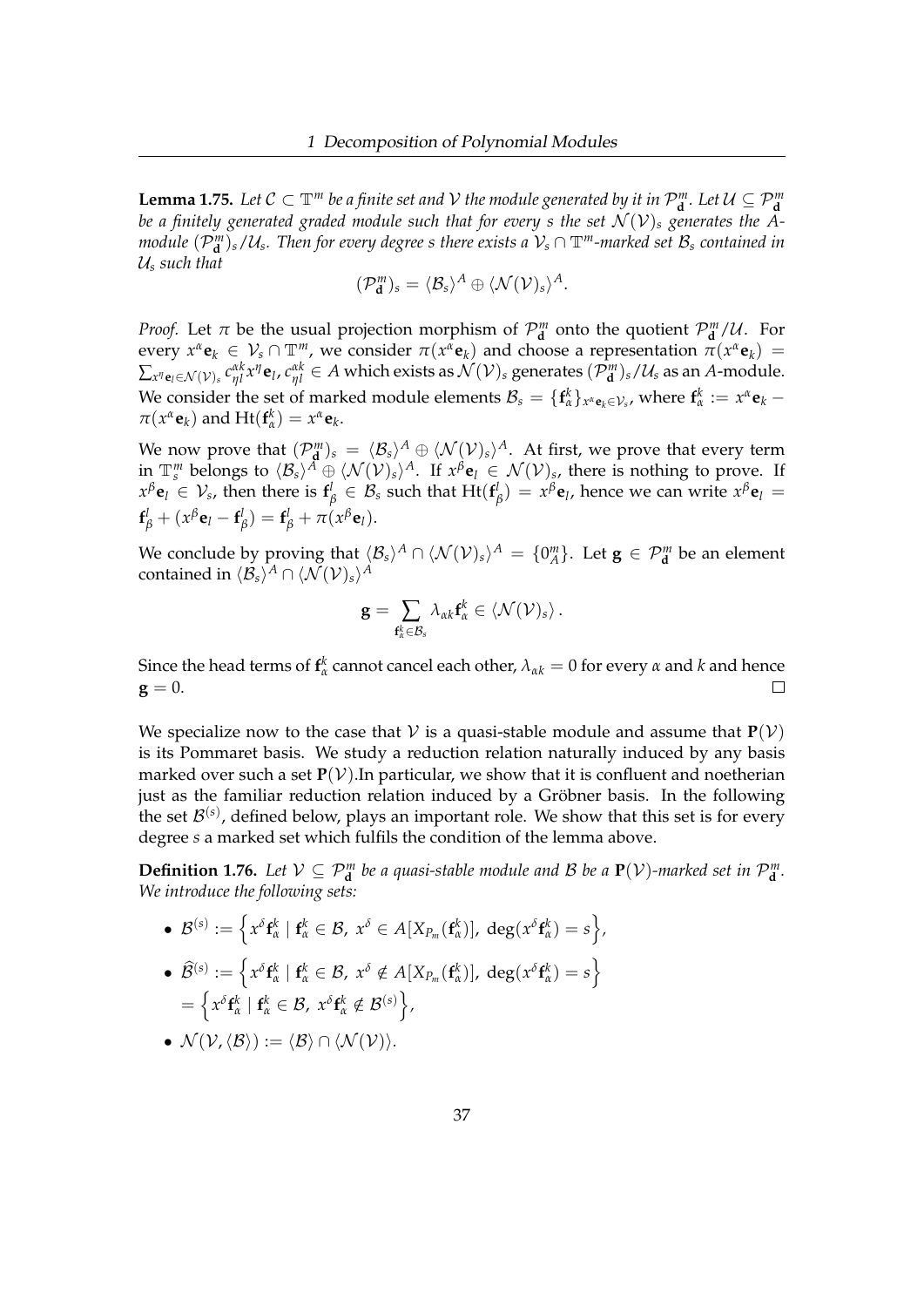<span id="page-42-0"></span>**Lemma 1.77.** Let  $V \subseteq \mathcal{P}_{\mathbf{d}}^m$  be a quasi-stable module such that  $V = \bigoplus_{k=1}^m \mathcal{J}^{(k)}$  and  $\mathcal{B}_d$  **p**( $V$ )marked set. For every product  $x^{\delta}f_{\alpha}^{k}$  with  $f_{\alpha}^{k} \in B$ , each term in  $\text{supp}(x^{\delta}x^{\alpha}\mathbf{e}_{k}-x^{\delta}f_{\alpha}^{k})$  either belongs to  $\mathcal{N}(\mathcal{V})$  or is of the form  $x^\eta x^\nu \mathbf{e}_l\in\mathcal{C}_P(x^\nu\mathbf{e}_l)$  with  $x^\nu\mathbf{e}_l\in\mathbf{P}(\mathcal{V})$  and  $x^\eta<_{lex}x^\delta.$ 

*Proof.* It is sufficient to consider  $x^{\delta}x^{\beta}\mathbf{e}_l \in \text{supp}(x^{\delta}x^{\alpha}\mathbf{e}_k - x^{\delta}\mathbf{f}_{\alpha}^k) \cap \mathcal{V}$ . Then  $x^{\delta}x^{\beta} \in \mathcal{J}^{(l)}$ . Therefore, there exists  $x^{\gamma} \in \mathbf{P}(\mathcal{J}^{(l)})$  such that  $x^{\delta}x^{\beta} \in C_P(x^{\gamma})$ . More precisely, if  $x^{\eta} :=$  $x^{\delta} \frac{x^{\beta}}{x^{\gamma}}$ *x*<sup>*n*</sup>, then  $x^{\eta} \prec_{\text{lex}} x^{\delta}$  by Lemma [1.55.](#page-34-0)  $\Box$ 

Note in the next definition the use of the set  ${\cal B}^{(s)}$  which means that we use here a generalization of the involutive reduction relation associated with the Pommaret division and not of the standard reduction relation in the theory of Gröbner bases. This modification is the key for circumventing the restrictions imposed by the results of [\[39\]](#page-161-1). It also entails that if a term is reducible, then there is only one element in the marked basis which can be used for its reduction.

<span id="page-42-1"></span>**Definition 1.78.** Let  $V \subseteq \mathcal{P}_{\mathbf{d}}^m$  be a quasi-stable module and B a  $\mathbf{P}(V)$ -marked set. We denote by  $\frac{G^{(s)}}{\longrightarrow}$  the transitive closure of the relation  $\bf{h}$   $\stackrel{G^{(s)}}{\longrightarrow} \bf{h}$   $-\lambda x^{\eta} f_{\alpha}^{k}$  where  $x^{\eta} x^{\alpha} \bf{e}_{k}$  is a term that *appears in*  **h** *with a nonzero coefficient*  $\lambda \in A$  *and which satisfies*  $\deg(x^{\eta}x^{\alpha}\mathbf{e}_k) = s$  *and*  $x^{\eta}$  **f**<sub>*k*</sub></sup> $\in \mathcal{B}^{(s)}$ .

 $\mathcal{L}$  *We will write*  $\mathbf{h} \xrightarrow{G^{(s)}} \mathbf{g}$  or  $\mathsf{NF}_{G^{(s)}}(\mathbf{h}) = \mathbf{g}$  if  $\mathbf{h} \xrightarrow{G^{(s)}} \mathbf{g}$  and  $\mathbf{g} \in \langle \mathcal{N}(\mathcal{V}) \rangle$  and call it the  $\mathcal{V}$ normal form modulo  $\langle \mathcal{B} \rangle$  of **h***. Observe that if*  $\mathbf{h} \in (\mathcal{P}_{\mathbf{d}}^{m})_{s}$ *, then*  $\mathbf{h} \xrightarrow{G^{(s)}} \mathbf{g} \in (\mathcal{P}_{\mathbf{d}}^{m})_{s}$ *. If*  $NF_{G^{(s)}}(\mathbf{h}) = \mathbf{h}$ *, then we call*  $\mathbf{h}$   $\mathcal{V}\text{-reduced}.$ 

**Proposition 1.79.** Let  $V \subseteq \mathcal{P}_{\mathbf{d}}^m$  be a quasi-stable module and  $\mathcal{B}$  a  $\mathbf{P}(V)$ -marked set. The *reduction relation*  $\xrightarrow{G^{(s)}}$  *is confluent and noetherian.* 

*Proof.* It is sufficient to prove that for every term  $x^{\gamma}$ **e**<sub>*k*</sub> in  $\mathcal{V}_s$ , there is a unique  $\mathbf{g} \in \mathcal{P}_{\mathbf{d}}^m$ such that  $x^\gamma \mathbf{e}_k \stackrel{G^{(s)}}{\longrightarrow}{}^* \mathbf{g}$  and  $\mathbf{g} \in \langle \mathcal{N}(\mathcal{V}) \rangle^A.$ 

Since  $x^{\gamma}$ **e**<sub>k</sub>  $\in \mathcal{V}_s$ , there exists a unique  $x^{\delta}$ **f**<sub> $\alpha$ </sub><sup>k</sup>  $\in \mathcal{B}^{(s)}$  such that  $x^{\delta}$  Ht(**f**<sub> $\alpha$ </sub><sup>k</sup>) =  $x^{\gamma}$ **e**<sub>k</sub>. Hence,  $x^{\gamma}$ **e**<sub>*k*</sub>  $\xrightarrow{G^{(s)}} x^{\gamma}$ **e**<sub>*k*</sub> −  $x^{\delta}$ **f**<sub>*k*</sub><sup>*k*</sup>. If we could proceed in the reduction without obtaining an element in  $\langle N(v)\rangle$ , we would obtain by Lemma [1.77](#page-42-0) an infinite lex-descending chain of terms in  $\mathbb T$  which is impossible since  $\prec_{\mathtt{lex}}$  is a well-ordering. Hence,  $\overset{G^{(s)}}{\longrightarrow}$  is noetherian. Confluence is immediate by the uniqueness of the element of  $\mathcal{B}^{(s)}$  that is used at each

step of reduction.  $\Box$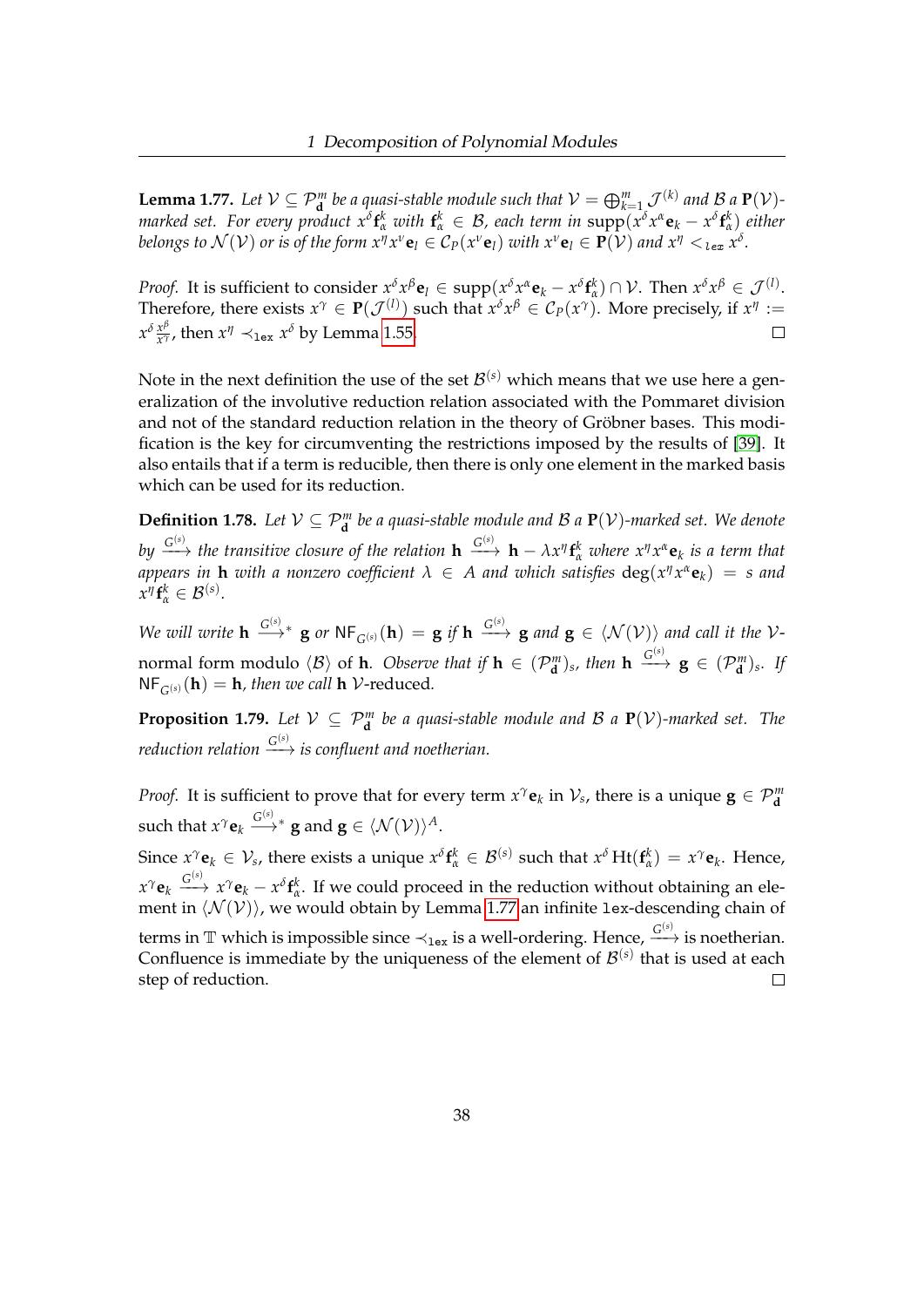<span id="page-43-2"></span>**Proposition 1.80.** *Let*  $V \subseteq P_{\bf d}^m$  *be a quasi-stable module and B be a*  ${\bf P}(V)$ *-marked set. Every term xβ***e***<sup>k</sup>* ∈ T*<sup>m</sup> s of degree s can be uniquely expressed in the form*

$$
x^{\beta} \mathbf{e}_l = \sum_i \lambda_{\delta_i \alpha_i k_i} x^{\delta_i} \mathbf{f}_{\alpha_i}^{k_i} + \mathbf{g},
$$

where  $\lambda_{\delta_i\alpha_ik_i}\in A\setminus\{0_A\}$ ,  $x^{\delta_i}f_{\alpha_i}^{k_i}\in\mathcal{B}^{(s)}$ ,  $\mathbf{g}\in\langle\mathcal{N}(\mathcal{V})\rangle^A$  and the terms  $x^{\delta_i}$  form a sequence *which is strictly descending with respect to*  $\prec_{\mathit{lex}}$ *.* 

*Proof.* For terms in  $\mathcal{N}(\mathcal{V})$ , there is nothing to prove. For  $x^{\beta} \mathbf{e}_l \in \mathcal{V}$ , it is sufficient to  $f(x) = \sum_{\alpha}^{\infty} \sum_{\alpha}^{\infty} f(\alpha) f(x) dx$  such that  $x^{\beta}$ **e**<sub>*l*</sub>  $\xrightarrow{G^{(s)}} \mathbf{g}$ . The polynomials  $x^{\delta_i} \mathbf{f}_{\alpha_i}^{k_i} \in \mathcal{B}^{(s)}$  are exactly those used during the reduction  $\stackrel{G^{(s)}}{\longrightarrow}$ . They fulfil the statement on the terms  $x^{\delta_i}$  by Lemma [1.77.](#page-42-0)  $\Box$ 

<span id="page-43-3"></span>**Corollary 1.81.** *Let*  $V \subseteq P_{\bf d}^m$  *be a quasi-stable module and*  $B$  *be a*  ${\bf P}(V)$ *-marked set. Consider* a homogeneous element  $\mathbf{g}\in\mathcal{P}_{\mathbf{d}}^m$  such that  $\mathbf{g}=\sum_{i=1}^m\lambda_i x^{\delta_i}\mathbf{f}_{\alpha_i}^{k_i}$ , with  $\lambda_i\in A\setminus\{0\}$  and  $x^{\delta_i}\mathbf{f}_{\alpha_i}^{k_i}\in$  $\mathcal{B}^{(s)}$  with  $s=\deg(g)$  and  $x^{\delta_i} \mathbf{f}_{\alpha_i}^{k_i}$  pairwise different. Then  $\mathbf{g}\neq 0^m_A$  and  $\mathbf{g}\notin \langle \mathcal{N}(\mathcal{V})\rangle^A$ .

*Proof.* The statement follows from the definition of  $\mathcal{B}^{(s)}$  and the properties of  $\frac{G^{(s)}}{\longrightarrow}$ .  $\Box$ 

The following theorem and corollary collect some basic properties of sets marked over a Pommaret basis. They generalize analogous statements in [\[33,](#page-161-0) Thms. 1.7, 1.10] which consider only ideals and marked bases where the head terms generate a strongly stable ideal.

<span id="page-43-8"></span>**Theorem 1.82.** Let  $V \subseteq P_{d}^{m}$  be a quasi-stable module and B a  $P(V)$ -marked set. Then, we *have for every degree s the following decompositions of A-modules:*

- <span id="page-43-0"></span> $\langle i \rangle \langle \mathcal{B} \rangle_s = \big\langle \mathcal{B}^{(s)} \big\rangle^A + \big\langle \widehat{\mathcal{B}}^{(s)} \big\rangle^A;$
- <span id="page-43-1"></span> $(iii)$   $(\mathcal{P}_{\mathbf{d}}^m)_s = \langle \mathcal{B}^{(s)} \rangle^A \oplus \langle \mathcal{N}(\mathcal{V})_s \rangle^A;$
- <span id="page-43-4"></span>(iii) The A-module  $\big<{\cal B}^{(s)}\big>^A$  is free of rank equal to  $|{\cal B}^{(s)}| = \operatorname{rk}({\cal V}_s)$  and it is generated (as an A-module) by a unique  $\mathcal{V}_s \cap \mathbb{T}^m$ -marked set  $\widetilde{\mathcal{B}}^{(s)}$ ;

<span id="page-43-5"></span>
$$
(iv) \ \langle \mathcal{B} \rangle_s = \langle \mathcal{B}^{(s)} \rangle^A \oplus \mathcal{N}(\mathcal{V}, \langle \mathcal{B} \rangle)_s.
$$

<span id="page-43-6"></span>*Moreover, the following conditions are equivalent:*

- (*v*)  $B$  *is a*  $P(V)$ *-marked basis:*
- <span id="page-43-7"></span>(*vi*) for all degrees s,  $\langle \mathcal{B} \rangle_s = \big\langle \mathcal{B}^{(s)} \big\rangle^A$  ;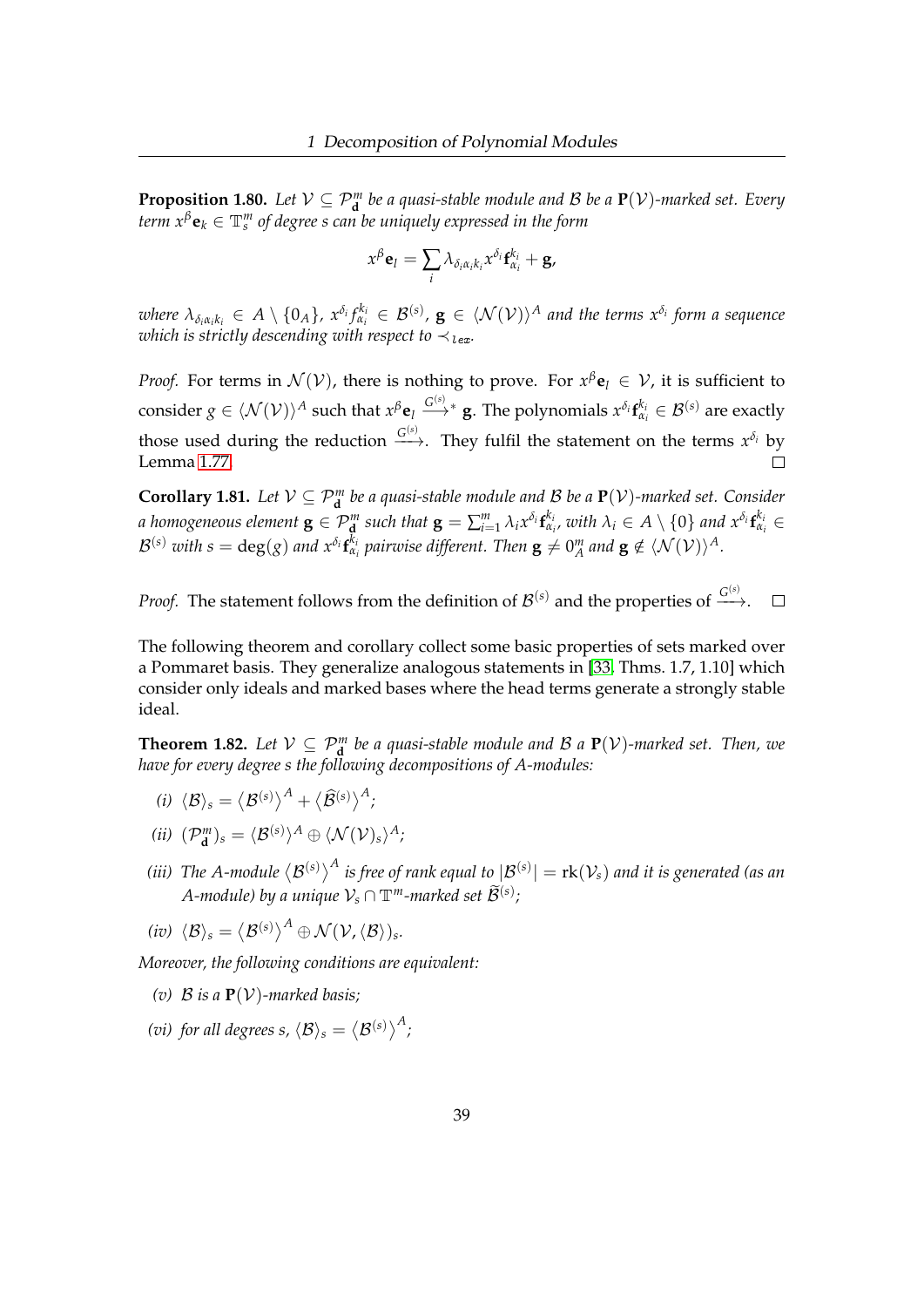<span id="page-44-1"></span><span id="page-44-0"></span>(*vii*)  $\mathcal{N}(\mathcal{V}, \langle \mathcal{B} \rangle) = \{0^m_A\};$ (*viii*) for all s,  $\bigwedge^{Q(s)+1} \langle \mathcal{B} \rangle_s = 0_A$ *, where*  $Q(s) := \text{rk}(\mathcal{V}_s)$ *.* 

*Proof.* Item [\(i\)](#page-43-0): Immediate.

Item [\(ii\)](#page-43-1) is a consequence of Proposition [1.80](#page-43-2) and Corollary [1.81.](#page-43-3)

Item [\(iii\)](#page-43-4): We can repeat the arguments of [\[33,](#page-161-0) Theorem 1.7]: for every *s*, we may construct a  $\mathcal{V}_s \cap \mathbb{T}^m$ -marked set  $\widetilde{\mathcal{B}}^{(s)}$  such that  $(\mathcal{P}_d^m)_s = \langle \widetilde{\mathcal{B}}^{(s)} \rangle^A \oplus \langle \mathcal{N}(\mathcal{V})_s \rangle^A$  by us-ing Lemma [1.75.](#page-41-0) By item [\(ii\)](#page-43-1), the  $\mathcal{V}_s \cap \mathbb{T}^m$ -marked set  $\widetilde{\mathcal{B}}^{(s)}$  is unique and furthermore  $\langle \widetilde{\mathcal{B}}^{(s)}\rangle^A = \langle \mathcal{B}^{(s)}\rangle^A.$ 

Item [\(iv\)](#page-43-5): By items [\(i\)](#page-43-0) and [\(iii\)](#page-43-4), we have  $\langle B \rangle_s = \langle \widetilde{\mathcal{B}}^{(s)} \rangle^A + \langle \widehat{\mathcal{B}}^{(s)} \rangle^A$ . Recalling that  $\langle \widetilde{\mathcal{B}}^{(s)} \rangle^A \cap \langle \mathcal{N}(\mathcal{V})_s \rangle^A = \{0^m_A\}$  by Lemma [1.75,](#page-41-0) it is sufficient to show that every  $\mathbf{g} \in \mathbb{R}$  $\langle \hat{B}^{(s)} \rangle^A$  can be written as **g** = **f** + **h** with **f** ∈  $\langle \hat{B}^{(s)} \rangle^A$  and **h** ∈  $\langle \mathcal{N}(V)_s \rangle^A$ : we ex-<br> $\langle \hat{B}^{(s)} \rangle^A$ press every term  $x^\beta$ **e** $l \in \mathcal{V}_s$  appearing in **g** with nonzero coefficient in the form  $x^\beta$ **e** $l =$  $\tilde{\mathbf{f}}_{\beta}^{l} + (x^{\beta} \mathbf{e}_{l} - \tilde{\mathbf{f}}_{l}^{l})$  $\binom{l}{\beta}$  where  $\hat{\mathbf{f}}_l^l$  $\widehat{B}^{(s)}$  is the unique polynomial in  $\widetilde{\mathcal{B}}^{(s)}$  with  $\text{Ht}(\widetilde{\mathbf{f}})$  $\beta$ <sup>*l*</sup> $\beta$ ) =  $x^{\beta}$ **e**<sub>*l*</sub>. By construction,  $\mathbf{h} \in \mathcal{N}(\mathcal{V},\langle\mathcal{B}\rangle)_{s}$ . By item [\(ii\)](#page-43-1), we obtain the assertion.

Items  $(v)$ ,  $(vi)$ ,  $(vii)$  are equivalent by the previous items, using again the same proof as in [\[33,](#page-161-0) Thm. 1.7].

With respect to [\[33\]](#page-161-0), the only new item is [\(viii\)](#page-44-1), which is obviously equivalent to [\(vi\)](#page-43-7) and [\(vii\)](#page-44-0). In fact, by [\(iii\)](#page-43-4) and [\(iv\)](#page-43-5) we find that  $\langle B \rangle_s = \big<{\cal B}^{(s)}\big>^A \oplus {\cal N}({\cal V},\langle{\cal B}\rangle)_s$  and  $\operatorname{rk} \big<{\cal B}^{(s)}\big>^A =$  $rk(\mathcal{V}_s) = Q(s).$  $\Box$ 

<span id="page-44-6"></span>**Corollary 1.83.** Let  $V \subseteq \mathcal{P}_{d}^{m}$  be a quasi-stable module and B be a  $P(V)$ -marked set. The *following conditions are equivalent:*

- <span id="page-44-2"></span>(*i*)  $B$  *is a*  $P(V)$ *-marked basis.*
- <span id="page-44-3"></span>(*ii*)  $\langle \mathcal{B} \rangle_s = \big\langle \mathcal{B}^{(s)} \big\rangle^A$  for every  $s \leq \operatorname{reg}(\mathcal{V}) + 1$ *,*
- <span id="page-44-4"></span>(*iii*)  $\mathcal{N}(\mathcal{V},\langle \mathcal{B}\rangle)_{s} = \{0_{A}^{m}\}$  for every  $s \leq \text{reg}(\mathcal{V}) + 1$ *,*
- <span id="page-44-5"></span>*(iv)*  $\bigwedge^{Q(s)+1} \langle \mathcal{B} \rangle_s = 0_A$  *for every*  $s \leq \text{reg}(\mathcal{V}) + 1$ *.*

*Proof.* By the second part of Theorem [1.82,](#page-43-8) item [\(i\)](#page-44-2) implies item [\(ii\)](#page-44-3) and items (ii), [\(iii\)](#page-44-4), [\(iv\)](#page-44-5) are equivalent. For the proof that item [\(ii\)](#page-44-3) implies [\(i\)](#page-44-2), it is sufficient to repeat the arguments of [\[33,](#page-161-0) Thm. 1.10].  $\Box$ 

**Corollary 1.84.** Let  $V \subseteq P_{\bf d}^m$  be a saturated quasi-stable module and B be a  ${\bf P}(V)$ -marked set. *Then the following conditions are equivalent:*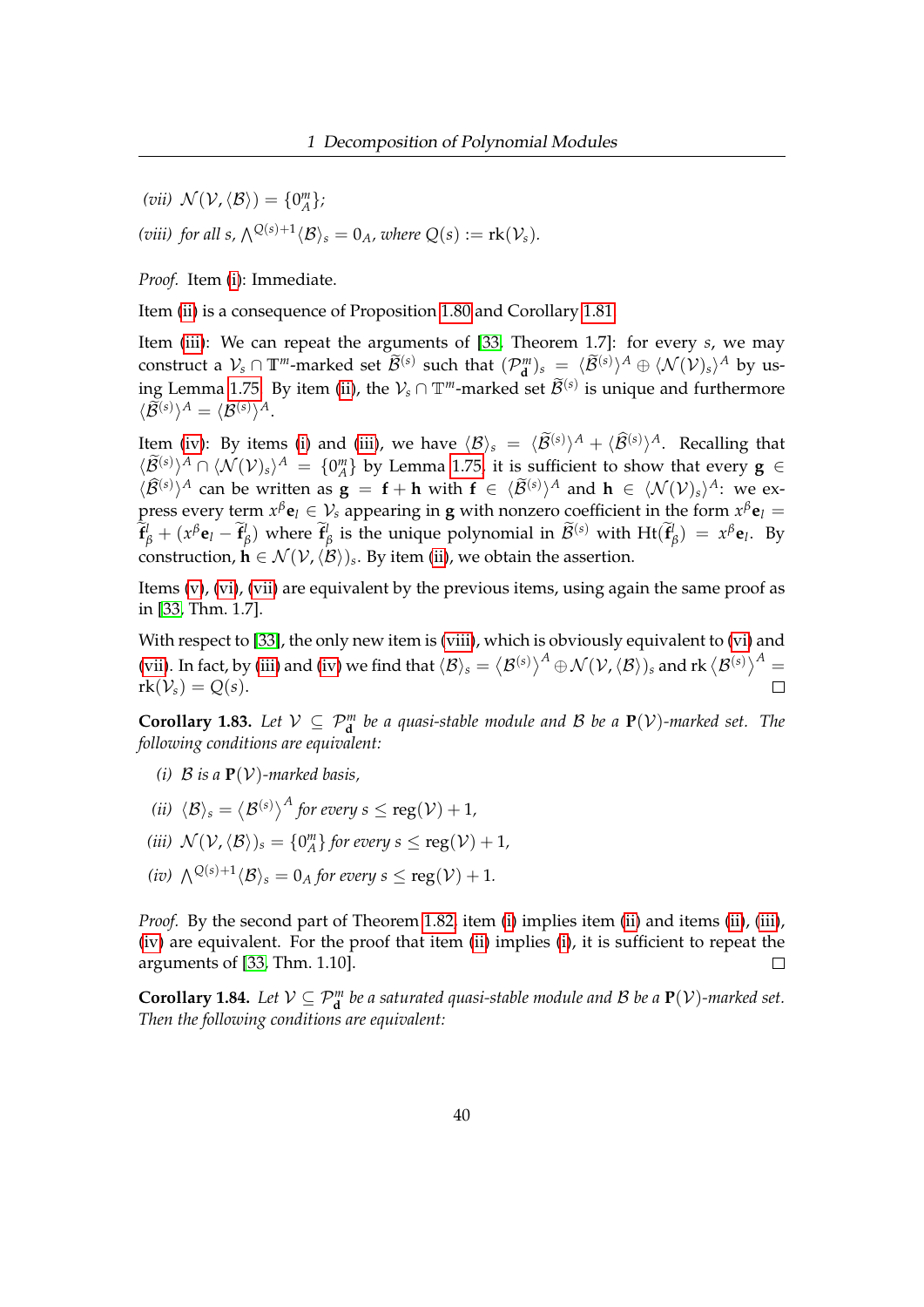<span id="page-45-3"></span>*(i)*  $B$  *is a*  $P(V)$ *-marked basis,* 

<span id="page-45-0"></span>(*ii*) 
$$
\langle \mathcal{B} \rangle_{reg(\mathcal{B})+1} = \langle \mathcal{B}^{(reg(\mathcal{V})+1)} \rangle^{A}
$$
,

<span id="page-45-1"></span>
$$
(iii) \mathcal{N}(\mathcal{V}, \langle \mathcal{B} \rangle)_{reg(\mathcal{V})+1} = \{0^m_A\},\
$$

<span id="page-45-2"></span>(iv)  $\bigwedge^{Q+1} \langle \mathcal{B} \rangle_{\text{reg}(\mathcal{V})+1} = 0_A$ *, where*  $Q := \text{rk}(\mathcal{V}_{\text{reg}(\mathcal{V})+1}).$ 

*Proof.* The equivalence among items [\(ii\)](#page-45-0), [\(iii\)](#page-45-1) and [\(iv\)](#page-45-2) is immediate by Theorem [1.82.](#page-43-8) We only prove that items [\(i\)](#page-45-3) and [\(iii\)](#page-45-1) are equivalent. If  $\mathcal{B}$  is a  $P(\mathcal{V})$ -marked basis, then we have  $\mathcal{N}(\mathcal{V},\langle\mathcal{B}\rangle)_{{\rm reg}(\mathcal{V})+1} = \{0^m_A\}$  by Theorem [1.82.](#page-43-8)

We now assume that  $\mathcal{N}(\mathcal{V},\langle\mathcal{B}\rangle)_{{\rm reg}(\mathcal{V})+1} = \{0^m_A\}$  and prove that  $\mathcal{N}(\mathcal{V},\langle\mathcal{B}\rangle) = \{0^m_A\}$ . By Corollary [1.83,](#page-44-6) it is sufficient to prove that  $\mathcal{N}(\mathcal{V},\langle\mathcal{B}\rangle)_s = \{0^m_A\}$  for every  $s \leq \text{reg}(\mathcal{V})$ . If  $\mathbf{f} \in \mathcal{N}(\mathcal{V},\langle\mathcal{B}\rangle)$ s, with  $s \leq \operatorname{reg}(\mathcal{V})$ , then  $x_0^{\operatorname{reg}(\mathcal{V})+1-s}$  $\int_0^{\text{reg}(\nu)+1-s} \mathbf{f} \in \mathcal{N}(\mathcal{V},\langle\mathcal{B}\rangle)_{\text{reg}(\mathcal{V})+1}$ , by Corollary [1.58](#page-35-0) and Lemma [1.55](#page-34-0) applied to  $V$ . Hence,  $\mathbf{f} = 0^m_A$ .

**Corollary 1.85.** Let  $V \subseteq \mathcal{P}_{\mathbf{d}}^m$  be a quasi-stable module and  $U \subseteq \mathcal{P}_{\mathbf{d}}^m$  be a finitely generated graded submodule such that  $(\mathcal{P}_{d}^{m})_{s} = \mathcal{U}_{s} \oplus \langle \mathcal{N}(\mathcal{V})_{s} \rangle^{A}$  for every s. Then  $\mathcal U$  is generated by a **P**(V)*-marked basis.*

*Proof.* The statement is an easy consequence of Theorem [1.82](#page-43-8) as soon as we define a  $P(V)$ -marked set generating U.

By the hypotheses, for every degree *s* and every module term  $x^{\alpha}$ **e**<sub>*k*</sub>  $\in$  **P**( $V$ ) there is a unique element  $\mathbf{h}_{\alpha}^{k} \in \langle \mathcal{N}(\mathcal{V})_s \rangle^A$  such that  $x^{\alpha} \mathbf{e}_k - \mathbf{h}_{\alpha}^{k} \in \mathcal{U}_s$ .

The collection  $B$  of the elements  $x^{\alpha}$ **e**<sub>*k*</sub> − **h**<sup>*k*</sup><sub>*a*</sub> is obviously a **P**( $V$ )-marked set and generates a graded submodule of U. Moreover,  $(\mathcal{P}_{\mathbf{d}}^{m})_s = \mathcal{U}_s \oplus \langle \mathcal{N}(\mathcal{V})_s \rangle^A = \langle \mathcal{B}^{(s)} \rangle^A \oplus \langle \mathcal{N}(\mathcal{V})_s \rangle^A.$ Therefore,  $\mathcal{U}_s = \langle \mathcal{B}^{(s)} \rangle^A \subseteq \mathcal{B}_s \subseteq \mathcal{U}_s$ , so that  $\mathcal B$  generates  $\mathcal U$  as a graded  $\mathcal P$ -module.  $\Box$ 

Finally, we give an algorithmic method to check whether a marked set is a marked basis using the reduction process introduced in Definition [1.78.](#page-42-1)

**Theorem 1.86.** Let  $V \subseteq \mathcal{P}_{d}^{m}$  be a quasi-stable module and B be a  $P(V)$ -marked set. The set B *is a* **P**(V)*-marked basis if and only if*

$$
\forall \mathbf{f}^k_{\alpha} \in \mathcal{B}, \forall x_i \in \overline{X}_{P_m}(\mathbf{f}^k_{\alpha}) : x_i \mathbf{f}^k_{\alpha} \xrightarrow{\mathcal{B}^{(s)}} 0^m_A.
$$

*Proof.* We can repeat the arguments used in [\[12,](#page-160-1) Thm. 5.13] for the ideal case.  $\Box$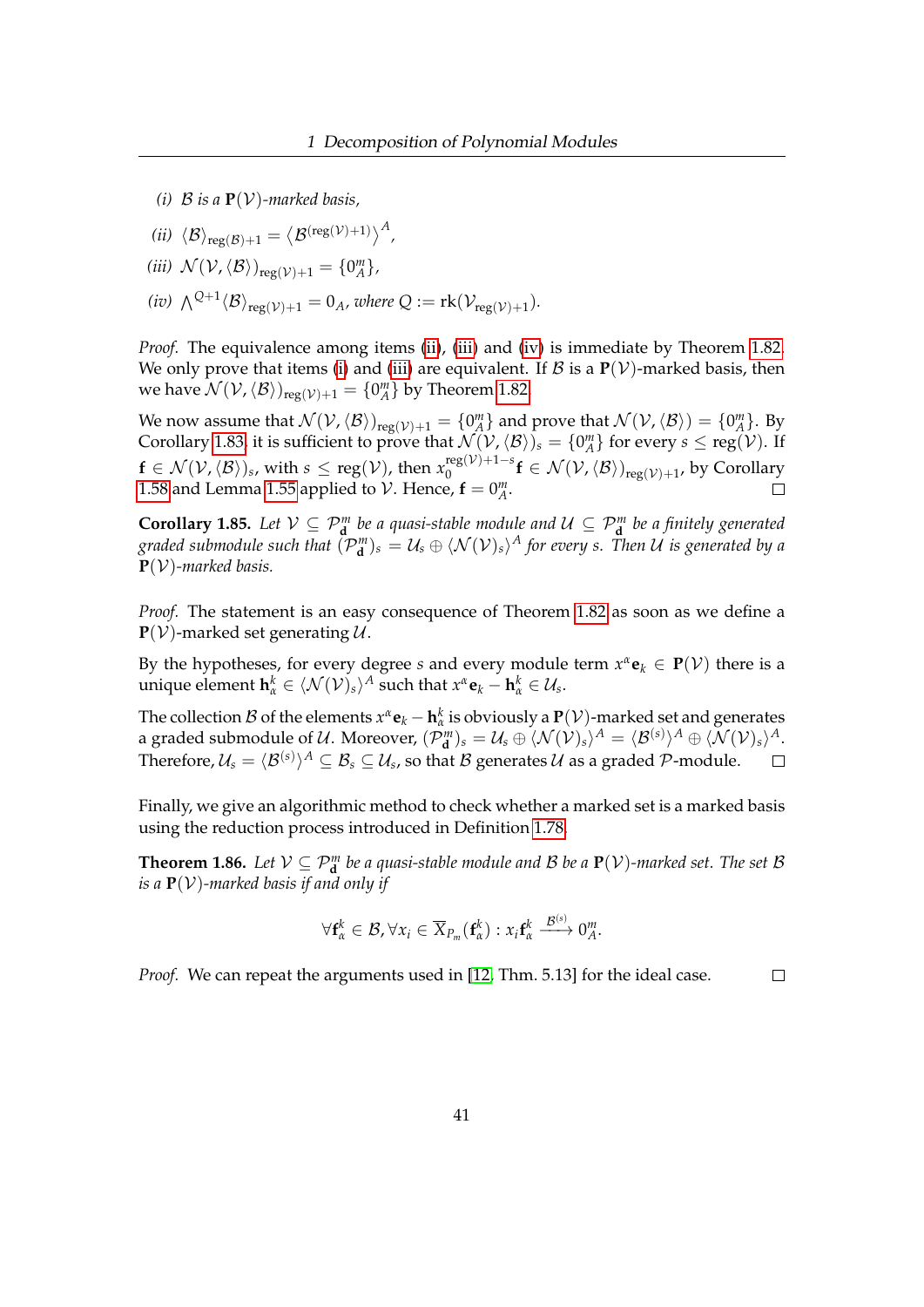**Corollary 1.87.** Let  $V \subseteq P_{\bf d}^m$  be a quasi-stable module and B be a  ${\bf P}(V)$ -marked basis. Then  $e$ very homogeneous module element  $\mathbf{h} \, \in \, \langle \mathcal{B} \rangle_s$  for an arbitrary  $s \, \in \, \mathbb{N}$  reduces to zero with  $r$ *espect to*  $\xrightarrow{\mathcal{B}^{(s)}}$ .

At the end of this section we show that a  $P(V)$ -marked basis over a noetherian kalgebra is a resolving decomposition. Hence, we can apply the whole syzygy theory which we have done in the first part of this chapter.

**Theorem 1.88.** Let  $\mathcal{V} \subseteq \mathcal{P}_{d}^{m}$  be a quasi-stable module and  $\mathcal{B} = \{\mathbf{h}_1, \dots, \mathbf{h}_s\}$  be a  $\mathbf{P}(\mathcal{V})$ -marked *basis. Define*  $X_{\cal B}(\bf h) = X_{P_m}(\bf h)$  for all  $\bf h \in B$ . Let  $\prec_{\textit{lex}}$  be the TOP-lift of the lexicographic *ordering to A*[**x**]<sup>s</sup>. Then the quadruple (B, Ht(B),  $X_{\mathcal{B}}$ ,  $\prec$  <sub>lex</sub>) is a resolving decomposition.

*Proof.* We see immediately that the conditions [\(i\)](#page-10-0), [\(ii\)](#page-10-1) and [\(iv\)](#page-11-1) of Definition [1.1](#page-10-2) are sat-isfied. The first part of condition [\(iii\)](#page-11-2) follows from the fact that  $Ht(\mathcal{B})$  is a Pommaret basis. The second part follows from the uniqueness of the reduction process which is a consequence of Proposition [1.80](#page-43-2) and Theorem [1.82](#page-43-8) [\(iv\)](#page-43-5). That  $\prec_{\text{lex}}$  fulfils the last condition of a resolving decomposition follows from Lemma [1.77.](#page-42-0)  $\Box$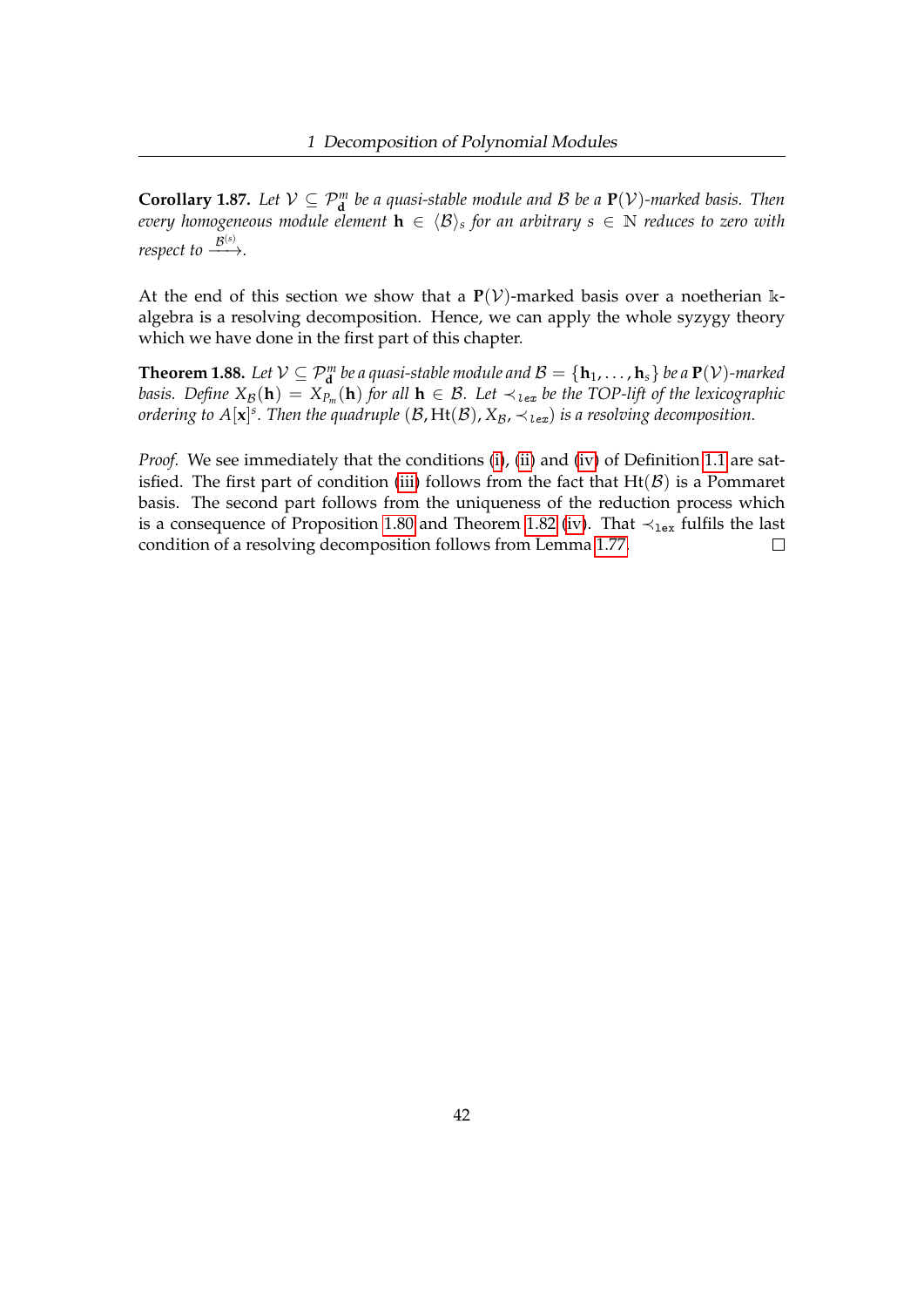# 2 The Hilbert polynomial and the Theorems of Gotzmann

In this chapter we introduce the Hilbert function and the Hilbert polynomial. They measure the growth of the dimension of homogeneous components of ideals over polynomial rings.

First, we recall the basic definitions and results concerning the Hilbert function and the Hilbert polynomial. Then we show how to compute the Hilbert function and the Hilbert polynomial via a given resolving decomposition and introduce lexsegment ideals which play an important role later in this section.

The persistence theorem and the regularity theorem of Gotzmann for ideals are wellknown results concerning the connection between the Hilbert function respectively Hilbert polynomial and the regularity of an ideal. We give for both theorems two alternative proofs. In addition to that, we introduce the Gotzmann number. It is based on a decomposition of a Hilbert polynomial and will be important in the next chapters.

Furthermore, we recall the results of Gasharov and Dellaca which extended the classical theorems of Gotzmann to the module case.

We consider again finitely generated graded submodules of  $\mathcal{P}_{\mathbf{d}}^{m}$  where  $\mathcal{P} = \mathbb{k}[\mathbf{x}]$  for an arbitrary field k.

**Definition 2.1.** *For a finitely generated graded submodule*  $U \subseteq \mathcal{P}_d^m$  *the* Hilbert function of  $\mathcal{P}_{\mathbf{d}}^{m}/\mathcal{U}$  is defined by

$$
\begin{aligned} \mathsf{HF}_{\mathcal{P}_{\mathbf{d}}^m/\mathcal{U}}&:\mathbb{Z}\longrightarrow \mathbb{Z} \\ &j\longrightarrow \dim_{\mathbb{K}}((\mathcal{P}_{\mathbf{d}}^m/\mathcal{U})_j).\end{aligned}
$$

*In contrast to many other works about the Hilbert function we distinguish between the Hilbert* function of  $\mathcal U$  and  $\mathcal P^m_{\mathbf d}/\mathcal U$ . The volume function of  $\mathcal U$  is defined by

$$
\mathsf{HF}_{\mathcal{U}} : \mathbb{Z} \longrightarrow \mathbb{Z}
$$

$$
j \longrightarrow \dim_{\mathbb{K}}((\mathcal{U})_j).
$$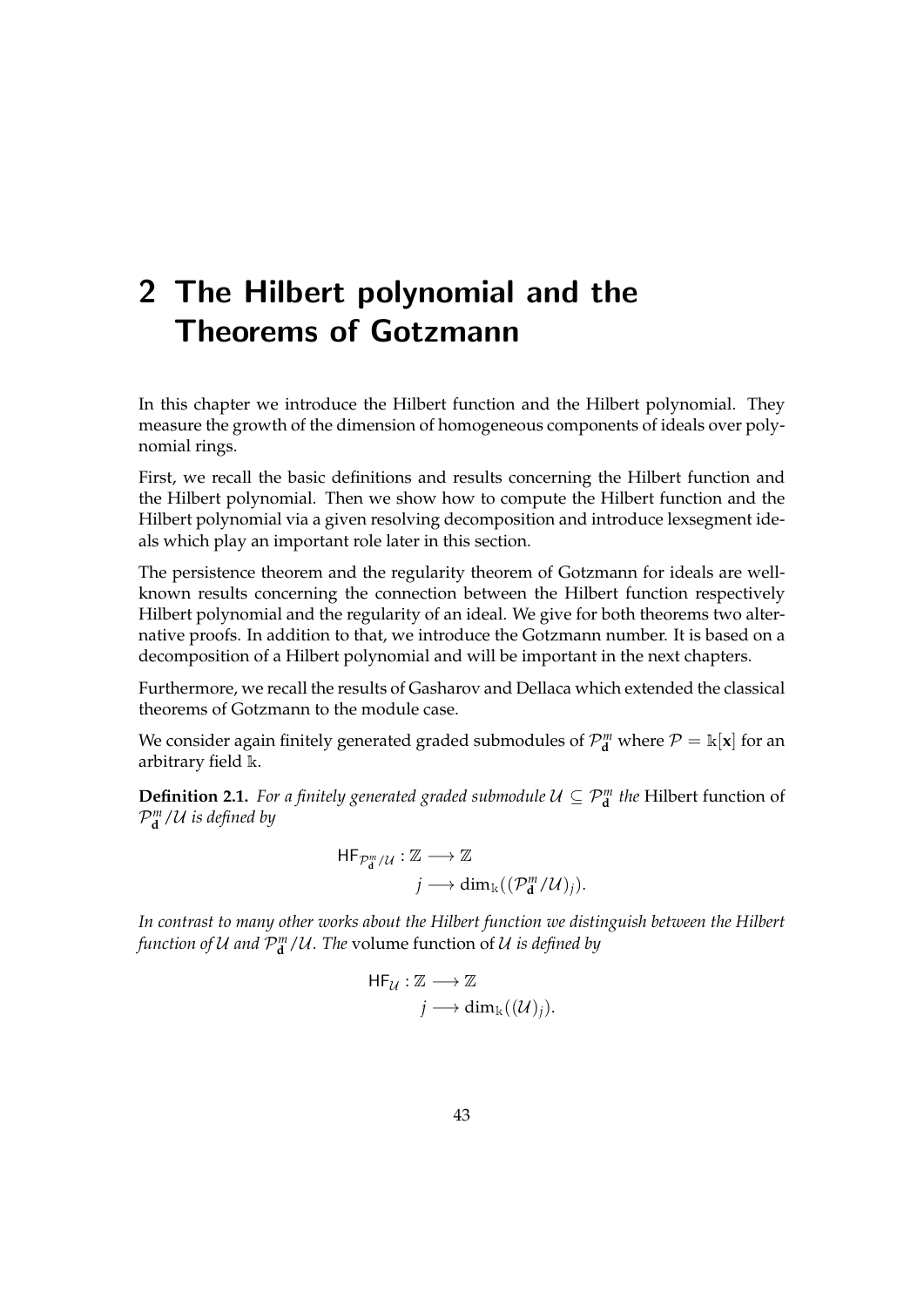The following important result goes back to Hilbert and Serre. It motivates the definition of the Hilbert polynomial.

**Theorem 2.2** ([\[28,](#page-161-2) Thm. I.7.5]). For a finitely generated graded submodule  $U \subseteq \mathcal{P}_{\mathbf{d}}^m$  with *Hilbert function*  $\mathsf{HF}_{\mathcal{P}_\mathbf{d}^m/\mathcal{U}}$  *there is a univariate polynomial*  $\mathsf{HP}_{\mathcal{P}_\mathbf{d}^m/\mathcal{U}}(t)\in \mathbb{Q}[t]$  *such that* 

 $HP_{\mathcal{P}_\mathbf{d}^m/\mathcal{U}}(j) = HF_{\mathcal{P}_\mathbf{d}^m/\mathcal{U}}(j)$  *for*  $j \gg 0$ .

For the volume function there is an analogous result which provides the existence of a polynomial  $HP_U(t)$ .

<span id="page-48-0"></span>**Definition 2.3.** *The above defined polynomial*  $HP_{\mathcal{P}_d^m/\mathcal{U}}(t)$  *is called the* Hilbert polynomial of  $\mathcal{P}_{\mathbf{d}}^{m}/U$ . The polynomial  $\mathsf{HP}_{\mathcal{U}}(t)$  *is called the* volume polynomial of  $U$ .

In the following, we need some simple results concerning the definitions above. We summarize these in the next lemma.

**Lemma 2.4.** *Let*  $\mathcal{U} \subseteq \mathcal{P}_{d}^{m}$  *be a finitely generated graded submodule and*  $j \in \mathbb{Z}$ *.* 

- $HF_{\mathcal{P}_d^m/\mathcal{U}}(j) = HF_{\mathcal{P}_d^m}(j) HF_{\mathcal{U}}(j)$  and
- HP<sub> $\mathcal{P}_{\mathbf{d}}^m/\mathcal{U}(t) = \mathsf{HP}_{\mathcal{P}_{\mathbf{d}}^m}(t) \mathsf{HP}_{\mathcal{U}}(t)$ .</sub>

*If furthermore*  $\mathbf{d} = (0, \ldots, 0)$ *, then* 

- $HF_{\mathcal{P}_d^m}(j) = m \cdot \binom{n+j}{n}$ *n* ) *and*
- HP<sub> $\mathcal{P}_{\mathbf{d}}^m(t) = m \cdot {n+t \choose n}$ </sub>  $\binom{+t}{n}$ .

**Remark 2.5.** *To make statements about the Hilbert function or the Hilbert polynomial of a module one often assumes that the given modules are in a stable position which is often easier to analyse. This restriction is possible because a* k*-linear coordinate change does not change the* k*-vector space dimension of homogeneous components of a module. Hence, one can obtain a stable module via coordinate transformations with the same Hilbert function and the same Hilbert polynomial.*

**Remark 2.6.** *It is also possible to define a Hilbert function and a Hilbert polynomial for an*  $A[\mathbf{x}]$ -submodule U of  $A[\mathbf{x}]_d^m$  where A is a k-algebra and for every  $j \in \mathbb{Z}$  the component of degree j of  $A[\mathbf{x}]_{\mathbf{d}}^m/\mathcal{U}$  is a free A-module. Then the Hilbert function respectively the Hilbert polynomial is given by the ranks of the homogeneous components of  $A[\mathbf{x}]_{\mathbf{d}}^m/\mathcal{U}$ 

If we consider the Hilbert polynomial or the Hilbert function of a finitely generated graded module  $\mathcal{U} \subseteq \mathcal{P}_{\mathbf{d}}^m$ , we see immediately that the Hilbert polynomial or the Hilbert function of  $U$  and  $lt$ <sub> $\prec$ </sub> $(U)$  coincide for a given term order  $\prec$ . It is obvious that the same is true for a resolving decomposition  $(\mathcal{B}, \text{hm}(\mathcal{B}), X_{\mathcal{B}}, \prec_{\mathcal{B}})$  of  $\mathcal{U}$  because of the definition of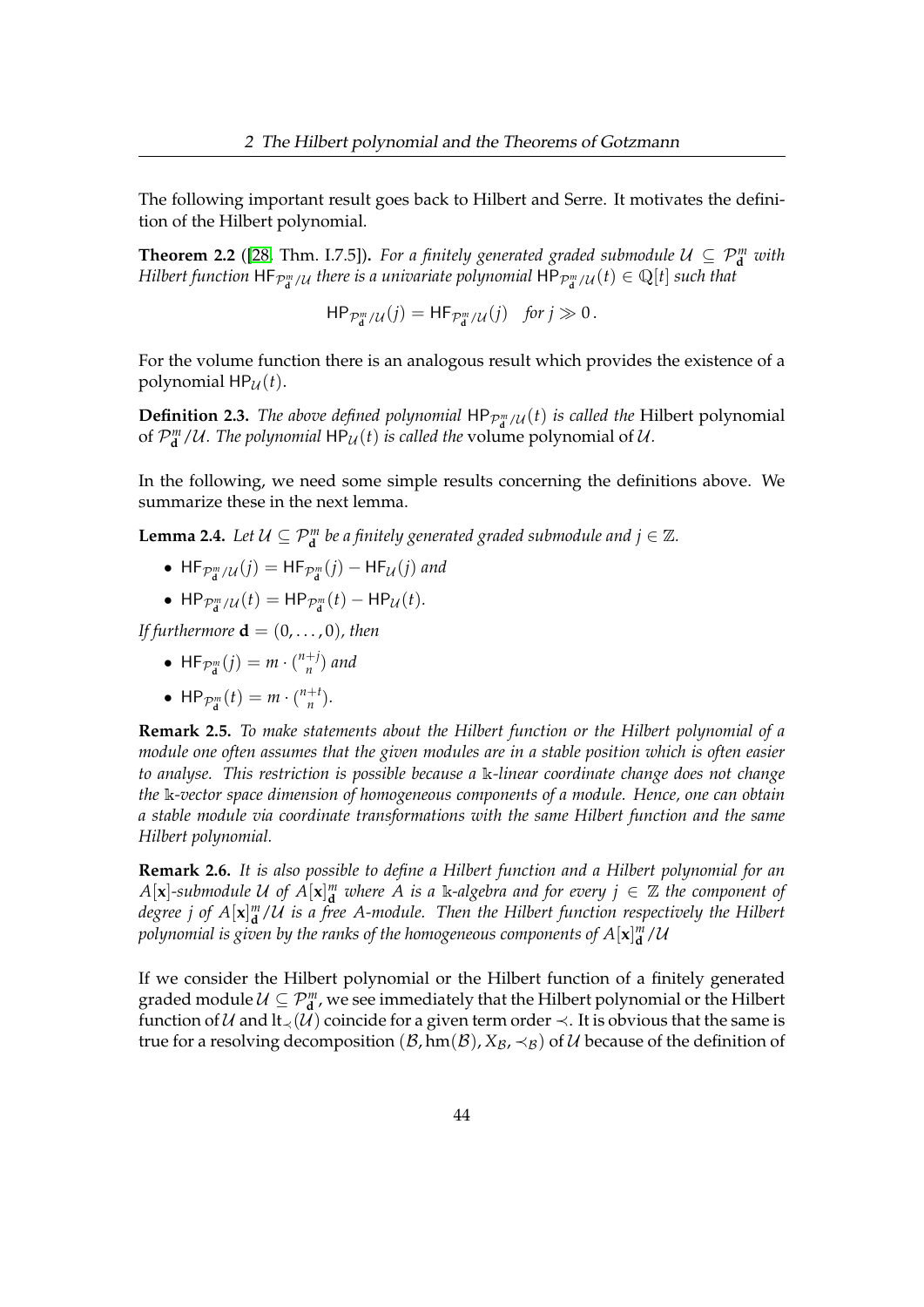a resolving decomposition. Therefore, it is enough to consider the Hilbert polynomial or the Hilbert function of  $\langle \text{hm}(U) \rangle$ . Due to that, it is easy to get the Hilbert function and the Hilbert polynomial, respectively the volume function and the volume polynomial for a finitely generated graded module with a given resolving decomposition.

<span id="page-49-0"></span>**Lemma 2.7.** *Let*  $(B, hm(B), X_B, \prec_B)$  *be a resolving decomposition of the finitely generated graded module*  $\mathcal{U} \subseteq \mathcal{P}_{\mathbf{d}}^m$ *. Then* 

$$
HF_{\mathcal{P}_d^m/\mathcal{U}}(j) = m \cdot {n+j \choose n} - \sum_{x^\mu e_k \in \text{hm}(B) \land \text{deg}(x^\mu e_k) \leq j} \left( j - \text{deg}(x^\mu e_k) + |X_B(x^\mu)| - 1 \right),
$$
  
\n
$$
HP_{\mathcal{P}_d^m/\mathcal{U}}(t) = m \cdot {n+t \choose n} - \sum_{x^\mu e_k \in \text{hm}(B)} \left( t - \text{deg}(x^\mu e_k) + |X_B(x^\mu)| - 1 \right),
$$
  
\n
$$
HF_{\mathcal{U}}(j) = \sum_{x^\mu e_k \in \text{hm}(B) \land \text{deg}(x^\mu e_k) \leq j} \left( j - \text{deg}(x^\mu e_k) + |X_B(x^\mu)| - 1 \right),
$$
  
\n
$$
HP_{\mathcal{U}}(t) = \sum_{x^\mu e_k \in \text{hm}(B)} \left( t - \text{deg}(x^\mu e_k) + |X_B(x^\mu)| - 1 \right),
$$
  
\n
$$
HP_{\mathcal{U}}(t) = \sum_{x^\mu e_k \in \text{hm}(B)} \left( t - \text{deg}(x^\mu e_k) + |X_B(x^\mu)| - 1 \right).
$$

## 2.1 Gotzmann's Persistence Theorem

In this and the following section we restrict ourselves to the case of homogeneous ideals  $\mathcal{I} \subseteq \mathcal{P}$ . We introduce the Persistence Theorem of Gotzmann [\[23\]](#page-160-3). This is a fundamental theorem about the growth of the Hilbert function of an ideal. We present here a new proof using the *β*-vector of monomial quasi-stable ideals.

Fundamental for the analysis of the growth of Hilbert functions are the so called lexsegments which we define in the following.

**Definition 2.8.** *Let*  $d \in \mathbb{N}$  *and*  $x^{\mu} \in \mathbb{T}$  *be a monomial of degree d.* 

- *The set*  $\mathcal{L}(x^{\mu}) := \{x^{\nu} \in \mathbb{T} \mid \text{deg}(x^{\nu}) = d, x^{\mu} \leq_{lex} x^{\nu} \}$  *is called a* lexsegment. The *empty set is also considered as a lexsegment.*
- *The* k*-subspace V of* P*<sup>d</sup> is called* lexsegment space *if V* ∩ T *is first the* k*-basis of V and second a lexsegment.*
- *An ideal* L ⊆ P *is called* lexsegment ideal *if* L*<sup>d</sup> is a lexsegment space in* P*<sup>d</sup> for all*  $d \in \mathbb{N}$ .
- *An ideal* L ⊆ P *is called a* basic lexsegment ideal (with *s* elements) *if* L *is a lexsegment ideal which has a lexsegment (with s elements) as minimal generating set.*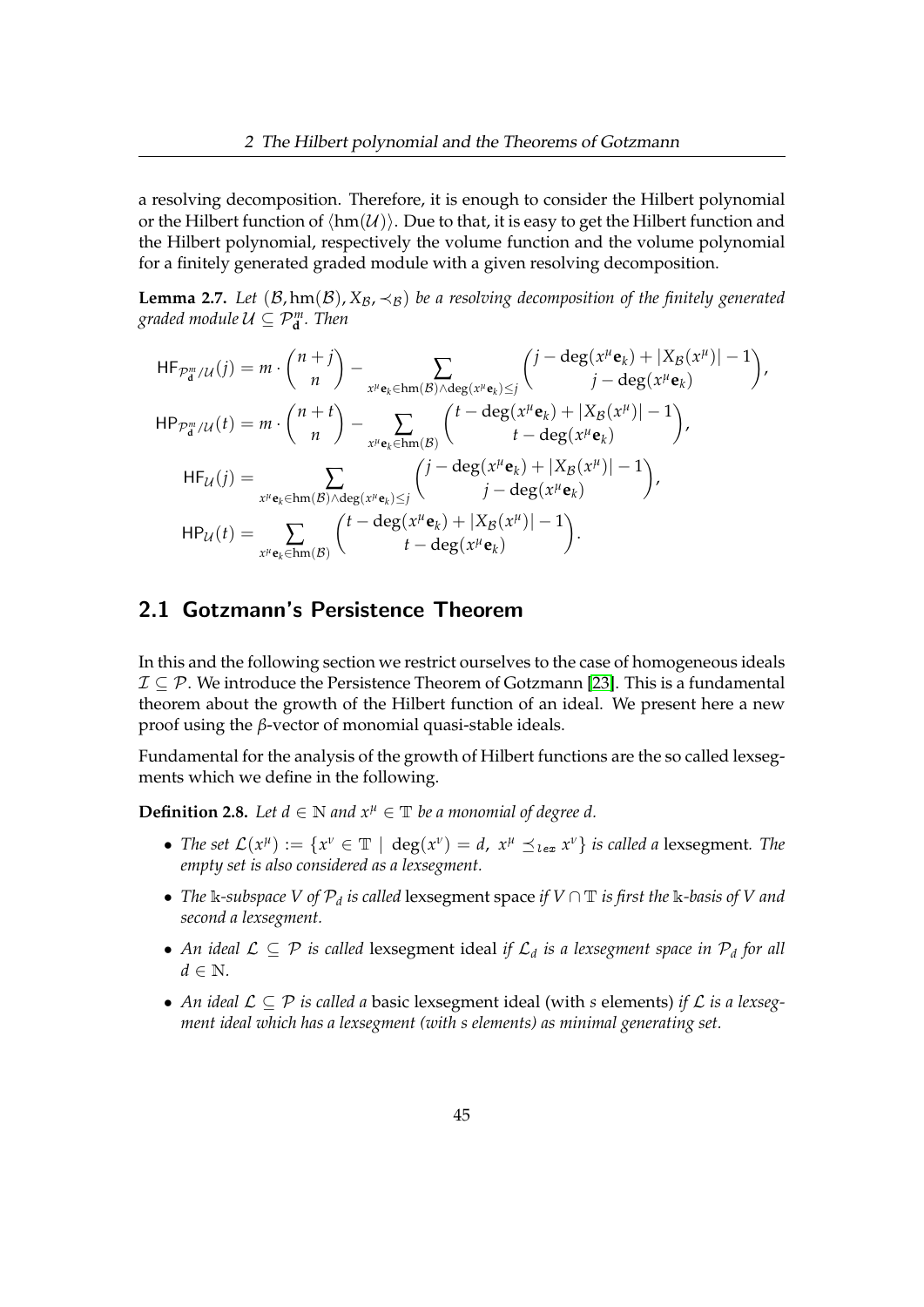• *Let* I ⊆ *be a homogeneous ideal. Consequently, the* corresponding lexsegment ideal  $\mathcal{L} \subseteq \mathcal{P}$  *is the lexsegment ideal which has the same Hilbert function then*  $\mathcal{I}$ *.* 

In the following we need several times the growth theorem of Macaulay which gives us a fundamental statement of the growth of ideals. Especially, it shows us that the growth of a lexsegment ideal is the slowest possible.

<span id="page-50-0"></span>**Theorem 2.9** (Theorem of Macaulay [\[24,](#page-160-4) Thm. 3.3 and Prop. 3.7]). Let be  $\mathcal{I} \subseteq \mathcal{P}$  be a *homogeneous ideal and* L *its corresponding lexsegment ideal. Then*

$$
\dim_{\mathbb{k}}(\mathcal{I}_{d+1}) \geq \dim_{\mathbb{k}}(\mathcal{P}_1\mathcal{L}_d) \quad \text{for } d \geq 0.
$$

To proof the theorems of Gotzmann we first need a statement about the *β*-vector and basic lexsegment ideals.

**Definition 2.10.** *Let*  $\mathcal{J} \subseteq \mathcal{P}$  *be a monomial ideal. We define*  $\mathcal{B}_q(\mathcal{J}) := \mathcal{J}_q \cap \mathbb{T}$  *and* 

$$
\beta_q^{(k)}(\mathcal{J}) := |\{x^{\mu} \in \mathcal{B}_q(\mathcal{J}) \mid \mathrm{cls}(x^{\mu}) = k\}|.
$$

*Moreover we define the β*-vector *as*

$$
\beta_q(\mathcal{J}) := (\beta_q^{(0)}(\mathcal{J}), \ldots, \beta_q^{(n)}(\mathcal{J})).
$$

**Lemma 2.11.** Let  $d \in \mathbb{N}$  and  $\mathcal{B} = \{x^{\mu^{(1)}}, \ldots, x^{\mu^{(s)}}\}$  be a monomial Pommaret basis such that  $deg(x^{\mu_i}) = d$  for all possible *i*. Then  $\mathcal{J} = \langle \mathcal{B} \rangle$  is stable.

*Proof.* Let  $x^{\mu} \in \mathcal{B} = \mathcal{J}_d \cap \mathbb{T}$  such that  $cls(x^{\mu}) = j$ . We claim for  $k > j$  that the element  $x_i^{\mu_j-1}$  $\frac{\mu_j-1}{j}\cdots x_k^{\mu_k+1}$  $\mu_k^{ \mu_k+1} \cdots x^{ \mu_n}$  is in  $\mathcal{B}$ , too. Consider the element  $x_k x^{\mu} = x_j^{ \mu_j}$  $\frac{\mu_j}{j}$ ...  $x_k^{\mu_k+1}$  $\chi_k^{\mu_k+1}$   $\cdots$   $\chi^{\mu_n}$ . The set  $\mathcal{B}$  is a Pommaret basis, hence there exists  $x^{\mu'}$  which divides  $x_k x^{\mu}$  involutively. Due to the fact that every element in B has the same degree there exists an *l* such that  $x^{\mu'} = \frac{x_k}{x_k}$  $\frac{x_k}{x_l}x^{\mu}$ . Suppose that  $l > j$ , then  $\text{cls}(x^{\mu'}) = \text{cls}(x^{\mu}) = j$  and hence  $x_l$  is non-multiplicative for  $x^{\mu'}$ . But then  $x^{\mu'}$  is not an involutive divisor of  $x_k x^{\mu}$ , because  $\deg_l(x^{\mu'}) < \deg_l(x_k x^{\mu})$ . Hence,  $l = j$  and  $x^{\mu'} = x_j^{\mu_j - 1}$  $j^{ \mu_j -1 } \cdots x_k^{ \mu_k +1 }$  which proves the claim. Now we choose an arbitrary monomial  $x^{\nu} \in \mathcal{J} \setminus \mathcal{B}$ . Thus, there is an  $x^{\mu} \in \mathcal{B}$  such that  $x^{\nu} = x^{\delta}x^{\mu}$  and  $x^{\delta} \in \mathbb{T}_{X_{P}(x^{\mu})}$ . Assume that  $k = \text{cls}(x^{\mu})$  and  $j = \text{cls}(x^{\nu})$ . In addition to

that, we choose an *l* > *j* and we want to show that  $x^{v'} = \frac{x}{x}$  $\frac{x_l}{x_j}x^{\nu} \in \mathcal{J}$ . If  $l \leq k$  then  $x^{\nu^{\prime}}$ also has  $x^{\mu}$  as an involutive divisor which proves the claim. Assume that  $l > k$  and  $x^{\mu'} = \frac{x_l}{x_l}$  $\frac{x_l}{x_k}$  *x*<sup>*u*</sup>. It is obvious that  $x^{\mu'} \in B$  and that  $x^{\mu'}$  is an involutive divisor of  $x^{\nu'}$  which completes the proof.  $\Box$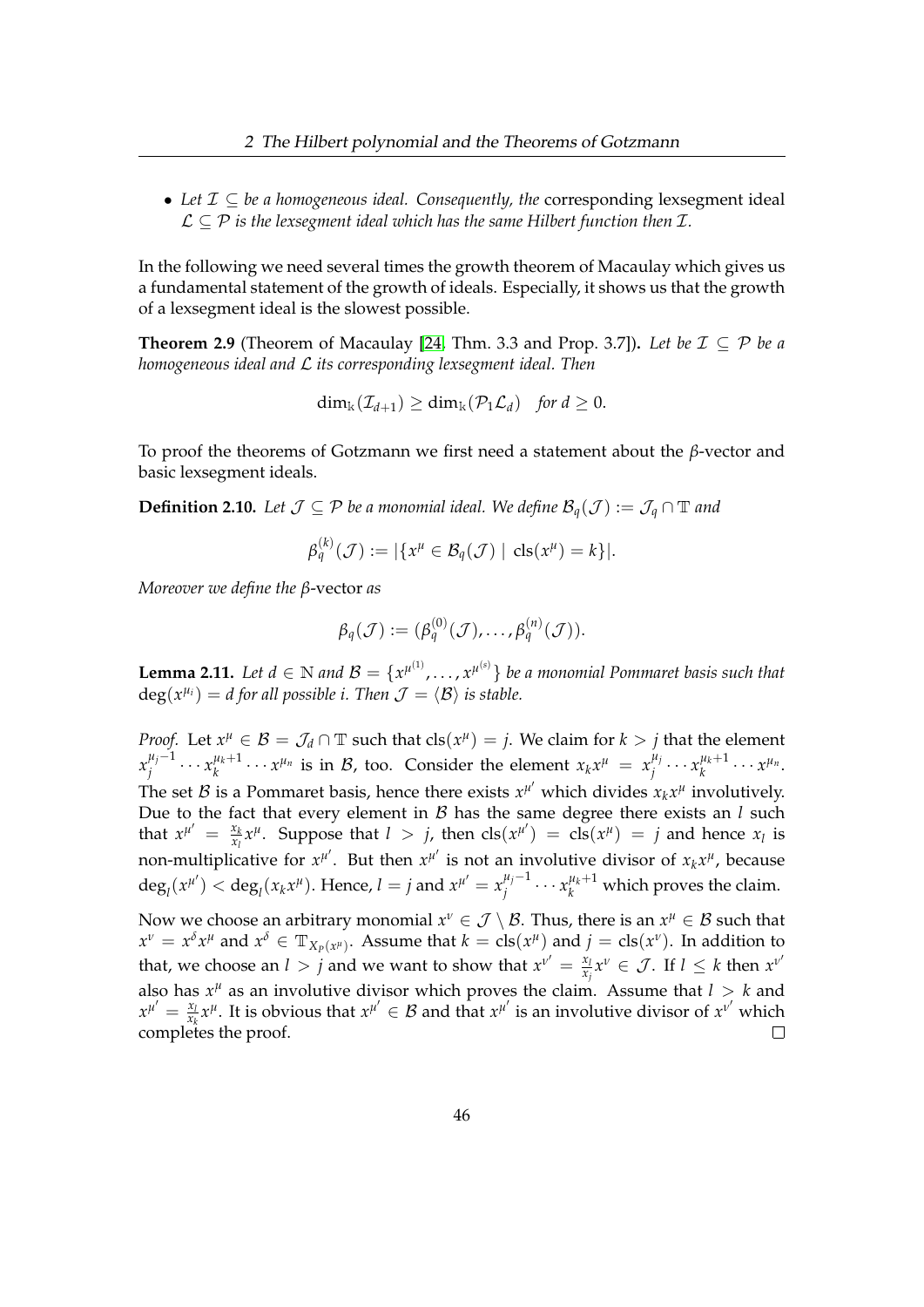Now we prove the persistence theorem of Gotzmann. In contrast to many other poofs our proof needs only some easy combinatorial results concerning the growth of the *β*-vectors of stable ideals.

If a *β*-vector of a stable ideal is given of degree higher than or equal to the maximal degree of a minimal generator of this ideal, one can use the *β*-vector to compute the volume function.

**Lemma 2.12.** Let  $d \in \mathbb{N}$  and  $\mathcal{B} = \{x^{\mu^{(1)}}, \ldots, x^{\mu^{(s)}}\} \subset \mathbb{T}_d$  be a monomial Pommaret basis of *the ideal J* . In addition to that, let  $\beta_d(\mathcal{J}) = (\beta_d^{(0)})$  $\beta_d^{(0)}(\mathcal{J}), \ldots, \beta_d^{(n)}$  $\binom{[n]}{d}$ . We get for the volume *function the following result:*

$$
\mathsf{HF}_{\mathcal{J}}(j) = \sum_{i=0}^{n} {j-d+i \choose j-d} \beta_d^{(i)}(\mathcal{J}).
$$

*Proof.* We know from Lemma [2.7](#page-49-0) that

$$
\mathsf{HF}_{\mathcal{J}}(j) = \sum_{x^{\mu} \in \mathcal{B}} \binom{j - \deg(x^{\mu}) + \operatorname{cls}(x^{\mu})}{j - \deg(x^{\mu})}.
$$

Using the fact that every element in the Pommaret basis has the same degree we can simplify the formula further:

$$
\begin{split} \mathsf{HF}_{\mathcal{J}}(j) &= \sum_{x^{\mu} \in \mathcal{B}} \binom{j - \deg(x^{\mu}) + \operatorname{cls}(x^{\mu})}{j - \deg(x^{\mu})} \\ &= \sum_{x^{\mu} \in \mathcal{B}} \binom{j - d + \operatorname{cls}(x^{\mu})}{j - d} \\ &= \sum_{i=0}^{n} \binom{j - d + i}{j - d} \beta_{d}^{(i)}(\mathcal{J}). \end{split}
$$

The last transformation is a consequence of the fact that there are exactly  $\beta_d^{(i)}$  $\binom{u}{d}$  (*J*) elements of class *i* in  $\mathcal{B} = \mathcal{J}_d \cap \mathbb{T}$ .  $\Box$ 

If we have a monomial ideal which is generated by a monomial Pommaret basis in degree *d*, then we can define a shifted version of the volume function which simplifies the formula to compute the volume function out of the *β*-vector:

$$
\begin{aligned} \mathsf{HF}_{\mathcal{J}}(d+j) &= \sum_{i=0}^{n} \binom{d+j-d+i}{d+j-d} \beta_d^{(i)}(\mathcal{J}) \\ &= \sum_{i=0}^{n} \binom{j+i}{j} \beta_d^{(i)}(\mathcal{J}) =: \mathsf{HF}_{\mathcal{J}}^d(j) \end{aligned}
$$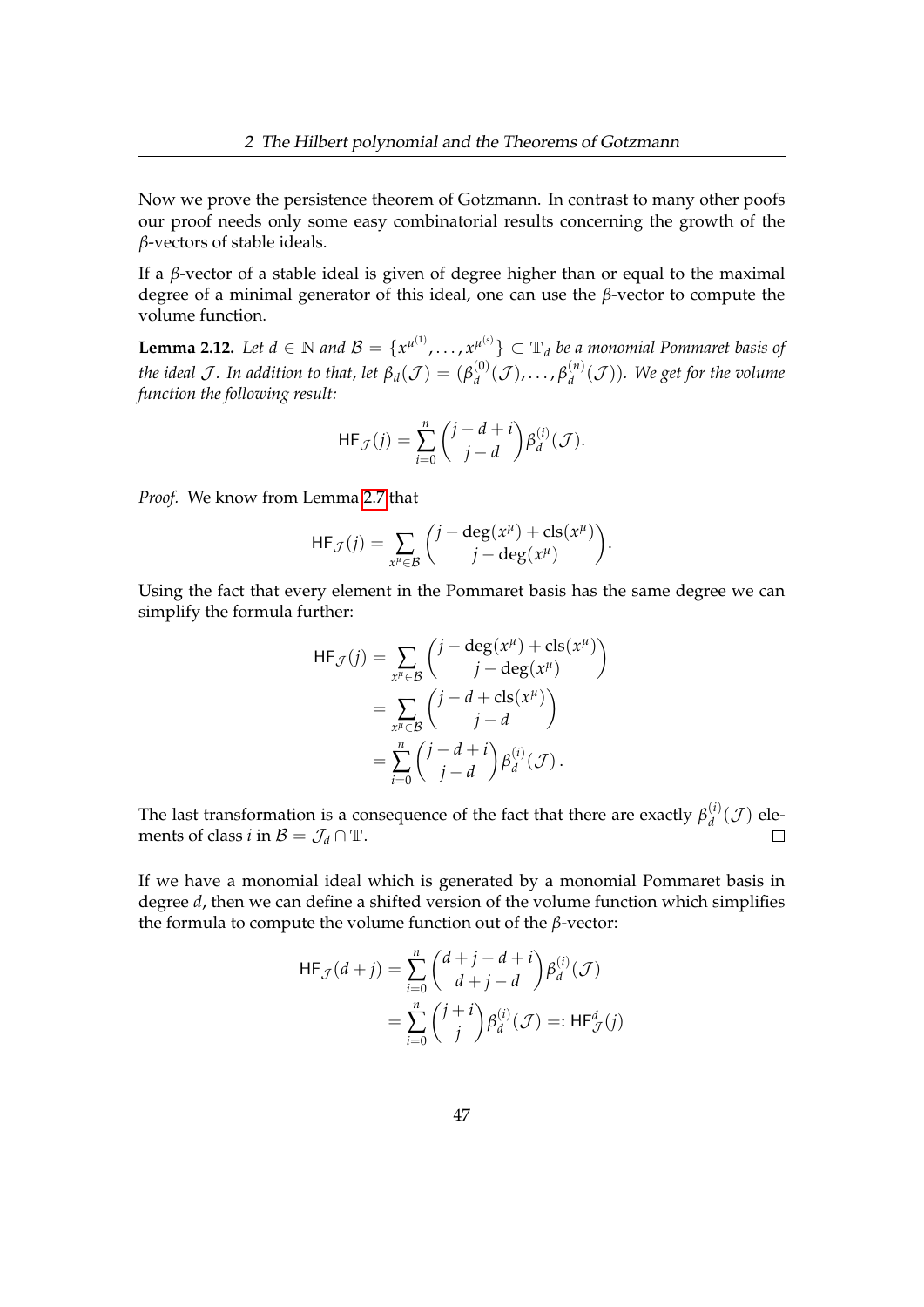#### for  $j \geq 0$ .

One main step to prove the persistence theorem of Gotzmann is the next proposition. It shows that the *β*-vector of a lexsegment is the  $\prec_{\text{lex}}$ -smallest among all stable ideals.

<span id="page-52-1"></span>**Proposition 2.13.** Let  $d \in \mathbb{N}$  and  $\mathcal{B} = \{x^{\mu^{(1)}}, \dots, x^{\mu^{(s)}}\} \subset \mathbb{T}_d$  be a monomial Pommaret basis *of the ideal* J *. Then the β-vector of* J *is lexicographically greater than or equal to the β-vector βd*(L) *where* L *is a basic lexsegment ideal which is generated by the lexsegment in degree d which has s elements.*

*Proof.* The theorem of Macaulay (Theorem [2.9\)](#page-50-0) indicates that if  $HF_{\mathcal{I}}(i) = HF_{\mathcal{L}}(i)$ , so  $HF_{\mathcal{J}}(j+1) \ge HF_{\mathcal{L}}(j+1)$  holds for all  $j \in \mathbb{N}$ . We know that  $HF_{\mathcal{J}}(d) = HF_{\mathcal{L}}(d)$ , hence  $HF_{\mathcal{I}}(i) \geq HF_{\mathcal{L}}(i)$  for all  $i \geq d$ .

Assume  $\mathcal J$  has a  $\beta$ -vector which is lexicographically smaller than the  $\beta$ -vector of  $\mathcal L$ . We take a look at the difference of the shifted volume functions

$$
\mathsf{HF}^d_{\mathcal{J}}(j) - \mathsf{HF}^d_{\mathcal{L}}(j) = \sum_{i=0}^n {j+i \choose j} \left( \beta_d^{(i)}(\mathcal{J}) - \beta_d^{(i)}(\mathcal{L}) \right).
$$

We can interpret this difference as a polynomial in *j*. The leading term of this polynomial has the degree of the maximal  $i \in \{0,\ldots,n\}$  such that  $\beta_d^{(i)}$  $\beta_d^{(i)}(\mathcal{J}) - \beta_d^{(i)}$  $\mathcal{L}_d^{(1)}(\mathcal{L})\neq 0.$ Due to the assumption we know that  $\beta_d(\mathcal{J}) \prec_{\texttt{lex}} \beta_d(\mathcal{L})$  which implies that  $\beta_d^{(i)}$  $\frac{d^{(l)}}{d}(\mathcal{J}) \pmb{\beta}_d^{(i)}$  $d_d^{(1)}(\mathcal{L})$  < 0. Therefore, the leading term of the polynomial above has a negative leading coefficient. However, then we have  $HF^d_{\mathcal{J}}(s) - HF^d_{\mathcal{L}}(s) < 0$  for  $s \gg 0$  which is a contradiction to the theorem of Macaulay.

The next two statements concern multi indices and show the connection between them if they have the same content<sup>[1](#page-52-0)</sup>.

**Definition 2.14.** *Let*  $α ∈ ℕ<sup>n+1</sup>$  *be a multi index, i* ∈ {1,...,*n*} *and j* ∈ {0,...,*n* − 1}*. We define an* elementary change *ei*,*j*(*α*) := *α* 0 *such that α* 0 *fulfils the following conditions*

$$
\alpha'_{i} = \alpha_{i} - 1
$$
  
\n
$$
\alpha'_{i-1} = \alpha_{i-1} + 1
$$
  
\n
$$
\alpha'_{j} = \alpha_{j} - 1
$$
  
\n
$$
\alpha'_{j+1} = \alpha_{j+1} + 1
$$
  
\n
$$
\alpha'_{k} = \alpha_{k} \text{ for all } k \in \{1, ..., n\} \setminus \{i, i - 1, j, j + 1\}.
$$

<span id="page-52-0"></span><sup>&</sup>lt;sup>1</sup>The content of a multi index  $\alpha \in \mathbb{N}^{n+1}$  is the sum of its entries.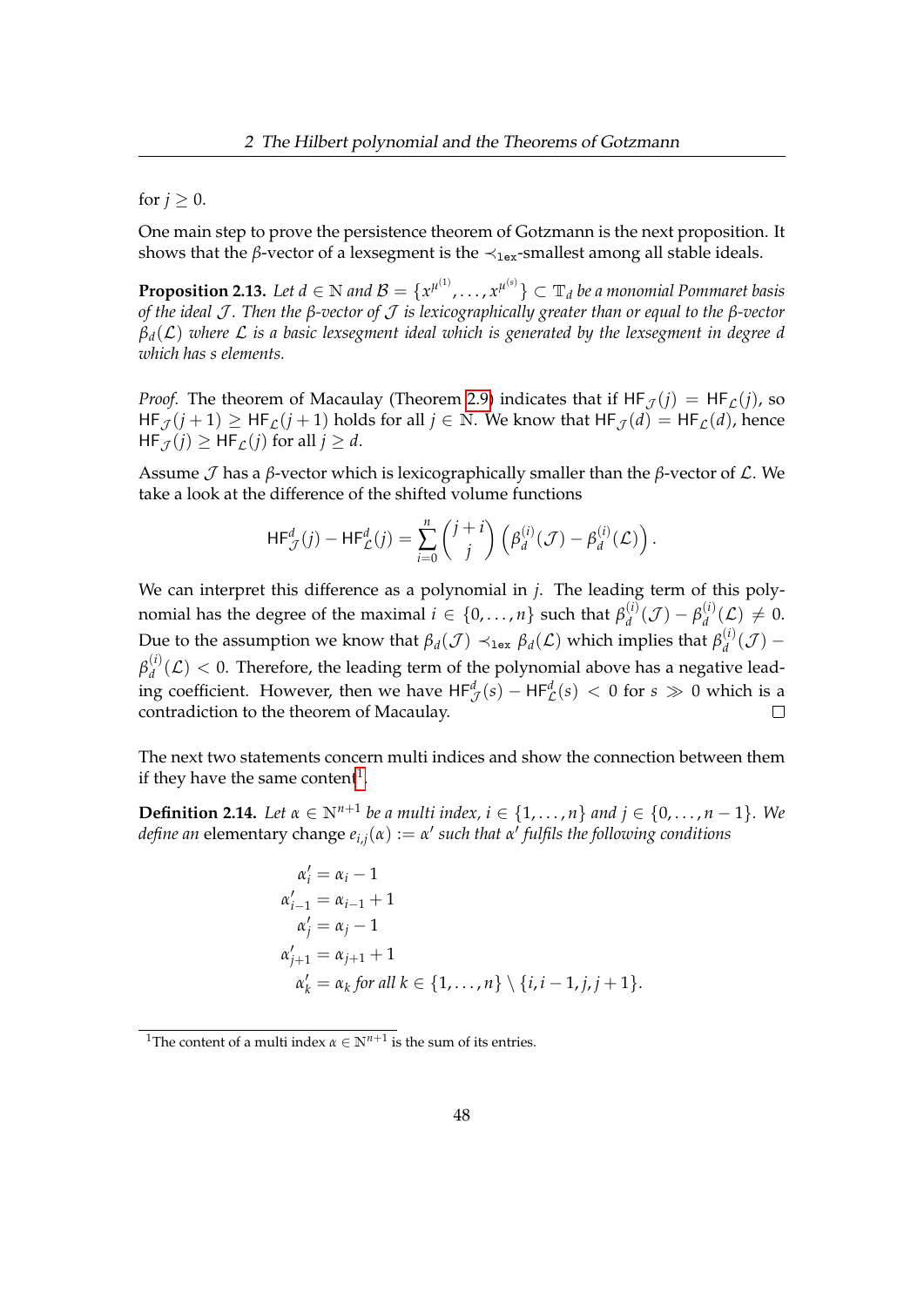<span id="page-53-0"></span>**Lemma 2.15.** Let  $\alpha, \beta \in \mathbb{N}^{n+1}$  be two multi indices such that

$$
\sum_{i=0}^n \alpha_i = \sum_{i=0}^n \beta_i \quad \text{and} \quad \sum_{i=0}^n i\alpha_i = \sum_{i=0}^n i\beta_i.
$$

*Then we can transform α to β by a finite number of elementary changes.*

*Proof.* We assume that  $\alpha \neq \beta$  and perform an induction over *n*. For  $n = 1$  and  $n = 2$ the statement is trivial. Let  $n \geq 2$  and consider  $\alpha$  and  $\beta$  such that  $\sum \alpha_i = \sum \beta_i$  and  $\sum i\alpha_i = \sum i\beta_i$ . If  $\alpha_n = \beta_n$  we can apply the induction hypothesis to  $(\alpha_0, \dots, \alpha_{n-1})$  and (*β*0, . . . , *βn*−1) and the claim is following. Now assume without loss of generality that  $α_n > β_n$ . The repeated application of elementary changes on *α* gives us an *α*' such that

$$
\alpha'_n=e_{n,k_{\alpha_n-\beta_n}}\circ\cdots\circ e_{n,k_1}(\alpha)
$$

for  $k_1, \ldots, k_{\alpha_n-\beta_n} \in \{0, \ldots, n-2\}$  and  $(\alpha')_n = \beta_n$ . We find such a suitable chain of elementary changes because if not then we would get an element  $\alpha''$  of the form  $(0,\ldots,0,\alpha''_n)$  with  $\alpha''_n \neq \beta_n$  and  $\alpha''_n = \sum_{i=0}^n \beta_i$ . This has the consequence that  $\sum_{i=0}^n i\alpha''_i =$  $n\alpha''_n > \sum_{i=0}^n i\beta_i$  which is a contradiction of the assumption. Because we only apply elementary changes it is still true that  $\sum \alpha'_i = \sum \beta_i$  and  $\sum i\alpha'_i = \sum i\beta_i$ . Furthermore,  $\sum_{i=0}^{n-1}$  $\sum_{i=0}^{n-1} \alpha'_i = \sum_{i=0}^{n-1}$  $_{i=0}^{n-1}$   $\beta_i$  and  $\sum_{i=0}^{n-1}$  $\sum_{i=0}^{n-1} i\alpha'_i = \sum_{i=0}^{n-1}$  $\sum_{i=0}^{n-1} i\beta_i$ . Now we can apply the induction hypothesis again and the claim is following.  $\Box$ 

<span id="page-53-1"></span>**Proposition 2.16.** Let  $\alpha, \beta \in \mathbb{N}^{n+1}$  be like in Lemma [2.15.](#page-53-0) Additionally, let  $\alpha \prec_{lex} \beta$ . Then *there exists a*  $j \in \{0, \ldots, n\}$  *such that* 

$$
\sum_{k=j}^n \alpha_k > \sum_{k=j}^n \beta_k.
$$

*Proof.* Due to Lemma [2.15](#page-53-0) we know that there is a finite number of elementary transformations from *α* to *β*. Among all of these transformations we take a minimal set *E* = { $e_{i_1,j_1}$ , ..., $e_{i_r,j_r}$ } which transforms *α* to *β*. This set is not necessarily unique.

At first, we apply to  $\alpha$  all elementary transformations  $e_{i,j} \in E$  such that  $i \leq j$  and  $i$  is decreasing. There must be at least one such transformation because  $\alpha \prec_{\text{lex}} \beta$ .

If we apply the first elementary transformation *ei*1,*j*<sup>1</sup> to *α*, we see that

$$
\sum_{k=i_1}^n \alpha_k > \sum_{k=i_1}^n e_{i_1,j_1}(\alpha)_k.
$$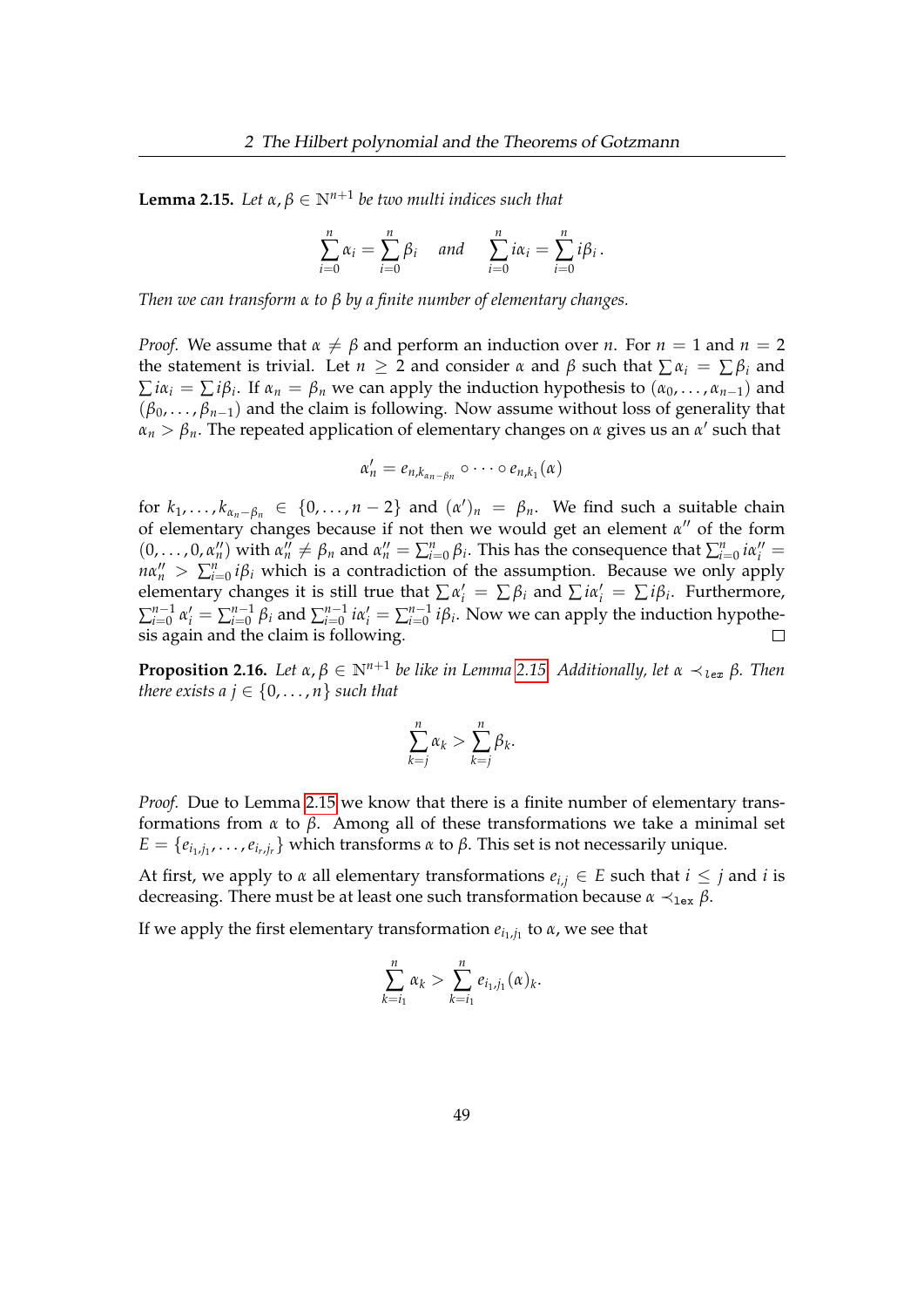Now we assume that for  $\alpha \prec_{\text{lex}} \alpha' = e_{i_{s-1},j_{s-1}} \circ \cdots \circ e_{i_1,j_1}(\alpha)$  the claim above is true which means that there is an *i* such that

$$
\sum_{k=i}^n \alpha_k > \sum_{k=1}^n \alpha'_k.
$$

Let *i* be the minimal number such that the inequality above is satisfied.

Now we apply  $e_{i_s,j_s}$  on  $\alpha'$ . Assume that  $i_s \leq j_s$ . If  $i = i_s$  the inequality above remains true. The case  $i < i_s$  cannot appear because we apply the elementary transformations  $e_{i,j}$  such that *i* is decreasing. The only remaining case is  $i > i_s$ . Here we have to distinguish between four different cases:

 $j_s \geq i$ : The inequality obviously remains.

 $j_s < i - 1$ : The inequality obviously remains.

 $j_s = i - 1$ : Due to the order how we apply the elementary transformations we can follow that at least  $\sum_{k=i_s}^n \alpha_k > \sum_{k=i_s}^n e_{i_s,j_s}(\alpha')_k$  is true.

$$
j_s
$$

If  $j_s < i_s$  we can assume that all elementary transformations  $e_{i,j} \in E$  with  $i_s \leq j_s$  are done. Now we have to do distinguish some further cases:

 $i_s \leq i$ : The inequality obviously remains.

 $i_s > i$ : We have to distinguish three more cases:

- $j_s \geq i$ : The inequality obviously remains.
- $j_s < i 1$ : The inequality obviously remains.
- $j_s = i 1$ : There must be at least one elementary transformation  $e_{i_q, j_q}$  such that  $i_q \leq j_q$  and  $i_q = i$ . If not, no inequality existed before. Hence, we can replace the elementary transformations *eiq*,*j<sup>q</sup>* and *ei<sup>s</sup>* ,*js* by *ei<sup>s</sup>* ,*jq* which is a contradiction to the assumption that *E* is minimal.

 $\Box$ 

<span id="page-54-0"></span>**Lemma 2.17.** Let  $\mathcal{I} \subseteq \mathcal{P}$  be a homogeneous ideal and  $\mathcal{L}$  be the corresponding lexsegment ideal. *Further, let*  $H_1$  *be a generic linear form of*  $P$ *,*  $H_2$  *be a generic linear form of*  $P/H_1$ *,*  $H_3$  *be a generic linear form of*  $\mathcal{P}/\langle \mathcal{H}_1, \mathcal{H}_2 \rangle$ *, etc., q*  $\in$  N *and s*  $\in$  {1*,...,n*}*. Then* 

$$
\dim_\mathbb{k}((\mathcal{P}/\langle\mathcal{L},\mathcal{H}_1,\ldots,\mathcal{H}_s\rangle)_q)\geq \dim_\mathbb{k}((\mathcal{P}/\langle\mathcal{I},\mathcal{H}_1,\ldots,\mathcal{H}_s\rangle)_q).
$$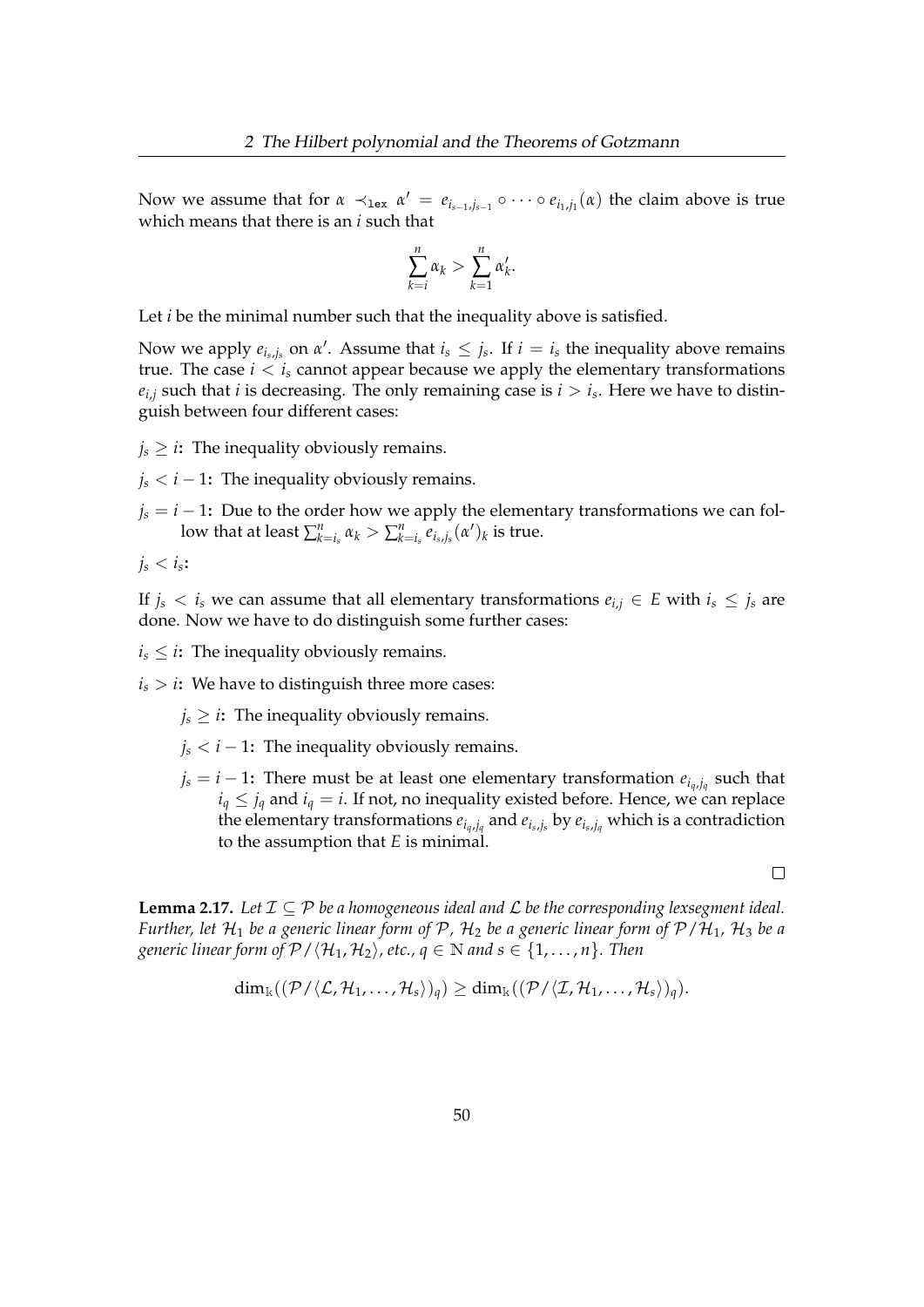*Proof.* This statement is a repeated application of the theorem of Green (for example see [\[37,](#page-161-3) Sec. II.44]) and hence obvious.  $\Box$ 

We denote by  $\mathcal{J}_{\{x_0,...,x_j\}}$  the ideal that we obtain by applying the generic linear forms  $\langle x_0 \rangle$ , . . . ,  $\langle x_i \rangle$  on the stable ideal  $\mathcal{J}$ .

<span id="page-55-0"></span>**Theorem 2.18.** Let char( $\mathbf{k}$ ) = 0,  $p \in \mathbb{N}$  and  $\mathcal{J}$  be a stable ideal with minimal generating set B such that  $deg(h) = p$  for every  $h \in \mathcal{B}$ . Furthermore, let  $\mathcal L$  be the corresponding lexsegment *ideal of J. Moreover, suppose that*  $d > p$  *is an integer such that* 

$$
\dim_{\mathbb{k}}((\mathcal{P}/\mathcal{J})_{d+1})=\dim_{\mathbb{k}}(\mathcal{P}_1(\mathcal{P}/\mathcal{J})_d),
$$

*then*  $\mathcal J$  *is d-regular and*  $\dim_k((\mathcal P/\mathcal J)_{k+1}) = \dim_k(\mathcal P_1(\mathcal P/\mathcal J)_k)$  *for all*  $k \geq d$ *.* 

*Proof.* At the beginning of the proof we consider the Pommaret basis of  $J$ . It has degree *p* due to the fact that  $J$  is stable, hence the Pommaret basis is  $B$  which only consists of elements of degree *p*. Now assume that we cut  $\mathcal J$  at degree  $k \geq p$ . Then  $\mathcal J_{\geq k}$  is also stable and hence the Pommaret basis coincides with the minimal generating set of  $\mathcal{J}_{\geq k}$ which is  $\mathcal{J}_k \cap \mathbb{T}$ .

Now consider  $\mathcal{J}_{\geq d}$  and the corresponding lexsegment ideal  $\mathcal{L}_{\geq d}$ . It is true that

$$
\sum_{i=0}^{n} \beta_{\mathcal{L}_{\geq d}}^{(i)}(d) = \sum_{i=0}^{n} \beta_{\mathcal{J}_{\geq d}}^{(i)}(d)
$$

and

$$
\sum_{i=0}^n i\beta_{\mathcal{L}_{\geq d}}^{(i)}(d)=\sum_{i=0}^n i\beta_{\mathcal{J}_{\geq d}}^{(i)}(d)=\dim_{\Bbbk}(\mathcal{J}_{d+1}).
$$

We assume that  $\beta_{\mathcal L_{\geq d}}(d)\neq \beta_{\mathcal J_{\geq d}}(d).$  Then  $\beta_{\mathcal L_{\geq d}}(d)\prec_{\tt lex} \beta_{\mathcal J_{\geq d}}(d)$  due to Proposition [2.13.](#page-52-1) In addition to that, Proposition [2.16](#page-53-1) implies the existence of  $j \in \{0, \ldots, n\}$  such that

$$
\sum_{k=j}^n \beta_{\mathcal{L}_{\geq d}}^{(i)}(d) > \sum_{k=j}^n \beta_{\mathcal{J}_{\geq d}}^{(i)}(d).
$$

As a result, we have in the  $(j - 1)$ th hyperplane that

$$
\dim_{\mathbb{k}}(\mathcal{J}_{\geq d_{\{x_0,\dots,x_{j-1}\}}})=\sum_{k=j}^n\beta^{(i)}_{\mathcal{J}_{\geq d}}(d)<\sum_{k=j}^n\beta^{(i)}_{\mathcal{L}_{\geq d}}(d)=\dim_{\mathbb{k}}(\mathcal{L}_{\geq d_{\{x_0,\dots,x_{j-1}\}}}).
$$

However, this is a contradiction to Lemma [2.17](#page-54-0) which claims that

$$
\dim_{\Bbbk}(\mathcal{J}_{\geq d_{\{x_0,\dots,x_{j-1}\}}})\geq \dim_{\Bbbk}(\mathcal{L}_{\geq d_{\{x_0,\dots,x_{j-1}\}}}).
$$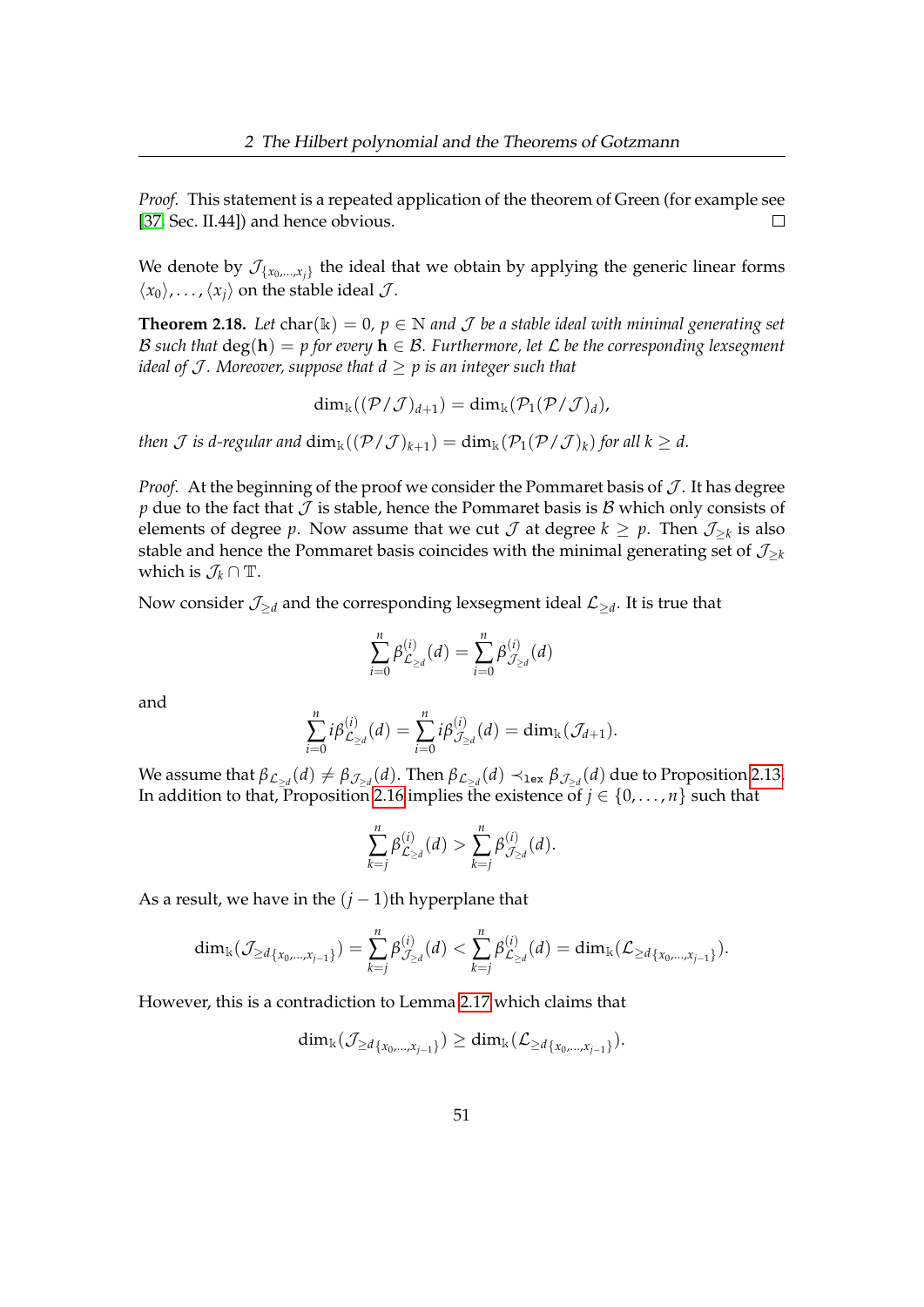This contradiction implies that  $\beta_{\mathcal{L}_{\geq d}}(d) = \beta_{\mathcal{J}_{\geq d}}(d)$ . The Hilbert function of  $\mathcal{J}_{\geq d}$  can be computed via *β*J≥*<sup>d</sup>* (*d*) because J≥*<sup>d</sup>* has no minimal generator of degree greater *d*. From this follows that  $\mathcal{L}_{\geq d}$  cannot have a minimal generator of degree greater than *d* because the Hilbert functions would not be coincide anymore. This implies that the growth of  $\mathcal{J}_{\geq d}$  is equal to the growth of  $\mathcal{L}_{\geq d}.$  Together with Theorem [2.9](#page-50-0) it follows the first part of the claim.

The maximal degree of an element in the Pommaret basis of  $\mathcal I$  is  $p$  and  $d \geq p$  and thus I is trivially *d*-regular.  $\Box$ 

The last theorem proved the persistence theorem for a field with characteristic zero. The next corollary extends this to fields of arbitrary characteristics.

<span id="page-56-0"></span>**Corollary 2.19** (Gotzmann's Persistence Theorem). Let char(k) > 0 *and*  $\mathcal{I} \subset \mathcal{P}$  be a *homogeneous ideal with minimal generating set* B *and* deg(B) = *p. Moreover, that let* L *be the lexsegment ideal of* I*. Further, suppose that d* ≥ *p is an integer such that*

$$
\mathsf{HF}_{\mathcal{P}/\mathcal{I}}(d+1) = \dim_{\mathbb{k}}(\mathcal{P}_1(\mathcal{P}/\mathcal{I})_d),
$$

*then I is d-regular and*  $HF_{\mathcal{P}/\mathcal{I}}(k+1) = \dim_k(\mathcal{P}_1(\mathcal{P}/\mathcal{I})_k)$  *for all*  $k \geq d$ *.* 

*Proof.* Without loss of generality we assume that  $I$  is a monomial ideal. Furthermore, assume that char( $\mathbb{k}$ ) > 0. Now, assume another field  $\mathbb{k}'$  with char( $\mathbb{k}'$ ) = 0. If we consider  $\mathcal I$  not over  $\mathbb k$  but over  $\mathbb k'$ , the Hilbert function does not change and so the corresponding lexsegment ideal remains. Hence, it is sufficient to show the statement for a monomial ideal over a polynomial ring with a field of characteristic zero.

Let char(k) = 0 and  $\mathcal{J} \subseteq \mathcal{P}$  be a homogeneous ideal. The Hilbert function is stable under coordinate transformations. Thus, we can assume that  $\mathcal J$  is in a stable position. In addition to that, we can assume that  $\mathcal J$  is monomial due to the theorem of Macaulay. For a stable ideal  $\mathcal J$  we can apply Theorem [2.18](#page-55-0) to  $\mathcal J$  and the claim immediately follows.

 $\Box$ 

**Definition 2.20.** Let  $\mathcal{I} \subseteq \mathcal{P}$  and p be like in Corollary [2.19.](#page-56-0) Then the smallest d which fulfils *the condition of Corollary [2.19](#page-56-0) is called the* persistence index*.*

## 2.2 Gotzmann's Regularity Theorem

In this section we prove Gotzmann's regularity theorem [\[23\]](#page-160-3). It gives us an upper bound for the regularity among all saturated ideals with the same Hilbert polynomial.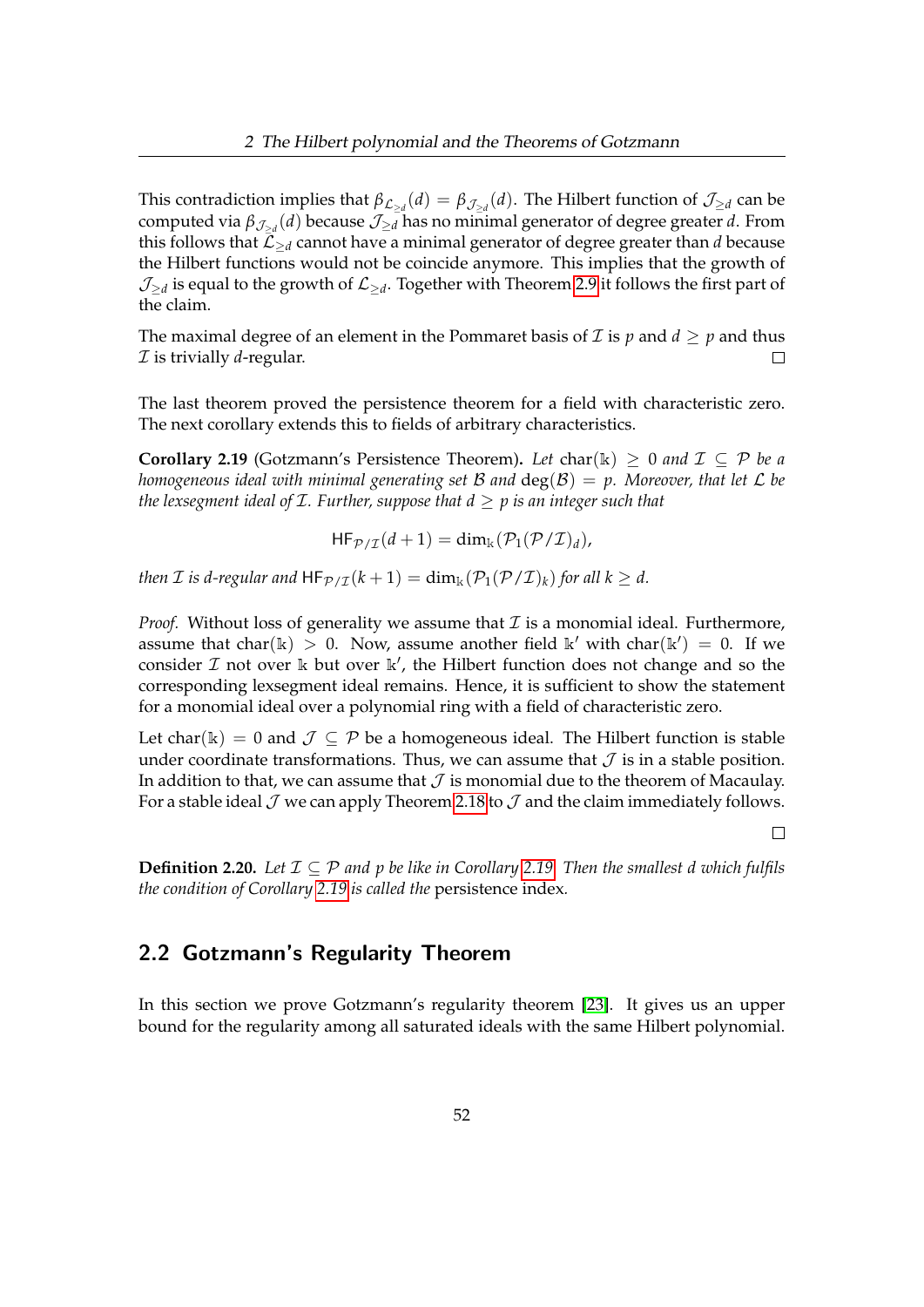The regularity theorem is based on the Gotzmann representation which we define below. Our approach shows that one can easily determine the Gotzmann representation out of the saturated lexsegment ideal which is unique for every Hilbert polynomial.

**Lemma 2.21** ([\[47,](#page-162-1) Cor. B.5.1]). Let  $\mathcal{I} \subset \mathcal{P}$  be a homogeneous ideal. The Hilbert polynomial of P/I *has the form*

$$
\mathsf{HP}_{\mathcal{P}/\mathcal{I}}(t) = {t + a_1 \choose a_1} + {t + a_2 - 1 \choose a_2} + \dots + {t + a_s - (s - 1) \choose a_s}
$$

*for some*  $a_1 \geq \cdots \geq a_s \geq 0$ *.* 

The representation above is called the *Gotzmann representation of*  $HP_{\mathcal{P}/\mathcal{T}}$ , the number *s* is called the *Gotzmann number of*  $HP_{\mathcal{P}/\mathcal{I}}$ ,  $a_1, \ldots, a_s$  are called the *Gotzmann coefficients* and  $\binom{t+a_i-i+1}{a_i}$  $a_i^{(-1)}$  are called the Gotzmann summands. Please note, that the Gotzmann representation is only defined for ideals which are not the whole polynomial ring.

Firstly, we show the uniqueness of the saturated lexsegment ideal among all lexsegment ideals with the same Hilbert polynomial. Secondly we show how to obtain the Gotzmann representation out of this saturated lexsegment ideal. Finally, we use this to prove the regularity theorem of Gotzmann.

**Lemma 2.22.** *Let M be the set of all lexsegment ideal with the same Hilbert polynomial* HP*. Then there exists an*  $\mathcal{L} \in M$  *such that*  $\mathcal{L}' \subseteq \mathcal{L}$  *for every*  $\mathcal{L}' \in M$ *.* 

*Proof.* Assume there is an  $\mathcal{L}''$  such that neither  $\mathcal{L}'' \subset \mathcal{L}$  nor  $\mathcal{L} \subset \mathcal{L}''$ . Hence, there exist  $x^{\mu} \in \mathcal{L}''$  with  $x^{\mu} \notin \mathcal{L}$  and  $x^{\nu} \in \mathcal{L}$ , such that  $x^{\nu} \notin \mathcal{L}''$ .

However, there is a  $d \in \mathbb{N}$  such that  $HF_{\mathcal{L}}(d + i) = HF_{\mathcal{L}''}(d + i)$  for all  $i \in \mathbb{N}$ , which implies  $\mathcal{L}_{d+i} = \mathcal{L}''_{d+i}$ . But then  $\mathcal{L} + \mathcal{L}''$  has also Hilbert polynomial HP and  $\mathcal{L} \subset \mathcal{L} + \mathcal{L}''$ and  $\mathcal{L}'' \subset \mathcal{L} + \mathcal{L}''$ . This is a contradiction to the assumption that  $\mathcal{L}$  is maximal.  $\Box$ 

**Lemma 2.23.** Let M be as above, then the maximal  $\mathcal{L} \in M$  is saturated.

*Proof.* Let  $\mathcal{B}_{\mathcal{L}}$  be the minimal generating set of  $\mathcal{L}$  and assume that  $\mathcal{L}$  is not saturated. Thus, there exists an  $x^{\mu} \in \mathcal{B}_{\mathcal{L}}$  such that  $\deg_0(x^{\mu}) = i > 0$  because  $\mathcal{B}_{\mathcal{L}}$  is a Pommaret basis of  $\mathcal L$ , too. Due to the fact that  $\mathcal L$  is stable we know that  $x^{\mu-1_0+1_i}\in\mathcal L$  for all  $1\leq i\leq n$ . This implies that  $\mathcal{L} + \mathcal{L}(x^{\mu-1_0})$  is also a lexsegment ideal which has Hilbert polynomial HP. This is a contradiction to the maximality of  $\mathcal{L}$ , because  $\mathcal{L} \subset \mathcal{L} + \mathcal{L}(x^{\mu-1})$ .  $\Box$ 

**Lemma 2.24.** *Let M be as above, then M contains only one saturated lexsegment ideal.*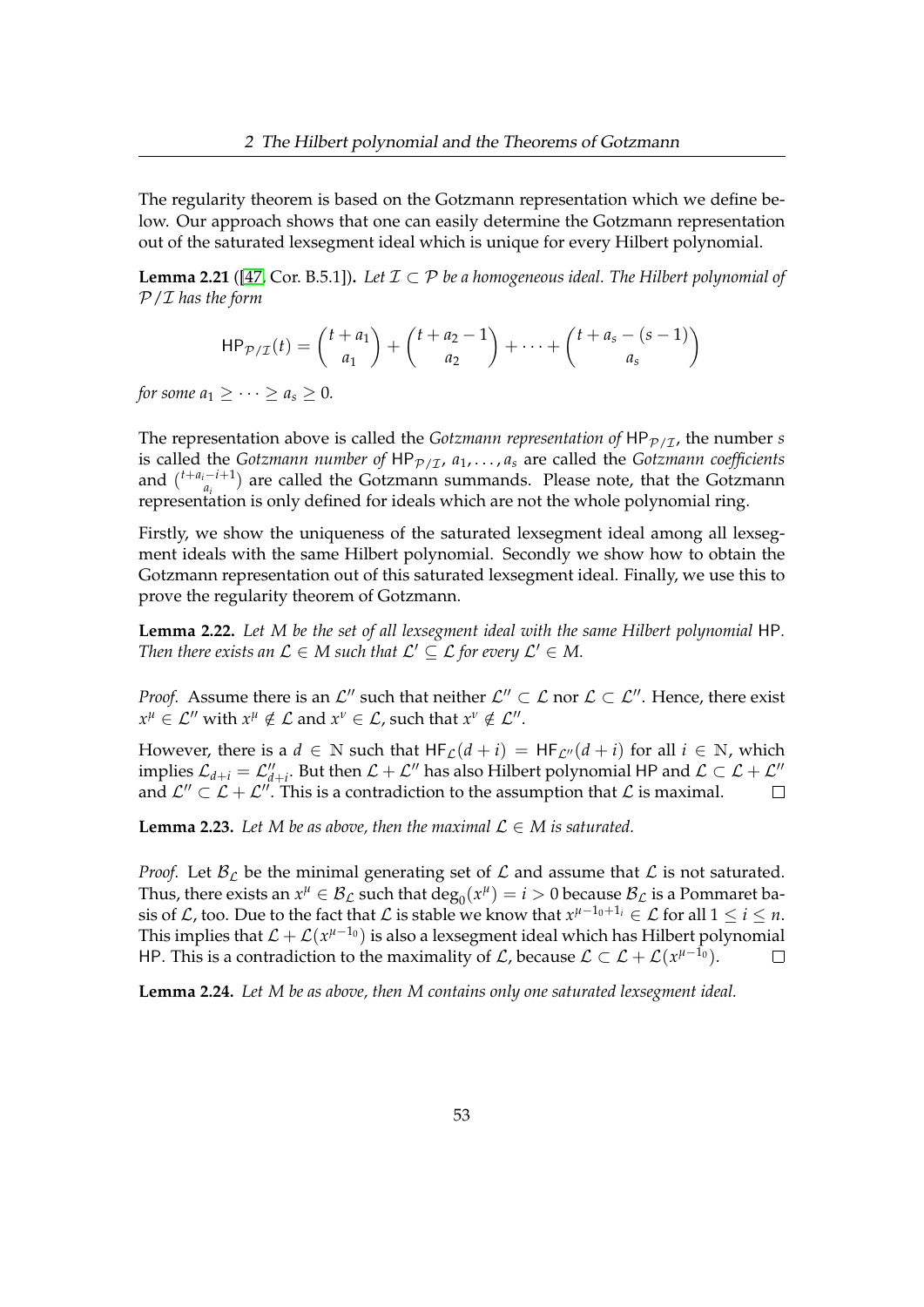*Proof.* Assume there are at least two saturated lexsegment ideals with the same Hilbert polynomial. We choose the saturated lexsegment ideals  $\mathcal{L}^1$  and  $\mathcal{L}^2.$  Since both have the same Hilbert polynomial there exists  $d \in \mathbb{N}$  such that  $HF_{\mathcal{L}^1}(d + i) = HF_{\mathcal{L}^2}(d + i)$  for all *i* ∈ N. Let *d'* be the greatest degree such that  $HF_{\mathcal{L}^1}(d') \neq HF_{\mathcal{L}^2}(d')$ . Then there exists without loss of generality an  $x^{\mu} \in L^2_{d'}$  such that  $x^{\mu} \notin L^1_{d'}$ . But we know that  $L^1_{d'+1} =$  $\mathcal{L}_{d'+1}^2$  which implies  $x_0x^\mu \in \mathcal{L}_{d'+1}^1$ . Consequently,  $x_0x^\mu$  must be a minimal generator of  $\mathcal{L}_1$ . This is a contradiction to the assumption that  $\mathcal{L}_1$  is a saturated ideal.

**Definition 2.25.** *Let*  $C ⊂ T$  *be a finite set. We divide*  $C$  *for every*  $0 ≤ i ≤ n$  *into subgroups which are represented by non-negative integers dn*, . . . , *d<sup>i</sup> :*

$$
[d_i,\ldots,d_n]_{\mathcal{C}}:=\{x^{\mu}\in\mathcal{C}\mid d_j=\deg_j(x^{\mu}), i\leq j\leq n\}.
$$

<span id="page-58-0"></span>**Lemma 2.26.** *Let* L *be a saturated lexsegment ideal with minimal generating set* B*. If*

$$
[d_i,\ldots,d_n]_\mathcal{B}\neq\emptyset, \text{ but } [d_i+1,\ldots,d_n]_\mathcal{B}=\emptyset,
$$

*then*

$$
[d_i-j,\ldots,d_n]_\mathcal{B}=\emptyset \text{ for } i\in\{0,\ldots,n\} \text{ and } 2\leq j\leq d_i.
$$

*Proof.* First, we proof that the set  $[d_i, \ldots, d_n]$  g contains only the element  $x^{\alpha} = x_i^{d_i}$  $\frac{d_i}{i} \cdots x_n^{d_n}.$ 

Assume that there is another element  $x^{\beta}$  in this set.  $x^{\beta}$  has a class that is smaller than *i* which implies that there is a non-multiplicative prolongation *xix β* . This element must be involutive divisible by an element  $x^{\gamma} \in \mathcal{B}$ . The element  $x^{\gamma}$  must be divisible by  $x_i^{d_i}$  $x_i^{d_i} \cdots x_n^{d_n}$ . If this is not the case, every element in the set  $[d_i, \ldots, d_n]_B$  would be involutively divisible by  $x^{\gamma}$  and hence the set would be empty. In fact,  $x^{\gamma}$  must be  $x_i^{d_i}$  $\frac{d_i}{i} \cdots x_n^{d_n}$ because  $\deg_i(x^\gamma) < d_i + 1$ , and hence *i* must be multiplicative for  $x^\gamma$ . Hence, the only possible solution is  $\{x^{\alpha}\} = [d_i, \ldots, d_n]_B$ .

Now assume that  $\beta$  contains an element  $x^{\nu}x_i^{d_i-j}$  $a_i^{d_i-j} \cdots x_n^{d_n}$  such that  $j \ge 2$  and  $x^{\nu} \in$  $\mathbb{T}_{\{0,\ldots,i-1\}}$ .  $\mathcal{L}$  is a lexsegment ideal, hence  $x^{\beta}~=~x_0^{\deg(x^{\nu})-1}$  $\int_0^1 \frac{d^2y}{x_i^2} dx + \int_0^1 \frac{dy}{y} dx$  $a_i^{d_i-j+1} \cdots x_n^{d_n} \in \mathcal{L}$ . Note that  $x^{\nu} \neq 1$ . If this would not the case, then  $x_i^{d_i-j}$  $x_i^{d_i-j} \cdots x_n^{d_n}$  would be an involutive divisor of  $x^{\alpha}$  which implies that  $x^{\alpha} \notin \mathcal{B}$ . Neither  $x_i^{d_i-j+1}$  $a_i^{d_i-j+1} \cdots x_n^{d_n}$  nor an involutive divisor of it can be an involutive divisor of  $x^{\beta}$ , because this would be an involutive divisor of  $x^{\alpha}$ , too. However, then  $x^{\beta} \in \mathcal{B}$  which is a contradiction to the fact that  $\mathcal{L}$  is saturated.

<span id="page-58-1"></span>**Corollary 2.27.** *Let* L *be a saturated lexsegment ideal with minimal generating set* B *with maximal degree d. Moreover, let d<sup>i</sup> be the maximal degree of x<sup>i</sup> and m be the smallest class which occurs for an element in B. Then*  $x^\mu = x_n^{d_n - 1} \cdots x_{m-1}^{d_{m-1} - 1}$  $\int_{m-1}^{d_{m-1}-1} x_m^{d_m}$  ∈ *B* and deg( $x^{\mu}$ ) = *d*.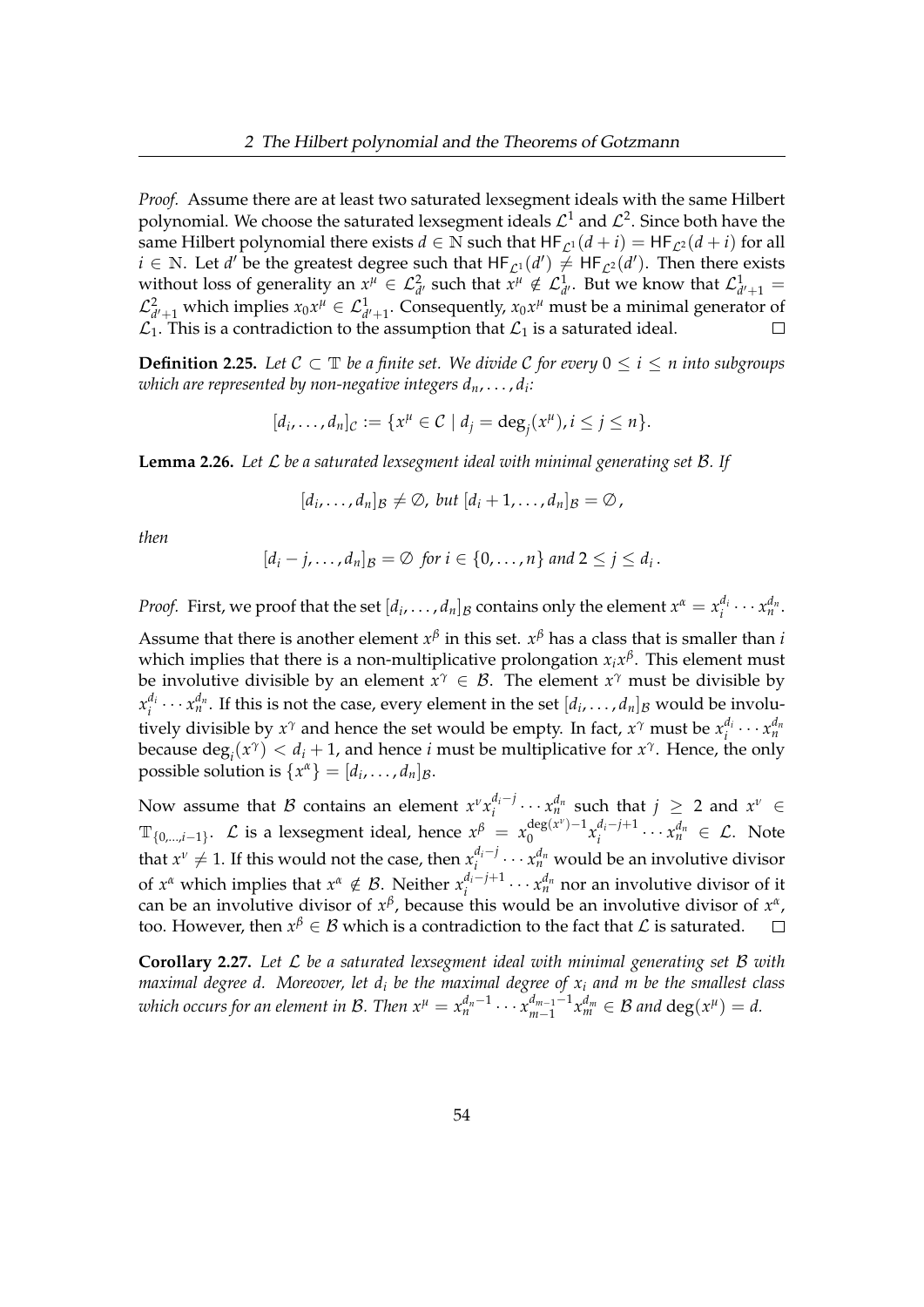**Lemma 2.28.** *Let* L *be a saturated lexsegment ideal with minimal generating set* B *with maximal degree d and denote by*  $\overline{\mathcal{L}} = \mathbb{T} \setminus (\mathcal{L} + \mathbb{T})$  *its complementary set. Then there exists a finite set*  $\overline{B} \subset \overline{L}$  *and for each*  $x^{\mu} \in \overline{B}$  *a set*  $X_{\mu} \subseteq \{0, \ldots, n\}$  *defining the disjoint decomposition* 

$$
\biguplus_{x^\mu\in\overline{\mathcal{B}}} \left( x^\mu+\mathbb{T}_{X_\mu}\right).
$$

*It is possible to choose a decomposition such that* B *contains exactly one element of degree i for*  $0 \leq i < d$ .

*Proof.* The proof is based on [\[43,](#page-162-2) Prop. 5.1.4], [\[43,](#page-162-2) Alg. 5.2] and Lemma [2.26.](#page-58-0) We proceed iteratively over the sets  $[d_i, \ldots, d_n]_B$ . Let  $d_i$  be the maximal degree of  $x_i$  which occurs in B. Due to Lemma [2.26](#page-58-0) we know that only  $[d_n]_B$  and  $[d_n - 1]_B$  are non-empty sets of length one. Hence, we can add the set  $\{(x_n^i, \{0, \ldots, n-1\}) \mid 0 \leq i < d_n-1\}$  to  $\overline{B}$  $((x_n^i, \{0, ..., n-1\})$  means that we add the element  $x^{\mu} = x_n^i$ , with  $X_{\mu} = \{0, ..., n-1\}$ to  $\beta$ ). For the sets of length two, we know that the only non-empty sets that can occur are  $[d_n - 1, d_{n-1}]$ <sub>B</sub> and  $[d_n - 1, d_{n-1} - 1]$ <sub>B</sub>. We have a similar situation as above and we add  $\{(x_n^{d_n-1}x_{n-1}^i, \{0,\ldots,n-2\}) \mid 0 \leq i < d_{n-1}-1\}$  to  $\overline{\mathcal{B}}$ . Now we apply this technique to all sets of length  $3, 4, \ldots, n - m + 1$ . Here *m* is the smallest class which occurs in *B*. However, for sets of length *n* − *m* the situation is similar but one has to note that the set  $[d_n, \ldots, d_m-1]$  is empty. This leads to the complementary decomposition

<span id="page-59-0"></span>
$$
\overline{\mathcal{B}} = \biguplus_{i=n,\dots,m+1} \left\{ (x_i^j x_{i+1}^{d_{i+1}-1} \cdots x_n^{d_n-1}, \{0, \dots, i-1\}) \mid 0 \le j < d_i - 1 \right\} \\
\cup \left\{ (x_m^j x_{m+1}^{d_{m+1}-1} \cdots x_n^{d_n-1}, \{0, \dots, m-1\}) \mid 0 \le j < d_m \right\}.
$$
\n(2.1)

 $\Box$ 

Now it is obvious, that the claim is fulfilled.

**Corollary 2.29.** *Let* L *be a saturated lexsegment ideal as above. Then the Hilbert polynomial is*

<span id="page-59-1"></span>
$$
HP_{\mathcal{P}/\mathcal{L}}(t) = \sum_{i=0}^{d_n-2} {t-i+n-1 \choose t-i} + \sum_{i=0}^{d_{n-1}-2} {t-(d_n-1+i)+(n-1)-1 \choose t-(d_n-1+i)} + \cdots + \sum_{i=0}^{d_{m+1}-2} {t-(d_n-1+\cdots d_{m+2}-1+i)+(m+1)-1 \choose t-(d_n-1+\cdots d_{m+2}-1+i)} + \sum_{i=0}^{d_{m}-1} {t-(d_n-1+\cdots d_{m+1}-1+i)+m-1 \choose t-(d_n-1+\cdots d_{m+1}-1+i)} \tag{2.2}
$$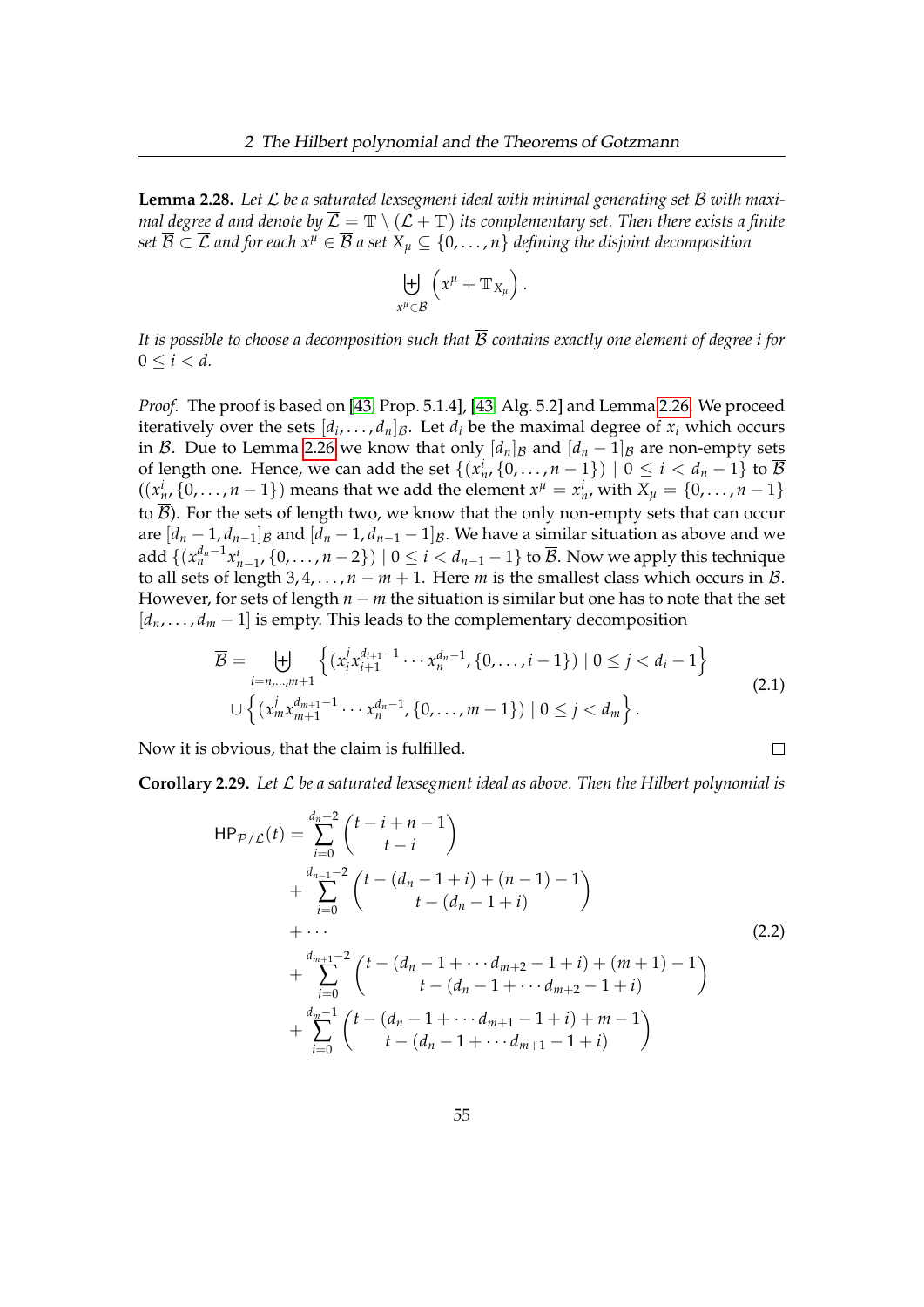*with respect to the notations of*  $\overline{B}$  *defined in* [\(2.1\)](#page-59-0).

*Proof.* It is a simple application of the formula to compute the Hilbert polynomial from a polynomial decomposition which is defined in [\[43,](#page-162-2) Errata Prop. 5.2.1] on  $\overline{B}$ .  $\Box$ 

**Proposition 2.30.** Let  $\mathcal L$  be a saturated lexsegment ideal, and  $\overline{\mathcal B}$  its complementary decompo*sition as constructed in* [\(2.1\)](#page-59-0). Then  $\overline{B}$  provides the Gotzmann representation of HP<sub>P/L</sub>. with *Gotzmann number*

<span id="page-60-1"></span>
$$
s = d_m + \sum_{i=m+1}^{n} (d_i - 1).
$$
 (2.3)

*Furthermore the Gotzmann coefficients are*

$$
a_1, \ldots, a_{d_n-1} = n-1,
$$
  
\n
$$
a_{d_n}, \ldots, a_{d_n-1+d_{n-1}-1} = n-2,
$$
  
\n
$$
a_{d_n-1+d_{n-1}}, \ldots, a_{d_n-1+d_{n-1}-1+d_{n-2}-1} = n-3,
$$
  
\n
$$
\ldots,
$$
  
\n
$$
a_{d_n-1+\cdots+d_{m+2}-1+d_{m+1}}, \ldots, a_{d_n-1+\cdots+d_{m+1}-1+d_m} = m-1.
$$

*Proof.* This is a direct consequence of the previous corollary with [\(2.2\)](#page-59-1).

Now we want to prove Gotzmann's regularity theorem. In order to prove it we need a result from the PhD thesis of A.A. Reeves.

<span id="page-60-0"></span>**Theorem 2.31** ([\[38,](#page-161-4) Appendix A, Fact 2, p. 83]). Let  $\mathcal{J} \subseteq \mathcal{P}$  be a saturated monomial stable *ideal. Then the corresponding lexsegment ideal is a saturated monomial stable ideal, too.*

**Corollary 2.32.** *Let* HP *be a Hilbert polynomial with the corresponding saturated lexsegment ideal* L*. All saturated stable ideals with Hilbert polynomial* HP *have the same lexsegment ideal, namely* L*.*

**Theorem 2.33** (Gotzmann's regularity theorem). Let  $\mathcal I$  be an ideal and  $HP_{\mathcal{P}/\mathcal{I}}$  the Hilbert *polynomial with Gotzmann representation*

$$
\mathsf{HP}_{\mathcal{P}/\mathcal{I}}(t) = {t + a_1 \choose a_1} + {t + a_2 - 1 \choose a_2} + \dots + {t + a_s - (s - 1) \choose a_s}
$$

*with*  $a_1 \geq a_2 \geq \cdots \geq a_s \geq 0$ . Then the saturation of  $\mathcal I$  is s-regular.

 $\Box$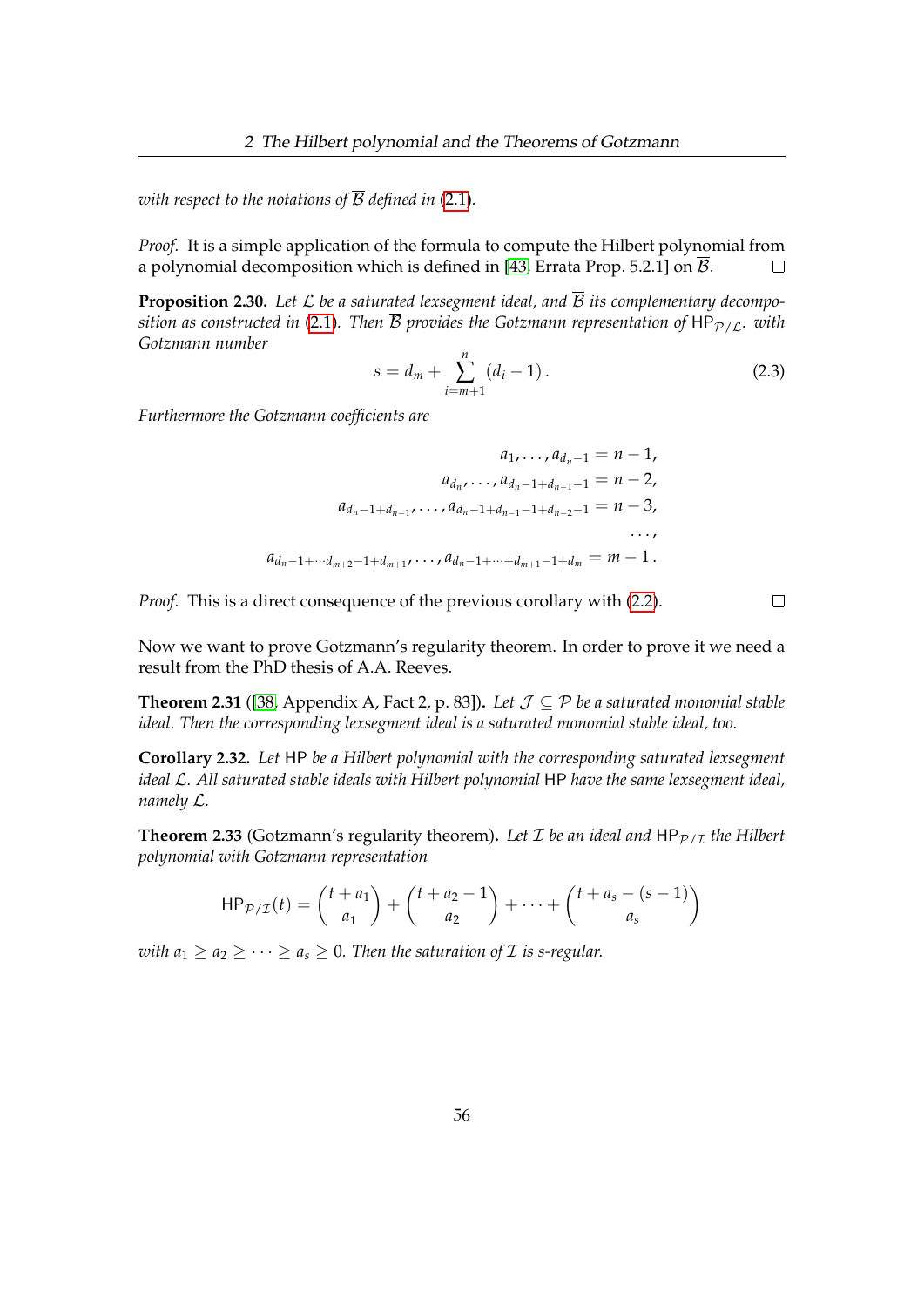*Proof.* Without loss of generality we assume that  $\mathcal I$  is a saturated monomial ideal. This property remains preserved under coordinate transformations. In addition to that, the regularity does not change under coordinate transformations, too. Hence, we can assume that  $\mathcal I$  is a stable ideal. We know from Theorem [2.31,](#page-60-0) that the corresponding lexsegment ideal is the saturated lexsegment ideal corresponding to  $HP_{P/I}$ . From Corollary [2.19](#page-56-0) we know that the degree of the minimal generating set of  $\mathcal I$  is smaller than *s*. Hence,  $\mathcal I$  is *s*-regular because  $\mathcal I$  is stable.  $\Box$ 

**Corollary 2.34.** *Let* L *be a saturated lexsegment ideal with minimal generating set* B *and s the corresponding Gotzmann number. Then*  $s = \text{deg}(\mathcal{B})$  *and the regularity of*  $\mathcal L$  *is equal to the Gotzmann number.*

*Proof.* This is an easy consequence of [\(2.3\)](#page-60-1), Corollary [2.27](#page-58-1) and the fact, that the saturated lexsegment ideal is stable.  $\Box$ 

Finally, we show that the regularity of a quasi-stable ideal is either smaller than or equal to its Gotzmann number or is equal to the persistence index.

<span id="page-61-0"></span>**Lemma 2.35.** *Let* L *be a lexsegment ideal with minimal generating set* B *and Gotzmann number s such that*  $deg(B) > s$ *. If*  $HF_{\mathcal{P}/\mathcal{L}}(d) = HP_{\mathcal{P}/\mathcal{L}}(d)$ *, then*  $d \geq deg(\mathcal{B})$ *.* 

*Proof.* We assume that this is not true and there is a *d* with  $s \le d < deg(B)$  such that  $HF_{\mathcal{P}/\mathcal{L}}(d) = HP_{\mathcal{P}/\mathcal{L}}(d)$ . Let *d* be the biggest possible. Now we choose another lexsegment ideal  $\mathcal{L}^s$  such that  $HP_{\mathcal{P}/\mathcal{L}^s} = HP_{\mathcal{P}/\mathcal{L}}$  and the degree of the minimal generating set of  $\mathcal{L}^s$  is *s*. Then

$$
\mathsf{HP}_{\mathcal{L}}(d+1) = \mathsf{HP}_{\mathcal{L}^s}(d+1) = \dim_{\mathbb{k}}((\mathcal{L}^s)_{d+1}) = \dim_{\mathbb{k}}(\mathcal{P}_1(\mathcal{L}^s)_d) = \dim_{\mathbb{k}}(\mathcal{P}_1(\mathcal{L})_d).
$$

However, from the assumption we know that  $\beta$  has an element of degree  $d + 1$ . This implies that  $HF_L(d+1) > \dim_k(\mathcal{P}_1\mathcal{L}_d) = HP_L(d+1)$  and respectively  $HF_{\mathcal{P}/L}(d+1) <$  $HP_{P/L}(d+1)$ . However, this is a contradiction because [\[43,](#page-162-2) Errata Prop. 5.2.1] implies that

$$
\begin{aligned} \mathsf{HF}_{\mathcal{L}}(d+1) &= \sum_{t \in \mathcal{B} \land \deg(t) \le d+1} \binom{d+1-\deg(t)+\operatorname{cls}(t)-1}{q-\deg(t)} \\ &\le \sum_{t \in \mathcal{B}} \binom{d+1-\deg(t)+\operatorname{cls}(t)-1}{q-\deg(t)} \\ &= \mathsf{HP}_{\mathcal{L}}(d+1). \end{aligned}
$$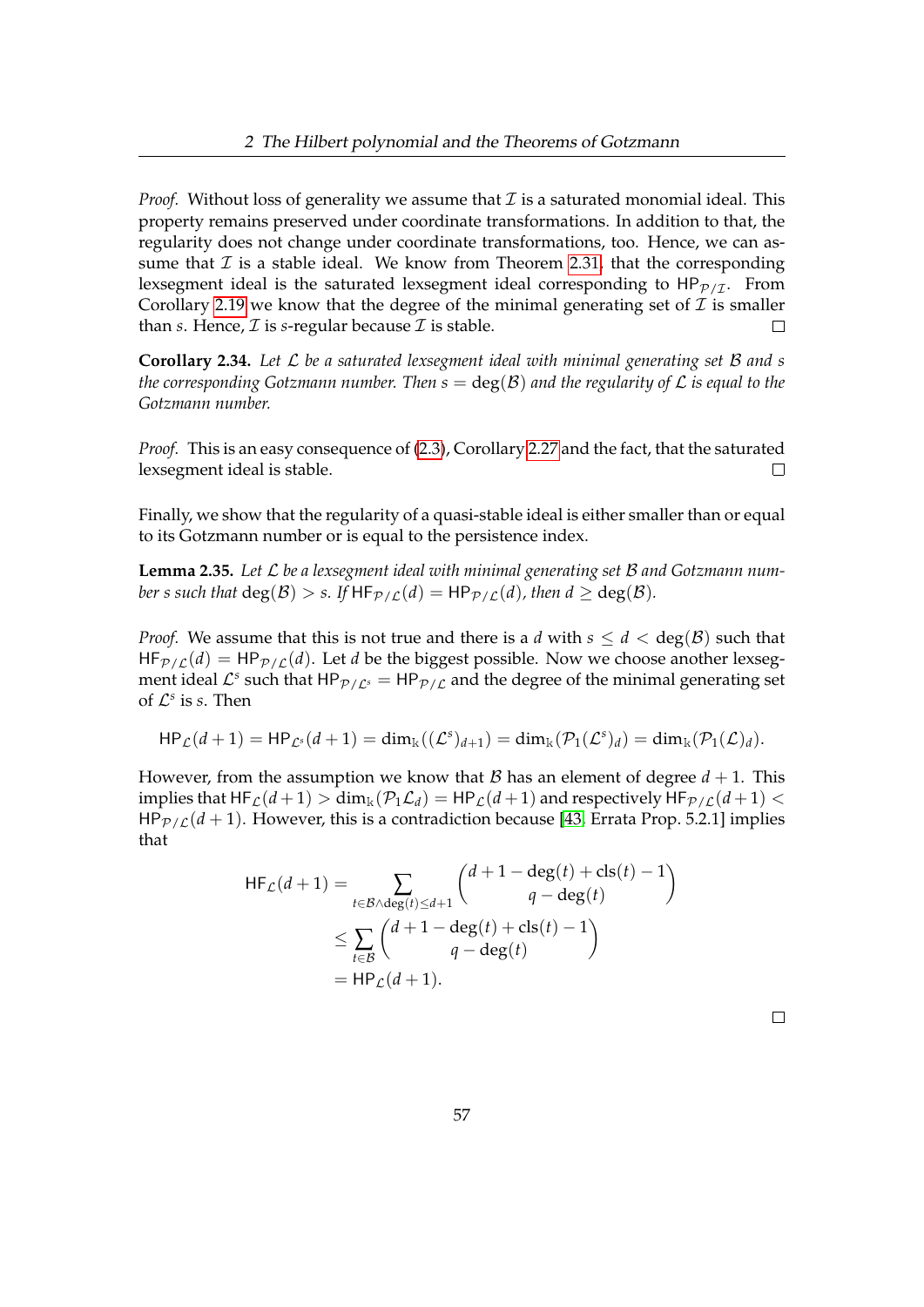<span id="page-62-0"></span>**Proposition 2.36.** Let  $\mathcal{I} \subseteq \mathcal{P}$  be an ideal with finite Pommaret basis  $\mathcal{B}$ ,  $\mathcal{L}$  the corresponding *lexsegment ideal with minimal generating set*  $B<sub>C</sub>$  *and s the corresponding Gotzmann number such that*  $deg(B) > s$ . *Then*,  $deg(B) = deg(\mathcal{B}_f)$ .

*Proof.* We know that  $HF_{\mathcal{P}/\mathcal{I}}(deg(\mathcal{B})) = HP_{\mathcal{P}/\mathcal{I}}(deg(\mathcal{B}))$  using the formula to compute the Hilbert polynomial starting from a Pommaret basis. Then it is also true that  $HF_{\mathcal{P}/\mathcal{L}}(deg(\mathcal{B})) = HP_{\mathcal{P}/\mathcal{L}}(deg(\mathcal{B}))$ . Lemma [2.35](#page-61-0) implies  $deg(\mathcal{B}_{\mathcal{L}}) \leq deg(\mathcal{B})$ . Ad-ditionally, the persistence theorem of Gotzmann (Corollary [2.19\)](#page-56-0) says that deg( $\beta$ ) =  $reg(\mathcal{I}) \leq deg(\mathcal{B}_{\mathcal{L}})$  which implies  $deg(\mathcal{B}) = deg(\mathcal{B}_{\mathcal{L}})$ .  $\Box$ 

**Corollary 2.37.** *Let* I *be a quasi-stable ideal with Pommaret basis* B*, Gotzmann number s and persistence index p. Then*  $reg(\mathcal{I}) \in \{1, \ldots, s, p\}$ *.* 

*Proof.* The persistence index is an upper bound for the regularity of *I*. If deg( $\mathcal{B}$ ) > *s*, Proposition [2.36](#page-62-0) implies  $reg(\mathcal{I}) = deg(\mathcal{B}) = p$ .  $\Box$ 

# 2.3 Gotzmann's Theorems for Modules

In this section we show that one can extend Gotzmann's theorems to the module case. In order to transform the regularity theorem to modules we need a special grading for  $\mathcal{P}_{\mathbf{d}}^m$ .

At first, we have to introduce the Macaulay representation of natural numbers. Let  $a, d \in \mathbb{N}$ , then the *dth Macaulay representation of a* is the unique expression

$$
a = \binom{k_d}{d} + \binom{k_{d-1}}{d-1} + \cdots + \binom{k_e}{e},
$$

with  $e \in \mathbb{Z}$ , satisfying  $k_d > \cdots > k_e \geq e > 0$  (see for example [\[31,](#page-161-5) Prop. 5.5.1]). With this representation, the *dth Macaulay transformation of a* is

$$
a^{< d>} = {k_d + 1 \choose d+1} + {k_{d-1} + 1 \choose d} + \cdots + {k_e + 1 \choose e+1}.
$$

In 1997 Gasharov [\[20\]](#page-160-5) already extended the persistence theorem to the module case.

**Theorem 2.38** ([\[20,](#page-160-5) Thm. 4.2]). Let  $\mathcal{U} \subseteq \mathcal{P}_{\mathbf{d}}^m$  be a finitely generated graded module. Further*more, let*  $l = \max(\{d_i \mid 1 \leq i \leq m\})$ *. For each pair*  $(p,d)$  *such that*  $p \geq 0$  *and*  $d \geq p+l+1$ *we have*

• HF $_{\mathcal{P}_d^m/\mathcal{U}}(d+1) \leq \mathsf{HF}_{\mathcal{P}_d^m/\mathcal{U}}(d)^{\langle d-l-p \rangle};$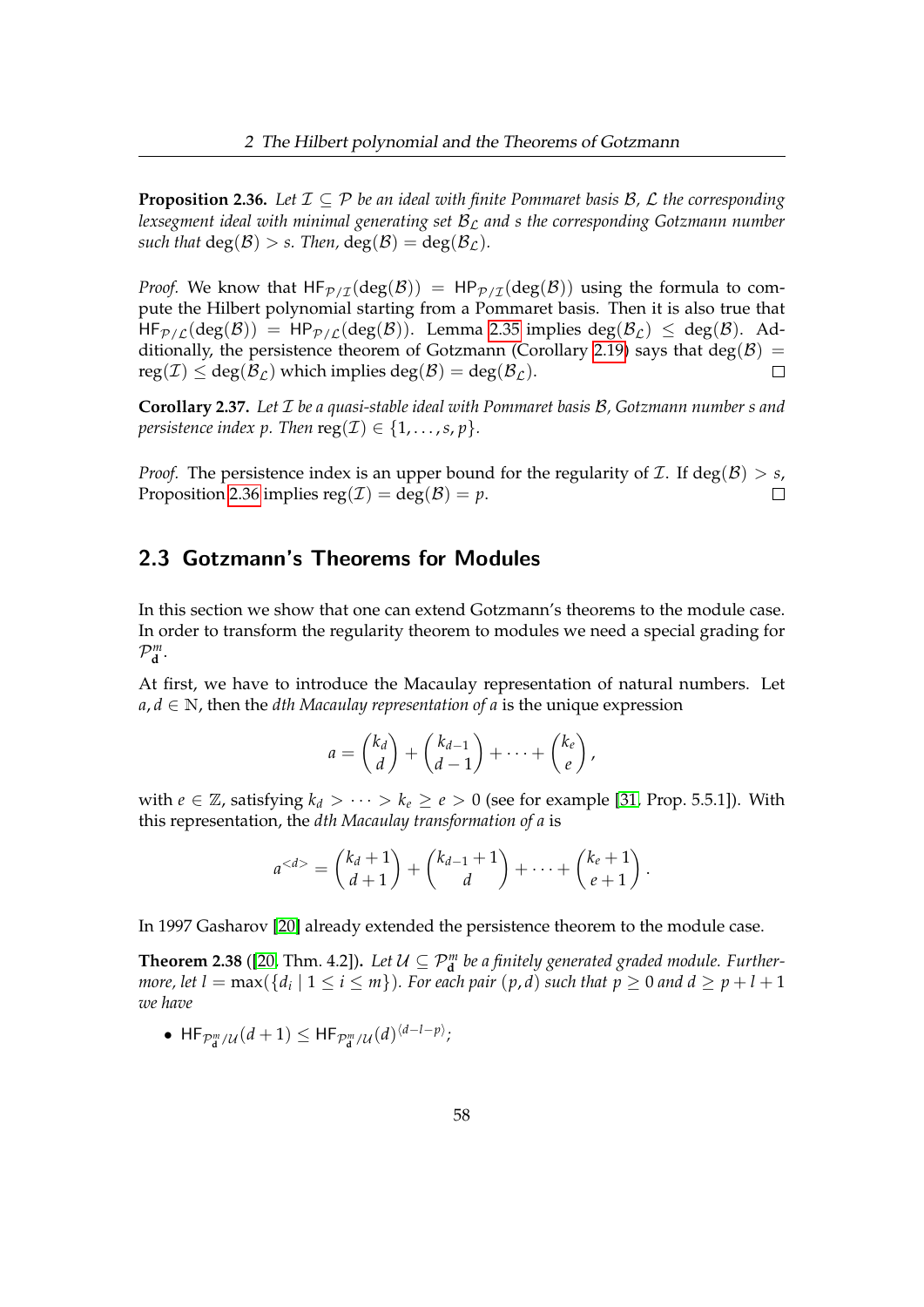• If U is generated in degree at most d and  $HF_{\mathcal{P}_d^m/\mathcal{U}}(d+1) = HF_{\mathcal{P}_d^m/\mathcal{U}}(d)^{\langle d-l-p \rangle}$ , then  $\mathsf{HF}_{\mathcal{P}_d^m/\mathcal{U}}(d+i) = \mathsf{HF}_{\mathcal{P}_d^m/\mathcal{U}}(d+i-1)^{\langle d+i-1-l-p\rangle}$  for all  $i \geq 1$ .

Now we recall the work of Dellaca who recently showed that one can extend the regularity theorem as well. However, we have to notice, that there are Hilbert polynomials where we cannot even find a Gotzmann representation. The reason for this is the grading we use. We see this in the next example.

**Example 2.39** ([\[15,](#page-160-6) Ex. 2.10]). Let us consider the polynomial ring  $\mathcal{P}_{\mathbf{d}}^m = \mathbb{k}[x_0, x_1]_{(1)}^1$ , e.g.  $deg(\mathbf{e}_1) = 1$ . Then  $HP_{\mathcal{P}_d^m/\langle 0 \rangle}(t) = t$  and by reason of degree, the Gotzmann representation **d** *must have one as the first Gotzmann coefficient. The Gotzmann representation can only add more positive terms to the first term*  $\binom{t+1}{1}$  $\binom{+1}{1}$  = t + 1, hence there cannot exist a Gotzmann *representation for this Hilbert polynomial.*

For the rest of the chapter we assume that  $\mathcal{P}_{\mathbf{d}}^m$  has a grading such that  $\mathbf{d} = (d_1, \ldots, d_m)$ with  $d_i \leq 0$  for all  $1 \leq i \leq m$ . The next proposition shows that we can always find a Gotzmann representation in this case.

**Proposition 2.40** ([\[15,](#page-160-6) Prop. 3.1]). Let  $\mathcal{U} \subseteq \mathcal{P}_{\mathbf{d}}^m$  be a finitely generated graded module. Then  $\mathsf{HP}_{\mathcal{P}^m_{\mathbf{d}}/\mathcal{U}}(t)$  has a unique Gotzmann representation.

With this proposition Dellaca is able to proof Gotzmann's regularity theorem for modules.

**Theorem 2.41** ([\[15,](#page-160-6) Prop. 4.1]). Let  $\mathcal{U} \subseteq \mathcal{P}_{\mathbf{d}}^m$  be a finitely generated graded module such that P *m* **d** /U *has the following Gotzmann representation*

$$
\mathsf{HP}_{\mathcal{P}_{\mathbf{d}}^m/\mathcal{U}}(t) = {t + a_1 \choose a_1} + {t + a_2 - 1 \choose a_2} + \cdots + {t + a_s - (s - 1) \choose a_s}
$$

.

*Then the module* U *is s-regular.*

**Example 2.42.** We consider the polynomial  $\mathcal{P}_{d}^{3} = \mathbb{k}[x_0, x_1, x_2, x_3]_{d}^{3}$  with  $d = (0, -1, -2)$ *. That gives*  $deg(e_1) = 0$ ,  $deg(e_2) = -1$  *and*  $deg(e_3) = -2$ *. Moreover, we consider the monomial ideals*  $\mathcal{J}_1$ ,  $\mathcal{J}_2$ ,  $\mathcal{J}_3 \subseteq \mathcal{P}$  *with* 

$$
\mathcal{J}_1 = \langle x_0, x_1, x_2^2, x_3^3 \rangle,
$$
  
\n
$$
\mathcal{J}_2 = \langle x_2, x_3 \rangle,
$$
  
\n
$$
\mathcal{J}_3 = \langle x_1 x_3, x_2 x_3, x_3^3 \rangle.
$$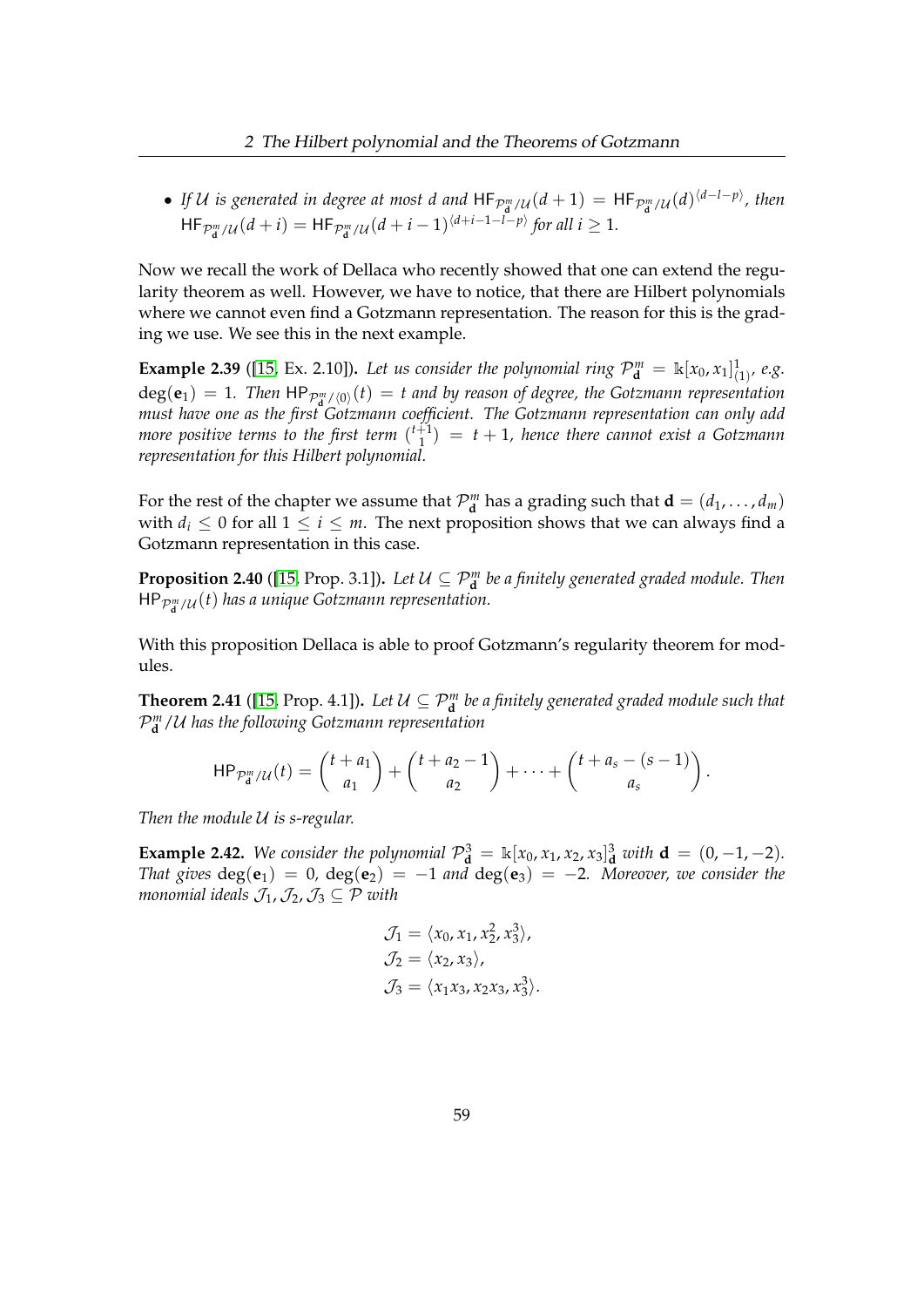*Obviously, the corresponding Hilbert polynomials are*  $\mathsf{HP}_{\mathcal{P}/\mathcal{J}_1}(t) = 0$ ,  $\mathsf{HP}_{\mathcal{P}/\mathcal{J}_2}(t) = t + 1$  and  $HP_{\mathcal{P}/\mathcal{J}_3}(t) = t^2 + 3t + 6$ . Out of this Hilbert polynomials we can easily construct the Hilbert *polynomials of*  $\mathcal{J}_i \cdot \mathbf{e}_i$ :

$$
HP_{\mathcal{P}_d^3/\mathcal{J}_1 \cdot \mathbf{e}_1}(t) = HP_{\mathcal{P}/\mathcal{J}_1}(t) = 0,
$$
  
\n
$$
HP_{\mathcal{P}_d^3/\mathcal{J}_2 \cdot \mathbf{e}_2}(t) = HP_{\mathcal{P}/\mathcal{J}_2}(t+1) = t+2,
$$
  
\n
$$
HP_{\mathcal{P}_d^3/\mathcal{J}_3 \cdot \mathbf{e}_3}(t) = HP_{\mathcal{P}/\mathcal{J}_3}(t+2) = t^2 + 7t + 16.
$$

*Then the Hilbert polynomial of*  $\mathcal{U} = \mathcal{J}_1 \cdot \mathbf{e}_1 \oplus \mathcal{J}_2 \cdot \mathbf{e}_2 \oplus \mathcal{J}_3 \cdot \mathbf{e}_3$  *is obviously* 

$$
\mathsf{HP}_{\mathcal{P}_{\mathbf{d}}^3/\mathcal{U}}(t) = \mathsf{HP}_{\mathcal{P}_{\mathbf{d}}^3/\mathcal{J}_1 \cdot \mathbf{e}_1}(t) + \mathsf{HP}_{\mathcal{P}_{\mathbf{d}}^3/\mathcal{J}_2 \cdot \mathbf{e}_2}(t) + \mathsf{HP}_{\mathcal{P}_{\mathbf{d}}^3/\mathcal{J}_3 \cdot \mathbf{e}_3}(t) = t^2 + 8t + 18.
$$

 $A$  computation shows that the Gotzmann number of  $\mathsf{HP}_{\mathcal{P}_\mathbf{d}^3/\mathcal{U}}(t)$  is 45. The Gotzmann coeffi*cients are*

$$
a_1 = a_2 = 2,
$$
  
\n
$$
a_3 = \dots = a_7 = 1,
$$
  
\n
$$
a_8 = \dots = a_{45} = 0.
$$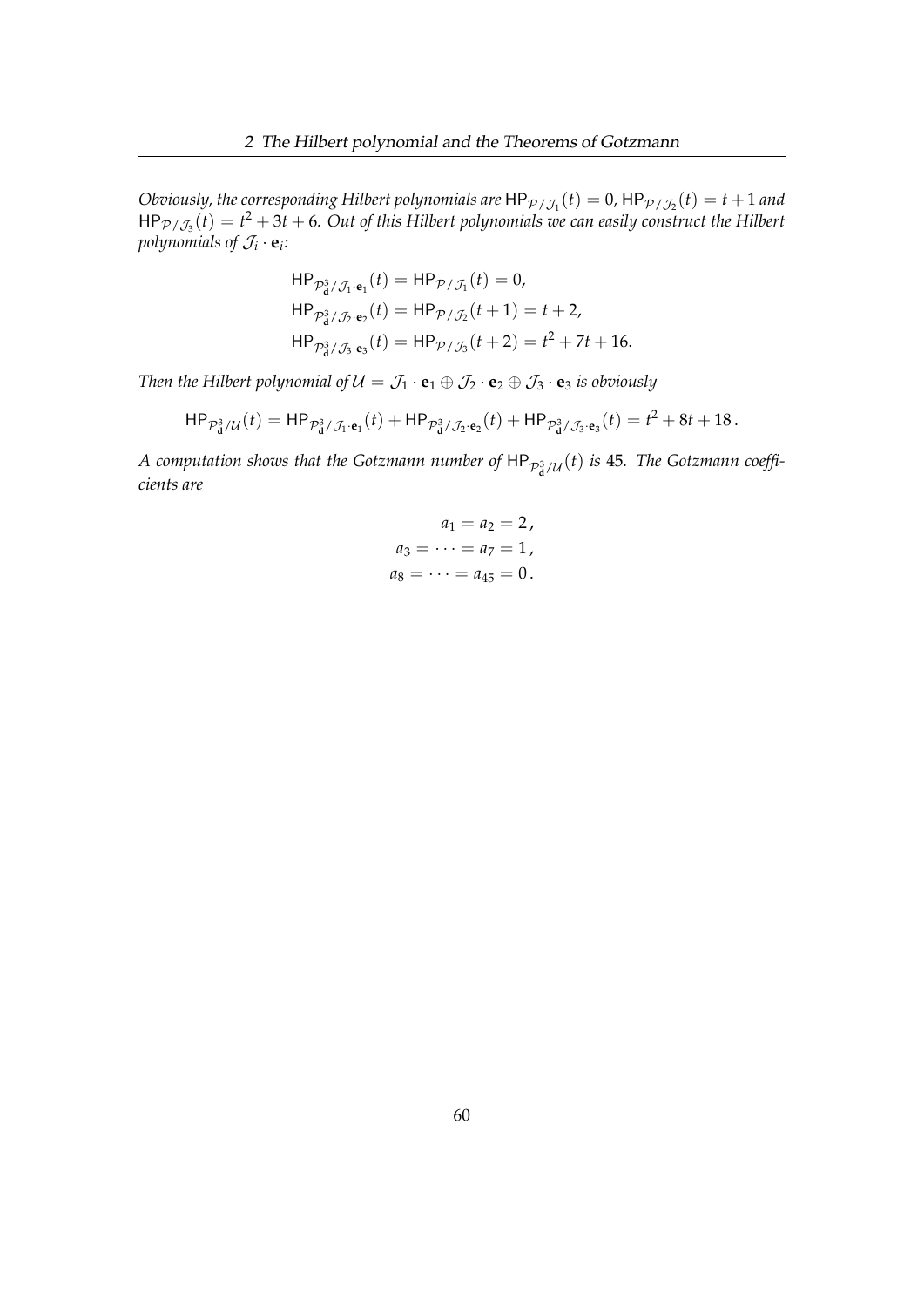# 3 Quasi-Stable Covering of Quot Schemes

In this chapter we introduce the Hilbert, Quot and Grassmann functor. We will see that the Quot functor is a simple generalization of the Hilbert functor. Furthermore, we show that the Quot functor can be seen as a subfunctor of the Grassmann functor. To define the Hilbert functor and the Quot functor we are going to remind the construction of the Hilbert polynomial for coherent  $\mathcal{O}_X$ -modules over projective k-schemes at the beginning of this chapter. Furthermore, we show how the Hilbert polynomial behaves if we consider flat families of schemes. We are also going to remind the definition of representable functors and their properties.

Grothendieck proved in [\[25\]](#page-161-6) that the Quot functor is representable and hence we can talk about Quot schemes. In this chapter we present a new constructive proof of representability of the Quot functor. For that we construct an open quasi-stable covering of the Grassmann functor and we show that we can restrict this quasi-stable covering to the Quot functor. Then we introduce marked functors and show that these functors are represented by marked schemes. By showing that the marked functors correspond to the subfunctors of the quasi-stable covering of the Quot functor we can finally show that the Quot functor is representable.

The basic ideas we use in this chapter were introduced by Brachat et al. [\[11\]](#page-160-7). They considered a strongly stable covering of the Grassmanian to give a new proof for the representability of Hilbert functors over fields of characteristic zero. This chapter generalizes this idea in two directions. First of all, we extend this idea to the more general case of Quot functors and secondly we use a quasi-stable covering of the Quot functor in order to show the representability over fields of arbitrary characteristic.

# 3.1 Representability and Flat Families of Projective Schemes

## 3.1.1 The Hilbert Polynomial for Coherent Sheaves

We define the Hilbert polynomial for coherent sheaves. For the attentive reader this seems to be confusing as we already introduced the Hilbert polynomial for modules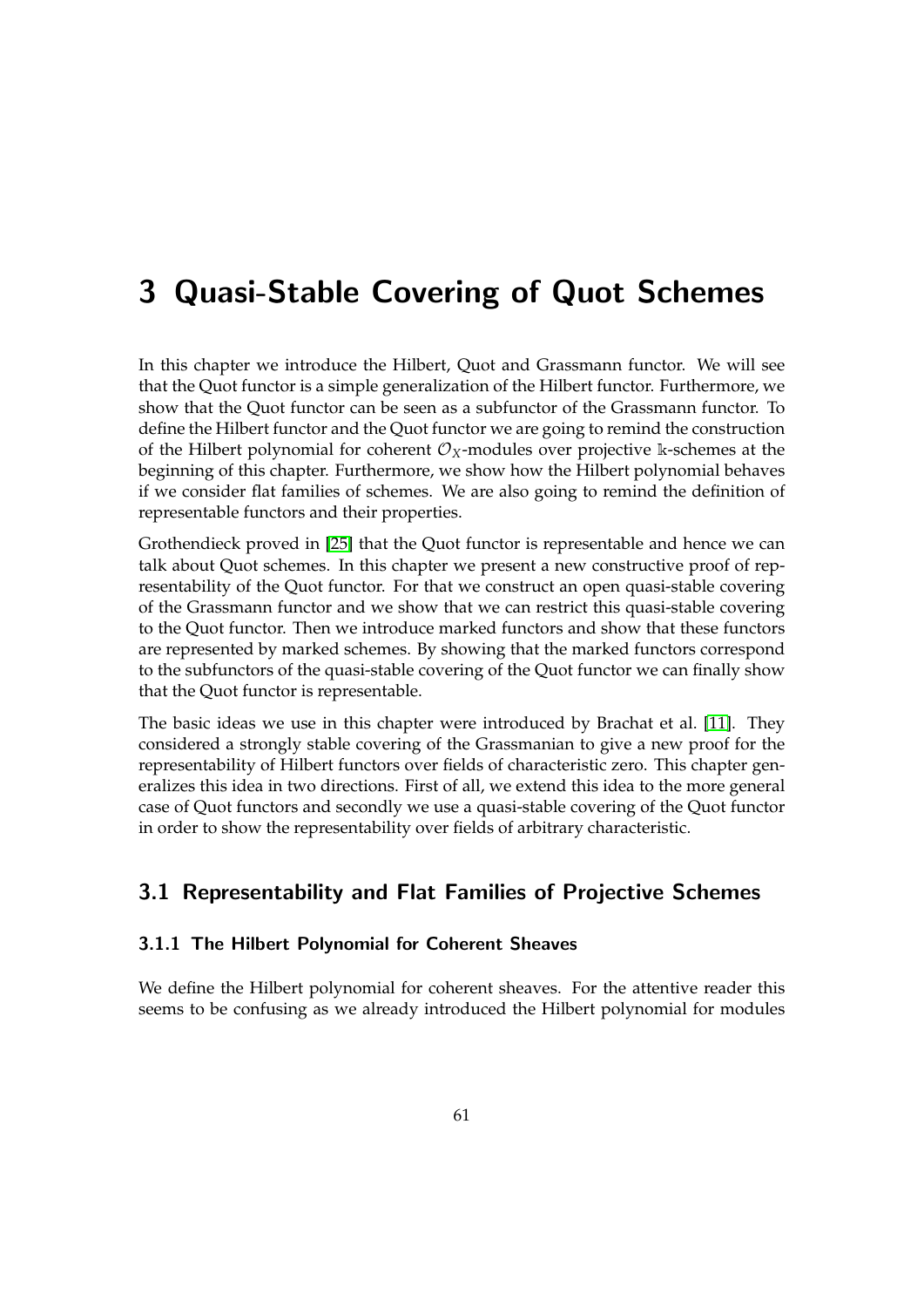in Definition [2.3.](#page-48-0) At the end of this section we resolve this ambiguity by showing that these definitions are compatible.

In the following let *X* be a projective k-Scheme and  $\mathcal F$  a coherent  $\mathcal O_X$ -module. The *Euler characteristic of*  $F$  ([\[28,](#page-161-2) Ex. III.5.1]) is defined as

$$
\chi(\mathcal{F}) := \sum_{i=0}^{\infty} (-1)^i \dim_{\Bbbk} (H^i(\mathcal{F})).
$$

**Lemma 3.1** ([\[28,](#page-161-2) Ex. III.5.1]). *Let*  $0 \rightarrow F' \rightarrow F \rightarrow F'' \rightarrow 0$  *be an exact sequence of* O*X-modules then*

$$
\chi(\mathcal{F}) = \chi(\mathcal{F}') + \chi(\mathcal{F}'').
$$

Using this lemma we can show the following theorem.

**Theorem 3.2** ([\[28,](#page-161-2) Ex. III.5.2 (a)]). *There exists a polynomial*  $HP_{\mathcal{F}}(t) \in \mathbb{Q}[t]$  *such that*  $\chi(\mathcal{F}(s)) = HP_{\mathcal{F}}(s)$  *for all*  $s \in \mathbb{Z}$ *. This polynomial is called the* Hilbert polynomial *of*  $\mathcal F$ 

The following theorem allows us to simplify the definition of the Hilbert polynomial.

<span id="page-66-0"></span>**Theorem 3.3** (Serres vanishing theorem [\[28,](#page-161-2) Thm. III.5.2])**.** *Let A be a noetherian ring and X be a projective scheme over A. Let* F *be a coherent sheaf on X. Then we have the following properties:*

- For any integer  $p \geq 0$  the A-module  $H^p(\mathcal{F})$  is finitely generated.
- *There exists an integer s<sub>0</sub> (which depends on F) such that for every*  $s > s_0$  *and for every*  $p \geq 1$  *we have*  $H^p(\mathcal{F}(s)) = 0$ *.*

As all higher homologies of F vanish for  $s \gg 0$  we get for  $s \gg 0$ 

<span id="page-66-1"></span>
$$
\mathsf{HP}_{\mathcal{F}}(s) = \dim_{\mathbb{k}}(H^0(\mathcal{F}(s))).\tag{3.1}
$$

**Remark 3.4.** We defined the Hilbert polynomial only for coherent  $\mathcal{O}_X$ -modules, where X is a *projective* k*-scheme. But for example in [\[36\]](#page-161-7) the definition is extended to the more general case, where X is a finite type scheme over* k*, whose support is proper over* k*.*

*Due to the fact that the support of X is proper over* k *the morphism*  $supp(F) \rightarrow Spec(k)$ *is proper. This ensures that the cohomology groups in the definition of the Euler characteristic are finite. In addition to that there is a generalization of Theorem [3.3,](#page-66-0) where X can be a proper scheme over* Spec(*A*)*, where A is a noetherian ring (see see [\[34,](#page-161-8) Rem. 3.3, Prop. 3.6]). Hence, it is possible to define the Hilbert polynomial in the same way for this more general case.*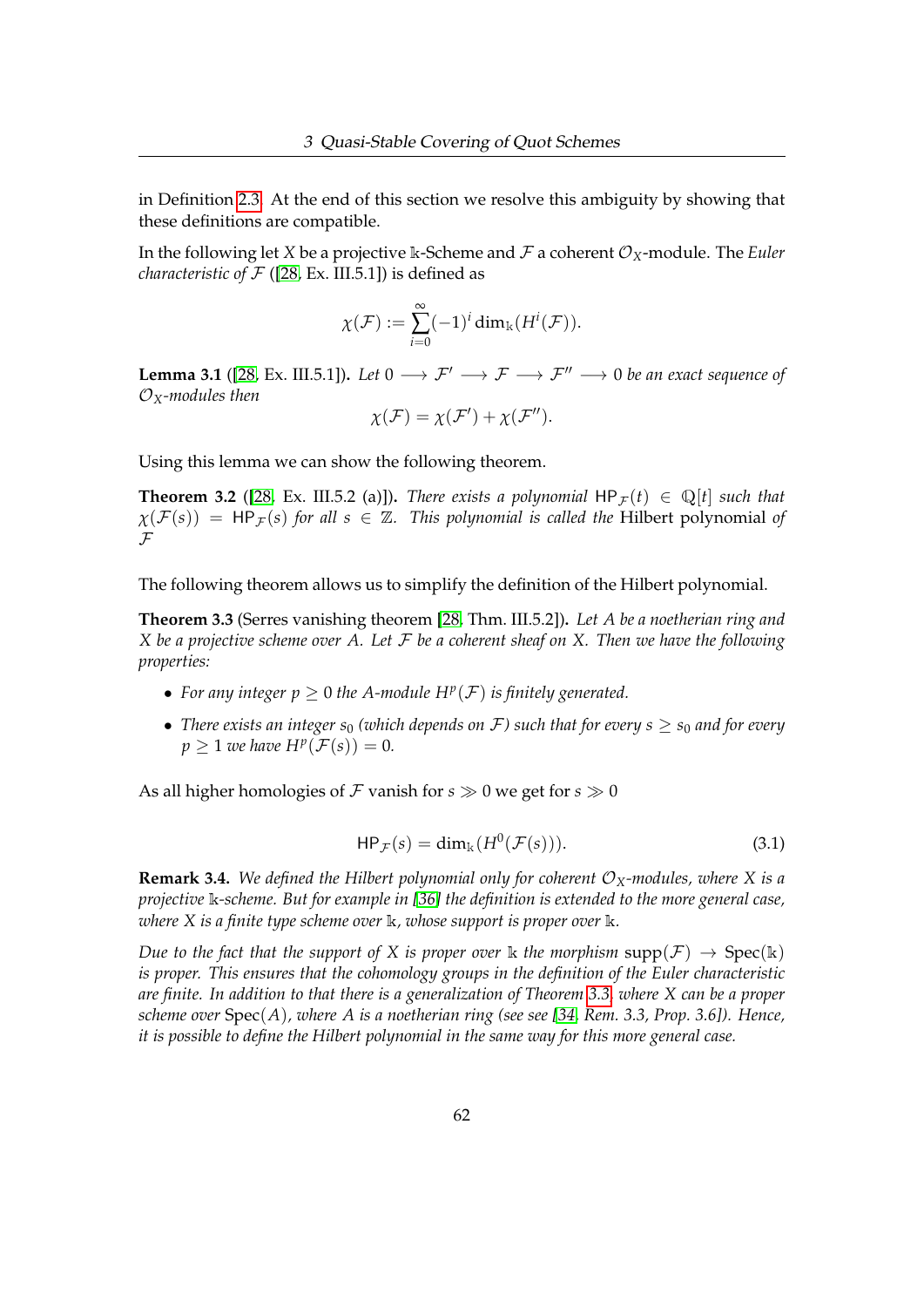In the second chapter we have seen the classical definition of a Hilbert polynomial in commutative algebra. In this section we defined a Hilbert polynomial, again. The following example illustrates that both definitions are essentially the same.

**Example 3.5.** Let  $\mathcal{P}^m = \mathbb{k}[x_0, \dots, x_n]^m$  be a polynomial module over an arbitrary field. Fur*thermore, let*  $\mathcal{U} \subseteq \mathcal{P}^m$  *be a homogeneous module of*  $\mathcal{P}^m$ *. Then*  $\mathcal{M} = \mathcal{P}^m/\mathcal{U}$  *is a finitely presented* k-module. Now we take a look at the module sheaf  $\mathcal{F} = \mathcal{M}$  which is induced by M. *It is obvious that this module sheaf is a coherent sheaf over the projective*  $\Bbbk$ -scheme  $X = \mathbb{P}^n$ .

*Via* [\(3.1\)](#page-66-1) *we can compute the Hilbert polynomial of*  $\mathcal{F}$ *. It is (for s*  $\gg$  0*)* 

 $HP_{\mathcal{F}}(s) = \dim_k(H^0(\mathcal{F}(s))) = \dim_k(\mathcal{F}(s)(X)) = \dim_k(\mathcal{M}_s).$ 

*But this is exactly the definition of the Hilbert polynomial which we deduced from Theorem [2.3.](#page-48-0) Hence, we see that*  $HP_{\mathcal{F}}(s) = HP_{\mathcal{M}}(s)$ *.* 

### 3.1.2 Flatness

Now we introduce the concept of flatness for schemes. The property of flatness is in general not easy to understand. In fact, there is no easy geometric interpretation of this property. Nevertheless, we will see that flatness is really important in the following. One reason is the impact of flatness on families of projective schemes. In general the fibres of these families can vary a lot. But flatness ensures that these fibres only vary continuously and this fact allows to study these fibres systematically.

**Definition 3.6** ([\[28,](#page-161-2) III.9]). Let X, Y be schemes, and let F be an  $\mathcal{O}_X$ -module. Furthermore, *let f* :  $X \longrightarrow Y$ . We can endow  $\mathcal{F}_x$  for  $x \in X$  with the structure of an  $\mathcal{O}_{Y, f(x)}$ -module via the *canonical homomorphism*  $f_x: \mathcal{O}_{Y, f(x)} \longrightarrow \mathcal{O}_{X, x}$ *. We say that* 

- $\mathcal F$  is flat *if*  $\mathcal F_x$  *is a flat*  $\mathcal O_{X,x}$ *-module at every point*  $x \in X$ *,*
- $\bullet$  F is flat over *Y*, if  $\mathcal{F}_x$  is flat over  $\mathcal{O}_{Y, f(x)}$  at every point  $x \in X$  and
- *f* is flat *if*  $f_x$  *is flat at every point*  $x \in X$ .

The next propositions collect some important properties of flat module sheaves.

**Proposition 3.7** ([\[28,](#page-161-2) Prop. III.9.2])**.**

- *An open immersion is flat.*
- *Flatness is preserved by base change: Let f* : *X* −→ *Y be a morphism of schemes, let* F be an  $\mathcal{O}_X$ -module which is flat over Y, and let  $g: Y' \longrightarrow Y$  be any morphism. Let  $X' = X \times_Y Y'$ ,  $p_1 : X' \longrightarrow X$  be the first projection and let  $\mathcal{F}' = p_1^{\star}(\mathcal{F})$ . Then  $\mathcal{F}'$  is flat over Y'.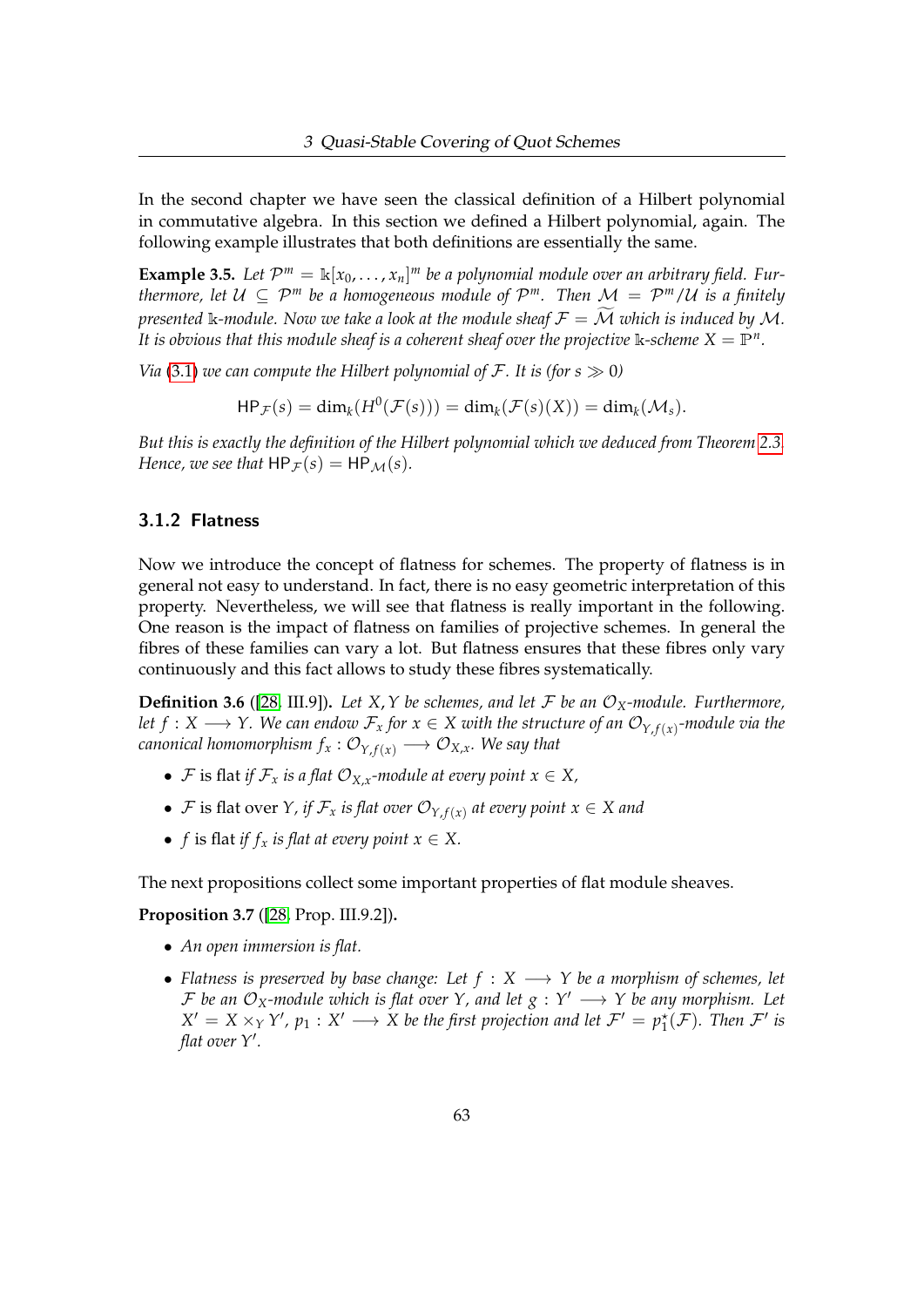- Let  $f: X \longrightarrow Y$  and  $g: Y \longrightarrow Z$  be morphisms of schemes. Let F be an  $\mathcal{O}_X$ -module *which is flat over Y, and assume also that Y is flat over Z. Then* F *is flat over Z.*
- Let  $A \longrightarrow B$  be a ring homomorphism, and let M be a B-module. Let  $f : X =$  $Spec(B) \longrightarrow Y = Spec(A)$  *be the corresponding morphism of affine schemes, and let*  $\mathcal{F} = \widetilde{M}$ . Then F is flat over Y if and only if M is flat over A.
- *Let X be a noetherian scheme, and* F *a coherent OX-module. Then* F *is flat over X if and only if it is locally free.*

**Proposition 3.8** ([\[28,](#page-161-2) Cor. III.9.4]). *Let*  $f : X \longrightarrow Y$  *be a separated morphism of finite type of noetherian schemes,* F *be a quasi-coherent sheaf on X and Y be affine. For any point*  $y \in Y$  *let*  $X_y$  *be the fibre over y and*  $\mathcal{F}_y$  *be the induced sheaf. Moreover, let*  $k(y)$  *denote the constant sheaf*  $k(y)$  *on the closure of y in Y. Then for all i*  $\geq 0$  *there are natural isomorphisms* 

$$
H^i(X_y, \mathcal{F}_y) \cong H_i(X, \mathcal{F} \otimes k(y)).
$$

In the following part we want to investigate the Hilbert polynomial in the context of flatness. But first of all we recall the definitions of families of schemes.

A *family of projective varieties* is a projective morphism of schemes

$$
f:X\longrightarrow S.
$$

The members of the family are the fibres of *f* and *S* is the *parameter scheme*.

A *family of closed subschemes of*  $\mathbb{P}^r$  is a family  $f$  as above which is part of a commutative diagram of morphisms:



realizing *X* as a closed subscheme of the product  $\mathbb{P}^r \times S$  and where the vertical arrow is the second projection.

The family  $f: X \longrightarrow S$  is called *flat*, if *f* is flat as a morphism of schemes.

**Proposition 3.9** ([\[44,](#page-162-3) Prop. 4.2.1 (ii)])**.** *Let S be a connected scheme and* F *a coherent sheaf on*  $\mathbb{P}^r \times S$ . For each  $s \in S$  let  $P_s(t) \in \mathbb{Q}[t]$  be the Hilbert polynomial of  $\mathcal{F}_s$ .  $P_s(t)$  is independent *of s* ∈ *S* if *F is flat over S.* Conversely, if *S is integral and*  $P_s(t)$  *is independent of s for all*  $s \in S$ , then F is flat over S.

The proposition leads immediately to a simple corollary about flat families of closed subschemes.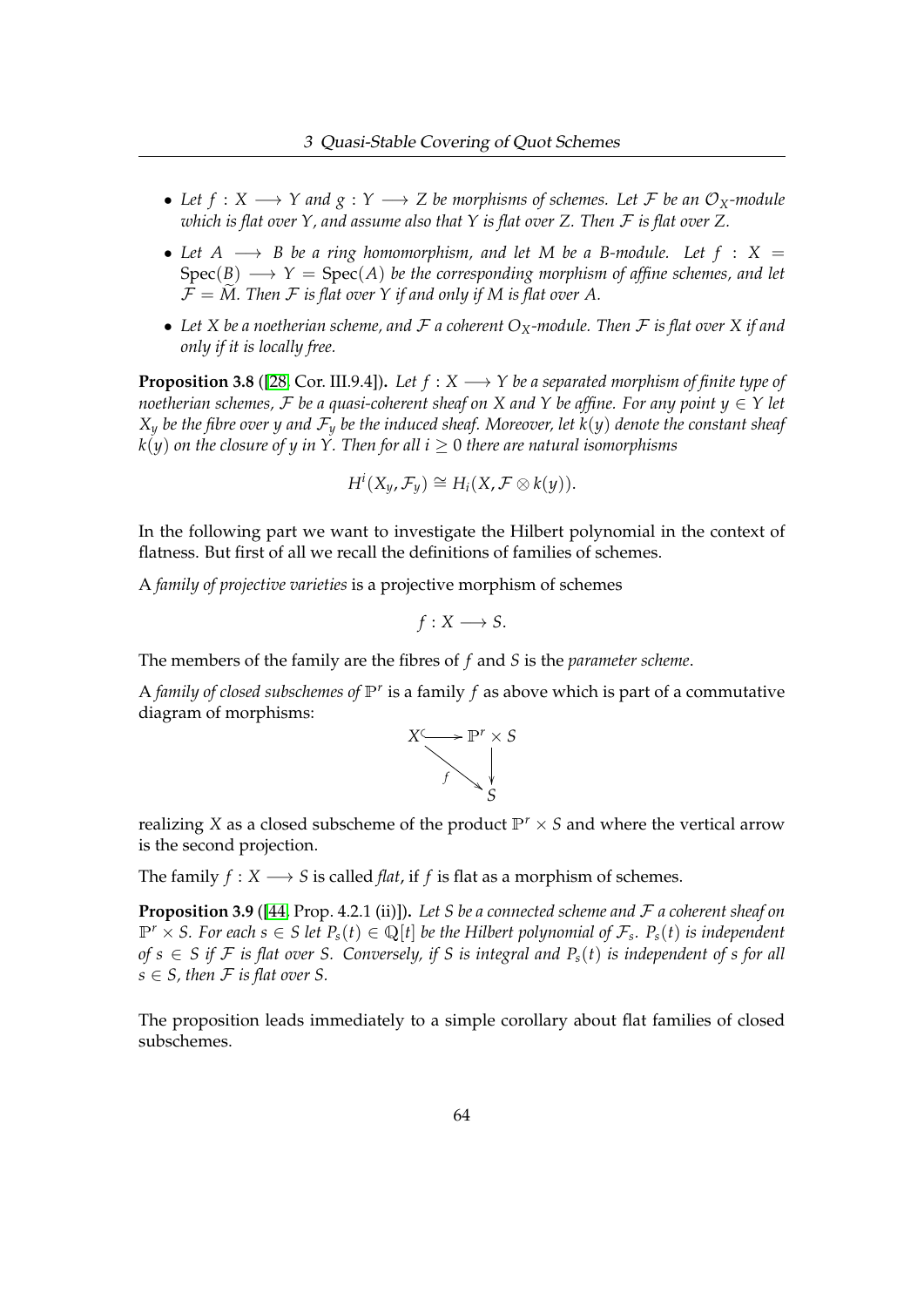<span id="page-69-0"></span>**Corollary 3.10** ([\[44,](#page-162-3) Cor. 4.2.2]). If  $X \subset \mathbb{P}^r \times S$  is a flat family of closed subschemes of  $\mathbb{P}^r$ *with S connected then all fibres X<sup>s</sup> have the same Hilbert polynomial.*

The next example nicely illustrates the last corollary.

**Example 3.11** ([\[44,](#page-162-3) Ex. 4.2.3 (ii)])**.** *We consider the projective space* P<sup>3</sup> *with homogeneous coordinates*  $\mathbf{x} = (x_0, x_1, x_2, x_3)$  *and choose the curve* 

$$
C_u = \text{Proj}(\mathbb{k}[\mathbf{x}]/\langle x_2, x_3 \rangle) \cup \text{Proj}(\mathbb{k}[\mathbf{x}]/\langle x_1, x_3 - ux_0 \rangle)
$$

*for every*  $u \in \mathbb{k}$ *. If*  $u \neq 0$  *then*  $C_u$  *consists of two disjoint lines, while* 

$$
C_0 = \mathrm{Proj}(\Bbbk[\mathbf{x}]/\langle x_1x_2, x_3\rangle)
$$

*is a reducible conic in the plane*  $x_3 = 0$ . The Hilbert polynomials are

$$
P_u(t) = 2t + 2 \quad u \neq 0 \text{ and}
$$
  

$$
P_0(t) = 2t + 1.
$$

*From Corollary* [3.10](#page-69-0) *it follows immediately that*  ${C_u}_{u \in k}$  *cannot be a set of fibres of a flat family of closed subschemes of*  $\mathbb{P}^3$ .

#### 3.1.3 Representable Functors

We now introduce the concept of representable functors. We will see that a representable functor can be represented by a scheme. This allow us to analyse and understand these functors much better. To introduce the concept of representable functors we define the functor of points and state the Yoneda lemma which is a fundamental lemma from category theory. After introducing representable functors we will see how to check if a given functor is representable.

In the following let *Sch<sub>S</sub>* be the category of *S*-schemes.

**Definition 3.12.** *Let F*, *G be two functors from a category* C *into a category* D*. A family of morphisms*  $\alpha(S) : F(S) \longrightarrow G(S)$  *for every object S of C is functorial in S or a* morphism of functors *if for every morphism*  $f : T \longrightarrow S$  *in* C the following diagram commutes.

$$
F(T) \xrightarrow{\alpha(T)} G(T)
$$
  
\n
$$
F(f) \downarrow \qquad \qquad \downarrow G(f)
$$
  
\n
$$
F(S) \xrightarrow{\alpha(S)} G(S).
$$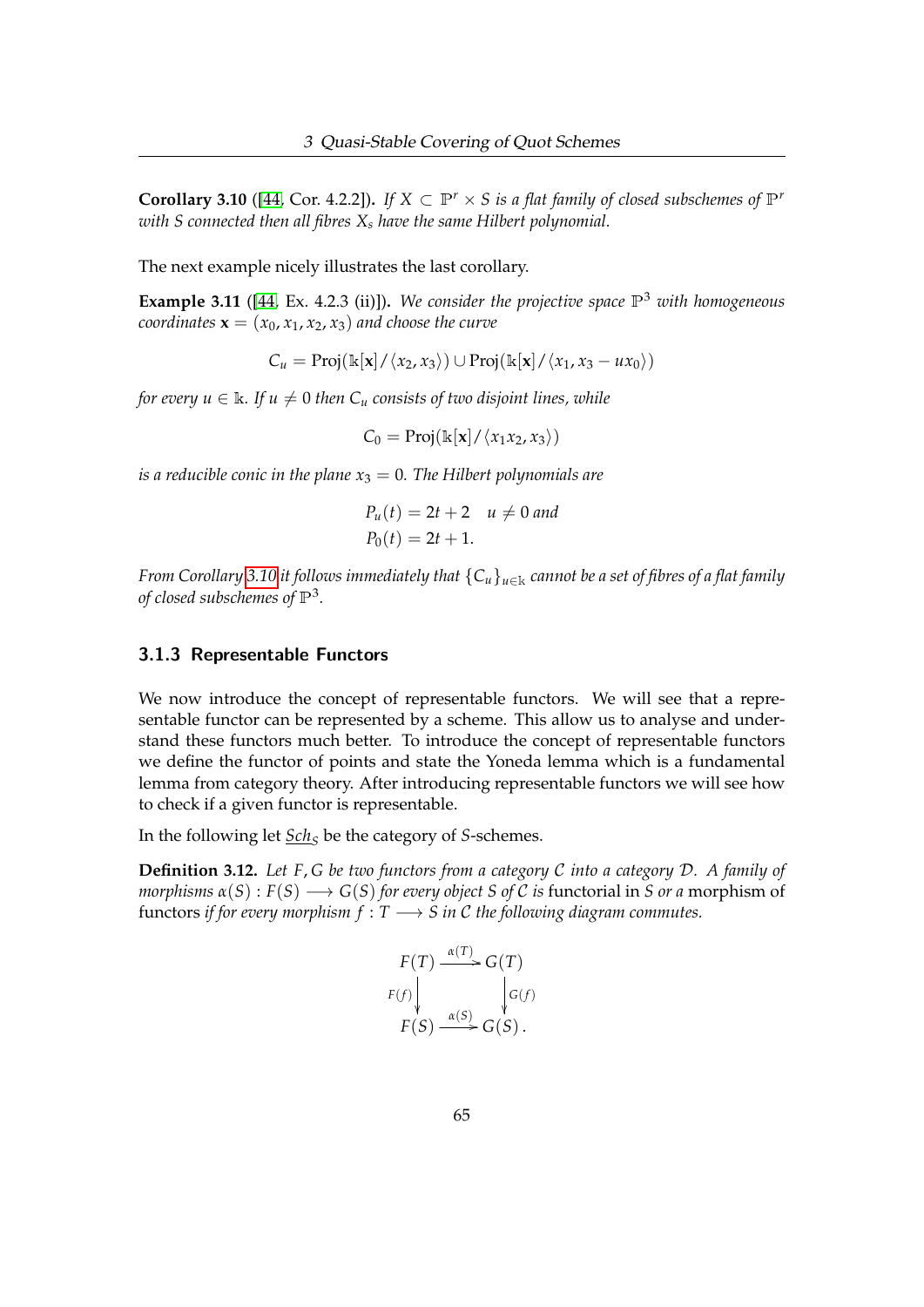**Definition 3.13.** *We define for every S-scheme X the contravariant functor*

$$
h_X: \underline{Sch}_S^{\circ} \longrightarrow \underline{Set}
$$
  
 
$$
Y \longmapsto h_X(Y) := \text{Hom}_S(Y, X),
$$
  

$$
(u: Y' \to Y) \longmapsto (h_X(u): h_X(Y) \to h_X(Y'), x \mapsto x \circ u).
$$

*The functor above is called* the functor of points*. Furthermore, we define for an S-morphism f* : *X* → *Y* and an *S*-*Scheme Z a* functor of morphisms

$$
h_f(Z): h_X(Z) \longrightarrow h_Y(Z),
$$
  

$$
g \longmapsto f \circ g.
$$

We obtain a covariant functor  $X \mapsto h_X$  from  $\underline{Sch}_S$  to the category  $\widehat{Sch}_S$  of functors  $Scĥ<sub>S</sub> → Set$ . For the following let *F* be a functor from <u>Sch</u><sup>°</sup> to <u>Set</u>, *X* an *S*-Scheme</u> and  $\alpha : h_X \longrightarrow F$  a morphism of functors. Note that then  $\alpha(X)(id_X) \in F(X)$ .

**Lemma 3.14** (Yoneda Lemma [\[26,](#page-161-9) Lem. 4.6])**.** *The map*

$$
\text{Hom}_{\underline{\widehat{Sch}_S}}(h_X, F) \longrightarrow F(X)
$$

$$
\alpha \longmapsto \alpha(X)(id_X)
$$

*is bijective and functorial in X.*

For the category of *S*-schemes the Yoneda lemma implies the following nice identification.

**Corollary 3.15** ([\[26,](#page-161-9) Cor. 4.7])**.** *Let X and Y be S-Schemes. Then it is equivalent to give the following data.*

- *An S-morphism of schemes from X to Y.*
- For all S-schemes T a map  $f(T): X_S(T) \longrightarrow Y_S(T)$  of sets which is functorial in T.
- For all affine S-schemes  $T = \text{Spec}(B)$  a map  $f(T) : X_S(T) \longrightarrow Y_S(T)$  of sets which is *functorial in B.*

**Definition 3.16.** *A functor F* :  $\underline{Sch}^{\circ}_{S}$  →  $\underline{Set}$  *is* representable *if there exists an S-scheme X and an isomorphism*  $\xi : h_X \longrightarrow F$ . We say that *F* is representable by *X*.

The pair  $(X, \xi)$  is then uniquely determined up to isomorphisms of schemes, due to the Yoneda Lemma.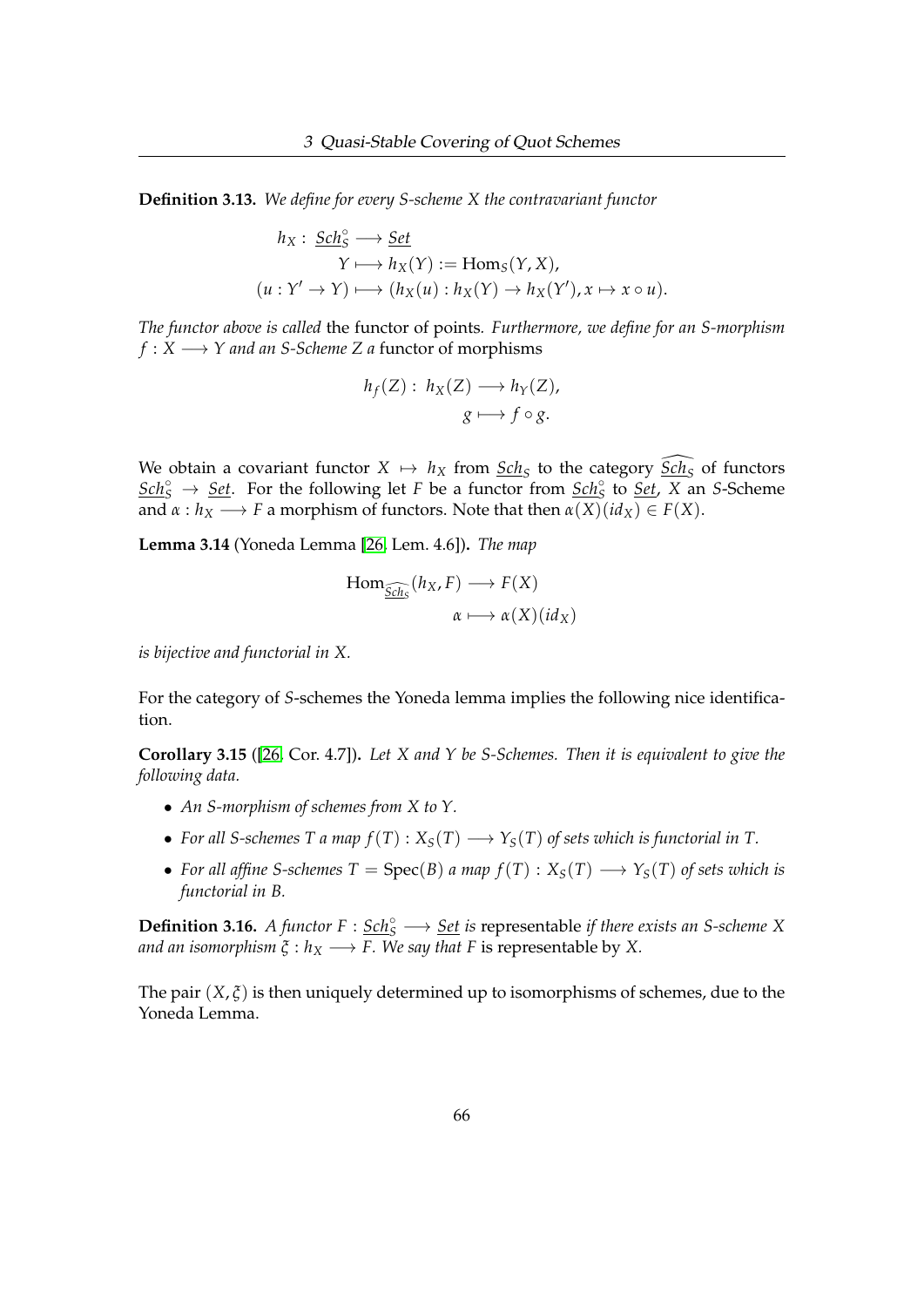**Example 3.17.** Let  $n \geq 0$  be an integer. The functor

$$
F: \underline{Sch_{\mathbb{Z}}^{\circ}} \longrightarrow \underline{Set} \\ S \longmapsto \mathcal{O}_{S}(S)^{n}
$$

*is representable by*  $Spec(\mathbb{Z}[x_1,\ldots,x_n])$ *. To see this we take a look at the functor*  $h_{Spec(\mathbb{Z}[x_1,\ldots,x_n])}$ *. This functor maps a scheme S to h* $S_{\text{pec}(\mathbb{Z}[x_1,...,x_n])}(S) = \text{Hom}_{\mathbb{Z}}(S, \text{Spec}(\mathbb{Z}[x_1,...,x_n])) \cong$  $\text{Hom}_{\text{Ring}}(\mathbb{Z}[x_1,\ldots,x_n],\mathcal{O}_S(S)) = \mathcal{O}_S(S)^n$ . Now it is obviously that  $h_{\text{Spec}(\mathbb{Z}[x_1,\ldots,x_n])}$  and F *are isomorphic and hence F is representable by*  $Spec(\mathbb{Z}[x_1, \ldots, x_n]).$ 

In the following we try to solve the problem of checking if a given functor  $F: \underline{Sch}^{\circ}_{S} \longrightarrow$ *Set* is representable. If *j* : *U*  $\longrightarrow$  *X* is an open immersion of *S*-schemes and  $\xi \in F(X)$ we write  $\zeta_{|U}$  instead of  $F(j)(\zeta)$ .

**Definition 3.18.** *F is a* sheaf for the Zariski topology *(or* Zariski sheaf*) on Sch<sup>S</sup> if the usual*  $s$ heaf axioms are satisfied that is for every S-scheme X and for every open covering  $X = \bigcup_{i \in I} U_i$ *we have:*

Given  $\xi_i \in F(U_i)$  for all  $i \in I$  such that  $\xi_{i|(U_i \cap U_j)} = \xi_{j|(U_i \cap U_j)}$  for all  $i, j \in I$  there exists a  $u$ *nique element*  $\xi \in F(U)$  *such that*  $\xi_{|U_i} = \xi_i$  *for all*  $i \in I$ *.* 

This definition immediately leads to the following simple proposition:

**Proposition 3.19** ([\[26,](#page-161-9) Prop. 8.8]). *Every representable functor*  $F : \underline{Sch}^{\circ}_{S} \longrightarrow \underline{Set}$  *is a sheaf for the Zariski topology.*

Now we want to prove that every Zariski sheaf that has a Zariski covering by representable functors is representable itself. This will be later on one of the key properties to prove that the Grassmann functor is representable.

**Definition 3.20.** *Let F* :  $\underline{Sch^{\circ}_{S}} \longrightarrow \underline{Set}$  *be a contravariant functor. A subfunctor F' is an* open  $subfunctor if for the morphism  $f : F' \longrightarrow F$ , for every S-scheme X and for every S-morphism$  $g: X \longrightarrow F$  the second projection  $f_{(X)}: F' \times_F X \longrightarrow X$  is an open immersion and  $F' \times_F X$  is *representable.*

**Definition 3.21.** *A family*  $(f_i : F_i \longrightarrow F)_{i \in I}$  *of open subfunctors is called a Zariski open* covering of *F if for every S-scheme X and every S-morphism g* : *X* −→ *F the images of the*  $(f_i)_{(X)}$  form a covering of X.

**Theorem 3.22** ([\[26,](#page-161-9) Thm. 8.9]). Let  $F : \underline{Sch}^{\circ}_{S} \longrightarrow \underline{Set}$  be a functor such that F is a sheaf for the *Zariski topology and has a Zariski open covering* (*f<sup>i</sup>* : *F<sup>i</sup>* −→ *F*)*i*∈*<sup>I</sup> by representable functors Fi . Then F is representable.*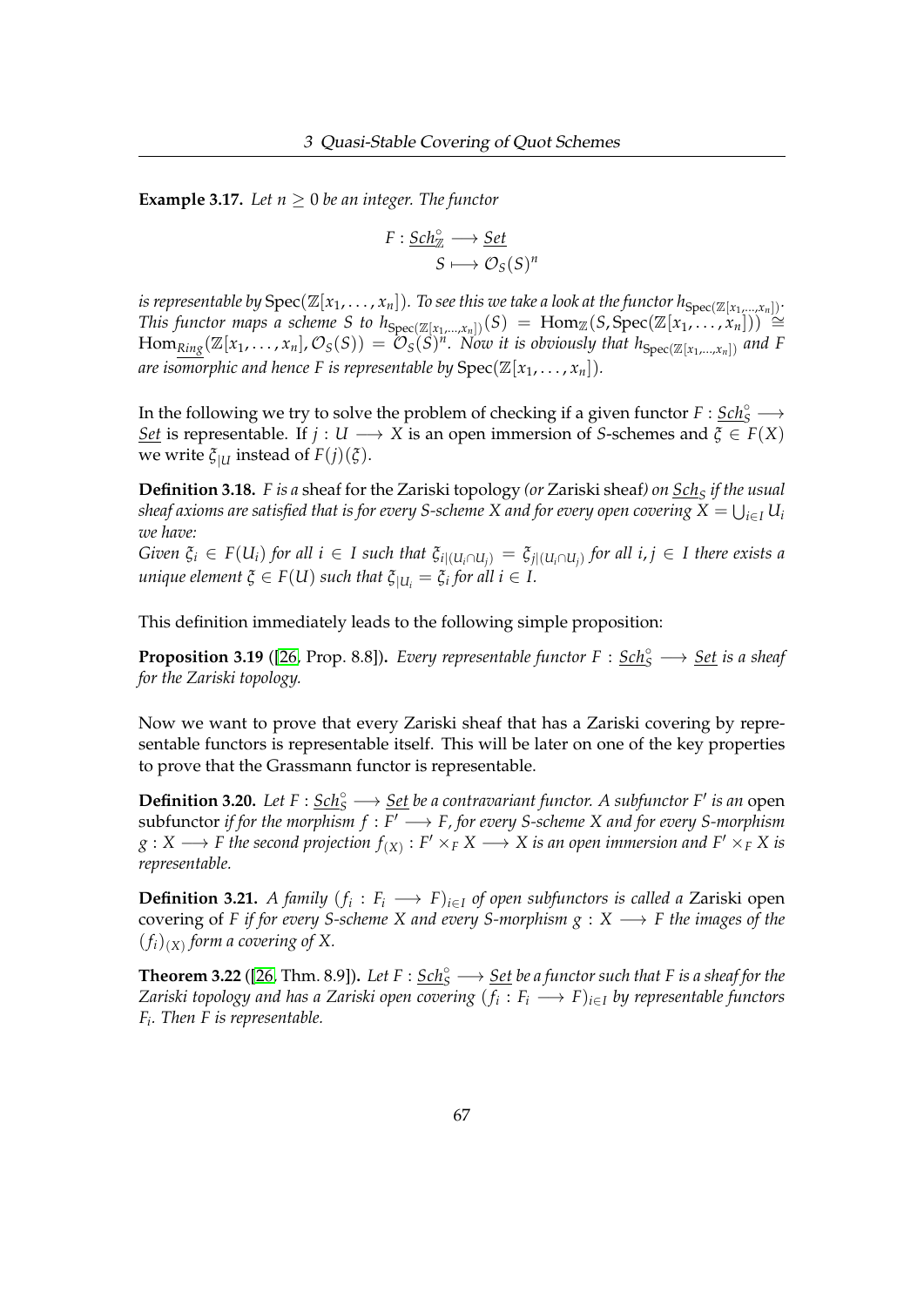We work mainly with schemes over an algebraic closed field k. The following proposition shows that we can restrict us in this case to the functor of points of affine schemes over k.

<span id="page-72-0"></span>**Proposition 3.23** ([\[18,](#page-160-0) Prop. VI-2])**.** *If R is a commutative ring, a scheme over R is determined by the restriction of its functor of points to affine schemes over R; in fact the functor h from the category of R-schemes to the category of functors from the category of R-algebras to the category of sets is an equivalence of the category of R-schemes with a full subcategory of the category of functors.*

A contravariant functor from the category of affine k-schemes to the category of sets is obviously the same then a covariant functor from the category of  $\Bbbk$ -algebras to the category of sets. Hence, we can consider the contravariant functors which are defined in the next section as functors of covariant functors of k-Algebras.

# 3.2 Functors

In this section we introduce several functors, especially the Hilbert and the Quot functor. Furthermore, we define the Grassmann functor. This functor plays an important role in the following because we use the Grassmann functor to present a new proof of the representability of the Quot functor.

## 3.2.1 Hilbert functor

We first introduce the Hilbert functor in a very general case. We will see that we can simplify the definition when we only consider the Hilbert functor over the projective k-scheme P*<sup>n</sup>*

Let *Y* be a projective scheme over k. Furthermore, fix a numerical polynomial in other words choose  $HP(t) \in \mathbb{Q}[t]$  of the form

<span id="page-72-1"></span>
$$
HP(t) = \sum_{i=0}^{r} a_i \binom{t+r}{i}
$$
 (3.2)

with  $a_i \in \mathbb{N}$  for all *i*. For every *Y*-scheme *S* we define

$$
Hilb_{HP(t)}^{Y}(S) := \begin{cases} flat families X \subset Y \times S \text{ of closed subschemes of Y parametrized} \\ by S \text{ with fibres having Hilbert polynomial HP}(t) \end{cases}
$$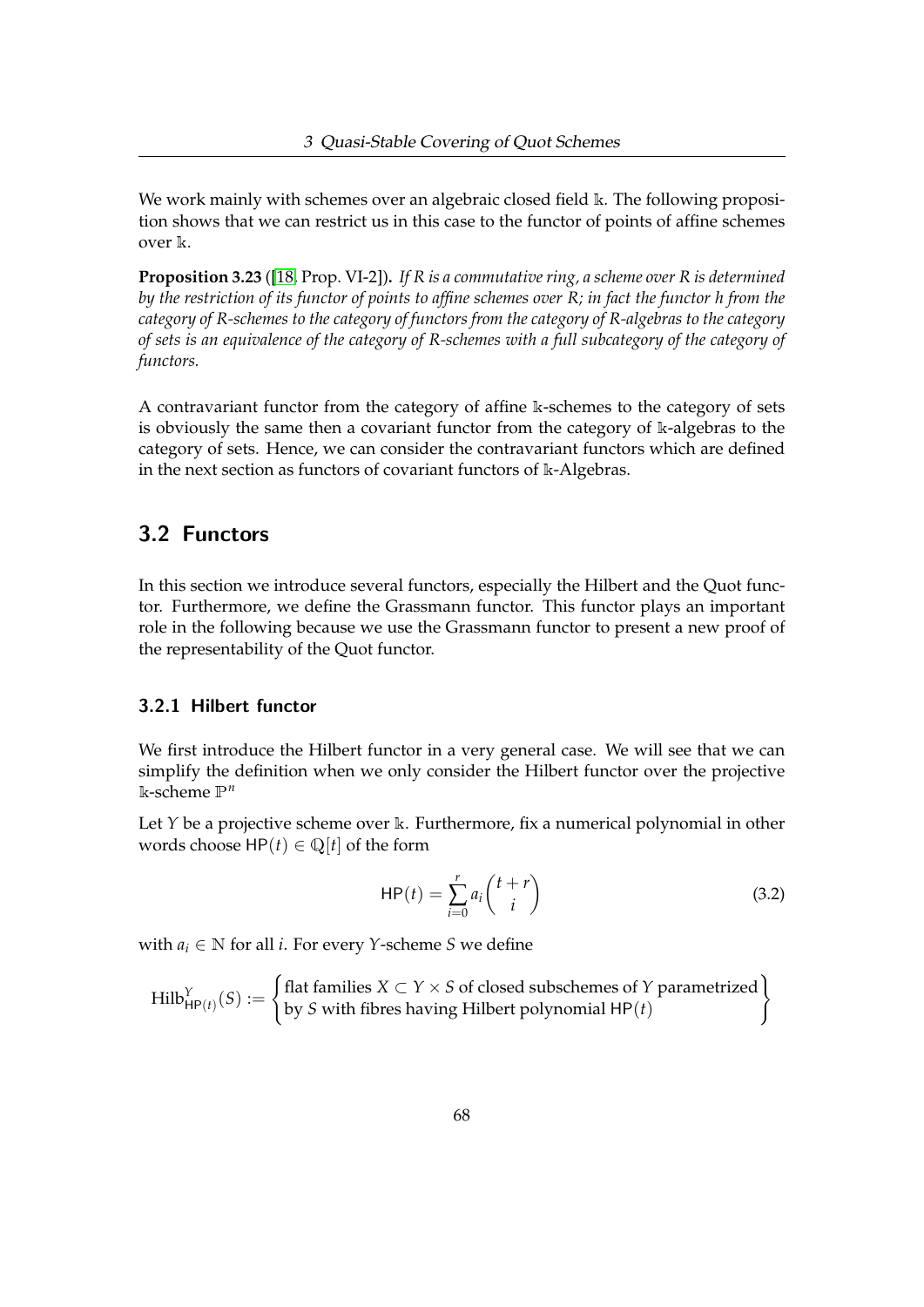and for a morphism of schemes  $f : S \longrightarrow T$  we define

$$
\text{Hilb}_{\text{HP}(t)}^{Y}(f) : \text{Hilb}_{\text{HP}(t)}^{Y}(T) \longrightarrow \text{Hilb}_{\text{HP}(t)}^{Y}(S)
$$

$$
X \longmapsto f^{*}(X).
$$

This functor is well defined because the property flatness is preserved under base change by Proposition [3.7.](#page-67-0) We call this functor the *Hilbert functor of Y relative to* HP(*t*).

The Hilbert functor was introduced by Grothendieck [\[25\]](#page-161-0), who also proved that the Hilbert functor is representable. This motivates the following definition:

**Definition 3.24.** *The scheme which represents the functor*  $Hilb_{HP(t)}^Y$  *is called the* Hilbert scheme *and we denote it by*  $\boldsymbol{Hilb}^Y_{\boldsymbol{\mathsf{HP}}(t)}.$ 

The Hilbert scheme  $\mathbf{Hilb}^Y_{\mathsf{HP}(t)}$  has a universal element. That is a flat family  $Z\, \subset\, Y\times$  $\text{Hilb}^Y_{\text{HP}(t)}$  of closed subschemes of *Y* with Hilbert polynomial HP(*t*) which fulfils the following universal property:

For all schemes *S* and for all  $X \subset Y \times S$  of closed subschemes of *Y* having Hilbert polynomial HP $(t)$  there is a unique morphism  $S \longrightarrow \textbf{Hilb}^Y_{\textsf{HP}(t)}$  such that



If  $Y = \mathbb{P}^n$  for an  $n \in \mathbb{N} \setminus \{0\}$  we write in the following  $\text{Hilb}^n_{\mathsf{HP}(t)}$ , respectively  $\text{Hilb}^n_{\mathsf{HP}(t)}$ . Furthermore, we restrict ourselves to the case that we only consider schemes over an algebraic closed field k. Hence, we can use Proposition [3.23](#page-72-0) to consider  $\text{Hilb}^n_{\text{HP}(t)}$  as a functor from the category of affine k-schemes to the category sets with the following map:

$$
Hilb_{HP(t)}^{n}(Spec A) = \left\{ X \subset \mathbb{P}^{n} \times A \mid X \text{ flat over Spec}(A) \text{ with Hilbert } \right\}.
$$

Since we are now considering affine k-schemes, we take the graded module

$$
\mathcal{M} = \bigoplus_{t \geq 0} H^0(X, \mathcal{O}_X(t))
$$

over  $A[x]$  such that  $\widetilde{\mathcal{M}} = \mathcal{O}_X$ . In the image of the functor we assume that  $\mathcal{O}_X$  is flat, hence  $M$  must be also flat by Proposition [3.7.](#page-67-0) Furthermore, we know that flatness is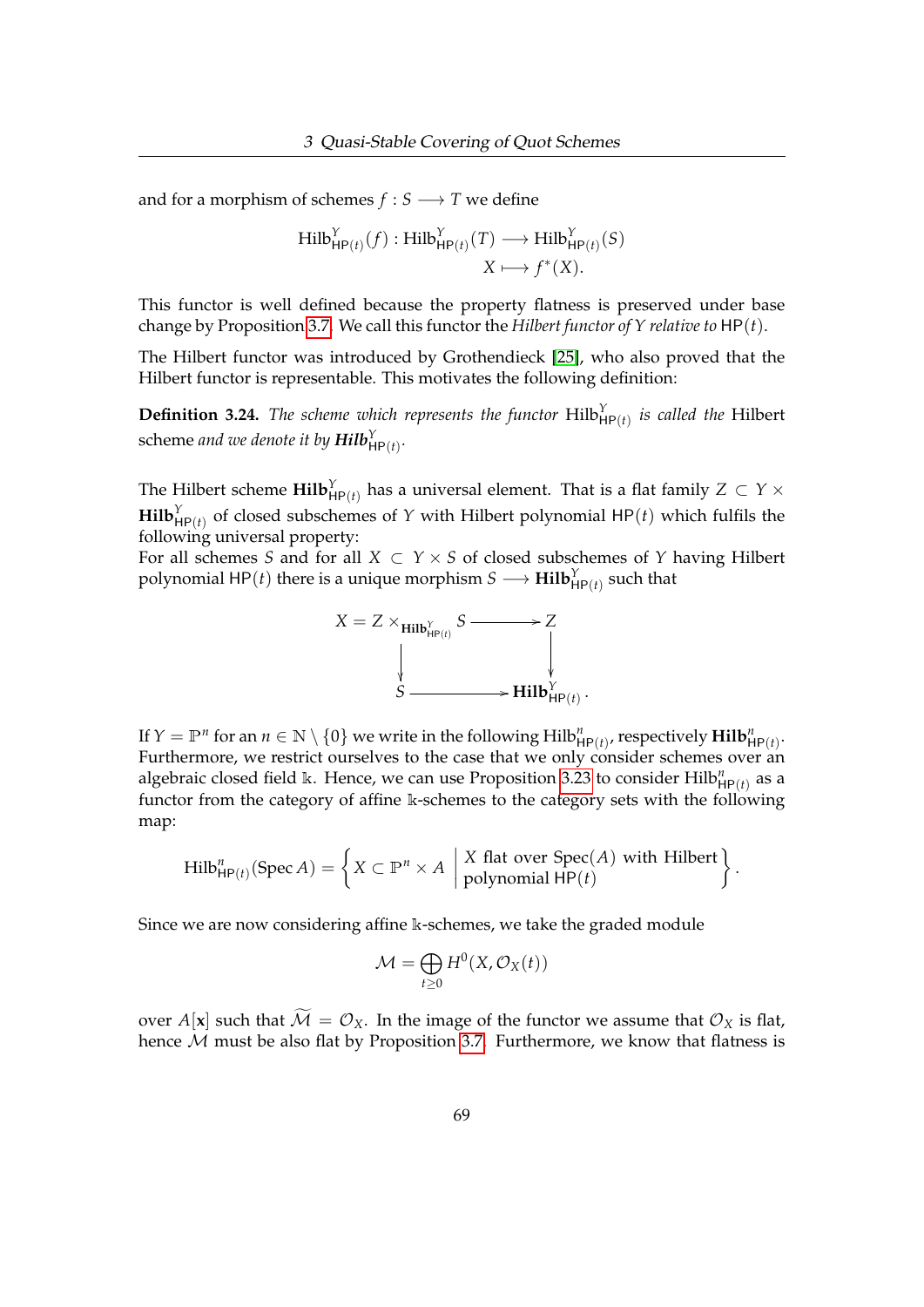preserved under localization and that every finitely generated module is flat if and only if it is free. We denote by  $k(p)$  the residue field of  $A_p$ , where  $p \in Spec(A)$ . Then we can define the Hilbert polynomial HP(*t*) of  $\mathcal{M}_p$  as the Hilbert polynomial of  $\mathcal{M}_p \otimes k(p)$ which is

$$
\mathsf{HP}(t) = \dim_{k(\mathfrak{p})}((\mathcal{M}_{\mathfrak{p}})_t \otimes k(\mathfrak{p})) \qquad t \gg 0.
$$

By Corollary [3.10](#page-69-0) we conclude that  $HP(t)$  does not depend on  $p \in Spec A$ . Hence, we can redefine the Hilbert functor as a functor from the category of k-Algebras to the category of sets: For every k-Algebra *A* let

$$
Hilb_{HP(t)}^n(A) = \begin{cases} M, \text{graded module over } A[\mathbf{x}] \text{ flat over } A \text{ with} \\ Hilbert polynomial HP(t) \end{cases}
$$

and for any homomorphism of k-Algebras  $f : A \longrightarrow B$  let

$$
\text{Hilb}_{\text{HP}(t)}^n(f) : \text{Hilb}_{\text{HP}(t)}^n(A) \longrightarrow \text{Hilb}_{\text{HP}(t)}^n(B)
$$

$$
\mathcal{M} \longmapsto \mathcal{M} \otimes_A B.
$$

It is easy to see that the functor is still well defined again because flatness is preserved when tensoring with *B*.

#### 3.2.2 Quot Functor

In the previous section we introduced the Hilbert functor. Now we define a generalization of this functor called Quot functor. We first introduce the Quot functor for the general case and then specialize to Quot functors over the projective space P*<sup>n</sup>* over the algebraically closed field k again.

Let *S* be a noetherian scheme. Furthermore, let *X* be an *S*-scheme, F be a quasi-coherent  $\mathcal{O}_X$ -module and assume that HP(*t*)  $\in \mathbb{Q}[t]$  fulfils [\(3.2\)](#page-72-1). Then we define the *quotient functor of* F *relative to* HP(*t*) as a functor from the category *S*-schemes to the category of sets. For every *S*-scheme *T* we define

 $\operatorname{Quot}_{X,S}^{\mathcal{F},\mathsf{HP}(t)}(T) :=$  $\int Q$  quotients of  $\mathcal{F}_T$  which are quasi-coherent and flat over *T*, such that the fibres have Hilbert polynomial HP(*t*)  $\lambda$ .

For a morphism of *S*-schemes  $f : T \longrightarrow T'$  we define

$$
\operatorname{Quot}_{X,S}^{\mathcal{F},\mathsf{HP}(t)}(f) : \operatorname{Quot}_{X,S}^{\mathcal{F},\mathsf{HP}(t)}(T) \longrightarrow \operatorname{Quot}_{X,S}^{\mathcal{F},\mathsf{HP}(t)}(S)
$$

$$
X \longmapsto f^*(X).
$$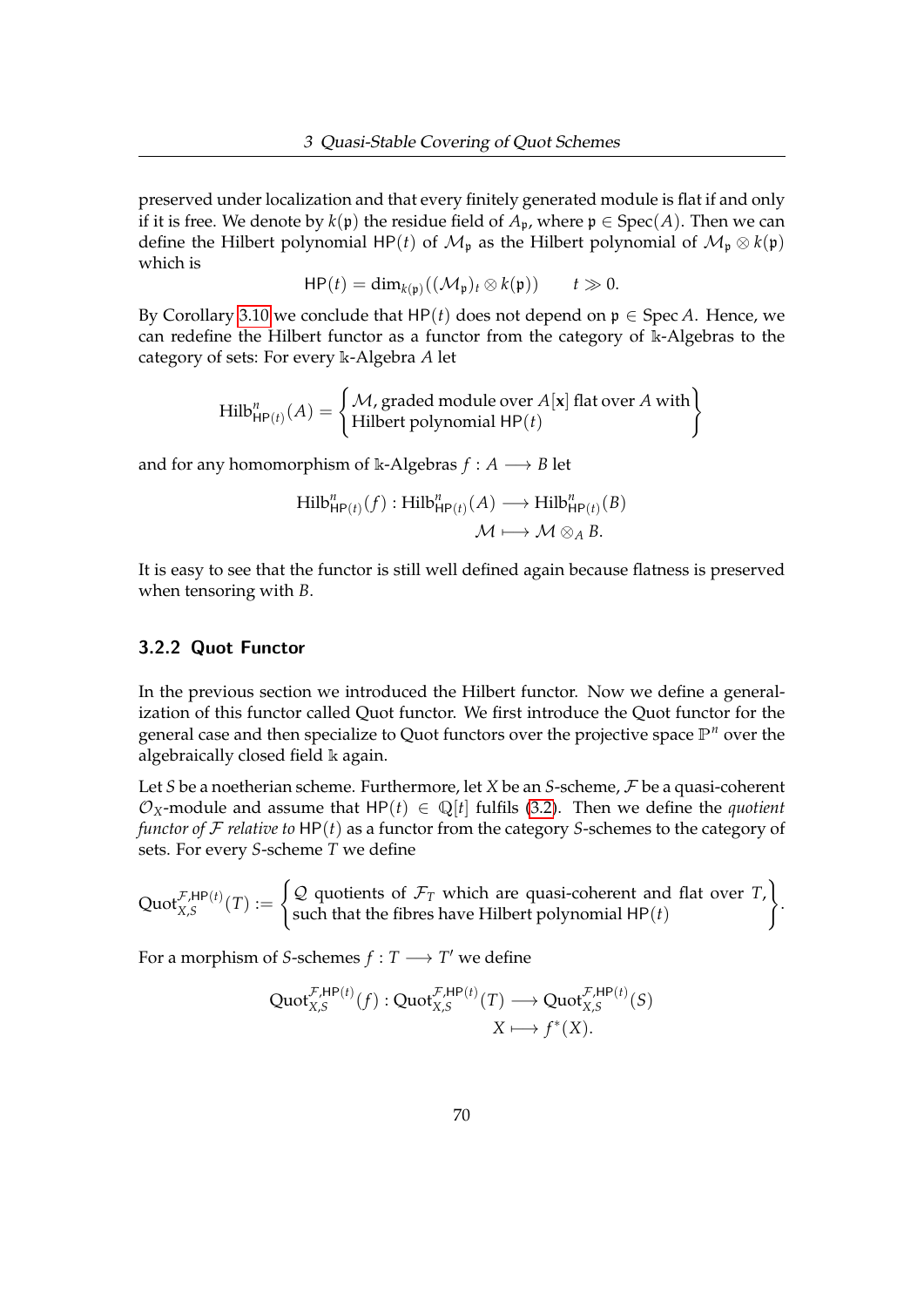We have to prove that the functor  $Quot_{X,S}^{\mathcal{F},HP(t)}$  is representable again but for the moment we assume that this is true which leads to the following definition:

Grothendieck [\[25\]](#page-161-0) proved that the Quot functor is representable. We will not assume this in the following, because we will give a new proof of the representability of this functor under some hypothesis, which we introduce below. Grothendieck's work motivates the following definition

**Definition 3.25.** The scheme which represents the functor  $Quot_{X,S}^{\mathcal{F},HP(t)}$  is called the Quot scheme and we denote it by  $\boldsymbol{Quot}_{X,S}^{\mathcal{F},\mathsf{HP}(t)}.$ 

If  $S = \text{Spec}(\mathbb{k})$  we write  $\text{Quot}_X^{\mathcal{F},HP(t)}$ , respectively  $\text{Quot}_X^{\mathcal{F},HP(t)}$ . If furthermore  $\mathcal{F} =$  $\mathcal{O}_\text{X}^{\textit{m,d}}$  $L_X^{m,\mathbf{d}}:=\bigoplus_{i=1}^m\mathcal{O}_X(d_i)$  for an  $m\in\mathbb{N}\setminus\{0\}$  and  $\mathbf{d}=(d_1,\ldots,d_m)$  with  $d_i\in\mathbb{Z}$  we write  $\mathsf{Quot}_{X,\mathsf{HP}(t)}^{\mathsf{m},\mathsf{d}}$ , respectively  $\mathsf{Quot}_{X,\mathsf{HP}(t)}^{\mathsf{m},\mathsf{d}}$ .

Now we can see, how the Hilbert scheme is a specialization of the Quot scheme. For  $m = 1$  and  $\mathbf{d} = (0)$  the Quot functor Quot ${}^{m,\mathbf{d}}_{X,\mathsf{HP}(t)}$  is equivalent to the Hilbert functor  $\mathrm{Hilb}^X_{\mathsf{HP}(t)}$  due to the fact that quotients of the Quot functor correspond to the flat families of the Hilbert functor.

We can simplify the Quot functor even further. If  $X = \mathbb{P}^n$  for an  $n \in \mathbb{N} \setminus \{0\}$  we write  $\text{Quot}_{n,\mathsf{HP}(t)}^{m,\mathsf{d}}$ , respectively  $\textbf{Quot}_{n,\mathsf{HP}(t)}^{m,\mathsf{d}}$ . In the following we only work with the Quot functors which are of this form. Grothendieck [\[25\]](#page-161-0) proved that  $\text{Quot}^{m,\mathbf{d}}_{n,\mathsf{HP}(t)}$  is a Zariski sheaf. Due to this we can consider  $\text{Quot}_{n,\text{HP}(t)}^{m,\textbf{d}}$  as a functor from the category of k-algebras to the category of sets via Proposition [3.23](#page-72-0) that is for every finitely generated k-Algebra *A* we assign

$$
\text{Quot}_{n,\text{HP}(t)}^{m,\textbf{d}}(A) = \begin{cases} \mathcal{Q} \text{ quotients of } \mathcal{O}_{\mathbb{P}_A^n}^{m,\textbf{d}} \text{ which are flat over } \text{Spec}(A) \text{ with Hilbert} \\ \text{polynomial } \text{HP}(t) \end{cases}.
$$

Note that we can now skip the condition of quasi-coherence because this is always fulfilled in this case. Furthermore, it holds for any k-algebra homomorphism  $f : A \longrightarrow$ *B* that

$$
\text{Quot}_{n,\text{HP}(t)}^{\text{m,d}}(f): \text{Quot}_{n,\text{HP}(t)}^{\text{m,d}}(A) \longrightarrow \text{Quot}_{n,\text{HP}(t)}^{\text{m,d}}(B)
$$

$$
\widetilde{Q} \longmapsto \widetilde{Q \otimes_A B},
$$

where  $Q = H^0_* \mathcal{Q}$ , for  $\mathcal{Q} \in \text{Quot}_{n,\text{HP}(t)}^{m,\textbf{d}}(A)$ .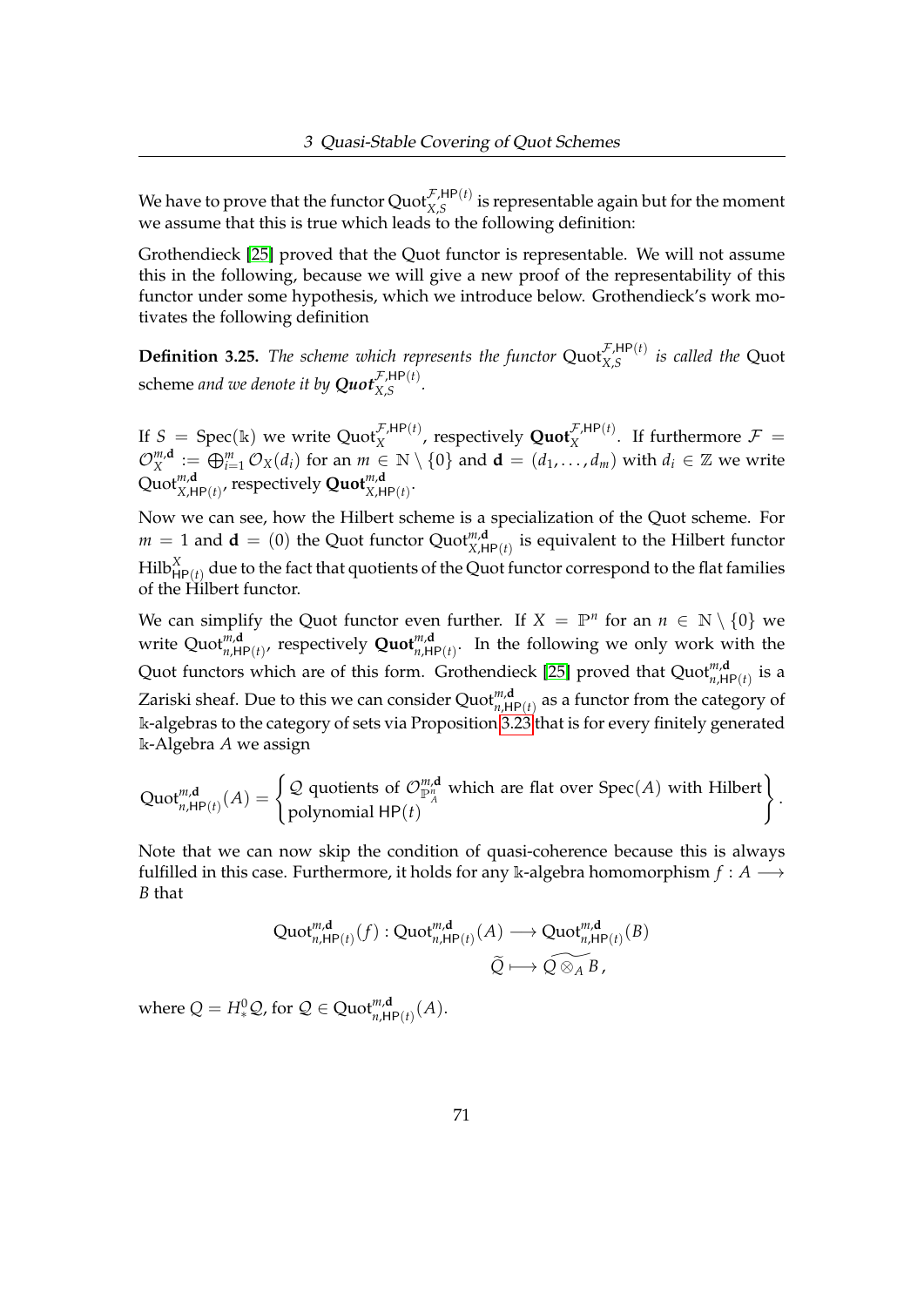This is equivalent to consider the functor from the category of k-algebras to the category of sets that associates to every k-algebra the set

$$
\text{Quot}_{n,\text{HP}(t)}^{m,\textbf{d}}(A) = \left\{ A \text{-flat quotients } Q \text{ of } A[\mathbf{x}]_{\textbf{d}}^m \text{ with Hilbert polynomial } \text{HP}(t) \right\}
$$

and that associates to every k-algebra homomorphism  $f : A \longrightarrow B$  the morphism

$$
\mathrm{Quot}_{n,\mathrm{HP}(t)}^{\mathfrak{m},\mathbf{d}}(f) : \mathrm{Quot}_{n,\mathrm{HP}(t)}^{\mathfrak{m},\mathbf{d}}(A) \longrightarrow \mathrm{Quot}_{n,\mathrm{HP}(t)}^{\mathfrak{m},\mathbf{d}}(B)
$$
  

$$
Q \longmapsto Q \otimes_A B.
$$

This is equivalent to consider the functor from the category of k-algebras to the category of sets that associates to every k-algebra the set

Quot<sup>*m*,d</sup><sub>*n*</sub>,HP(*t*)</sub> (*A*) =  $\begin{cases} M$  saturated submodules of  $A[\mathbf{x}]_d^m$  with  $A[\mathbf{x}]_d^m / M$  flat with Hilbert polynomial HP(*t*) <u>)</u>

and that associates to every k-algebra homomorphism  $f : A \longrightarrow B$  the morphism

$$
\operatorname{Quot}_{n,\operatorname{HP}(t)}^{\mathfrak{m},\operatorname{\mathbf{d}}}(f): \operatorname{Quot}_{n,\operatorname{HP}(t)}^{\mathfrak{m},\operatorname{\mathbf{d}}}(A) \longrightarrow \operatorname{Quot}_{n,\operatorname{HP}(t)}^{\mathfrak{m},\operatorname{\mathbf{d}}}(B)
$$

$$
\mathcal{M} \longmapsto \mathcal{M} \otimes_A B.
$$

## 3.2.3 Grassmann Functor

In the following we define the Grassmann functor and show that this functor is representable. We follow Görtz and Wedhorn [\[26,](#page-161-1) (8.4)].

Like the Hilbert functor and the Quot functor the Grassmann functor Gr*k*,*<sup>l</sup>* is a functor from the category of schemes to the category of sets for two positive integers *k*, *l*. For a scheme *S* we define

$$
\mathrm{Gr}_{k,l}(S) := \left\{ U \subseteq \mathcal{O}_S^l \mid \mathcal{O}_S^l / U \text{ is locally free } \mathcal{O}_S \text{-module of rank } l - k \right\}
$$

where  $\mathcal{O}_S^l = \bigoplus_{i=1}^l \mathcal{O}_S$  and for a morphism of schemes  $f : S \longrightarrow T$  we define

$$
\mathrm{Gr}_{k,l}(f): \mathrm{Gr}_{k,l}(T) \longrightarrow \mathrm{Gr}_{k,l}(S)
$$

$$
U \longmapsto f^*(U).
$$

Obviously this functor is well defined. Furthermore, we observe the following fact.

**Lemma 3.26.** *The functors* Gr*k*,*<sup>l</sup> are Zariski sheafs.*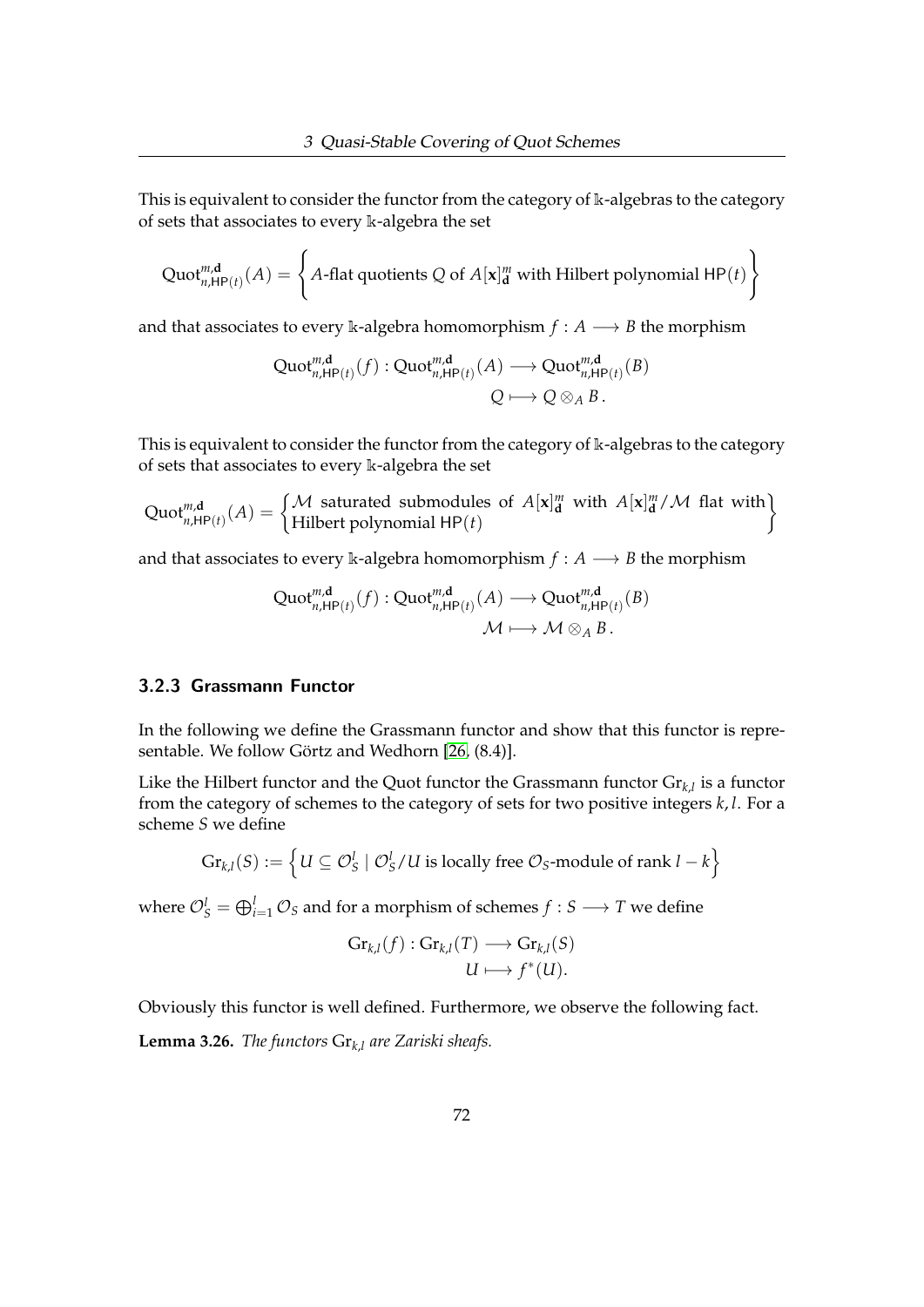*Proof.* For the proof see [\[26,](#page-161-1) p. 211]

We use Theorem [3.22](#page-71-0) to prove the representability of Gr*k*,*<sup>l</sup>* . Therefore, we construct at first a Zariski open covering of representable functors  $F_i$  which covers  $Gr_{k,l}$  and then apply the theorem.

Let  $\mathcal{I}$  be the set of subsets of  $\{1,\ldots,l\}$  of cardinality  $l-k$ . For  $I\in\mathcal{I}$  let  $s_I:\mathcal{O}^{l-k}_S\longrightarrow\mathcal{O}^{l}_S$ the direct sum of coprojections  $\mathcal{O}_S \longrightarrow \mathcal{O}_S^l$  corresponding to the elements of *I*. That is if  $I = \{i_1, \ldots, i_{l-k}\}$  then a coprojection  $\mathcal{O}_S \longrightarrow \mathcal{O}_S^l$  corresponds to  $i_j$  if  $\mathcal{O}_S$  maps into the  $i_j$ th component of  $\mathcal{O}_S^l$ .

With this notation we are able to introduce the following subfunctors of the Grassmann functor. For a scheme *S* we define

$$
\mathrm{Gr}^I_{k,l}(S) = \{ U \in \mathrm{Gr}_{k,l}(S) \mid \mathcal{O}_S^{I-k} \stackrel{s_I}{\to} \mathcal{O}_S^l \to \mathcal{O}_S^l/U \text{ is an isomorphism} \}
$$

and for a morphism of schemes  $f : S \longrightarrow T$  we define

$$
\mathrm{Gr}^I_{k,l}(f) : \mathrm{Gr}^I_{k,l}(T) \longrightarrow \mathrm{Gr}^I_{k,l}(S) \\ U \longmapsto f^*(U).
$$

Furthermore let  $f_I: \mathrm{Gr}^I_{k,l} \longrightarrow \mathrm{Gr}_{k,l}$  the natural embedding of the  $\mathrm{Gr}^I_{k,l}$  into  $\mathrm{Gr}_{k,l}.$ 

To apply Theorem [3.22](#page-71-0) we have to show that all  $\mathrm{Gr}^I_{k,l}$  are representable and all  $f_I$ :  $\text{Gr}_{k,l}^I \longrightarrow \text{Gr}_{k,l}$  form a Zariski open covering of  $\text{Gr}_{k,l}.$  First we show that the functors  $\mathrm{Gr}^{I}_{k,l}$  are representable.

<span id="page-77-0"></span>**Lemma 3.27.** *The functors*  $\text{Gr}_{k,l}^I$  *are representable.* 

*Proof.* Let *S* be a scheme and  $U \in \mathrm{Gr}^I_{k,l}.$  The morphism  $w: \mathcal{O}^{l-k}_S \longrightarrow \mathcal{O}^l_S/U$  is obviously an isomorphism. If we define the map

$$
u_U: \mathcal{O}_S^l \longrightarrow \mathcal{O}_S^l/U \stackrel{w^{-1}}{\longrightarrow} \mathcal{O}_S^{l-k}
$$

we see immediately that the kernel is *U* and that  $u_U \circ s_I = \mathrm{id}_{\mathcal{O}_S^{I-k}}.$ 

Conversely, given a homomorphism  $u: \mathcal{O}_S^l \longrightarrow \mathcal{O}_S^{l-k}$  with  $u \circ s_I = \mathrm{id}_{\mathcal{O}_S^{l-k}}$  we get  $\ker(U) \in \mathrm{Gr}^I_{k,l}(S).$  Hence, we can define a map

$$
F(S) = \{u \in \text{Hom}_{\mathcal{O}_S}(\mathcal{O}_S^l, \mathcal{O}_S^{l-k}) \mid u \circ s_I = \text{id}\} \longrightarrow \text{Gr}_{k,l}^I(S)
$$

$$
u \longrightarrow \text{ker}(u).
$$

 $\Box$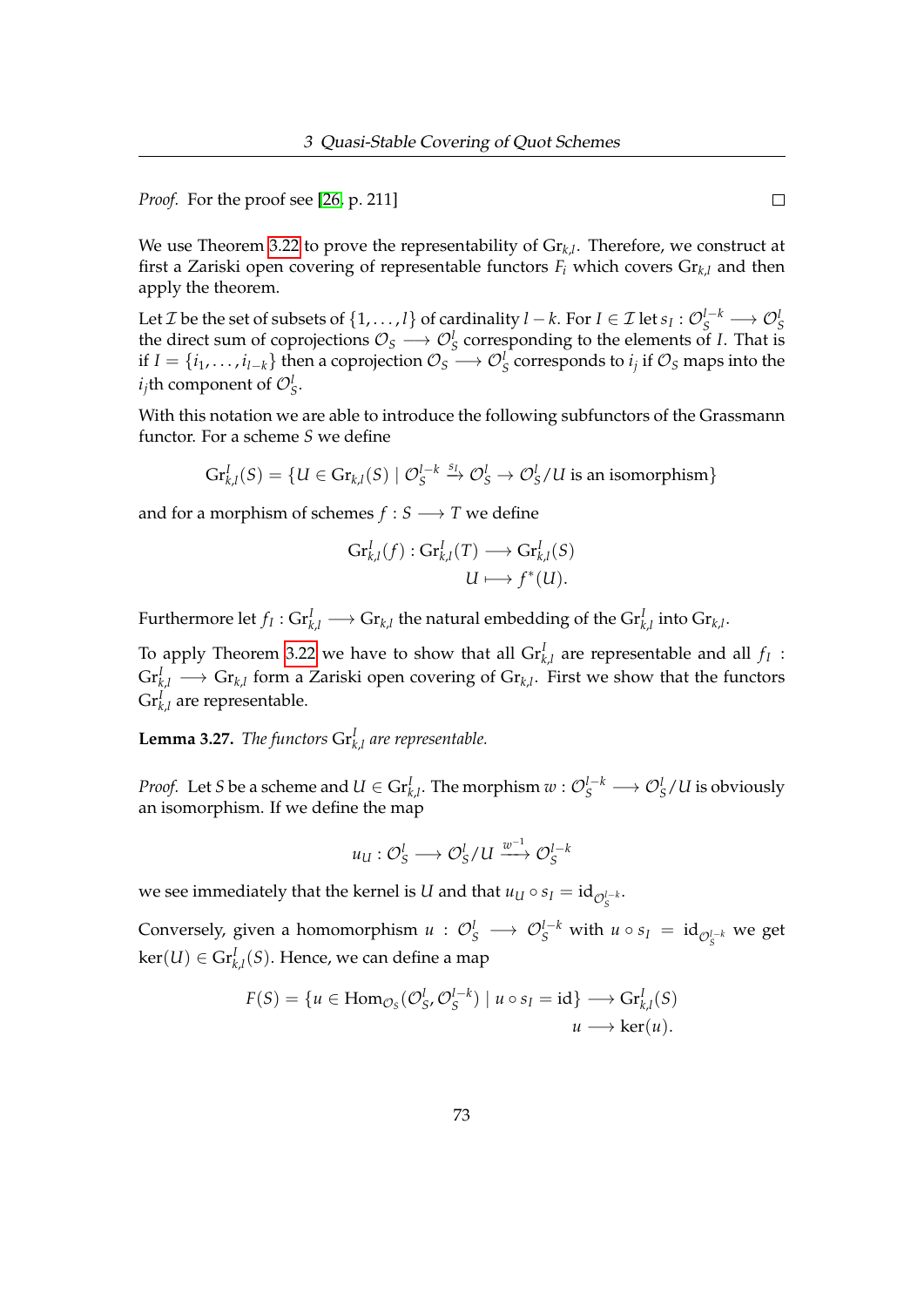This map is clearly bijective and functorial in *S*. Hence, we get a natural isomorphism between  $F$  and  $\mathrm{Gr}^I_{k,l}.$  Now we define the map

$$
F(S) \longrightarrow \text{Hom}_{\mathcal{O}_S}(\mathcal{O}_S^k, \mathcal{O}_S^{l-k}) = \mathcal{O}_S(S)^{k(l-k)} \cong \mathbb{A}^{k(l-k)}(S)
$$
  

$$
u \longmapsto u_{|\mathcal{O}_S^k}.
$$

This map is bijective and functorial in *S*. Therefore, *F* is representable by A*k*(*l*−*k*) and hence  $F$   $\cong$   $\mathrm{Gr}_{k,l}^{I'}$  is representable.  $\Box$ 

<span id="page-78-0"></span>**Lemma 3.28.** *A Zariski open covering of*  $\mathrm{Gr}_{k,l}$  *is*  $(f_I : \mathrm{Gr}_{k,l}^I \longrightarrow \mathrm{Gr}_{k,l})_{I \in \mathcal{I}}$ *.* 

*Proof.* In [\[26,](#page-161-1) Lem. 8.13 (i)] it is shown that  $f_I$  is an open subfunctor. Thus, we only have to show that  $(f_I)_{(X)}$  form a covering of *X* for an arbitrary scheme *X*. Let  $g: X \longrightarrow \mathrm{Gr}_{k,l}$ be a morphism of functors which corresponds via the Yoneda Lemma to  $U \in \mathrm{Gr}_{k,l}$ . In [\[26,](#page-161-1) Lem. 8.13 (i)] we see that  $U_I = \text{Gr}_{k,l}^I \times_{\text{Gr}_{k,l}} X$  is representable by an open subscheme of *X* which we again denote by  $U_I$ . We have to show that  $f : II_I U_I \longrightarrow X$  which is induced by open immersion  $U_I \longrightarrow X$ , is surjective.

It is enough to show that *f* is surjective on k-valued points, where k is an arbitrary field. Let  $x : Spec(k) \longrightarrow X$  be a k-valued point of *X*. By composition with *g* we get a kvalued point of  $\mathrm{Gr}_{k,l}$ . This point corresponds to a *k*-dimensional vectors space of  $\mathbb{k}^l$ . By the definition of *x* we know that *x* lies in the image of  $U^I(\mathbb{k}) \longrightarrow X(\mathbb{k})$  if and only if the complement of *U* is an *l* − *k*-dimensional vector subspace of k *l* . We can complete any basis of  $U$  by part of the standard basis to a basis of  $\Bbbk^l.$  Thus, there exists a complement of *U* of dimension *l* − *k*. Now it is obvious that *f* is surjective and we are done.  $\Box$ 

Due to the lemmata above it is easy to prove the following statement.

**Corollary 3.29.** *The functor* Gr*k*,*<sup>l</sup> is representable.*

*Proof.* Due to Lemma [3.28](#page-78-0) and Lemma [3.27](#page-77-0) we can apply Theorem [3.22.](#page-71-0)  $\Box$ 

# 3.3 A new Proof for the Representability of the Quot Functor

To prove that the Quot functor is representable we will follow the approach which was developed by Bayer [\[6\]](#page-159-0) for Hilbert functors. He showed that the Hilbert functor is a subfunctor of the Grassmann functor which allows to deduce the representability of the Hilbert functor from the representability of the Grassmann functor.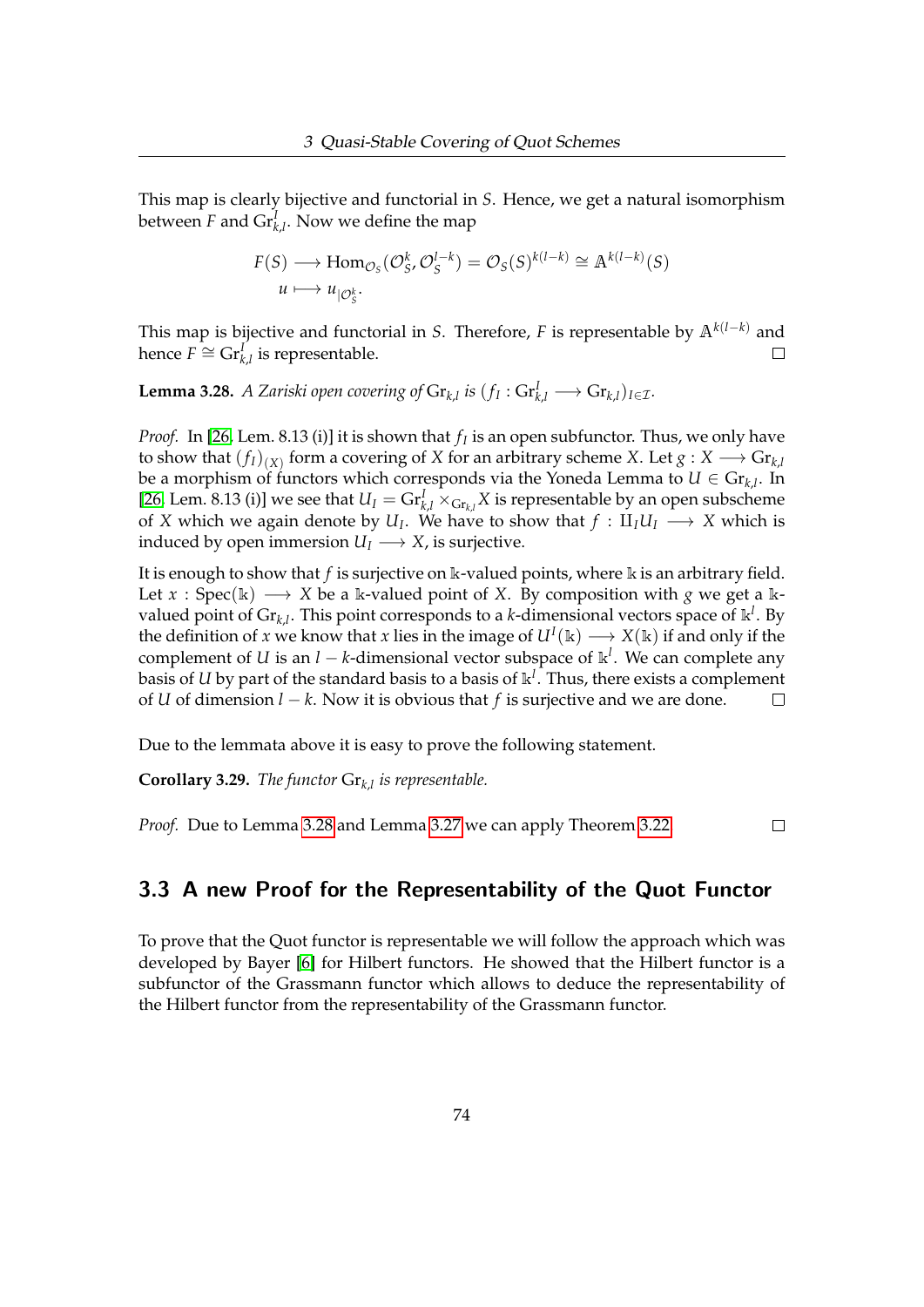In the previous section we constructed a Zariski open covering for the Grassmann functor. Using this open covering we were able to show that the Grassmann functor is representable. In this section we introduce the "quasi-stable open covering" for the Grassmann functor. Using this covering we show that the Quot functor is a subfunctor of the Grassmann functor which allows us to show that the Quot functor is representable.

The advantage of the quasi-stable open covering is the possibility to show that every subfunctor in this open covering is represented by a marked scheme which we also introduce in this section.

The idea to consider this covering is based on [\[9\]](#page-159-1) where it is proved that a Hilbert functor can be covered by a strongly stable covering if it is considered over a field of characteristic zero. This work here does not only extend this idea to Quot functors it also allows considering Quot functors (respectively Hilbert functors) over fields of arbitrary characteristic.

In this section we fix the positive integers *n*, *m* and we consider a polynomial HP(*t*) and a sequence of *m* integers **d**. As in the previous section we restrict us to the Quot functor Quot $_{n,\mathsf{HP}(t)}^{m,\mathsf{d}}$ . Hence, it is enough to consider the Grassmann functor also as a functor from the category of k-algebras to the category of sets such that

$$
\mathrm{Gr}_{k,l}(A) := \left\{A\text{-submodule } M \subseteq A^l \mid A^l / M \text{ is locally free } A\text{-module of rank } l - k\right\}
$$

for a k-algebra *A* and two positive integers *k* and *l*.

Instead of considering A-submodules  $M$  of  $A<sup>l</sup>$  it is also possible to consider A-submodules of  $A[\mathbf{x}]_{\mathbf{d}}^m$ . Let now  $s, p \in \mathbb{N}$ . Then we define for  $A$ 

$$
\mathrm{Gr}_{s,p}^{m,n,\mathbf{d}}(A) = \begin{cases} A\text{-submodule } M \subseteq (A[\mathbf{x}]_{\mathbf{d}}^{m})_{s} \text{ such that } (A[\mathbf{x}]_{\mathbf{d}}^{m})_{s}/M \text{ is} \\ \text{locally free of rank } p \end{cases}
$$

.

As  $(A[\mathbf{x}]_{\mathbf{d}}^m)$ <sub>s</sub> is isomorphic as an *A*-module to  $A^{N_{\mathbf{d}}^{m,n}(s)}$  where  $N_{\mathbf{d}}^{m,n}$  $\mathbf{d}^{m,n}(s) := \mathsf{HP}_{A[\mathbf{x}]^m_{\mathbf{d}}}(s)$  we immediately see that  $Gr^{m,n,\mathbf{d}}_{s,p}$  can be identified by  $Gr_{N_{\mathbf{d}}^{m,n}(s)-p,N_{\mathbf{d}}^{m,n}(s)}$ . From now on we always work with the "Grassmann functor"  $\mathrm{Gr}_{s,p}^{m,n,\mathbf{d}}$ .

We set a basis  $\{b_1, \ldots, b_p\}$  for  $A^p$ . Consider the complete list  $(\mathbb{T}^m_{\mathbf{d}})_s = \{\tau_\ell\}_{\ell=1,\ldots,N_{\mathbf{d}}^{m,n}(s)}$ of terms  $\tau = x^{\alpha} \mathbf{e}_i$ ,  $\deg(x^{\alpha} \mathbf{e}_i) = s$ , of  $(A[\mathbf{x}]_d^m)_{s}$ .  $(\mathbb{T}_d^m)_{s}$  is the basis we consider for the *A*-module  $(A[\mathbf{x}]_d^m)_s$ .

Consider *I* = {*a*<sub>1</sub>, . . . , *a*<sub>*p*</sub>} ⊆ {1, . . . , *N*<sub>*d*</sub><sup>*m*,*n*</sup></sub>  $\begin{bmatrix} m,n \ \mathbf{d} \end{bmatrix}$ ,  $|I| = p$  and consider the injective morphism  $\Gamma_I: A^p \to (A[\mathbf{x}]^m_{\mathbf{d}})$ s,  $b_i \mapsto \tau_{a_i}$  and the subfunctor  $\mathrm{Gr}^{m,n,\mathbf{d}}_{s,p,I}$  that associates to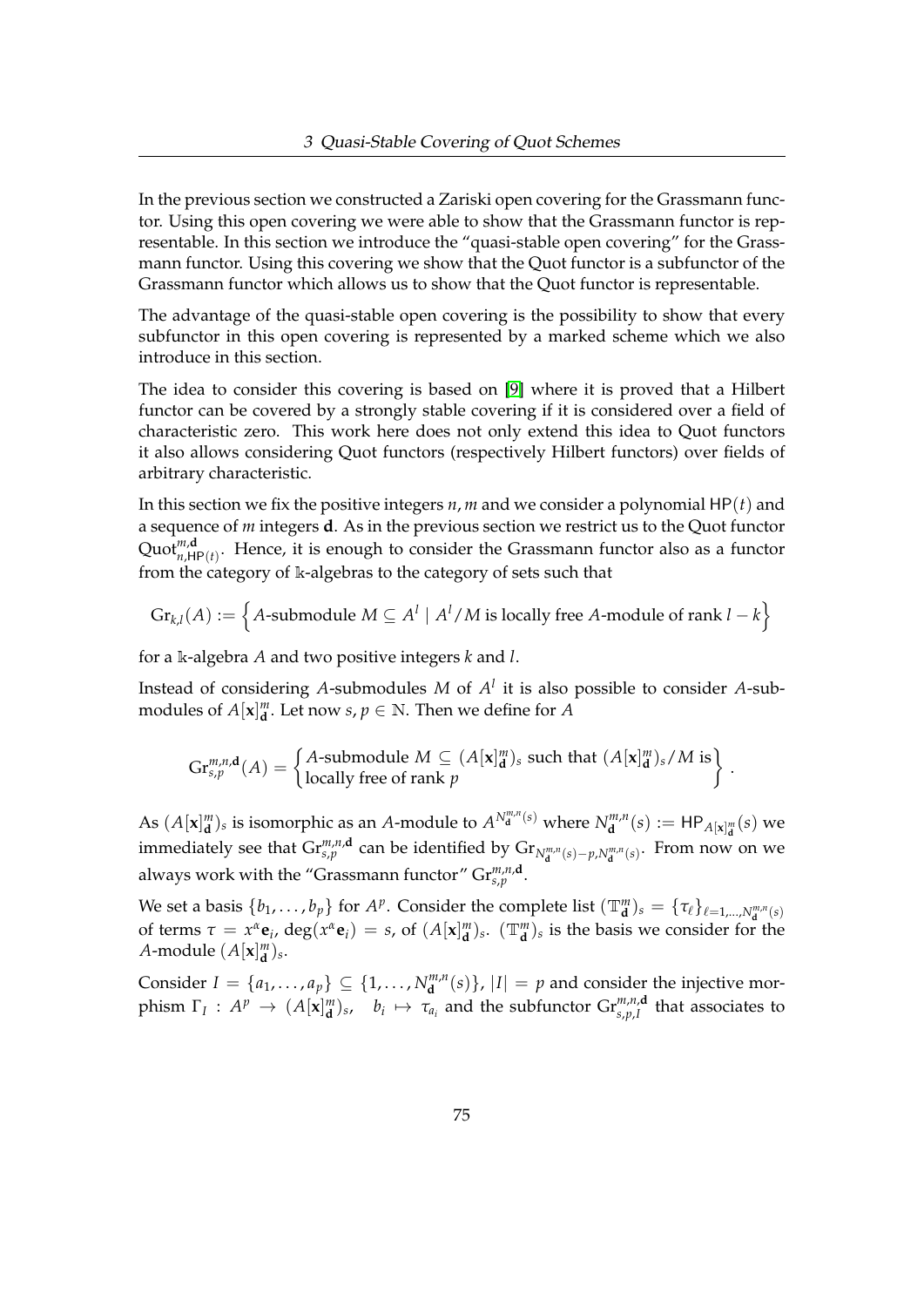every k-algebra *A* the set

$$
\mathrm{Gr}^{m,n,\mathbf{d}}_{s,p,I}(A) = \{ M \in \mathrm{Gr}^{m,n,\mathbf{d}}_{s,p}(A) \mid \pi_M \circ \Gamma_I \text{ is bijective} \}
$$

where  $\pi_M$  :  $(A[\mathbf{x}]_{\mathbf{d}}^m)_{s} \to (A[\mathbf{x}]_{\mathbf{d}}^m)_{s}/M$  is the canonical projection. In the previous section we have shown that we cover the Grassmann functor  $Gr^{m,n,\mathbf{d}}_{s,p}$  if we consider every possible *I*  $\subset \{1, \ldots, N_{\mathbf{d}}^{m,n}\}$  $\{d^{m,n}(s)\}$  with  $|I| = p$ .

In Theorem [2.41](#page-63-0) we have seen how Dellaca generalizes the notion of Gotzmann number to modules. If we consider the corresponding modules as sheaves we get the following statement:

Let  $\mathbf{d} = (d_1, \ldots, d_m)$  with  $d_i \leq 0$  for all  $1 \leq i \leq m$ . If  $\mathcal{Q} = \mathcal{O}^{m, \mathbf{d}}_{\mathbb{P}^n_A}/M$  with Hilbert polynomial  $HP(t)$  and the Gotzmann number of  $HP(t)$  is *r* then  $\overline{M}^A$  is *r*-regular. Therefore, for every  $s > r$  there is a graded  $A[x]$ -module M generated by  $\mathcal{M}_r$  such that  $M = \widetilde{\mathcal{M}}$ . In this way the Quot-Functor can be considered by [\[15,](#page-160-1) Lem. 5.2 and Thm. 5.1] as a subfunctor of the Grassmann functor  $\mathrm{Gr}^{m,n,\mathbf{d}}_{s,\mathsf{HP}(s)}.$ 

Considering now that **d** has the form like above then the Quot functor can be seen as a closed subfunctor of the Grassmann functor  $Gr^{m,n,\mathbf{d}}_{s,\mathsf{HP}(s)}$  which associates to every k-Algebra the set

$$
\text{Quot}_{n,\text{HP}(t)}^{m,\textbf{d}}(A) = \begin{cases} M \in \text{Gr}_{s,\text{HP}(s)}^{m,n,\textbf{d}}(A) \text{ with } A[\mathbf{x}]_{\textbf{d}}^{m}/\langle M \rangle \text{ flat and with Hilbert} \\ \text{polynomial HP}(t) \end{cases}
$$

.

and to every k-algebra homomorphism  $f: A \rightarrow B$  the function

$$
\operatorname{Quot}_{n,\operatorname{HP}(t)}^{\mathfrak{m},\operatorname{\mathbf{d}}}(f)\colon \operatorname{Quot}_{n,\operatorname{HP}(t)}^{\mathfrak{m},\operatorname{\mathbf{d}}}(A)\longrightarrow \operatorname{Quot}_{n,\operatorname{HP}(t)}^{\mathfrak{m},\operatorname{\mathbf{d}}}(B)
$$

$$
M\longmapsto M\otimes_A B.
$$

Furthermore, we define the natural transformation of functors

$$
\mathcal{H}:\operatorname{Quot}^{m,\operatorname{\mathbf{d}}}_{n,\operatorname{HP}(t)}\to \operatorname{Gr}^{m,n,\operatorname{\mathbf{d}}}_{s,\operatorname{HP}(s)}\ .
$$

Now we can define the following open subfunctor of  $\text{Quot}^{m,\mathbf{d}}_{n,\mathsf{HP}(t)}$  as

$$
\mathrm{Quot}_{n,\mathsf{HP}(t)}^{m,\mathbf{d},I}(A) := \mathrm{Quot}_{n,\mathsf{HP}(t)}^{m,\mathbf{d}} \cap \mathrm{Gr}_{s,\mathsf{HP}(s),I}^{m,n,\mathbf{d}}(A)
$$

for every  $I \subseteq \{1, \ldots, N_{\mathbf{d}}^{m,n}\}$  $\{d^{m,n}(s)\}$  with  $|I| = \text{HP}(s)$ .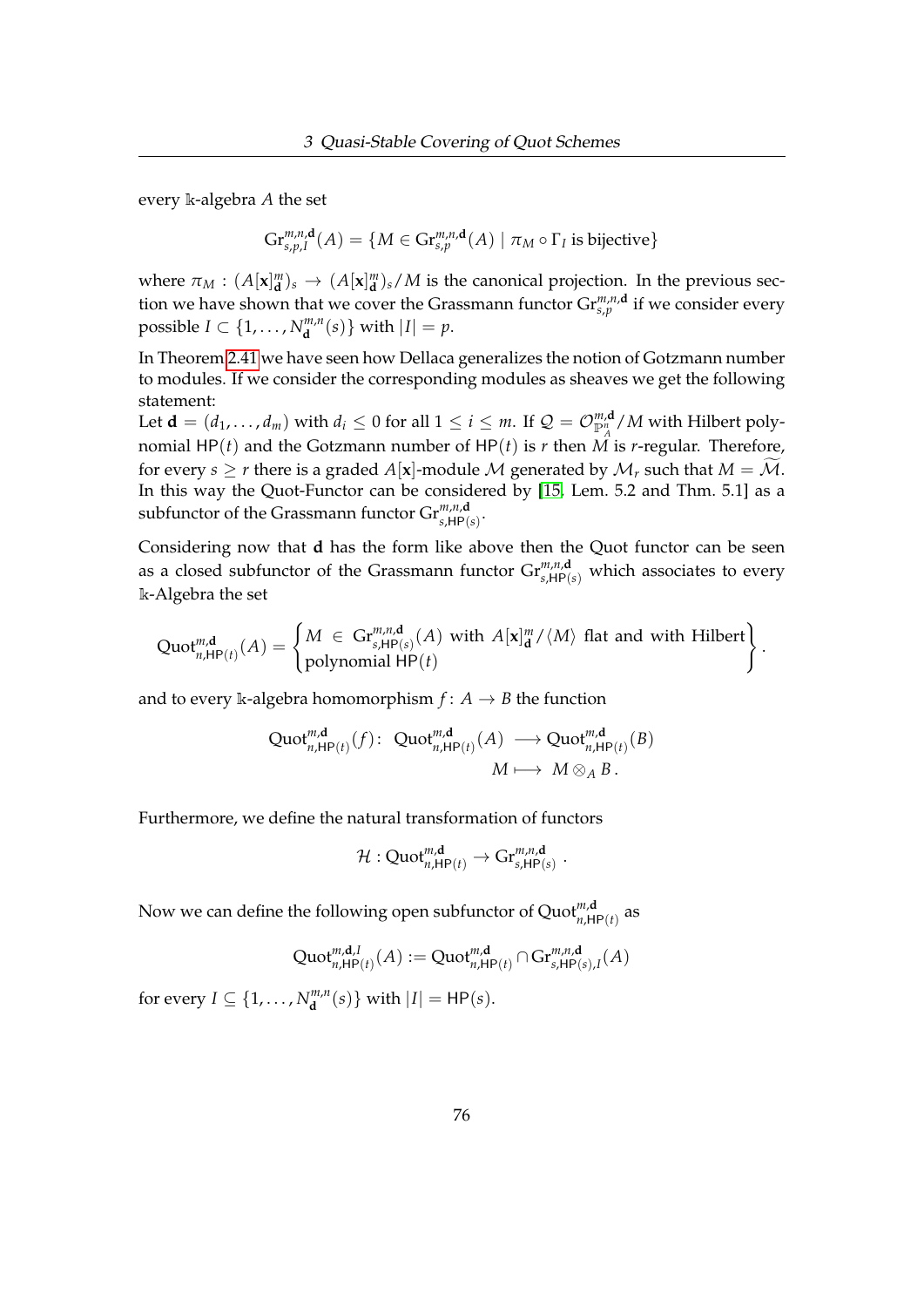#### 3.3.1 Quasi-Stable Covering

In this section we consider a different open covering of the Grassmanian which is based on quasi-stable modules. We will use this covering to show that we also find a similar covering for the Quot functor. Hence, we are mainly interested to find such a covering for  $Gr^{m,n,\mathbf{d}}_{s,\mathsf{HP}(s)}$  where *s* is greater or equal to the Gotzmann number of HP(*t*). To ensure that all admissible Hilbert polynomials have a Gotzmann number we have to restrict ourselves to the case that  $\mathbf{d} = (d_1, \dots, d_m)$  with  $d_i \leq 0$  for all  $1 \leq i \leq m$ .

To simplify the notations we assume for the rest of this chapter the standard grading that is  $\mathbf{d} = (0, \ldots, 0)$ . Hence, we can always skip the index **d**. It is straightforward to see that everything that we will do in the following is also applicable for a non-standard grading as long as we assume that the grading satisfies the condition above.

The complement of the polynomial  $HP(t)$  is defined as  $VP(t) := N^{m,n}(t) - HP(t)$ . Let  $I \subseteq \{1, \ldots, N_{\mathbf{d}}^{m,n}$  $\{d^{m,n}(s)\}$  then we define the complementary set  $I^c := \{1, \ldots, N_d^{m,n}\}$  $\{d}^{m,n}(s)\}\setminus I.$ Furthermore, we define  $\mathcal{E}^{I_c} := {\{\tau_i\}}_{i \in I^c} \subseteq \mathbb{T}^m_s$ .

<span id="page-81-2"></span>**Lemma 3.30.** Let us assume that the monomial module  $V := \langle \mathcal{E}^{I_c} \rangle$  is quasi-stable.

- <span id="page-81-0"></span>(*i*) Then  $M \in \mathrm{Gr}^{m,n,I}_{s,\mathsf{HP}(s)}(A)$  if and only if it is generated as an A-module by an  $\mathcal{E}^{I_c}$ -marked *set.*
- <span id="page-81-1"></span>*(ii)* If M belongs to  $\mathrm{Gr}^{m,n,l}_{s,\mathsf{HP}(s)}(A)$ , then for every  $s'\geq s$  the A-module  $\langle M\rangle_{s'}$  contains a free  $s$ ubmodule of rank greater or equal to  $\mathsf{VP}(s')$  generated by a  $\mathcal{V} \cap \mathbb{T}^m_{s'}$ -marked set.

*Proof.* [\(i\)](#page-81-0): If *M* belongs to  $Gr^{m,n,I}_{s,HP(s)}(A)$ , since  $\pi_M \circ \Gamma_I$  is surjective,  $\mathcal{E}^I$  is a generating set for the module  $A[\mathbf{x}]_s^m/M$ . Then for every  $\tau \in \mathcal{E}^{I_c}$  we consider the polynomial  $\mathbf{f}_{\tau} =$ *τ* − *π*<sub>*M*</sub>(Γ<sub>*I*</sub>(*τ*)). **f**<sub>*τ*</sub> is a homogeneous marked element of  $A[x]^m$  with Ht(**f**<sub>*τ*</sub>) = *τ* and  $f_{\tau} - \tau \in \langle \mathcal{N}(\mathcal{V}) \rangle^A$ . Hence,  $\{f_{\tau}\}_{\tau \in \mathcal{E}^{I_c}}$  is a  $\mathcal{E}^{I_c}$ -marked set contained in *M*. Observe that  $\langle \{\mathbf{f}_{\tau}\}_{\tau \in \mathcal{E}^{I_c}} \rangle^A \subseteq M$  and  $\text{rk}(M_s) = \text{rk}(\langle \{\mathbf{f}_{\tau}\}_{\tau \in \mathcal{E}^{I_c}} \rangle)$ , hence  $M = \langle \{\mathbf{f}_{\tau}\}_{\tau \in \mathcal{E}^{I_c}} \rangle$ .

Vice versa, let  $\{f_\tau\}_{\tau \in \mathcal{E}^{I_c}}$  be the  $\mathcal{E}^{I_c}$ -marked set generating *M*. Then every  $\tau \in A[x]^m$ can be written modulo *M* as  $\tau = \tau - f_\tau = \sum_{\tau' \in V} a' \tau', a' \in A$ . Hence, the *A*-module *M*  $\operatorname{generated}$  by  $\{\mathbf{f}_{\tau}\}_{\tau \in \mathcal{E}^{I_c}}$  belongs to  $\operatorname{Gr}_{s,\mathsf{HP}(s)}^{m,n,I}(A).$ 

[\(ii\)](#page-81-1): Due to the fact, that  $\langle M^{(s')} \rangle^A \subset \langle M \rangle_{s'}$  this statement follows from Theorem [1.82](#page-43-0)  $(iii, iv).$  $(iii, iv).$  $(iii, iv).$  $\Box$ 

The following example shows that the modules  $A[{\bf x}]^m/\langle {\cal E}^{I_c}\rangle$  and  $A[{\bf x}]^m/\langle M\rangle$ , with  $M\in$  $\operatorname{Quot}^{m,\mathsf{HP}(t),I}_n(A)$ , in general do not have the same Hilbert polynomial or function.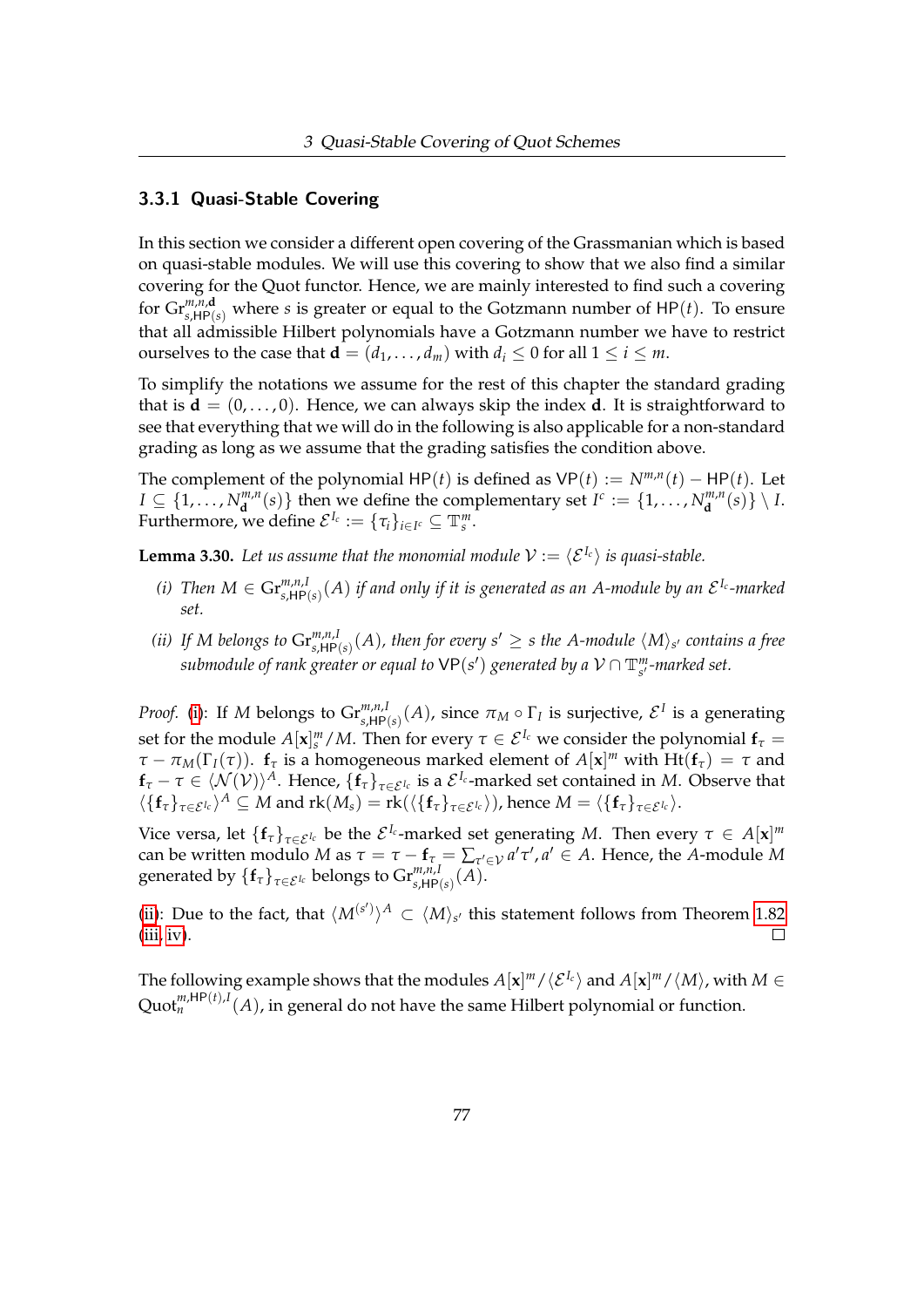**Example 3.31.** In  $A[x] = \mathbb{k}[x_0, x_1, x_2]$  let  $\mathcal{E}^{I_c} = (x_1x_2, x_0^2)$  and M be the ideal of  $A[x]$ generated by  $\mathbf{f}_1 = x_1x_2 + x_0x_1$ ,  $\mathbf{f}_2 = x_0^2 + x_0x_2$  which form a  $\mathcal{E}^{I_c}$ -marked set. The Hilbert *polynomial of A*[**x**]/ $\langle \mathcal{E}^{I_c} \rangle$  *is constant, while the Hilbert polynomial of A*[**x**]/ $\langle f_1, f_2 \rangle$  *has degree one. Hence, they also do not have the same Hilbert function.*

**Definition 3.32.** *Let* HP(*t*) *be an admissible Hilbert polynomial, and s and q be two nonnegative integers.*

- $\mathbb{Q}S^{s,q}$  *is the set of the quasi-stable modules in*  $\mathbb{k}[x]^m$  *generated by q terms of degree s.*
- $\mathbb{Q}S^{s,q}_{HP(t)}$  is the set of quasi-stable modules in  $\mathbb{Q}S^{s,q}$  with Hilbert polynomial  $HP(t)$ *.*
- For every element  $\mathfrak{G} \in GL(n+1,\mathbb{k})$   $\widetilde{\mathfrak{G}}$  denotes the automorphism induced by  $\mathfrak{G}$  on  $A[\mathbf{x}]_r^m$ , the Grassmann functor and the Quot functor and  $\overline{\mathfrak{G}}$  denotes the corresponding *action on an element or a set of elements.*

For any *I* such that  $\langle E^{I_c}\rangle\in \mathbb{QS}^{s,q}_{\mathsf{HP}(t)}$  and any  $\mathfrak{G}\in GL(n+1,\Bbbk)$  we consider the following subfunctor of the Grassmann functor:

$$
\mathrm{Gr}_{s,\mathsf{HP}(s),\mathfrak{G}}^{m,n,I}(A)=\left\{M\in\mathrm{Gr}_{s,\mathsf{HP}(s)}^{n,m}(A)\mid \pi_M\circ\widetilde{\mathfrak{G}}\circ\Gamma_I\text{ is bijective}\right\}\,.
$$

<span id="page-82-0"></span>**Lemma 3.33.** Let  $(A, \mathfrak{m}, K)$  be a local ring and  $M \in \mathrm{Gr}^{n,m}_{s, \mathsf{HP}(s)}(A)$ . Then  $M \in \mathrm{Gr}^{m,n,l}_{s, \mathsf{HP}(s)}(A)$  if and only if  $M \otimes_A K \in \mathrm{Gr}^{m,n,I}_{s,\mathsf{HP}(s)}(K).$ 

*Proof.* By the extensions of the scalars it is clear that  $M \otimes_A K \in \mathrm{Gr}^{m,n,I}_{s,\mathsf{HP}(s)}(K)$  if  $M \in$  $\mathrm{Gr}^{m,n,I}_{s,\mathsf{HP}(s)}(A)$ . Therefore, we only prove the other direction.

Assume that  $M \otimes_A K \in \mathrm{Gr}^{m,n,I}_{s,\mathsf{HP}(s)}(K)$  and let  $\{\bar{\mathbf{f}}_{\tau}\}_{\tau \in \mathcal{E}^{I_c}}$  the  $\mathcal{E}^{I_c}$ -marked set generating  $M \otimes_A K$ . Let us consider a set of polynomials  $\{f_\tau\}_{\tau \in \mathcal{E}^{\mathrm{I}c}} \subset M$  such that the image of each  $\mathbf{f}_{\tau}$  in  $K[\mathbf{x}]_s^m$  is  $\bar{\mathbf{f}}_{\tau}$ .

We construct a matrix  $\mathfrak{M}_M \in A^{\mathsf{VP}(s) \times N^{\mathfrak{m},n}(s)}$  for  $M$ . We order (in any way) the terms of  $\mathbb{T}^m_s$ :  $x^{\alpha_1}$ **e**<sub> $k_1$ </sub>, . . . ,  $x^{\alpha_{N^{m,n}(s)}}$ **e** $_{k_{N^{m,n}(s)}}$  and the elements  $\mathbf{f}_{\tau}$ . The *j*th column of M corresponds to the term  $x^{\alpha_j}$ **e**<sub>*kj*</sub>. The *i*th row of  $\mathfrak{M}_M$  corresponds to the coefficients in the element *i*th element in  ${f_{\tau}}_{\tau \in \mathcal{E}^{I_c}}$ .

Considering the images of the entries in  $K$  we obtain the analogous matrix  $M'$  for  ${\{\bar{\mathbf{f}}_{\tau}\}_{\tau \in \mathcal{E}^{I_c}}}$ . By hypothesis the minor of these last matrix corresponding to  $\mathcal{E}^{I_c}$  is invertible. Then the corresponding minor in *M* is also invertible because *A* is local.

We cannot say that  $\{f_\tau\}_{\tau\in\mathcal{E}^{I_c}}$  is a  $\mathcal{E}^{I_c}$ -marked set. But we can obtain a  $\mathcal{E}^{I_c}$ -marked set by performing a row reduction of *M* such that the minor from above gets the identity matrix.  $\Box$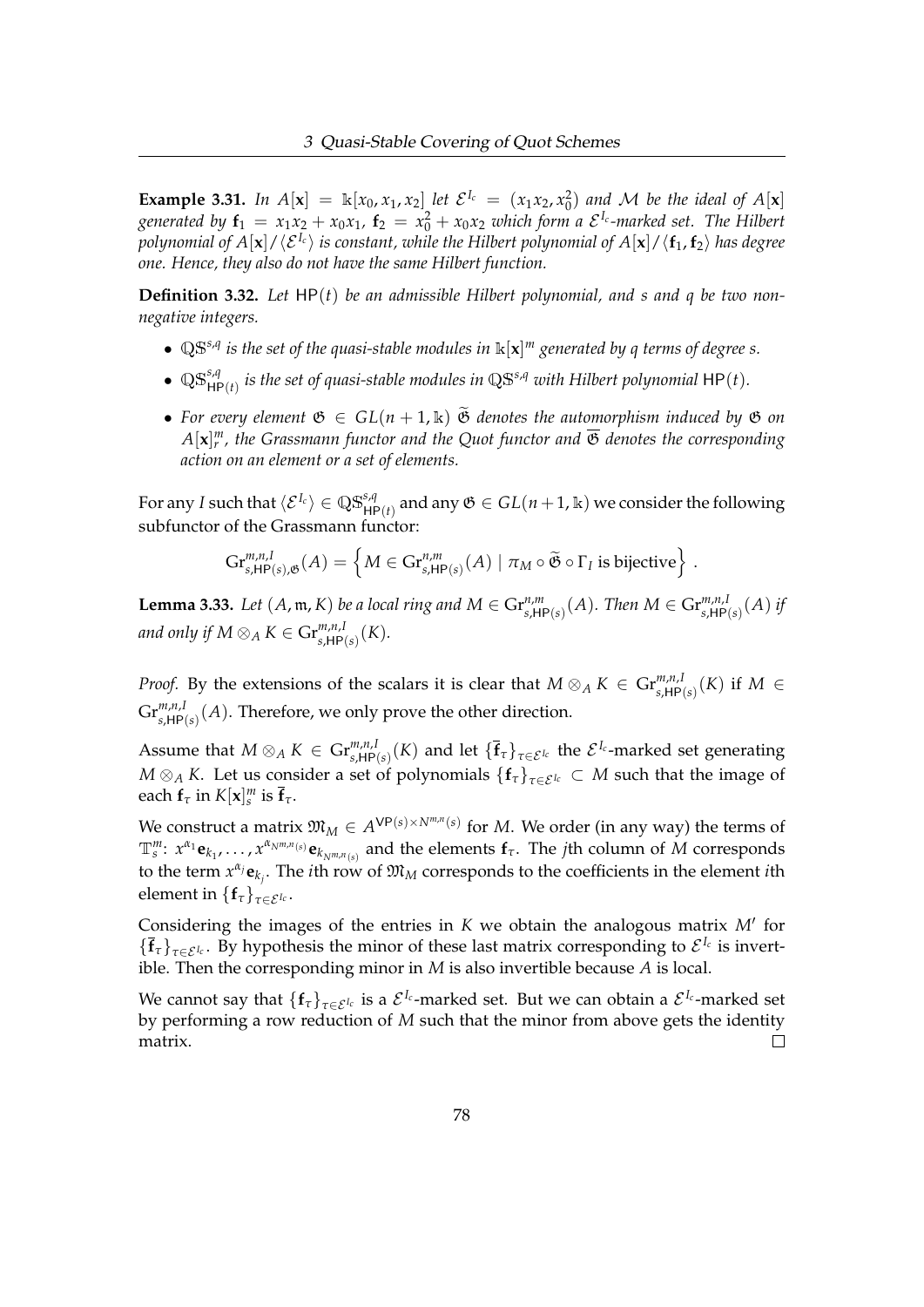<span id="page-83-0"></span>**Remark 3.34.** *Consider a non quasi-stable module* V *which is generated by*

$$
\mathcal{B}_{\mathcal{V}} = \{x^{\mu^{(1)}} \mathbf{e}_{k_1}, \ldots, x^{\mu^{(q)}} \mathbf{e}_{k_q}\},
$$

*where the maximal degree of a generator is s. Due to the fact that* V *is not quasi-stable, there exists an obstruction to quasi-stability:*  $x^{\mu}e_k \in B_{\mathcal{V}}$  *and*  $j > c := \text{cls}(x^{\mu})$ *, such that*  $x^s_j \frac{x^{\mu}}{x^{\mu}_i}$  $\frac{x^{\mu}}{x_c^{\mu_c}}$ **e**<sub>*k*</sub>  $\notin$ *V*. This implies that  $x_j^{\mu_c} \frac{x^{\mu}}{x_c^{\mu_c}} \mathbf{e}_k \notin V$ . If we now consider the module  $\widetilde{V}$  generated by  $x^{\mu}_{\xi}$ **e**<sub>*k*</sub>  $\notin$  *V*. If we now consider the module  $\hat{V}$  generated by  $\mathcal{B}_{\tilde{V}} =$  $\{x_i^{\mu_c}\}$  $\frac{\mu_c}{j} \frac{x^{\mu_c}}{x^{\mu_c}}$  $\frac{x^{\mu}}{x_c^{\mu c}}\mathbf{e}_k$ ,  $x^{\mu^{(1)}}\mathbf{e}_{k_1}$ , ...,  $x^{\mu^{(q)}}\mathbf{e}_{k_q}$  } it is clear that  $\widetilde{\mathcal{V}}$  is somehow nearer to quasi-stability than  $\mathcal{V}$ . In fact, it is obvious that we can find now fewer pairs  $(x^\mu \mathbf{e}_k, j)$  which are an obstruction to *quasi-stability. Replacing all elements in the way described above leads to a quasi-stable module*  $\mathcal V$ *. In [\[40\]](#page-162-0)* it is explained for the ideal case how one can perform deterministic linear coordinate *transformations such that we obtain such a quasi-stable module*  $V$ *.* 

With the knowledge of Remark [3.34](#page-83-0) we define an *elementary move ml*,*t*,*<sup>a</sup>* which is a linear transformation of variables of the form  $x_i \mapsto x_i$  if  $i \neq l$  and  $x_l \mapsto x_l + a \cdot x_t$  for suitable indices  $l < t$  and  $a \in \mathbb{k}^{\times}$ . If we apply  $m_{l,t,a}$  to a term  $x^{\mu}$  we obtain a polynomial

$$
m_{l,t,a}(x^{\mu}) = \sum_{i=0}^{\mu_l} {\mu_l \choose i} a^i x^{\mu-i_l+i_t}.
$$

For any characteristic the polynomial  $m_{l,t,a}(x^{\mu})$  contains at least two terms:  $x^{\mu}$  with coefficient 1 and  $x^{\mu-\mu_1+(\mu_1)_t}$  with coefficient  $a^{\mu_1}$ .

It is clear that a monomial module is marked on itself. When we apply a coordinate transformation on a monomial module, the new module is not monomial anymore it has a non-monomial minimal generating set. The next proposition shows that we are able to construct a marked set out of the new module again.

<span id="page-83-1"></span>**Proposition 3.35.** Let  $s \geq 0$ , char(k)  $> sq$  and  $\mathcal{B}_{\mathcal{V}} = \{x^{\mu_{(1)}}\mathbf{e}_{k_1}, \dots, x^{\mu_{(q)}}\mathbf{e}_{k_q}\} \subseteq \mathbb{T}_s^m$ , such *that*  $V := \langle B_V \rangle$ *. Furthermore, let*  $F = \{ \mathbf{g}_1, \ldots, \mathbf{g}_q \} \subset \Bbbk[\mathbf{x}]_s^m$  marked over  $V$ .

Let  $x^{\mu}$ **e**<sub>k</sub> :=  $x^{\mu_{(1)}}$ **e**<sub>k<sub>1</sub></sub> an obstruction to quasi-stability for  $V$  that is it exists a  $j > c$  := cls $(x^{\mu})$ such that  $x_j^s \frac{x^{\mu}}{x_c^{\mu}a}$  $\frac{x^{\mu}}{x^{\mu}_{c}}$ **e**<sub>*k*</sub>  $\notin$   $\nu$  *and let*  $\widetilde{F} = m_{c,j,a}(F)$  for an  $a \in \mathbb{k}$ *. We define*  $x^{\widetilde{\mu}}$ **e**<sub>*k*</sub> :=  $x^{\mu}_{j}$  $\frac{\mu_c}{j} \frac{x^{\mu_c}}{x_c^{\mu_c}}$  $\frac{x^{\mu c}}{x_c^{\mu c}}$ **e**<sub>*k*</sub>.

*Then we can construct a set*  $F' \subseteq \langle \widetilde{F} \rangle \cap \mathbb{K}[\mathbf{x}]_s^m$  *from*  $\widetilde{F}$  *via linear combinations which is marked*  $\widetilde{F}$ over  $\mathcal{B}_{\widetilde{\mathcal{V}}} = \{x^{\widetilde{\mu}} \mathbf{e}_k, x^{\mu_{(2)}} \mathbf{e}_{k_2}, \dots, x^{\mu_{(q)}} \mathbf{e}_{k_q}\}$  and  $\widetilde{\mathcal{V}} = \langle \mathcal{B}_{\widetilde{\mathcal{V}}} \rangle$  which can be constructed from  $\widetilde{F}$  via *linear combinations.*

*Proof.* The considered term  $x^{\mu}$ **e**<sub>*k*</sub> is replaced as follows

$$
m_{c,j,a}(x^{\mu})\mathbf{e}_k=\sum_{i=0}^{\mu_c}\binom{\mu_i}{i}a^ix^{\mu-i_c+i_j}\mathbf{e}_k.
$$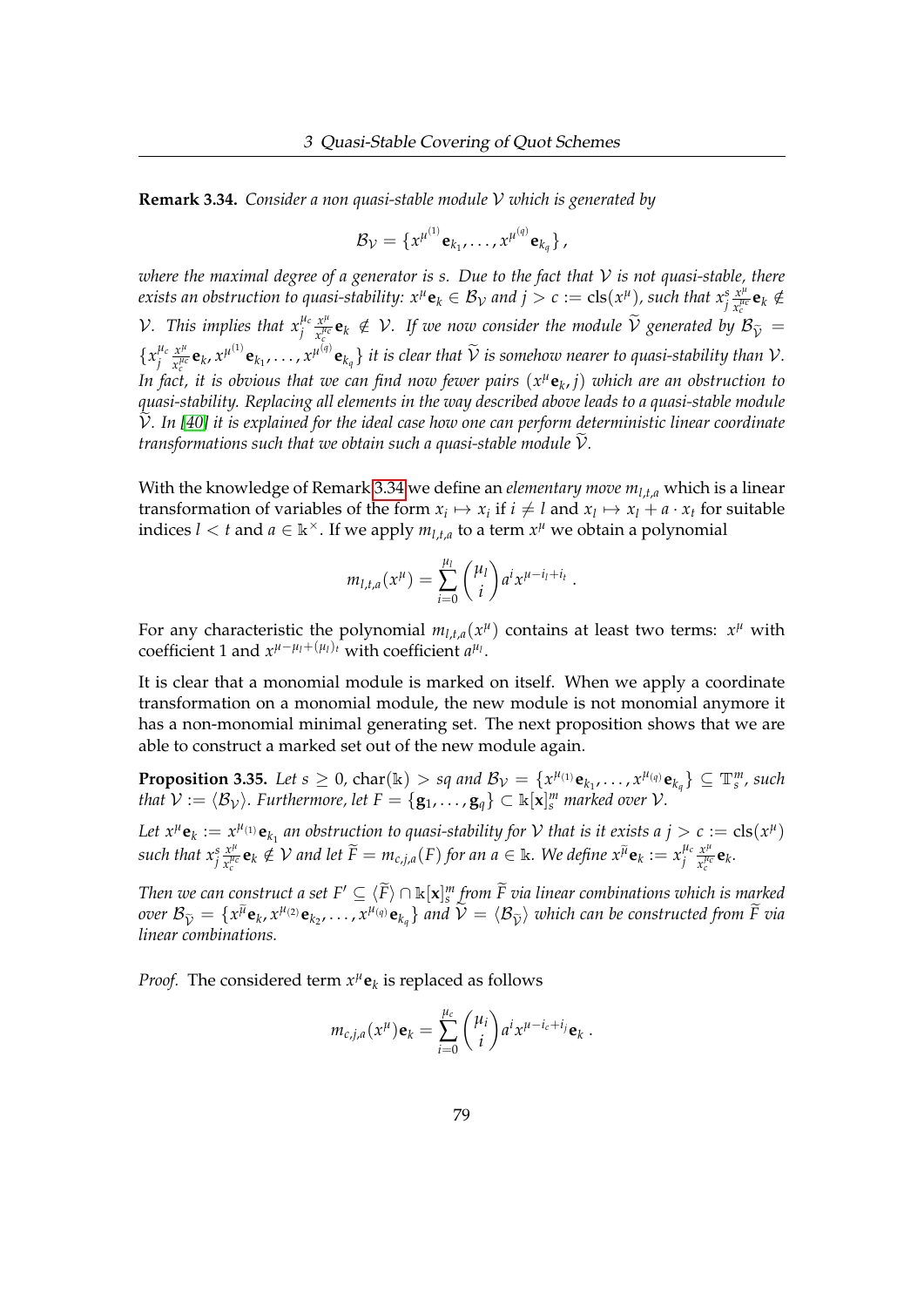Without loss of generality we see that by our choice of the pair  $(c, j)$  the term  $x^{\mu}$ **e**<sub>*k*</sub> appears on the right hand side with a nonzero coefficient for the index value  $i = \mu_c$ . Applying the transformation  $m_{c,j,a}$  to all generators  $\mathbf{g}_i$  yields new generators  $\widetilde{\mathbf{g}}_i$  and each  $\tilde{\mathbf{g}}_i$  still contains the term  $x^{\alpha^{(i)}}\mathbf{e}_{k_i}$  with a coefficient which is a polynomial in *a* with constant term 1. It may happen that the term  $x^{\alpha^{(i)}}$ **e**<sub>*k<sub>i</sub>*</sub> also appears in other generators  $\widetilde{\mathbf{g}}_l$  now but then the coefficient of  $x^{\alpha^{(i)}}\mathbf{e}_{k_i}$  in  $\widetilde{\mathbf{g}}_l$  is always a polynomial in *a* without a constant term. Furthermore, the term  $x^{\mu}$ o, appears in  $\widetilde{\alpha}$ . Its coefficient in particul constant term. Furthermore, the term  $x^{\mu}$ **e**<sub>*k*</sub> appears in  $\tilde{g}_1$ . Its coefficient in particular contains the term  $a^{\mu}$  coming from the above transformation of  $x^{\mu}$ . If  $x^{\tilde{\mu}}$  also lies in contains the term  $a^{\mu_c}$  coming from the above transformation of  $x^{\mu}$ . If  $x^{\mu}$ **e**<sub>*k*</sub> also lies in the support of some other generator  $\tilde{g}_l$  then its coefficient cannot contain the term  $a^{\mu_c}$ <br>as  $x^{\mu}$ **c**, only appears in  $\sigma_k$ , because  $\Gamma$  is marked sucr.) as  $x^{\mu}$ **e**<sub>*k*</sub> only appears in  $\mathbf{g}_1$ , because *F* is marked over *V*.

These observations imply that after taking suitable linear combinations again we get new generators  $\widetilde{\mathbf{h}}_1, \ldots, \widetilde{\mathbf{h}}_q$  such that for  $i = 2, \ldots, q$  each  $\widetilde{\mathbf{h}}_i$  is solved for  $x^{\alpha^{(i)}}\mathbf{e}_{k_i}$  (and  $x^{\alpha^{(i)}}$ **e**<sub>*k<sub>i</sub>*</sub> does not appear in any other generator) and  $\widetilde{\mathbf{h}}_1$  is solved for  $x^{\widetilde{\mu}}$ **e**<sub>*k*</sub> (again with the term not appearing in any other generator). It cannot happen that for  $i = 2, \ldots, q$ a term  $x^{\alpha^{(i)}}$ **e**<sub>*k*<sup>*i*</sup></sub> vanishes by performing linear combinations on  $\tilde{\mathbf{g}}_1$ , . . .  $\tilde{\mathbf{g}}_q$  because there is exactly one term  $x^{\alpha^{(i)}}\mathbf{e}_{k_i}$  which has as a coefficient a polynomial in *a* with constant term 1. With the same argument it is clear that the term  $x^{\mu}$ **e**<sub>*k*</sub> does not vanish by performing linear combinations as its coefficient  $a^{\mu_c}$  in  $\tilde{g}_1$  is unique. But this implies that the set  $F'$  obtains from  $F$  by the coordinate transformation and suitable linear combinations is *F* <sup>0</sup> obtains from *F* by the coordinate transformation and suitable linear combinations is marked over  $B_{\tilde{\nu}}$ .

Furthermore, in each polynomial  $h_i$  the coefficient of the head module term is a polynomial in *a* of degree at most *s*. Since we have *q* such coefficients, the assumption  $|k| > sq$  guarantees that there exists a value for *a* such that none of these polynomials vanish.  $\Box$ 

<span id="page-84-0"></span>**Proposition 3.36.** *The collection of subfunctors*

$$
\left\{ \mathrm{Gr}^{m,n,I}_{s,\mathsf{HP}(s),\mathfrak{G}}(A) \mid \mathfrak{G} \in GL(n+1,\mathbb{k}), I \text{ s.t } \langle \mathcal{E}^{I_c} \rangle \in \mathbb{Q} \mathbb{S}^{s,\mathsf{VP}(s)} \right\}
$$

 $\overline{\text{covers}}$  the Grassmann functor  $\text{Gr}_{s,\textsf{HP}(s)}^{m,n}.$ 

*Proof.* We have to proof that for every k-Algebra *A* and every  $M \in \mathrm{Gr}^{m,n}_{s,\mathsf{HP}(s)}(A)$  an *I*  $\langle \mathcal{E}^{I_c} \rangle \in \mathbb{Q} \mathbb{S}^{s, \mathsf{VP}(s)}$  and  $\mathfrak{G} \in GL(n+1,\Bbbk)$  exists such that  $M \in \mathrm{Gr}^{m,n,I}_{s, \mathsf{HP}(s),\mathfrak{G}}(A)$  or equivalently such that  $\overline{\mathfrak{G}}^{-1}M \in \mathrm{Gr}^{m,n,I}_{s,\mathsf{HP}(s)}(A).$ 

As the question is local it is sufficient to consider the case that the ring *A* is local. By Lemma [3.33](#page-82-0) we may assume that *A* is in fact a field.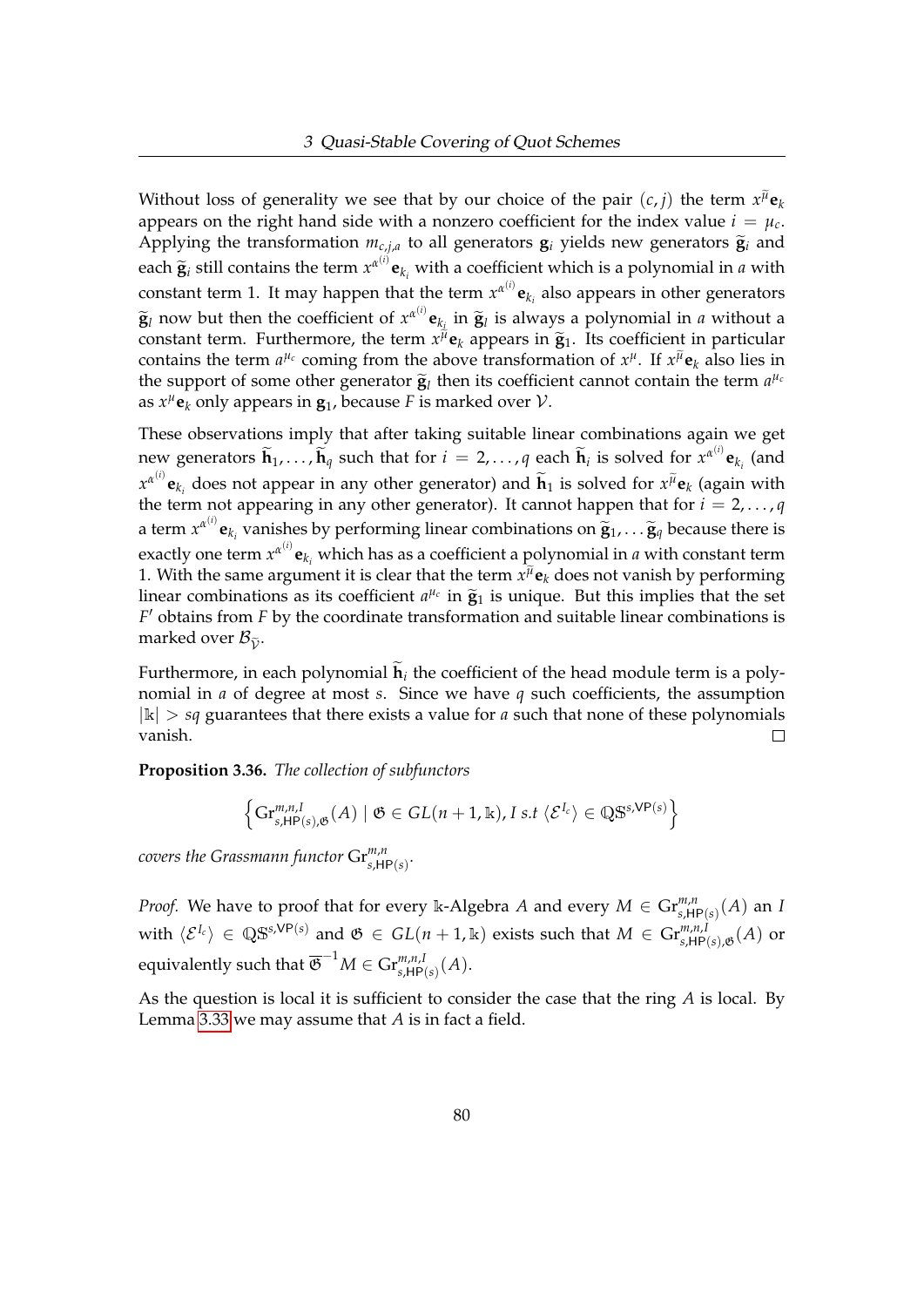Let  $M \in \mathrm{Gr}^{m,n}_{s,\mathsf{HP}(s)}(A)$  for a field  $A$ ,  $\mathcal J$  be the set of subsets of  $\mathbb T^m_s$  of cardinality  $\mathsf{VP}(s)$ and let  $\mathcal{E}^{I_c} \in \mathcal{J}$ . Let  $\Delta_{\mathcal{E}^{I_c}}(\mathfrak{M}_M)$  be the corresponding minor of  $\mathfrak{M}_M$  of  $\mathcal{E}^{I_c} \in \mathcal{J}$ . It is obvious that there is at least one  $\mathcal{E}^{I_c} \in \mathcal{J}$  such that  $\Delta_{\mathcal{E}^{I_c}}(\mathfrak{M}_M) \neq 0$ .

If  $\langle \mathcal{E}^{I_c} \rangle \in \mathbb{Q}S^{s,VP(s)}$  we are done. Assume that this is not the case. Then there exists a module term  $x^{\mu}$ **e**<sub>*k*</sub>  $\in \mathcal{E}^{I_c}$  and  $j > c := \text{cls}(x^{\mu})$ , such that  $x^s_j \frac{x^{\mu}}{x^{\mu}_c}$  $\frac{x^{\mu}}{x^{\mu_{c}}_{c}}\mathbf{e}_{k}\notin\langle\mathcal{E}^{I_{c}}\rangle.$  We denote by  $\widetilde{\mathcal{E}}^{I_c} \in \mathcal{J}$  the set obtained by replacing in  $\mathcal{E}^{I_c}$  the obstruction to quasi-stability  $x^{\mu}$ **e**<sub>*k*</sub> with  $x^{\widetilde{\mu}}$ **e**<sub>*k*</sub> :=  $x_i^{\mu_c}$  $\frac{\mu_c}{j} \frac{x^{\mu_c}}{x^{\mu_c_c}}$  $\frac{x^{\mu c}}{x_c^{\mu c}}$ **e**<sub>*k*</sub>.

It is obvious that there is an autoreduction on  $M$  such that  $M$  is marked over  $\mathcal{E}^{I_c}$  otherwise  $\Delta_{\mathcal{E}^{I_c}}(\mathfrak{M}_M)$  would be zero. Hence, we assume without loss of generality, that *M* is marked over  $\mathcal{E}^{I_c}$ . Proposition [3.35](#page-83-1) guarantees that there is a linear coordinate transformation  $\mathfrak{G} \in GL(n+1,\mathbb{k})$  with respect to the elementary move  $m_{c,j,a}$  for an  $a \in A$ , such that  $\widetilde{M} = \overline{\mathfrak{G}}^{-1}M$  and  $\widetilde{M}$  is marked over  $\widetilde{\mathcal{E}}^{I_c}$ . This implies that  $\Delta_{\widetilde{\mathcal{E}}^{I_c}}(M_{\widetilde{M}}) \neq 0$ .

The claim of the proposition follows from a simple termination argument which shows that we finally get an  $\mathcal{E}^{I_c} \in \mathbb{QS}^{s, \mathsf{VP}(s)}$  by using the elementary moves from above. We introduce an ordering on  $\mathcal J$ . Given two sets  $J_1, J_2 \in \mathcal J$ , we first sort them according to  $\prec_{\text{TOP}_{\text{revlex}}}$  (greatest term first) and then compare the two sets entry by entry again with respect to  $\prec_{TOP_{revlex}}$ . The set whose entry is greater when we find a difference for the first time is defined to be the greater set. That is

$$
J_1 < J_2 \Longleftrightarrow x^{\alpha_i} \mathbf{e}_{k_i} = x^{\beta_i} \mathbf{e}_{l_i} \text{ for } i < j \text{ and } x^{\alpha_j} \mathbf{e}_{k_j} \prec_{\text{TOP}_{\text{revlex}}} x^{\beta_j} \mathbf{e}_{l_j}
$$

for  $J_1, J_2 \in \mathcal{J}$  with  $J_1 = \{x^{\alpha_1} \mathbf{e}_{k_1}, \dots, x^{\alpha_{\mathsf{VP}(s)}} \mathbf{e}_{k_{\mathsf{VP}(s)}}\}$  and  $J_2 = \{x^{\beta_1} \mathbf{e}_{l_1}, \dots, x^{\beta_{\mathsf{VP}(s)}} \mathbf{e}_{l_{\mathsf{VP}(s)}}\}$  and  $j \in \{1, ..., VP(s)\}.$ 

We can decompose every  $J \in \mathcal{J}$  into a set of sets  $J^{(1)}, \ldots, J^{(m)} \subseteq \mathbb{T}_s$ , such that  $J =$ *J*<sup>(1)</sup>e<sub>1</sub>∪···∪*J*<sup>(*m*)</sup>e<sub>*m*. For the following it is enough to know that  $\langle J \rangle$  is quasi-stable</sub> when for every  $i \in \{1, ..., m\}$  there is no term in  $\mathbb{T}_s \setminus J^{(i)}$  which is greater as any element in  $J^{(i)}$  with respect to the revlex order.

Our construction yields a set  $\mathcal{E}^{I_c}$  that is always larger than  $\mathcal{E}^{I_c}$  with respect to this ordering and iterating it leads to a strictly ascending chain of sets in  $J$ . Since  $J$  is a finite set the chain must be finite, too. However, our construction only stops when it reaches a set contained in QS*s*,VP(*s*) . Therefore, we obtain after finitely many transformations a set  $\mathcal{E}^{I_c} \in \mathbb{QS}^{s, \mathsf{VP}(s)}$  defining a quasi-stable module because the elementary moves construct a set  $J = J^{(1)} {\bf e}_1 \cup \cdots \cup J^{(m)} {\bf e}_m$  such that  $J^{(i)}$  is maximal with respect to the revlex order.  $\Box$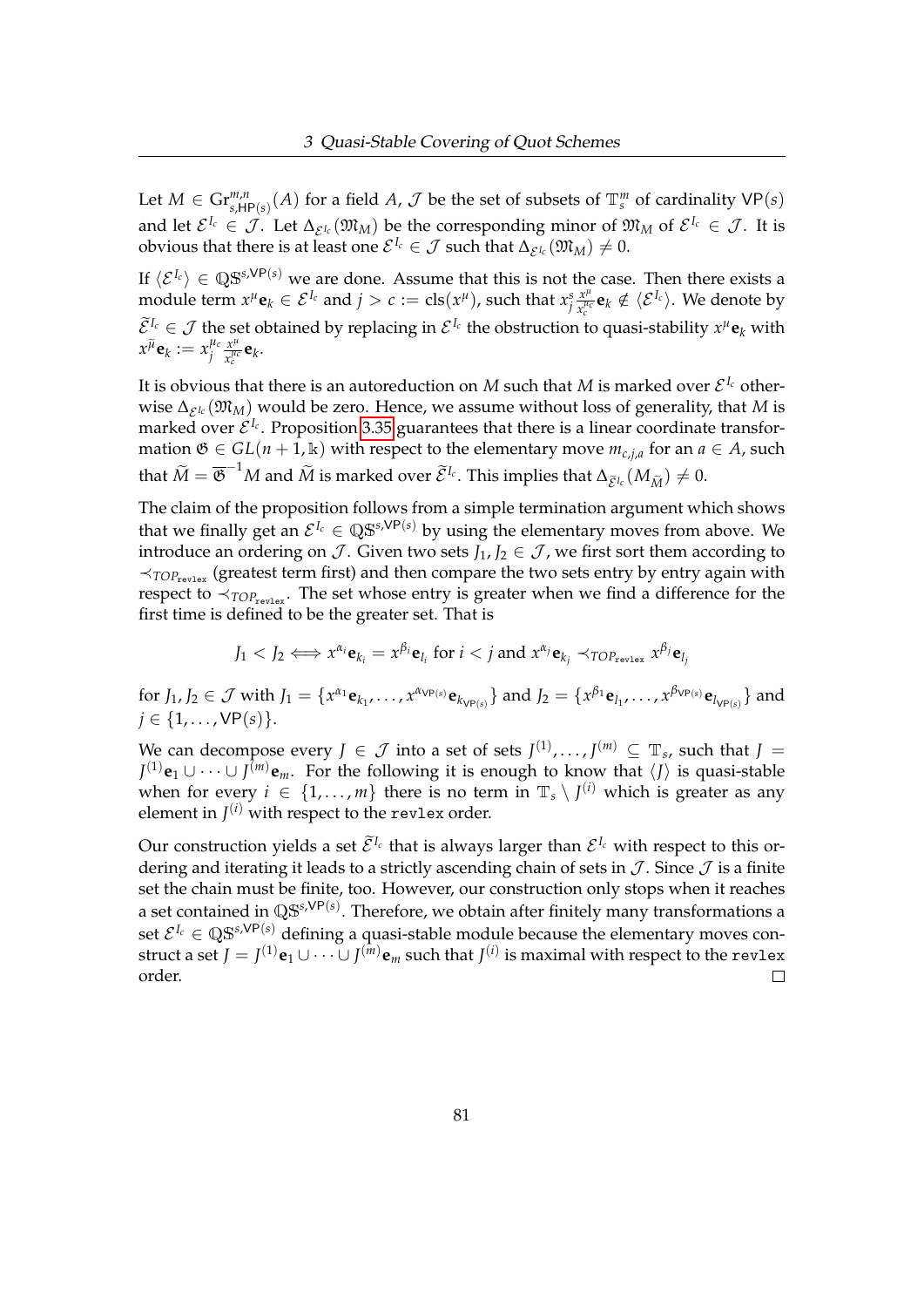**Definition 3.37.** We call quasi-stable subfunctor of  $\mathrm{Gr}^{m,n}_{s,\text{HP}(s)}$  any element of the collection *of subfunctors of Proposition [3.36.](#page-84-0) Moreover, we denote by* Quot*m*,HP(*t*),*<sup>I</sup> n*,G *the open subfunctor*  $\mathcal{H}^{-1}(\mathrm{Gr}^{m,n,I}_{s,\mathsf{HP}(s),\mathfrak{G}}(A))\cap\mathrm{Quot}^{m,\mathsf{HP}(t)}_n.$ 

<span id="page-86-1"></span>**Theorem 3.38.** *The collection of subfunctors*

<span id="page-86-0"></span>
$$
\left\{ \text{Quot}_{n,\mathfrak{G}}^{m,\text{HP}(t),I} \mid \mathfrak{G} \in GL(n+1,\mathbb{k}), I \text{ s.t } \langle \mathcal{E}^{I_c} \rangle \in \mathbb{QS}_{\text{HP}(t)}^{s,\text{VP}(s)} \right\}
$$
(3.3)

*covers the Quot functor*  $\text{Quot}_{n}^{m,\text{HP}(t)}$ *.* 

*Proof.* By Proposition [3.36](#page-84-0) we can immediately deduce that the Quot functor is covered by

$$
\left\{ \mathrm{Quot}_{n,\mathfrak{G}}^{m,\mathsf{HP}(t),I} \mid \mathfrak{G} \in GL(n+1,\mathbb{k}), I \text{ s.t } \langle \mathcal{E}^{I_c} \rangle \in \mathbb{Q} \mathbb{S}^{s,\mathsf{VP}(s)} \right\}.
$$
 (3.4)

We obtain the statement proving that  $\text{Quot}_n^{m,\text{HP}(t),I}(A) \neq \varnothing$  for a quasi-stable  $\langle \mathcal{E}^{I_c} \rangle$  if and only if  $\langle E^{I_c} \rangle \in \mathbb{QS}^{s, \mathsf{VP}(s)}_{{\mathsf{HP}}(t)}$ . In fact, this implies that for every  $\mathfrak{G} \in GL(n+1,\Bbbk)$ we have  $\mathrm{Quot}_{n,\mathfrak{G}}^{m,\mathsf{HP}(t),I}(A) \neq \varnothing$  if and only if  $\langle \mathcal{E}^{I_c} \rangle \in \mathbb{QS}_{\mathsf{HP}(t)}^{\mathsf{s,VP}(s)}.$  As this is a local and set-theoretical fact we may assume that *A* is a field.

Assume now that  $M \in \mathrm{Quot}_n^{m,\mathsf{HP}(t),I}(A)$  for  $\langle \mathcal{E}^{I_c} \rangle \in \mathbb{Q}\mathbb{S}^{s,\mathsf{VP}(s)}.$ 

Due to Lemma [3.30](#page-81-2) we know that *M* is generated by an  $\mathcal{E}^{I_c}$ -marked set. By Theorem [1.82](#page-43-0) we know that  $\langle M \rangle_{s'}$  contains an *A*-vector space of the same dimension as  $\langle \mathcal{E}^{I_c} \rangle_{s'}$ for every  $s' \ge s$ . This implies by Theorem [1.82](#page-43-0) that  $N^{m,n}(s') - \text{HP}(s') = \dim(\langle M \rangle_{s'}) \ge$  $\dim(\langle \mathcal{E}^{I_c}\rangle_{s'})$ . Furthermore, the growth theorem of Macaulay ([\[29,](#page-161-2) Lem. 23]) implies that  $dim(\langle \mathcal{E}^{I_c}\rangle_{s'}) \ge N(s') - HP(s')$ , hence we have equality and the Hilbert polynomial of  $\langle \mathcal{E}^{I_c} \rangle$  must be HP(*t*).

For the other direction note that  $\langle \mathcal{E}^{I_c} \rangle \in \mathbb{QS}^{s, \mathsf{VP}(s)}_{\mathsf{HP}(t)}$  induces  $\mathcal{E}^{I_c} \in \mathsf{Quot}^{m, \mathsf{HP}(t), I}_n(A).$  $\Box$ 

**Definition 3.39.** The quasi-stable covering of  $Quot_n^{m,HP(t)}$  is the collection of the open sub*functors* [\(3.3\)](#page-86-0) *of Theorem [3.38.](#page-86-1)*

**Remark 3.40.** We considered for  $\text{Quot}_n^{m,\text{HP}(t)}$  a quasi-stable covering in degree  $s \geq r$ , where r *is the Gotzmann number of*  $HP(t)$ *. This implies that the considered modules*  $\langle E^{I_c}\rangle\in \mathbb{QS}^{s,VP(s)}_{HP(t)}$ *have regularity s since they are generated in degree s. But this implies that*  $\langle \mathcal{E}^{I_c} \rangle$  *is in fact a stable module. Hence, we have actually a stable open covering of the Quot functor. Nevertheless, we call this covering a quasi-stable covering because it is deduced from a quasi-stable covering of the Grassmann functor.*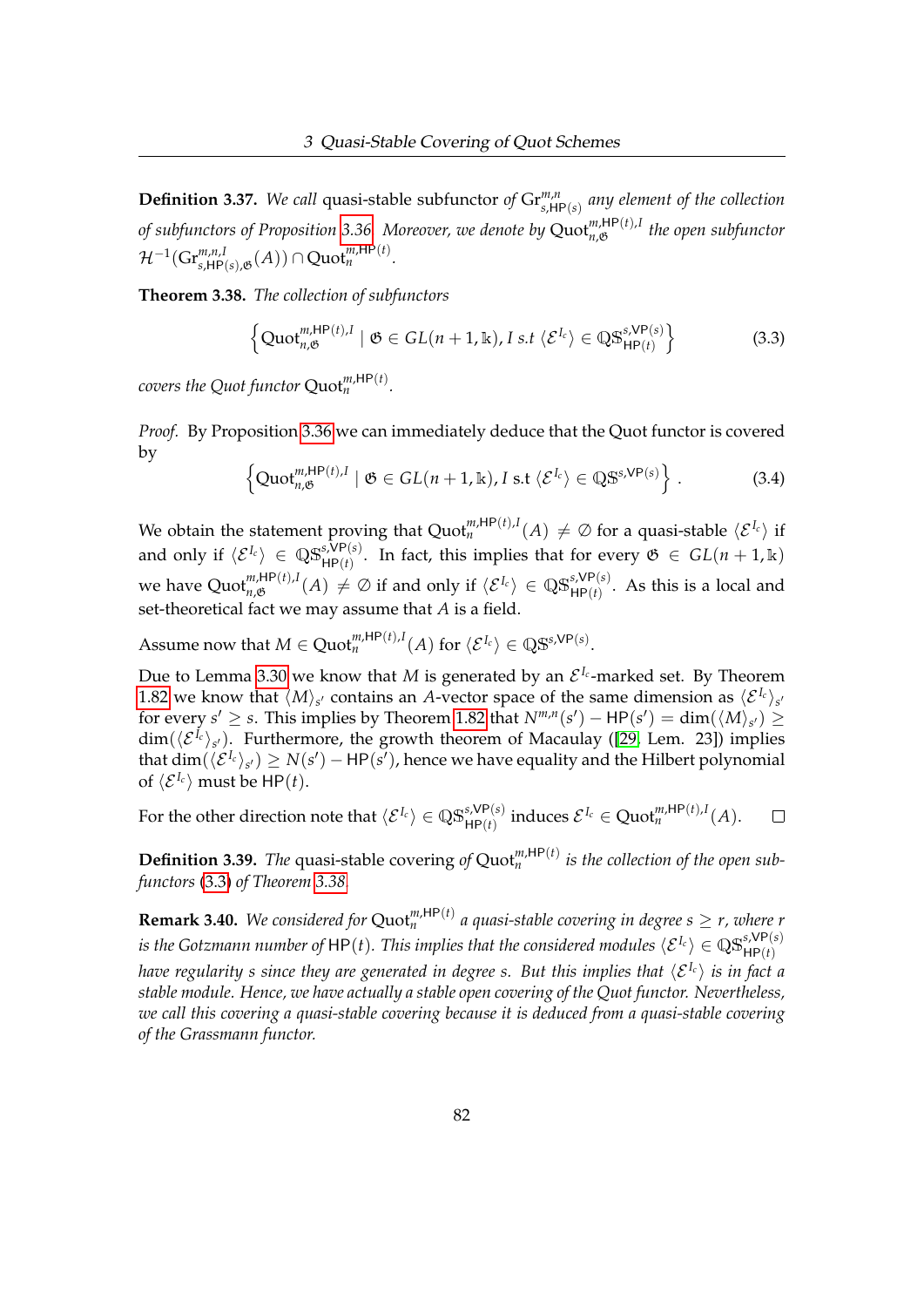**Remark 3.41.** We constructed a quasi-stable covering of Quot<sup><sub>m</sub>,HP(*t*) by using a deterministic</sup> *change of coordinates. There always exists a change of coordinates to reach a p-Borel fixed position. It is well known that p-Borel fixed implies quasi-stability. Therefore, there exists a p-Borel fixed covering of the Quot functor which is in general a more sparse covering of the Quot functor than the quasi-stable covering. However, we prefer to work with the quasi-stable covering because this covering is independent of the characteristic.*

*Furthermore, in the next section we show that it is possible to compute equations for the open subscheme of the Quot scheme corresponding to each quasi-stable open subfunctor. The set of p-Borel fixed open subfunctors is contained in the set of quasi-stable open subfunctors. The computational cost to get such equations for open neighbourhoods of a given point of the Quot scheme can be significantly different depending on the neighbourhood we choose. Hence, it is an advantage to have a relatively dense covering in order to choose the more convenient one.*

<span id="page-87-0"></span>**Corollary 3.42.** Let M be any element of  $Gr^{m,n,I}_{s,\text{HP}(s)}(A)$  with  $\langle \mathcal{E}^{I_c} \rangle$  quasi-stable. Then  $M \in$  $\mathrm{Quot}_n^{m,\mathsf{HP}(t),I}(A)$  if and only if for every  $s'\geq s$  the A-module  $\langle \mathrm{M}\rangle_{s'}$  is free of rank  $\mathsf{VP}(s')$  and  $i$ t is generated by  $\langle \mathcal{E}^{I_c}\rangle\cap \mathbb{T}^m_{s'}$ -marked basis. Furthermore,  $\text{Quot}_n^{m,\mathsf{HP}(t),I}(A)\neq \varnothing$  if and only if *the Hilbert polynomial of A*[ $\mathbf{x}$ ]<sup>*m*</sup>/ $\langle \mathcal{E}^{I_c} \rangle$  *is* HP(*t*).

*Proof.* As the question is local again we once more assume that *A* is a local ring.

We first consider the special case with *A* a field. Due the proof of Theorem [3.38](#page-86-1) we know that  $M^{(s)}\,\subseteq\, \langle M\rangle_s$ . Furthermore, the proof shows that the dimension of both vector spaces is  $VP(s')$ . Hence, they must be equal for every degree  $s'$  and this implies via Theorem [1.82](#page-43-0) that *M* is a  $\mathcal{E}^{I_c}$ -marked basis of  $\langle M \rangle$ .

We generalize this result to the case (*A*, m, *K*) a local ring by the lemma of Nakayama, since for every  $s' \geq s$  the *A*-module  $\langle M \rangle_{s'}$  contains the free submodule of rank  $VP(s')$ that in Theorem [1.82](#page-43-0) is denoted by  $M^{(s')}$  and the two  $A$ /m-vector spaces  $\langle M \rangle_{s'} \otimes_A A$ /m and  $M^{(s')}$   $\otimes_A A$ /m coincides as they have the same dimensions.

The rest of the statement has already proven in the proof of Theorem [3.38.](#page-86-1)  $\Box$ 

## 3.3.2 Marked Schemes

In Theorem [3.38](#page-86-1) we proved that there is a quasi-stable covering of the Quot functor. Due to the fact that this covering is a Zariski open covering it remains to show that the subfunctors of the Quot functor are representable. For that we exhibit a natural scheme structure on the set containing all modules generated by a  $P(V)$ -marked basis with V a quasi-stable module. A part of this section is part of [\[3\]](#page-159-2).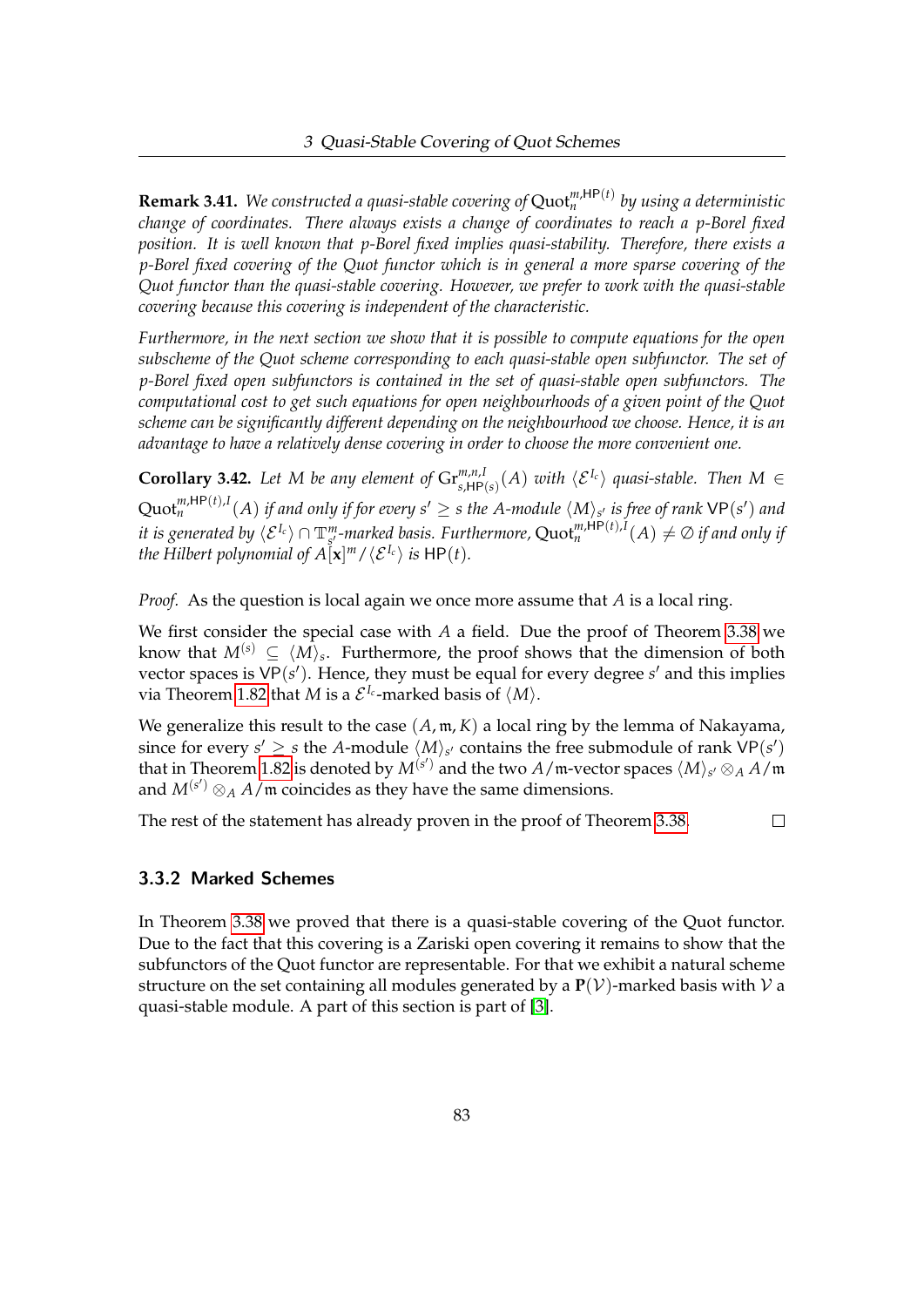Let  $P(V) \subset \mathbb{T}^m$  be the Pommaret basis of the quasi-stable module  $V \subseteq A[x]^m$ . We consider the functor of the marked bases on  $P(V)$  from the category of k-algebras to the category of sets

$$
\mathbf{Mf}^{n,m}_{\mathbf{P}(\mathcal{V})}:\underline{\Bbbk}\text{--Alg}\longrightarrow \underline{\mathbf{Sets}}
$$

that associates to any k-algebra *A* the set

$$
\mathbf{Mf}^{n,m}_{\mathbf{P}(\mathcal{V})}(A) := \{ G \subset A[\mathbf{x}]^m \mid G \text{ is a } \mathbf{P}(\mathcal{V})\text{-marked basis} \}
$$

or equivalently by Corollary [1.85,](#page-45-0)

 $\text{Mf}_{\textbf{P}(\mathcal{V})}^{n,m}(A) := \{\mathcal{M} \subseteq A[\textbf{x}]^m \mid \mathcal{M} \text{ is generated by a } \textbf{P}(\mathcal{V})\text{-marked basis}\}$ 

and to any morphism  $\sigma : A \rightarrow B$  the map

$$
\begin{array}{ccc}\n\mathbf{Mf}^{n,m}_{\mathbf{P}(\mathcal{V})}(\sigma): & \mathbf{Mf}^{n,m}_{\mathbf{P}(\mathcal{V})}(A) & \longrightarrow & \mathbf{Mf}^{n,m}_{\mathbf{P}(\mathcal{V})}(B) \\
& G & \longmapsto & \sigma(G)\n\end{array}
$$

Note that the image  $\sigma(G)$  under this map is indeed again a  $P(V)$ -marked basis, as we are applying the functor  $-\otimes_A B$  to the decomposition  $A[\mathbf{x}]_s^m = \langle G^{(s)} \rangle^A \oplus \langle \mathcal{N}(\mathcal{V})_s \rangle^A$  for every degree *s*.

**Corollary 3.43.** Let  $P(V) \subset \mathbb{T}^m$  be the Pommaret basis of the quasi-stable module  $V \subseteq A[x]^m$ . *Then every module*  $\mathcal{M} \in \mathrm{Mf}_{\mathbf{P}(\mathcal{V})}^{n,m}(A)$  *has the same Hilbert function as*  $\mathcal{V}$ *.* 

 $\Box$ 

*Proof.* This is a simple reformulation of Lemma [2.7.](#page-49-0)

The functor that was introduced above turns out to be representable by an affine scheme that can be explicitly constructed by the following procedure. We consider the kalgebra k[*C*] where *C* denotes the finite set of variables

$$
\left\{ C_{\alpha\eta kl} \mid x^{\alpha} \mathbf{e}_k \in \mathbf{P}(\mathcal{V}), x^{\eta} \mathbf{e}_l \in \mathcal{N}(\mathcal{V}), \deg(x^{\eta} \mathbf{e}_l) = \deg(x^{\alpha} \mathbf{e}_k) \right\}
$$

and construct the  $\mathbf{P}(\mathcal{V})$ -marked set  $\overline{G} \subset \Bbbk[\mathcal{C}][\mathbf{x}]^m$  consisting of all elements

<span id="page-88-0"></span>
$$
F_{\alpha}^{k} = \left(x^{\alpha} - \sum_{x^{\eta} \mathbf{e}_{k} \in \mathcal{N}(\mathcal{V})_{\deg(x^{\alpha} \mathbf{e}_{k})}} C_{\alpha \eta k k} x^{\eta} \right) \mathbf{e}_{k} - \sum_{x^{\eta} \mathbf{e}_{l} \in \mathcal{N}(\mathcal{V})_{\deg(x^{\alpha} \mathbf{e}_{k})}} C_{\alpha \eta k l} x^{\eta} \mathbf{e}_{l}
$$
(3.5)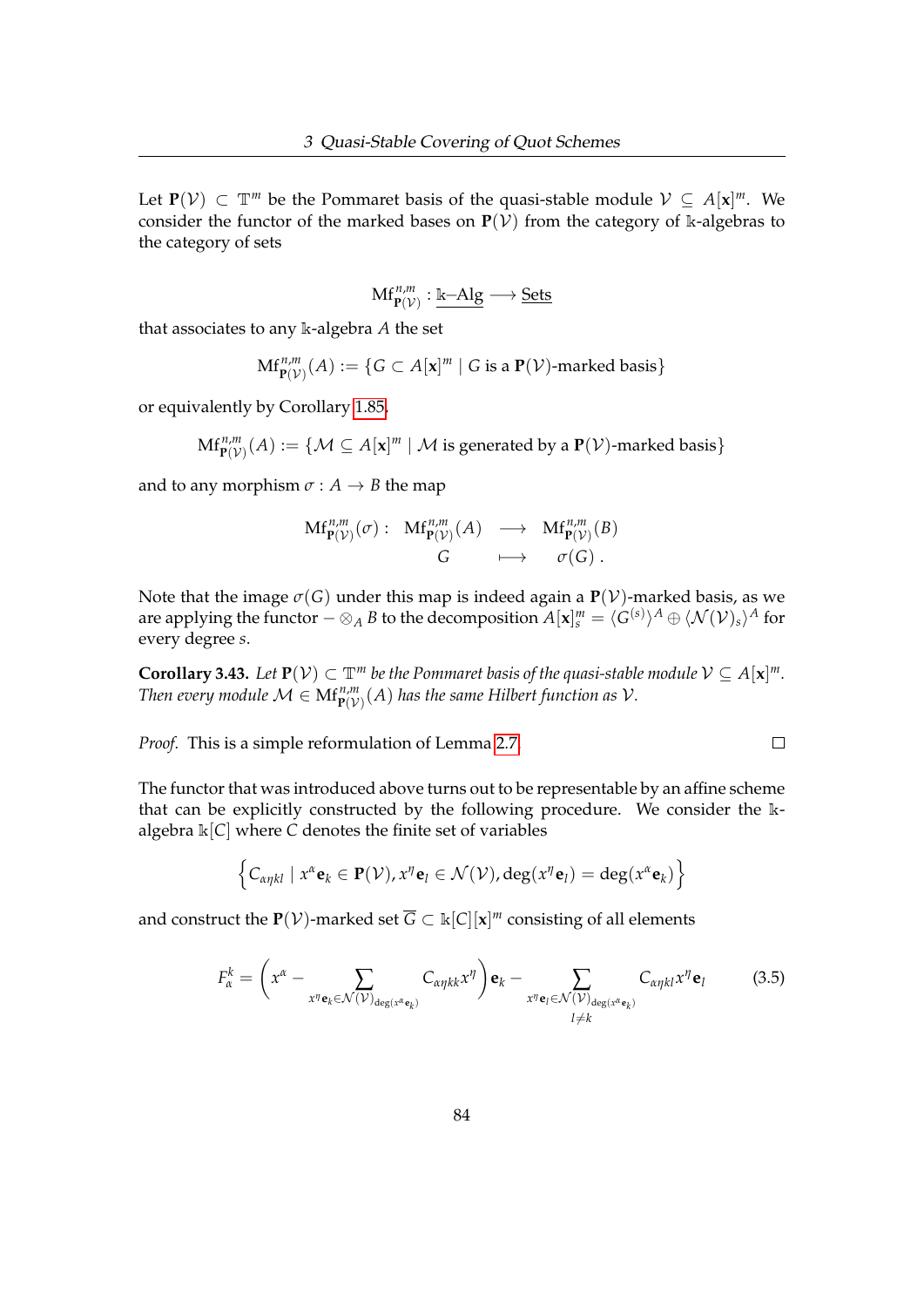with  $x^{\alpha}$ **e**<sub>*k*</sub>  $\in$  **P**( $V$ ). Then we compute all the complete reductions  $x_i F^k_{\alpha}$  $\xrightarrow{\mathcal{G}^{(s)}}$  *L* for every term  $x^{\alpha}$ **e**<sub>*k*</sub>  $\in$  **P**( $V$ ) and every non-multiplicative variable  $x_i \in \overline{X}_P(F_\alpha^k)$  and collect the coefficients of the monomials  $x^{\eta}$ **e**<sub>*j*</sub>  $\in$   $\mathcal{N}(\mathcal{V})$  of all the reduced elements *L* in a set  $R$  ⊂  $\Bbbk$ [*C*].

<span id="page-89-2"></span>**Theorem 3.44.** *The functor*  $\mathrm{Mf}_{\mathbf{P}(\mathcal{V})}^{n,m}$  *is represented by the scheme*  $\mathbf{Mf}_{\mathbf{P}(\mathcal{V})}^{n,m}:=\mathrm{Spec}(\Bbbk[C]/\langle R\rangle).$ 

*Proof.* We observe that each element  $f^k_\alpha$  of a  $P(\mathcal{V})$ -marked set *G* in  $A[x]^m$  can be written in the following form:

$$
\mathbf{f}_{\alpha}^{k} = \left(x^{\alpha} - \sum_{x^{\eta} \mathbf{e}_{k} \in \mathcal{N}(\mathcal{V})_{\deg(x^{\alpha} \mathbf{e}_{k})}} c_{\alpha \eta k k} x^{\eta} \right) \mathbf{e}_{k} - \sum_{x^{\eta} \mathbf{e}_{l} \in \mathcal{N}(\mathcal{V})_{\deg(x^{\alpha} \mathbf{e}_{k})}} c_{\alpha \eta k l} x^{\eta} \mathbf{e}_{l}, \quad c_{\alpha \eta k l} \in A.
$$

Therefore *G* can be obtained by specializing in  $\overline{G}$  the variables  $C_{\alpha \eta k l}$  to the constants  $c_{\alpha\eta k l} \in A$ . Moreover, *G* is a  $P(V)$ -marked basis if and only  $x_i$ **f**<sup>*k*</sup><sup>*a*</sup>  $\xrightarrow{G^{(s)}}$  0 for every  $x^{\alpha}$ **e**<sub>*k*</sub> ∈ **P**( $V$ ) and  $x_i \in \overline{X}_P(f^k_\alpha)$ . Equivalently *G* is a **P**( $V$ )-marked basis if and only if the evaluation morphism  $\varphi : \kappa[C] \to A$ ,  $\varphi(C_{\alpha n k l}) = c_{\alpha n k l}$  factors through  $\kappa[C]/\langle R \rangle$ , namely, if and only if the following diagram commutes



 $\Box$ 

The next lemma shows that the subfunctor of the Quot functor is isomorphic to a marked functor hence the subfunctor is representable by an affine scheme.

#### <span id="page-89-3"></span><span id="page-89-0"></span>**Lemma 3.45.**

- *(i)* The subfunctor  $\text{Quot}_n^{m,\text{HP}(t),I}$  with  $\langle \mathcal{E}^{I_c} \rangle \in \mathbb{QS}^{s,q}_{\text{HP}(t)}$  is isomorphic to the marked functor  $Mf_{\mathcal{E}^{I_c}}^{n,m}$ .
- <span id="page-89-1"></span>*(ii)* The subfunctor  $Quot_n^{m,HP(t),I}$  is representable by an affine subscheme of the affine space  $\mathbb{A}^{\mathsf{HP}(s)\cdot\mathsf{VP}(s)}$ .

*Proof.* Item [\(i\)](#page-89-0) is a straightforward consequence of Corollary [3.42;](#page-87-0) item [\(ii\)](#page-89-1) follows from [\(i\)](#page-89-0) and Theorem [3.44.](#page-89-2)  $\Box$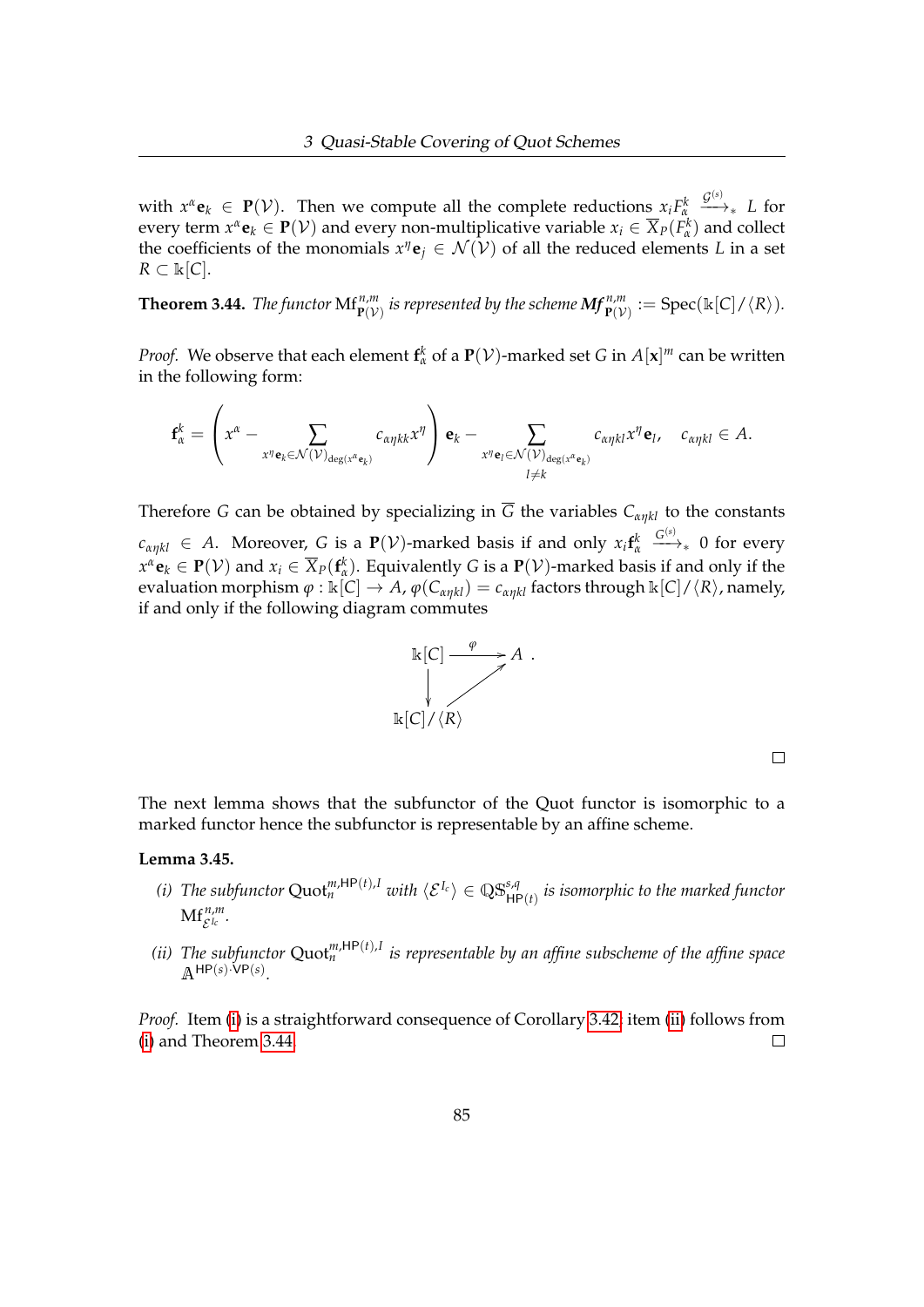Now we are able to prove the main result of this chapter about the representability of the Quot functor.

**Theorem 3.46.** The Quot functor  $\text{Quot}_{n}^{m,\text{HP}(t)}$  is the functor of points of a closed subscheme  $\mathbf{Quot}_{n}^{m,\text{HP}(t)}$  of the Grassmanian  $\mathrm{Gr}_{s,\text{HP}(s)}^{m,n}$ .

*Proof.* By Theorem [3.22,](#page-71-0) it suffices to check the representability on an open covering of  $\mathrm{Gr}^{m,n}_{s,\mathsf{HP}(s)}$  and  $\mathrm{Quot}^{m,\mathsf{HP}(t)}_n$ : we choose the quasi-stable covering (Proposition [3.36](#page-84-0) and Theorem [3.38\)](#page-86-1).

Therefore, we can conclude by Corollary [3.45](#page-89-3) [\(ii\)](#page-89-1).

 $\Box$ 

A generating set  $F \in \mathrm{Mf}_{\mathbf{P}(\mathcal{V})}^{n,m}(A)$  defines a quotient  $A[\mathbf{x}]^m/\langle F \rangle$  that is a free *A*-module such that the family  $A[\widetilde{\mathbf{x}|^m}/\langle F\rangle \to \mathcal{O}_{\mathbb{P}_A^n}^m$  is flat and defines a morphism from  $\mathcal{O}_{\mathbb{P}_A^n}^m$  to a suitable Quot scheme by the universal property of Quot schemes. Since Quot schemes parametrize flat families of  $\mathcal{O}_{\mathbb{P}^n_A}^m$ -quotients and the same quotient can be defined by infinitely many different modules we first need to investigate the function that associates to every generating set in  $Mf_{\mathbf{P}(V)}^{n,m}(A)$  the quotient of  $\mathcal{O}_{\mathbb{P}_{A}^{n}}^{m}$  it defines. In general, this function can be non-injective.

**Example 3.47.** *Consider the quasi-stable module*

$$
\mathcal{V} = \langle x_2 \mathbf{e}_1, x_1^2 \mathbf{e}_1, x_2^2 \mathbf{e}_2, x_1^2 \mathbf{e}_2, x_0 \mathbf{e}_2 \rangle \subset A[x_0, x_1, x_2]^2
$$

with  $P(V) = \{x_2e_1, x_1^2e_1, x_2^2e_2, x_1^2e_2, x_0e_2\}$ . For  $a \in A$  consider the  $P(V)$ -marked set

$$
F_{\mathcal{V},a} = \{x_2\mathbf{e}_1, x_1^2\mathbf{e}_1 + ax_1x_2\mathbf{e}_2, x_2^2\mathbf{e}_2, x_1^2\mathbf{e}_2, x_0\mathbf{e}_2\}.
$$

*This set is in fact a*  $P(V)$ *-marked basis for every a*  $\in$  *A since every non-multiplicative prolongation reduces to zero. Moreover, for every*  $a \in A$  *the module*  $(F_{V,a})_{\geq 3}$  *coincides with*  $V_{\geq 3}$ *. Therefore, for all*  $a \in A$  *the modules*  $\langle F_{\mathcal{V},a} \rangle$  *define the same quotient.* 

For a marked module element  $f^k_\alpha$  we define  $T(f^k_\alpha) := f^k_\alpha - x^\alpha \mathbf{e}_k$ .

<span id="page-90-0"></span>**Proposition 3.48.** *Let* V *be a quasi-stable module and let t be the minimum degree such that*  $V_t \neq 0$ . Assume that no monomial module element of degree larger than t in the Pommaret *basis*  $P(V)$  *is divisible by*  $x_0$  *(or equivalently that*  $x_0^q\mathcal{N}(V)_{\geq t}\subseteq \mathcal{N}(V)_{\geq t+q}$  *for every q). Then for any two different*  $\mathbf{P}(\mathcal{V})$ -marked bases  $F_\mathcal{V}$  and  $G_\mathcal{V}$  in  $A[\mathbf{x}]^m$  the module sheaves  $A[\widetilde{\mathbf{x}]\mathfrak{m}}/\overline{\langle F_\mathcal{V}\rangle}$ and  $A[\mathbf{x}]^{\widetilde{m}}/\langle G_V \rangle$  are different.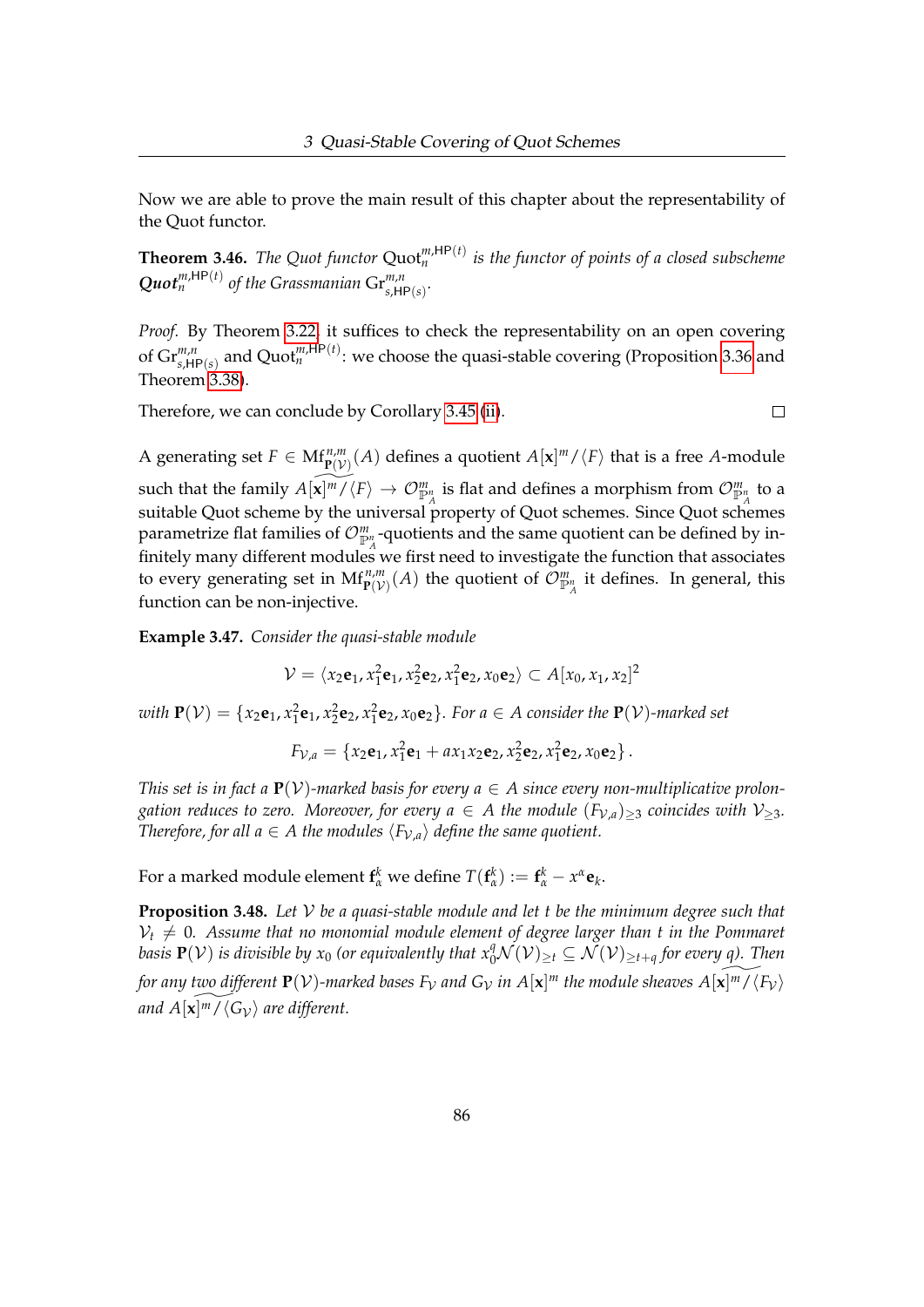*Proof.* There exists a module term  $x^{\alpha}$ **e**<sub>*k*</sub>  $\in$  **P**( $V$ ) such that the corresponding polynomials  $f^k_\alpha \in F_\mathcal{V}$  and  $g^k_\alpha \in G_\mathcal{V}$  are different. If  $A[\widetilde{\mathbf{x} | m / \langle F_\mathcal{V} \rangle} = A[\widetilde{\mathbf{x} | m / \langle G_\mathcal{V} \rangle}$ , then  $\langle F_{\mathcal{V}} \rangle_{\geq s} = \langle G_{\mathcal{V}} \rangle_{\geq s}$  for a sufficiently large *s*. Therefore, for  $s \gg 0$   $x_0^s \mathbf{f}_\alpha^k$  is contained in  $\langle G_{\mathcal{V}} \rangle$  and  $x_0^s \mathbf{f}_\alpha^k - x_0^s \mathbf{g}_\alpha^k = x_0^s(T(\mathbf{g}_\alpha^k) - T(\mathbf{f}_\alpha^k)) \in \langle G_{\mathcal{V}} \rangle$ . By definition, the support of  $T(\mathbf{g}_{\alpha}^{k}) - T(\mathbf{f}_{\alpha}^{k})$  is contained in  $\mathcal{N}(\mathcal{V})$  due to the hypothesis on  $\mathcal{V}$ . Finally, by Theo-rem [1.82](#page-43-0) [\(ii\)](#page-43-3)-[\(vi\)](#page-43-4) this implies  $x_0^s(T(\mathbf{g}_\alpha^k) - T(\mathbf{f}_\alpha^k)) \in \langle F_\mathcal{V} \rangle_{s+|\alpha|} \cap \langle \mathcal{N}(\mathcal{V}) \rangle^A = \{0\}$ , so that  $T(\mathbf{g}_{\alpha}^{k}) = T(\mathbf{f}_{\alpha}^{k})$  against the assumption  $\mathbf{f}_{\alpha}^{k} \neq \mathbf{g}_{\alpha}^{k}$ .

 $\Box$ 

**Definition 3.49.** We say that V is a t-truncated module if  $V = V'_{\geq t}$  for V' a saturated *quasi-stable module.*

Observe that the monomial module elements divisible by  $x_0$  in the Pommaret basis of a *t*-truncated module  $V$  (if any) are of degree *t*. Therefore, by Proposition [3.48,](#page-90-0) different *t*-truncation modules define different quotients. We emphasize that a priori the truncation degree *t* can be any positive integer.

We now describe the relations among marked functors (respectively schemes) corresponding to different truncations of the same saturated quasi-stable modules *V*. We will prove that for sufficiently large integers  $t$  the  $V_{\geq t}$ -marked schemes are all isomorphic. However, the construction of  $\mathbf{Mf}^{n,m}_{\mathbf{P}(V_{\geq t})}$  given in Theorem [3.44](#page-89-2) depends on *t* since we obtain it as a closed subscheme of an affine space whose dimension increases with *t*. From a computational point of view it will be convenient to choose among isomorphic marked schemes the one corresponding to the minimum value of *t* while for other applications higher values of *t* can be more convenient.

**Theorem 3.50.** *Let* V *be a saturated quasi-stable module. Then for every t* > 0 *and for any*  $\mathsf{ring}\ A$ ,  $\mathrm{Mf}_{\mathbf{P}(\mathcal{V}_{\geq t-1})}^{n,m}(A) \subseteq \mathrm{Mf}_{\mathbf{P}(\mathcal{V}_{\geq t})}^{n,m}(A)$ *. More precisely,* 

- <span id="page-91-1"></span>*(i) if in*  $P(V)$  *are no elements of degree t* + 1 *divisible by the variable x*<sub>1</sub> *or*  $\mathcal{V}_{\ge s-1} = \mathcal{V}_{\ge s}$ *,*  $\lim_{\mathbf{P}(\mathcal{V}_{\geq t-1})} \cong \mathrm{Mf}_{\mathbf{P}(\mathcal{V}_{\geq t})}^{n,m}$
- <span id="page-91-0"></span>(*ii*) otherwise,  $\text{Mf}_{\textbf{P}(\mathcal{V}_{\geq t-1})}^{n,m}$  is a closed subfunctor of  $\text{Mf}_{\textbf{P}(\mathcal{V}_{\geq t})}^{n,m}$ .

*Proof.* To prove the inclusion  $\mathrm{Mf}_{\mathbf{P}(\mathcal{V}_{\geq t-1})}^{n,m}(A) \subseteq \mathrm{Mf}_{\mathbf{P}(\mathcal{V}_{\geq t})}^{n,m}(A)$  let us consider a  $\mathbf{P}(\mathcal{V}_{\geq t-1})$ marked basis *F*. Recall that according to Theorem [1.82](#page-43-0)  $\widetilde{F}^{(t)}$  is the unique  $\mathbf{P}(\mathcal{V}_t \cap \mathbb{T}^m)$ marked set which generates  $\langle F^{(t)} \rangle^A$  as an *A*-module. The set

$$
G := \widetilde{F}^{(t)} \cup \left\{ \mathbf{f}_{\alpha}^{k} \in F \mid x^{\alpha} \mathbf{e}_{k} \in \mathbf{P}(\mathcal{V}) \text{ and } |\alpha| > t \right\}
$$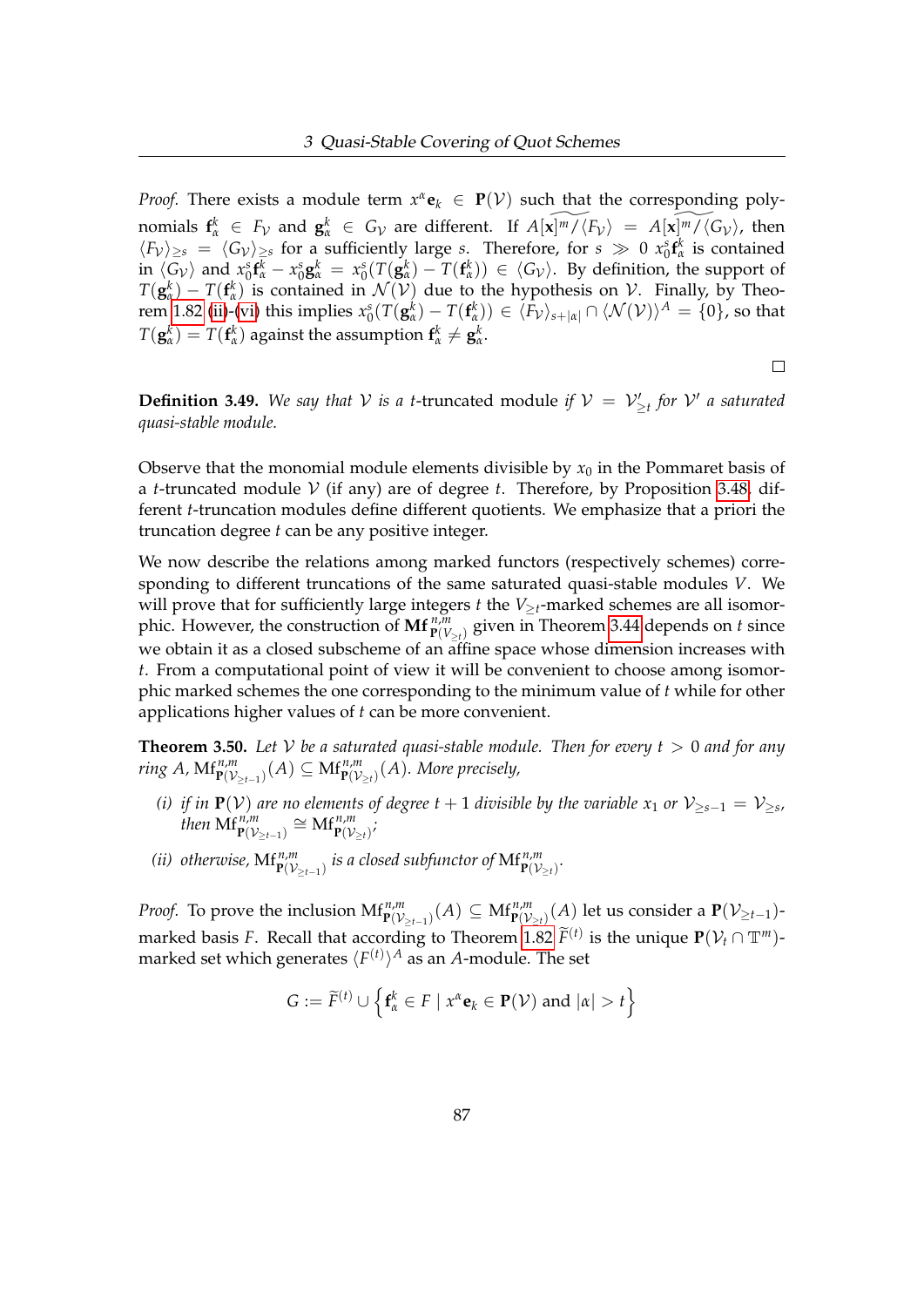is by construction a  $P(V_{\geq t})$ -marked set. In fact, *G* is a  $P(V_{\geq t})$ -marked basis since  $\langle G^{(t)} \rangle^A = \langle F^{(t)} \rangle^A$  by Theorem [1.82](#page-43-0) and the generators of degree larger than *t* are the same in the two marked sets.

From now on in this proof we denote by  $\mathcal V'$  the truncation of  $\mathcal V$  in degree  $t-1$ , by  $F_{\mathcal{V}}$ <sup>the marked set analogous to the one given via [\(3.5\)](#page-88-0) that we used to construct the</sup> module  $\langle R \rangle \subseteq \mathbb{k}[C]$  of  $\mathbf{Mf}_{\mathbf{P}(\mathcal{V}')}^{n,m}$ . We denote the corresponding module  $\langle R \rangle$  for  $\mathbf{Mf}_{\mathbf{P}(\mathcal{V}')}^{n,m}$ from now on by  $\mathcal{M}_{\mathcal{V}}$ . We also let  $A' := \Bbbk[C']^m / \mathcal{M}_{\mathcal{V}'}, \phi_{F_{\mathcal{V}'}} : \Bbbk[C'] \to A'$  the canonical map on the quotient and  $\phi_{F_{\mathcal{V}'}}[\mathbf{x}]$  the extension to  $\Bbbk[C'][\mathbf{x}] \to A'$ . Moreover,  $\mathcal{V}''$  will be the truncation of  $V$  in degree *t* and  $F_{V''}$ ,  $\mathbb{k}[C'']$ ,  $\mathcal{M}_{V''}$ ,  $A''$ ,  $\phi_{F_{V''}}$  are defined analogously. By the definition of  $M_{\mathcal{V}'}$  and  $M_{\mathcal{V}''}$ , we observe that  $\phi_{F_{\mathcal{V}'}}[\mathbf{x}](F_{\mathcal{V}'})$  is a  $\mathbf{P}(\mathcal{V}')$ -marked basis  $\inf A'[\mathbf{x}]$  and  $\phi_{F_{\mathcal{V}''}}[\mathbf{x}](F_{\mathcal{V}''})$  is a  $\mathbf{P}(\mathcal{V}'')$ -marked basis in  $A''[\mathbf{x}]$ 

We first prove [\(ii\)](#page-91-0). Let us consider the  $P(V'')$ -marked set

$$
G:=\widetilde{F}_{\mathcal{V}'}^{(t)}\cup \left\{ \mathbf{f}_{\alpha}^{k}\in F_{\mathcal{V}'}\mid x^{\alpha}\mathbf{e}_{k}\in \mathbf{P}(V),\ |\alpha|>t\right\}.
$$

By Theorem [1.82,](#page-43-0)  $\phi_{F_{\mathcal{V}'}}[\mathbf{x}](G)$  is a  $\mathbf{P}(\mathcal{V}'')$ -marked basis of  $A'[\mathbf{x}]$ , since

$$
\mathcal{N}\left(\mathcal{V}^{\prime\prime},\langle\phi_{F_{\mathcal{V}^{\prime}}}[\mathbf{x}](G)\rangle\right)\subseteq\mathcal{N}\left(\mathcal{V}^{\prime},\langle\phi_{F_{\mathcal{V}^{\prime}}}[\mathbf{x}](F_{\mathcal{V}^{\prime}})\rangle\right)=\left\{0\right\}.
$$

Thus, the ring homomorphism

$$
\psi : \mathbb{k}[C''] \to \mathbb{k}[C']
$$
  

$$
C''_{\alpha\beta kl} \mapsto \text{coefficient of } x^{\beta} \mathbf{e}_l \text{ in } \mathbf{g}_{\alpha}^k \in G
$$

 $i$ nduces a homomorphism  $\overline{\psi}:A''\to A'$  such that  $\phi_{F_{\mathcal{V}'}}\circ\psi=\overline{\psi}\circ\phi_{F_{\mathcal{V}'}}.$  Moreover,  $\phi_{F_{\mathcal{V}'}}\circ\psi$ is surjective, being the composition of two surjective homomorphisms. Indeed,

$$
C'_{\alpha\beta kl} = \begin{cases} \psi(C''_{\alpha\beta kl}), & \text{if } x^{\alpha} \mathbf{e}_k \in \mathbf{P}(\mathcal{V}), \ |\alpha| \geq t, \\ \psi(C''_{\eta\gamma kl}), \ x^{\eta} \mathbf{e}_k = x_0 x^{\alpha} \mathbf{e}_k, \ x^{\gamma} = x_0 x^{\beta} \mathbf{e}_l, & \text{otherwise.} \end{cases}
$$

Under our assumptions, for every  $f^k_\alpha \in F_{\mathcal{V}'}$  of degree  $t-1$ ,  $x_0T(f^k_\alpha)$  is a  $\mathcal{V}''$ -remainder, so that  $x_0 \mathbf{f}_\alpha^k \in G$ .

Therefore, the epimorphism  $\overline{\psi}$  induces an isomorphism between a closed subscheme of  $\mathbf{Mf}^{n,m}_{\mathbf{P}(\mathcal{V}'')} = \mathrm{Spec}(\mathbb{k}[C'']/\mathcal{M}_{\mathcal{V}''})$  and  $\mathbf{Mf}^{n,m}_{\mathbf{P}(\mathcal{V}')} = \mathrm{Spec}(\mathbb{k}[C']/\mathcal{M}_{\mathcal{V}'}).$ 

To prove [\(i\)](#page-91-1) we observe that the new condition on  $V$  implies that for every  $x^{\gamma}$ **e**<sub>*k*</sub>  $\in$  $\mathcal{N}(\mathcal{V})_t$  either  $x_1x^{\gamma}\mathbf{e}_k \in \mathcal{N}(\mathcal{V})_{t+1}$  or  $x_1x^{\gamma}\mathbf{e}_k = x_0x^{\delta}\mathbf{e}_k$  with  $x^{\delta}\mathbf{e}_k \in \mathcal{V}_t$  holds.

Exploiting this property we first prove that  $C''_{\eta\gamma kl} \in \mathcal{M}_{\mathcal{V}''}$  if  $x^{\eta} \mathbf{e}_k \in \mathcal{V}_t$ ,  $x_0 | x^{\eta}$  and  $x_0 \nmid x^{\gamma}$ . Let  $x^{\epsilon} \mathbf{e}_k = x_1 \frac{x^{\eta}}{x_0}$  $\frac{x^{\eta}}{x_0}$ **e**<sub>*k*</sub> and consider the non-multiplicative prolongation  $x_0$ **g**<sup>*k*</sup>. Obviously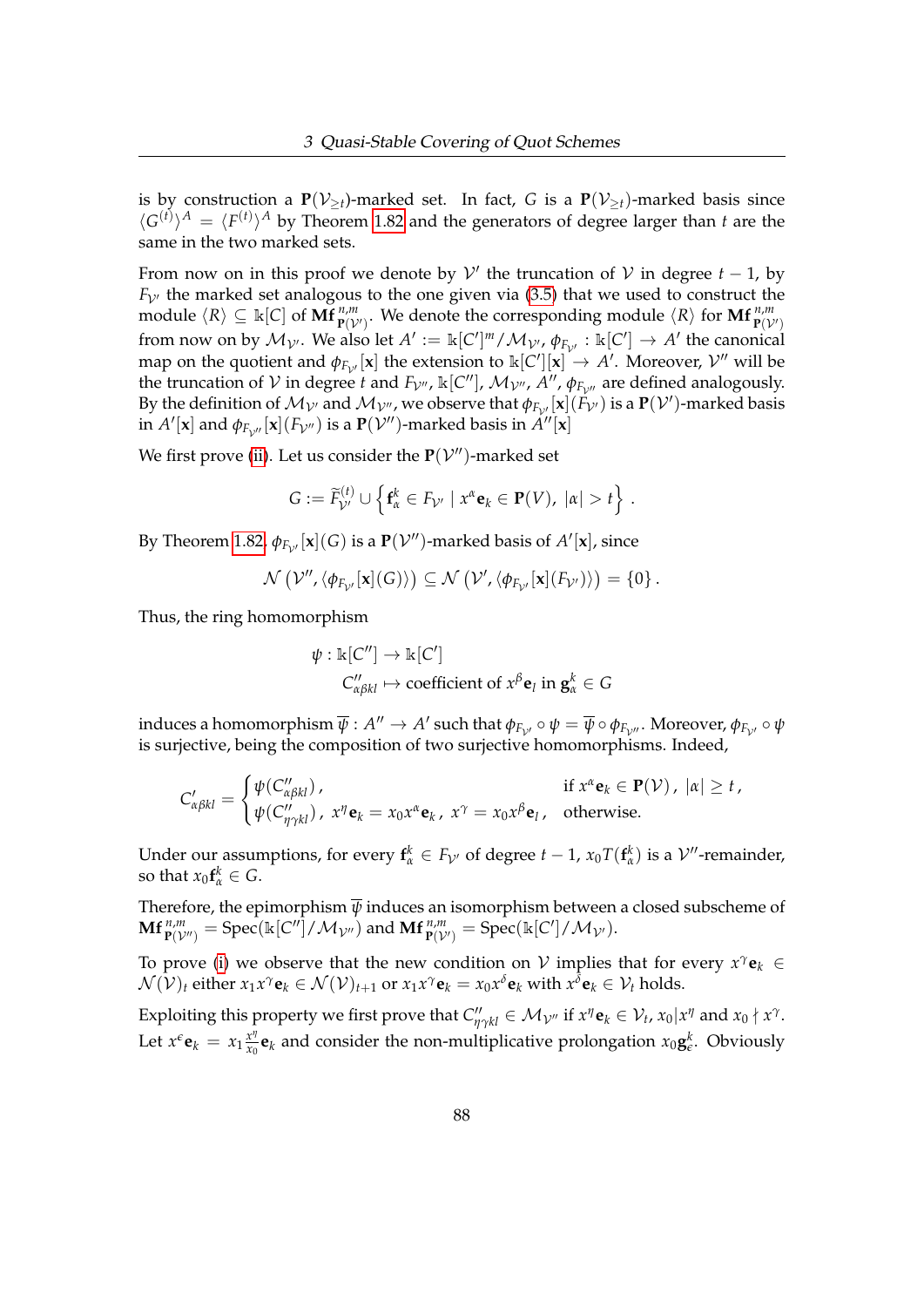the involutive divisor of  $x_0 x^{\epsilon} \mathbf{e}_k$  is  $x^{\gamma} \mathbf{e}_k$  such that  $x_0 x^{\epsilon} \mathbf{e}_k = x_1 x^{\gamma} \mathbf{e}_k$ . The *V*-remainder of this module element given by  $\stackrel{F_{\mathcal{V}''}^{(\cdot)}}{\longrightarrow}$  is of type

$$
\mathbf{g} = x_0 T(\mathbf{g}_{\epsilon}^k) - x_1 T(\mathbf{g}_{\eta}^k) + x_0 \sum C_{\eta \delta k l}^{\prime \prime} \mathbf{g}_{\beta}^l,
$$

where  **and the sum is over the multi-indices** *β* **and the indices** *l* **such that**  $x^{\beta}$ **e**<sub>*l*</sub> :=  $x_1 \frac{x^{\delta}}{x_0}$  $\frac{x^o}{x_0}$ **e**<sub>*l*</sub>  $\in$   $V_t$  with  $x^{\delta}$  divisible by  $x_0$  and contained in the support of  $T(\mathbf{g}_{\eta}^k)$  and  $C''_{\eta\delta kl}$  the coefficient of  $x^\delta{\bf e}_l$  in  ${\bf g}_{\eta}^k$ . If  $x^\gamma{\bf e}_l$  is a term in the support of  $T({\bf g}_{\eta}^k)$  such that  $x_0 \nmid x^\gamma$  then  $x_1x^\gamma$ **e** $l \in \mathcal{N}(\mathcal{V})_{t+1}$  is contained in the support of **g**. By definition,  $\mathcal{M}_{\mathcal{V}''}$ contains the **x**-coefficients of **g**, thus in particular the coefficient  $C''_{\eta\gamma kl}$  of  $x_1x^{\gamma}e_l$  in **g**.

For every  $x^{\alpha}$ **e**<sub>*k*</sub>  $\in V_{t-1}$  and  $x^{\eta}$ **e**<sub>*k*</sub> =  $x_0x^{\alpha}$ **e**<sub>*k*</sub> let us denote by  $\mathbf{h}_\alpha^k$  the module element in  $\Bbbk[C''][{\bf x}]$  such that  ${\bf g}^k_\eta\;=\;x_0{\bf h}^k_\alpha+\sum C''_{\eta\gamma kl}x^\gamma{\bf e}_l$  with  $x_0\, \nmid\, x^\gamma$ , so that  $\phi_{F_{\mathcal V''}}[{\bf x}]( {\bf g}^k_\eta)\;=\;$  $\phi_{F_{\mathcal{V}''}}[\mathbf{x}](x_0\mathbf{h}^k_\alpha).$ 

Using these polynomials we can define the  $P(V')$ -marked set

$$
H = \{ \mathbf{h}_{\alpha}^k \mid x^{\alpha} \mathbf{e}_k \in \mathcal{V}_{t-1} \} \cup \{ \mathbf{g}_{\eta}^k \in F_{\mathcal{V}''} \mid x_{\eta} \mathbf{e}_k \in \mathbf{P}(\mathcal{V}), |\eta| \geq t \}.
$$

By construction,  $\phi_{F_{\mathcal{V}''}}[\mathbf{x}](x_0H) \subseteq \phi_{F_{\mathcal{V}''}}[\mathbf{x}](F_{\mathcal{V}''})$ , therefore  $\phi_{F_{\mathcal{V}''}}[\mathbf{x}](H)$  is a  $\mathbf{P}(\mathcal{V}')$ -marked basis by Theorem [1.82.](#page-43-0) In fact, if the support of an element **u** in the module  $\langle \phi_{F,w} | \mathbf{x} | (H) \rangle$ only contains module terms of  $\mathcal{N}(\mathcal{V})$ , then  $x_0\mathbf{u}$  is in  $\langle \phi_{F_{\mathcal{V}''}}[\mathbf{x}](F_{\mathcal{V}''})\rangle$  and has the same support, so that **u** = 0 since  $\mathcal{N}(\mathcal{V}, \langle \phi_{F_{\mathcal{V}''}}[{\bf x}](F_{\mathcal{V}''})\rangle) = \{0\}.$ 

Thus, the ring homomorphism

$$
\varphi : \mathbb{k}[C'] \to \mathbb{k}[C'']
$$
  
\n
$$
C'_{\alpha\beta kl} \mapsto \text{coefficient of } x^{\beta} \mathbf{e}_l \text{ in } \mathbf{h}_{\alpha}^k \text{ if } |\alpha| = s - 1
$$
  
\n
$$
C'_{\eta\gamma kl} \mapsto \text{coefficient of } x^{\gamma} \mathbf{e}_l \text{ in } \mathbf{g}_{\eta}^l \text{ if } x^{\eta} \mathbf{e}_l \in \mathbf{P}(\mathcal{V}), |\eta| \ge t
$$

induces a homomorphism  $\overline{\varphi}: A' \to A''$ .

Finally,  $\overline{\psi}$  and  $\overline{\varphi}$  are inverses of each other. Indeed, if we apply to the  ${\bf P}({\cal V}')$ -marked set *H* the construction from the first part of the proof we obtain a  $P(V'')$ -marked set *G*' such that  $\phi_{F_{\mathcal{V}''}}[\mathbf{x}](G')$  is a  $\mathbf{P}(\mathcal{V}'')$ -marked basis and  $\phi_{F_{\mathcal{V}''}}[\mathbf{x}](G') \subseteq \phi_{F_{\mathcal{V}''}}[\mathbf{x}](F_{\mathcal{V}''})$ , hence  $\phi_{F_{\mathcal{V}''}}[\mathbf{x}](G') = \phi_{F_{\mathcal{V}''}}[\mathbf{x}](F_{\mathcal{V}''}).$  $\Box$ 

**Corollary 3.51.** *Let* V *be a saturated quasi-stable monomial module with Hilbert polynomial*  $HP(t)$  and Gotzmann number r and regularity d. Then  $Mf_{P(V_{\geq t})}^{n,m}$  and  $Mf_{P(V_{\geq d-1})}^{n,m}$  are isomor*phic.*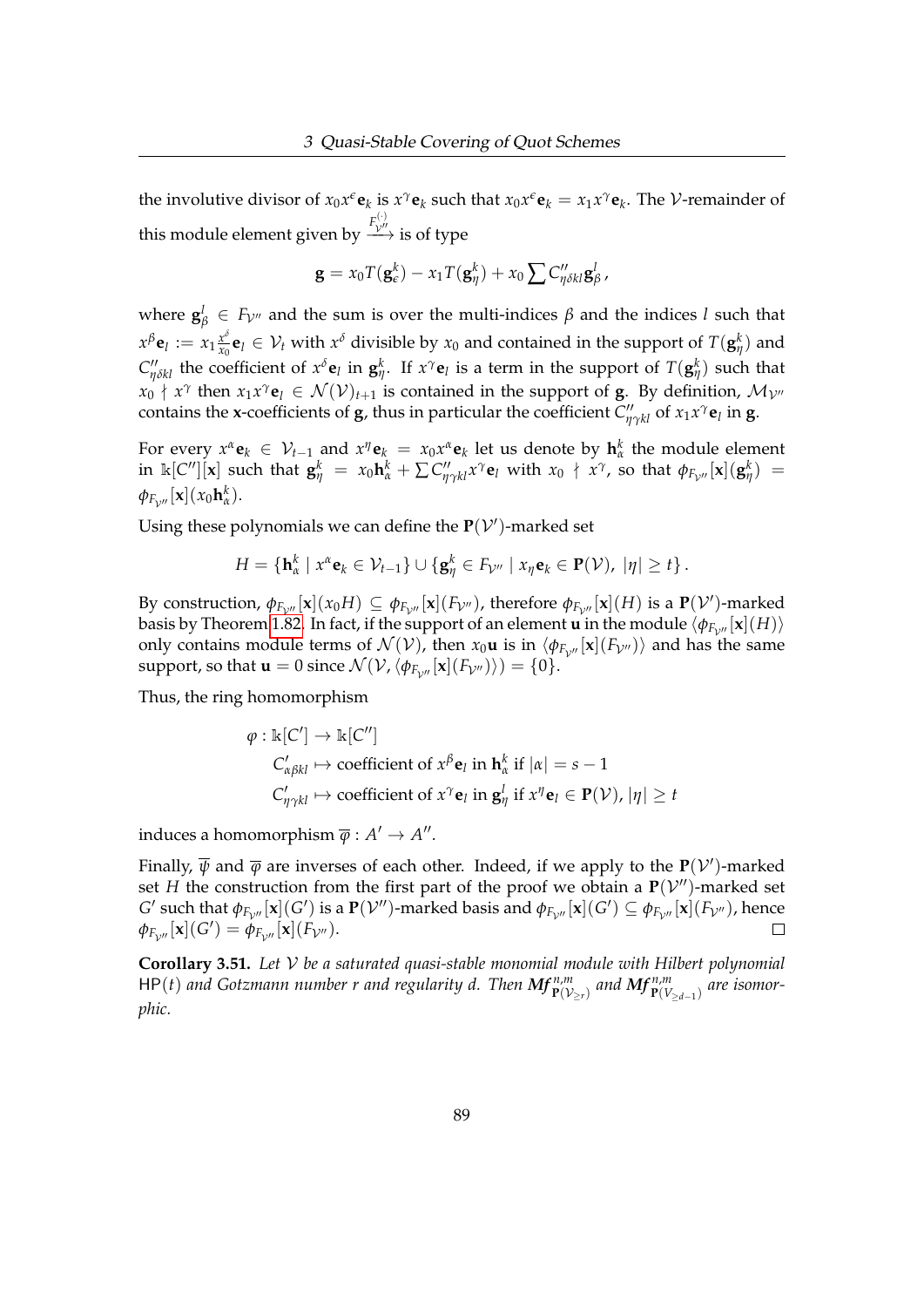# 4 Computation

In the first chapters we developed a method to compute Quot-schemes over fields of arbitrary characteristic. For that we first developed marked bases for modules and then we used the marked bases to define marked families. With the marked families we constructed a new open covering for a Quot-scheme.

In this chapter we use the theory developed in the earlier chapters to construct algorithmic methods. This will allow us to define a first algorithm for computing Quot-schemes over fields of arbitrary characteristic. It turns out that we can optimize the algorithms a lot. Therefore, a large part of this chapter is devoted to this aspect.

Some of the algorithms, which we will develop in this chapter are implemented in the computer algebra system COCOALIB ([\[1\]](#page-159-3)). Namely, the computation of Hilbert schemes for fields of arbitrary characteristic. At the end of this chapter we will use the algorithms to compute some examples.

# 4.1 Computation of Saturated Quasi-Stable Ideals

In the following we describe how to compute all saturated quasi-stable ideals which have a given Hilbert polynomial. As main reference we use [\[7\]](#page-159-4).

As before we consider a field  $\Bbbk$  of arbitrary characteristic. In this section we consider the polynomial ring  $\mathcal{P}^{(l)} := \Bbbk[x_l,\ldots,x_n]$  with  $0 \leq l \leq n$ . We denote by  $\mathbb{T}(l)$  the set of terms of  $\mathcal{P}^{(l)}$ .

**Definition 4.1.** *Let*  $HP(t) \in \mathbb{Q}[t]$ *. Then we define* 

$$
\Delta \mathsf{HP}(t) := \mathsf{HP}(t) - \mathsf{HP}(t-1).
$$

*In addition to that we define recursively*

$$
\Delta^k \mathsf{HP}(t) := \Delta^{k-1} \mathsf{HP}(t) - \Delta^{k-1} \mathsf{HP}(t-1)
$$

 $with \ \Delta^0$ HP $(t)$  = HP $(t)$ *.*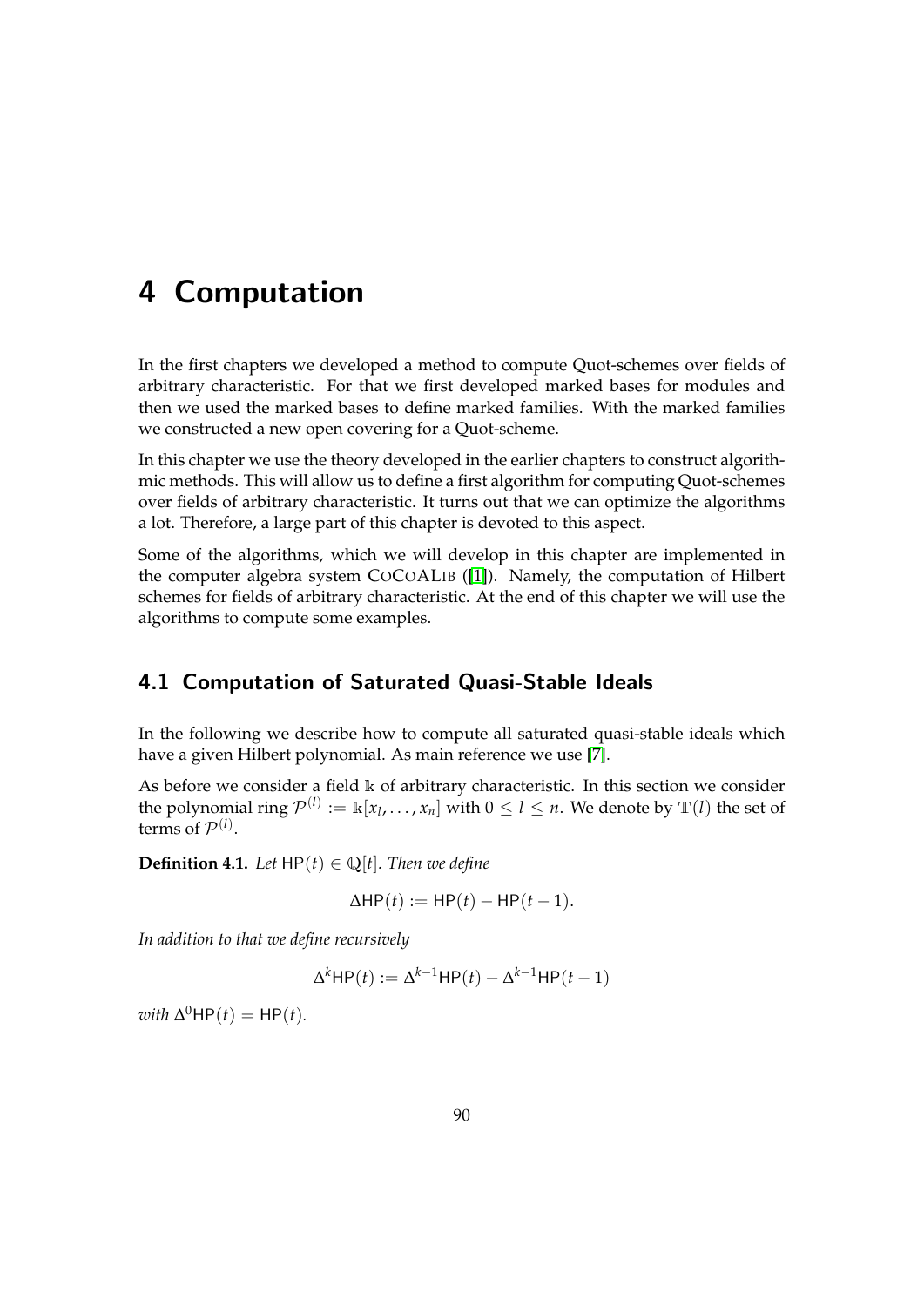If HP(*t*) has Gotzmann number *r*, then the Gotzmann number of the Hilbert polynomial  $\Delta$ HP(*t*) is  $\leq r$ .

Now let  $\mathcal{J} \subset \mathcal{P}^{(l)}$  be a monomial ideal, hence  $\mathcal{J}$  is generated by a unique minimal set of terms. This set is denoted by  $\mathcal{B}^{\min}(\mathcal{J})$ . If  $\mathcal J$  is quasi-stable then we have seen that there exists a unique minimal Pommaret basis  $P(\mathcal{J})$ .

**Definition 4.2.** [\[7,](#page-159-4) Def. 3] Let  $\mathcal J$  be a quasi-stable ideal in  $\mathcal P^{(1)}$ . We define the following sets *of terms*

$$
\mathbf{P}(\mathcal{J})(j) := \{x^{\alpha} \in \mathbf{P}(\mathcal{J}) \mid \text{cls}(x^{\alpha}) = j\} \text{ and}
$$

$$
\overline{\mathbf{P}(\mathcal{J})(j)} := \left\{\frac{x^{\alpha}}{x_j^{\alpha_j}} \mid x^{\alpha} \in \mathbf{P}(\mathcal{J})(j)\right\}.
$$

**Lemma 4.3.** [\[7,](#page-159-4) Lem. 1] Let  $\mathcal J$  be a quasi-stable ideal in  $\mathcal P^{(l)}$  and consider  $l \leq j \leq n$ . The ideal  $\mathcal{J} : \langle x_n, \ldots, x_j \rangle^\infty$  has the weak Pommaret basis

$$
\overline{\mathbf{P}(\mathcal{J})(j)}\cup\bigcup_{i=j+1}^n\mathbf{P}(\mathcal{J})(i)\,.
$$

*Furthermore no term in the Pommaret basis of*  $\mathcal{J}$  *:*  $\langle x_n,\ldots,x_j\rangle^\infty$  *is divisible by*  $x_m$  *with*  $m\leq j.$ 

<span id="page-95-0"></span>**Lemma 4.4** ([\[7,](#page-159-4) Lem. 2]). Let  $\mathcal{J} \subseteq \mathcal{P}^{(l)}$  be a quasi-stable monomial ideal. Then the Pommaret *basis*  $\mathbf{P}(\mathcal{J})$  *is also a Pommaret basis for the ideal*  $\mathcal{J}\cdot\mathcal{P}^{(l-1)}.$ 

**Definition 4.5** ([\[7,](#page-159-4) Def. 4]). Let  $\mathcal{J} \subseteq \mathcal{P}^{(l)}$  be a stable monomial ideal. The term  $x^{\alpha} \in \mathcal{J}$  is St-minimal *if*  $\frac{x_j x^{\beta}}{x}$  $\frac{x_j x^p}{x_{\text{cls}(x^\beta)}} \neq x^\alpha$  for every  $x^\beta \in \mathcal{J}$  and for every  $j > \text{cls}(x^\beta)$ *.* 

**Definition 4.6.** Let  $\mathcal{J} ⊆ \mathcal{P}^{(l)}$  be a stable monomial ideal generated in degree s, i.e.  $\mathcal{B}^{\min}(\mathcal{J}) =$  $\mathcal{J}_s \cap \mathbb{T}(l)$ . The set of St-minimal elements of  $\mathcal J$  *is defined as the set of monomial generators of*  $\mathcal J$  *which are St-minimal. This set is denoted by*  $S_{\text{min}}(\mathcal J)$  *or*  $S_{\text{min}}(\mathcal J_s)$ *.* 

**Corollary 4.7** ([\[7,](#page-159-4) Cor. 1]). Let  $\mathcal J$  be a quasi-stable ideal in  $\mathcal P^{(l)}$ , consider  $s \geq \text{reg}(\mathcal J)$  and  $x^{\alpha} \in \mathbf{P}(\mathcal{J}_{\geq s}) = \mathcal{J}_s \cap \mathbb{T}(l).$  Then the ideal generated by the set  $(\mathcal{J}_s \cap \mathbb{T}(l)) \setminus \{x^{\alpha}\}$  is stable if *and only if*  $x^{\alpha} \in S_{\text{min}}(\mathcal{J}_{>s})$ *.* 

**Definition 4.8.** *Given a quasi-stable ideal*  $\mathcal{J} \subseteq \mathcal{P}^{(l)}$ , then the ideal  $(\mathcal{J}: x_l^{\infty}): x_{l+1}^{\infty}$  is called *the*  $x_{l+1}$ *-*saturation *of*  $J$  *and is denoted it by*  $\mathcal{J}_{x_{l}x_{l+1}}.$  *The quasi-stable ideal*  $\mathcal{J}$  *is*  $x_{l+1}$ *-saturated*  $if \mathcal{J} = \mathcal{J}_{x_l x_{l+1}}.$ 

<span id="page-95-1"></span>**Proposition 4.9** ([\[7,](#page-159-4) Prop. 2]). Let  $\mathcal{J} \subseteq \mathcal{P}^{(l)}$  be a saturated quasi-stable ideal, r be the Gotzmann number of  $\mathsf{HP}_{\mathcal{P}^{(l)}/\mathcal{J}}(t)$  and let the integer  $s~\geq~r.$  We define the ideal  $\mathcal{I}~:=~$  $\mathcal{J}_{x_l x_{l+1}}$  and  $q := \dim_\Bbbk(\mathcal{I}_s) - \dim_\Bbbk(\mathcal{J}_s)$ . Then the Hilbert polynomial of  $\mathcal I$  is  $\mathsf{HP}_{\mathcal{P}^{(l)}/\mathcal{I}}(t) =$  $HP_{\mathcal{P}^{(l)}/\mathcal{J}}(t) - q.$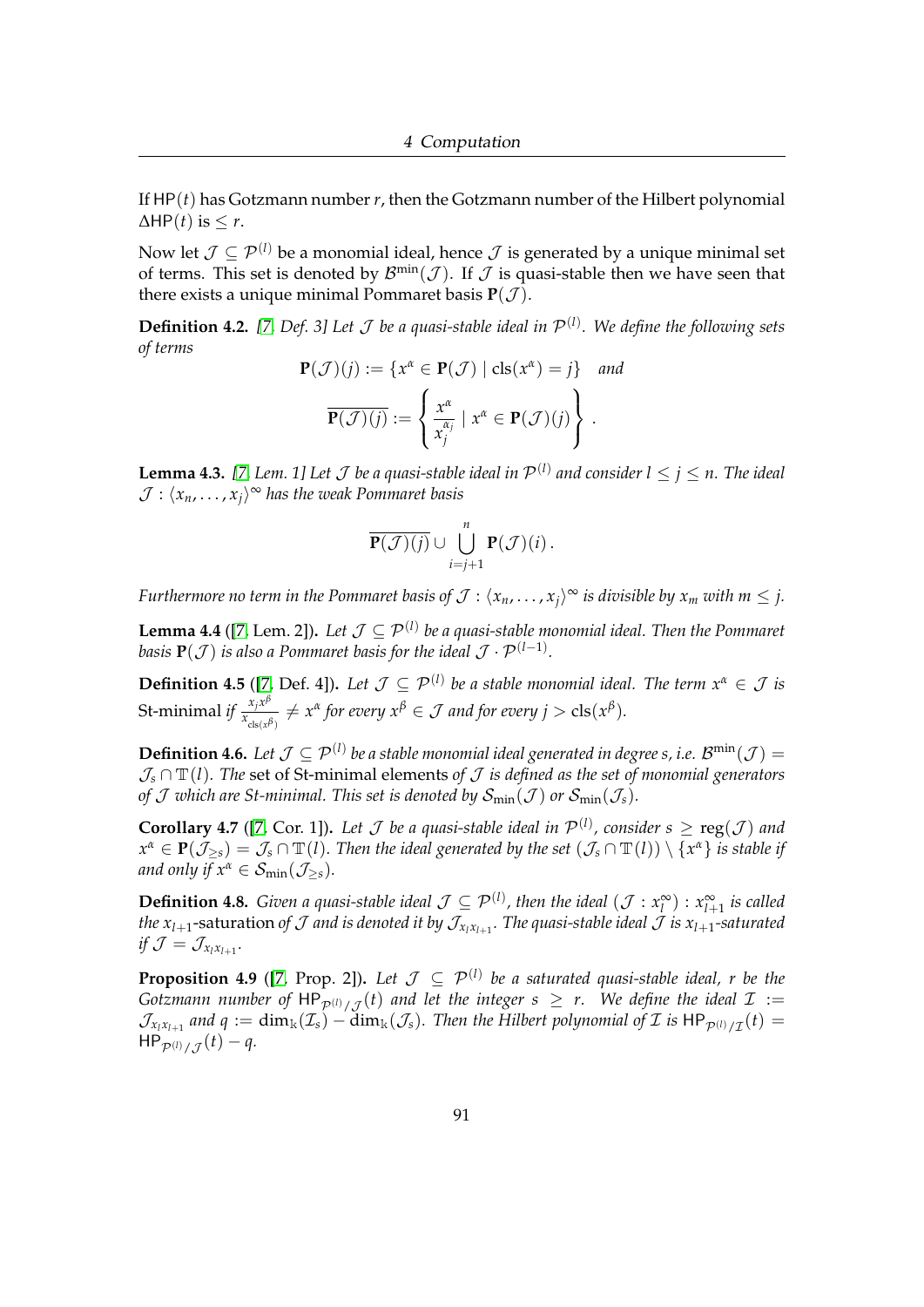<span id="page-96-0"></span>**Lemma 4.10** ([\[7,](#page-159-4) Lem. 4]). Let  $\mathcal J$  be a quasi-stable ideal in  $\mathcal P^{(l)}$  and let r be the Gotzmann  $n$ umber of  $\mathsf{HP}_{\mathcal{P}^{(l)}/\mathcal{J}}(t)$ . For an arbitrary  $s\geq r$ , consider an St-minimal term  $x^\beta\in\mathcal{J}_s$  with  ${\rm cls}(x^\beta)=l$  and let  $\mathcal M:=(\mathcal J_s\cap \mathbb{T}(l))\setminus\{x^\beta\}.$  Then the ideal generated by  $\mathcal M$  is stable and its Hilbert polynomial is  $\mathsf{HP}_{\mathcal{P}^{(l)}/\mathcal{J}}(t) + 1.$ 

<span id="page-96-2"></span>**Lemma 4.11** ([\[7,](#page-159-4) Lem. 5]). Let  $\mathcal I$  and  $\mathcal J$  be quasi-stable ideals in  $\mathcal P^{(l)}$ . If for every  $s \gg 0$  we  $h$ ave  $\mathcal{I}_s\subseteq\mathcal{J}_s$  and  $\mathsf{HP}_{\mathcal{P}^{(l)}/\mathcal{I}}(t)=\mathsf{HP}_{\mathcal{P}^{(l)}/\mathcal{J}}(t)+a$  with  $a\in\mathbb{N}$ , then  $\mathcal I$  and  $\mathcal J$  have the same  $x_{l+1}$ -saturation and for every  $s \gg 0$  there is a term  $x^{\alpha} \in \mathcal{J}_s \setminus \mathcal{I}_s$ , with  ${\rm cls}(x^{\alpha}) = l$  which is *St-minimal.*

<span id="page-96-1"></span>**Algorithm 1** REMOVE(*I*, *l*, *n*, *s*, *q*, *x*<sup> $\beta$ </sup>)

**Input:**  $I$  a quasi-stable ideal **Input:** *l* first index of the variables in the polynomial ring **Input:** *n* last index of the variables of the polynomial ring **Input:** *s* upper bound for reg $(\mathcal{I})$ **Input:** *q* non-negative Integer **Input:** *x <sup>β</sup>* monomial **Output:**  $\mathcal{L}$  set of saturated quasi-stable ideals  $\mathcal{J}$  obtained by removing  $q$  St-minimal terms divisible by  $x_l$  from  $\mathcal{I}_s \cap \mathbb{T}(l)$  and saturating 1:  $\mathcal{L} \leftarrow \emptyset$ 2: **if**  $q = 0$  **then** 3: **return**  $\{\mathcal{I}^{\text{sat}}\}$ 4: **else** 5:  $M \leftarrow \text{STMINIMAL}(\mathcal{I}, l, n, s)$ 6: **for all**  $x^{\alpha} \in \mathcal{M}$  **do** 7: **if**  $x^{\alpha} > x^{\beta}$  then 8:  $\mathcal{L} \leftarrow \mathcal{L} \cup \text{Remove}(\langle (\mathcal{I}_s \cap \mathbb{T}(l)) \setminus {\{x^{\alpha}\}} \rangle, l, n, s, q-1, x^{\alpha})$ 9: **end if** 10: **end for** 11: **end if** 12: **return**  $\mathcal{L}$ 

The computation of all quasi-stable ideals with the same Hilbert polynomial HP(*t*) uses the *xl*+<sup>1</sup> -saturation. For the computation we relate the Hilbert polynomial of a quasistable ideal  $\mathcal J$  to that of  $\langle \mathcal J, x_l \rangle / \langle x_l \rangle$ .

In  $\mathcal{P}^{(l)}$  consider a quasi-stable ideal  $\mathcal J$  with Hilbert polynomial HP(*t*). Obviously  $x_l$  is a non-zero divisor in  $\mathcal{P}^{(l)}/\mathcal{J}^{\text{sat}}$ . The ideal  $\langle \mathcal{J}, x_l\rangle/\langle x_l\rangle\subseteq\mathcal{P}^{(l+1)}$  has the same Hilbert polynomial as  $\langle \mathcal{J}, x_l\rangle \subseteq \mathcal{P}^{(l)}$  and  $\mathcal{J}^{\text{sat}}$  has the same Hilbert polynomial as  $\mathcal{J}$ , because for  $s \gg 0$   $\mathcal{J}_s^{\text{sat}} = \mathcal{J}_s$ . Hence, we can consider the short exact sequence

$$
0\longrightarrow ({\mathcal P}^{(l)}/{\mathcal J}^{\rm sat})_{s-1}\stackrel{\cdot x_l}\longrightarrow ({\mathcal P}^{(l)}/{\mathcal J}^{\rm sat})_s\longrightarrow ({\mathcal P}^{(l)}/{\langle {\mathcal J}^{\rm sat}, x_l\rangle})_s\longrightarrow 0
$$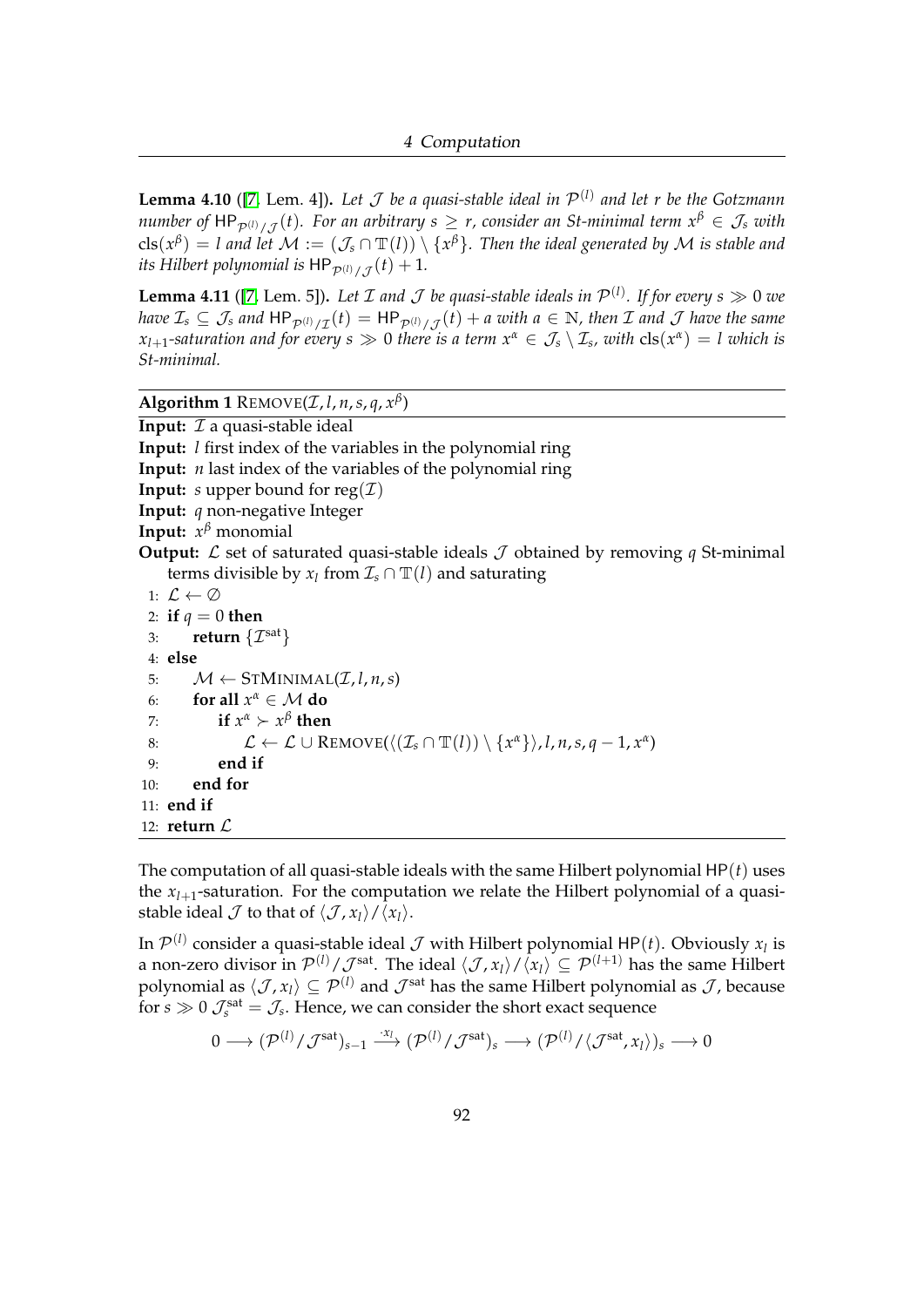<span id="page-97-0"></span>Algorithm 2  $\text{QUASISTABLE}(l, n, \text{HP}(t), s)$ **Input:** *l* first index of the variables in the polynomial ring **Input:** *n* last index of the variables of the polynomial ring **Input:** HP(*t*) admissible Hilbert polynomial **Input:** *s* positive integer upper bound for the Gotzmann number of HP(*t*) **Output:**  $\mathcal F$  set of quasi-stable ideals  $\mathcal J$  in  $\mathcal P^{(l)}$  having Hilbert polynomial HP(*t*) 1: **if**  $HP(t) = 0$  **then** 2: **return**  $\{\langle 1 \rangle\}$ 3: **else** 4: E ← QUASISTABLE(*l* + 1, *n*, ∆HP(*t*),*s*) 5:  $\mathcal{F} \leftarrow \emptyset$ 6: **for all**  $\mathcal{J} \in \mathcal{E}$  do 7:  $\mathcal{I} \leftarrow \mathcal{J} \cdot \mathcal{P}^{(l)}$ 8:  $q \leftarrow \text{HP}(s) - \binom{n-l+s}{s}$  $\sin^{(1+s)}$  + dim<sub>k</sub>( $\mathcal{I}_s$ ) 9: **if** *q* ≥ 0 **then** 10:  $\mathcal{F} \leftarrow \mathcal{F} \cup \text{REMOVE}(\mathcal{I}, l, n, s, q, 1)$ 11: **end if** 12: **end for** 13: **return**  $\mathcal{F}$ 14: **end if**

and we obtain that the Hilbert polynomial of  $\langle J^{\rm sat}, x_l\rangle$  is ∆HP $(t)$  in  $\mathcal{P}^{(l)}$ . This is also the Hilbert polynomial of  $\langle \mathcal{J}, x_l \rangle$ , since  $\langle \mathcal{J}^{\text{sat}} , x_l \rangle_s = \langle \mathcal{J}_s^{\text{sat}} , x_l \rangle_s = \langle \mathcal{J}_s, x_l \rangle_s = \langle \mathcal{J}, x_l \rangle_s$ for every  $s \geq r$ , where *r* is the Gotzmann number of  $HP(t)$ . Furthermore, observe that  $\langle \mathcal{J}, x_l \rangle / \langle x_l \rangle \subseteq \mathcal{P}^{(l+1)}$  is also quasi-stable and  $\Big(\langle \mathcal{J}, x_l \rangle / \langle x_l \rangle \Big)^{\rm sat}$  is generated by  $\mathcal{J}_{x_l x_{l+1}} \cap \mathbb{T}({l+1})$  in  $\mathcal{P}^{(l+1)}$  due to Proposition [1.61.](#page-36-0)

To compute all saturated quasi-stable ideals in  $\mathcal{P}^{(l)}$  with a given Hilbert polynomial  $HP(t)$  we use recursion on the number of variables. Assume that we have a complete list of saturated quasi-stable ideals in  $\mathcal{P}^{(l+1)}$  generated in degree less than or equal to the Gotzmann number of HP(*t*) with Hilbert polynomial ∆HP(*t*). Then we embed all the ideals of this list in  $\mathcal{P}^{(l)}$ . In  $\mathcal{P}^{(l)}$  these ideals have Hilbert polynomial HP(*t*) + *q*, where *q* is an integer. Turning Lemma [4.10](#page-96-0) into an algorithm finishes the construction and leads to the Algorithms [1](#page-96-1) and [2.](#page-97-0)

To get a better understanding why the Algorithms [1](#page-96-1) and [2](#page-97-0) work we recall the proofs of [\[7\]](#page-159-4).

**Theorem 4.12** ([\[7,](#page-159-4) Thm. 4]). *Algorithm* [1,](#page-96-1) REMOVE( $I$ , *l*, *n*, *s*, *q*,  $x^{\beta}$ ), returns the set of all saturated quasi-stable ideals in the polynomial ring  $\mathcal{P}^{(l)}$  contained in  $\mathcal{I}_s$ , having the same  $\mathsf{x}_{l+1}$ saturation as  ${\cal I}$  and having Hilbert polynomial  $\mathsf{HP}_{\mathcal{P}^{(l)}/\mathcal{I}}(t) + q.$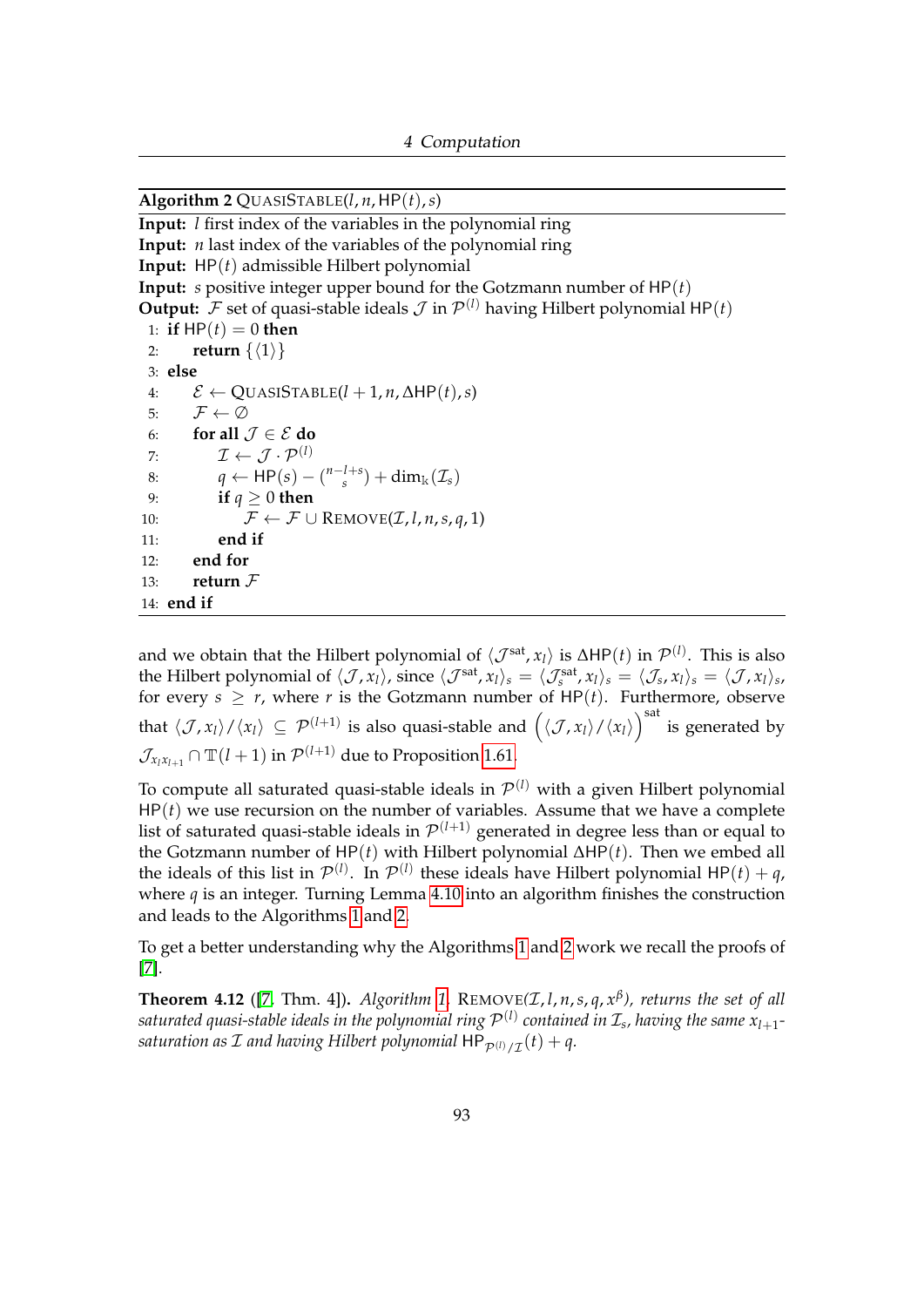*Proof.* For  $q = 0$  the algorithm terminates obviously with the correct output in line [\(3\)](#page-96-1). If *q* > 0, the algorithm computes in line [\(5\)](#page-96-1) the St-minimal terms *x <sup>α</sup>* having class *l*. By Lemma [4.10](#page-96-0) the set of terms in  $(\mathcal{I}_s \cap \mathbb{T}(l)) \setminus \{x^{\alpha}\}$  generates a stable ideal with Hilbert polynomial  $\mathsf{HP}_{\mathcal{P}^{(l)}/\mathcal{I}}(t) + 1.$ 

The termination of the algorithm is obvious, because at each recursive call at line [\(8\)](#page-96-1) the number of terms to remove decreases. The if-condition in line [\(7\)](#page-96-1) avoids the repeated computation of the same result several times: If *x <sup>α</sup>* and *x <sup>β</sup>* are two St-minimal elements of class  $l$  of  $I$  then the algorithm without the if-condition would generate both the ideal

$$
\Big\langle \big((\mathcal{I}_s\cap \mathbb{T}(l))\setminus \{x^\alpha\}\big)\setminus \{x^\beta\}\Big\rangle^{\rm sat}
$$

and the ideal

$$
\Big\langle \big((\mathcal{I}_s\cap \mathbb{T}(l))\setminus \{x^{\beta}\}\big)\setminus \{x^{\alpha}\}\Big\rangle^{\rm sat}
$$

which are obviously the same. By using an arbitrary term order  $\prec$  in line [\(7\)](#page-96-1) the algorithm avoids these duplicate computations.

Applying Algorithm [1](#page-96-1) to a quasi-stable ideal  $\mathcal I$  we obtain as output saturated ideals having the same  $x_{l+1}$ -saturation as  $\mathcal I$  by Lemma [4.11](#page-96-2) and having the Hilbert polynomial  $HP_{\mathcal{P}^{(l)}/\mathcal{I}}(t) + q.$  $\Box$ 

**Theorem 4.13** ([\[7,](#page-159-4) Thm. 5])**.** *Algorithm [2,](#page-97-0)* QUASISTABLE*(l*, *n*, HP(*t*),*s), returns the set of* all quasi-stable saturated ideals in the polynomial ring  $\mathcal{P}^{(l)}$  with Hilbert polynomial  $\mathsf{HP}(t)$ .

*Proof.* We perform an induction on  $\Delta^m$ HP(*t*). It is sufficient to take *s* to be an upper bound for the Gotzmann numbers of  $\Delta^m$ HP(*t*) for all  $m \geq 0$ .

If  $HP(t) = 0$ , then the ideal  $\langle 1 \rangle$  is the only quasi-stable saturated ideal with this Hilbert polynomial. This shows that the algorithm is correct in this case.

Now we assume that  $HP(t) \neq 0$  and that Algorithm [2](#page-97-0) returns the correct set for  $\Delta HP(t)$ . Line [\(4\)](#page-97-0) returns the complete list of  $x_{l+1}$ -saturation of the saturations of the ideals we look for. Consider  $\mathcal{J} \subseteq \mathcal{P}^{(l+1)}$  belonging to the output of QUASISTABLE  $(l +$ 1, *n*, ∆HP(*t*), *s*)). Then the ideal  $\mathcal{I} = \mathcal{J} \cdot \mathcal{P}^{(l)}$  is quasi-stable by Lemma [4.4](#page-95-0) and Proposi-tion [1.64.](#page-37-0) Furthermore, the Hilbert polynomial of  $\mathcal I$  is HP(*t*) + *q*, where *q* is defined at line [\(8\)](#page-97-0). Now there are three possibilities:

- if  $q < 0$ , there exist no saturated quasi-stable ideals  $\mathcal{I} \subset \mathcal{P}^{(l)}$  with Hilbert polynomial HP(*t*) and such that  $\langle I, x_l \rangle / \langle x_l \rangle = \mathcal{J}$ , hence  $\mathcal{J}$  has to be discarded, by Proposition [4.9;](#page-95-1)
- if  $q = 0$ , then  $\mathcal{J} \cdot \mathcal{P}^{(l)}$  is one of the ideals which we want to obtain;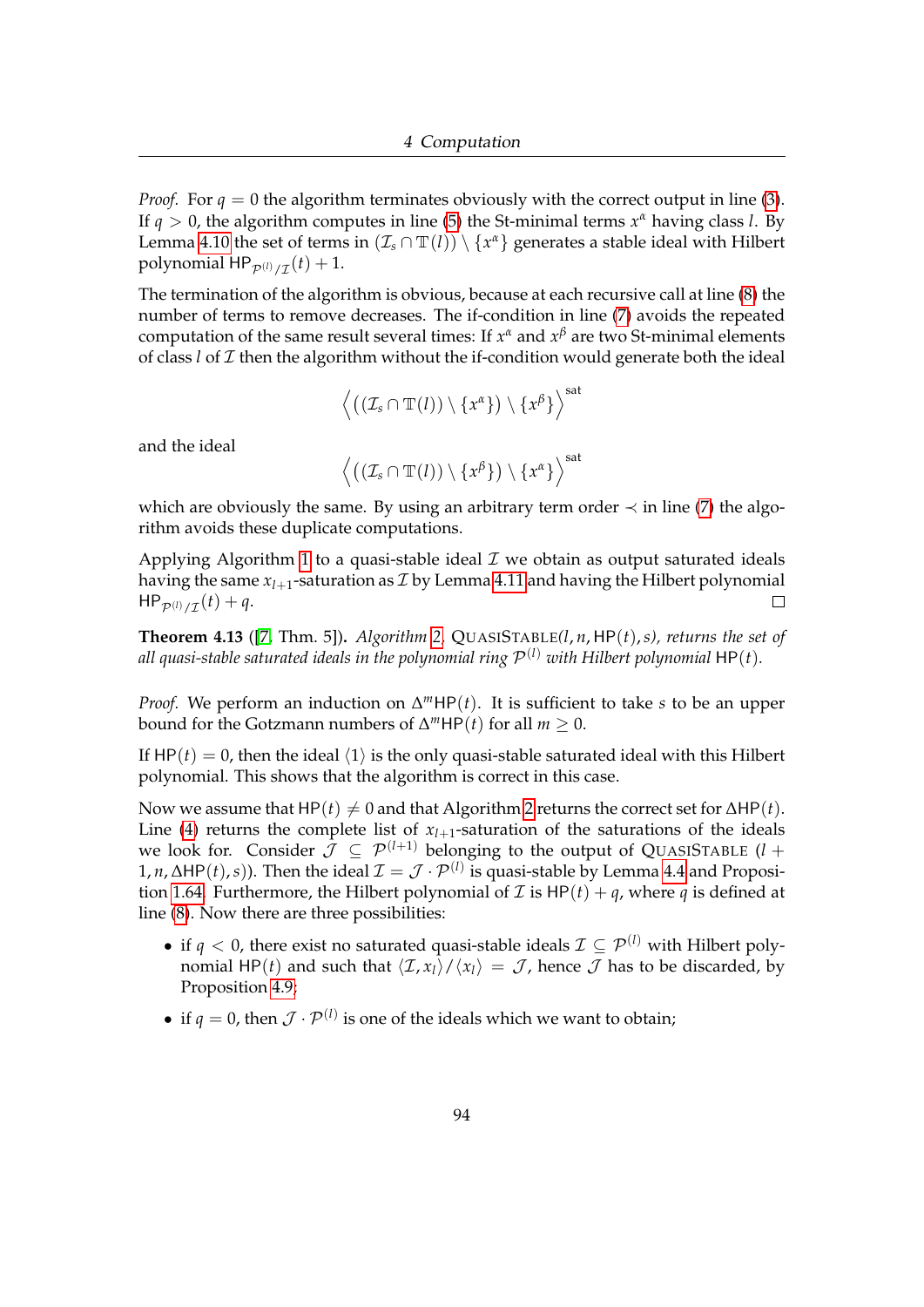• if  $q > 0$ , we apply Algorithm [1](#page-96-1) to obtain the saturated quasi-stable ideals  $\mathcal{I} \subseteq \mathcal{P}^{(l)}$ with Hilbert polynomial HP(*t*) and such that  $\langle \mathcal{I}, x_l \rangle / \langle x_l \rangle = \mathcal{J}$ .

 $\Box$ 

#### 4.1.1 An Efficient Algorithm to Compute Saturated Quasi-Stable Ideals

Our goal is a fast implementation of the algorithms mentioned in the section above. Therefore, we investigate some effort to obtain this goal now.

The key point of a good implementation is a good balance between a memory efficient representation of the ideals and the fast computation of the different operations of the algorithms. In Algorithm [1](#page-96-1) and Algorithm [2](#page-97-0) we can identify the following costly operations:

- (i) The computation of the St-minimal elements of an ideal in Algorithm [1](#page-96-1) in line [\(5\)](#page-96-1);
- (ii) The computation of  $\mathcal{J} \cdot \mathcal{P}^{(l)}$  in Algorithm [2](#page-97-0) in line [\(7\)](#page-97-0);
- (iii) The computation of the dimension of  $\mathcal{I}_s$  in Algorithm [2](#page-97-0) in line [\(8\)](#page-97-0).

Our idea is now to represent the ideals in Algorithm [1](#page-96-1) and [2](#page-97-0) by two different sets. We represent an ideal  $\mathcal I$  by its Pommaret basis and by the St-minimal set of  $\mathcal I_s$ .

In the following let I be a quasi-stable saturated ideal and *s* be greater than or equal to the Gotzmann number of the Hilbert polynomial of  $\mathcal I$ . As a first step we will show how to efficiently check whether an element belongs to  $\mathcal{I}_s$ , only knowing  $\mathcal{S}_{\min}(\mathcal{I}_s)$ .

The following ordering is based on ideas of [\[32\]](#page-161-3) where the author wants to compute Borel fixed ideals in characteristic zero, e. g. to compute strongly stable ideals.

<span id="page-99-0"></span>**Definition 4.14.** Let  $x^{\alpha}, x^{\beta} \in \mathbb{T}(l)$ , Additionally, let  $d_i(x^{\alpha}, x^{\beta}) := deg_i(x^{\alpha}) - deg_i(x^{\beta})$  for  $\mathcal{A}$  *all i*  $\in$  {*l,...,n*}. Then  $x^{\alpha} \prec_{\mathsf{St}} x^{\beta}$  if and only if

- $\bullet$  *d*<sub>*i*</sub>( $x^{\alpha}, x^{\beta}$ ) ≥ 0 *for all i* ∈ {*l*, . . . , cls( $x^{\beta}$ ) − 1} *,*
- $\bullet$  *d*<sub>*i*</sub>( $x^{\alpha}, x^{\beta}$ ) > 0 *for at least one i* ∈ {*l*,..., cls( $x^{\beta}$ ) − 1} *,*
- $d_i(x^\alpha, x^\beta) \leq 0$  for all  $i \in \{\text{cls}(x^\beta) + 1, \dots n\}$  and
- $d_i(x^\alpha, x^\beta) < 0$  for at least one  $i \in \{\text{cls}(x^\beta) + 1, \ldots n\}$ .

**Lemma 4.15.** Let  $\mathcal{J} \subseteq \mathcal{P}^{(l)}$  be a stable monomial ideal generated in degree s. Let  $x^{\alpha} \in \mathcal{J}_s$  and  $x^{\beta} \in \mathbb{T}(l)$ *s such that*  $x^{\alpha} \preceq_{\mathsf{St}} x^{\beta}$ *. Then*  $x^{\beta} \in \mathcal{J}_s$ *.*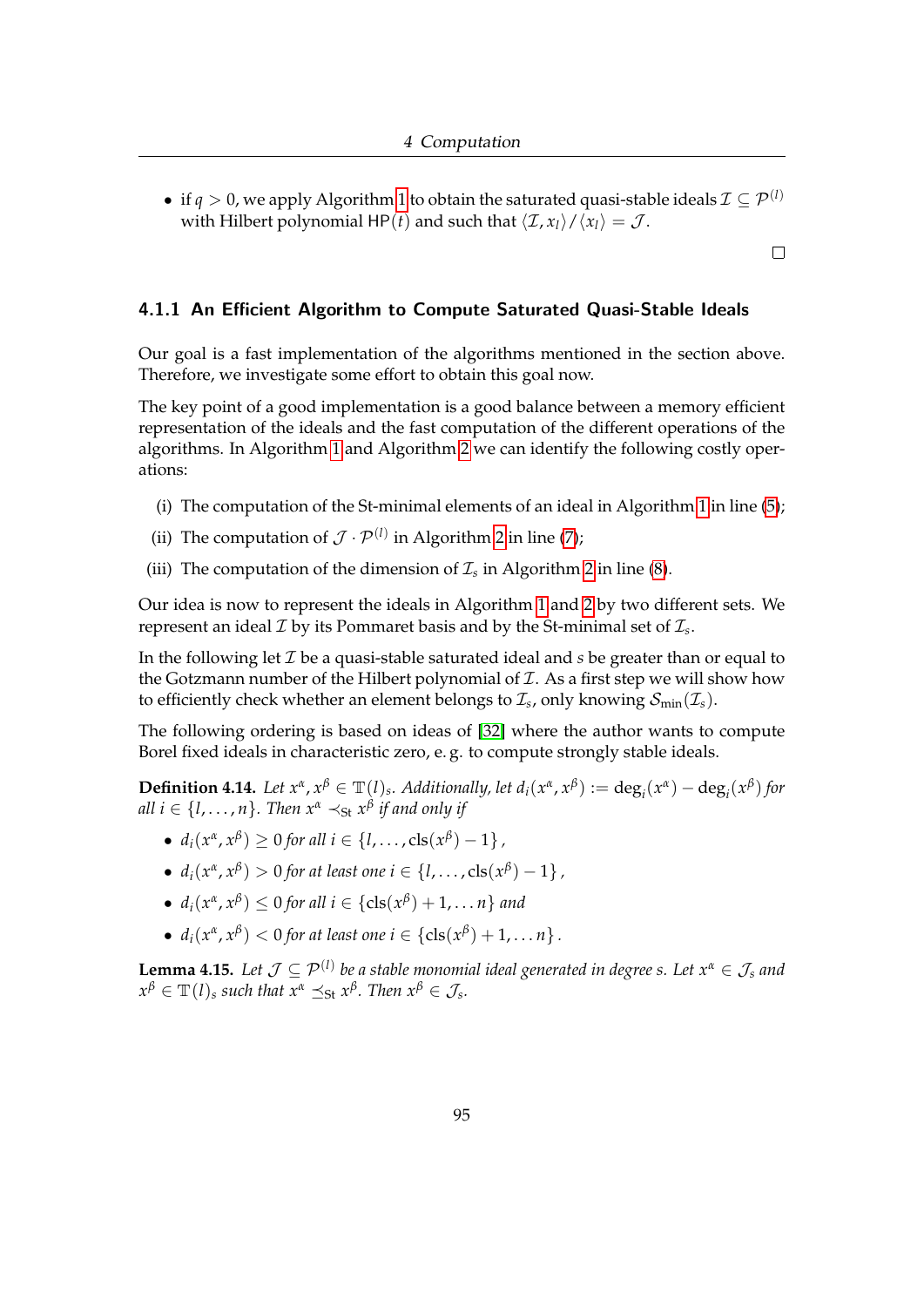*Proof.* Beside equality of  $x^{\alpha}$  and  $x^{\beta}$  we distinguish between the cases  $d_{\text{cls}(x^{\beta})}(x^{\alpha}, x^{\beta}) \geq 0$ and  $d_{\text{cls}(x^{\beta})}(x^{\alpha}, x^{\beta}) < 0$ .

For the first case we prove the statement by an induction over the sum

$$
d(x^{\alpha}, x^{\beta}) := \sum_{i=1}^{\text{cls}(x^{\beta})} d_i(x^{\alpha}, x^{\beta}).
$$

Suppose  $d(x^{\alpha}, x^{\beta}) = 1$ , hence

.

$$
\sum_{i=\mathrm{cls}(x^{\beta})+1}^{n} d_i(x^{\alpha}, x^{\beta}) = -1
$$

and so we must have be  $d_k(x^\alpha, x^\beta) = 1$  and  $d_j(x^\alpha, x^\beta) = -1$  for some  $k \leq \text{cls}(x^\beta)$  and  $j > \text{cls}(x^{\beta})$ . Furthermore,  $d_i(x^{\alpha}, x^{\beta}) = 0$  for all  $i \in \{l, ..., n\} \setminus \{k, j\}$ . Hence,  $\frac{x_j}{x_k}x^{\alpha} = x^{\beta}$ and therefore  $x^{\beta} \in \mathcal{J}_s$  because  $\mathcal{J}$  is stable and  $cls(x^{\alpha}) = k$ .

When  $d(x^{\alpha}, x^{\beta}) > 1$  we consider an element  $x^{\gamma} = \frac{x_j}{x^{\gamma}}$  $\frac{x_j}{x_k} x^{\alpha}$  with  $d_k(x^{\alpha}, x^{\beta}) > 0$  and  $d_j(x^\alpha, x^\beta) < 0$  such that  $k = \text{cls}(x^\alpha)$ . It is obvious that  $x^\alpha \prec_\text{St} x^\gamma$ , hence  $x^\gamma \in \mathcal{J}$  by the beginning of the induction. It is also clear that  $x^{\gamma} \prec_{St} x^{\beta}$  and that  $d(x^{\gamma}, x^{\beta}) =$  $d(x^{\alpha}, x^{\beta}) - 1$ . Hence, the claim follows.

The proof for  $d_{\text{cls}(x^\beta)}(x^\alpha, x^\beta) < 0$  is essentially the same. But now we perform an induction over the sum

$$
d(x^{\alpha}, x^{\beta}) := \sum_{i=1}^{\text{cls}(x^{\beta})-1} d_i(x^{\alpha}, x^{\beta}).
$$

 $\Box$ 

**Corollary 4.16.** Let  $\mathcal{J} \subseteq \mathcal{P}^{(l)}$  be a stable monomial ideal. Let  $x^{\alpha} \in \mathcal{J}_s$  be an St-minimal *element. Then there does not exist any x<sup>β</sup>* ∈ J*<sup>s</sup> such that x<sup>β</sup>* ≺St *x α . Moreover, there exists for any non St-minimal element in* J*<sup>s</sup> an St-minimal element in* J*<sup>s</sup> which is smaller with respect*  $to \succ_{S_t}$ .

*Proof.* Let  $x^{\alpha}$  be an St-minimal element of  $\mathcal{J}_s$ . Assume that there exists an element  $x^{\beta} \in \mathcal{J}_s$ , such that  $x^{\beta} \prec_{\mathsf{St}} x^{\alpha}$ . Then  $d_i(x^{\beta}, x^{\alpha}) \geq 0$  for all  $i \in \{l, \ldots, \text{cls}(x^{\alpha}) - 1\}$ . There is a strict inequality for at least one *i*. Additionally,  $d_i(x^{\beta}, x^{\alpha}) \leq 0$  for all  $i \in$  $\{\text{cls}(x^{\alpha})+1,\ldots,n\}$ . Hence,

$$
\frac{x_1^{d_1(x^\beta,x^\alpha)}\cdots x_{\text{cls}(x^\alpha)-1}^{d_{\text{cls}(x^\alpha)-1}(x^\beta,x^\alpha)}x^\beta=x^\alpha, \\
\frac{x_{\text{cls}(x^\alpha)+1}^{d_{\text{cls}(x^\alpha)+1}(x^\beta,x^\alpha)}\cdots x_n^{-d_n(x^\beta,x^\alpha)}}{x_{\text{cls}(x^\alpha)+1}}x^\beta=x^\alpha,
$$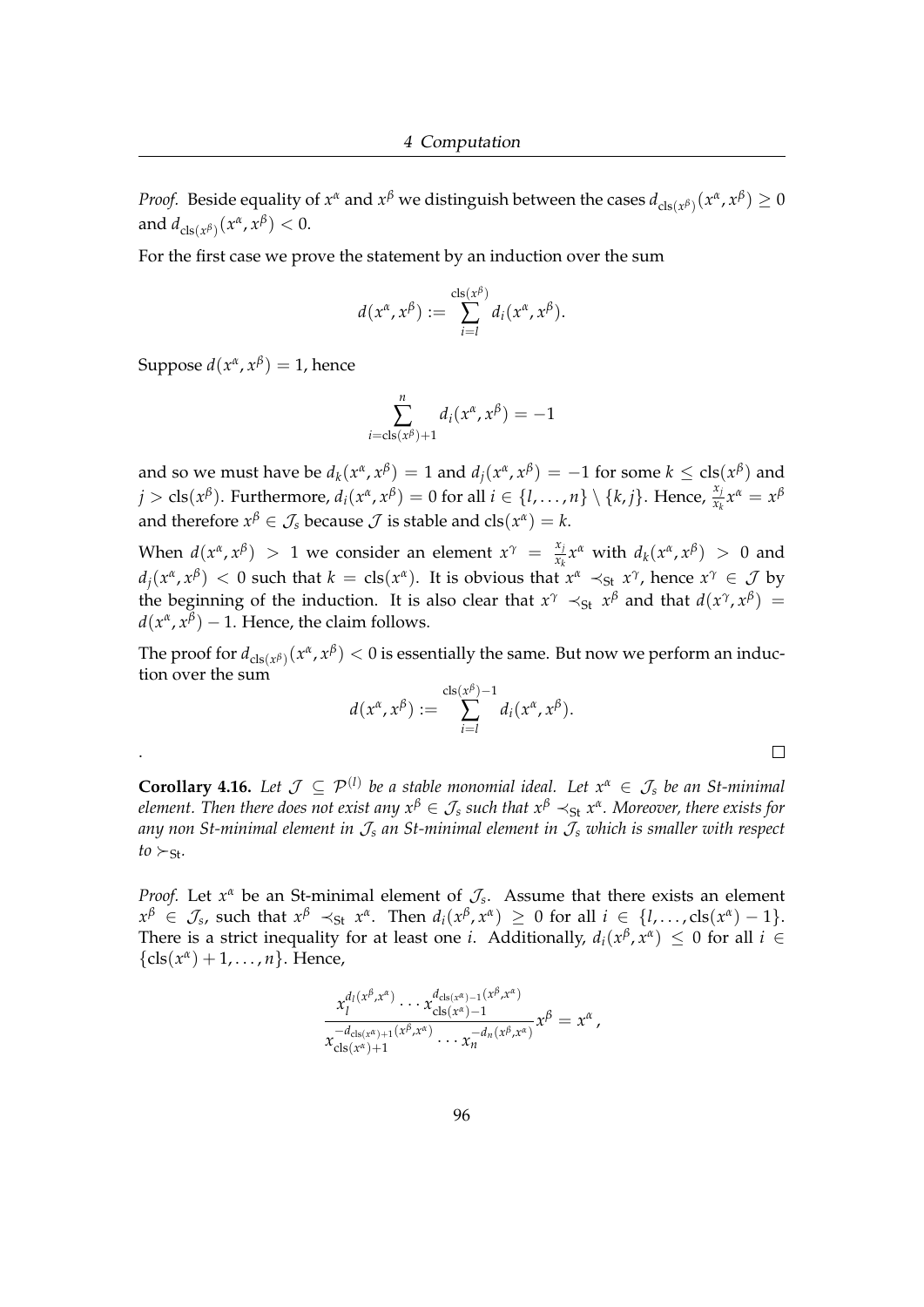which shows, that *x α* cannot be St-minimal in this situation.

The second part of the corollary is obvious.

 $\Box$ 

In the following we assume that  $\mathcal J$  and  $\mathcal I$  in the Algorithms [1](#page-96-1) and [2](#page-97-0) are represented by their St-minimal sets in degree *s*. Now we show how to perform the costly computations mentioned above.

The computation of the St-minimal elements in Algorithm [1](#page-96-1) in line [\(5\)](#page-96-1) is trivial because  ${\cal I}$  is represented exactly by the set of St-minimal elements of  ${\cal I}_s.$ 

The next problem which occurs is the computation of the St-minimal set of  $\mathcal{J} := \langle (\mathcal{I}_s \cap \mathcal{I}_s) \rangle$  $\mathbb{T}(l))\setminus\{x^{\alpha}\}\rangle$  where  $x^{\alpha}\in\mathcal{S}_{\text{min}}(\mathcal{I}_s)$ . It is obvious that  $\mathcal{S}:=\mathcal{S}_{\text{min}}(\mathcal{I}_s)\setminus\{x^{\alpha}\}\subseteq\mathcal{S}_{\text{min}}(\mathcal{J})$ . Now we have to find a set T, such that  $S \cup T = S_{min}(\mathcal{J})$ . For this we compute all possible increasing moves starting from  $x^\alpha$ . It is clear that  $\mathcal{S}_{\min}(\mathcal{J})\subseteq\mathcal{S}\cup\mathcal{T}'$  , where

$$
\mathcal{T}'' = \left\{ \frac{x_i}{x_{\text{cls}(x^{\alpha})}} x^{\alpha} \mid i \in \left\{ \text{cls}(x^{\alpha}) + 1, \dots, n \right\} \right\}
$$

is the set of all increasing moves starting from  $x^{\alpha}$ . Then we check for every  $x^{\gamma} \in \mathcal{T}''$  if there is an  $x^{\beta} \in S_{\min}(\mathcal{I}_s) \setminus \{x^{\alpha}\}\$  such that  $x^{\beta}$  is smaller than  $x^{\gamma}$  with respect to  $\succ_{St}$ . If this is not the case the element could be a new St-minimal element of  $J$  and we add it to a new set  $\mathcal{T}'$ .

Now we have to check that the remaining elements in  $\mathcal{T}'$  are St-minimal for  $\mathcal{J}$ . We already know, that  $\mathcal{S}_{\min}(\mathcal{I}_s\setminus\{x^\alpha\})\,\subseteq\,\mathcal{S}\cup\mathcal{T}'$  and that there exists no  $x^\beta\,\in\,\mathcal{S}$  which is smaller than an element in  $\mathcal{T}'$  with respect to  $\prec_{St}$ . Hence, the only case which can happen now, is that there are elements  $x^{\beta}$ ,  $x^{\gamma} \in \mathcal{T}'$ , such that  $x^{\beta} \prec_{St} x^{\gamma}$ . To find these elements we can use the special structure of elements in  $\mathcal{T}'$  and the next lemma.

<span id="page-101-0"></span>**Lemma 4.17.** *Let*  $x^{\alpha} \in \mathbb{T}({l})_s$ ,  $x^{\beta} = \frac{x_i}{x_{\text{obs}}}$  $\frac{x_i}{x_{\text{cls}(x^{\alpha})}} x^{\alpha}$  and  $x^{\gamma} = \frac{x_j}{x_{\text{cls}(x^{\alpha})}}$  $\frac{x_j}{x_{cls(x^{\alpha})}} x^{\alpha}$  *with*  $i > j$ . Then it never *holds that*  $x^{\beta} \prec_{\text{St}} x^{\gamma}$ *.* 

*Proof.* We take a look at  $d_k(x^{\beta}, x^{\gamma})$  for all  $k \in \{l, \ldots, n\}$ . It is clear that  $d_k(x^{\beta}, x^{\gamma}) = 0$ for all  $k \notin \{i, j\}$ ,  $d_i(x^\beta, x^\gamma) = 1$  and  $d_j(x^\beta, x^\gamma) = -1$ . But then it can never happen that  $x^{\beta} \prec_{\mathsf{St}} x^{\gamma}$  according to Definition [4.14](#page-99-0) because  $i > j$  and  $\text{cls}(x^{\alpha}) \leq i$ .  $\Box$ 

To construct the set  $T$  out of  $T'$  we proceed as follows: We move at first the element *xi*  $\frac{x_i}{x_{cls(x^{\alpha})}}x^{\alpha}$  with the smallest index *i* from  $\mathcal{T}'$  to  $\mathcal{T}$ . Then we remove all elements from  $\mathcal{T}'$ which are bigger than the chosen element with respect to  $\prec_{St}$ . After that we choose again the element  $\frac{x_j}{x_{\text{cls}(x^{\alpha})}} x^{\alpha}$  with the smallest index *j* from the new set  $\mathcal{T}'$ , and move it into  $\mathcal T$ , and repeat. Lemma [4.17](#page-101-0) guarantees that the first element which we move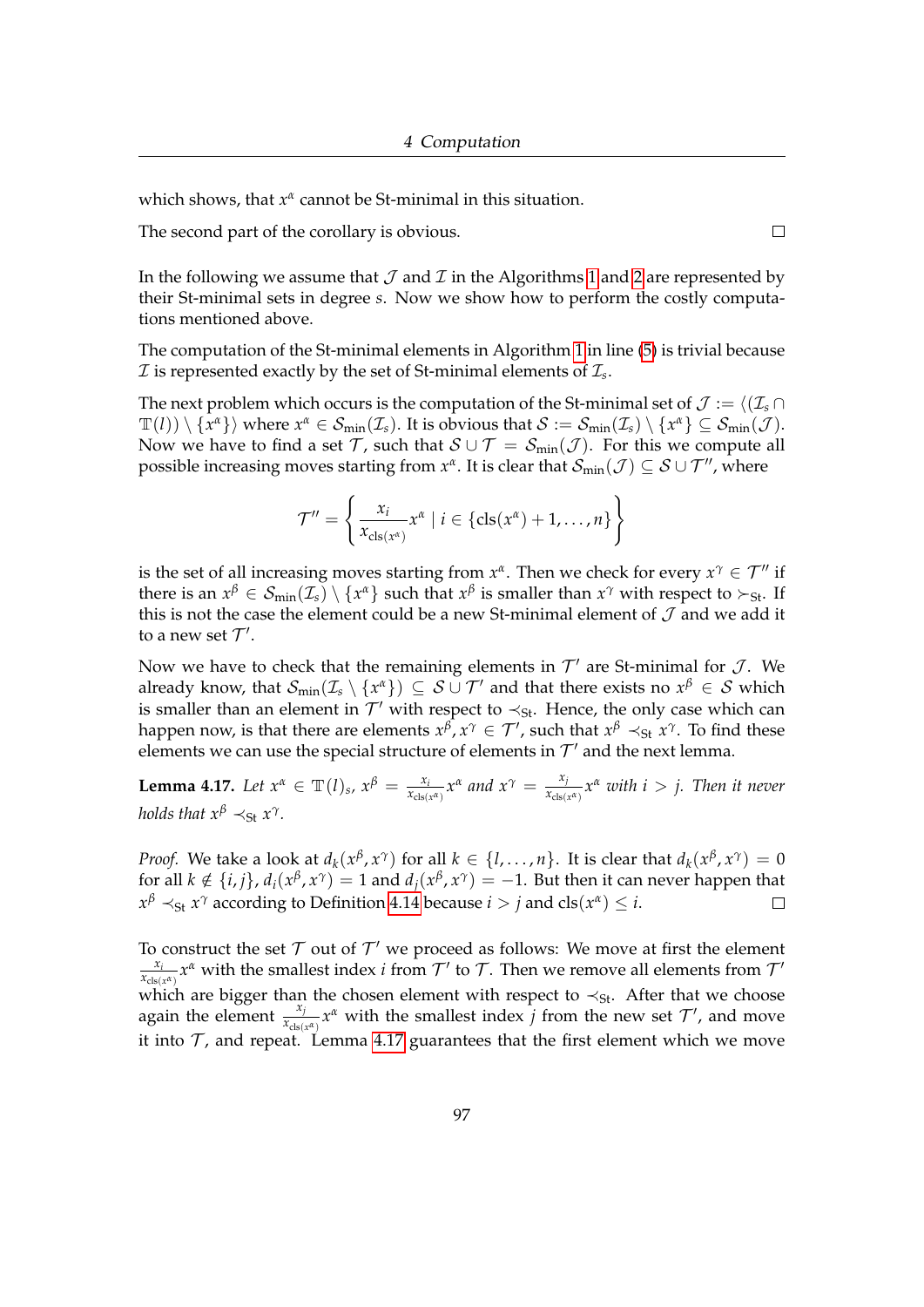from  $\mathcal{T}'$  to  $\mathcal T$  is not smaller than the second element which we move from  $\mathcal T'$  to  $\mathcal T$  with respect to  $\prec_{\text{St}}$ . Finally, we get a set T, such that  $S \cup T = S_{\text{min}}(\mathcal{J})$ .

The process described above is formalized in Algorithm [3.](#page-102-0)

<span id="page-102-0"></span>**Algorithm 3** STMINIMALELEMENTS( $l$ ,  $n$ ,  $\mathcal{S}_{\min}(\mathcal{I}_{s})$ ,  $x^{\alpha}$ )

**Input:** *l* first index of the variables in the polynomial ring **Input:** *n* last index of the variables of the polynomial ring **Input:**  $\mathcal{S}_{\text{min}}(\mathcal{I}_s)$  St-minimal elements of  $\mathcal{I}_s$ **Input:**  $x^{\alpha} \in S_{\min}(\mathcal{I}_s)$ **Output:** The set  $\mathcal{S}_{\text{min}}(\mathcal{I}_s \setminus \{x^{\alpha}\})$ 1:  $S \leftarrow S_{\text{min}}(\mathcal{I}_s) \setminus \{x^{\alpha}\}\$ 2:  $i \leftarrow \text{cls}(x^{\alpha}) + 1$ 3: **while**  $i \leq n$  **do** 4:  $x^{\delta} \leftarrow \frac{x_i}{x_{\text{cls}(x^{\alpha})}} x^{\alpha}$ 5: **if** there does not exist  $x^{\gamma} \in S$  such that  $x^{\gamma} \prec_{St} x^{\delta}$  then 6:  $S \leftarrow S \cup \{x^{\delta}\}$ 7: **end if** 8:  $i \leftarrow i + 1$ 9: **end while** 10: **return** S

Now we determine how to compute the St-minimal set of  $\mathcal{I}_s$ , where  $\mathcal{I} = \mathcal{J} \cdot \mathcal{P}^{(l)}$  and  $\mathcal{J} \subseteq \mathcal{P}^{(l+1)}$  is a saturated quasi-stable ideal and  $s \geq \mathrm{reg}(\mathcal{J}).$ 

<span id="page-102-1"></span>**Lemma 4.18.** Let  $\mathcal{J} \subseteq \mathcal{P}^{(l)}$  be a saturated quasi-stable monomial ideal and let  $s \geq \text{reg}(\mathcal{J})$ . *Then*

$$
\mathcal{S}_{\min}(\mathcal{J}_s) \subseteq \left\{ x^{\alpha} x_l^{s-|\alpha|} \mid x^{\alpha} \in \mathcal{B}^{\min}(\mathcal{J}) \right\}.
$$

*Proof.* Let  $x^{\gamma} \in S_{\min}(\mathcal{J}_s)$ . Then  $x^{\gamma} = x^{\delta}x^{\beta}$  for some  $x^{\beta} \in \mathbf{P}(\mathcal{J})$  and  $x^{\delta} \in \mathbb{k}[X_{\mathcal{P}}(x^{\beta})]$ .

It is clear that  $x^{\delta} = x_1^{\gamma_l}$  $\gamma_l$ <sup>*n*</sup> because  $x^{\beta}$  is saturated and if  $x^{\delta} \neq x_l^{\gamma_l}$  $\int_l^{\gamma_l}$  then the element  $x_l^{\deg(x^{\delta})}$  $\int_l^{\text{deg}(x)} x^{\beta}$ is smaller with respect to the St-minimal order.

If  $x^{\beta} \in B^{\min}(\mathcal{J}) \cap P(\mathcal{J})$  we are done. If not, there must be an  $x^{\alpha} \in B^{\min}(\mathcal{J})$  and an  $x^{\delta'}\in\Bbbk[x_l,\ldots,x_n]\setminus \Bbbk[X_\mathcal{P}(\mathit{x}^\alpha)]$  with  $x^\beta=x^{\delta'}x^\alpha$ , hence  $x^\gamma=x^\delta x^{\delta'}x^\alpha.$  But with the same arguments as above we show that  $x^{\alpha} x^{\delta} x_l^{\deg(x^{\delta'})}$  $\int_l^{\text{deg}(x)}$  is more St-minimal than  $x^{\gamma}$  which is again a contradiction.  $\Box$ 

**Definition 4.19.** Let  $\mathcal{J} \subseteq \mathcal{P}^{(l)}$  be a stable monomial ideal generated in degree s. We define

$$
\mathcal{S}_{\min_l}(\mathcal{J}_s) := \left\{ x^{\alpha} \in \mathcal{S}_{\min}(\mathcal{J}_s) \mid \text{cls}(x^{\alpha}) = l \right\}.
$$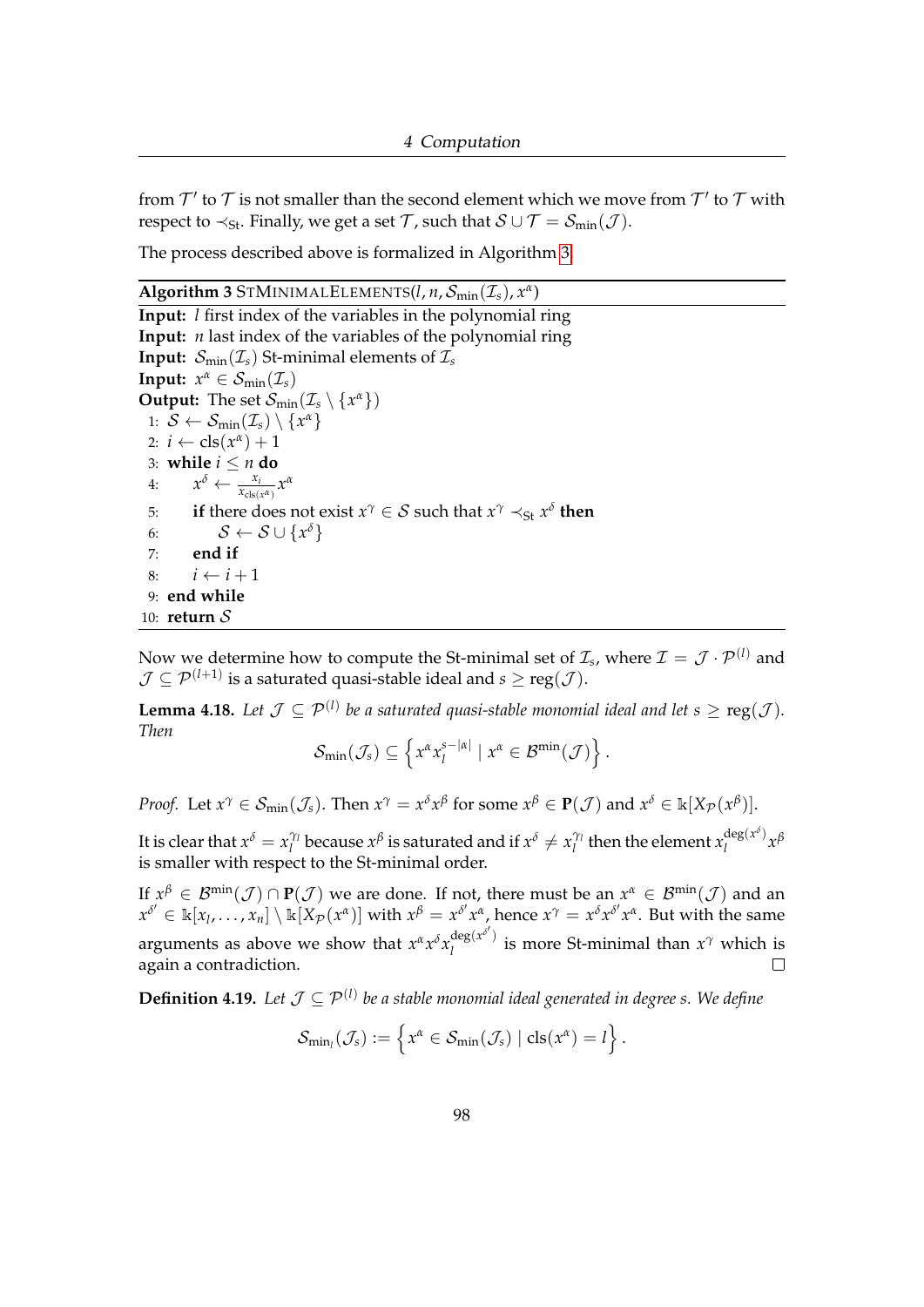<span id="page-103-0"></span>**Lemma 4.20.** Let  $\mathcal{J} \subseteq \mathcal{P}^{(l)}$  be a saturated quasi-stable monomial ideal and let  $s \geq \text{reg}(\mathcal{J})$ . *Then*

$$
\mathcal{S}_{\min_l}(\mathcal{J}_s)=\left\{x^{\alpha}x_l^{s-\deg(x^{\alpha})}\mid x^{\alpha}\in\mathcal{B}^{\min}(\mathcal{J})\text{ and }\deg(x^{\alpha})
$$

*Proof.* By Lemma [4.18](#page-102-1) it is obvious that

$$
\mathcal{S}_{\min_l}(\mathcal{J}_s) \subseteq \left\{ x^{\alpha} x_l^{s-\deg(x^{\alpha})} \mid x^{\alpha} \in \mathcal{B}^{\min}(\mathcal{J}) \text{ and } \deg(x^{\alpha}) < s \right\}.
$$

For the other direction assume that

$$
x^{\alpha} x_l^{s-\deg(x^{\alpha})} \in \left\{ x^{\alpha} x_l^{s-\deg(x^{\alpha})} \mid x^{\alpha} \in \mathcal{B}^{\min}(\mathcal{J}) \text{ and } \deg(x^{\alpha}) < s \right\}
$$

is not St-minimal. Therefore, there must be a  $x^{\gamma} \in \mathcal{J}_s$  such that  $\frac{x^{\gamma}x_j}{x_{\text{max}}}$  $\frac{x^{\gamma}x_j}{x_{\text{cls}(x^{\gamma})}} = x^{\alpha}x_l^{s-\text{deg}(x^{\alpha})}$  $\frac{1}{l}$  deg(x). But this means that  $\text{cls}(x^{\gamma}) = l$ , hence  $x^{\gamma}x_j = x^{\alpha}x_l^{s-\text{deg}(x^{\alpha})+1}$  $\int_l^{\infty} e^{-(x^2)^2 + 1}$  or equivalent  $x^{\gamma}$  =  $\frac{x^{\alpha}}{x_j} x_l^{s-\deg(x^{\alpha})+1}$ *x α*  $\int_l^{\sin(\theta)} f(x, y) dx$  =  $\int_l^{\sin(\theta)} f(x, y) dx$  with  $\int_l^{\theta} f(x, y) dx$  and  $\int_l^{\theta} f(x, y) dx$  =  $\int_l^{\sin(\theta)} f(x, y) dx$  =  $\int_l^{\sin(\theta)} f(x, y) dx$  =  $\int_l^{\sin(\theta)} f(x, y) dx$  =  $\int_l^{\sin(\theta)} f(x, y) dx$  =  $\int_l^{\sin(\theta)} f(x, y) dx$  =  $\int_l^{\sin(\theta)} f(x, y) dx$  =  $\int_l^{\sin(\theta)} f(x, y) dx$  =  $\frac{x^{\alpha}}{x_j} x_l^{s-\deg(x^{\alpha})+1}$  $\int_{l}^{s-\deg(x^{\alpha})+1}$ .  $\cal{J}$  is saturated, hence  $\deg_{l}(\beta)=0$  and we can write  $x^{\delta'}x^{\beta}=\frac{x^{\alpha}}{x_{\beta}}$ *x α*  $\frac{x^2}{x_j}$  or equivalent  $x_j x^{\delta'} x^{\beta} = x^{\alpha}$ . Hence,  $x^{\alpha}$  is not a minimal generator of  $\mathcal J$  which is a contradiction by assumption.  $\Box$ 

With the lemma above it turns out to be easy to compute the St-minimal elements of I*s* .

**Lemma 4.21.** Let  $\mathcal{J} \subseteq \mathcal{P}^{(l+1)}$  be a saturated quasi-stable monomial ideal,  $s \geq \text{reg}(\mathcal{J})$  and  $\mathcal{I} = \mathcal{J} \cdot \mathcal{P}^{(l)}.$  Then

$$
\mathcal{S}_{\min}(\mathcal{I}_s)=\Big\{x^\alpha\in\mathcal{S}_{\min}(\mathcal{J}_s)\mid \mathrm{cls}(x^\alpha)>l+1\}\cup\{\frac{x_l^{\alpha_{l+1}}}{x_{l+1}^{\alpha_{l+1}}}x^\alpha\mid x^\alpha\in\mathcal{S}_{\min_{l+1}}(\mathcal{J}_s)\Big\}.
$$

*Proof.* Let

$$
\mathcal{B}_1 = \left\{ \frac{x^{\alpha}}{x_{l+1}^{\alpha_{l+1}}} \mid x^{\alpha} \in \mathcal{S}_{\min_{l+1}}(\mathcal{J}_s) \right\}
$$

and  $B_2$  be the set of all terms which can be reached by increasing moves starting from elements in  $\mathcal{S}_{\min}(\mathcal{J}_s) \setminus \mathcal{S}_{\min_{l+1}}(\mathcal{J}_s)$ . It is obvious that  $\langle \mathcal{B}_1 \rangle + \langle \mathcal{B}_2 \rangle = \mathcal{J} \subseteq \mathcal{P}^{(l+1)}$ . By construction  $\langle B_2 \rangle$  is saturated and  $B_2$  is a Pommaret basis of  $\langle B_2 \rangle$ . Hence,  $B_2$  is also a Pommaret basis for  $\langle B_2\rangle \cdot P^{(l)}$  by Lemma [4.4.](#page-95-0) This implies that  $\mathcal{S}_{\min}(\mathcal{J}_s) \setminus S_{\min_{l+1}}(\mathcal{J}_s)$ is the St-minimal set of  $\langle\mathcal{B}_2\rangle\cdot\mathcal{P}^{(l)}.$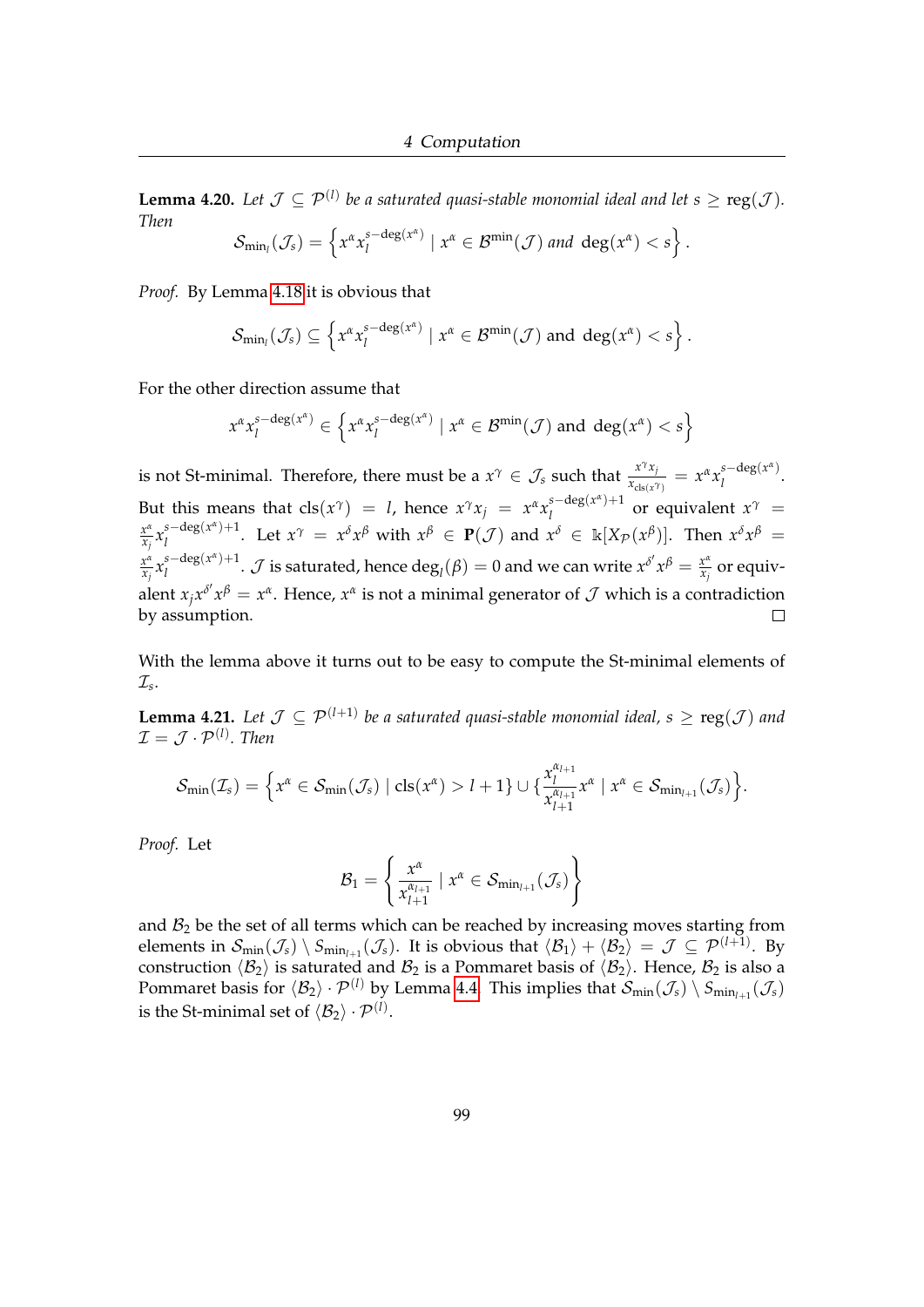We know that  $B_1$  is a minimal generating set for  $\langle B_1 \rangle$ . Hence, it is also a minimal generating set of  $\langle \mathcal{B}_1 \rangle \cdot \mathcal{P}^{(l)}$ . Therefore, we know that

$$
\mathcal{S}_{\min_{l}}\big((\langle \mathcal{B}_{1} \rangle \cdot \mathcal{P}^{(l)}\rangle_{\geq s}\big) = \left\{x^{\alpha}x_{l}^{s-|\alpha|} \mid x^{\alpha} \in \mathcal{B}_{1}\right\},\,
$$

by Lemma [4.20.](#page-103-0)

It is obvious that  $\mathcal{I} = \langle \mathcal{B}_1\rangle \cdot \mathcal{P}^{(l)} + \langle \mathcal{B}_2\rangle \cdot \mathcal{P}^{(l)}.$  This implies that

$$
\mathcal{S}_{\textup{min}}(\mathcal{I}_s) \subseteq \mathcal{S}_{\textup{min}_l}\big((\langle \mathcal{B}_1 \rangle \cdot \mathcal{P}^{(l)})_{\geq s}\big) \cup \mathcal{S}_{\textup{min}}(\mathcal{J}_s) \setminus S_{\textup{min}_{l+1}}(\mathcal{J}_s)\,.
$$

Now it is left to prove that

$$
\mathcal{S}_{\textup{min}}(\mathcal{I}_s) = \mathcal{S}_{\textup{min}_I}\big((\langle \mathcal{B}_1\rangle \cdot \mathcal{P}^{(l)})_{\geq s}\big) \cup \mathcal{S}_{\textup{min}}(\mathcal{J}_s) \setminus S_{\textup{min}_{l+1}}(\mathcal{J}_s)\,.
$$

It is clear that there are no increasing moves from an element of  $\mathcal{S}_{min_{l}}((\langle \mathcal{B}_{1}\rangle \cdot \mathcal{P}^{(l)})_{\geq s})$ to  $\mathcal{S}_{\min}(\mathcal{J}_s)\setminus\mathcal{S}_{\min_{l+1}}(\mathcal{J}_s)$  and vice versa. It is also clear that there cannot be an element which can be obtained by increasing moves from an element of the set

$$
\mathcal{S}_{\textsf{min}_l}((\langle \mathcal{B}_1 \rangle \cdot \mathcal{P}^{(l)})_{\geq s}) \cup \mathcal{S}_{\textsf{min}}(\mathcal{J}_s) \setminus S_{\textsf{min}_{l+1}}(\mathcal{J}_s)
$$

which lies outside  $\mathcal{I}_s$  and vice versa. Hence, the statement is true.

The last task on the list at the beginning of this section is the computation of *q* in line [\(8\)](#page-97-0) in Algorithm [2.](#page-97-0) Specifically the dimension of  $\mathcal{I}_s$ , where  $\mathcal I$  is a quasi-stable ideal with a regularity which is less than or equal to *s*. For this computation we simply use the Pommaret basis of  $\mathcal{I}$ , because it is easy to compute the Hilbert function in degree  $s$ starting from of the Pommaret basis which gives us immediately the dimension of  $\mathcal{I}_s$ .

$$
\dim(\mathcal{I}_s) = {s+n-l \choose s} - \mathsf{HF}_{\mathcal{P}^{(l)}/\mathcal{I}}(s).
$$

Now we have to determine how the Pommaret basis changes when we remove an Stminimal element from I*<sup>s</sup>* .

Assume that we remove an St-minimal element  $x^{\alpha}$  from  $\mathcal{S}_{min}(\mathcal{I}_s)$ . Let  $\mathcal{J} := \langle \mathcal{I}_s \setminus \mathcal{I}_s \rangle$  $\{x^{\alpha}\}\}$ <sup>sat</sup>. We have to determine how to change  $P(\mathcal{I})$  to get  $P(\mathcal{J})$ . It turns out, that the modifications are quite easy. It is clear that  $x^{\alpha_{sat}} := \frac{x^{\alpha}}{x^{\alpha}}$  $\frac{x^{\alpha}}{x_1^{\alpha_1}} \notin \mathcal{J}$ , but every  $x_i x^{\alpha_{\text{sat}}} \in \mathcal{J}$ *l* for  $i \in \{l + 1, ..., n\}$ . We know that  $x_i$  is non-multiplicative for  $x^{\alpha_{sat}}$  for all  $i > \text{cls}(x^{\alpha_{sat}})$ , hence these elements have a divisor which is already in the Pommaret basis and we do not need to treat them. The only possible elements which we may have to add to the Pommaret basis of  $\mathcal J$  are the elements  $x_ix^{\alpha_{\text{sat}}}$  with  $i\in\{l+1,\ldots,\min(x^{\alpha_{\text{sat}}})\}$ . It turns

 $\Box$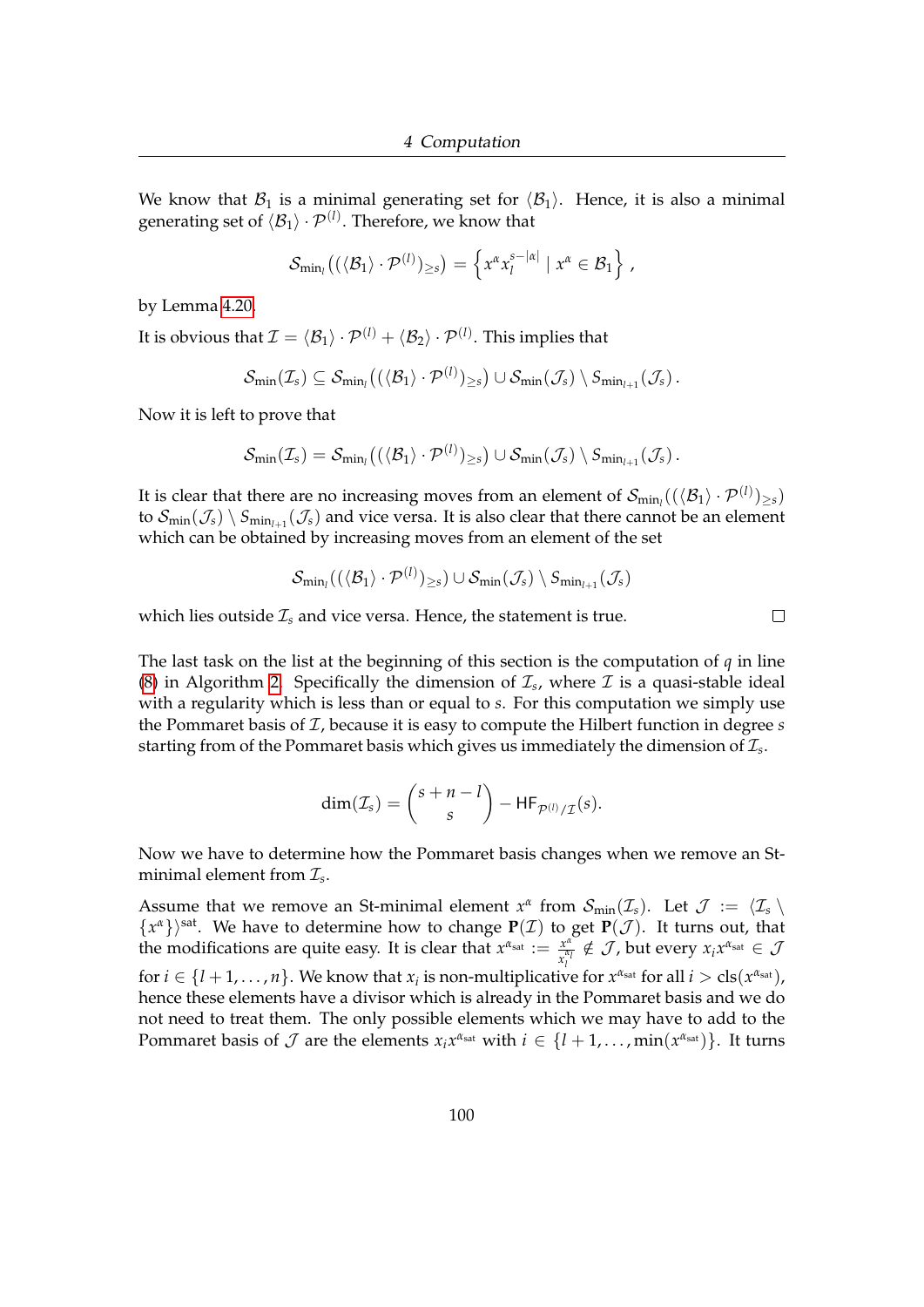out that we have to add all of them to the Pommaret basis of  $\mathcal I$  to get the Pommaret basis of  $\mathcal J$  because these elements have the involutive divisor  $x^{\alpha_{sat}}$  in  $\mathcal I$  and therefore do not occur in the Pommaret basis of  $I$ . Hence, the Pommaret basis of  $J$  is

$$
\mathbf{P}(\mathcal{J}) = \mathbf{P}(\mathcal{I}) \cup \{x_i x^{\alpha_{sat}} \mid i \in \{l+1,\ldots, \mathrm{cls}(x^{\alpha_{sat}})\}\} \setminus \{x^{\alpha_{sat}}\}.
$$

The last thing which we have to determine is the behaviour of the Pommaret basis in Algorithm [2](#page-97-0) line [\(7\)](#page-97-0), that is we have a Pommaret basis of  $P(\mathcal{J})$  of a saturated quasistable  $\mathcal{J} \subseteq \mathcal{P}^{(l+1)}$  and we want to compute the Pommaret basis  $P(\mathcal{I})$  of  $\mathcal{I} := \mathcal{J} \cdot \mathcal{P}^{(l)}$ Thanks to Lemma [4.4](#page-95-0) the solution is easy because it says that the Pommaret bases for  $J$  and  $I$  are equivalent.

Now we are able to state new effective versions for the Algorithms [1](#page-96-1) and [2](#page-97-0) which call the Algorithms [4](#page-105-0) and [5.](#page-106-0) In Algorithm [4](#page-105-0) it is possible that we have sometimes to compute cls(1). In this case we always consider  $cls(1) = n$ .

<span id="page-105-0"></span>**Algorithm 4** REMOVE( $(\mathcal{B}^{PB}, \mathcal{B}^{St})$ , *l*, *n*, *s*, *q*,  $x^{\beta}$ )

**Input:**  $(B^{PB}, B^{St})$  such that  $B^{PB} = P(\mathcal{I})$  and  $B^{St}$  is the St-minimal set of a quasi-stable ideal  $\mathcal I$ **Input:** *l* first index of the variables in the polynomial ring **Input:** *n* last index of the variables of the polynomial ring **Input:** *s* upper bound for reg( $I$ ) **Input:** *q* non-negative Integer **Input:** *x <sup>β</sup>* monomial **Output:**  $\mathcal{L}$ , the set of pairs  $(\mathcal{B}_i^{\text{PB}}, \mathcal{B}_i^{\text{St}})$  obtained by removing *q* St-minimal terms divisible by  $x_l$  from  $\mathcal{I}_s \cap \mathbb{T}(l)$  and saturating 1:  $\mathcal{L} \leftarrow \emptyset$ 2: **if**  $q = 0$  **then** 3: **return**  $\{(\mathcal{B}^{\text{PB}}, \mathcal{B}^{\text{St}})\}$ 4: **else** 5: **for all**  $x^{\alpha} \in \mathcal{B}^{\mathrm{St}}$  **do** 6: **if**  $x^{\alpha} > x^{\beta}$  then 7:  $\mathcal{B}_{\alpha}^{\text{PB}} \leftarrow \mathcal{B}^{\text{PB}} \cup \left\{$  $x_i \frac{x^{\alpha}}{x^{\alpha}}$  $\frac{x^{\alpha}}{x_l^{\alpha_l}} \mid i \in \{l+1, \ldots, \mathrm{cls}(\frac{x^{\alpha}}{x_l^{\alpha_l}}) \}$  $\left\{\frac{x^{\alpha}}{x_l^{\alpha_l}}\right\}\right\}\setminus\left\{\frac{x^{\alpha_l}}{x_l^{\alpha_l}}\right\}$  $\overline{x}_l^{\alpha_l}$  $\mathcal{L}$ 8:  $\mathcal{B}_{\alpha}^{\text{St}} \leftarrow \text{STMINIMALELEMENTS}(l, n, \mathcal{B}^{\text{St}}, x^{\alpha})$ 9:  $\mathcal{L} \leftarrow \mathcal{L} \cup \text{REMOVE}((\mathcal{B}_{\alpha}^{\text{PB}}, \mathcal{B}_{\alpha}^{\text{St}}), l, n, s, q-1, x^{\alpha})$ 10: **end if** 11: **end for** 12: **end if** 13: **return** L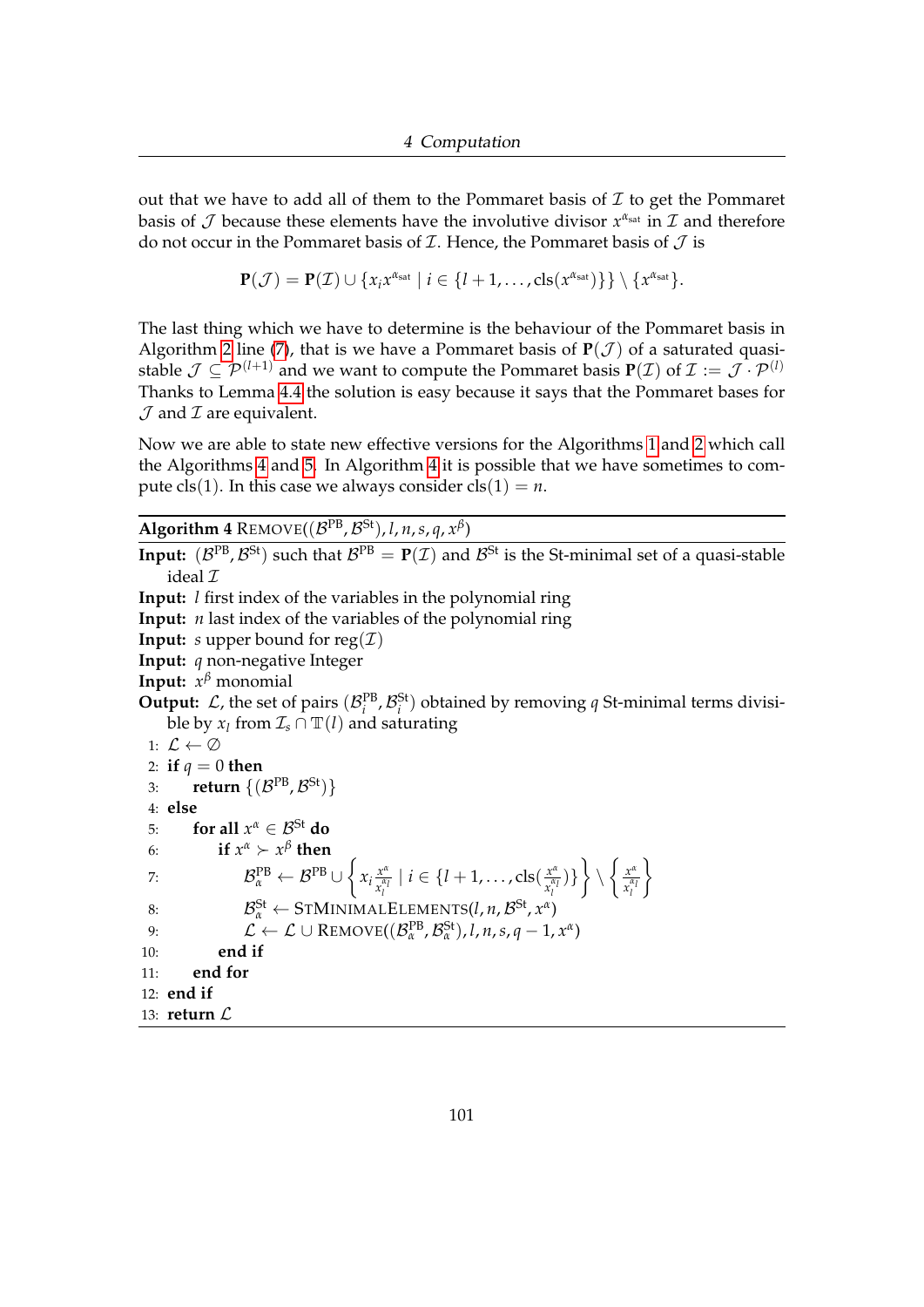<span id="page-106-0"></span>Algorithm 5 QUASISTABLE( $l, n$ , HP( $t$ ),  $s$ )) **Input:** *l* first index of the variables in the polynomial ring **Input:** *n* last index of the variables of the polynomial ring **Input:** HP(*t*) admissible Hilbert polynomial **Input:** *s* positive integer upper bounding the Gotzmann number of HP(*t*) **Output:** F, the set of all pairs ( $\mathcal{B}^{PB}$ ,  $\mathcal{B}^{St}$ ), such that  $\mathcal{B}^{PB} = P(\mathcal{J})$  for a saturated quasistable ideal  $\cal J$  in  ${\cal P}^{(l)}$  having Hilbert polynomial HP $(t)$ 1: **if**  $HP(t) = 0$  **then** 2: **return**  $\{(1, x_i^s)\}$ 3: **else** 4: E ← QUASISTABLE(*l* + 1, *n*, ∆HP(*t*),*s*) 5:  $\mathcal{F} \leftarrow \emptyset$ 6: **for all**  $(\mathcal{B}^{PB}, \mathcal{B}^{St}) \in \mathcal{E}$  do 7:  $\mathcal{B} \leftarrow \{x^{\alpha} \in \mathcal{B}^{\mathrm{St}} \mid \mathrm{cls}(x^{\alpha}) > l+1\} \cup \left\{\frac{x_l^{\alpha_{l+1}}}{x_{l+1}^{\alpha_{l+1}}}\right\}$  $\frac{\alpha_{l+1}}{x_{l+1}^{\alpha_{l+1}}}$  $x^{\alpha}$  |  $x^{\alpha} \in \mathcal{B}^{\text{St}}$  and  $\text{cls}(x^{\alpha}) = l + 1$ } 8:  $q \leftarrow \text{HP}(s) - \binom{n-l+s}{s}$  $\lim_{s}$  (( $\langle \mathcal{B}^{PB} \rangle \cdot \mathcal{P}^{(l)} \rangle_s$ ) 9: **if**  $q \ge 0$  **then** 10:  $\mathcal{F} \leftarrow \mathcal{F} \cup \text{REMOVE}((\mathcal{B}^{PB}, \mathcal{B}), l, n, s, q, 1)$ 11: **end if** 12: **end for** 13: **return** F 14: **end if**

**Example 4.22.** We want to compute all saturated quasi-stable ideals in  $\mathbb{K}[x_0, x_1, x_2]$  with *Hilbert polynomial* HP(*t*) = 4*. Figure [4.1](#page-107-0) sketches the computation which is done by the Algorithms [3,](#page-102-0) [4](#page-105-0) and [5.](#page-106-0)*

*As a result we get five different saturated quasi-stable ideals*  $\mathcal{J}_1$ ,  $\mathcal{J}_2$ ,  $\mathcal{J}_3$ ,  $\mathcal{J}_4$ ,  $\mathcal{J}_5 \subset \mathbb{K}[x_0, x_1, x_2]$ *with*

```
\mathcal{B}^{\min}(\mathcal{J}_1) = \{x_1, x_2^4\},
\mathcal{B}^{\min}(\mathcal{J}_2) = \{x_1^3, x_2x_1, x_2^2\},
\mathcal{B}^{\min}(\mathcal{J}_3) = \{x_1^2, x_2x_1, x_2^3\},
\mathcal{B}^{\min}(\mathcal{J}_4) = \{x_1^2, x_2^2\} ,
\mathcal{B}^{\min}(\mathcal{J}_5) = \{x_1^4, x_2\}.
```
Algorithm [3](#page-102-0) Algorithm [5](#page-106-0) and Algorithm [4](#page-105-0) are implemented in the computer algebra system COCOALIB ([\[1\]](#page-159-3)). We applied the implementation to some bigger examples. Table [4.1](#page-108-0) exhibits the computation times of these examples, and Table [4.2](#page-109-0) shows the number of saturated quasi-stable ideals for the given input. The first column gives the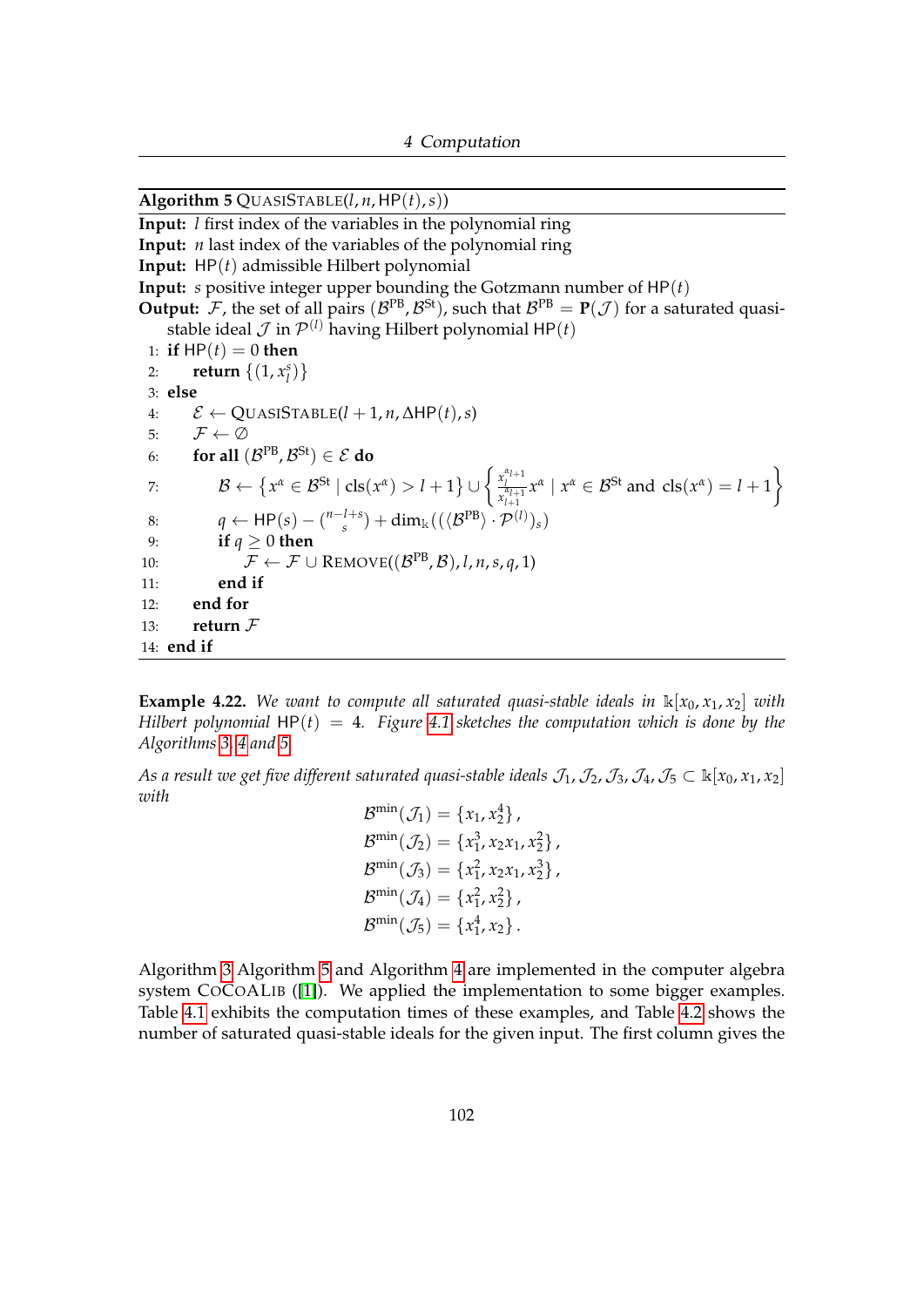```
QUASISTABLE(0, 2, 4, 4)-4: \mathcal{E} \leftarrow QUASISTABLE(1, 2, 0, 4)2: return \{(1, x_1^4)\}-5: \mathcal{F} \leftarrow \emptyset6: for ({1}, {x_1^4}) \in \mathcal{E}\mathcal{B} \leftarrow \{x_0^4\}\boldsymbol{0}8: q \leftarrow 4 - \binom{2-0+4}{4} + \binom{2-0+4}{4} = 410: \mathcal{F} \leftarrow \text{Remove}((\{1\}, \{x_0^4\}), 0, 2, 4, 4, 1)\vdash 1: \mathcal{L} \leftarrow \emptyset5: for x_0^4 \in \{x_0^4\}\mathcal{T}\colon \mathcal{B}_{x_0^4}^{\text{PB}} \leftarrow \{1\} \cup \{x_1, x_2\} \setminus \{1\}8: \mathcal{B}^{\text{S}^{\text{t}}}_{x_0^4} \leftarrow \text{STMINIMALELEMENTS}(0, 2, \{x_0^4\}, x_0^4)0
1: S ← ∅
                         \overline{\phantom{a}} 2: i \leftarrow 1
                         3: while i = 1 \leq 24: x^{\delta} \leftarrow \frac{x_1}{x_0} x_0^46: S \leftarrow S \cup \{x_1x_0^3\} = \{x_1x_0^3\}\mathsf{L} \mathbf{8}: i \leftarrow 2-3: while i = 2 < 24: x^{\delta} \leftarrow \frac{x_2}{x_0} x_0^46: S ← S ∪ {x_2x_0^3} = {x_2x_0^3, x_1x_0^3}
                             \perp 8: i \leftarrow 310: return S = \{x_2 x_0^3, x_1 x_0^3\}9: \mathcal{L} \leftarrow \mathcal{L} \cup \text{Remove}((\mathcal{B}^{\text{PB}}_{\mathbf{x}^4_0}, \mathcal{B}^{\text{St}}_{\mathbf{x}^4_0}), 0, 2, 4, 3, x_0)\vdash 1: \mathcal{L} \leftarrow \emptyset5: for x_2 x_0^3 \in \{x_2 x_0^3, x_1 x_0^3\}7: B_{x_2x_0^3}^{\text{PB}} \leftarrow \{x_1, x_2\} \cup \{x_2^2x_0^2, x_2x_1x_0^2\} \setminus \{x_2\} = \{x_2^2x_0^2, x_2x_1x_0^2, x_2\}8: B_{x_2x_0^3}^{\{32x_0\}} \leftarrow \text{STMINIMALELEMENTS}(0, 2, \{x_2x_0^3, x_1x_0^3\}, x_2x_0^3) = \{x_1x_0^3\}9: \mathcal{L} \leftarrow \mathcal{L} \cup \text{REMOVE}(\mathcal{B}_{x_2x_0^3}^{PB}, \mathcal{B}_{x_2x_0^3}^{St}, 0, 2, 4, 2, x_2x_0^3) = \{(\{x_1x_0^3\}, \{x_1, x_2^4\}\})5: for x_1 x_0^3 \in \{x_2 x_0^3, x_1 x_0^3\}\mathcal{T}: \mathcal{B}^{\text{PB}}_{x_1x_0^3} \leftarrow \{x_1, x_2\} \cup \{x_2x_1x_0^2, x_1^2x_0^2\} \setminus \{x_1\}8: \mathcal{B}^{\text{St}}_{x_1x_0^3} \leftarrow \text{STMINIMALELEMENTS}(0, 2, \{x_2x_0^3, x_1x_0^3\}, x_1x_0^3) = \{x_2x_1x_0^2, x_2x_0^3\}9: \mathcal{L} \leftarrow \mathcal{L} \cup \text{REMOVE}(\mathcal{B}_{x_1x_0^3}^{PB}, \mathcal{B}_{x_1x_0^3}^{St}, 0, 2, 4, 2, x_1x_0^3)= {({x_2^2x_0^2, x_2x_1x_0^2, x_1^3x_0}, {x_2x_1, x_2, x_1^3}), ({x_1^2x_0^2, x_2x_1x_0^2, x_2^3x_0}, {x_1^2, x_2x_1, x_2^3}),({x_1^2x_0^2, x_2^2x_0^2}, {x_1^2, x_2^2}), ({x_2x_0^3, x_1^4}, {x_2, x_1^4})13: return L
            \mathrel{\rule{0pt}{0pt}\text{--}} 13: return \mathrel{{\mathcal L}}13: return \mathcal{F} = \{ (\{x_1x_0^3\}, \{x_1, x_2^4\}) \}, (\{x_2^2x_0^2, x_2x_1x_0^2, x_1^3x_0\}, \{x_2x_1, x_2^2, x_1^3\})(\lbrace x_1^2x_0^2, x_2x_1x_0^2, x_2^3x_0 \rbrace, \lbrace x_1^2, x_2x_1, x_2^3 \rbrace), (\lbrace x_1^2x_0^2, x_2^2x_0^2 \rbrace, \lbrace x_1^2, x_2^2 \rbrace), (\lbrace x_2x_0^3, x_1^4 \rbrace, \lbrace x_2, x_1^4 \rbrace)\rbrace
```
<span id="page-107-0"></span>Figure 4.1: Computation of quasi-stable ideals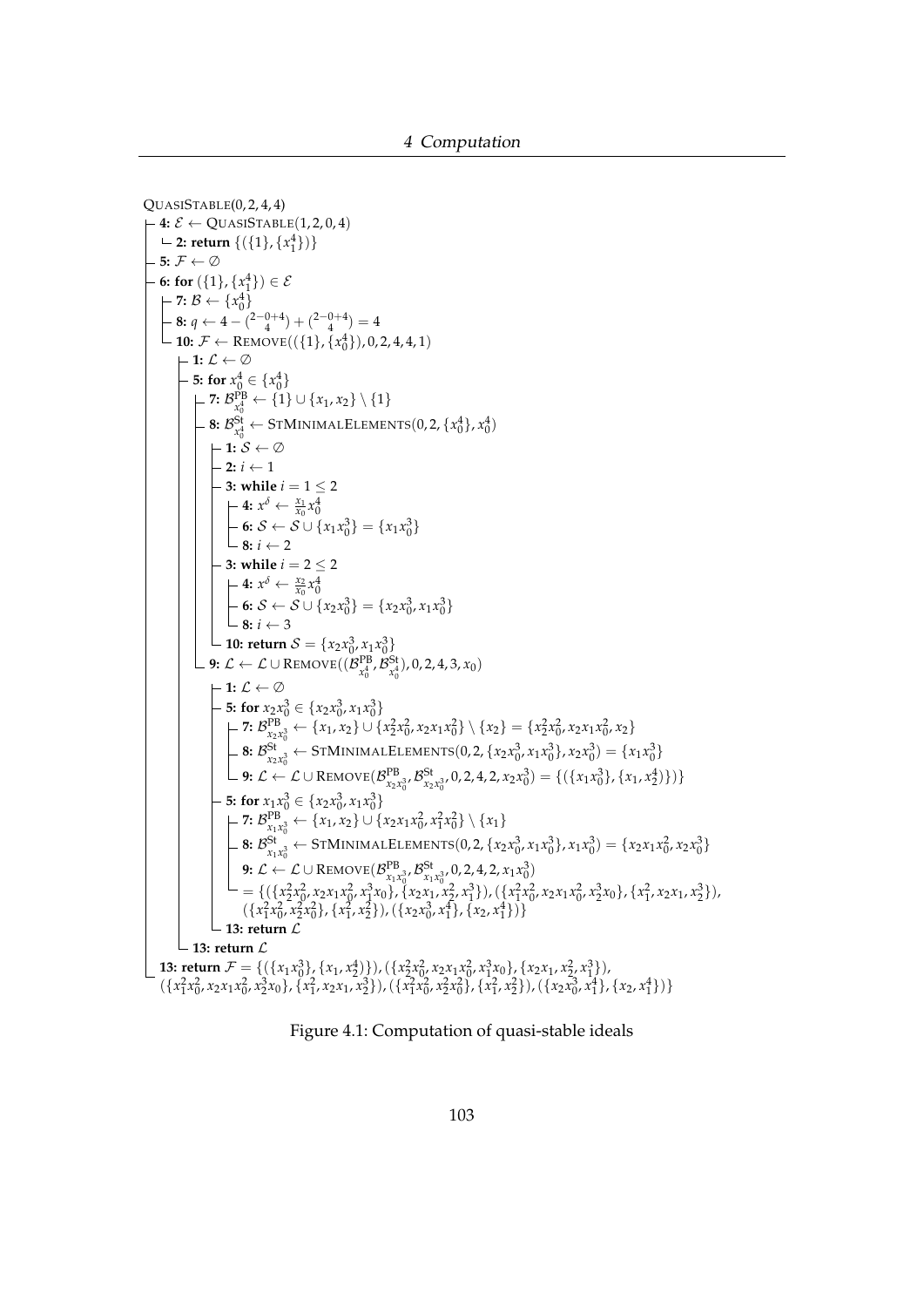| 4 Computation |  |
|---------------|--|
|---------------|--|

| HP(t)                | G  | $n=3$ | $n=4$  | $n=5$  | $n=6$  | $n=7$  | $n=8$   |
|----------------------|----|-------|--------|--------|--------|--------|---------|
| 5                    | 5  | 0.000 | 0.000  | 0.004  | 0.008  | 0.016  | 0.024   |
| 10                   | 10 | 0.012 | 0.120  | 0.684  | 2.972  | 10.000 | 29.152  |
| 15                   | 15 | 0.288 | 20.607 | 79.904 | -      |        |         |
| $5t+1$               | 11 | 0.008 | 0.072  | 0.392  | 1.536  | 42.586 | 12.452  |
| $5t+7$               | 17 | 0.732 | 29.124 |        |        |        |         |
| $\sqrt{2t^2+8t-46}$  | 16 | 0.000 | 0.096  | 1.488  | 17.838 | 55.424 | 205.424 |
| $\sqrt{2t^2+8t-42}$  | 20 | 0.032 | 41.640 | 12.024 | 73.632 |        |         |
| $4t^2-12t+10$        | 20 | 0.040 | 1.272  | 12.392 | 71.032 |        |         |
| $\sqrt{4t^2-12t+14}$ | 24 | 0.796 | 63.748 |        | -      |        |         |

<span id="page-108-0"></span>Table 4.1: Time for computing all saturated quasi-stable ideals for a given Hilbert polynomial in a polynomial ring  $\mathbb{K}[x_0, \ldots, x_n]$ 

given Hilbert polynomial and the second column gives the corresponding Gotzmann number. The first row says the number of variables which we consider. If  $n = 3$  we compute the example in the polynomial ring  $\mathbb{k}[x_0, \ldots, x_3]$ , hence we consider  $n+1$ variables. That is the entry in the second row and third column is the computation time in seconds (respectively the number of saturated quasi-stable ideals) for the input  $n = 3$ and  $HP(t) = 5$ .

For the computation we have used a computer with 8 GB main memory and Intel i7- 5500U processor. The operating system was Ubuntu 16.04.1 LTS. We compiled CO-COALIB with gcc 5.4.0. We restrict our program to use only 7.8 GB main memory.

For some examples we were not able to compute the result. This is denoted in both tables by "-". The problem was always that we ran out of memory. We see that the computation time is reasonably fast. Even the big examples could be computed within four minutes. The results are usually very big which explains why we ran so often out of memory. There is even an example which has as result more than a million different saturated quasi-stable ideals. It is obvious that the Gotzmann number and the number of variables are two values which influence the complexity most strongly.

The big results also show that it is not useful to compute all marked scheme according to a quasi-stable cover for a Hilbert scheme. There are simply too many marked schemes, which we would need to compute.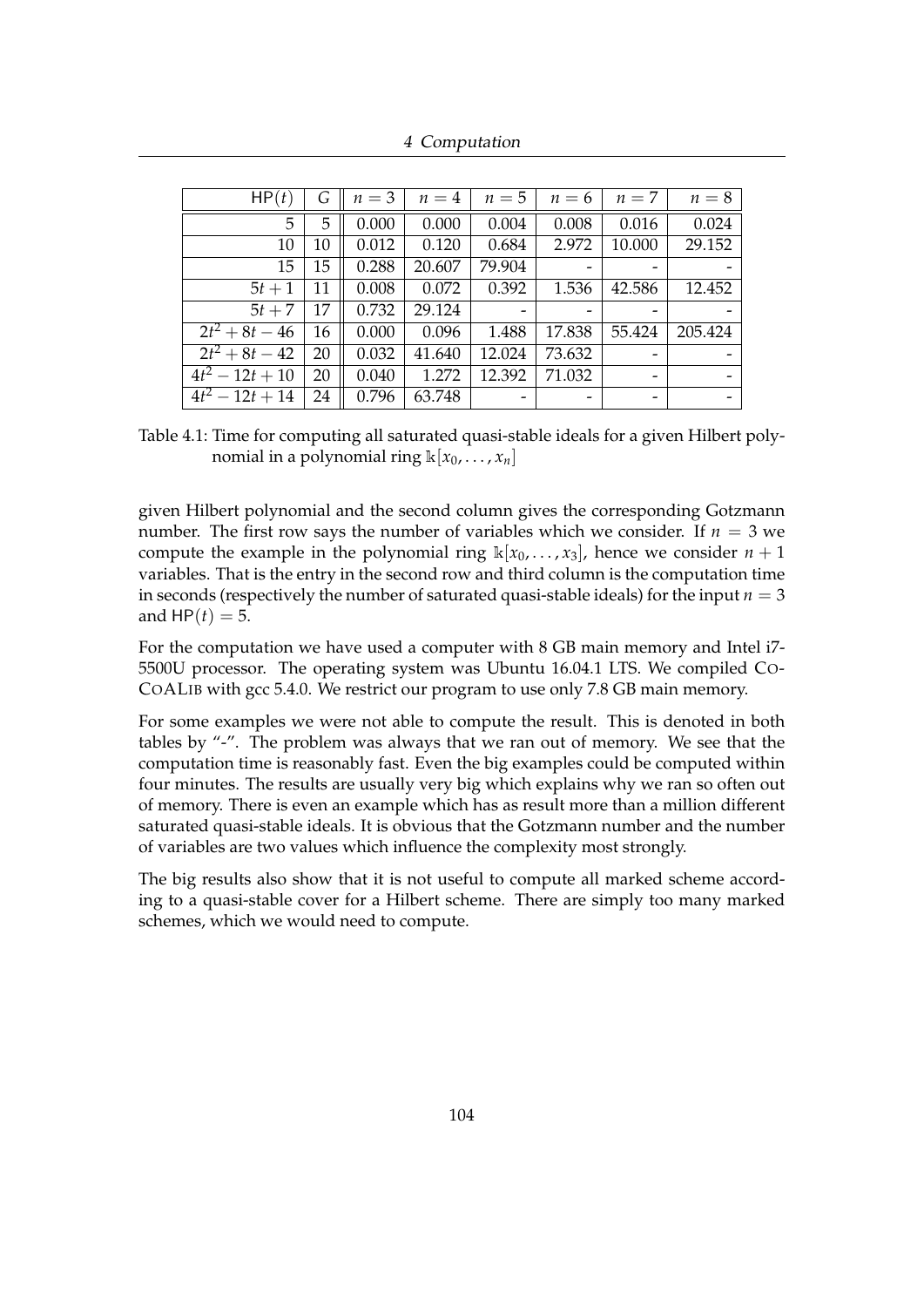4 Computation

| HP(t)               | G  | $n=3$   | $n=4$   | $n=5$           | $n=6$                    | $n=7$           | $n=8$   |
|---------------------|----|---------|---------|-----------------|--------------------------|-----------------|---------|
| 5                   | 5  | 24      | 59      | 120             | 216                      | 357             | 554     |
| 10                  | 10 | 500     | 3 1 2 2 | 13220           | 43352                    | 118874          | 285784  |
| 15                  | 15 | 6879    | 108802  | 982615          | $\overline{\phantom{0}}$ |                 |         |
| $5t+1$              | 11 | 370     | 2562    | 10039           | 29 1 65                  | 70317           | 149 149 |
| $5t+7$              | 17 | 21648   | 579747  | $\qquad \qquad$ |                          |                 |         |
| $2t^2+8t-46$        | 16 | 66      | 468     | 1614            | 4048                     | 8460            | 15696   |
| $\sqrt{2t^2+8t-42}$ | 20 | 1200    | 24 0 52 | 170526          | 741684                   | $\qquad \qquad$ |         |
| $4t^2-12t+10$       | 20 | 1811    | 31236   | 204 855         | 851736                   | -               |         |
| $4t^2-12t+14$       | 24 | 23 15 3 | 1068586 | -               | -                        | -               |         |

<span id="page-109-1"></span>Table 4.2: Number of all saturated quasi-stable ideals for a given Hilbert polynomial in a polynomial ring  $\mathbb{k}[x_0, \ldots, x_n]$ 

# 4.2 Computation of Saturated *p*-Borel Fixed Ideals

In [\[7\]](#page-159-0) an algorithm was presented to compute all Borel fixed ideals for a given Hilbert polynomial over a field  $\bf{k}$  with characteristic p. In this section we briefly recall the construction of this algorithm. The structure of the algorithm is similar to that of the algorithm to compute quasi-stable ideals. But instead of removing St-minimal elements we remove *p*-minimal elements which are introduced below.

**Definition 4.23** ([\[7,](#page-159-0) Def. 10]). Let  $\mathcal J$  be a p-Borel fixed ideal and consider  $x^{\alpha} \in \mathcal J$ .  $x^{\alpha}$  is *p*-minimal (with respect to  $\cal J$ ) *if there is no other term in*  $\cal J$   $\cap$   $\mathbb{T}(l)_{\deg(\alpha)}$  *smaller than*  $x^\alpha$ *, with respect to*  $\prec$ <sub>*p*</sub>.

**Definition 4.24.** *Let* J *be a p-Borel fixed ideal and s an integer. Then we define the set*

 $\text{Min}_p(\mathcal{J}_s) := \{x^\alpha \mid x^\alpha \text{ is } p\text{-minimal in } \mathcal{J} \cap \mathbb{T}(l)_s\}.$ 

<span id="page-109-0"></span>**Lemma 4.25** ([\[7,](#page-159-0) Lem. 6]). Let  $\mathcal J$  be a p-Borel fixed ideal in  $\mathcal P^{(l)}$  and let r be the Gotzmann  $n$ umber of  $\mathsf{HP}_{\mathcal{P}^{(l)}/\mathcal{J}}(t)$ . Let  $s\geq r$ , let  $x^{\alpha}\in\mathcal{J}_s$  be a p-minimal and St-minimal term in  $\mathcal{J}_s$  with  ${\rm cls}(x^\alpha)=l.$  Let  $\mathcal M:=(\mathcal J_s\cap \mathbb{T}(l))\setminus\{x^\alpha\}.$  Then  $\langle\mathcal M\rangle$  is p-Borel fixed and  ${\sf HP}_{\mathcal P^{(l)}/\langle\mathcal M\rangle}(t)=0$  $HP_{\mathcal{P}^{(l)}/\mathcal{J}}(t) + 1.$ 

**Lemma 4.26** ([\[7,](#page-159-0) Lem. 7]). Let  $\mathcal I$  and  $\mathcal J$  be p-Borel fixed ideals in  $\mathcal P^{(l)}$ . If, for every  $s \gg 0$ ,  $w$ e have  $\mathcal{I}_s\subseteq\mathcal{J}_s$  and  $\mathsf{HP}_{\mathcal{P}^{(l)}/\mathcal{I}}(t)=\mathsf{HP}_{\mathcal{P}^{(l)}/\mathcal{J}}(t)+a$ , with  $a\in\mathbb{N}_0$ , then  $\mathcal I$  and  $\mathcal J$  have the *same*  $x_{l+1}$ *-saturation and for every s*  $\gg 0$  *there is an*  $x^{\alpha} \in \mathcal{J}_s \setminus \mathcal{I}_s$ *, with*  ${\rm cls}(x^{\alpha}) = l$  *which is St-minimal and p-minimal.*

The idea of computing all *p*-Borel fixed ideals with the same Hilbert polynomial, is the same as for computing all quasi-stable ideals with the same Hilbert polynomial.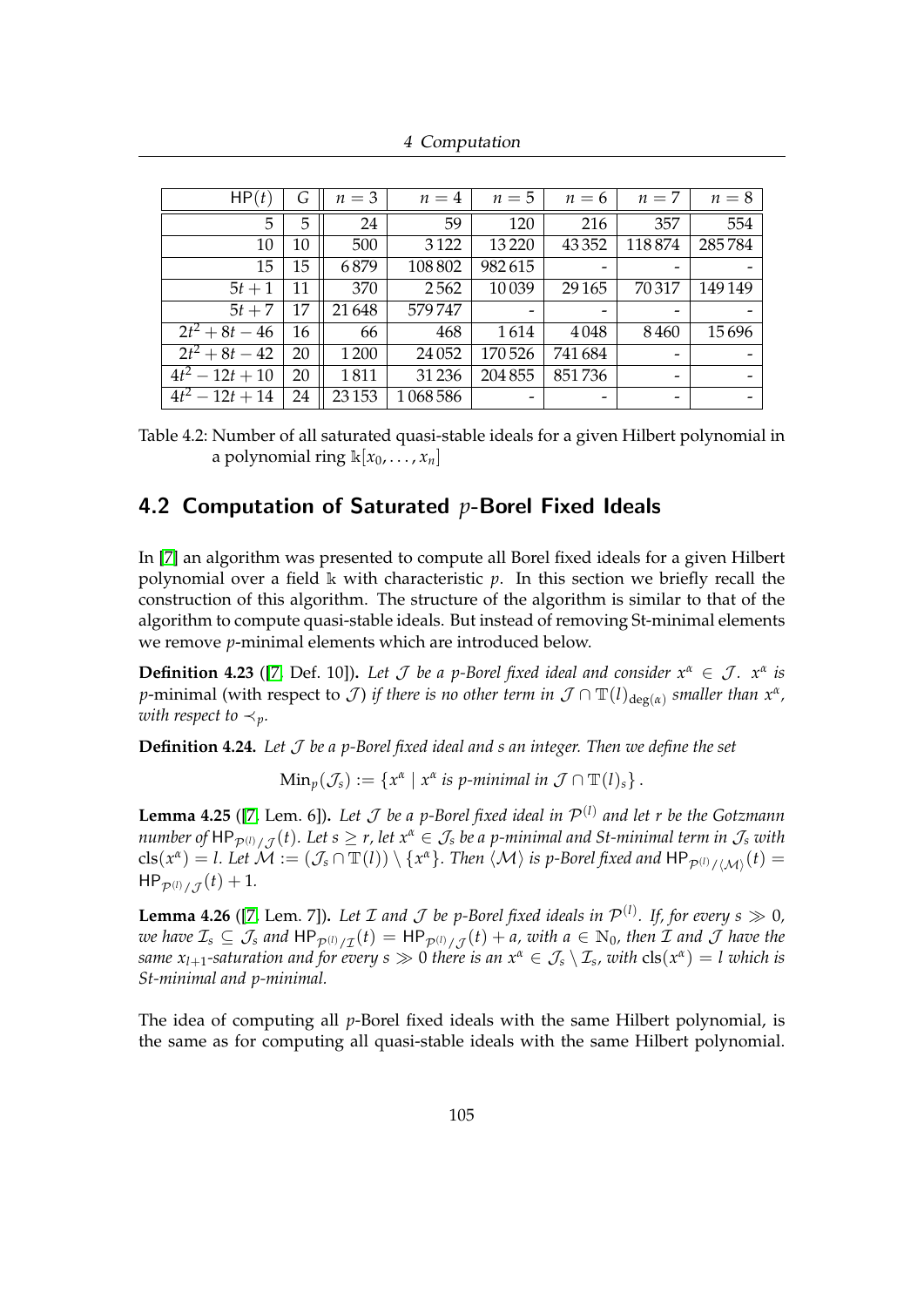Instead of removing arbitrary St-minimal elements during the removal procedure we only remove St-minimal elements of class *l* which are in addition *p*-minimal according to Lemma [4.25,](#page-109-0) now. In the following we call the set of these elements *p*-St-minimal elements. This leads to Algorithms [6](#page-110-0) and [7.](#page-111-0)

<span id="page-110-0"></span>**Algorithm 6**  $p$ -REMOVE(*I*, *l*, *n*, *s*, *q*, *p*)

**Input:**  $I$  a *p*-Borel fixed ideal **Input:** *l* first index of the variables in the polynomial ring **Input:** *n* last index of the variables of the polynomial ring **Input:** *s* upper bound for reg $(\mathcal{I})$ **Input:** *q* non-negative integer **Input:** *x <sup>β</sup>* monomial **Input:** *p* characteristic of the coefficient field **Output:**  $\mathcal{L}$ , the set of the saturated *p*-Borel fixed ideals  $\mathcal{J}$  obtained by removing *q* terms divisible by  $x_l$  from  $\mathcal{I}_s$ 1:  $\mathcal{L} \leftarrow \emptyset$ 2: **if**  $q = 0$  **then** 3: **return**  $\{\mathcal{I}^{\text{sat}}\}$ 4: **else** 5:  $M \leftarrow p\text{-STMINIMAL}(\mathcal{I}, l, n, p, s)$ 6: **for all**  $x^{\alpha} \in \mathcal{M}$  **do** 7:  $\mathcal{L} \leftarrow \mathcal{L} \cup p\text{-}\mathrm{REMOVE}(\langle (\mathcal{I}_s \cap \mathbb{T}(l)) \setminus {\{x^\alpha\}} \rangle, l, n, s, q-1, p)$ 8: **end for** 9: **end if** 10: **return** L

**Theorem 4.27** ([\[7,](#page-159-0) Thm. 7]). *Algorithm [6,](#page-110-0) p*-REMOVE $(I, l, n, s, q, p)$ , returns the set of all *saturated p-Borel fixed ideals in the polynomial ring* P (*l*) *contained in* I*<sup>s</sup> , having the same*  $x_{l+1}$ -saturation as  ${\cal I}$  and having Hilbert polynomial  $\mathsf{HP}_{\mathcal{P}^{(l)}/\mathcal{I}}(t) + q.$ 

**Theorem 4.28** ([\[7,](#page-159-0) Thm. 8])**.** *Algorithm [7,](#page-111-0)* BOREL*(l*, *n*, HP(*t*),*s*, *p), returns the set of all sat*urated p-Borel fixed ideals in the polynomial ring  $\mathcal{P}^{(l)}$  with Hilbert polynomial  $\mathsf{HP}(t)$ .

## 4.2.1 An Efficient Algorithm to Compute Saturated *p*-Borel Fixed Ideals

As in Section [4.1.1](#page-99-0) we will develop a datastructure which allow us to compute saturated *p*-Borel fixed ideals quickly. In Algorithms [6](#page-110-0) and [7](#page-111-0) we mainly work with the stable ideal  $\mathcal{I}_{\geq s}$ , and with its minimal generating set  $\mathcal{I}_s$ . In the optimized version we consider the Pommaret basis of  $I$ . In Lemma [4.25](#page-109-0) we have seen that we have to consider St-minimal elements of class *l* which are *p*-minimal for I*<sup>s</sup>* . Lemma [4.20](#page-103-0) shows the close connection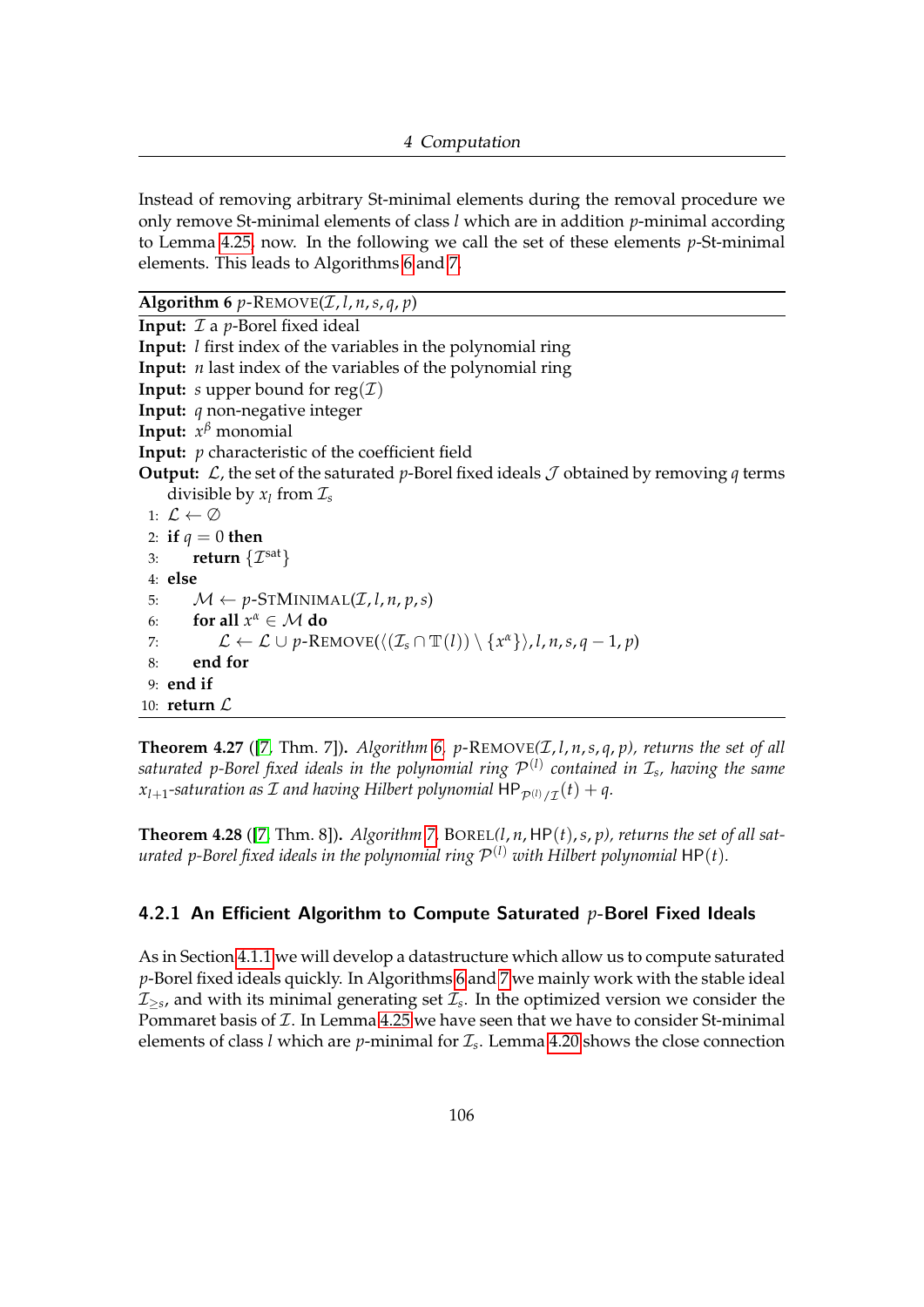<span id="page-111-0"></span>Algorithm 7 BOREL( $l, n$ , HP( $t$ ),  $s, p$ )

**Input:** *l* first index of the variables in the polynomial ring

**Input:** *n* last index of the variables of the polynomial ring

**Input:** HP(*t*) admissible Hilbert polynomial

**Input:** *s* positive integer upper bounding the Gotzmann number of HP(*t*)

**Input:** *p* characteristic of the coefficient field

**Output:** F, the set of all saturated p-Borel fixed ideals  $\mathcal{J}$  in the polynomial ring  $\mathcal{P}^{(l)}$ having Hilbert polynomial HP(*t*)

```
1: if HP(t) = 0 then
 2: return \{\langle 1 \rangle\}3: else
 4: \mathcal{E} \leftarrow \text{BOREL}(l + 1, n, \Delta \text{HP}(t), s, p)5: \mathcal{F} \leftarrow \emptyset6: for all \mathcal{J} \in \mathcal{E} do
 7: \mathcal{I} \leftarrow \mathcal{J} \cdot \mathcal{P}^{(l)}8: q \leftarrow \text{HP}(s) - \binom{n-l+s}{s}\sin^{(1+s)} + dim<sub>k</sub>(\mathcal{I}_s)
 9: if q \ge 0 then
10: \mathcal{F} \leftarrow \mathcal{F} \cup p\text{-REMOVE}(\mathcal{I}, l, n, s, q, p)11: end if
12: end for
13: return F
14: end if
```
between St-minimal elements of class *l* and the minimal generating system of *L*. Hence, it is enough to consider only the ideal  $\mathcal I$  with its Pommaret basis. The reason why we consider the Pommaret basis of  $\mathcal I$  and not only the minimal generating set of  $\mathcal I$  is, that it is much easier to determine  $\dim_k(\mathcal{I}_s)$  from the Pommaret basis than from the minimal generating system of  $\mathcal{I}$ .

Adding a variable to the polynomial ring as in Algorithm [7,](#page-111-0) line [\(7\)](#page-111-0) is also easy, because the Pommaret basis does not change, by Lemma [4.4.](#page-95-0)

In Algorithm [6](#page-110-0) we remove a *p*-St-minimal element  $x^{\alpha}$  from  $\mathcal{I}_s \cap \mathbb{T}(l)$ . In particular  $x^{\alpha}$ is St-minimal, and we have already seen in Section [4.1.1](#page-99-0) how to compute  $J$  such that  $\mathcal{J}_{\geq s}=\big\langle (\mathcal{I}_s\cap \mathbb{T}(l))\setminus\{x^\alpha\}\big\rangle.$  If  $x^\alpha$  is St-minimal, then there exists an  $x^\beta\in\mathcal{B}^{\min}(\mathcal{I})\subset\mathcal{I}$ **P**(*I*), such that  $x^{\alpha} = x^{\beta} x_i^{s-|\beta|}$  $\frac{a}{l}$  and  $\deg(x^{\beta}) < s$ . Then we have seen that  $\mathcal{J} = \langle \mathcal{I}_s \setminus \mathcal{I}_s \rangle$  $\{x^{\alpha}\}\$ <sup>sat</sup> has as Pommaret basis

$$
\mathcal{J} = \langle \mathcal{I}_s \setminus \{x^{\alpha}\}\rangle^{\text{sat}} = \langle \mathcal{B}^{\min}(\mathcal{J}) \setminus \{x^{\alpha}\} \cup \{x^{\alpha}x_i \mid i \in \{l+1,\ldots,n\}\}\rangle.
$$

The only problem left is to determine if  $x^{\alpha}$  is *p*-minimal as well. It turns out that we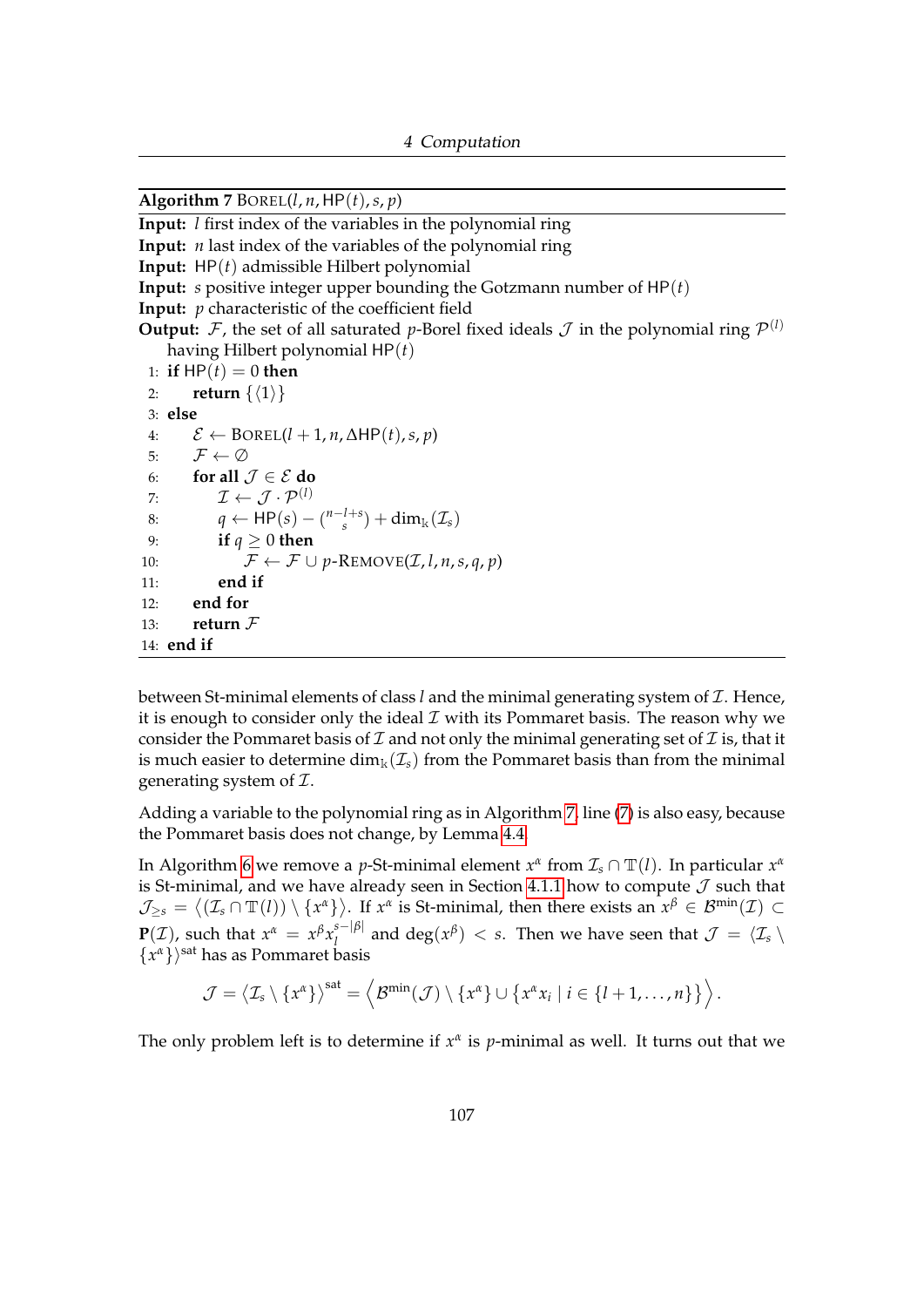do not have to consider  $x^{\alpha}$ , it is enough to consider only  $x^{\beta}$ . This is done in the next proposition which is in fact a reformulation of Lemma [4.25.](#page-109-0)

**Proposition 4.29.** Let  $\mathcal{I} \subseteq \mathcal{P}^{(l)}$  be a saturated p-Borel fixed ideal and  $s \geq \text{reg}(\mathcal{I})$ . Further*more, let*  $x^{\alpha} \in \mathcal{B}^{\min}(\mathcal{I})$  *with*  $\deg(x^{\alpha}) \leq s$ *. Then* 

$$
\mathcal{J} = \left\langle \mathcal{B}^{\min}(\mathcal{I}) \setminus \{x^{\alpha}\} \cup \{x^{\alpha}x_i \mid i \in \{l+1,\ldots,n\}\}\right\rangle
$$

*is a saturated p-Borel fixed ideal with*  $\mathsf{HP}_{\mathcal{P}^{(l)}/\mathcal{J}}(t) = \mathsf{HP}_{\mathcal{P}^{(l)}/\mathcal{I}}(t) + 1$  *<i>if and only if*  $x^\alpha$  *is p-minimal with respect to the set*  $\mathcal{B}^{\min}(\mathcal{I})_{\deg(\mathcal{X}^{\alpha})}.$ 

*Proof.* If  $x^{\alpha}$  is not *p*-minimal with respect to the set  $\mathcal{B}^{\min}(\mathcal{I})_{\deg(x^{\alpha})}$  it is clear that  $\mathcal{J}$  is not *p*-Borel fixed.

For the other direction we show first that *x <sup>α</sup>* being *p*-minimal with respect to the set  ${\cal B}^{\min}({\cal I})_{\deg(x^{\alpha})}$  implies that  $x^{\alpha}$  is  $p$ -minimal with respect to  ${\cal I}_{\deg(x^{\alpha})}\cap \mathbb{T}(l).$  Suppose that this is not the case. Then there exists an  $x^\beta\in{\cal B}^{\min}({\cal I})_{\leq\deg(x^\alpha)}$  such that there is a chain of *p*-admissible moves from  $x^{\beta}x_1^{\deg(x^{\alpha})-\deg(x^{\beta})}$  $\int_l^{\text{deg}(x^r)-\text{deg}(x^r)}$  to  $x^{\alpha}$ . We can arrange the moves in such a way that every 0-admissible move  $e_{i,j}^{+(s)}$  with  $i \neq l$  is also applicable at  $x^\beta$ . But then we would have found an element  $x^{\gamma} \in \mathcal{I}$  such that  $x^{\gamma}x^{\delta} = x^{\alpha}$  which contradicts to  $x^{\alpha} \in \mathcal{B}^{\min}(\mathcal{I}).$ 

As all *p*-admissible moves are a subset of the 0-admissible moves the statement holds for any suitable *p*. Using the same arguments above again, we can show that  $x^{\alpha}x_i^i$  is *p*-minimal with respect to  $\mathcal{I}_{\deg(x^{\alpha})+i} \cap \mathbb{T}(l)$  for every *i*.

Consider now  $\mathcal{J}_{\geq s}$ . It is clear that

$$
\mathcal{J}_s \cap \mathbb{T}(l) = (\mathcal{I}_s \cap \mathbb{T}(l)) \setminus \left\{ x^{\alpha} x_l^{s-\deg(x^{\alpha})} \right\}
$$

and  $\mathcal{J}_{\geq s} = \langle \mathcal{J}_s \rangle$ . This concludes the proof because

$$
\mathsf{HP}_{\mathcal{P}^{(l)} / \mathcal{J}}(t) = \mathsf{HP}_{\mathcal{P}^{(l)} / \mathcal{J}_{\geq s}} = \mathsf{HP}_{\mathcal{P}^{(l)} / \mathcal{I}}(t) + 1,
$$

 $\Box$ 

by Lemma [4.25.](#page-109-0)

Therefore, we have to check only if there is an element  $x^{\beta} \in B^{\min}(\mathcal{I})_{\deg(x^{\alpha})}$  with  $x^{\beta} \prec_p$ *x α* . If this is not the case, J is *p*-Borel fixed and *x α* is *p*-St-minimal which leads to Algorithm [8.](#page-113-0)

Algorithms [9](#page-114-0) and [10](#page-115-0) consider all the changes which we suggested above. In Algorithm [9,](#page-114-0) line [\(7\)](#page-114-0) the same optimization as in Algorithm [1,](#page-96-0) line [\(7\)](#page-96-0) is used, which avoids computing duplicate results.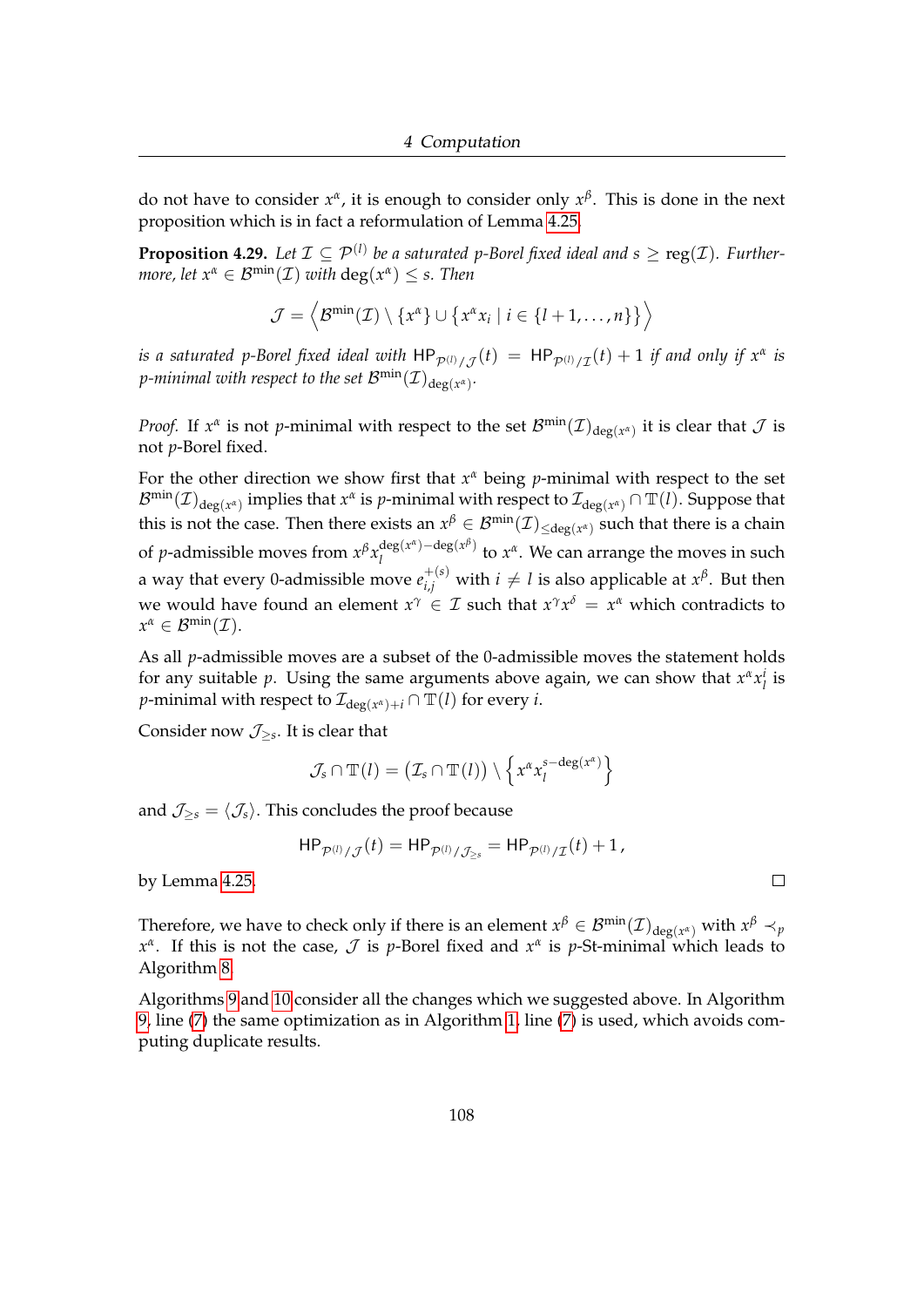<span id="page-113-0"></span>**Algorithm 8**  $p$ -STMINIMAL( $P(\mathcal{I})$ , *l*, *n*, *p*, *s*) **Input:**  $P(\mathcal{I})$  Pommaret basis of a saturated *p*-Borel fixed ideal **Input:** *l* first index of the variables in the polynomial ring **Input:** *n* last index of the variables of the polynomial ring **Input:** *p* characteristic of the coefficient field **Input:** *s* positive integer upper bounding the Gotzmann number of HP(*t*) **Output:** S, the set of terms such that for every term  $x^{\alpha} \in S$  the element  $x^{\alpha} x_j^{s-\deg(x^{\alpha})}$  $\frac{1}{l}$  deg(x) is *p*-St-minimal element of  $\mathcal{I}_s \cap \mathbb{T}(l)$ . 1:  $\mathcal{B}^{\min} \leftarrow \{x^{\alpha} \in \mathbf{P}(\mathcal{I}) \mid \nexists x^{\beta} \in \mathbf{P}(\mathcal{I}) \text{ s.t. } x^{\beta} | x^{\alpha} \}$ 2:  $S \leftarrow \emptyset$ 3: **for all**  $x^{\alpha} \in \mathcal{B}^{\min}$  **do** 4: **if**  $\deg(x^{\alpha}) < s$  **then** 5:  $\mathcal{B}_{\alpha}^{\min} \leftarrow \{x^{\beta} \in \mathcal{B}^{\min} \mid \deg(x^{\beta}) = \deg(x^{\alpha})\}$ 6: IsPMinimal  $\leftarrow$  true 7: **for all**  $\chi^{\beta} \in \mathcal{B}_{\alpha}^{\min}$  do 8: **if**  $x^{\beta} \prec_p x^{\alpha}$  then 9:  $I$ sPMinimal ← false 10: **end if** 11: **end for** 12: **if** IsPMinimal = true **then** 13:  $S \leftarrow S \cup \{x^{\alpha}\}\$ 14: **end if** 15: **end if** 16: **end for** 17: **return** S

**Example 4.30.** In Example [4.22](#page-106-0) we computed all saturated quasi-stable ideals in  $\mathbb{k}[x_0, x_1, x_2]$ *for*  $HP(t) = 4$ *. We do not sketch the computation of p-Borel fixed ideals here, because the computation is very similar to the computation of saturated quasi-stable ideals and notable differences only occur if we do the computation in all detail.*

*Nevertheless, we want to take a look at all saturated p-Borel fixed ideals for*  $p = 0$  *and*  $p = 2$ *. For p* = 0 *we get the following two ideals*  $\mathcal{J}_1$ ,  $\mathcal{J}_2$  *with* 

$$
\mathcal{B}^{\min}(\mathcal{J}_1) = \{x_1^3, x_2x_1, x_2^2\}, \mathcal{B}^{\min}(\mathcal{J}_2) = \{x_1^4, x_2\}.
$$

*For p* = 2 *we get additionally the ideal*  $\mathcal{J}_3$  *with* 

$$
\mathcal{B}^{\min}(\mathcal{J}_3) = \{x_1^2, x_2^2\}.
$$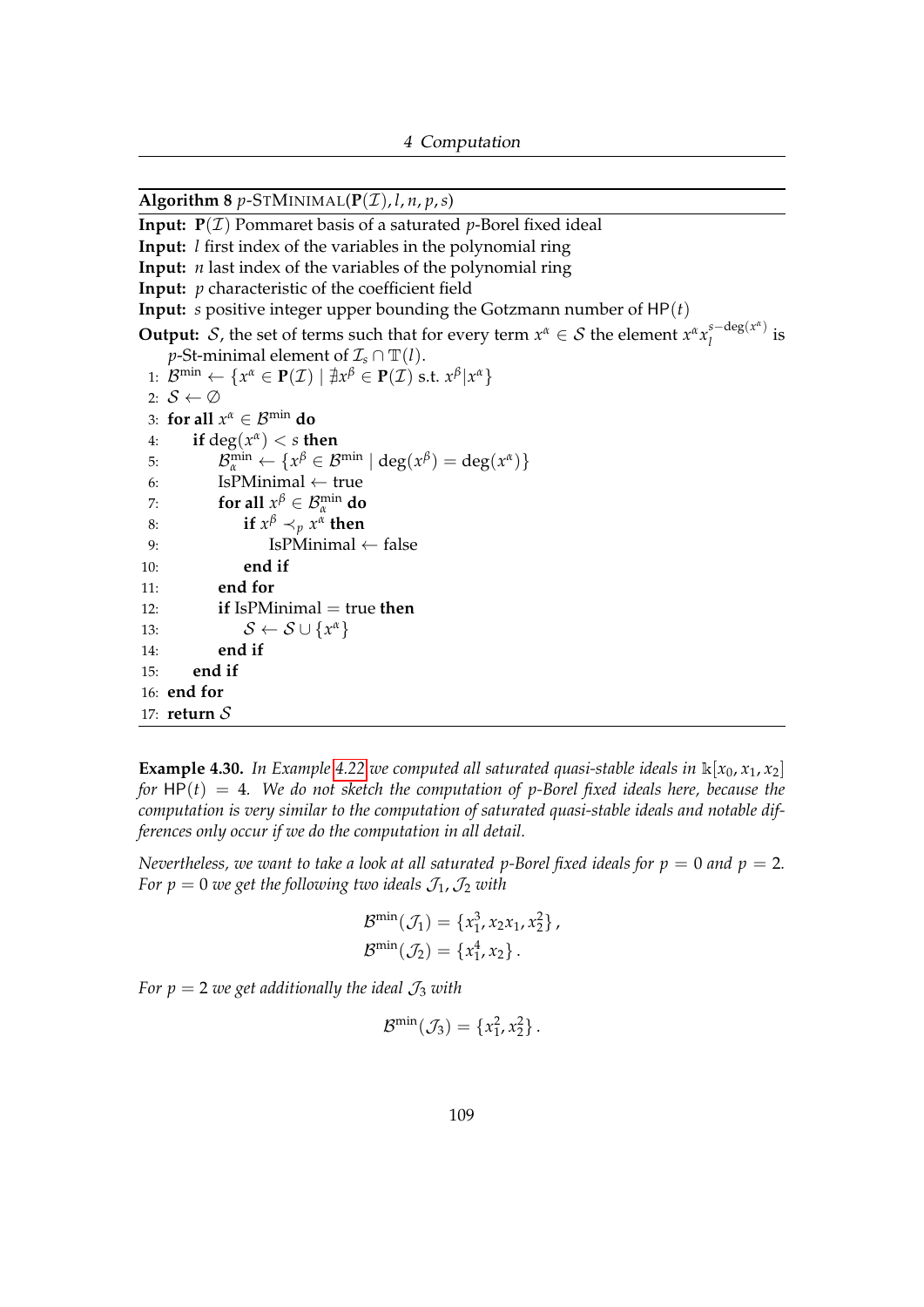<span id="page-114-0"></span>**Algorithm 9** *p*-REMOVE( $P(\mathcal{I})$ , *l*, *n*, *q*,  $x^{\beta}$ , *p*)

**Input:**  $P(\mathcal{I})$  Pommaret basis of a saturated *p*-Borel fixed ideal **Input:** *l* first index of the variables in the polynomial ring **Input:** *n* last index of the variables of the polynomial ring **Input:** *q* non-negative Integer **Input:** *x <sup>β</sup>* monomial **Input:** *p* characteristic of the coefficient field **Output:**  $\mathcal{L}$  set of Pommaret bases of saturated *p*-Borel fixed ideals obtained by removing *q p*-St-minimal terms divisible by  $x_l$  from  $\mathcal{I}_s$ 1:  $\mathcal{L} \leftarrow \emptyset$ 2: **if**  $q = 0$  **then** 3: **return P** $(\mathcal{I})$ 4: **else** 5:  $\mathcal{M} \leftarrow p\text{-STMINIMAL}(\mathbf{P}(\mathcal{I}), l, n, p, s)$ 6: **for all**  $x^{\alpha} \in \mathcal{M}$  do 7: **if**  $x^{\alpha} x_l^{s-\deg(x^{\alpha})} > x^{\beta} x_l^{s-\deg(x^{\beta})}$  $\int_l^{\cos(\lambda)}$  then 8:  $\mathcal{L} \leftarrow \mathcal{L} \cup$  $p$ -REMOVE( $P(\mathcal{I}) \setminus \{x^{\alpha}\} \cup \{x^{\alpha}x_i \mid i \in \{l+1,\ldots,\text{cls}(x^{\alpha})\}\}, l, n, q-1, x^{\alpha}, p$ ) 9: **end if** 10: **end for** 11: **end if** 12: **return**  $\mathcal{L}$ 

*We see that*  $\mathcal{J}_3$  *is obviously not* 0-Borel fixed because  $x_1x_2$  does not belong to  $\mathcal{J}_3$ . If we compare *the results with all saturated quasi-stable ideals with Hilbert polynomial*  $HP(t) = 4$  *from Ex-*ample [4.22](#page-106-0) we see that there are two quasi-stable ideals ( $\mathcal{I}_1=\langle x_1, x_2^4\rangle$  and  $\mathcal{I}_2=\langle x_1^2, x_2x_1, x_2^3\rangle$ ) *which are neither* 0*-Borel fixed nor* 2*-Borel fixed. In fact, for both ideals there is no p such that they are Borel fixed because*  $e_{1,2}^{+(1)}(x_1) = x_2 \notin \mathcal{I}_1$  *and*  $e_{1,2}^{+(1)}(x_2x_1) = x_2^2 \notin \mathcal{I}_2$  *and these are p-admissible moves for every possible p.*

Algorithm [9](#page-114-0) and Algorithm [10](#page-115-0) are implemented in the computer algebra system CO-COALIB. As for the quasi-stable case we applied the implementation to some bigger examples. Table [4.3](#page-116-0) exhibits the computation time of these examples and Table [4.4](#page-118-0) shows the number of saturated quasi-stable ideals for the given input. The structure of the tables is similar to the tables in the quasi-stable case. But *p*-Borel fixedness is dependent on the characteristic. Hence, we divide every row, which correspond to an example with one specific Hilbert polynomial into four small rows. The upper row corresponds to computations of saturated 0-Borel fixed ideals, the second to computations of saturated 2-Borel fixed ideals, and so on.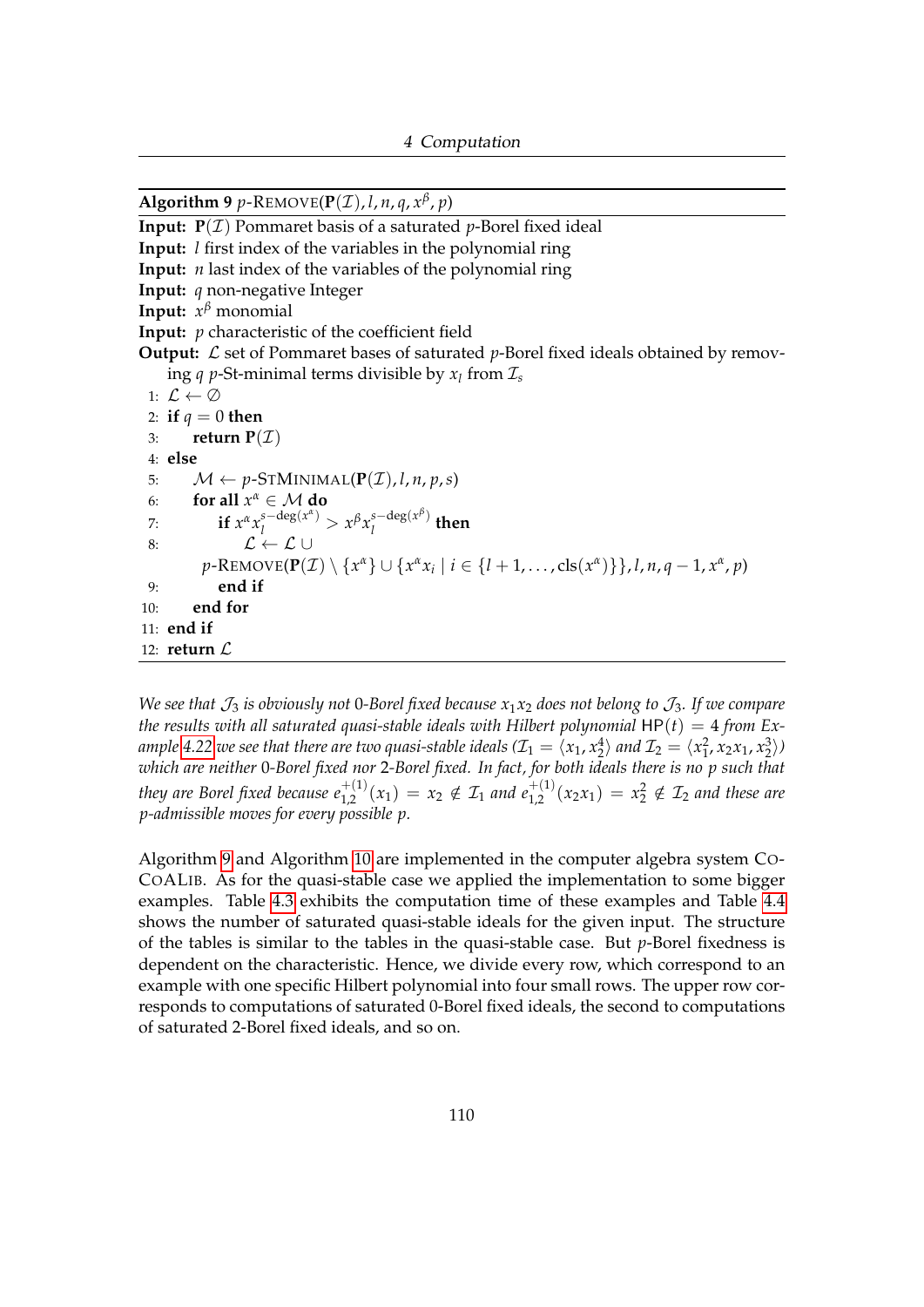<span id="page-115-0"></span> $\overline{\text{Algorithm 10 BOREL}(l, n, \text{HP}(t), s, p)}$ 

**Input:** *l* first index of the variables in the polynomial ring

**Input:** *n* last index of the variables of the polynomial ring

**Input:** HP(*t*) admissible Hilbert polynomial

**Input:** *s* positive integer upper bounding the Gotzmann number of HP(*t*)

**Input:** *p* characteristic of the coefficient field

**Output:**  $\mathcal{F}$ , the set of Pommaret bases of *p*-Borel fixed ideals in the polynomial ring  $\mathcal{P}^{(l)}$  having Hilbert polynomial HP $(t)$ 

```
1: if HP(t) = 0 then
 2: return {{1}}
 3: else
 4: \mathcal{E} \leftarrow \text{BOREL}(l + 1, n, \Delta \text{HP}(t), s, p)5: \mathcal{F} \leftarrow \emptyset6: for all P(\mathcal{J}) \in \mathcal{E} do
 7: P(\mathcal{I}) \leftarrow \mathbf{P}(\mathcal{J}) \cdot \mathcal{P}^{(l)}8: q \leftarrow \text{HP}(s) - \binom{n-l+s}{s}\sin^{(1+s)} + dim<sub>k</sub>(\mathcal{I}_s)
 9: if q ≥ 0 then
10: \mathcal{F} \leftarrow \mathcal{F} \cup p\text{-REMOVE}(\mathbf{P}(\mathcal{I}), l, n, q, 1, p)11: end if
12: end for
13: return F
14: end if
```
In contrast to the structure of Table [4.1](#page-108-0) and [4.2](#page-109-1) we introduced a third column where we denote the number *p*. That is, if  $p = 0$  we refer to 0-Borel fixed ideals.

Again we used for the computation a computer with Intel i7-5500U processor and 8 GB main memory. The operating system was Ubuntu 16.04.1 LTS. We compiled CO-COALIB with gcc 5.4.0. We restricted our program to use only 7.8 GB main memory.

The Hilbert polynomials which we consider in these examples are a superset of the Hilbert polynomials considered in Table [4.1](#page-108-0) and Table [4.2.](#page-109-1) But instead of considering the examples only in polynomial rings  $\mathbb{K}[x_0, \ldots, x_n]$  with  $n \in \{3, 4, 5, 6, 7, 8\}$  we now consider polynomial rings with  $n \in \{5, 10, 15, 20\}$ . The new Hilbert polynomials have in general greater Gotzmann numbers.

Despite the fact that we consider larger examples the computations times are much better. Every example which we compute here finished within 20 seconds. The reason for that is, that there are many more saturated quasi-stable ideals than *p*-Borel fixed ideals. For example, take the Hilbert polynomial  $4t^2 - 12t + 10$  and  $n = 5$ . There are 204 855 different quasi-stable ideals but only 1 135 2-Borel fixed, which is only about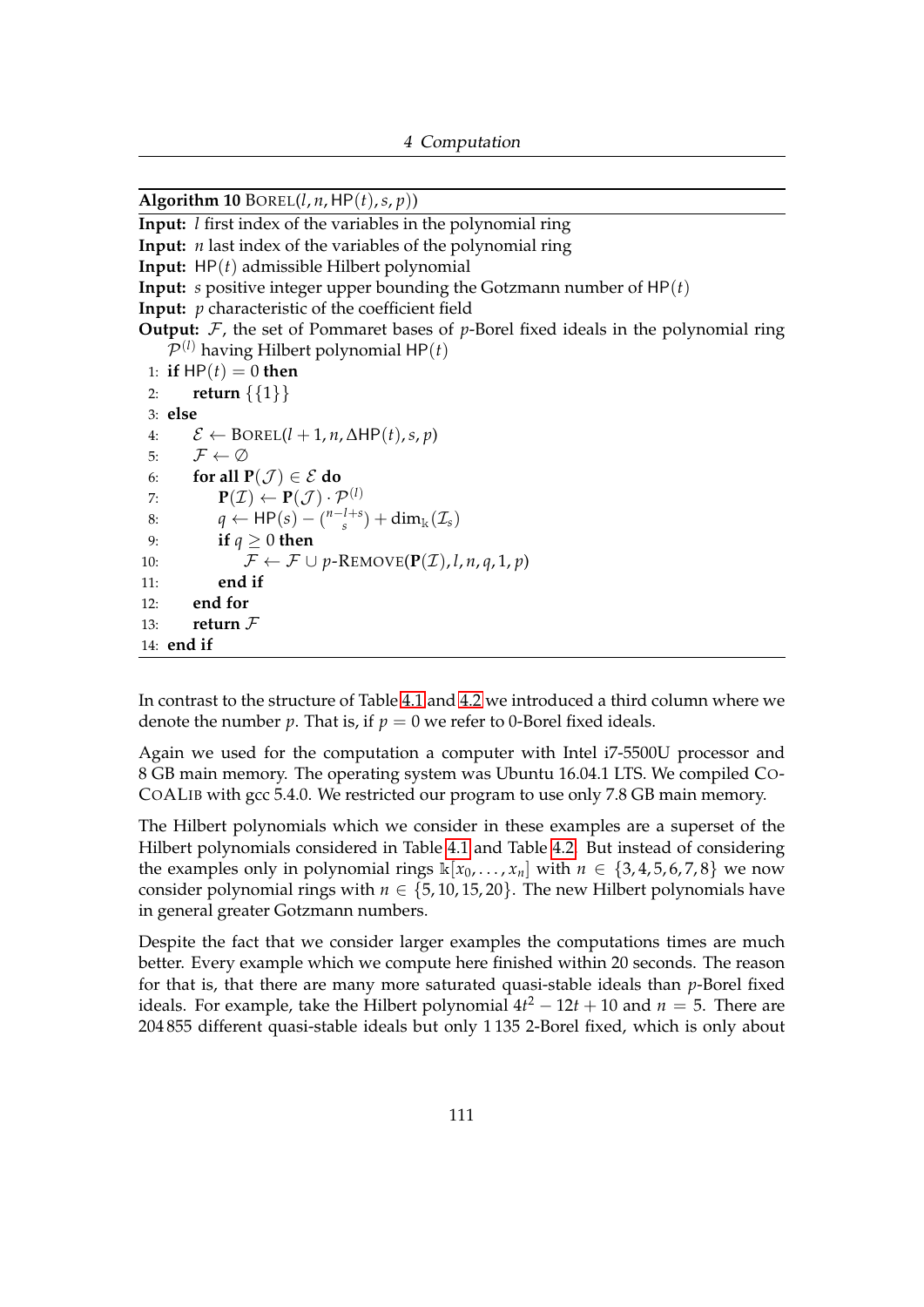one twentieth. The smaller result implies that we have to consider far fewer sets during the computation, and this explains why these algorithms are much faster than the algorithms for computing saturated quasi-stable ideals.

For every example we computed once all saturated *p*-Borel fixed ideals for the primes  $p \in \{0, 2, 5, 19\}$ . We see in Table [4.4](#page-118-0) that usually there are many more 2-Borel fixed ideals than 0-Borel fixed ideals. In our examples there are at most three times as much. If we now compare for a specific example all saturated *p*-Borel fixed ideals with  $p \in$ {2, 5, 19} we see that the number of ideals quickly descends to the number of 0-Borel fixed ideals as the prime  $p$  increases. In fact for  $p = 19$  we get always the same result as for  $p = 0$  in our set of examples.

This means for the computation of Hilbert schemes that the computation over fields with small finite characteristic is more costly because we need usually a larger covering. But it is possible that we can save the extra costs because we work over a finite field, so the arithmetic is usually faster. For fields with larger finite characteristic the result is almost the same.

<span id="page-116-0"></span>

| HP(t) | G  | p              | $n=5$ | $n=10$ | $n=15$ | $n=20$ |
|-------|----|----------------|-------|--------|--------|--------|
|       |    | $\theta$       | 0.000 | 0.000  | 0.004  | 0.004  |
| 5     | 5  | $\overline{2}$ | 0.000 | 0.000  | 0.000  | 0.000  |
|       |    | 5              | 0.000 | 0.000  | 0.004  | 0.004  |
|       |    | 19             | 0.000 | 0.000  | 0.000  | 0.000  |
|       |    | $\theta$       | 0.000 | 0.004  | 0.004  | 0.008  |
| 10    | 10 | $\overline{2}$ | 0.004 | 0.004  | 0.004  | 0.012  |
|       |    | 5              | 0.004 | 0.004  | 0.004  | 0.008  |
|       |    | 19             | 0.000 | 0.004  | 0.004  | 0.008  |
|       |    | 0              | 0.008 | 0.028  | 0.044  | 0.060  |
| 15    | 15 | $\overline{2}$ | 0.012 | 0.052  | 0.084  | 0.116  |
|       |    | 5              | 0.008 | 0.028  | 0.048  | 0.060  |
|       |    | 19             | 0.008 | 0.028  | 0.048  | 0.064  |
|       |    | $\theta$       | 0.052 | 0.212  | 0.372  | 0.480  |
| 20    | 20 | $\overline{2}$ | 0.120 | 0.488  | 0.844  | 1.080  |
|       |    | $\overline{5}$ | 0.052 | 0.216  | 0.388  | 0.484  |
|       |    | 19             | 0.056 | 0.212  | 0.392  | 0.504  |
|       |    | $\theta$       | 0.320 | 1.520  | 2.540  | 3.388  |
| 25    | 25 | $\overline{2}$ | 0.856 | 4.264  | 6.956  | 9.192  |
|       |    | 5              | 0.320 | 1.536  | 2.580  | 3.492  |
|       |    | 19             | 0.360 | 1.612  | 2.636  | 3.580  |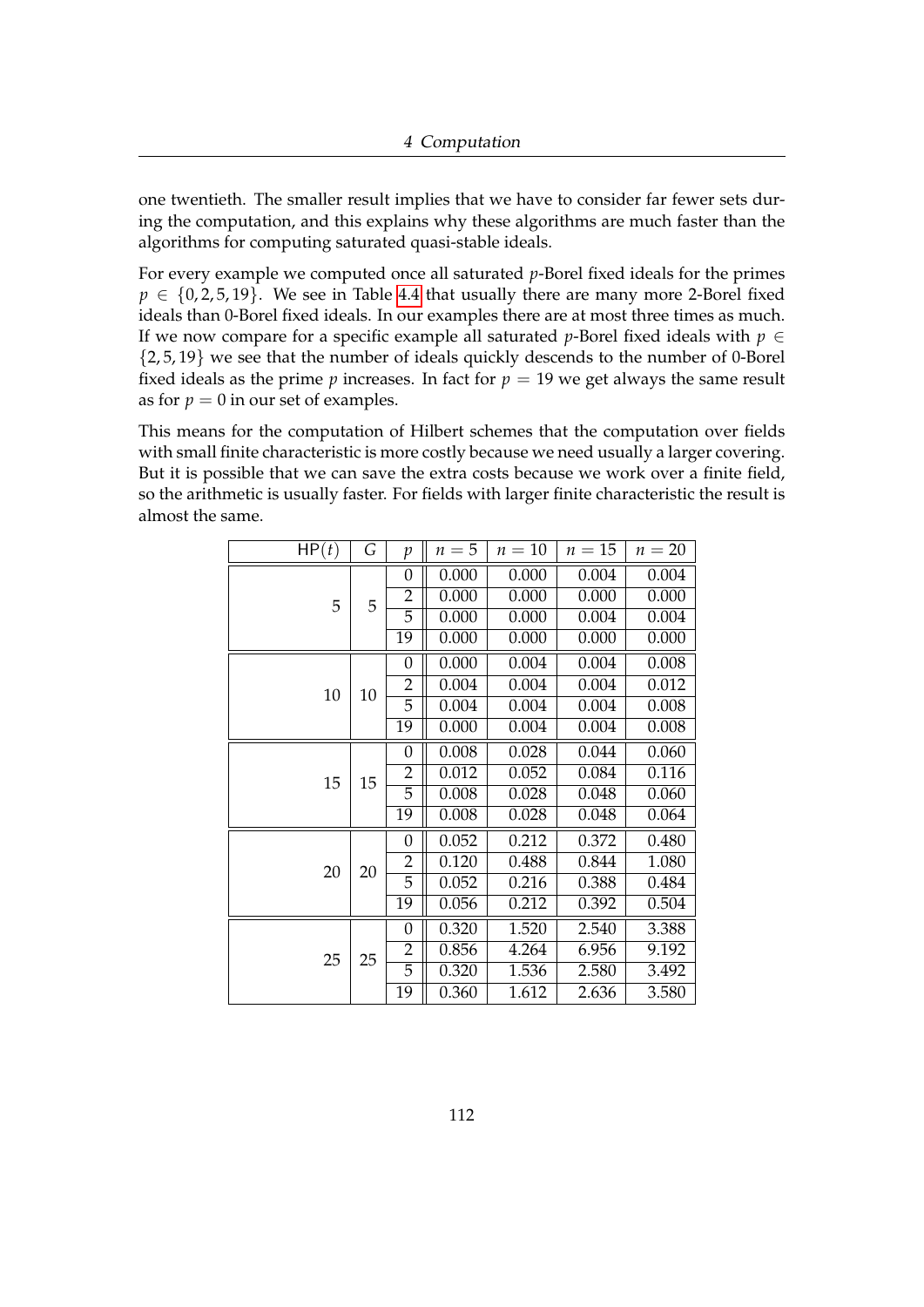4 Computation

| HP(t)            | G  | $\mathcal{p}$    | $n=5$              | $n=10$ | $n=15$ | $n=20$ |
|------------------|----|------------------|--------------------|--------|--------|--------|
|                  |    | 0                | 0.000              | 0.004  | 0.004  | 0.008  |
|                  | 11 | $\overline{2}$   | 0.004              | 0.000  | 0.008  | 0.008  |
| $5t+1$           |    | 5                | 0.004              | 0.000  | 0.008  | 0.008  |
|                  |    | 19               | 0.004              | 0.004  | 0.004  | 0.008  |
|                  |    | 0                | 0.052              | 0.160  | 0.236  | 0.288  |
| $5t+7$           | 17 | 2                | 0.076              | 0.228  | 0.312  | 0.388  |
|                  |    | 5                | 0.052              | 0.164  | 0.232  | 0.296  |
|                  |    | $\overline{19}$  | 0.052              | 0.164  | 0.232  | 0.288  |
|                  |    | 0                | $\overline{1.296}$ | 4.988  | 7.408  | 8.988  |
|                  | 23 | $\overline{2}$   | 2.600              | 9.220  | 13.068 | 16.364 |
| $5t + 13$        |    | 5                | 1.292              | 4.996  | 7.416  | 9.128  |
|                  |    | 19               | 1.316              | 4.928  | 7.288  | 9.100  |
|                  |    | 0                | 0.076              | 0.244  | 0.356  | 0.456  |
| $8t-6$           | 22 | 2                | 0.116              | 0.336  | 0.476  | 0.596  |
|                  |    | $\overline{5}$   | 0.080              | 0.248  | 0.368  | 0.448  |
|                  |    | $\overline{19}$  | 0.076              | 0.244  | 0.372  | 0.448  |
|                  | 25 | $\mathbf{0}$     | 0.368              | 1.228  | 1.792  | 2.228  |
| $8t-3$           |    | $\overline{2}$   | 0.620              | 1.916  | 2.708  | 3.360  |
|                  |    | 5                | 0.368              | 1.224  | 1.804  | 2.252  |
|                  |    | 19               | 0.372              | 1.236  | 1.808  | 2.260  |
|                  |    | 0                | 1.580              | 5.928  | 8.732  | 10.688 |
| 8t               | 28 | 2                | 3.036              | 10.616 | 15.208 | 18.556 |
|                  |    | 5                | 1.560              | 5.892  | 8.800  | 10.788 |
|                  |    | 19               | 1.600              | 6.068  | 8.752  | 11.048 |
|                  |    | 0                | 0.008              | 0.028  | 0.036  | 0.048  |
| $2t^2+8t-46$     | 16 | $\overline{2}$   | 0.016              | 0.040  | 0.052  | 0.072  |
|                  |    | $\overline{5}$   | 0.008              | 0.032  | 0.036  | 0.052  |
|                  |    | 19               | 0.008              | 0.028  | 0.040  | 0.048  |
|                  |    | 0                | 0.016              | 0.044  | 0.060  | 0.080  |
| $2t^2 + 8t - 42$ | 20 | $\overline{2}$   | 0.024              | 0.064  | 0.080  | 0.104  |
|                  |    | 5                | 0.016              | 0.044  | 0.064  | 0.080  |
|                  |    | 19               | 0.016              | 0.048  | 0.060  | 0.080  |
|                  |    | $\boldsymbol{0}$ | 0.088              | 0.280  | 0.392  | 0.488  |
| $2t^2 + 8t - 38$ | 24 | $\overline{2}$   | 0.124              | 0.372  | 0.512  | 0.624  |
|                  |    | $\overline{5}$   | 0.092              | 0.288  | 0.396  | 0.492  |
|                  |    | 19               | $\overline{0.092}$ | 0.284  | 0.396  | 0.608  |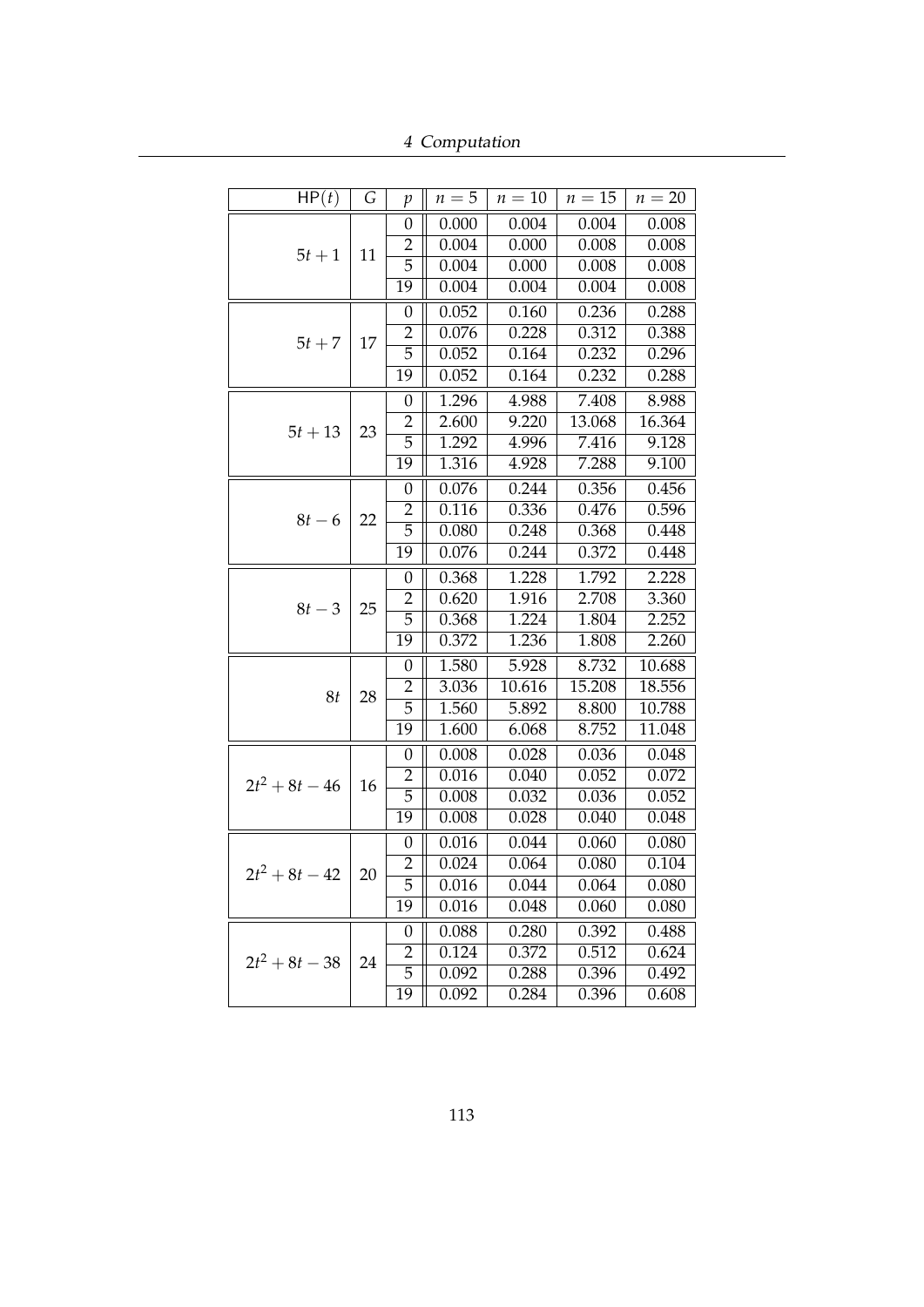4 Computation

| HP(t)             | G  | $\mathcal{D}$ | $n=5$ | $n=10$ | $n=15$ | $n=20$ |
|-------------------|----|---------------|-------|--------|--------|--------|
|                   |    | 0             | 0.012 | 0.024  | 0.032  | 0.048  |
| $4t^2 - 12t + 10$ | 20 | 2             | 0.016 | 0.032  | 0.044  | 0.056  |
|                   |    | 5             | 0.012 | 0.024  | 0.036  | 0.048  |
|                   |    | 19            | 0.012 | 0.024  | 0.036  | 0.048  |
|                   | 24 | 0             | 0.112 | 0.344  | 0.464  | 0.576  |
| $4t^2-12t+14$     |    | 2             | 0.176 | 0.496  | 0.672  | 0.848  |
|                   |    | 5             | 0.116 | 0.336  | 0.480  | 0.584  |
|                   |    | 19            | 0.112 | 0.340  | 0.472  | 0.588  |
|                   | 28 | 0             | 1.088 | 3.976  | 5.480  | 6.888  |
| $4t^2-12t+18$     |    | 2             | 1.996 | 6.692  | 9.068  | 11.436 |
|                   |    | 5.            | 1.072 | 3.964  | 5.552  | 6.964  |
|                   |    | 19            | 1.092 | 4.024  | 5.604  | 6.996  |

<span id="page-118-0"></span>Table 4.3: Time for computing all saturated *p*-Borel fixed ideals for a given Hilbert polynomial in a polynomial ring k[*x*0, . . . , *xn*] and a given characteristic of k

| HP(t) | G  | $\mathfrak{p}$   | $n=5$ | $n=10$ | $n=15$ | $n=20$         |
|-------|----|------------------|-------|--------|--------|----------------|
|       |    | $\boldsymbol{0}$ | 5     | 5      | 5      | 5              |
| 5     | 5  | $\overline{2}$   | 6     | 6      | 6      | 6              |
|       |    | 5                | 5     | 5      | 5      | 5              |
|       |    | 19               | 5     | 5      | 5      | $\overline{5}$ |
|       |    | $\overline{0}$   | 42    | 50     | 50     | 50             |
| 10    | 10 | $\overline{2}$   | 63    | 75     | 75     | 75             |
|       |    | 5                | 43    | 51     | 51     | 51             |
|       |    | 19               | 42    | 50     | 50     | 50             |
|       |    | $\boldsymbol{0}$ | 287   | 417    | 425    | 425            |
| 15    | 15 | $\overline{2}$   | 591   | 851    | 863    | 863            |
|       |    | 5                | 312   | 445    | 453    | 453            |
|       |    | 19               | 287   | 417    | 425    | 425            |
|       |    | $\boldsymbol{0}$ | 1732  | 3130   | 3263   | 3271           |
| 20    | 20 | $\overline{2}$   | 4303  | 8073   | 8342   | 8354           |
|       |    | 5                | 2017  | 3540   | 3676   | 3684           |
|       |    | 19               | 1732  | 3130   | 3263   | 3271           |
|       |    | 0                | 9501  | 21616  | 23 158 | 23291          |
| 25    | 25 | $\overline{2}$   | 27795 | 67600  | 71817  | 72086          |
|       |    | 5                | 11696 | 25801  | 27471  | 27607          |
|       |    | 19               | 9501  | 21616  | 23 158 | 23291          |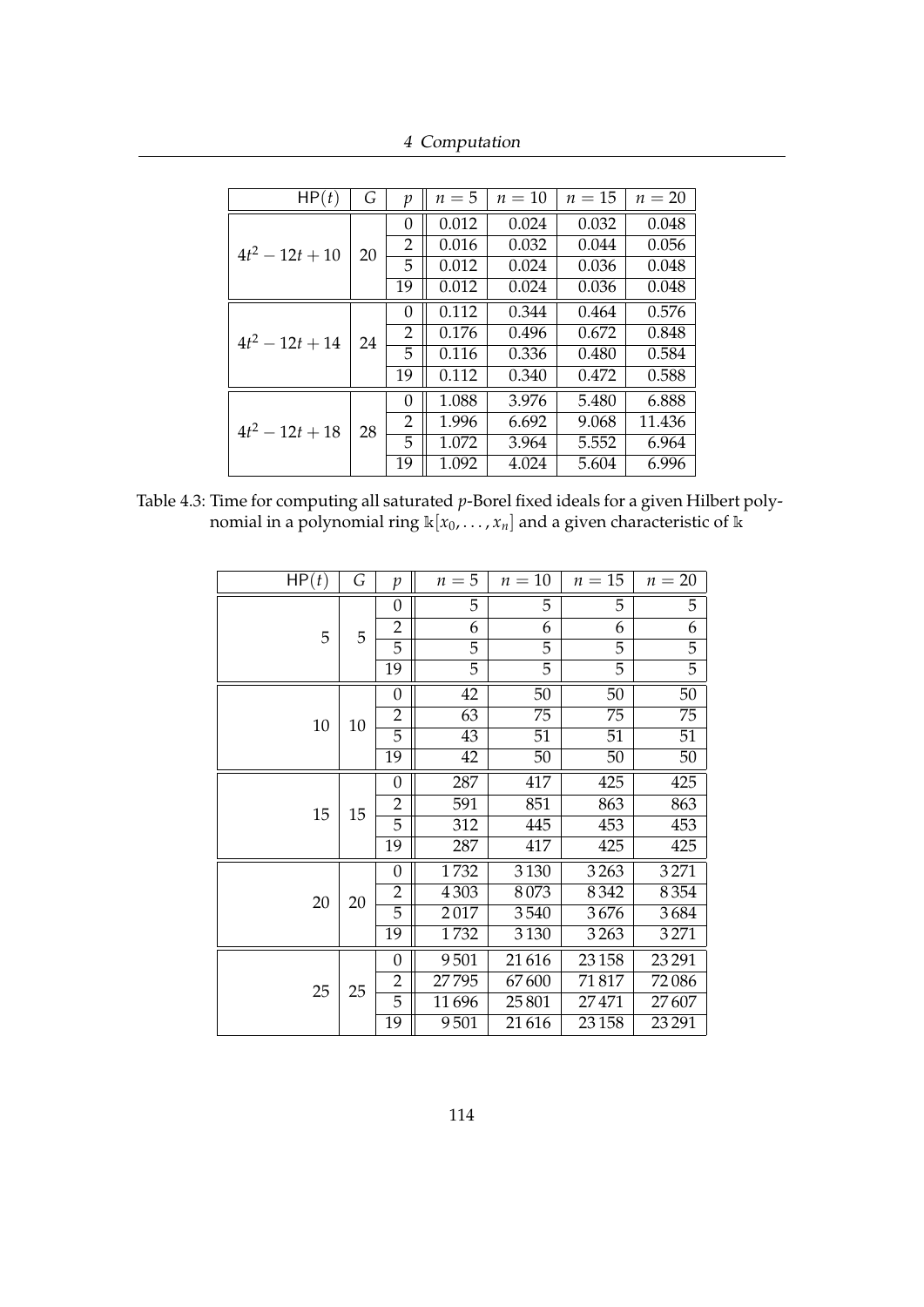4 Computation

| HP(t)            | G  | p                | $n=5$              | $n=10$  | $n=15$ | $n=20$ |
|------------------|----|------------------|--------------------|---------|--------|--------|
|                  | 11 | $\boldsymbol{0}$ | 89                 | 98      | 98     | 98     |
| $5t+1$           |    | $\overline{2}$   | 101                | 110     | 110    | 110    |
|                  |    | 5                | 89                 | 98      | 98     | 98     |
|                  |    | $\overline{19}$  | 89                 | 98      | 98     | 98     |
|                  |    | $\boldsymbol{0}$ | 3028               | 4560    | 4587   | 4587   |
|                  | 17 | $\overline{c}$   | 4541               | 6648    | 6677   | 6677   |
| $5t+7$           |    | 5                | 3043               | 4575    | 4602   | 4602   |
|                  |    | $\overline{19}$  | 3028               | 4560    | 4587   | 4587   |
|                  |    | $\boldsymbol{0}$ | 58124              | 123689  | 126962 | 127030 |
| $5t + 13$        | 23 | $\overline{2}$   | 121343             | 245079  | 249804 | 249882 |
|                  |    | 5                | $\overline{59550}$ | 125513  | 128787 | 128855 |
|                  |    | $\overline{19}$  | 58124              | 123689  | 126962 | 127030 |
|                  |    | $\boldsymbol{0}$ | $\overline{4}171$  | 6741    | 6837   | 6838   |
| $8t-6$           | 22 | $\overline{2}$   | 6438               | 9956    | 10066  | 10067  |
|                  |    | $\overline{5}$   | 4248               | 6824    | 6920   | 6921   |
|                  |    | $\overline{19}$  | 4171               | 6741    | 6837   | 6838   |
|                  |    | $\boldsymbol{0}$ | 17334              | 32073   | 32848  | 32868  |
| $8t-3$           | 25 | $\overline{2}$   | 30835              | 54024   | 55003  | 55024  |
|                  |    | 5                | 17932              | 32817   | 33592  | 33612  |
|                  |    | 19               | 17334              | 32073   | 32848  | 32868  |
|                  |    | $\boldsymbol{0}$ | 68291              | 144660  | 149777 | 149976 |
| 8t               | 28 | $\overline{2}$   | 137987             | 277 237 | 284502 | 284737 |
|                  |    | $\overline{5}$   | 71777              | 149758  | 154895 | 155094 |
|                  |    | 19               | 68291              | 144 660 | 149777 | 149976 |
|                  |    | $\boldsymbol{0}$ | 34                 | 38      | 38     | 38     |
| $2t^2+8t-46$     | 16 | $\overline{2}$   | 37                 | 41      | 41     | 41     |
|                  |    | $\overline{5}$   | 34                 | 38      | 38     | 38     |
|                  |    | 19               | 34                 | 38      | 38     | 38     |
|                  |    | $\boldsymbol{0}$ | 481                | 670     | 671    | 671    |
| $2t^2 + 8t - 42$ | 20 | $\overline{2}$   | 593                | 806     | 807    | 807    |
|                  |    | 5                | 481                | 670     | 671    | 671    |
|                  |    | 19               | 481                | 670     | 671    | 671    |
|                  |    | $\boldsymbol{0}$ | 4774               | 8393    | 8476   | 8476   |
| $2t^2+8t-38$     | 24 | $\overline{2}$   | 6738               | 11346   | 11436  | 11436  |
|                  |    | $\overline{5}$   | 4808               | 8428    | 8511   | 8511   |
|                  |    | 19               | 4774               | 8393    | 8476   | 8476   |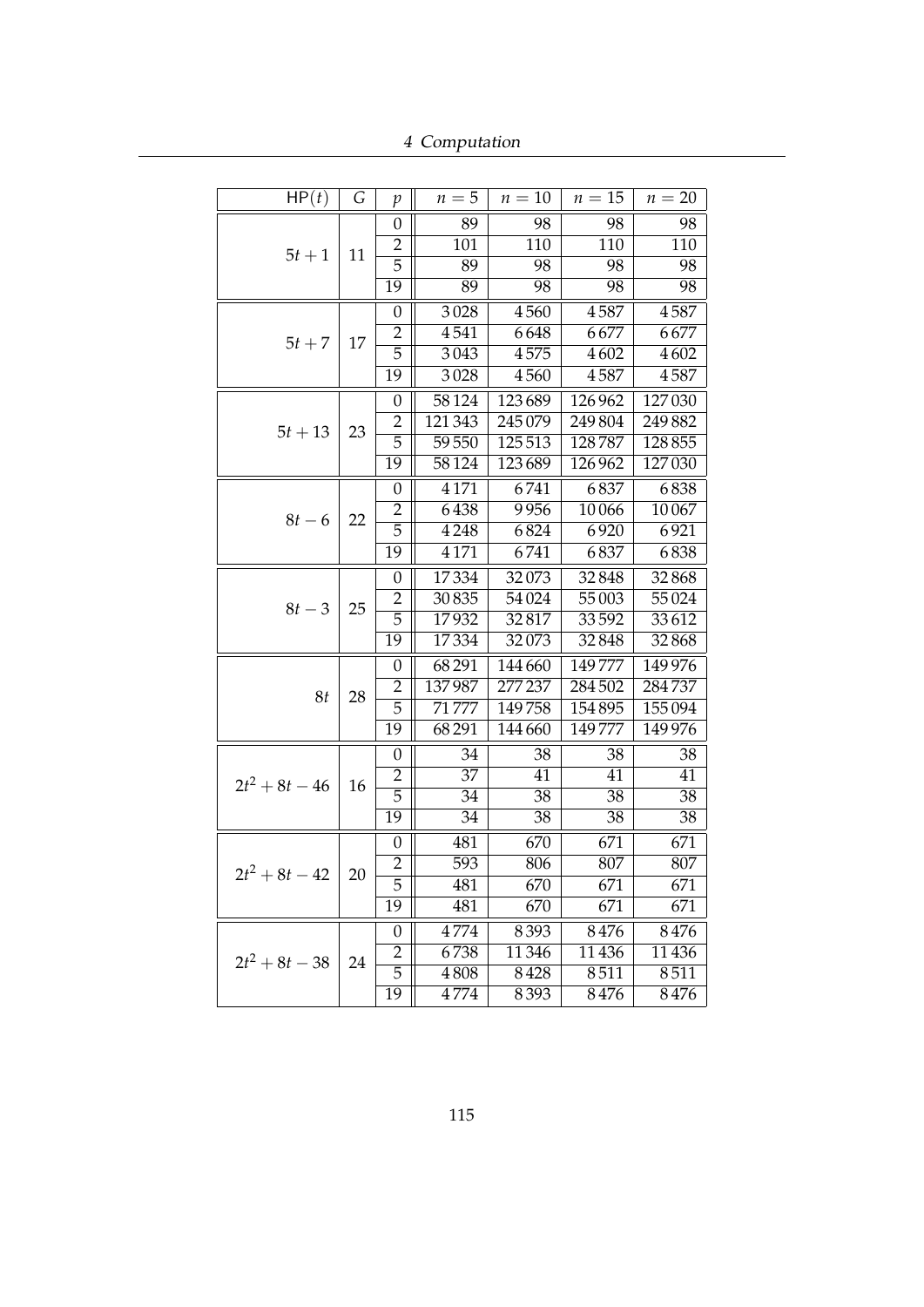4 Computation

| HP(t)             | G  | р        | $n=5$  | $n=10$  | $n=15$  | $n=20$   |
|-------------------|----|----------|--------|---------|---------|----------|
|                   |    | 0        | 631    | 856     | 857     | 857      |
| $4t^2 - 12t + 10$ | 20 | 2        | 861    | 1 1 3 5 | 1 1 3 6 | 1 1 3 6  |
|                   |    | 5        | 631    | 856     | 857     | 857      |
|                   |    | 19       | 631    | 856     | 857     | 857      |
| $4t^2 - 12t + 14$ | 24 | $\Omega$ | 6394   | 10986   | 11082   | 11082    |
|                   |    | 2        | 10087  | 16511   | 16623   | 16623    |
|                   |    | 5        | 6430   | 11023   | 11 1 19 | 11 1 19  |
|                   |    | 19       | 6394   | 10986   | 11082   | 11082    |
|                   |    | $\theta$ | 51 527 | 112852  | 115295  | 115 332  |
| $4t^2 - 12t + 18$ | 28 | 2        | 96 668 | 196 002 | 199285  | 199326   |
|                   |    | 5        | 52606  | 114 265 | 116708  | 116745   |
|                   |    | 19       | 51527  | 112852  | 115295  | 115 3 32 |

Table 4.4: Number of all saturated *p*-Borel fixed ideals for a given Hilbert polynomial in a polynomial ring  $\mathbb{k}[x_0, \ldots, x_n]$  and a given characteristic of  $\mathbb{k}$ 

# 4.3 Computation of Saturated Monomial Modules in Certain Stability Positions

In this section we determine how to compute all saturated monomial modules in a specific stability position for a given Hilbert polynomial. It turns out that the main point in the development of an algorithm is the fact that one can identify a monomial module  $V \subseteq \mathcal{P}_{\mathbf{d}}^m$  with  $V = \bigoplus_{i=1}^m \mathcal{J}_i \mathbf{e}_i$ , where  $\mathcal{J}_i$  are monomial ideals in  $\mathcal{P}$ .

Let us assume that the Hilbert polynomial of  $V$  is  $HP_{\mathcal{P}_d^m/\mathcal{V}}(t) \in \mathbb{Q}[t]$ . Then we have seen in Section [2.3](#page-62-0) that

$$
\mathsf{HP}_{\mathcal{P}_{\mathbf{d}}^m/\mathcal{V}}(t) = \mathsf{HP}_{\mathcal{P}_{\mathbf{d}}^m/\mathcal{I}_1 \cdot \mathbf{e}_1} + \cdots + \mathsf{HP}_{\mathcal{P}_{\mathbf{d}}^m/\mathcal{I}_m \cdot \mathbf{e}_m}.
$$

The Hilbert polynomial of  $\mathcal{I}_i$  is

<span id="page-120-0"></span>
$$
\mathsf{HP}_{\mathcal{P}/\mathcal{I}_i}(t) = \mathsf{HP}_{\mathcal{P}_\mathbf{d}^m/\mathcal{I}_i \cdot \mathbf{e}_i}(t + \deg(\mathbf{e}_i)) \tag{4.1}
$$

for  $i \in \{1, ..., m\}$ .

This observation suggests a way of computing to compute all saturated monomial modules in a certain stability position for a given Hilbert polynomial. We first divide the given admissible Hilbert polynomial into *m* admissible Hilbert polynomials for the modules  $\mathcal{I}_i \cdot \mathbf{e}_i$  such that the sum of the  $m$  polynomials is equal to the original polynomial. The polynomial corresponding to  $\mathcal{I}_i \cdot \mathbf{e}_i$  must take into account the degree of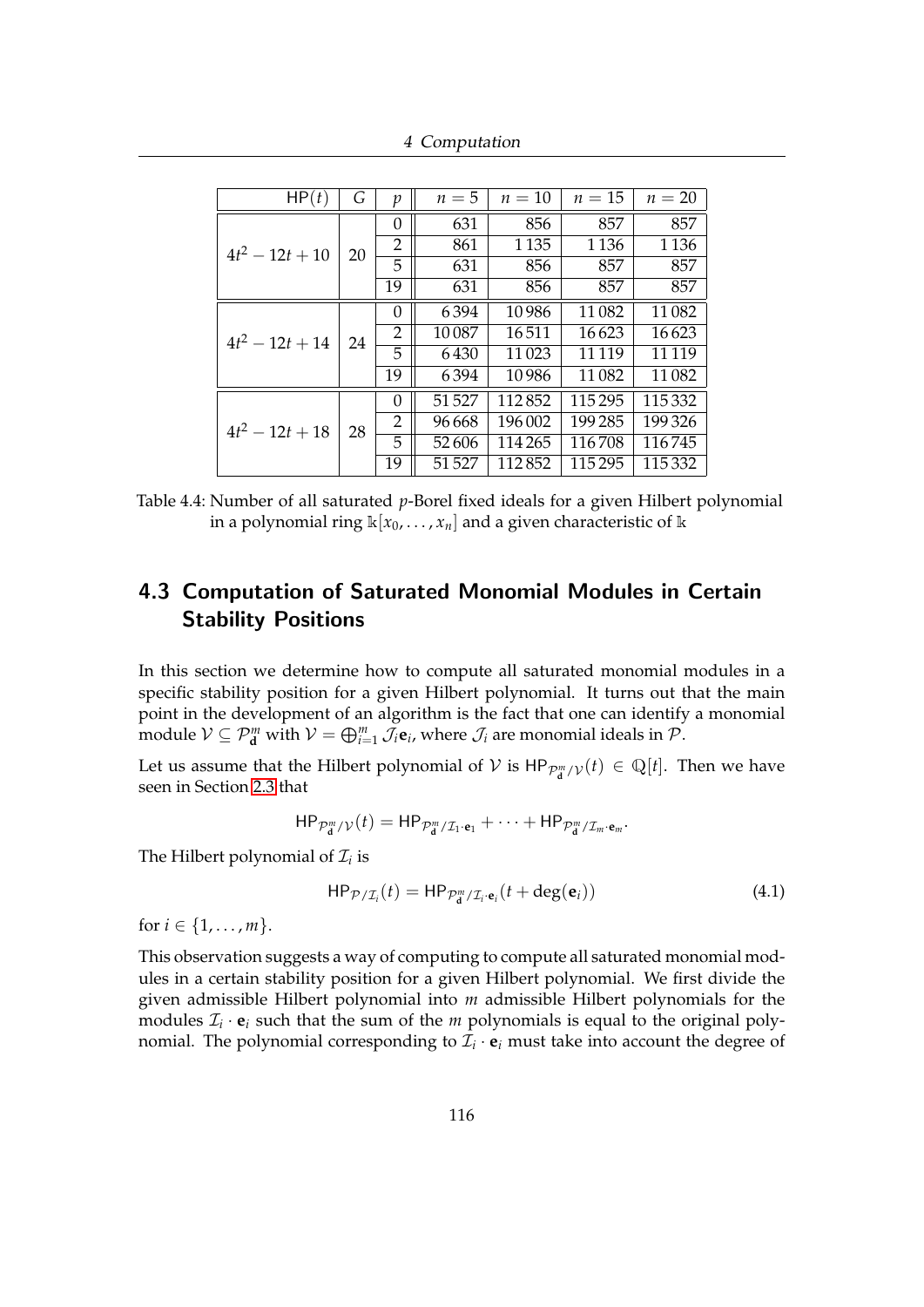**e***i* . Hence we shift the polynomial as in [\(4.1\)](#page-120-0) to get a polynomial corresponding to  $\mathcal{I}_i$ . If this polynomial is an admissible Hilbert polynomial it is possible to compute all saturated monomial ideals which are quasi-stable (Algorithm [5\)](#page-106-1) or *p*-Borel fixed fixed (Algorithm [10\)](#page-115-0).

Hence the main purpose of this section is to develop an algorithm which can divide a given admissible Hilbert polynomial  $HP(t) \in \mathbb{Q}[t]$  into *m* admissible polynomials  $HP_1(t), \ldots, HP_m(t) \in \mathbb{Q}[t]$ , that is into polynomials which have a Gotzmann representation, such that  $HP(t) = \sum_{i=1}^{m} HP_i(t)$ .

Assume that we have polynomials as in the paragraph before. Furthermore we assume that the Gotzmann coefficients of  $HP(t)$  are  $(a_1, \ldots, a_s)$  and that the Gotzmann coefficients of  $HP_i(t)$  are  $(a_1^{(i)}$  $\binom{i}{1}, \ldots, \binom{i}{s_i}$  $S_i^{(1)}$  for every  $i \in \{1, ..., m\}$ . Then the first observation which we make is that the Gotzmann coefficients  $a_i^{(j)}$  $a_i^{(1)}$  are bounded by  $a_1$ :

**Lemma 4.31.** The Gotzmann coefficient  $a_1^{(i)}$  is smaller than or equal to  $a_1$  for every  $i \in$  $\{1, \ldots, m\}.$ 

*Proof.* Assume that this is not the case. Then choose *i*, such that  $a_1^{(i)}$  $i'$  is maximal. Then  $deg(HP_i(t)) = a_1^{(i)} > a_1$  and  $lc(HP_i(t)) > 0$ . Since the leading coefficients for all indices  $j$  such that  $\deg({\sf HP}_j(t)) = a_1^{(i)}$  $1^{(1)}$  are positive we get that

$$
\deg(\mathsf{HP}(t)) = \deg(\sum_{k=1}^m \mathsf{HP}_k(t)) = a_1^{(i)} > a_1.
$$

 $\Box$ 

But this is a contradiction.

For a given polynomial *p* Algorithm [11](#page-122-0) computes all possible tuples of admissible polynomials  $(p_1, \ldots, p_m)$  whose sum is exactly  $p$ .

The idea of the algorithm is to compute for a given admissible polynomial *p* firstly the number of Gotzmann coefficients with the highest value among all Gotzmann coefficients. Among all Gotzmann coefficients of the polynomials (*p*1, . . . , *pm*), there must be exactly the same number of Gotzmann coefficients with this value. Then we subtract the polynomials  $p_1, \ldots, p_m$  from  $p$  and obtain a lower degree polynomial. Then we call the recursively the algorithm but now we add the computed polynomials  $p'_1, \ldots, p'_m$  to the already obtained polynomials  $p_1, \ldots, p_m$ . For the computation of  $p'_1, \ldots, p'_m$  we take into account that these Gotzmann coefficients are not the highest Gotzmann coefficients which leads to different Gotzmann summands. We call the algorithm recursively until we reach as input polynomial 0.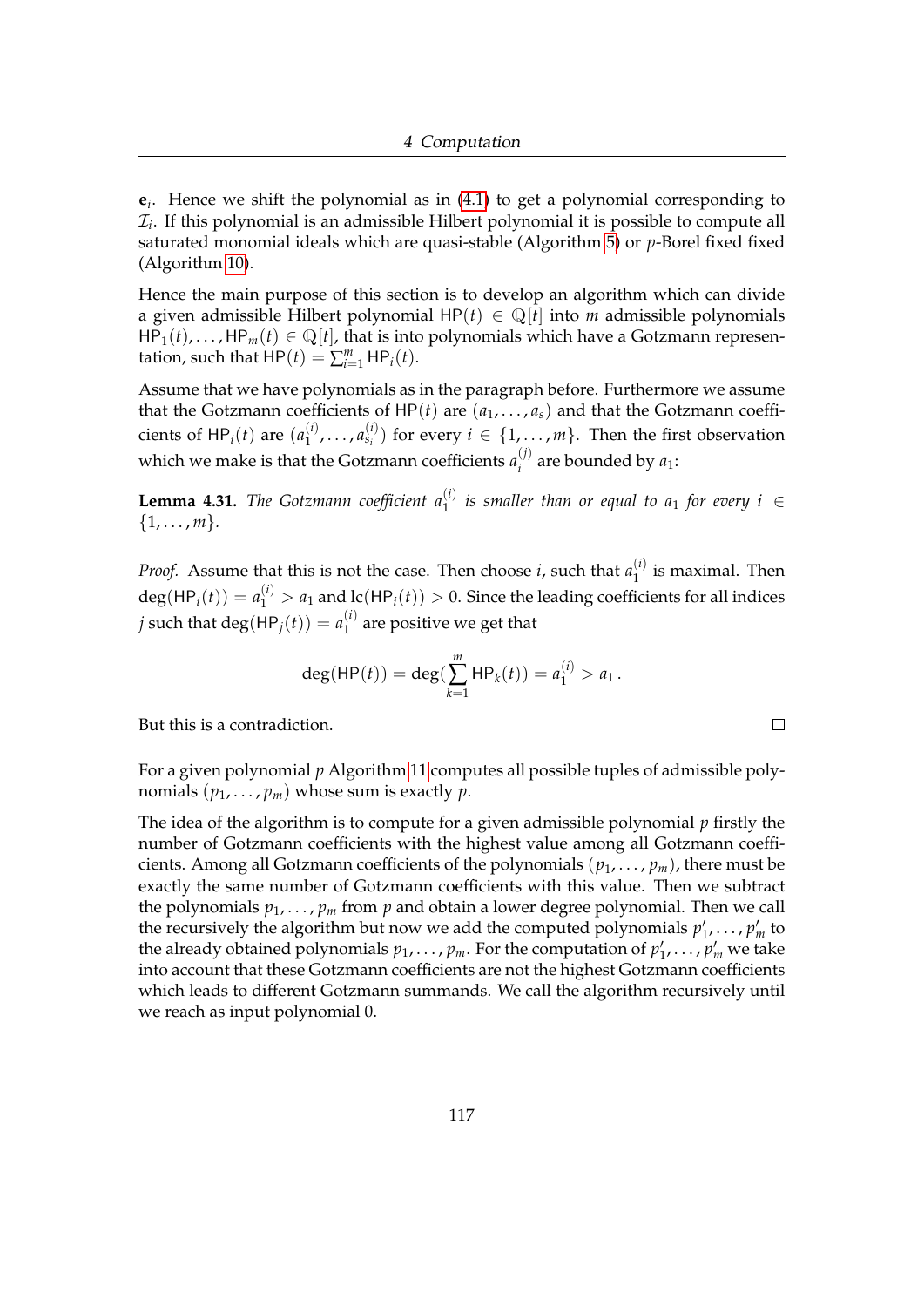<span id="page-122-0"></span> $\overline{\text{Algorithm 11}}$  DISTRIBUTEPOLYNOMIAL $((p,(\mathcal{G}_1,\ldots,\mathcal{G}_m),m))$ 

**Input:**  $p \in \mathbb{Q}[t]$  such that  $\text{lc}(p) \cdot (\text{deg}(p))! \in \mathbb{N}$ **Input:**  $(\mathcal{G}_1, \ldots, \mathcal{G}_m)$  sequence of sequences of natural numbers **Input:** *m* positive integer which corresponds to the rank of  $\mathcal{P}_{d}^{m}$ **Output:** *M*, the set of module elements of  $\mathbb{Q}[t]^m$ 1:  $\mathcal{M} \leftarrow \emptyset$ 2: **if**  $p = 0$  **then** 3: **return**  $\{GOTZMANNCOEFFTOPOL(m, (G_1, \ldots, G_m))\}$ 4: **end if** 5:  $d \leftarrow \deg(p)$ 6:  $c \leftarrow lc(p) \cdot d!$ 7: **for all**  $(S_1, \ldots, S_m) \in \text{MULTISET}(d, c, m)$  **do** 8:  $q \leftarrow p$ 9: **for all**  $j = 1$  to  $m$  **do** 10:  $a \leftarrow |\mathcal{G}_j|$ 11: **for**  $k = 1$  to  $|\mathcal{S}_j|$  **do** 12:  $q \leftarrow q - \binom{t+d-k-a+1}{d}$ *d* ) 13: **end for** 14:  $\mathcal{G}_i \leftarrow \mathcal{G}_i + \mathcal{S}_i$ 15: **end for** 16: **if**  $lc(q) \cdot (deg(q))! \notin \mathbb{N}$  then 17: **continue** 18: **end if** 19:  $M \leftarrow M \cup \text{DISTRIBUTEPOLYNOMIAL}(q, (G_1, \ldots, G_m), m)$ 20: **end for** 21: **return** M

In line [\(3\)](#page-122-0) the algorithm calls the method GOTZMANNCOEFFTOPOL( $m$ , ( $\mathcal{G}_1, \ldots, \mathcal{G}_m$ )). This method assumes that  $\mathcal{G}_i$  is a sequence of Gotzmann coefficients and it computes the corresponding polynomial  $p_i(t) \in \mathbb{Q}[t]$ . It returns the sequence of polynomials  $(p_1(t), \ldots, p_m(t)).$ 

In line [\(7\)](#page-122-0) the algorithm calls the method MULTISET(*d*, *c*, *m*). This method computes all  $(\mathcal{S}_1, \ldots, \mathcal{S}_m)$  such that there are exactly *c* copies of *d* among all sequences  $\mathcal{S}_i$ .

The sum operation in line [\(14\)](#page-122-0) is meant as the concatenation of two sequences of natural numbers.

**Theorem 4.32.** Let  $p \in \mathbb{Q}[t]$  such that there exists a Gotzmann representation for this polyno*mial and m*  $\in \mathbb{N} \setminus \{0\}$ . Then Algorithm [11](#page-122-0) returns all sequences of polynomials  $(p_1, \ldots, p_m)$ , such that  $p = \sum_{i=1}^{m} p_i$  and there exists a Gotzmann representation for every  $p_i$ .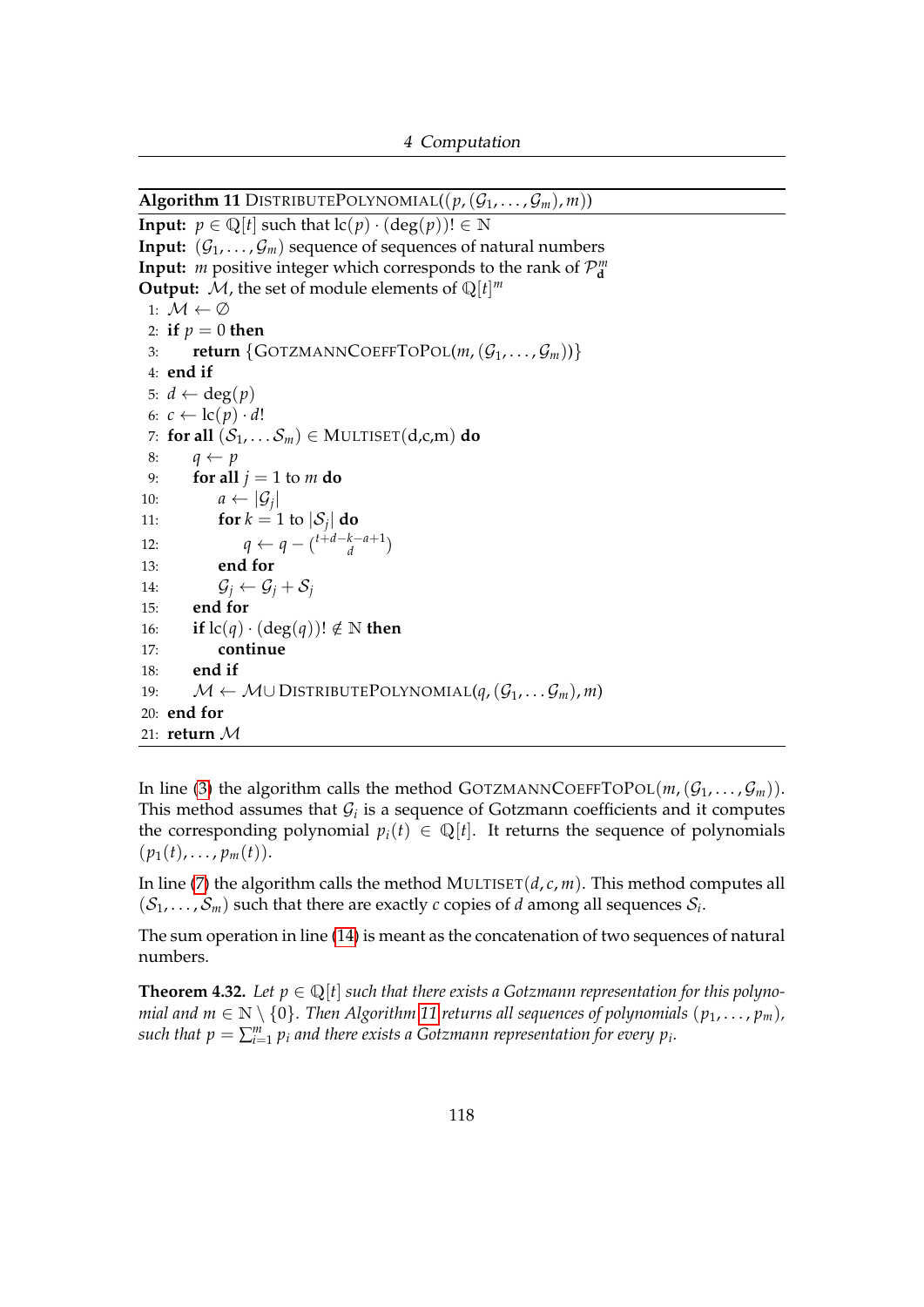*Proof.* First of all we note that Algorithm [11](#page-122-0) terminates. Let *p* be the input of Algorithm [11](#page-122-0) and *q* the result in line [\(19\)](#page-122-0). We define  $p_{\text{supp}} := p - \text{lc}(p) \cdot \text{lt}(p)$  and  $d = \text{deg}(p)$ . Then

$$
q = p - \sum_{i=1}^{lc(p) \cdot d!} {t + d - a_i \choose d}
$$
  
=  $p - \sum_{i=1}^{lc(p) \cdot d!} \frac{(t + d - a_i) \cdot \dots \cdot (t - a_i + 1)}{d!}$   
=  $lc(p)p^d + p_{\text{supp}} - \sum_{i=1}^{lc(p) \cdot d!} \frac{t^d}{d!} - \sum_{i=1}^{lc(p) \cdot d!} \frac{q_i}{d!}$   
=  $p_{\text{supp}} - \sum_{i=1}^{lc(p) \cdot d!} \frac{q_i}{d!}$ ,

where  $q_i = (t + d - a_i) \cdot \cdots (t - a_i + 1) - t^d$ . It is obvious that the degree of *q* is less then the degree of *p* and that the leading term of *p* vanishes during the algorithm which proves termination.

If *a* is a Gotzmann coefficient, then note that the degree of the corresponding Gotzmann summand is always *a* and the leading coefficient of the Gotzmann summand is  $\frac{1}{a!}$ , no matter at which position this Gotzmann coefficient appears in the Gotzmann representation.

Now we come to the proof of the correctness of Algorithm [11.](#page-122-0) It is clear that every sequence of polynomials which are in the output of Algorithm [11](#page-122-0) satisfy the demanded properties. Hence we only have to show, that the algorithm provides all possible sequences of polynomials which satisfy there properties.

Let  $p \in \mathbb{Q}[t]$  be a polynomial which has a Gotzmann representation. Furthermore let  $(p_1, \ldots, p_m)$  be a sequence of rational polynomials such that there exists a Gotzmann representation for every polynomial and  $p = \sum_{i=1}^{m} p_i$ . Let  $(S_1, \ldots, S_m)$  be the corresponding Gotzmann coefficients of  $(p_1, \ldots, p_m)$ . From the observation above their are  $lc(p) \cdot (deg(p))!$  Gotzmann coefficients with value  $deg(p)$ . We distribute them over the sequences  $S'_1, \ldots, S'_m$  so that in all the  $S'_i$  together there are exactly the same number of Gotzmann coefficients with value  $deg(p)$  as in  $S_1$ . Let  $p'_i$  the result of subtracting from  $p_i$  all Gotzmann summands with Gotzmann coefficient deg( $p$ ). It is obvious that the sum over all  $p'_i$  is equal to  $q$  at line [\(19\)](#page-122-0). Now we call the algorithm again and we add to the sequences of Gotzmann coefficients  $S'_1, \ldots, S'_m$  the Gotzmann coefficients  $deg(q)$ . Let  $q^{\prime}$  be the polynomial which we gave as argument in line [\(19\)](#page-122-0). It is again obvious that  $q'$  is equal to the sum of all  $p_i$  after subtracting all Gotzmann summands with Gotzmann coefficients  $deg(p)$  and  $deg(q)$ .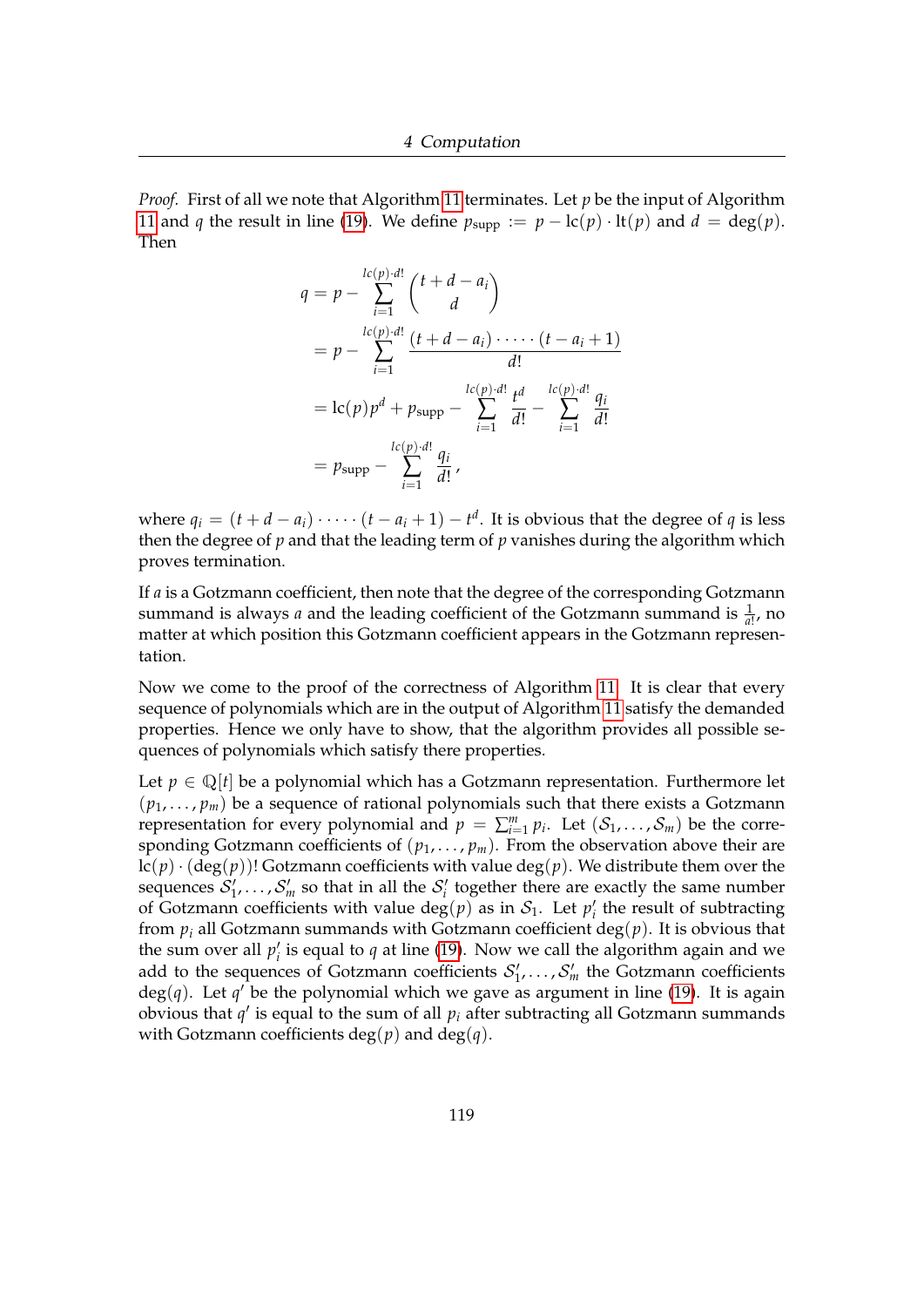We proceed recursively. At the last recursion we have as input  $p = 0$  and  $(S_1, \ldots, S_m)$ which obviously leads to the polynomials  $(p_1, \ldots, p_m)$ .

<span id="page-124-0"></span>**Example 4.33.** Let  $p = 2t + 3 \in \mathbb{Q}[t]$ . Then Algorithm [11](#page-122-0) provides eight different results:

 $(2t + 3, 0)$  *with Gotzmann coefficients*  $((1, 1, 0, 0),())$ ,  $(2t + 2, 1)$  *with Gotzmann coefficients*  $((1, 1, 0), (0))$ ,  $(2t+1, 2)$  *with Gotzmann coefficients*  $((1, 1), (0, 0))$ ,  $(t+2, t+1)$  *with Gotzmann coefficients*  $((1, 0), (1))$ ,  $(t+1, t+2)$  *with Gotzmann coefficients*  $((1), (1, 0))$ ,  $(2, 2t + 1)$  *with Gotzmann coefficients*  $((0, 0), (1, 1))$ ,  $(1, 2t + 2)$  *with Gotzmann coefficients*  $((0), (1, 1, 0))$ ,  $(0, 2t + 3)$  *with Gotzmann coefficients*  $((), (1, 1, 0, 0))$ .

*This example shows, that the Gotzmann coefficients of p are not simply the collected Gotzmann coefficients of the polynomials*  $(p_1, p_2)$ *, because the Gotzmann coefficients of p are*  $(1, 1, 0, 0)$ *.* 

With Algorithm [11](#page-122-0) we are now able to define an algorithm to compute all saturated monomial modules which satisfy a certain stability condition.

The method STABILITYALGORITHM in Algorithm [12](#page-125-0) at line [\(9\)](#page-125-0) computes all ideals in  $\mathcal P$ which satisfy the stability condition stated in the variable STABILITYPOSITION. For us the interesting stability position are quasi-stability and *p*-Borel fixed fixedness. Then we call the corresponding algorithms which we have developed before.

The correctness and the termination of Algorithm [12](#page-125-0) is obvious for the stability positions quasi-stable and *p*-Borel fixed. For other stability conditions we first need to develop the corresponding algorithm in the ideal case and we need to clarify if the stability positions of  $\mathcal{J}_1, \ldots, \mathcal{J}_m$  have as a consequence the stability position of the module  $\mathcal{V} = \bigoplus_{i=1}^m \mathcal{J}_i$ **e**<sub>*i*</sub>

**Example 4.34.** We consider  $\mathcal{P}_{d}^2$  with  $d = (0, -1)$  and  $\mathcal{P} = \mathbb{k}[x_0, x_1, x_2, x_3]$ . We want to *compute all saturated* 0-Borel monomial modules for the Hilbert polynomial  $HP(t) = 2t + 3$ . In *Example [4.33](#page-124-0) we have already computed all pairs* (*p*1, *p*2)*. We sketch now the rest of Algorithm [12](#page-125-0) for the pairs*  $(2t + 1, 2)$  *and*  $(t + 2, t + 1)$ *.* 

Let us begin with  $(t+2, t+1)$ . First we have to compute the shifting in the second component. *This leads to computing all quasi-stable ideals in*  $P$  *for*  $p_1 = t + 2$  *and*  $p_2 = t$ *. But it turns out that for p*<sup>2</sup> *there exists no quasi-stable ideal with p*<sup>2</sup> *as Hilbert polynomial, because p*<sup>2</sup> *does not have a Gotzmann representation. Hence there are no monomial modules*  $\mathcal{J}_1e_1 \oplus \mathcal{J}_2e_2$  *such that*  $HP_{\mathcal{P}/\mathcal{J}_1}(t) = p_1$  *and*  $HP_{\mathcal{P}/\mathcal{J}_2}(t) = p_2$ *.*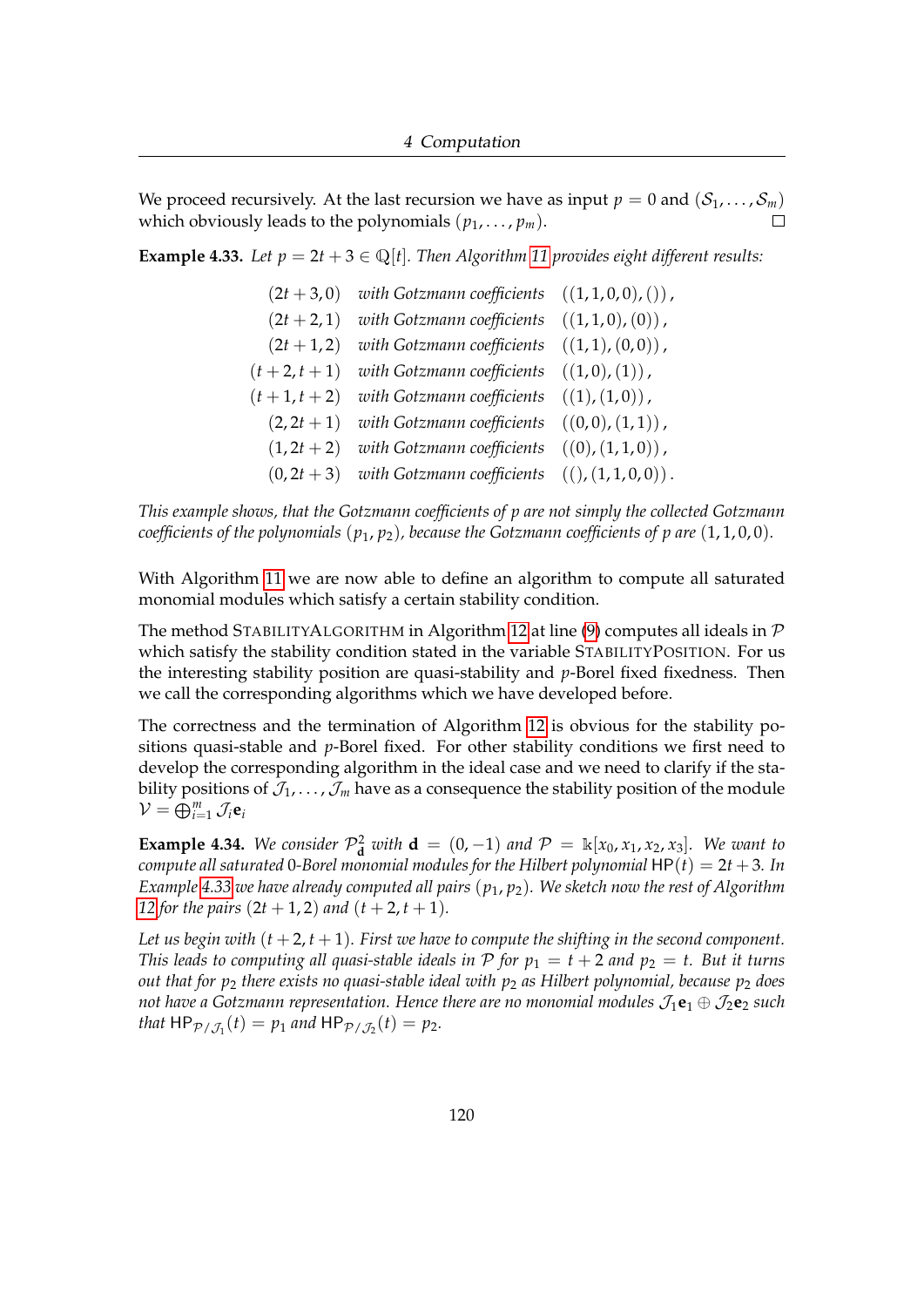<span id="page-125-0"></span>**Algorithm 12** MONOMIALMODULES(HP,P *m* **d** , STABILITYPOSITION)

**Input:** HP  $\in \mathbb{Q}[t]$  admissible Hilbert polynomial

**Input:**  $\mathcal{P}_{\mathbf{d}}^m$ , a graded free module with  $\mathbf{d} = (d_1, \ldots, d_m)$ , such that  $d_i \leq 0$  for all  $1 \leq i \leq$ *m*

**Input:** STABILITYPOSITION, a flag which indicates which stability condition the saturated monomial modules should fulfil

**Output:** M, the set of saturated monomial modules which fulfil the stability condition **STABILITYPOSITION** 

1:  $\mathcal{M} \leftarrow \emptyset$ 2: **for all**  $(p_1(t), \ldots, p_m(t)) \in \text{DISTRIBUTEPOLYNOMIAL}(HP(t), ((), \ldots, ()), m)$  **do** 3:  $\mathcal{M}_1, \ldots, \mathcal{M}_m \leftarrow \emptyset$ 4: **for**  $i = 1$  to *m* **do** 5:  $p_i(t) \leftarrow p_i(t + \text{deg}(\mathbf{e}_i))$ 6: **if**  $p_i(t)$  is not an admissible Hilbert polynomial **then** 7: **break** 8: **end if** 9:  $\mathcal{M}_i \leftarrow \text{STABILITYALGORITHM}(\text{STABILITYPOSITION}, p_i(t), \mathcal{P}_{\mathbf{d}}^m)$ 10: **end for** 11: **for all**  $\mathcal{J}_1 \in \mathcal{M}_i, \ldots, \mathcal{J}_m \in \mathcal{M}_m$  do 12:  $\mathcal{M} \leftarrow \mathcal{M} \cup \{ \mathcal{J}_1 \mathbf{e}_1 \oplus \cdots \oplus \mathcal{J}_m \mathbf{e}_m \}$ 13: **end for** 14: **end for** 15: **return** M

*For* (2*t* + 1, 2) *we begin again with the shifting in the second component. Therefore it turns out, that we have to compute all saturated* 0-Borel ideals in P for  $p_1 = 2t + 1$  and  $p_2 = 1$ . For *p*<sup>1</sup> *there are three different saturated* 0*-Borel ideals in* P*:*

$$
\mathcal{J}_1^{(1)} = \langle x_3^2, x_3x_2, x_3x_1, x_2^3, x_2^2x_1 \rangle,
$$
  
\n
$$
\mathcal{J}_1^{(2)} = \langle x_2^2, x_3^2, x_3x_2, x_3x_1^2 \rangle,
$$
  
\n
$$
\mathcal{J}_1^{(3)} = \langle x_3, x_2^3, x_2^2x_1^2 \rangle.
$$

*For*  $p_2 = 1$ *, there is only one* 0-*Borel ideal in*  $P$ *:* 

$$
\mathcal{J}_2=\langle x_3,x_2,x_1\rangle.
$$

*Hence we get three different saturated monomial modules which are* 0*-Borel with Hilbert polynomial*  $HP(t)$ *.* 

$$
\mathcal{V}_1=\mathcal{J}_1^{(1)}\mathbf{e}_1\oplus\mathcal{J}_2\mathbf{e}_2, \qquad \mathcal{V}_2=\mathcal{J}_1^{(2)}\mathbf{e}_1\oplus\mathcal{J}_2\mathbf{e}_2, \qquad \mathcal{V}_3=\mathcal{J}_1^{(3)}\mathbf{e}_1\oplus\mathcal{J}_2\mathbf{e}_2.
$$

*For the original problem we get a total of eight different saturated monomial modules.*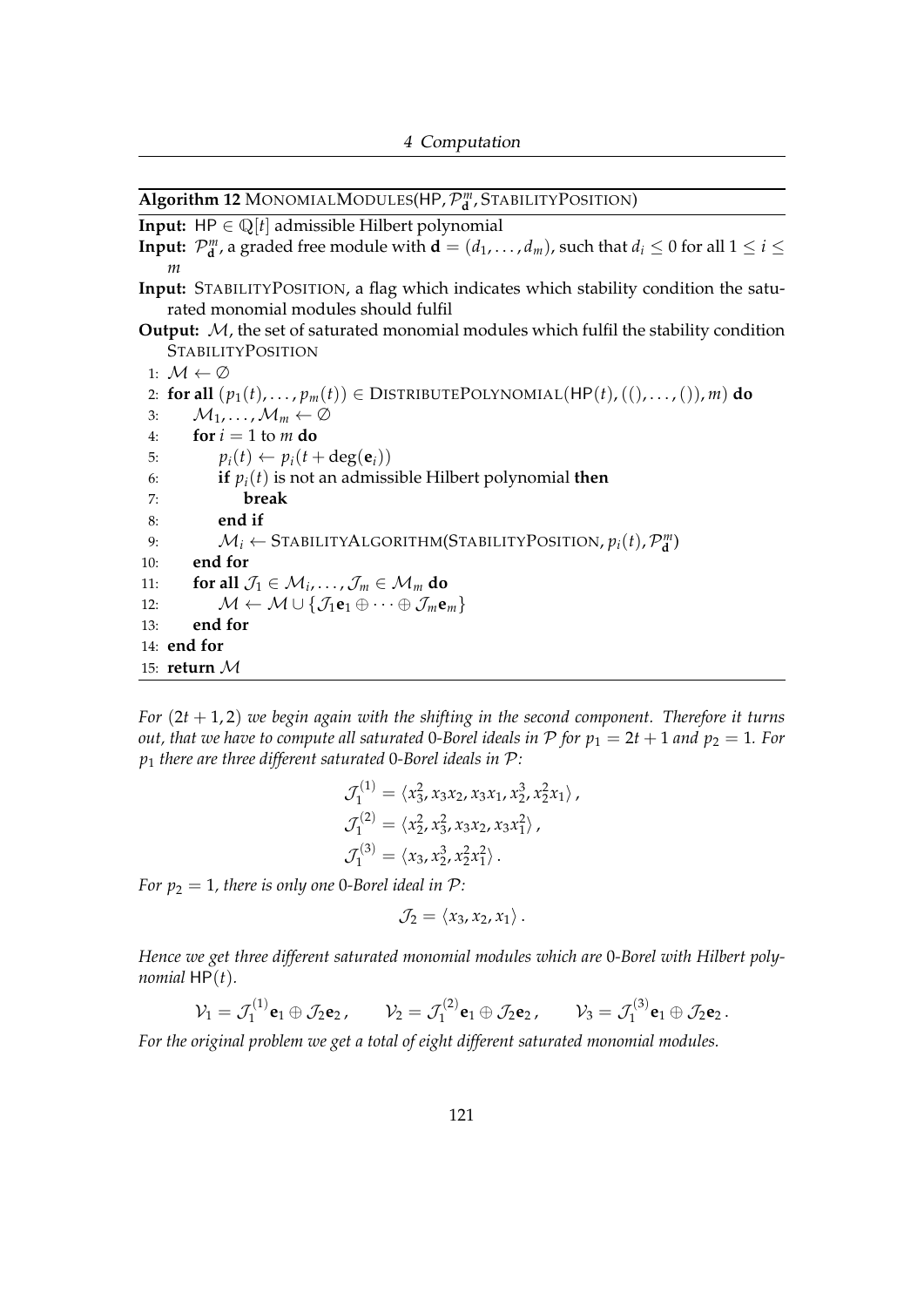# 4.4 Computation of Marked Families

In order to compute an open covering for Quot schemes we have seen in the previous section how to compute all saturated quasi-stable modules for a given Hilbert polynomial. If we consider the truncation of these modules in degree equal to the regularity or higher and compute the corresponding marked families we get an open covering of the Quot scheme as we have seen in Theorem [3.46](#page-90-0) and Theorem [3.50.](#page-91-0)

#### 4.4.1 Computing Marked Families Using Superminimal Generators

In Section [3.3.2](#page-87-0) we have seen a first method to compute a marked family based on Theorem [1.86.](#page-45-0) There we embed the marked scheme for a quasi-stable module  $\mathcal V$  with  ${\bf P}(\mathcal V)$  ⊆  $\mathcal V_r$  in an affine space of dimension  $|{\bf P}(\mathcal V)|\cdot |\mathcal N(\mathcal V)_r|.$  We will see that we can eliminate a significant number of variables of the equations of the marked scheme which allows us to embed the marked scheme of  $V$  in an affine space of much lower dimension than  $|\mathbf{P}(\mathcal{V})| \cdot |\mathcal{N}(\mathcal{V})_r|$ . Usually the new equations are of higher degree, but from a computational point of view fewer variables are often better. The ideas used here are based of [\[8\]](#page-159-1). There they consider the marked schemes only for ideals which are strongly stable. Now, we extend this ideas to marked schemes over quasi-stable modules.

For simplicity, we consider for the rest of this chapter only the standard grading  $\mathbf{d} =$  $(0, \ldots, 0)$  for computing the marked schemes. Nevertheless, it is simple to adept the techniques to arbitrary gradings. In this section we always consider a polynomial module *A*[**x**] *<sup>m</sup>*, where *A* is a k-algebra. Furthermore, we consider *t*-truncated modules  $\mathcal{V} \subseteq A[\mathbf{x}]^m$  such that  $\mathcal{V} = \mathcal{V}_{\geq t}^{\text{sat}}$ . It is obvious that we have in this case  $\mathbf{P}(\mathcal{V})_{\geq t} \subseteq \mathbf{P}(\mathcal{V}^{\text{sat}})$ . For the following we define  $\underline{\mathcal{V}} := \mathcal{V}^{\text{sat}}$ . Instead of writing  $\mathbf{Mf}^{n,m}_{\mathbf{P}(\mathcal{V})}(A)$  when we consider the marked scheme over the quasi-stable module  $V \subseteq A[\mathbf{x}]^m$  we will write for simplicity for the rest of this chapter always  $\mathbf{Mf}(\mathcal{V}) := \mathbf{Mf}_{\mathbf{P}(\mathcal{V})}^{n,m}(A)$ .

At first, we state some basic facts we need in the following.

<span id="page-126-3"></span><span id="page-126-0"></span>**Lemma 4.35.** *Let* V *be a quasi-stable t-truncation. Then:*

- *(i)*  $P(V) ∩ P(V) = P(V)_{\geq t}$
- *(ii)* Let  $x^{\beta}$ **e**<sub>*k*</sub>  $\in$  **P**( $\underline{V}$ )  $\setminus$  **P**( $V$ ), then  $x_0^{t-\deg(x^{\beta}e_k)}$  $\sum_{0}^{\tau-\alpha\mathbf{eg}(x^r\mathbf{e}_k)}x^{\beta}\mathbf{e}_k \in \mathbf{P}(\mathcal{V})$
- <span id="page-126-2"></span>*(iii)* Let  $x^{\gamma} \mathbf{e}_k \in A[\mathbf{x}]_{\geq t}^m$ . For all  $i \in \mathbb{N}$   $x_0^i x^{\gamma} \mathbf{e}_k \in V$  if and only if  $x^{\gamma} \mathbf{e}_k \in V$
- <span id="page-126-1"></span>*(iv)*  $\mathcal{N}(\mathcal{V})_{\geq t} = \mathcal{N}(\mathcal{V})_{\geq t}$
- *(v)* For all  $\mathbf{g} \in A[\mathbf{x}]_{\geq t}^m$ :  $\mathbf{g}$  is  $\mathcal{V}\text{-reduced if and only if } \mathbf{g}$  is  $\underline{\mathcal{V}}\text{-reduced}.$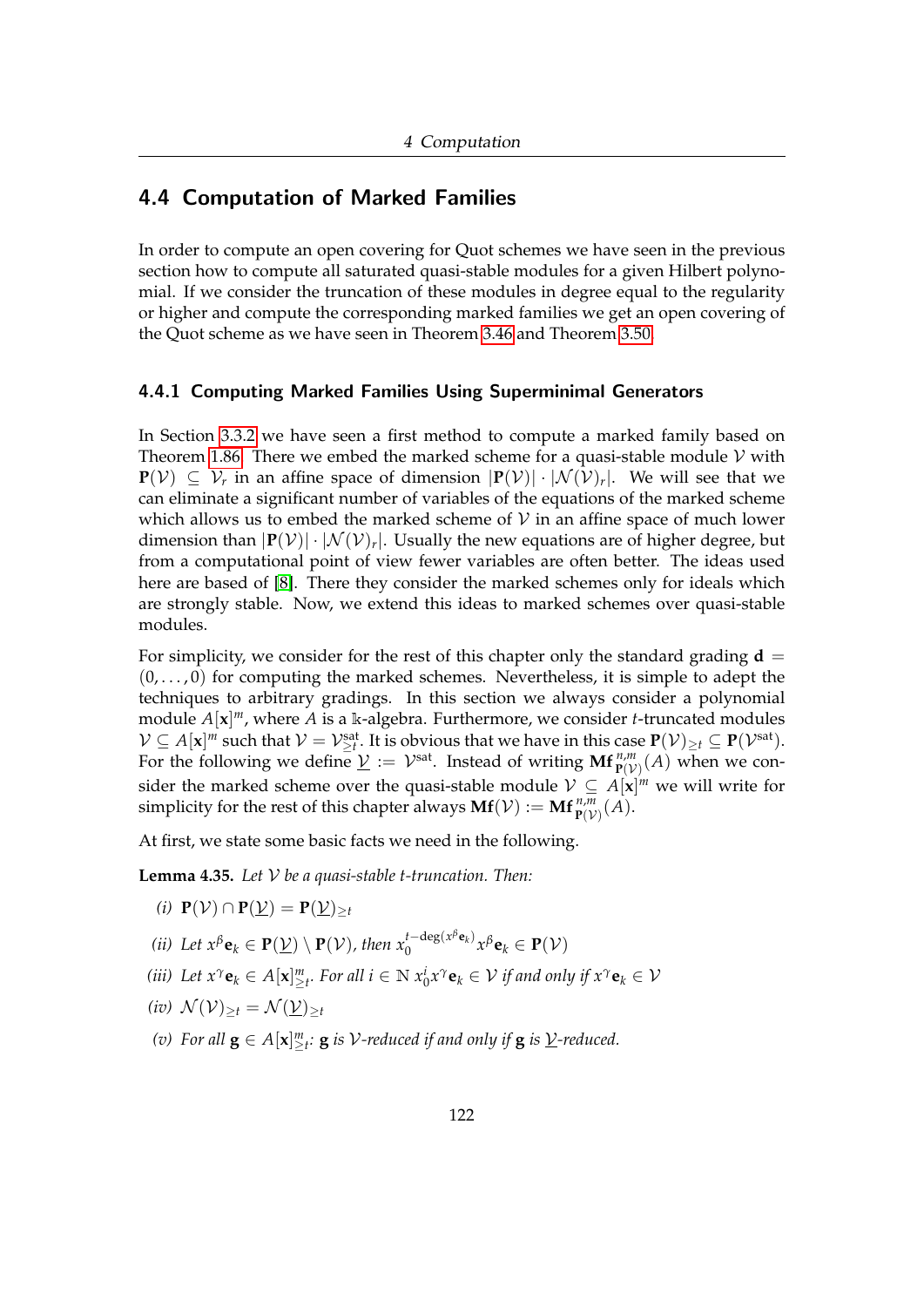*(vi) If* U *belongs to Mf*(V) *with a* **P**(V)*-marked basis G, then every homogeneous module element*  $\mathbf{g} \in \mathcal{U}_s$  *with*  $s \geq t$  *satisfies that*  $\mathsf{NF}_{G^{(s+i)}}(x^i_{0}\mathbf{g}) = x^i_{0}\mathsf{NF}_{G^{(s)}}(\mathbf{g})$ *.* 

*Proof.* The first two items are a straightforward consequence of the definition of *t*truncation. For the third item we consider only the non-trivial part. If  $x_0^i x^\gamma \mathbf{e}_k \in \mathcal{V}$ , then  $x^{\gamma}$ **e**<sub>*k*</sub> belongs to <u> $Y$ </u>. Since  $V$  is a *t*-truncation and  $x^{\gamma}$ **e**<sub>*k*</sub>  $\in$  *A*[**x**] $\frac{m}{2}$ *t*, then  $x^{\gamma}$ **e**<sub>*k*</sub>  $\in$   $V$ *,* too. The fourth and fifth statements are obviously equivalent to the third statement. For the sixth statement one has to note that the normal form with respect to *G* is unique. Furthermore,  $NF_{G^{(s+i)}}(x_0^i\mathbf{g})$  and  $x_0^iNF_{G^{(s)}}(\mathbf{g})$  are  $\mathcal V$ -reduced forms of  $x_0^i\mathbf{g}$  and then they must coincide.  $\Box$ 

<span id="page-127-0"></span>**Lemma 4.36.** Let  $V \subseteq A[x]^m$  be a quasi-stable module. If  $x^{\epsilon}e_k$  belongs to  $\mathcal{N}(V)$  and  $x^{\delta}x^{\epsilon}e_k$ belongs to V for some  $x^\delta$ , then  $x^\delta x^\epsilon \mathbf{e}_k = x^\eta x^\alpha \mathbf{e}_k$ , such that  $x^\alpha \mathbf{e}_k$  is a Pommaret divisor of  $x^{\delta}$  *x*<sup>*e*</sup> **e**<sub>*k*</sub> *with*  $x^{\eta} \prec_{lex} x^{\delta}$ . Furthermore,  $x^{\eta_{sat}} \prec_{lex} x^{\delta_{sat}}$ .

*Proof.* We can assume that  $x^{\delta}$  and  $x^{\eta}$  are coprime. If  $x^{\eta} = 1$ , the statement is obvious. If  $x'' \neq 1$ , then  $x_{\text{cls}(x^{\delta})}|x^{\alpha}$  because  $x^{\delta}$  and  $x''$  are coprime, hence  $\text{cls}(x^{\delta}) \geq \text{cls}(x^{\alpha})$ . Furthermore, every *i* such that  $\deg_i(x^{\eta}) \neq 0$  is smaller than or equal to  $\text{cls}(x^{\alpha})$ , so it is smaller than cls(*x*<sup>δ</sup>) because *x*<sup>δ</sup> and *x<sup>η</sup>* are coprime. This inequality implies as already known that  $x^{\eta} \prec_{\text{lex}} x^{\delta}$  and newly that  $x^{\eta_{\text{sat}}} \prec_{\text{lex}} x^{\delta_{\text{sat}}}$ .  $\Box$ 

To compute the embedding in the affine space of marked scheme we have seen before that we have to compute all reductions of the non-multiplicative prolongations of the set  $\overline{G}$ , which we defined in Section [3.3.2.](#page-87-0) For a *t*-truncated module V the set  $\overline{G}$  has  $|\mathbf{P}(V)|$  elements. Now, we define the set of superminimal generators which has in general fewer elements. For the next definition, recall that  $x^{\alpha_{sat}} := \frac{x^{\alpha}}{deg(\alpha)}$  $\frac{deg_0(x^{\alpha})}{x_0^{\alpha}}$ .

**Definition 4.37.** *The* set of superminimal generators *of a quasi-stable module* V *is*

 $\mathbf{s}(\mathcal{V}) := \{x^{\alpha} \mathbf{e}_k \in \mathbf{P}(\mathcal{V}) \mid x^{\alpha_{\text{sat}}} \mathbf{e}_k \in \mathbf{P}(\mathcal{V})\}.$ 

It is easy to determine the number of elements in the set of superminimal generators for a quasi-stable module  $V$ . The number is exactly the number of elements in the Pommaret basis of  $V$ .

**Example 4.38.** *Consider*

$$
V_1 = \{x_2^3, x_2x_1, x_2x_1x_0, x_2x_0^2\} \subset \mathbb{k}[x_0, x_1, x_2]
$$
  
\n
$$
V_2 = \{x_2^4, x_2^3x_1, x_2^2x_1, x_2x_1^2, x_2x_1x_0, x_1^3, x_1^2x_0, x_1x_0^2\} \subset \mathbb{k}[x_0, x_1, x_2]
$$
  
\n
$$
V = V_1 \mathbf{e}_1 \oplus V_2 \mathbf{e}_2 \subset \mathbb{k}[x_0, x_1, x_2]^2.
$$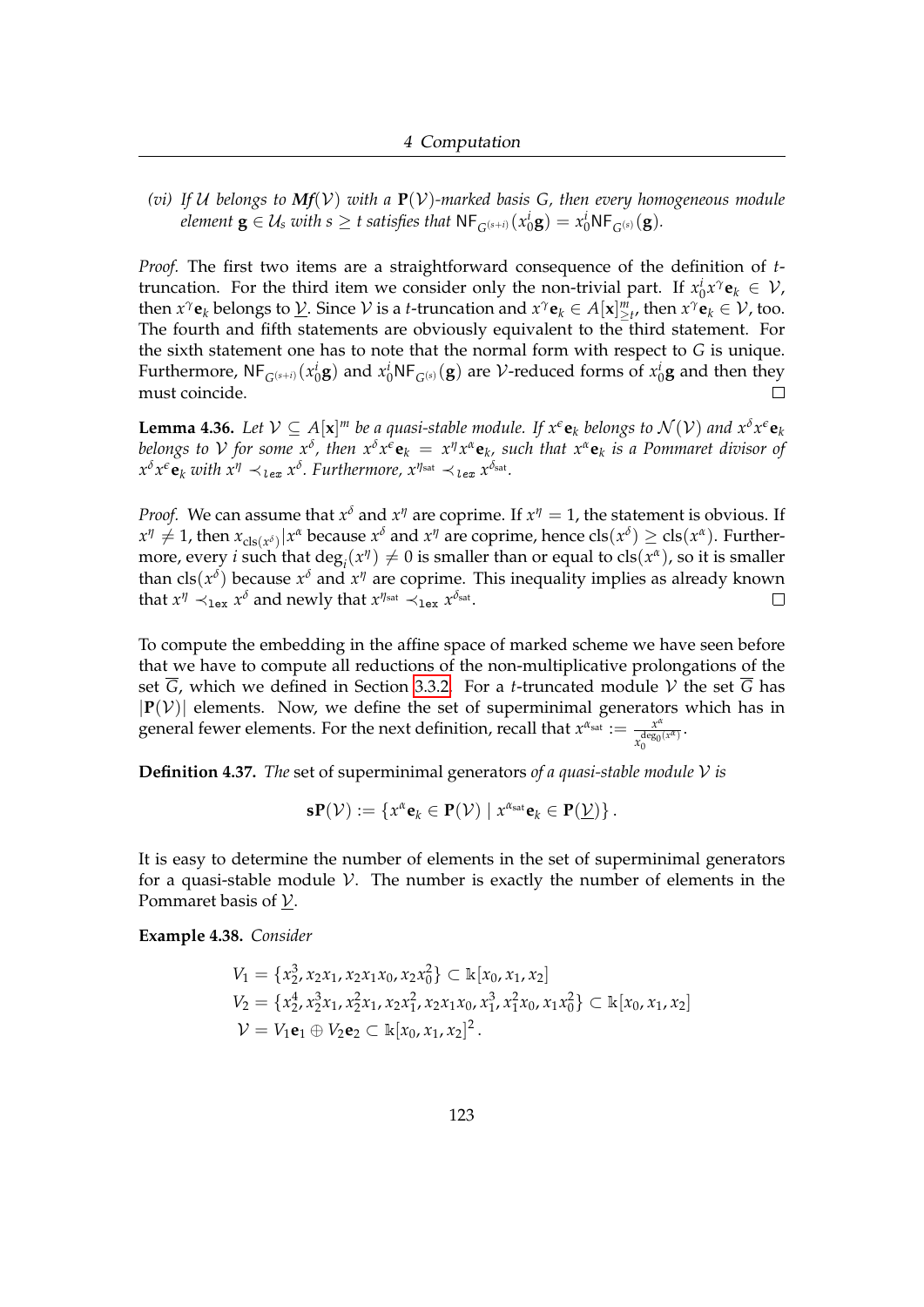*Then*  $\underline{V} = \langle x_2 e_1, x_2^4 e_2, x_1 e_2 \rangle$  *with*  $V = \underline{V}_{\geq 3}$ *. We immediately see that*  $P(V) = V_1 e_1 \cup V_2 e_2$ *and*  $P(\underline{V}) = \{x_2e_1, x_2^4e_2, x_2^3x_1e_2, x_2^2x_1e_2, x_2x_1e_2, x_1e_2\}$ . Then

$$
\mathbf{s}P(\mathcal{V}) = \{x_2x_0^2\mathbf{e}_1, x_2^4\mathbf{e}_2, x_2^3x_1\mathbf{e}_2, x_2^2x_1\mathbf{e}_2, x_2x_1x_0\mathbf{e}_2, x_1x_0^2\mathbf{e}_2\}.
$$

<span id="page-128-2"></span>**Definition 4.39.** Let V be a quasi-stable module. An  $sP(V)$ -marked superminimal set *is a finite set of marked module elements*  $\mathbf{f}_\alpha^k = x^\alpha \mathbf{e}_k + \sum c_{\alpha,\beta,k,l} x^\beta \mathbf{e}_l$  such that the head module *terms form the set of superminimal generators* **sP**(V) *of* V *and they are pairwise different. Furthermore, all elements*  $x^{\beta}$ **e**<sub>*l*</sub>  $\in$  supp $(f_{\alpha}^{k} - x^{\alpha}$ **e**<sub>*k*</sub> $)$  *are in*  $\mathcal{N}(\mathcal{V})$ *.* 

*Every* **P**(V)*-marked set G contains a subset*

$$
sG:=\{\mathbf{f}_{\alpha}^{k}\in G\mid x^{\alpha}\mathbf{e}_{k}\in\mathbf{s}\mathbf{P}(\mathcal{V})\},\,
$$

*which is an*  $\mathbf{s}P(\mathcal{V})$ *-marked superminimal set. It is called the set of superminimals of G. If G is a*  $V$ *-marked basis it is called*  $sP(V)$ *-superminimal basis.* 

**Definition 4.40.** Let V be a quasi-stable module, G be a  $P(V)$ -marked set and two module *elements* **g** *and* **g**<sub>1</sub>*.* We say that **g** *is in sG-relation with* **g**<sub>1</sub> *if there is a module term*  $x^{\gamma}$ **e**<sub>*k*</sub> ∈ supp(**g**) ∩ V*, such that xγ***e***<sup>k</sup> is divisible by a superminimal generator xα***e***<sup>k</sup>* ∈ **sP**(V) *with*  $x^{\gamma}$ **e**<sub>k</sub> =  $x^{\epsilon}x^{\alpha}$ **e**<sub>k</sub> such that  $x^{\alpha_{sat}}$  is a Pommaret divisor of  $x^{\gamma}$  and  $\mathbf{g}_1 = \mathbf{g} - c x^{\epsilon} \mathbf{f}_{\alpha}^k$ .

*We call a* superminimal reduction *the transitive closure of the above relation and denote it by sG* −→*. Moreover, we say that:*

- $\mathbf{g}$  can be reduced to  $\mathbf{g}_1$  by  $\overset{sG}{\longrightarrow}$  *if*  $\mathbf{g} \overset{sG}{\longrightarrow} \mathbf{g}_1$ *;*
- **g** is reduced with respect to *sG if no module term in* supp(**g**) *is divisible by a module term of*  $sP(V)$ *;*
- $\bf{g}$  is strongly reduced *if for every i,*  $x_0^i$  $\bf{g}$  *is reduced with respect to sG.*

#### <span id="page-128-0"></span>**Remark 4.41.**

- *(i) A homogeneous module element* **h** *is strongly reduced if and only if no module terms in* supp(**h**) *are divisible by a module term of*  $P(\underline{V})$ *, that is* **h** *is*  $\underline{V}$ *-reduced. In fact, if*  $x^\gamma\mathbf{e}_k\in\text{supp}(\mathbf{h})\cap\underline{\mathcal{V}}$  then  $x^\gamma\mathbf{e}_k=x^\eta x^{\alpha_{\text{sat}}}\mathbf{e}_k$  with  $x^{\alpha_{\text{sat}}}\mathbf{e}_k\in\mathbf{P}(\underline{\mathcal{V}})$  is a Pommaret divisor *of*  $x^{\gamma}$ **e**<sub>*k*</sub> *such that*  $x^{\alpha}$ **e**<sub>*k*</sub> =  $x_0^q$  ${}^q_0 x^{\alpha_{\rm sat}}$ **e**<sub>k</sub>  $\in$  **P**(V). Thus  $x^q_0$ **h** can be reduced by  $\stackrel{SG}{\longrightarrow}$  using the *module element*  $\mathbf{f}^k_\alpha$ .
- <span id="page-128-1"></span>*(ii)* The module elements  $x^{\epsilon}$ **f**<sub>*k*</sub>, that we use for the reduction procedure  $\stackrel{SG}{\longrightarrow}$  have pairwise *different head module terms. Moreover, if x<sup>δ</sup>* **f** *k* 0  $\alpha'$  *is used in the*  $\xrightarrow{SG}$  *reduction of*  $x^{\epsilon}T(\mathbf{f}_{\alpha}^{k})$ *then*  $x^{\delta_{\text{sat}}} \prec_{\text{lex}} x^{\epsilon_{\text{sat}}}$ .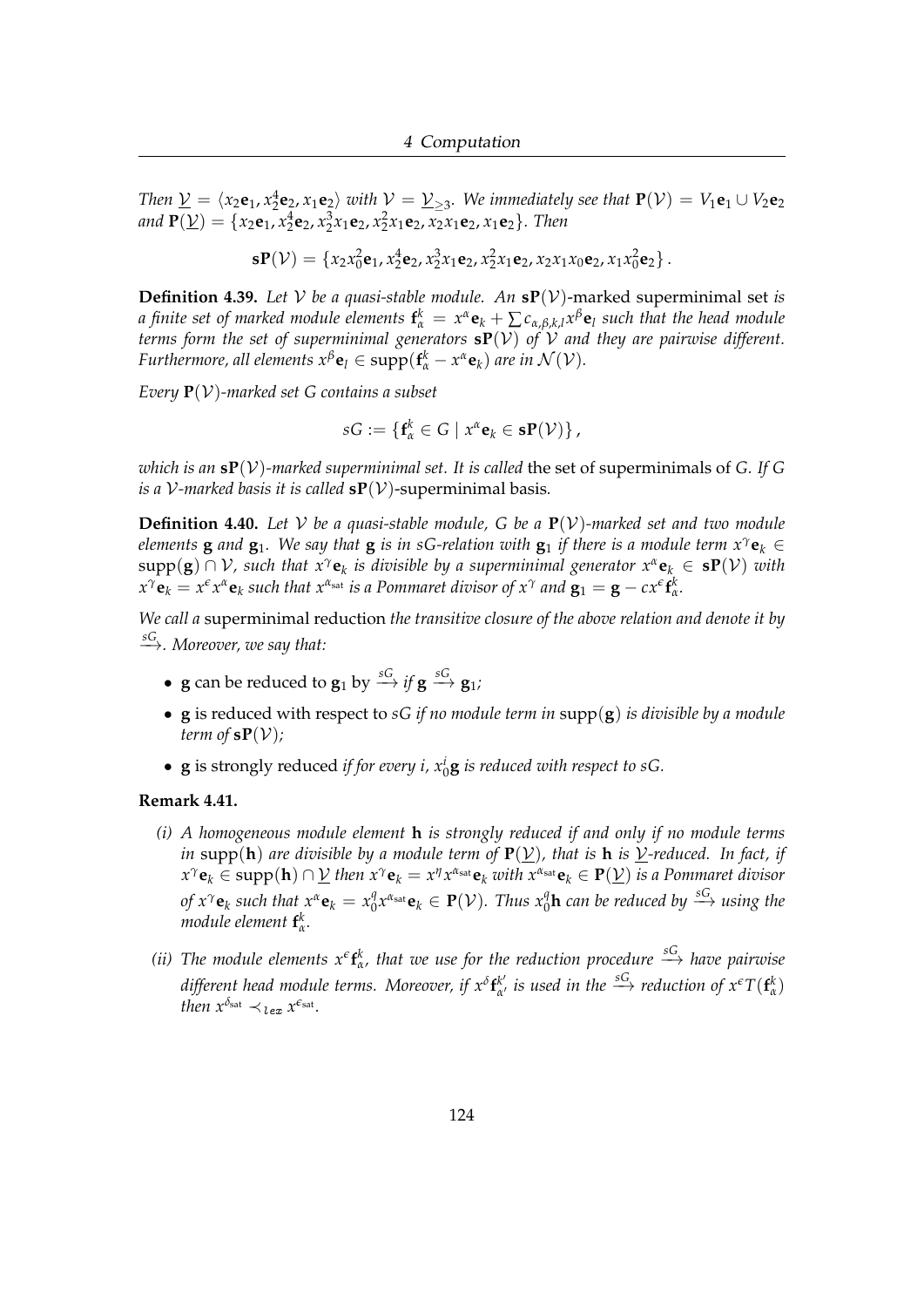If we consider a quasi-stable module  $V$  without further hypothesis we cannot generalize the properties of reduction  $\xrightarrow{G^{(s)}}$  to  $\xrightarrow{sG}$  as shown in the following example:

**Example 4.42** ([\[8,](#page-159-1) Ex. 3.13]). *Consider*  $\mathbb{K}[x_0, x_1, x_2]$  *and* 

$$
\mathcal{J} = \langle x_2^3, x_2^2 x_1, x_2^2 x_0, x_2 x_1 x_0, x_1^4, x_1^3 x_0, x_1^2 x_0^2 \rangle
$$

with  $\underline{\mathcal{J}} = \langle x_2^2, x_2x_1, x_1^2 \rangle$ . The set of superminimals of  $\mathcal{J}$  is  $\mathbf{sp}(\mathcal{J}) = \{x_2^2x_0, x_2x_1x_0, x_1^2x_0^2\}$ . *Now we consider the* **sP**(J )*-marked superminimal set*

$$
sG = \{ \mathbf{f}_1 = x_2^2 x_0, \mathbf{f}_2 = x_2 x_1 x_0 - x_1^3, \mathbf{f}_3 = x_1^2 x_0^2 - x_2 x_0^3 \}.
$$

*The superminimal reduction with respect to sG is not noetherian:*

$$
x_1^3 x_0^2 \xrightarrow{sG} x_1^3 x_0^2 - x_1 \mathbf{f}_3 = x_2 x_1 x_0^3 \xrightarrow{sG} x_2 x_1 x_0^3 - x_0^2 \mathbf{f}_2 = x_1^3 x_0^2.
$$

However, if we assume that the quasi-stable module  $V$  is also a *t*-truncated module, then the reduction  $\stackrel{sG}{\longrightarrow}$  turns out to be noetherian and satisfies several good properties, similar to the ones of  $\xrightarrow{G^{(s)}}$  as the following theorem shows. In the following we use for a marked polynomial  $f^k_\alpha$  again the tail of  $f^k_\alpha$  which is defined as  $T(f^k_\alpha) := f^k_\alpha - x^\alpha \mathbf{e}_k$ .

<span id="page-129-2"></span>**Theorem 4.43.** Let V be a t-truncated quasi-stable module and  $sG$  be an  $\mathbf{s}P(V)$ -marked super*minimal set. Then*

- <span id="page-129-0"></span> $(i) \stackrel{sG}{\longrightarrow}$  *is noetherian.*
- <span id="page-129-1"></span>*(ii) For every homogeneous module element* **h** *there exists an integer q and a unique strongly*  $r$ educed module element  $\mathbf{h}_q$  such that  $x_0^q\mathbf{h} \stackrel{SG}{\longrightarrow} \mathbf{h}_q$ . If  $\overline{q}$  is the minimum one and  $\overline{\mathbf{h}}:=\mathbf{h}_{\overline{q}},$ *then*  $\mathbf{h}_q = x_0^{q-\overline{q}}$  $\frac{q - q}{\mathbf{h}}$  for every  $q \ge \overline{q}$ . There is an effective procedure to compute  $\overline{q}$  and  $\overline{\mathbf{h}}$ .

*Proof.* [\(i\)](#page-129-0) Since  $V$  is a quasi-stable *t*-truncation  $\mathcal{N}(V)_{\geq t} = \mathcal{N}(\underline{V})_{\geq t}$  by Lemma [4.35](#page-126-0) [\(iv\)](#page-126-1). If  $\stackrel{sG}{\longrightarrow}$  is not noetherian we would be able to find an infinite descending chain of module terms with respect to  $\prec_{\text{lex}}$ , by Lemma [4.36.](#page-127-0)

[\(ii\)](#page-129-1) It is sufficient to prove the statement for module terms  $\mathbf{h} = x^{\gamma} \mathbf{e}_k \in \mathcal{V}$ . Let  $x^{\gamma} \mathbf{e}_k =$  $x^\eta x^{\alpha_{\text{sat}}}$ **e**<sub>k</sub>, such that  $x^{\alpha_{\text{sat}}}$ **e**<sub>k</sub>  $\in$  **P**( $\mathcal{V}$ ) is a Pommaret divisor of  $x^\gamma$ **e**<sub>k</sub>. If  $x^\eta = 1$ , then  $x^\alpha =$ *x qα*  $\mathbf{q}^a_\alpha x^{\alpha_{\text{sat}}} \in \mathbf{sp}(\mathcal{V})$ ,  $\mathbf{f}^k_\alpha$  belongs to  $sG$  and  $x_0^{q_\alpha}$  $\int_0^{q_\alpha} x^{\alpha_{\text{sat}}} \mathbf{e}_k \stackrel{sG}{\longrightarrow} T(\mathbf{f}_\alpha^k)$ , where  $\text{supp}(T(\mathbf{f}_\alpha^k)) \subseteq \mathcal{N}(\mathcal{V})$ . In this case  $\overline{\mathbf{h}} = T(\mathbf{f}_{\alpha}^{k})$  and  $\overline{q} = q_{\alpha}$ .

If  $x^{\eta} \neq 1$  we can assume that the statement holds for any module monomial  $x^{\epsilon}$ **e**<sub>*k*</sub> =  $x^{\eta'} x^{\beta_{\text{sat}}} e_k$  such that  $x^{\eta'} \prec_{\text{lex}} x^{\eta}$  and  $x^{\beta_{\text{sat}}} e_k \in P(\underline{\mathcal{V}})$  is a Pommaret divisor of  $x^{\epsilon} e_k$ . We perform a first reduction  $x_0^{q_\alpha}$  $\int_0^{q_\alpha} x^\gamma \mathbf{e}_k \stackrel{SG}{\longrightarrow} x^\eta T(\mathbf{f}_\alpha^k)$ . If  $x^\eta T(\mathbf{f}_\alpha^k)$  is strongly reduced we are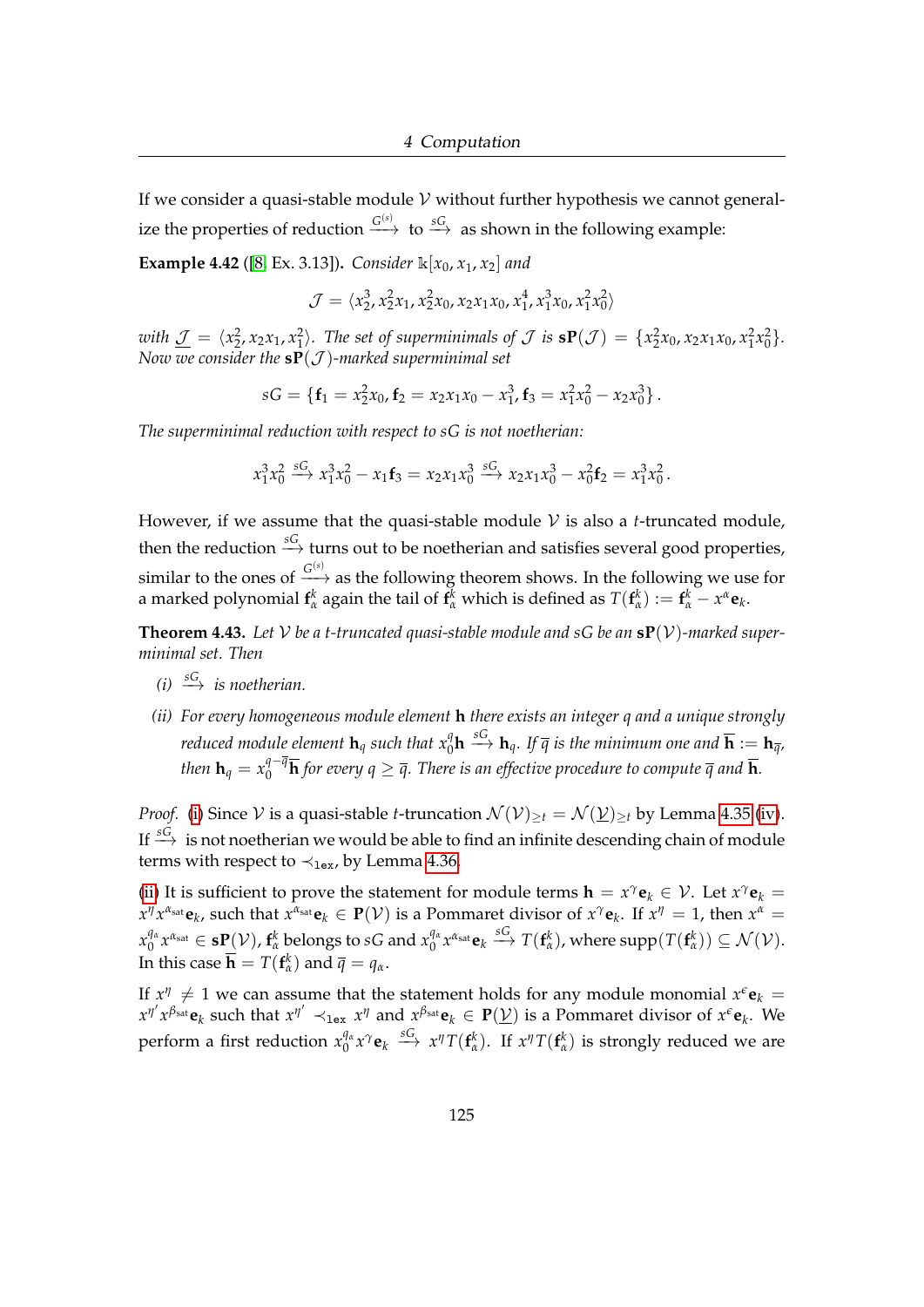done. Otherwise, we have  $x^{\eta} \neq x_0^{|\eta|}$  $\int_0^{|\eta|}$ . For every module term  $x^{\epsilon}$ **e**<sub>*k*</sub>  $\in$  supp $(x^{\eta}T(f_{\alpha}^k)) \cap$  $\underline{V}$  we have  $x^{\epsilon}e_k = x^{\eta'}x^{\beta_{sat}}e_k$  such that  $x^{\eta_{sat}}e_k \in P(\underline{V})$  is a Pommaret divisor of  $x^{\epsilon}e_k$ with  $x^{\eta'} \prec_{\text{lex}} x^{\eta}$  by Lemma [4.36.](#page-127-0) So, we also have  $x_0^{\hat{q}}$  $\int_0^{\hat{q}} x^{\eta'} \prec_{\text{lex}} x^{\eta}$  for every *q*. By the inductive hypothesis we can find a suitable power  $q$  of  $x_0$  such that every module term in  $x_0^q$  $\int_{0}^{q}$ *x*<sup>*n*</sup>  $T(\mathbf{f}_{\alpha}^{k})$  can be reduced  $\stackrel{SG}{\longrightarrow}$  to a strongly reduced module monomial.

It remains to prove the uniqueness of the strongly reduced module term  $\mathbf{h}_q$ . Let us consider two different strongly reduced  $\stackrel{sG}{\longrightarrow}$  reductions of  $x_0^q$  $\int_0^{\eta}$ **h**: their difference is again strongly reduced and can be written as  $\sum a_i x^{\eta_i} \mathbf{f}_{\alpha_i}^{k_i}$  with  $a_i \in A \setminus \{0\}$  and  $x_i^{\eta}$ *i* **f** *ki αi* pairwise different. Let  $x^{\eta_1} f_{\alpha_1}^{k_1}$  be such that for every  $i \geq 2$ , either  $x^{\eta_1} \succ_{1 \text{ex}} x^{\eta_i}$  or  $k_1 \neq k_i$ . Then  $x^{\eta_1}x^{\alpha_1}$ **e**<sub>*k*1</sub></sub> should cancel with a module term in  $\text{supp}(x^{\eta_i}T(\mathbf{f}_{\alpha_i}^{k_i}))$  for some *i*, but this is impossible as observed in Remark [4.41](#page-128-0) [\(ii\)](#page-128-1).

Observe that though for a fixed  $x^\gamma \mathbf{e}_k = x^\eta x^{\alpha_{\rm sat}} \mathbf{e}_k$ , such that  $x^{\alpha_{\rm sat}} \mathbf{e}_k \in \mathbf{P}(\underline{\mathcal{V}})$  is a Pommaret divisor of  $x^{\gamma}$ **e**<sub>k</sub> there are infinitely many module terms  $x^{\epsilon}$ **e**<sub>k</sub> =  $x^{\eta}$ <sup>*n*</sup> $\chi$ <sup>*β*sat</sup>**e**<sub>k</sub>, such that  $x_{\text{sat}}^{\beta}$ **e**<sub>*k*</sub>  $\in$  **P**( $\underline{V}$ ) is a Pommaret divisor of  $x^{\epsilon}$ **e**<sub>*k*</sub> and  $x^{\eta'}$ **e**<sub>*k*</sub>  $\prec$ <sub>lex</sub>  $x^{\eta}$ **e**<sub>*k*</sub>. We use the inductive hypothesis only with respect to the finite number of them that appear on the support of  $x^{\eta}T(\mathbf{f}_{\alpha}^{k})$ . For this reason our procedure is effective.  $\Box$ 

<span id="page-130-3"></span>**Theorem 4.44.** Let  $V$  be a t-truncated quasi-stable module and  $sG$  be an  $sP(V)$ -marked super*minimal set which is the superminimal basis of a module*  $U$  *of*  $Mf(V)$ *, then* 

<span id="page-130-0"></span>*(i) sG* −→ *computes the* V*-normal forms modulo* U*. More precisely, for every homogeneous module element:*

$$
\mathsf{NF}_{sG}(\mathbf{h}) = \begin{cases} \mathbf{h}, & \text{if } \deg(\mathbf{h}) < t, \\ \frac{\overline{\mathbf{h}}}{x_0^{\overline{\eta}}}, & \text{if } \deg(\mathbf{h}) \geq t \text{ and } x_0^{\overline{\eta}} \mathbf{h} \stackrel{sG}{\longrightarrow} \overline{\mathbf{h}}. \end{cases}
$$

<span id="page-130-1"></span>*(ii) It is true for every homogeneous module element* **h***, that*

$$
\mathbf{h} \in \mathcal{U} \quad \Longleftrightarrow \quad \deg(\mathbf{h}) \geq t \text{ and } x_0^{\overline{q}} \mathbf{h} \stackrel{sG}{\longrightarrow} 0.
$$

<span id="page-130-2"></span>(*iii*) There is a one-to-one correspondence between a module in  $Mf(V)$  and  $sP(V)$ -supermini*mal bases.*

*Proof.* If **h** is a homogeneous module element and  $h \stackrel{sG}{\rightarrow} h_1$  with  $h_1$  strongly reduced, then by uniqueness of V-normal forms modulo U we have  $h_1 = NF_{sG}(h)$ .

[\(i\)](#page-130-0) If  $deg(h) < t$  we are done. Otherwise from Theorem [4.43](#page-129-2) [\(ii\)](#page-129-1) we have that  $x_0^{\bar{q}}$  $\frac{\overline{q}}{0}$ h  $\overset{sG}{\longrightarrow}$  h and  $\overline{\mathbf{h}}$  is a *V*-reduced form modulo *U*. thus  $x_0^q$ NF<sub>*Gs*</sub>(**h**) is also *V*-reduced, by Lemma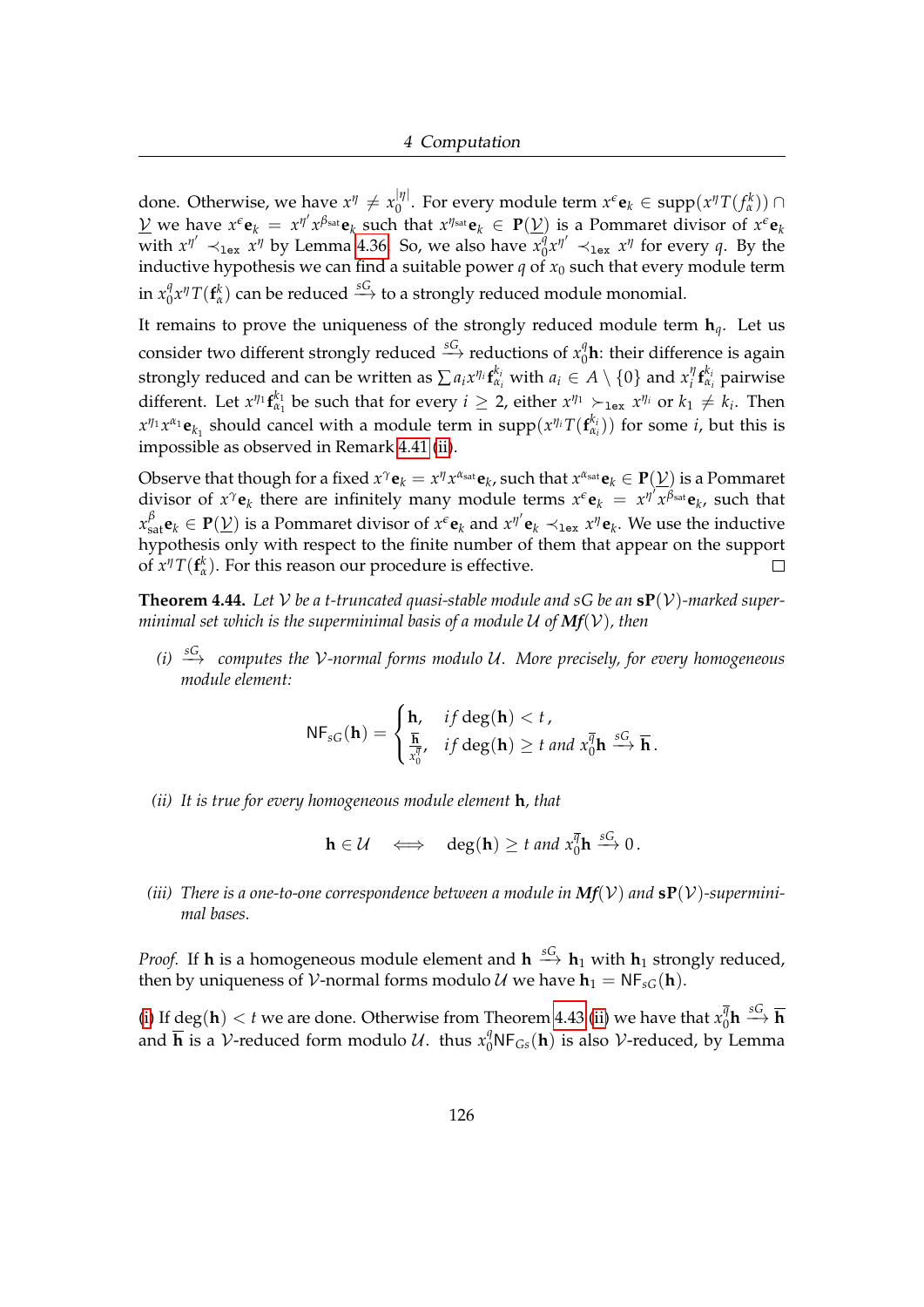[4.35](#page-126-0) [\(iii\)](#page-126-2). Hence, we get the desired equality by uniqueness of  $\mathcal V$ -normal forms modulo  $\mathcal{U}.$ 

[\(ii\)](#page-130-1) This is a consequence of [\(i\)](#page-130-0) and of Corollary [1.87.](#page-46-0)

[\(iii\)](#page-130-2) This is a straightforward consequence of [\(ii\)](#page-130-1).

Whenever  $V$  is a quasi-stable *t*-truncated module and *G* is the  $P(V)$ -marked basis and *sG* is the **sP**( $V$ )-marked superminimal basis of a module  $U \in Mf(V)$ , then *sG* is a subset of *G*. Nevertheless, it is interesting to notice that not every step of reduction by  $\stackrel{sG}{\longrightarrow}$  is also a step of reduction by  $\xrightarrow{G^{(s)}}$ , as shown in the following example.

**Example 4.45** ([\[8,](#page-159-1) Ex. 3.15]). *Consider in*  $\mathbb{K}[x_0, x_1, x_2]$  *the ideal*  $\mathcal{J} = \langle x_1^2, x_0x_2, x_1x_2, x_2^2 \rangle$  $i$  *which is a quasi-stable ideal and a* 2-truncation of  $\mathcal{J} = \langle x_2, x_1^2 \rangle$ . Let G be a  $\mathbf{P}(\mathcal{J})$ -marked set.

- The term  $x_2x_1^2$  is non-reducible with respect to sG, because the only term of  $sP(\mathcal{J}) =$  $\{x_0x_2, x_1^2\}$  *dividing it is*  $x_1^2$ , *but*  $x_1^2$  *is not the Pommaret divisor of*  $x_2x_1^2$ . *On the other hand,*  $x_2x_1^2$  *is Pommaret divisible by*  $x_2x_1$ *, so*  $x_2x_1^2$  $\xrightarrow{G^{(3)}} x_1 T(\mathbf{f})$  *where*  $\mathbf{f} \in G^{(2)}$  *with*  $Ht(f) = x_2x_1$ .
- The only way to reduce  $x_0x_2^2$  via  $\xrightarrow{G^{(3)}}$  leads to  $x_0T(f')$ , where  $f'$  is the unique polynomial *of*  $G^{(2)}$  such that  $Ht(f') = x_2^2$ . Moreover,  $x_0T(f')$  is not further reducible, because all *the monomials of its support belong to*  $\mathcal{N}(\mathcal{J})$  *according to Lemma [4.35.](#page-126-0)* On the other hand, according to Definition [4.39,](#page-128-2) a first step of reduction of the term  $x_0x_2^2$  via  $\overset{SC}{\longrightarrow}$  is  $x_0 x_2^2$  $\stackrel{sG}{\longrightarrow} x_2T(\mathbf{f}'')$ , where  $\mathbf{f}''$  is the polynomial in sG with  $H\mathbf{t}(\mathbf{f}'') = x_0x_2$ . Since  $x_2$  is a *term of*  $\mathbf{P}(\mathcal{J})$ *, every term appearing in*  $\mathrm{supp}(x_2T(\mathbf{f}''))$  *belongs to*  $\mathcal J$  *and so we will need further steps of reduction via sG* −→ *to compute a polynomial non-reducible with respect to sG.*

<span id="page-131-0"></span>**Lemma 4.46.** Let V be a quasi-stable t-truncated module, G be a  $P(V)$ -marked set and **h** be a *homogeneous module element of degree*  $q\geq t.$  *Then*  $\mathbf{h}\in\langle G^{(q)}\rangle$  *if and only if*  $x_0\mathbf{h}\in\langle G^{(q+1)}\rangle.$ 

*Proof.* If  $\mathbf{h} \in \langle G^{(q)} \rangle$  then it is obvious that  $x_0 \mathbf{h} \in \langle G^{(q+1)} \rangle$ 

Vica versa, assume that  $x_0 \mathbf{h} \in \langle G^{(q+1)} \rangle$ . This is equivalent to  $x_0 \mathbf{h} \xrightarrow{G^{(q+1)}} 0$ . Every module term in supp $(x_0 h)$  can be written as  $x_0 x^{\epsilon} e_k$ . Observe that  $x_0 x^{\epsilon} e_k \notin P(\mathcal{V})$  because  $\deg(x_0 x^{\epsilon} \mathbf{e}_k) > t$  by Lemma [4.35](#page-126-0) [\(i\)](#page-126-3). Then, if  $x_0 x^{\epsilon} \mathbf{e}_k$  belongs to  $\mathcal V$  we can find a Pom- $\max$  and  $x^n$  **e**  $x^a$  **e**<sub>*k*</sub>  $\in$  **P**( $\mathcal{V}$ ) such that  $x_0x^c$  **e**<sub>*k*</sub> =  $x^{\eta}x^{\alpha}$  **e**<sub>*k*</sub> and  $x^{\eta} \neq 1$ . By the properties of the Pommaret division  $x^{\eta}$  must be divisible by  $x_0$ , hence  $x^{\eta} = x_0 x^{\eta}$ .

 $\Box$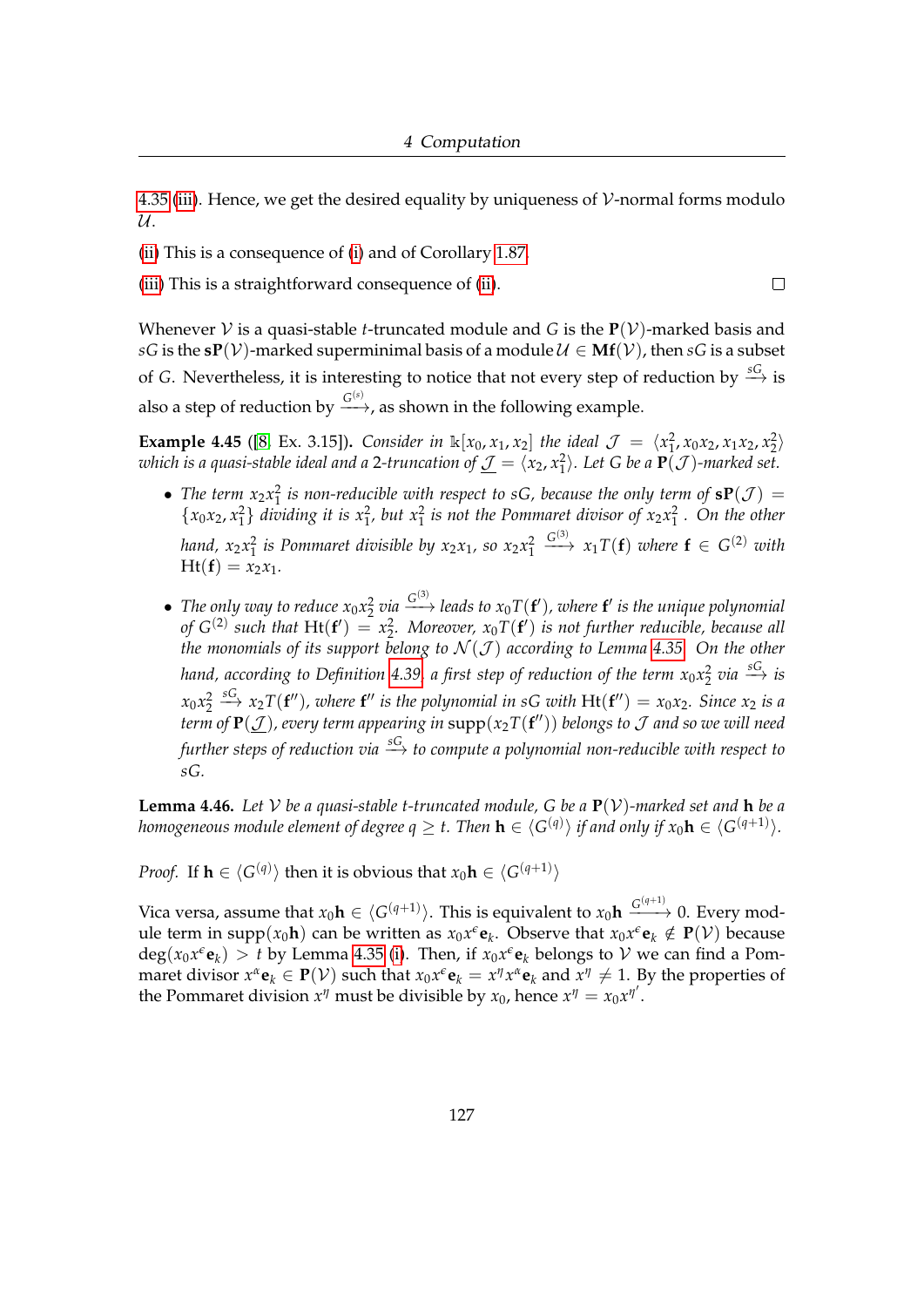Summing up, in order to reduce the module term  $x_0x^{\epsilon}\mathbf{e}_k$  of  $\mathrm{supp}(x_0\mathbf{h})$  using  $G^{(q+1)}$ , we use the module element  $x_0 x^{\eta'} \mathbf{f}_\alpha^k \in G^{(q+1)}$ . If the coefficient of  $x_0 x^\epsilon \mathbf{e}_k$  in  $x_0 \mathbf{h}$  is *a* we obtain

$$
x_0\mathbf{h} \xrightarrow{G^{(q+1)}} x_0(\mathbf{h} - a x^{\eta'} \mathbf{f}_{\alpha}^k).
$$

At every step of reduction we obtain a module element which is divisible by  $x_0$ . In particular

$$
x_0 \mathbf{h} \in \langle G^{(q+1)} \rangle \implies x_0 \mathbf{h} = x_0 \sum a_i x^{\eta_i} \mathbf{f}_{\alpha_i}^{k_i}
$$
 where  $x_0 x^{\eta_i} \mathbf{f}_{\alpha_i}^{k_i} \in G^{(q+1)}$ .

Then we have that  $\mathbf{h} = \sum a_i x^{\eta_i} \mathbf{f}_{\alpha_i}^{k_i}$  and  $x^{\eta_i} \mathbf{f}_{\alpha_i}^{k_i} \in G^{(q)}$ , that is  $\mathbf{h} \in \langle G^{(q)} \rangle$ .

The next lemma is an analogous of Proposition [1.80](#page-43-0) and is gives us an effective procedure to check if a given module is contained in a marked scheme.

<span id="page-132-2"></span>**Lemma 4.47.** Let  $V$  be a quasi-stable t-truncated module, G be a  $P(V)$ -marked set  $f^k_\alpha \in G$  and  $i > \text{cls}(x^{\alpha})$ *. If*  $x_0^q x_i \mathbf{f}_{\alpha}^k$  $\stackrel{sG}{\longrightarrow}$ **h***, then* 

$$
x_0^q x_i \mathbf{f}_\alpha^k - \mathbf{h} = \sum a_j x^{\eta_j} \mathbf{f}_{\beta_j}^{k_j}
$$

with  $\mathbf{f}_{\beta}^{k_j}$  $\beta_j^{k_j} \in sG$ ,  $x^{\eta_j} \prec_{lex} x_i$  and  $x^{\eta_j^{\text{sat}}} \prec_{lex} x_i$ .

*Proof.* For every module term  $x_0^q$  $\int_0^q x_i x^{\epsilon} \mathbf{e}_k \in \text{supp}(x_0^q)$  $\int_{0}^{q} x_i \mathbf{f}_\alpha^k - \mathbf{h}$ ) there is a Pommaret divisor  $\alpha^{\beta_{\text{sat}}}$ **e**<sub>*k*</sub>  $\in$  **P**( $\underline{V}$ ) such that  $x_0^q$  $\int_0^q x_i x^{\epsilon} \mathbf{e}_k = x^{\eta} x^{\beta_{\text{sat}}} \mathbf{e}_k \text{ with } x^{\eta} \prec_{\text{lex}} x^{\eta}_{0}$  $\int_{0}^{q} x_i$  and  $x^{\eta_{sat}} \prec_{\text{lex}} x_i$  by Lemma [4.35](#page-126-0) [\(iii\)](#page-126-2) and Lemma [4.36.](#page-127-0) The same holds for any further reduction and the same argument applies to module terms appearing in  $\text{supp}(\chi^q_0)$  $\int_0^q x^{\gamma'} T(f_{\alpha'}^{k'})$ *α* <sup>0</sup>)).  $\Box$ 

With the lemma above we are now able to state and proof an analogous of Theorem [1.86.](#page-45-0)

<span id="page-132-3"></span>**Theorem 4.48.** Let V be a quasi-stable t-truncated module, G be a  $P(V)$ -marked set and U be *the graded module generated by G. The following statements are equivalent:*

- *(i)*  $U \in Mf(V)$ *.*
- <span id="page-132-0"></span>*(ii)* For every  $f^k_\alpha \in G$  and  $i > \text{cls}(x^\alpha)$  there exists a non-negative integer q such that  $x_0^q$  ${}^q_0x_i$ **f**<sup>*k*</sup><sub>α</sub>  $\xrightarrow{sG} 0.$
- <span id="page-132-1"></span>*(iii)* For every  $f^k_\alpha \in G$  and  $i > \text{cls}(x^\alpha)$  there exists a non-negative integer q such that  $x^q_0 x_i f^k_\alpha =$  $\sum a_j x^{\eta_j} \mathbf{f}_{\beta}^{k_j}$  $\beta_j$  with  $x^{\eta_j} \prec$ <sub>lex</sub>  $x_i$  and  $\mathbf{f}_{\beta_j}^{k_j}$ *βj* ∈ *sG.*

 $\Box$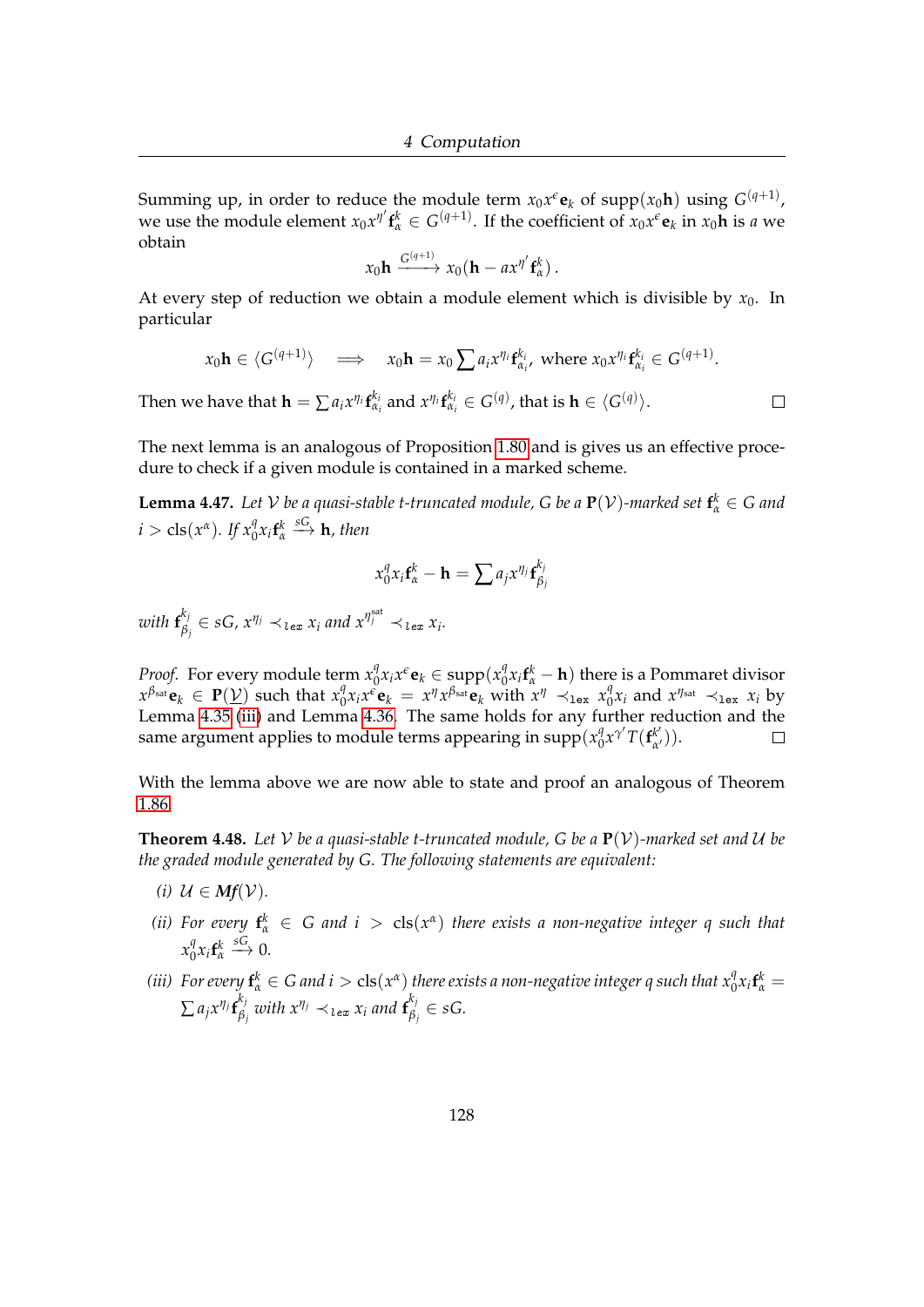*Proof.* If  $U \in Mf(V)$  we can apply Theorem [4.44](#page-130-3) [\(ii\)](#page-130-1) because any non-multiplicative prolongation of elements in *G* belongs to U.

If statement [\(ii\)](#page-132-0) holds, then we get [\(iii\)](#page-132-1) by Lemma [4.47.](#page-132-2)

We now assume that statement [\(iii\)](#page-132-1) holds. We define  $G^*:=\bigcup_{q\in\mathbb{N}}G^{(q)}.$  By Theorem [1.82](#page-43-1) it is sufficient to prove that  $\langle G \rangle = \langle G^* \rangle^A.$  It is enough to show that  $x^{\eta}G^* \subseteq \langle G^* \rangle^A.$  The statement is obviously true for  $x^{\eta} = 1$ . For the following we assume that the statement holds for any term  $x^{\eta'}$  such that  $x^{\eta'} \prec_{\mathtt{lex}} x^\eta$ 

If  $deg(x^n) > 1$  we can consider any product  $x^n = x^{\eta_1}x^{\eta_2}$  such that  $deg(x^{\eta_1}) > 0$  and  $deg(x^{\eta_2}) > 0$ . Since  $x^{\eta_1} \prec_{\text{lex}} x^{\eta}$  and  $x^{\eta_2} \prec_{\text{lex}} x^{\eta}$  we immediately obtain by induction

$$
x^{\eta}G^*=x^{\eta_1}(x^{\eta_2}G^*)\subseteq x^{\eta_1}\langle G^*\rangle^A\subseteq \langle G^*\rangle^A\,.
$$

If  $deg(x^n) = 1$  we need to prove that  $x_i G^* \subseteq \langle G^* \rangle$ . Lemma [4.46](#page-131-0) shows that  $x_0 G^* \subseteq$  $\langle G^* \rangle^A$ . Therefore, we only have to prove that  $x_i G^* \subseteq \langle G^* \rangle^A$  for  $i \geq 1$ , assuming that the statement holds for every  $x^{\eta'} \prec_{\text{lex}} x_i$ . We consider  $\mathbf{g}_{\beta}^k = x^{\delta} \mathbf{f}_{\alpha}^k \in G^*$  where  $x^{\delta}$  is multiplicative for  $x^{\alpha}$  and  $x^{\beta} = x^{\delta}x^{\alpha}$ . If  $x_i\mathbf{g}_{\beta}^{\mathbf{k}}$ *β* does not belong to  $G^*$  then  $x_i x^β$  is nonmultiplicative for  $x^{\alpha}$ , so  $i > \text{cls}(x^{\alpha})$ . So  $x_i \succ_{\text{lex}} x^{\delta}$  and it is sufficient to prove the statement for  $x_i$ **f**<sup>*k*</sup><sub>*a*</sub>.

 $\int_0^q x_i \mathbf{f}_\alpha^k = \sum a_j x^{\eta_j} \mathbf{f}_\beta^{k_j}$ By hypothesis there is a *q* such that  $x_0^q$ *β*<sub>*j*</sub> where all  $x^η$ *j* are lower than  $x_i$ with respect to  $\prec_{\texttt{lex}}$  and  $f_\beta^{k_j}$  $\beta_j \in sG$ . Then all  $x^{\eta_j} \mathbf{f}_{\beta_j}^{k_j}$  $\frac{\kappa_j}{\beta_j}$  belong to  $\langle G^*\rangle^A$  by induction and we conclude that  $x_i$ **f**<sup> $k$ </sup> $\in \langle G^* \rangle^A$  by Lemma [4.47.](#page-132-2)  $\Box$ 

For the theorem above we have to consider all non-multiplicative prolongations for every element in *G*. The next theorem shows that we only have to consider all nonmultiplicative prolongations for elements in *sG* and and some other prolongations of elements in *G*.

<span id="page-133-0"></span>**Theorem 4.49.** Let  $V \subseteq A[x]^m$  be a quasi-stable t-truncated module, G be a  $P(V)$ -marked set *and* U *be the graded module generated by G. We define the following two sets*

$$
L_1 := \left\{ x_i \mathbf{f}_{\alpha}^k \mid \mathbf{f}_{\alpha}^k \in sG \text{ and } i > \text{cls}(x^{\alpha_{\text{sat}}}) \right\},
$$
  
\n
$$
L_2 := \left\{ x_i \mathbf{f}_{\alpha}^k \mid \begin{matrix} \mathbf{f}_{\alpha}^k \in G \text{ with } \text{deg}(\mathbf{f}_{\alpha}^k) = t \text{ such that } x_i x^{\alpha} = x_0 x^{\beta} \\ \text{for } \mathbf{f}_{\beta}^k \in G \text{ and } i = \text{cls}(x^{\alpha_{\text{sat}}}) \end{matrix} \right\}.
$$

*Then*  $\mathcal{U} \in Mf(\mathcal{V})$  *if and only if for all*  $x_i\mathbf{f}_\alpha^k \in L_1 \cup L_2$  *there exists a q such that*  $x_0^q x_i\mathbf{f}_\alpha^k$  $\xrightarrow{sG} 0.$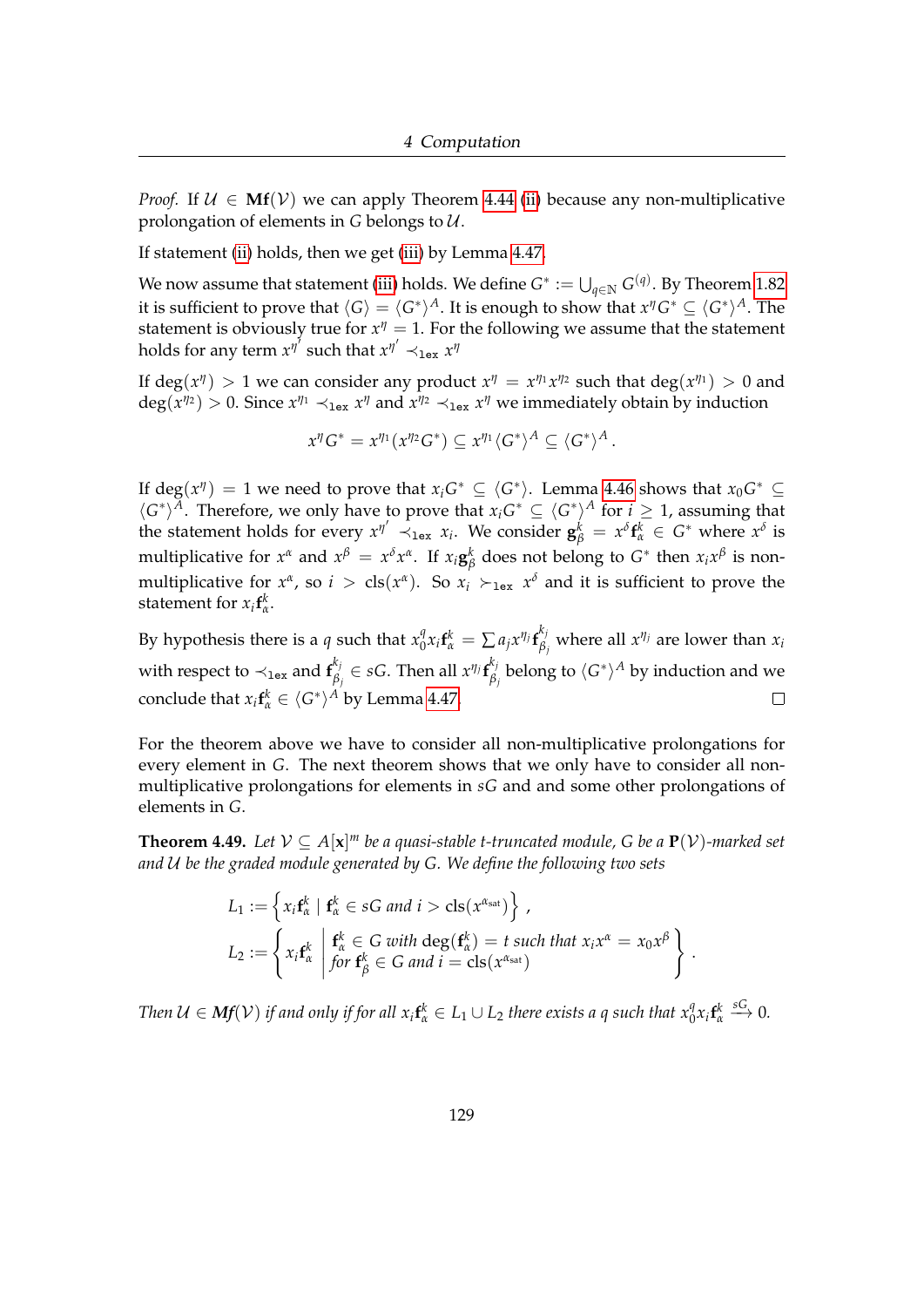*Proof.* If  $U \in \mathbf{Mf}(\mathcal{V})$  we can apply Theorem [4.48](#page-132-3) and the statement follows immediately.

Vica versa, by Theorem [1.82](#page-43-1) it is sufficient to prove that  $\langle G \rangle = \langle G^* \rangle^A$ . It is enough to show that  $x_i G^* \subseteq \langle G^* \rangle^A$ . We proceed by induction on the variables. By construction we have  $x_0 G^* = \langle G^* \rangle^A$ . We now assume that  $\langle x_0, \ldots, x_{i-1} \rangle G^* \subseteq \langle G^* \rangle^A$  and we prove that  $x_iG^*\subseteq\langle G^*\rangle^A.$  Consider  $x^\delta\mathbf{f}_\beta^k\in G^*.$  The statement is that  $x_ix^\delta\mathbf{f}_\beta^k$  $^k_\beta$  is contained in  $\langle G^*\rangle^A$ . If  $x_i x^{\delta} \mathbf{f}_{\beta}^k$ *β* does not belong to  $G^*$ , then  $x_ix^{\delta}$  is not multiplicative for  $x^{\beta}$ , so  $i > \text{cls}(x^{\beta})$ because  $x^{\delta}$  is multiplicative for  $x^{\beta}$ . Hence it is sufficient to prove the statement for  $x_i$  f $^k_f$ *β* , because by induction then we have  $x^\delta x_i$  **f** $^k_\beta \in \langle G^*\rangle^A$ . In the following we consider, that  $x^\beta$ **e** $_k = x^\eta x^{\alpha_{\text{sat}}}$ **e** $_k$ , such that  $x^\eta$  is multiplicative with respect to  $x^{\alpha_{\text{sat}}}$ **e** $_k \in \mathbf{P}(\underline{\mathcal{V}})$ .

We have a first case when  $x^{\eta} = 1$ . Then  $x^{\beta} \mathbf{e}_k = x^{\alpha_{\text{sat}}} \mathbf{e}_k$  and  $\mathbf{f}^k_{\beta} \in sG$ . We consider  $x_ix^{\alpha_{\rm sat}}\mathbf{e}_k=x^{\eta'}x^{\alpha'_{\rm sat}}\mathbf{e}_k$  such that  $x^{\eta'}$  is multiplicative for  $x^{\alpha'_{\rm sat}}\mathbf{e}_k\in\mathbf{P}(\underline{\mathcal{V}}).$  Since  $i>\text{cls}(x^{\alpha_{\rm sat}})$ we have that  $x_i \mathbf{f}_{\beta}^k \in L_1$ . Hence by hypothesis and by Lemma [4.47](#page-132-2) there is a  $q$  such that

$$
x_0^q x_i \mathbf{f}_{\beta}^k = \sum a_j x^{\eta_j} \mathbf{f}_{\alpha_j}^{k_j},
$$

with  $x^{\eta_j} \prec_{\texttt{lex}} x_i$  and  $\mathbf{f}_{\alpha_j}^{k_j} \in sG$ . Hence  $x^{\eta_j}\mathbf{f}_{\alpha_j}^{k_j} \in \langle G^*\rangle^A$  by induction on the variables and so  $x_i$ **f** $^k_\beta$  $^k_\beta$  belongs to  $\langle G^\ast \rangle^A$  by Lemma [4.46.](#page-131-0)

We have a second case when  $x^\eta = x_0^\eta$  $\frac{q}{0}\neq 1.$  Then  $\deg(x^\beta \mathbf{e}_k) = t$  and  $\mathbf{f}_\beta^k$ *β* belongs to *sG*. Let  $x_ix^\beta\mathbf{e}_k=x^{\eta'}x^{\alpha'_{\rm sat}}\mathbf{e}_k$ , such that  $x^{\eta'}$  is multiplicative for  $x^{\alpha'_{\rm sat}}\mathbf{e}_k\in\mathbf{P}(\underline{\mathcal{V}}).$  If  $i>\text{cls}(x^{\alpha'_{\rm sat}})$  then  $x^{\eta'}$  is not divisible by  $x_i$  and we repeat the argument above. Otherwise,  $i \leq \text{cls}(x^{\alpha'_{\text{sat}}})$ and  $x_i$  does not divide  $x^{\eta'}$ . If  $x_i$  would divide  $x^{\eta'}$  we would have find a Pommaret divisor of  $x^{\alpha_{sat}}e_k$  in  $P(\underline{V})$ . So  $i = \text{cls}(x^{\alpha'_{sat}})$  and  $x^{\eta'} \prec_{\text{lex}} x_i$ . Then  $x_i \mathbf{f}_k^k$ *β* belongs to *L*<sup>2</sup> and we repeat the same reasoning above.

We now assume the statement holds for every  $f^k_\beta$ *β*<sup>*t*</sup> with  $x^{\beta'}$ **e**<sub>*k*</sub> =  $x^{\eta'}$ *x*<sup>α'<sub>sat</sub></sup>**e**<sub>*k*</sub> such that  $x^{\eta'}$ is multiplicative for  $x^{\alpha'_{sat}}\mathbf{e}_k \in \mathbf{P}(\underline{V})$  and  $x^{\eta'} \prec_{\text{lex}} x^{\eta}$ . By the base of the induction we can suppose that  $x^{\eta} \succeq_{\text{lex}} x_1$ . Hence  $\mathbf{f}_{\beta}^k$ *β* does not belong to *sG* and it has degree *t*. Let  $j = \text{cls}(x^{\beta_{\text{sat}}}).$ 

We first suppose that  $x_i \preceq_{\text{lex}} x_j$ . Then  $j \geq i > \text{cls}(x^\beta)$  and  $x_0$  divides  $x^\beta$ . Then there exists an element **f** *k k*<sub>β</sub> with  $x^{\beta'}$ **e**<sub>*k*</sub> =  $x_i \frac{x^{\beta}}{x_0}$  $\frac{x^{\beta}}{x_0}$ **e**<sub>*k*</sub> such that  $x_ix^{\beta} = x_0x^{\beta'}$  which shows that  $x_i$ **f**<sup>*k*</sup><sub>*f*</sub> *β* belongs to *L*<sup>2</sup> and we can repeat the argument of the previous case.

We now assume that  $x_i > x_j$  and choose  $f_k^k$ *k*<sub>β</sub> *e*<sub>*k*</sub> = *x*<sub>0</sub> $\frac{x^{\beta}}{x_j}$  $\frac{x^p}{x_j}$ **e**<sub>*k*</sub>. Therefore  $x_j$ **f**<sup>*k*</sup><sub>*f*</sub> *β* 0 belongs to *L*<sup>2</sup> and by the hypothesis and by Lemma [4.47](#page-132-2) there exists an integer *q* such that

$$
x_0^q x_j \mathbf{f}_{\beta'}^k = \sum a_l x^{\eta_l} \mathbf{f}_{\alpha_l}^{k_l}
$$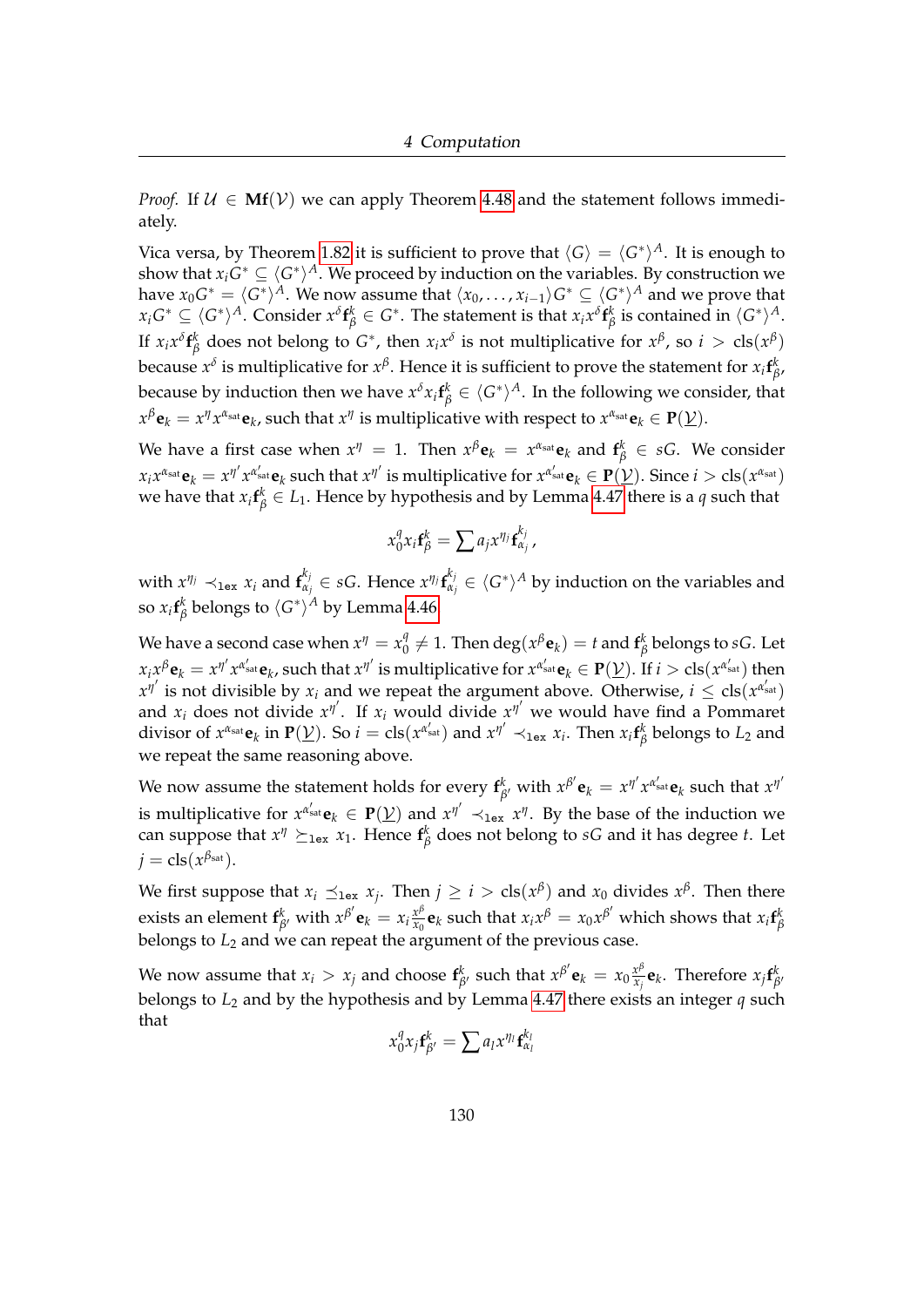with  $x^{\eta_1} \prec_{\texttt{lex}} x_j$  and  $f_{\alpha_l}^{k_l} \in sG$ . We now multiply the equation by  $x_i$ . We see that  $x_i f_{\alpha_l}^{k_l}$ belongs to  $\langle G^* \rangle^A$  because  $\mathbf{f}_{\alpha_l}^{k_l} \in sG$  and by the first two cases. Finally  $x_i \mathbf{f}_{\beta_l}^{k_l}$ *β* belongs to  $\langle G^* \rangle^A$  because of Lemma [4.46.](#page-131-0)  $\Box$ 

Now we see how we obtain  $Mf(V)$  by using the theory of  $sP(V)$ -marked sets. As in Section [3.3.2](#page-87-0) we start with a  $P(V)$ -marked set  $\overline{G} = \{F^k_\alpha \in \mathbb{k}[C][\mathbf{x}]^m \mid x^\alpha \mathbf{e}_k \in P(V)\}$ consisting of elements as defined in [\(3.5\)](#page-88-0).

**Definition 4.50.** If  $\overline{G}$  is the set of marked module elements for V like defined above then we *define the* set of superminimals *and denote it by*  $s\overline{G}$  *as the subset of*  $\overline{G}$  *such that*  $F^k_\alpha \in s\overline{G}$  *if*  $F^k_\alpha\in\overline{G}$  with  $x^\alpha{\bf e}_k\in$   ${\bf sP}(\mathcal{V})$ . We denoted by  $\subset$  the set of variables appearing in the tails of the *module elements in G. Now we denote by C the set of variables appearing in the tails of the module elements in sG.*

In Section [3.3.2](#page-87-0) we have seen that we obtain a **P**(V)-marked basis for a module  $U$  ∈ **Mf**(V) by specializing in a suitable way the variables C in  $\overline{G}$ . The set of superminimals *sG* of  $U$  is obtained in the same way by *sG* through the same specialization of the variables  $\tilde{C}$ .

<span id="page-135-0"></span>**Definition 4.51.** Let  $x^{\alpha}$ **e**<sub>k</sub>  $\in$  **P**(V) and q be an integer such that  $x_0^q x^{\alpha}$ **e**<sub>k</sub>  $\stackrel{sG}{\longrightarrow} H^k_{\alpha} \in \mathbb{k}[\widetilde{C}][x]^m$ *with H*<sup>k</sup> strongly reduced (the integer q exists by Theorem [4.43\)](#page-129-2). We can write  $H^k_\alpha = \overline{H}^k_\alpha +$  $x_0^q \widetilde{H}_{\alpha}^k$ , where no module term appearing in  $\overline{H}_{\alpha}^k$ *α is divisible by x<sup>q</sup>* 0 *. We will denote by:*

- $B = \left\{ C_{\alpha\gamma kl} \mathrm{coeff}_{\widetilde{H}_\alpha^k}(x_\gamma \mathbf{e}_l) \mid x_\alpha \mathbf{e}_k \in \mathbf{P}(\mathcal{V}) \setminus \mathbf{s} \mathbf{P}(\mathcal{V}), x^\gamma \mathbf{e}_l \in \mathcal{N}(\mathcal{V})_{\deg(x^\alpha \mathbf{e}_k)} \right\}$  the set *of the coefficients of*  $T(F^k_\alpha) - \widetilde{H}^k_\alpha$  for every  $x^\alpha \mathbf{e}_k \in \mathbf{P}(\mathcal{V}) \setminus \mathbf{s}\mathbf{P}(\mathcal{V})$ .
- $D_1 \subset \Bbbk[\widetilde{C}]$  *the set of coefficients of*  $\overline{H}_\alpha^k$  $\int_{\alpha}^{\alpha}$  for every  $x^{\alpha}$ **e**<sub>*k*</sub>  $\in$  **P**( $V$ )  $\setminus$  **sP**( $V$ ).
- $D_2$  *the set of coefficients of the strongly reduced module elements in*  $\langle s\overline{G}\rangle$ *.*

Observe that *B*,  $D_1$ ,  $D_2$  are well-defined because of the uniqueness of  $H^k_{\alpha}$ , by Theorem [4.43](#page-129-2) [\(ii\)](#page-129-1). We have seen in Theorem [3.44](#page-89-0) that the marked scheme  $Mf(V)$  can be defined through an ideal  $\mathcal{R} := \langle R \rangle$ . The next theorem shows that we can intersect  $\mathcal{R}$  with the polynomial ring  $\Bbbk[\tilde{C}]$  and the newly obtained ideal still represents **Mf**(*V*).

<span id="page-135-1"></span>**Theorem 4.52.** *The marked scheme Mf*(V) *is defined by the ideal*  $\widetilde{\mathcal{R}} := \mathcal{R} \cap \mathbb{K}[\widetilde{C}]$  *as a*  $\sup$  *subscheme of the the affine space*  $\mathbb{A}^{|C|}$ , where  $|\widetilde{C}| = \sum_{x_\alpha \mathbf{e}_k \in \mathbf{sP}(\mathcal{V})} |\mathcal{N}(\mathcal{V})_{\deg(x_\alpha \mathbf{e}_k)}|$ . Moreover  $\mathcal{R} = \langle B \cup D_1 \cup D_2 \rangle^{k[C]}$  and  $\widetilde{\mathcal{R}} = \langle D_1 \cup D_2 \rangle^{k[\widetilde{C}]}$ .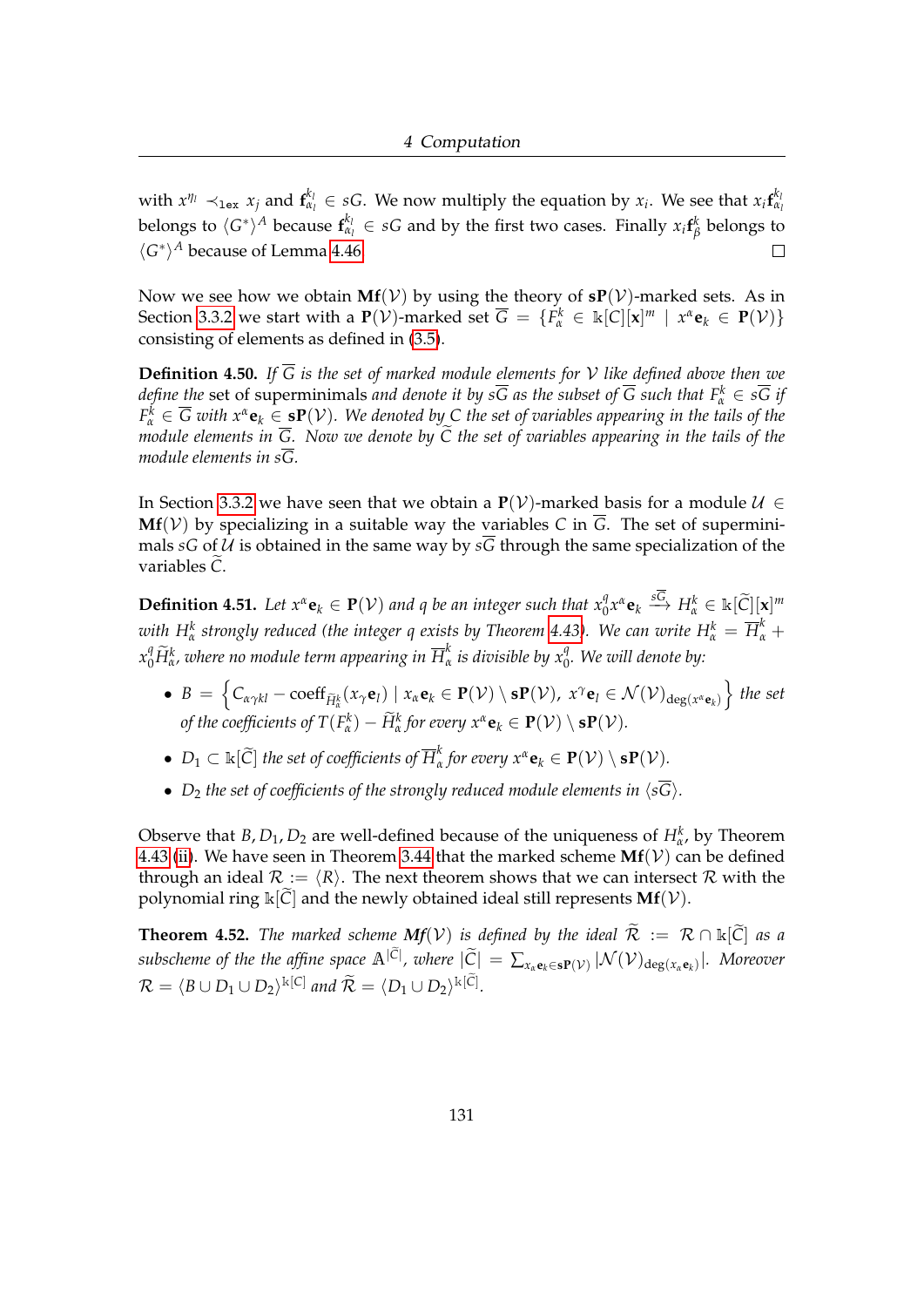*Proof.* For the first part it is sufficient to prove that  $R$  contains *B* and so it contains an element of type  $C_{\alpha\gamma k l} - E_{\alpha\gamma k l}$  for every  $C_{\alpha\gamma k l} \in C \setminus \tilde{C}$  where  $E_{\alpha\gamma k l} \in \mathbb{k}[\tilde{C}]$ . Because this allows the elimination of the variables  $C_{\alpha\gamma kl} \in C \setminus \widetilde{C}$ .

By the construction in Definition [4.51,](#page-135-0) it is clear that  $H^k_\alpha$  belongs to  $\kappa[\tilde{C}] [\mathbf{x}]^m$  and that  $x_0^{\tilde{q}}$  $\frac{q}{q}T(F_\alpha^k)$  and  $H_\alpha^k$  are strongly reduced. Thus their difference  $x_q^q$  $\frac{q}{0}T(F^k_\alpha)-H^k_\alpha$  is strongly reduced and moreover it belongs to  $\mathcal R$  , because  $x_0^q$  $\frac{q}{0}T(F_{\alpha}^{k}) - H_{\alpha}^{k} = x_0^{q}$  $\int_{0}^{\tilde{q}} F_{\alpha}^{k} - x_{0}^{q}$  $\int_0^q x_\alpha \mathbf{e}_k - H_\alpha^k$ . Hence its coefficients belong to  $\mathcal R$  and in particular the coefficient of  $x_0^q$  $\int_0^q x^{\gamma} \mathbf{e}_l$  is of the type  $C_{\alpha\gamma k l} - E_{\alpha\gamma k l}$  with  $E_{\alpha\gamma k l} \in \mathbb{k}[\tilde{C}]$ . Then  $B \subseteq \mathcal{R}$  and  $\mathcal{R}$  is generated by  $B \cup \tilde{\mathcal{R}}$ .

To prove the second part it is sufficient to show that  $\mathcal{R} \cap \mathbb{k}[\widetilde{C}] = \langle D_1 \cup D_2 \rangle^{\mathbb{k}[\widetilde{C}]}$ .

" $\supseteq$ ": Taking the coefficients of  $x_0^q$  $\int_{0}^{q} T(F_{\alpha}^{k}) - H_{\alpha}^{k}$  of module terms that are not divisible by  $x_0^q$  $\frac{q}{0}$ , we see that  $\mathcal R$  contains the coefficients of  $\overline{H}_\alpha^k$  $\alpha_{\alpha}^{\kappa}$ . Then  $D_1 \subseteq \mathcal{R} \cap \mathbb{k}[C]$  because  $\overline{H}^k_\alpha \in \, \Bbbk[\widetilde{C}] [\mathbf{x}]^m.$ 

Moreover, we recall that  $R$  is made by all the coefficients in the module elements of  $\langle \overline{G} \rangle$  that are strongly reduced. Indeed,  $\mathcal R$  is made by all the coefficients of the module elements of  $\langle \overline{G} \rangle$  that are V-reduced. This is true because the degree of the module terms in the variables **x** of every module element in  $\langle \overline{G} \rangle$  is greater than or equal to *t*. Then  $V$ reduced is equivalent to  $V$ -reduced, that is strongly reduced by Lemma [4.35](#page-126-0) [\(iv\)](#page-126-1). Then</u>  $D_2 \subseteq \mathcal{R} \cap \mathbb{k}[\widetilde{C}],$  because  $\langle s\overline{G} \rangle^{\mathbb{k}[\widetilde{C}][\mathbf{x}]^m} \subset \langle \overline{G} \rangle^{\mathbb{k}[C][\mathbf{x}]^m}.$ 

 $\text{``} ⊆ \text{''}:$  For every module element  $F \in \Bbbk[C][\mathbf{x}]^m$  let us denote by  $F^E$  the module element in  $\mathbb{E}[\widetilde{C}][\mathbf{x}]^m$  obtained by substituting every  $C_{\alpha\beta kl} \in C \setminus \widetilde{C}$  by  $E_{\alpha\beta kl}$ . If *F* is strongly reduced then  $F^E$  is strongly reduced, too. Observe that for every  $x^{\alpha} \mathbf{e}_k \in \mathbf{P}(\mathcal{V})$  we have  $F^{\mathbf{k},E}_{\alpha} =$  $x^{\alpha}$ **e**<sub>*k*</sub> −  $\widetilde{H}_{\alpha}^{k}$  and moreover  $x_0^q$  $\frac{q}{0}(x^{\alpha}\mathbf{e}_k - \widetilde{H}_{\alpha}^k) - \overline{H}_{\alpha}^k \in \langle s\overline{G} \rangle^{k[\widetilde{C}][\mathbf{x}]}$ . In particular,  $x_0^q$  ${}^q_0F^{k,E}_\alpha$  and  $x_0^q$  $\frac{q}{0}(x^{\alpha}\mathbf{e}_k - \widetilde{H}_{\alpha}^k) - \overline{H}_{\alpha}^k$  are equal modulo  $D_1$ 

It remains to prove that every element  $K \in \mathcal{R} \cap \mathbb{k}[\tilde{C}]$  can be obtained modulo  $D_1$  as an coefficient in some strongly reduced module element of the module  $\langle s\overline{G} \rangle \subseteq k[\overline{C}]$ . We know that *K* is a coefficient in a strongly reduced module element  $D \in \langle \overline{G} \rangle$ .

If  $D = \sum D_{\alpha}^{k} F_{\alpha}^{k} \in \langle \overline{G} \rangle$ , then for a suitable  $q$ ,

$$
x_0^q D^E = \sum D_{\alpha}^{k,E} (x_0^q (x^{\alpha} \mathbf{e}_k - \widetilde{H}_\alpha^k) - \overline{H}_\alpha^k) \mod D_1 \tag{4.2}
$$

and the module element on the right-hand side of the equality is strongly reduced and it belongs to  $\langle s\overline{G}\rangle^{\Bbbk[\widetilde{C}][{\bf x}]^m}.$  Therefore  $K$  is still one of the coefficients of  $D^E$  since it does not contain any variable in  $C \setminus \widetilde{C}$  and it remains unchanged. Then  $K \in \langle D_1 \cup D_2 \rangle^{\Bbbk[\widetilde{C}]}$ .  $\Box$ 

<span id="page-136-0"></span>**Proposition 4.53.** Let  $\widetilde{\mathcal{R}}$  be as in Theorem [4.52](#page-135-1) and let Q be any ideal in  $\mathbb{k}[\widetilde{\mathcal{C}}]$ . Assume that  $\mathcal{Q} \subseteq \mathcal{R}$  and that the following conditions hold: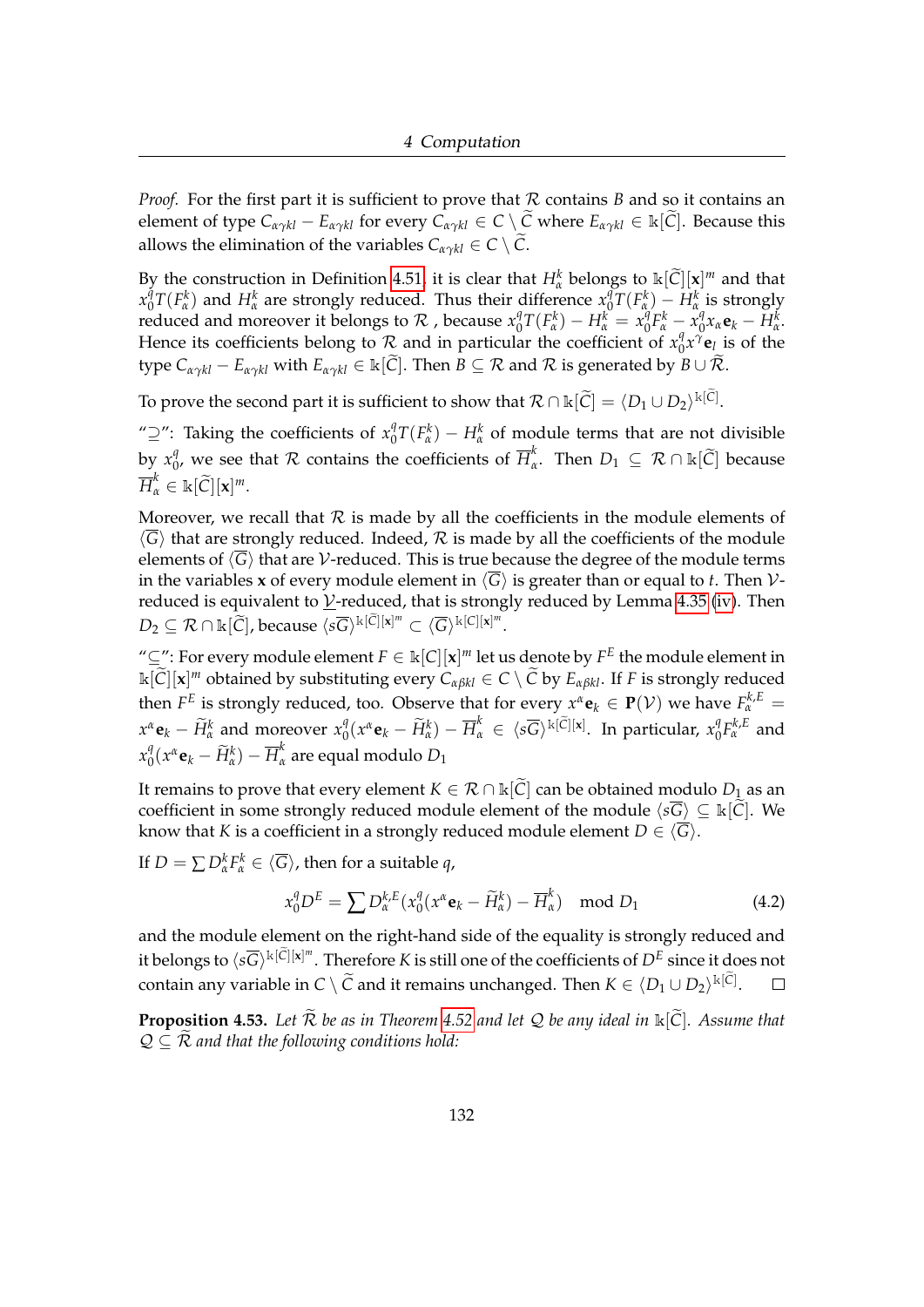<span id="page-137-0"></span>*(i)* For every module term  $x^{\beta}$ **e**<sub>*k*</sub>  $\in$  **P**(V)  $\setminus$  **sP**(V) such that  $x^{\beta}$ **e**<sub>*k*</sub> =  $x^{\delta}$ *x*<sup>α</sup><sub>sat</sub>**e**<sub>*k*</sub> with  $x^{\delta}$  is *multiplicative for*  $x^{\alpha_{sat}}e_k \in P(\underline{V})$  *there exists q such that we have a formula of type* 

$$
x_0^q x^{\beta} \mathbf{e}_k = \sum b_i x^{\eta_i} F_{\alpha_i}^{k_i} + H_{\beta}^k,
$$

with  $b_i\in\Bbbk[\widetilde{C}]$ ,  $F^{k_i}_{\alpha_i}\in s\overline{G}$ ,  $x^{\eta_i}\preceq_{lex} x^\delta$ ,  $x^{(\eta_j)_{\rm sat}}$  is multiplicative with respect to  $x^{\alpha_j}\mathbf{e}_{k_j}\in$  $\mathbf{P}(\underline{\mathcal{V}})$  and  $H^k_\beta = \overline{H}^k_\beta + x^q_0 \widetilde{H}^k_\beta$  with  $H^k_\beta$  strongly reduced,  $x^q_0$  does not divide any module term in  $\operatorname{supp}(\overline{H}_{\ell}^k)$  $\binom{k}{\beta}$  and  $\mathrm{coeff}(\overline{H}_{\beta}^k)$  $\binom{\kappa}{\beta} \subseteq \mathcal{Q}$ .

<span id="page-137-1"></span>*(ii)* For every module element  $F^k_\alpha \in s\overline{G}$  and for every  $i > \text{cls}(x^{\alpha_{\text{sat}}})$  there exists a q such that *we have a formula of type*

$$
x_0^q x_i F_\alpha^k = \sum b_j x^{\eta_j} F_{\alpha_j}^{k_j} + H_{i,\alpha}^k
$$

where  $b_j\in\mathbb{k}[\widetilde{C}]$ ,  $F^{k_j}_{\alpha_j}\in s\overline{G}$ ,  $x^{\eta_j}\prec_{lex} x_i$ ,  $x^{(\eta_j)_{\text{sat}}}$  is multiplicative with respect to  $x^{\alpha_j}\mathbf{e}_{k_j}\in$  $\mathbf{P}(\underline{\mathcal{V}})$  and  $H_{i,\alpha}^k$  is strongly reduced with  $\mathrm{coeff}(H_{i,\alpha}^k)\subseteq \mathcal{Q}$ .

*Then*  $Q = \langle D_1 \cup D_2 \rangle = \tilde{\mathcal{R}}$ *.* 

*Proof.* Due to [\(i\)](#page-137-0) we immediately observe that  $D_1 \subseteq Q$ .

For the inclusion  $D_2 \subseteq Q$  we show that if [\(i\)](#page-137-0) and [\(ii\)](#page-137-1) hold for Q we obtain that for every  $F_\alpha \in sG$  and for every  $x^\delta$  there exists a *q* such that

<span id="page-137-2"></span>
$$
x_0^q x^\delta F_\alpha^k = \sum b_j x^{\eta_j} F_{\alpha_j}^{k_j} + H \tag{4.3}
$$

with  $b_j \in \mathbb{k}[\widetilde{C}]$ ,  $F_{\alpha_j}^{k_j} \in s\overline{G}$ ,  $x^{\eta_j} \prec_{1\mathbf{ex}} x^{\delta}$ ,  $x^{(\eta_j)_{\text{sat}}}$  is multiplicative with respect to  $x^{\alpha_j} \mathbf{e}_{k_j} \in$  $P(\underline{V})$  and *H* is strongly reduced with coeff(*H*)  $\subseteq$  *Q*.

For  $\deg(x^\delta) = 1$  the statement is obviously be true, due to [\(ii\)](#page-137-1). Assume that  $\deg(x^\delta) > 1$ and that the thesis holds for every  $x^{\delta'} \prec_{\text{lex}} x^{\delta}$ . Let  $i = \text{cls}(x^{\delta})$  and  $x^{\delta'} = \frac{x^{\delta}}{x^{\delta}}$  $\frac{x^2}{x_i}$ .

By the inductive hypothesis we have an integer *q* such that

$$
x_0^q x^{\delta'} F_\alpha^k = \sum b'_j x^{\eta'_j} F_{\alpha_j}^{k_j} + H_{\delta',\alpha}^k,
$$

with  $x^{\eta_j} \prec_{\texttt{lex}} x^{\delta'}$ . So, multiplying by  $x_i$  we obtain

$$
x_0^q x^\delta F_\alpha^k = \sum b_j' x_i x^{\eta_j'} F_{\alpha_j}^{k_j} + x_i H_{\delta',\alpha}^k
$$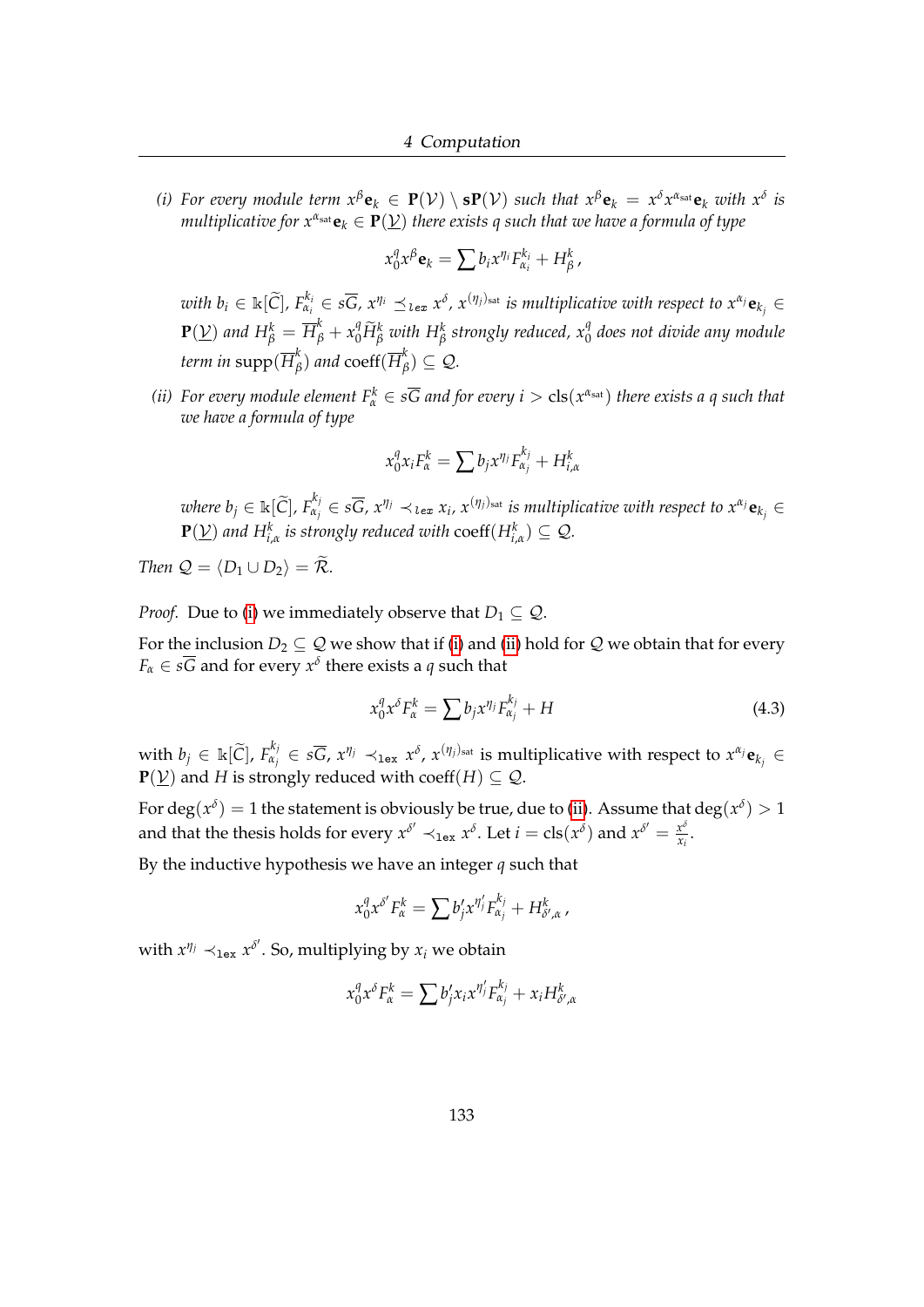and the thesis holds for every module element  $x_i x^{\eta'_j} F_{\alpha_j}^{k_j}$  $\alpha_j^{k_j}$  because  $x_i x^{\eta'_j} \prec_{\texttt{lex}} x_i x^{\delta'} = x^{\delta}.$ Then, we replace such module elements by formula [\(4.3\)](#page-137-2) and obtain for  $q' \geq q$ 

$$
x_0^{q'}x^{\delta}F_{\alpha}^k = \sum b_s x^{\eta_s} F_{\alpha_s}^{k_s} + H' + x_i H_{\delta',\alpha}^k
$$

where the first sum satisfies the conditions of  $(4.3)$  and  $H'$  is strongly reduced with  $supp(H') \subset \mathcal{N}(\mathcal{V})$  and  $coeff(H) \subseteq \mathcal{Q}$ .

Note that  $\mathrm{coeff}(x_iH^k_{\delta',\alpha}) = \mathrm{coeff}(H^k_{\delta',\alpha}) \subseteq \mathcal{Q}$ , but we do not know if  $\mathrm{supp}(x_iH^k_{\delta',\alpha}) \subseteq$  $\mathcal{N}(\mathcal{V})$ . If the coefficient of  $x^{\beta'}\mathbf{e}_l \in \text{supp}(H_{\delta',\alpha}^k)$  is b and  $x^{\beta}\mathbf{e}_k = x_ix^{\beta'}\mathbf{e}_k \in \mathcal{V}$  then we can use [\(i\)](#page-137-0) obtaining an integer  $q''$  such that  $x_0^{q''}$  $\int_0^{q''} bx^{\beta} \mathbf{e}_k = \sum ba_l x^{\gamma_i} F_{\alpha_l}^{k_l} + bH_{\beta}^k$ . Moreover if  $x^{\beta}$ **e**<sub>k</sub> =  $x^{\epsilon}x^{\alpha}$ **e**<sub>k</sub> such that  $x^{\epsilon}$  is multiplicative for  $x^{\alpha}$ **e**<sub>k</sub>  $\in$  **P**(*V*) then  $x^{\gamma_i} \preceq_{\text{lex}} x^{\epsilon} \prec_{\text{lex}} x$  $x_i\prec_{\texttt{lex}} x^{\delta}$ , where the second inequality is due to the fact that  $x^{\beta'}\in\mathcal{N}(\mathcal{V})$  and to Lemma [1.55.](#page-34-0) All coefficients of  $H^k_\beta$  belong to *Q* because they are divisible by *b*. Replacing all such module terms  $x^\beta \mathbf{e}_k$  we obtain the statement and  $H$  is strongly reduced with coefficients in Q, because it is the sum of strongly reduced module elements with coefficients in Q.

We can also prove the uniqueness of such a rewriting: thanks to the uniqueness of the decompositions of the Pommaret division with respect to  $\underline{\mathcal{V}}$ , the module elements  $x^{\eta_j}F_{\alpha_j}^{k_j}$ *αj* that can appear in [\(4.3\)](#page-137-2) have pairwise different head terms. Hence we can express every module element in  $Q$  in a unique way like in [\(4.3\)](#page-137-2). And this implies the equality of  $Q$ and  $\widetilde{\mathcal{R}}$ .  $\Box$ 

Proposition [4.53](#page-136-0) is very important from the computational point of view. Indeed, its condition [\(i\)](#page-137-0) allows to explicitly construct the set of module elements *B*, namely to write a *V*-marked set  $\overline{G}'$  in  $\Bbbk[\tilde{C}][x]$  whose superminimal set is  $s\overline{G}$ . using such a *V*-marked set in  $\kappa$ [*C*][**x**] we can either use Theorem [4.48](#page-132-3) or Theorem [4.49](#page-133-0) to obtain a set of generators for  $\overline{\mathcal{R}}$ .

Now we give a pseudo-code description of an algorithm, which computes the affine representation of  $Mf(V)$ , where V is a *t*-truncation. The algorithm is based on Theorem [4.49](#page-133-0) and Proposition [4.53.](#page-136-0) But first of all we define some auxiliary functions, which we need to state the algorithm:

- SUPERMINIMALREDUCTION(**f**,*sG*): Given an **sP**(V)-marked superminimal set *sG* and a module element **f**, it returns a pair  $(q, \mathbf{h})$  where q is the minimal power of  $x_0$ such that there is a superminimal reduction of  $x_0^q$  $\int_{0}^{\eta}$ f to a strongly reduced module element and **h** is such a module element, namely  $x_0^q$  ${}^g_0$ **f**  $\overset{sG}{\longrightarrow}$  **h**.
- QUOTIENTANDREMAINDER(**f**, *q*): Given a module element **f** and a non-negative integer *q*, it returns the pair of module elements  $(\overline{H}, \widetilde{H})$  such that  $\mathbf{f} = \overline{H} + x_0^q \widetilde{H}$ .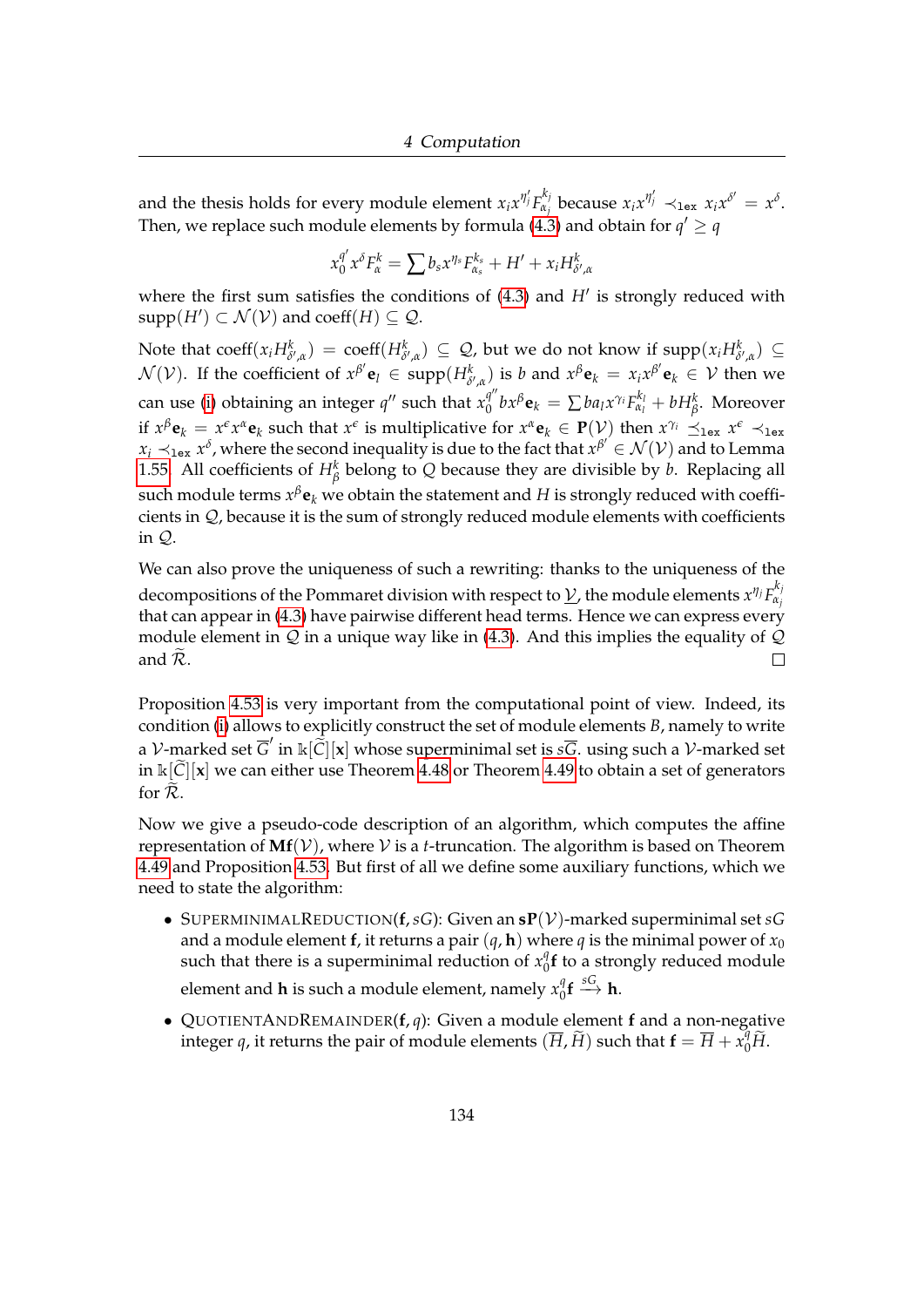• COEFF( $f, x^{\alpha}e_k$ ): It returns the coefficient of the module term  $x^{\alpha}e_k$  in the module element **f**. If  $x^{\alpha}$ **e**<sub>*k*</sub>  $\notin$  supp(**f**) the method returns zero.

### <span id="page-139-0"></span>**Algorithm 13** MARKEDSCHEME(V)

```
Input: V quasi-stable t-truncated module
Output: An ideal defining the marked scheme Mf(V)1: s\overline{G} \leftarrow \emptyset2: for all x^{\alpha}e<sub>k</sub> \in sP(V) do
  3: F^k_\alpha \leftarrow x^\alpha \mathbf{e}_k4: for all x^{\beta}e<sub>l</sub> \in \mathcal{N}(\mathcal{V})_{\text{deg}(x^{\alpha}e<sub>k</sub>)</sub> do
  5: F^k_\alpha \leftarrow C_{\alpha\beta kl} x^\beta \mathbf{e}_l6: end for
  7: s\overline{G} \leftarrow s\overline{G} \cup \{F_{\alpha}^{k}\}\8: end for
  9: \mathcal{E} \leftarrow \emptyset10: \overline{\mathbf{P}}(\mathcal{V}) \leftarrow \mathbf{P}(\mathcal{V}) \setminus \mathbf{s} \mathbf{P}(\mathcal{V})11: for all x^{\alpha}e<sub>k</sub> \in P(V) do
 12: (q, H) \leftarrow \text{SUPERMINIMALREDUCTION}(x^{\alpha} \mathbf{e}_k, s\overline{G})13: (\overline{H}, \widetilde{H}) \leftarrow \text{QUOTIENTANDREMAINDER}(H, q)<br>14: for all x^{\eta}e_1 \in \text{supp}(\overline{H}) do
 14: for all x^{\eta}e<sub>l</sub> \in supp(\overline{H}) do
 15: \mathcal{E} \leftarrow \mathcal{E} \cup \{ \text{COEFF}(\overline{H}, x^n \mathbf{e}_l) \}16: end for
17: end for
 18: L_1 \leftarrow \{x_i H_{\alpha}^k \mid H_{\alpha}^k \in s\overline{G} \text{ and } i > \text{cls}(x^{\alpha_{\text{sat}}})\}19: for all x_i H^k_\alpha \in L_1 do
 20: (q, H) \leftarrow \text{SuperminimalReduction}(x_i H_\alpha^K, s\overline{G})21: for all x^{\eta}e<sub>l</sub> \in supp(\overline{H}) do
 22: \mathcal{E} \leftarrow \mathcal{E} \cup \{ \text{ Coeff}(\overline{H}, x^n \mathbf{e}_l) \}23: end for
24: end for
25: return \mathcal{E}
```
**Theorem 4.54.** *Algorithm [13](#page-139-0) terminates and is correct.*

*Proof.* To prove that the algorithm terminates it is sufficient to recall Theorem [4.43](#page-129-2) [\(i\)](#page-129-0) where it is proved that the superminimal reduction is noetherian.

Hence we only have to show that the algorithm is correct, that is it returns a set of generators for the ideal defining  $Mf(V)$ . The starting point is the V-marked superminimal set  $s\overline{G}$ , having parameters in  $\widetilde{C}$  as coefficients of every module term in the tails and get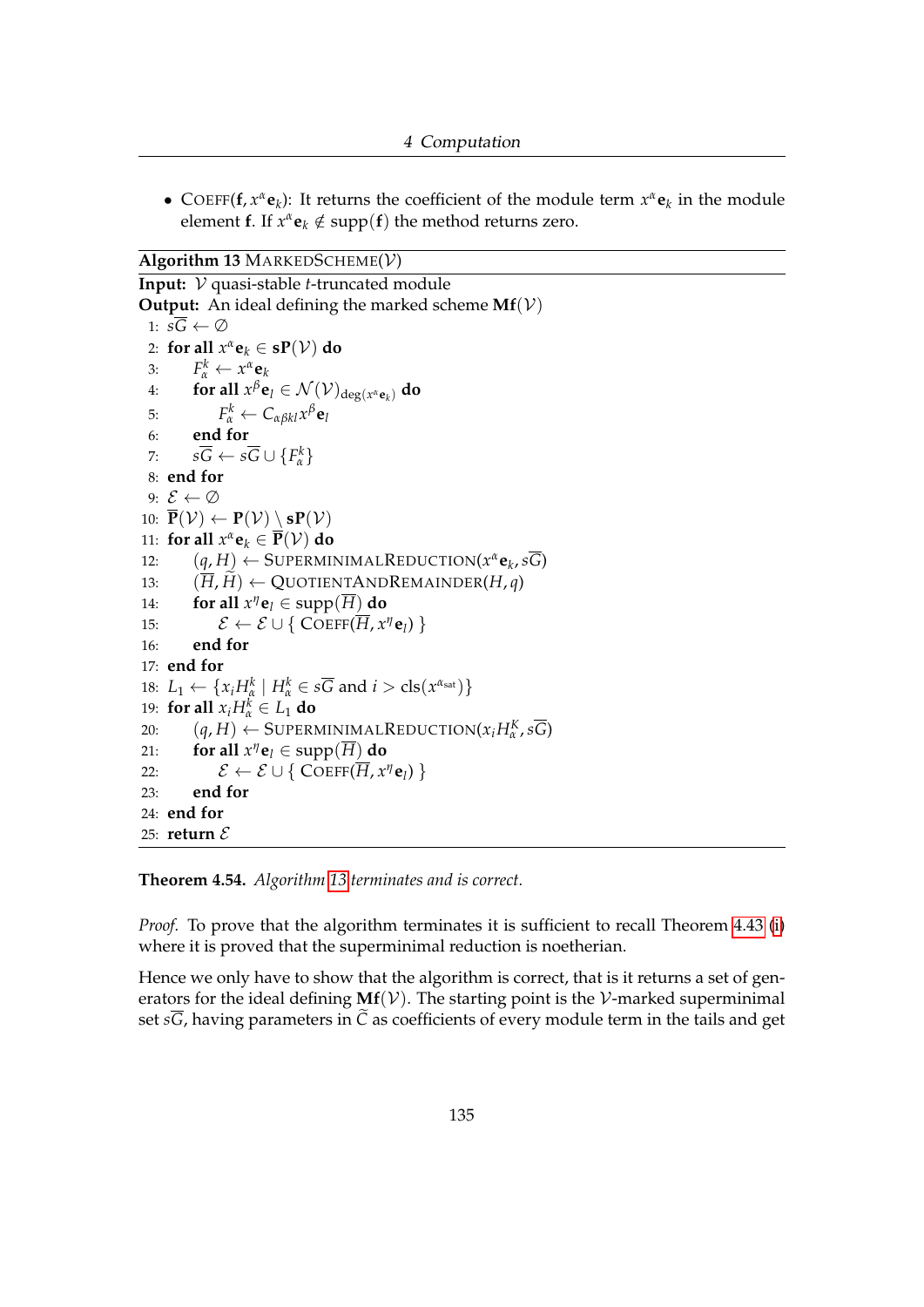a set  $\mathcal E$  of polynomials in  $\mathbb K[\widetilde{\mathcal C}]$ . We will show that the ideal generated by  $\mathcal E$  coincides with the ideal  $Q$  defined in Theorem [4.52.](#page-135-1)

Indeed in the first part (lines [\(11\)](#page-139-0)-[\(17\)](#page-139-0)), the algorithm computes the superminimal reduction *H* of each module term  $x^{\alpha}$ **e**<sub>*k*</sub>  $\in$  **P**( $V$ ) \ **sP**( $V$ ) and it imposes the conditions required by Proposition [4.53](#page-136-0) [\(i\)](#page-137-0). This means that the algorithm computes the set *D*<sup>1</sup> defined in Definition [4.51.](#page-135-0)

In the second part (lines [\(18\)](#page-139-0)-[\(24\)](#page-139-0)), the algorithm considers non-multiplicative prolongations  $x_iH_\alpha^k$  of superminimal generators  $H_\alpha^k$ , such that  $x_ix^\alpha \mathbf{e}_k = x^\eta x^{\alpha_{\text{sat}}} \mathbf{e}_k$ . Then  $x^{\eta} \prec_{\texttt{lex}} x_i$  by Lemma [4.36.](#page-127-0) These prolongations correspond to the set *L*<sub>1</sub> defined in Theorem [4.49.](#page-133-0)

At line [\(20\)](#page-139-0) of the algorithm we compute the superminimal reduction of the associated non-multiplicative prolongations

$$
x_0^q x_i H_\alpha^k \xrightarrow{sG} H,
$$

that is applying Lemma [4.47:](#page-132-2)

$$
x_0^q x_i H_\alpha^k = H + \sum b_j x^{\eta_j} F_{\beta_j}^{k_j}
$$

with  $b_j \in \mathbb{R}[\widetilde{\text{C}}]$ ,  $F_{\beta_j}^{k_j}$  $\beta_j \in s\overline{G}$ ,  $x^{\eta_j} \prec_{\texttt{lex}} x_i x_0^t$  and  $x^{(\eta_j)_{\text{sat}}} \prec_{\texttt{lex}} x_i$ .

The module element *H* is strongly reduced and it belongs to the module  $\langle s\overline{G} \rangle \subseteq \Bbbk[\widetilde{C}][\mathbf{x}]$ , hence its coefficients belong to  $D_2 \subseteq Q$ .

Then by construction, Q is contained in  $\tilde{\mathcal{R}}$  and it satisfies the condition required by Proposition 4.53 (ii), hence  $\mathcal{Q} = \tilde{\mathcal{R}}$ . Proposition [4.53](#page-136-0) [\(ii\)](#page-137-1), hence  $\mathcal{Q} = \tilde{\mathcal{R}}$ .

## 4.4.2 Computing Marked Families Using Dehomogenization

The main problem of Algorithm [13](#page-139-0) is the computation of superminimal reductions. Assume that we compute the superminimal reduction of an element **f**. Then we have to determine a non-negative q, such that there is a reduction from  $x_0^q$  $\int_0^q f$  to a strongly reduced module element. The value of the integer *q* cannot be predicted before the superminimal reduction and due to that *q* could be arbitrary large. As we have to multiply several times with  $x_0^{q'}$  with  $q' \leq q$  during the superminimal reduction this is one bottleneck for the superminimal reduction.

In the following we use another approach which computes exactly the same result than Algorithm [13](#page-139-0) but without using the costly superminimal reduction. It is the straightforward generalization of an idea from [\[10\]](#page-159-2).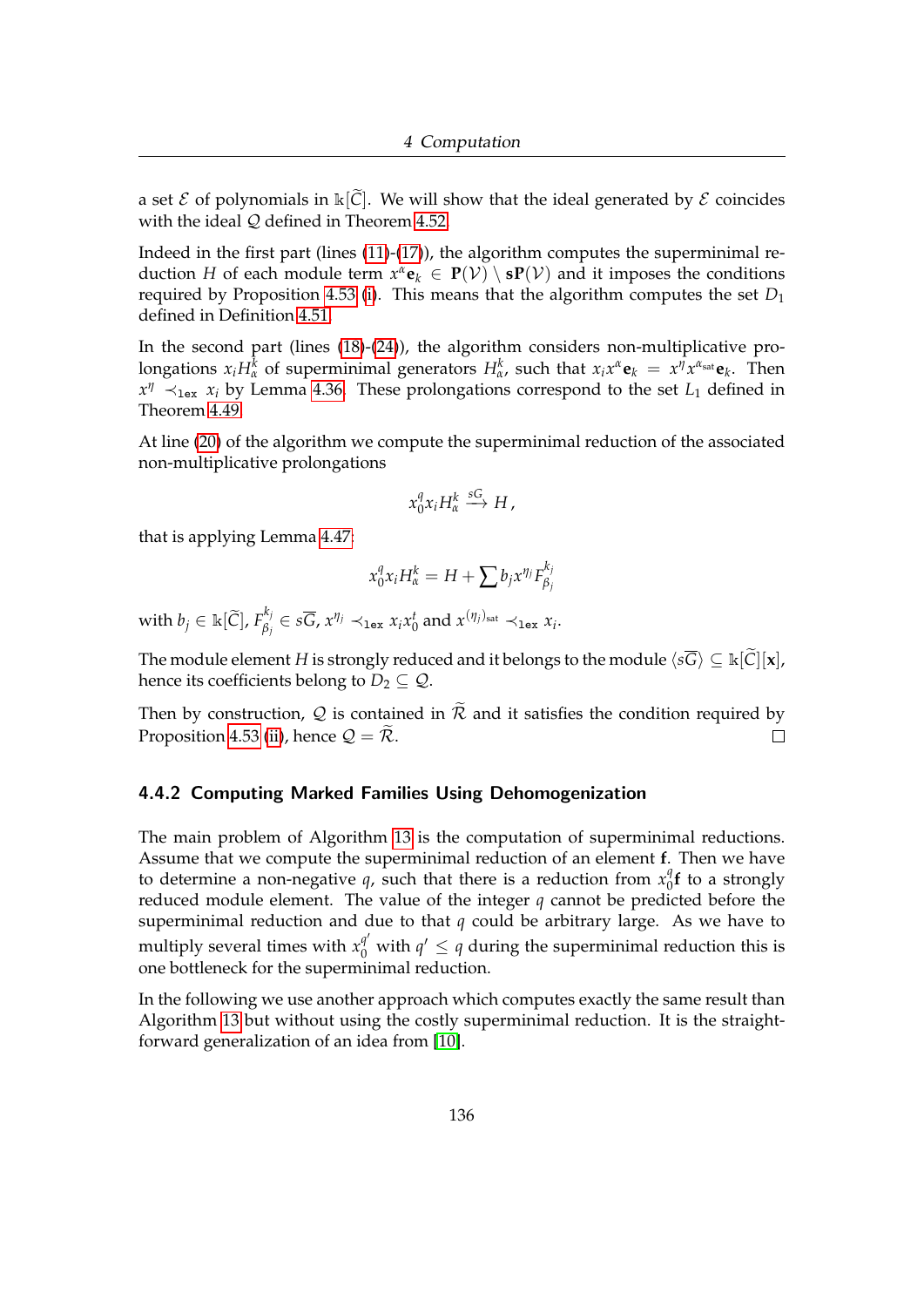Let us consider the quasi-stable module  $\mathfrak{V} \subseteq A[x_1,\ldots,x_n]^m$  and a non-negative integer *t*. We know that the module  $\mathcal{V} = \mathcal{B}^{\min}(\mathfrak{V}) \cdot A[x_0, \ldots, x_n]^m$  is a saturated quasi-stable module in  $A[x_0, \ldots, x_n]^m$ . We define  $\mathbf{h}^h$  as the homogenization of  $\mathbf{h} \in A[x_1, \ldots, x_n]$ with the variable  $x_0$  and  $\mathfrak{V}^h$  as the homogenization of  $\mathfrak V$  with the variable  $x_0$ . Then we immediately see that  $\mathcal{V}_{\geq t} = (\mathfrak{V}^h)_{\geq t}$ . In the following we denote as usual  $A[x_0,\ldots,x_n]$ as  $A[\mathbf{x}]$  and  $A[x_1, \ldots, x_n]$  as  $A[\mathbf{x}']$ . Originally we defined a marked module element as a homogeneous module element. In the following do not demand that a marked module element in  $A[x']^m$  must be homogeneous, anymore.

**Definition 4.55.** Let  $\mathfrak{V} \subseteq A[\mathbf{x}']^m$  be a quasi-stable module and  $\mathcal{V} = \mathfrak{V}^h$ .

- *A*  $[\mathbf{P}(\mathfrak{V}), t]$ -marked set  $\mathfrak{B}$  *is a finite set of monic marked module elements*  $\mathbf{f}_\alpha^k \in A[\mathbf{x}']$  $s$ uch that the head module terms  $\mathrm{Ht}(\mathbf{f}_\alpha^k) = x^\alpha \mathbf{e}_k$  are pairwise different and form the Pom*maret basis*  $P(\mathfrak{V})$  *and*  $\text{supp}(\mathbf{f}^k_{\alpha} - x^{\alpha} \mathbf{e}_k) \subseteq \mathcal{N}(\mathfrak{V})_{\leq s}$  with  $s = \max(\{t, \deg(x^{\alpha} \mathbf{e}_k)\}).$
- *A*  $[P(\mathfrak{V}), t]$ -marked set  $\mathfrak{B}$  *is a*  $[P(\mathfrak{V}), t]$ -marked basis *if there is a*  $P(\mathcal{V}_{\geq t})$ -marked basis  $B$  and a non-negative integer  $q_\alpha$  for every  $x^\alpha \mathbf{e}_k \in \mathbf{P}(\mathfrak{V})$  such that  $x_0^{q_\alpha} \mathbf{f}_\alpha^k$  belongs to  $B$ .

**Definition 4.56.** Let  $\mathfrak{B}$  be a  $[\mathbf{P}(\mathfrak{V}), t]$ -marked set. We define

$$
\widetilde{\mathfrak{B}} := \left\{ x^{\delta} \mathbf{f}_{\alpha}^{k} \mid \mathbf{f}_{\alpha}^{k} \in \mathfrak{B} \text{ and } x^{\delta} \in A[X_{P}(x^{\alpha} \mathbf{e}_{k})] \right\}.
$$

*We will denote by*  $\stackrel{\mathcal{B}}{\longrightarrow}$  *the transitive closure of the following reduction relation on A[x']: f <i>is*  $\int f(x) \, dx$  *in relation with*  $f'$  *if*  $f' = f - c x^\delta f_\alpha^k$  *where*  $x^\delta f_\alpha^k \in \widetilde{\mathfrak{B}}$  *and c is the coefficient of the module term*  $x^{\alpha}x^{\delta}$ **e**<sub>*k*</sub> in **f**. We will write **f**  $\xrightarrow{\mathfrak{B}}*$  **h** if **f**  $\xrightarrow{\mathfrak{B}}$  **h** and **h** ∈  $\langle \mathcal{N}(\mathfrak{V}) \rangle$ *.* 

**Proposition 4.57.** *Let*  $\mathcal{B}$  *be a*  $[P(\mathfrak{V}), t]$ *-marked set.* 

- *(i)* The reduction relation  $\stackrel{\mathfrak{B}}{\longrightarrow}$  is noetherian and confluent.
- *(ii)* For every module element  $f \in A[x']^m$  there is  $h \in \langle \mathcal{N}(\mathfrak{V}) \rangle$  such that  $f \stackrel{\mathfrak{B}}{\longrightarrow}^* h$ . The *module element* **h** *is a*  $\mathfrak{V}$ -reduced form of **f** *modulo the module*  $\langle \mathfrak{B} \rangle$ *.*

 $\Box$ 

(*iii*)  $A[\mathbf{x}']^m = \langle \widetilde{\mathfrak{B}} \rangle \oplus \langle \mathcal{N}(\mathfrak{V}) \rangle.$ 

*Proof.* The proof is analogous to the proof of [\[10,](#page-159-2) Prop. 4.3].

Even if the definition of  $[P(\mathfrak{V}), t]$ -marked basis relies on the existence of a homogeneous marked basis in  $A[x]^m$  the following theorem shows that it is equivalent to consider a condition which involves only  $\mathfrak{V}\text{-reduced forms modulo } \langle \mathfrak{B} \rangle$  and their degrees.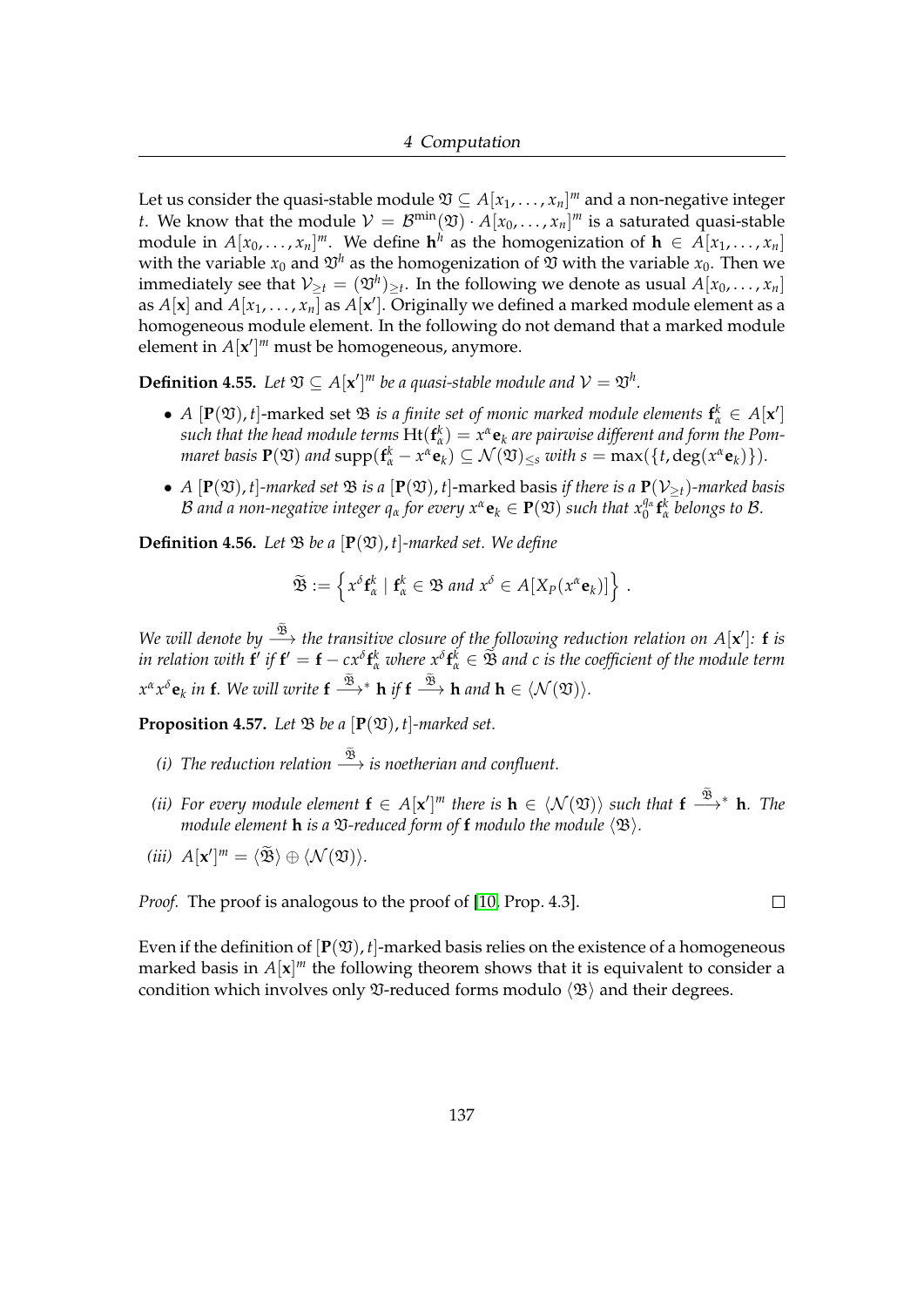<span id="page-142-0"></span>**Theorem 4.58.** Let  $\mathfrak{B}$  be a  $[\mathbf{P}(\mathfrak{V}), t]$ -marked set. It is a  $[\mathbf{P}(\mathfrak{V}), t]$ -marked basis if and only *if every module element*  $f \in A[x']^m$  *has a*  $\mathfrak{V}\text{-}normal form$  **h** *modulo*  $\langle \mathfrak{B} \rangle$  *with*  $\text{deg}(\mathbf{h}) \leq \frac{1}{\sqrt{2}}$  $max({\{deg(f), t\}}).$ 

*Proof.* One direction of the proof is analogous to the proof of [\[10,](#page-159-2) Thm. 4.4] and the other direction is analogous to the proof of [\[10,](#page-159-2) Thm. 4.5]  $\Box$ 

Let  $\mathfrak{B}$  be a  $[\mathbf{P}(\mathfrak{V}), t]$ -marked basis. By Theorem [4.58](#page-142-0) we can consider for every  $x^{\beta} \mathbf{e}_k \in$  $\mathfrak{V}_{\leq t} \setminus \mathbf{P}(\mathfrak{V})$  the module element  $\mathbf{f}_{\beta}^k$ *β* := *x <sup>β</sup>***e***<sup>k</sup>* − **h** where **h** is the V-normal form of *x <sup>β</sup>***e***<sup>k</sup>* modulo  $\langle {\frak B} \rangle$  which belongs to  $\langle {\cal N}({\frak V})_{\leq t}\rangle.$  We denote by  $\overline{\frak B}$  the set  $\{{\bf f}_\ell^k\}$  $\frac{k}{\beta}$  |  $x^{\beta}$ **e**<sub>*k*</sub>  $\in$   $\mathfrak{V}_{\leq t} \setminus$  $P(\mathfrak{V})\}\subset \langle \mathfrak{B}\rangle.$ 

**Corollary 4.59.** *There is a bijective correspondence between the set of*  $[P(\mathfrak{V}), t]$ *-marked bases and the set of*  $P(V_{\geq t})$ -marked bases.

*Proof.* The proof is analogous to the proof of [\[10,](#page-159-2) Cor. 4.8].

Finally, we show that  $[P(\mathfrak{V}), t]$ -marked bases have the expected good behaviour with respect to the homogenization. We define  $\mathfrak{B}^h := \{ (\mathbf{f}_\alpha^k)^h \mid \mathbf{f}_\alpha^k \in \mathfrak{B} \}$  and  $\widetilde{\mathfrak{B}}^h := \{ (\mathbf{f}_\alpha^k)^h \mid \mathbf{f}_\alpha^k \in \widetilde{\mathfrak{B}} \}$  $f^k_\alpha \in \widetilde{\mathfrak{B}}$ .

**Theorem 4.60.** *If*  $\mathfrak{B}$  *is a* [ $P(\mathfrak{V})$ *, t*]*-marked basis and*  $\mathcal{B}$  *is its corresponding*  $P(\mathcal{V}_{\geq t})$ *-marked*  $\text{basis then } \langle \mathcal{B} \rangle = \langle \mathfrak{B} \rangle_{\geq t}^h = \langle \mathfrak{B}^h \cup \widetilde{\mathfrak{B}}^h \rangle_{\geq t}$  and  $\langle \mathfrak{B} \rangle = \langle \mathfrak{B}^h \cup \widetilde{\mathfrak{B}}^h \rangle^{\text{sat}} = \langle \mathcal{B} \rangle^{\text{sat}}$ .

*Proof.* The proof is analogous to the proof of [\[10,](#page-159-2) Thm. 4.10].

The next theorem gives us an effective criterion for  $[\mathbf{P}(\mathfrak{V}), t]$ -marked bases.

<span id="page-142-1"></span>**Theorem 4.61.** *A*  $[P(\mathfrak{V}), t]$ -marked set  $\mathfrak{B}$  is a  $[P(\mathfrak{V}), t]$ -marked basis if and only if the two *following statements hold:*

- *(i)* For every  $x^{\beta}$ **e**<sub>*k*</sub>  $\in \mathfrak{V}_{\leq t} \setminus \mathbf{P}(\mathfrak{V})$ ,  $x^{\beta}$ **e**<sub>*k*</sub>  $\stackrel{\mathfrak{B}}{\longrightarrow}^*$  **h**<sub>*a*</sub><sup>*k*</sup> *with* **h**<sub>*a*</sub><sup>*k*</sup>  $\in \langle \mathcal{N}(\mathfrak{V})_{\leq t} \rangle^A$ .
- *(ii)* For every  $f^k_\alpha \in \mathfrak{B}$  and  $i > \text{cls}(x^\alpha)$ ,  $x_i f^k_\alpha \stackrel{\mathfrak{B}}{\longrightarrow}^* 0$ .

*Proof.* The proof is analogous to the proof of [\[10,](#page-159-2) Thm. 5.1].

 $\Box$ 

 $\Box$ 

 $\Box$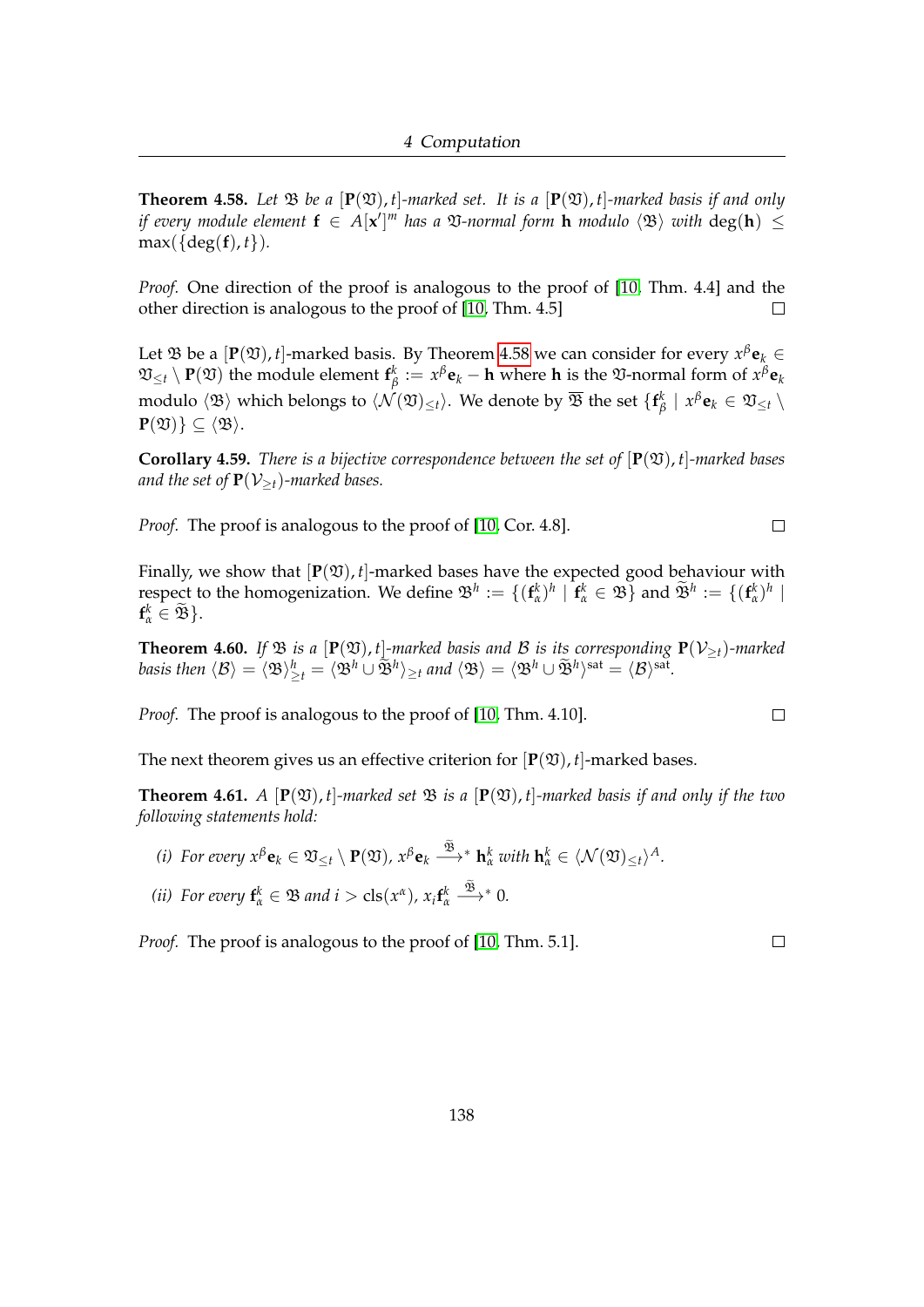**Example 4.62.** *Consider*  $\mathfrak{V} \subset \mathbb{k}[x_1, x_2]$  *which is generated by the Pommaret basis* 

$$
\mathbf{P}(\mathfrak{V}) = \{x_2^2\mathbf{e}_1, x_2x_1^2\mathbf{e}_1, x_1^2\mathbf{e}_1, x_2^3\mathbf{e}_2, x_2^2x_1\mathbf{e}_2\}.
$$

*As a first example we consider the set*

$$
\mathfrak{B}_1 = \{x_2^2 \mathbf{e}_1 + x_1^4 \mathbf{e}_2, x_2 x_1^2 \mathbf{e}_1, x_1^2 \mathbf{e}_1, x_2^3 \mathbf{e}_2, x_2^2 x_1 \mathbf{e}_2 + x_1 x_2 \mathbf{e}_1\}.
$$

*This set is obviously a*  $[P(\mathfrak{V}), 4]$ *-marked set. But it is not a*  $[P(\mathfrak{V}), 4]$ *-marked basis because*  $x_2(x_2^2x_1\mathbf{e}_2 + x_1x_2\mathbf{e}_1) \stackrel{\mathfrak{B}_1}{\longrightarrow}{}^* - x_1^5\mathbf{e}_1$ , which violates the second condition of Theorem [4.61.](#page-142-1)

*As a second example we consider the set*

$$
\mathfrak{B}_2 = \{x_2^2 \mathbf{e}_1 + x_1^4 \mathbf{e}_2, x_2 x_1^2 \mathbf{e}_1, x_1^2 \mathbf{e}_1, x_2^3 \mathbf{e}_2, x_2^2 x_1 \mathbf{e}_2\}.
$$

*This set is obviously a*  $[P(\mathfrak{V}), t]$ *-marked set for every t*  $\geq 4$ *, but it is not a*  $[P(\mathfrak{V}), 4]$ *-marked basis. Due to the first condition of Theorem*  $4.61 \ x_2^3$   $\mathbf{e}_1$  *must reduces to*  $\mathbf{h} \in \langle \mathcal{N}(\mathfrak{V})_{\leq 4} \rangle^{\mathbb{k}}$ *. But*  $x_2^3$ **e**<sub>1</sub>  $\xrightarrow{\mathfrak{B}_{2}}$  \*  $-x_2x_1^4$ **e**<sub>2</sub>  $\notin \langle \mathcal{N}(\mathfrak{V}) \rangle_{\leq 4}$ .

*However, one can easily check that it is a*  $[P(\mathfrak{V}), t]$ *-marked basis for t*  $\geq$  5.

In the last part of the example we have seen an example of a given  $[P(\mathfrak{V}), t]$ -marked set which is always a  $[\mathbf{P}(\mathfrak{V}), t]$ -marked basis if t is large enough. The next theorem shows that if a  $[P(\mathfrak{V}), t]$ -marked set is a  $[P(\mathfrak{V}), t]$ -marked basis for a large *t*, then it is always a  $[P(\mathfrak{V}), t']$  for  $t'$  large enough. In addition, it gives a precise bound, how large  $t$  must be.

**Theorem 4.63.** Let  $\mathfrak{B}$  be a  $[\mathbf{P}(\mathfrak{V}), t]$ *-marked set, with*  $t > \text{sat}(\mathfrak{V})$ *.*  $\mathfrak{B}$  *is a*  $[\mathbf{P}(\mathfrak{V}), t - 1]$ *-marked basis if and only if*  $\mathfrak{B}$  *is a*  $[P(\mathfrak{V}), t]$ *-marked basis.* 

*Proof.* The proof is analogous to the proof of [\[10,](#page-159-2) Thm. 5.4].

$$
\Box
$$

Using the theorem above, we can improve Theorem [4.61](#page-142-1) for large *t*.

**Corollary 4.64.** Let  $\mathfrak{B}$  be a  $[\mathbf{P}(\mathfrak{V}), t]$ -marked basis with  $t \geq \text{sat}(\mathfrak{V})$ .

- $\mathfrak{B}$  *is a*  $[\mathbf{P}(\mathfrak{V}), t]$ *-marked basis if and only if it is a*  $[\mathbf{P}(\mathfrak{V}), t 1]$ *-marked basis.*
- $\mathfrak{B}$  *is a*  $[\mathbf{P}(\mathfrak{V}), \mathrm{sat}(\mathfrak{V})-1]$ *-marked basis if and only if* 
	- *(i)* For every  $x^{\beta}$ **e**<sub>*k*</sub>  $\in \mathfrak{V}_{\leq \text{sat}(\mathfrak{V})-1} \setminus \mathbf{P}(\mathfrak{V})$  there is a reduction  $x^{\beta}$ **e**<sub>*k*</sub>  $\xrightarrow{\mathfrak{B}}^*$  **h**<sup>*k*</sup><sub>*a*</sub> *with*  $\mathbf{h}^k_{\alpha} \in \langle \mathcal{N}(\mathfrak{V})_{\leq \mathrm{sat}(\mathfrak{V})-1} \rangle^A.$
	- *(ii)* For every  $f^k_\alpha \in \mathfrak{B}$  and  $i > \text{cls}(x^\alpha)$ ,  $x_i f^k_\alpha \stackrel{\mathfrak{B}}{\longrightarrow}^* 0$ .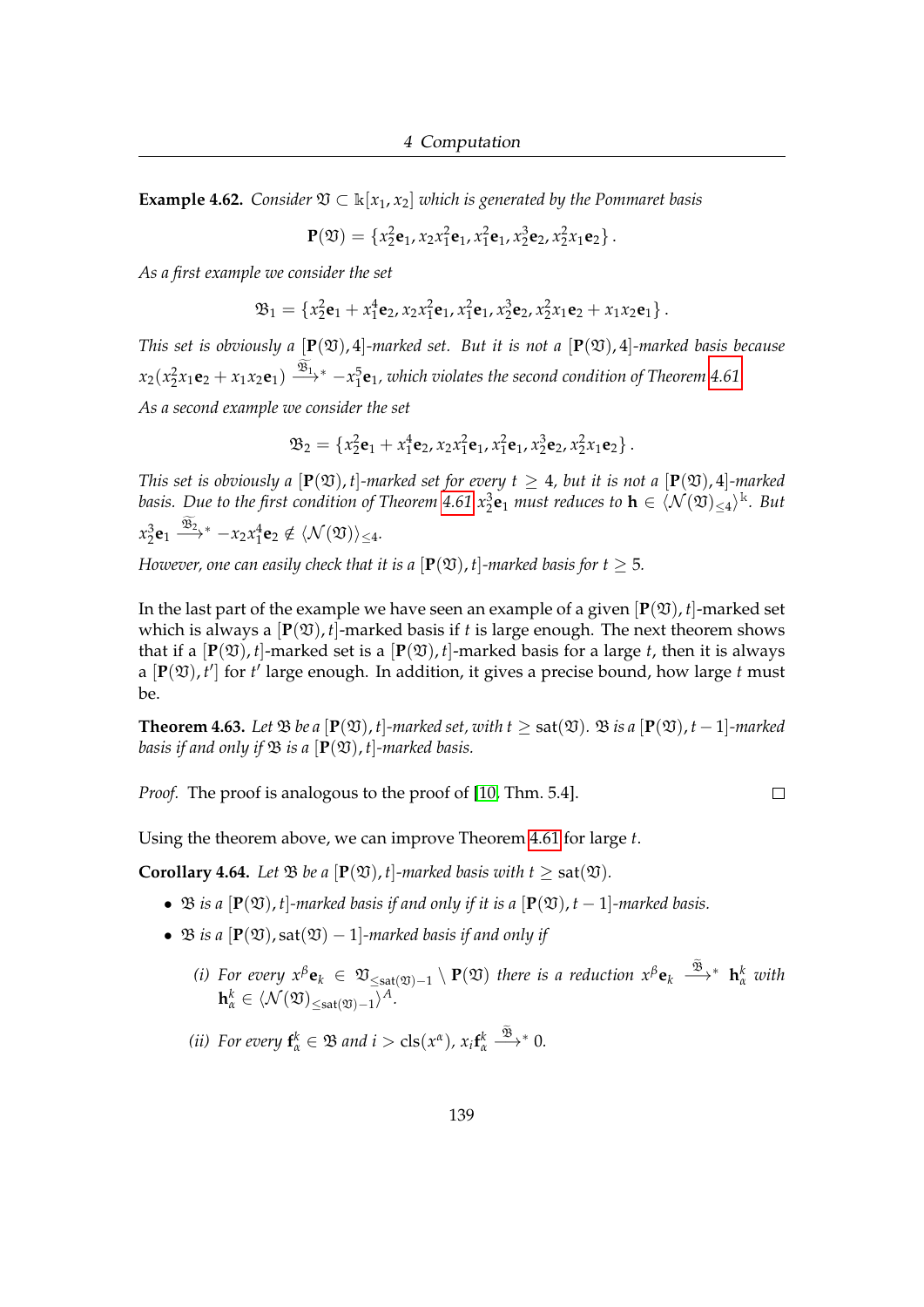It turns out that we can simplify the check for a  $[\mathbf{P}(\mathfrak{V}), \text{sat}(\mathfrak{V}) - 1]$ -marked basis even more, if  $A[\mathbf{x}']^m/\mathfrak{V}$  is an artinian module, that is  $\mathcal{N}(\mathfrak{V})$  is a finite set of terms and we have that  $\mathcal{N}(\mathfrak{V})_{\text{reg}(\mathfrak{V})-1}=\mathcal{N}(\mathfrak{V})_{\text{reg}(\mathfrak{V})+r}$  for a non-negative integer  $r.$  Furthermore, it is equivalent to the fact, that  $\mathsf{HP}_{A[\mathbf{x}']/\mathfrak{V}}(t) = 0.$ 

**Proposition 4.65.** Let  $\mathfrak{B}$  be a  $[\mathbf{P}(\mathfrak{V}), t]$ -marked set with  $t \geq$  sat $(\mathfrak{V})$ *. If*  $\mathcal{N}(\mathfrak{V})$  *is finite then*  $\mathfrak{B}$  $i$ *s*  $a$   $[\mathbf{P}(\mathfrak{V}), \text{sat}(\mathfrak{V})-1]$ -marked basis if and only if  $x_i \mathbf{f}^k_\alpha \overset{\mathfrak{B}}{\longrightarrow} ^* 0$  for every  $\mathbf{f}^k_\alpha \in \mathfrak{B}$  and for every  $i > \text{cls}(x^{\alpha})$ .

*Proof.* The proof is analogous to the proof of [\[10,](#page-159-0) Prop. 5.6].

 $\Box$ 

Now we describe a new algorithm for computing the marked scheme corresponding to the saturated quasi-stable ideal  $V\subseteq \Bbbk[\mathbf{x}]^m$ . Let  $\mathfrak{V}\subseteq \Bbbk[\mathbf{x}']^m$  the corresponding dehomogenization of  $V$ , that is  $\mathfrak{V} := \langle \mathcal{B}^{\min}(\mathcal{V}) \rangle \cdot \mathbb{k}[\mathbf{x}']^m$ .

For every  $x^{\alpha}$ **e**<sub>*k*</sub>  $\in$  **P**( $\mathfrak{V}$ ) let  $q_{\alpha} := max({f, deg(x^{\alpha}e_{k})})$ . We define the following set of parameters

$$
\mathfrak{C} := \{ \mathfrak{C}_{\alpha\eta kl} \mid x^{\alpha} \mathbf{e}_k \in \mathbf{P}(\mathfrak{V}), \ x^{\eta} \mathbf{e}_l \in \mathcal{N}(\mathfrak{V})_{\leq q_{\alpha}} \}
$$

and construct the  $P(\mathfrak{V})$ -marked set  $\mathfrak{G} \subset \Bbbk[\mathfrak{C}][x']^m$  consisting of all elements

$$
\mathfrak{F}^k_\alpha:=\left(x^\alpha-\sum_{x^\eta\mathbf{e}_k\in\mathcal{N}(\mathfrak{V})_{\leq q_\alpha}}\mathfrak{C}_{\alpha\eta k k}x^\eta\right)\mathbf{e}_k-\sum_{\substack{x^\eta\mathbf{e}_l\in\mathcal{N}(\mathcal{V})_{\leq q_\alpha}}}\mathfrak{C}_{\alpha\eta k l}x^\eta\mathbf{e}_l
$$

with  $x^{\alpha}$ **e**<sub>*k*</sub>  $\in$  **P**( $\mathfrak{V}$ ).

 $\text{For every } x^\beta \mathbf{e}_k \, \in \, \mathfrak{V}_{\leq t} \setminus \mathbf{P}(\mathfrak{V}), \text{ let } \mathbf{h}^k_\beta$  $\frac{k}{\beta}$  the unique module element in  $\langle \mathcal{N}(\mathfrak{V}) \rangle^{\Bbbk[\mathfrak{C}]}$  such that  $x^{\beta}$ **e**<sub>*k*</sub>  $\xrightarrow{\mathfrak{G}}^*$  **h**<sup>*k*</sup><sub>*f*</sub>  $\iota_{\beta}^k$ . We write  $\mathbf{h}_{\beta}^k = (\mathbf{h}_{\beta}^k)$  $(\mathbf{h}^k_\beta)^{(\leq t)} + (\mathbf{h}^k_\beta)$  $\binom{k}{\beta}^{(>t)}$  with  $(\mathbf{h}_{\beta}^{k})$  $\mathcal{L}_{\beta}^{k}$ )<sup>(≤*t*)</sup> ∈  $\langle \mathcal{N}(\mathfrak{V})_{\leq t} \rangle^{\Bbbk[\mathfrak{C}]}$ and (**h** *k*  $\mathcal{P}^{(k)}_{\beta}{}^{(>t)} \in \langle \mathcal{N}(\mathfrak{V})_{\leq \deg(\mathbf{h}^k_{\beta})} \setminus \mathcal{N}(\mathfrak{V})_{\leq t} \rangle^{\Bbbk[\mathfrak{C}]}.$ 

For every  $\mathfrak{F}_{\alpha}^k \in \mathfrak{G}$  and for every  $i > \text{cls}(x^{\alpha})$ , let  $\mathbf{h}_{\alpha,i}^k$  be the unique module element in  $\langle \mathcal{N}(\mathfrak{V}) \rangle \subseteq \mathbb{k}[\mathfrak{C}][\mathbf{x}'], \text{such that } x_i \mathfrak{F}_\alpha^k \stackrel{\mathfrak{G}}{\longrightarrow}^* \mathbf{h}_{\alpha,i}^k.$ 

Let  $\mathfrak{R} \subseteq \mathbb{k}[\mathfrak{C}]$  be the ideal generated by the coefficients in  $\mathbb{k}[\mathfrak{C}]$  of the module elements  $({\bf h}^k_\beta$ *β*)<sup>(>*t*)</sup> for every  $x^\beta$ **e***k*  $\in$   $\mathfrak{V}_{\leq t} \setminus$  **P**( $\mathfrak{V}$ ) and those of the module elements  $\mathbf{h}_{\alpha,i}^k$  for every  $\mathfrak{F}_{\alpha}^{k} \in \mathfrak{G}$  and every  $i > \text{cls}(x^{\alpha})$ .

**Theorem 4.66.** *The marked scheme*  $Mf(V_{\geq t})$  *is defined by the ideal*  $\langle \Re \rangle$  *as a subscheme of the affine space* A|C<sup>|</sup> *.*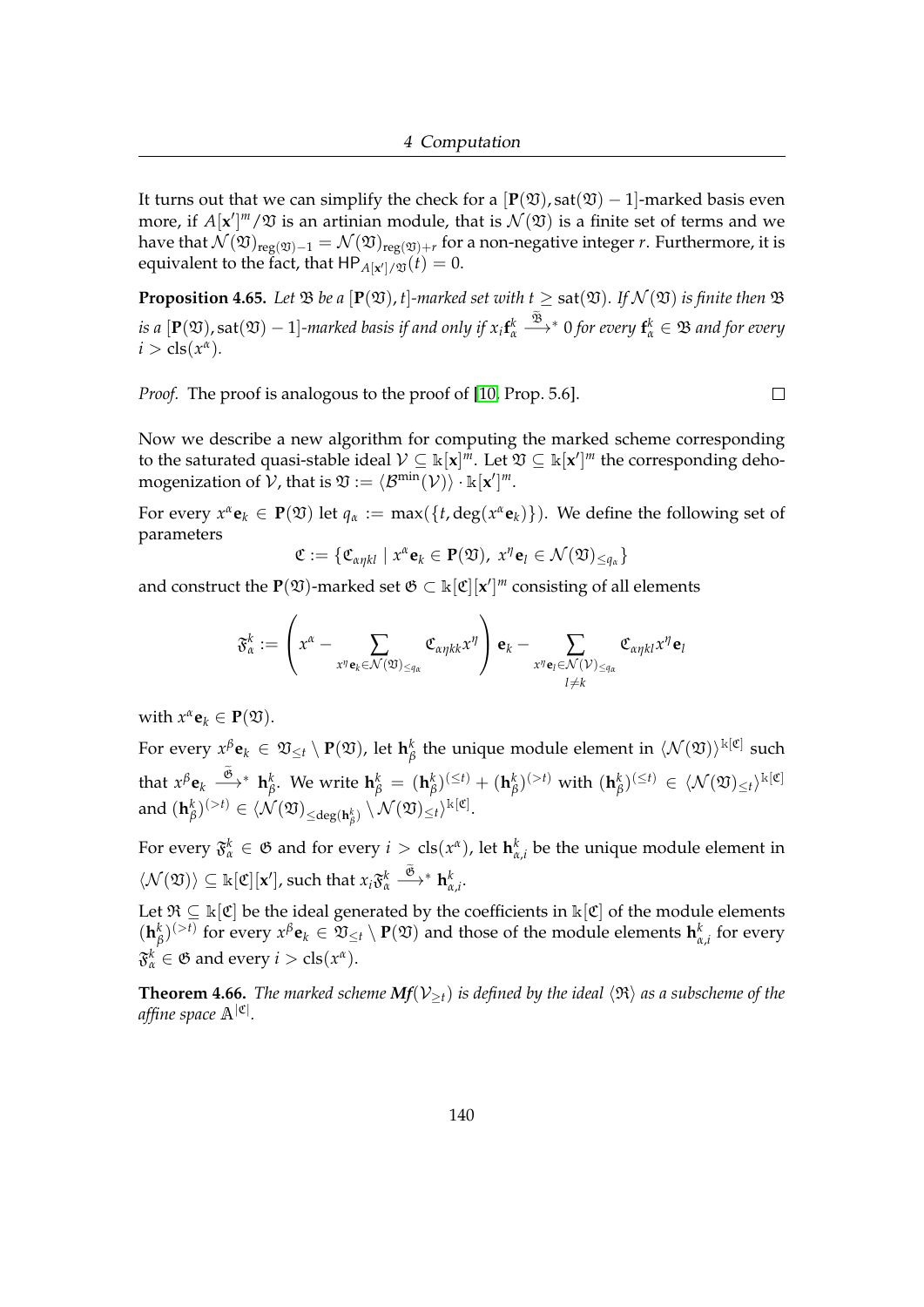*Proof.* Using the same arguments as in Theorem [3.44](#page-89-0) we can show that the set of all  $[\mathbf{P}(\mathfrak{V}), t]$ -marked bases over noetherian k-algebras can be represented by the affine scheme Spec(k[C]/ $\langle \Re \rangle$ ). We have seen in Corollary [4.59](#page-142-0) that there is a bijective correspondence between  $[P(\mathfrak{V}), t]$ -marked bases and  $P(\mathcal{V}_{\geq t})$ -marked bases. Therefore, Spec( $\Bbbk[\mathfrak{C}]/\langle\mathfrak{R}\rangle$ ) is also the representation of all  $\mathbf{P}(\mathcal{V}_{\geq t})$ -marked bases over noetherian k-algebras and so of  $Mf(\mathcal{V}_{\geq t})$ .  $\Box$ 

**Remark 4.67.** *The ideal*  $\Re$  *constructed above is exactly the ideal*  $\widetilde{R}$  *constructed by* superminimal reduction *of homogeneous module elements in Theorem [4.52](#page-135-0) for a marked scheme*  $Mf(\mathcal{V}_{\geq t})$ .

Now we describe another algorithm to compute marked schemes  $Mf(\mathcal{V}_{\geq t})$ , where  $\mathcal{V} \subseteq$  $\mathbb{k}[x]^m$  is a saturated quasi-stable module and *t* is an integer. For every  $\mathcal{V}_{\geq t}$  there exists a quasi-stable module  $\mathfrak{V}\subseteq \Bbbk[\mathbf{x}'],$  such that  $\mathcal{B}^{\min}(\mathfrak{V})\cdot \Bbbk[\mathbf{x}]=\mathcal{V}$  and  $\mathcal{V}_{\geq t}=\mathfrak{V}_{\geq t}^h.$ 

For simplicity, we choose as input of Algorithm [16](#page-148-0)  $\mathfrak{V} \subseteq \mathbb{k}[\mathbf{x}']$  and the non-negative integer *t*. The output of the algorithm is a set of equations which defines the ideal  $\langle \mathfrak{R} \rangle$ , which corresponds to the marked scheme  $Mf(V_{\geq t})$ .

At first, we define some additionally auxiliary functions, which we need for stating the algorithm:

- LOWERPART(**g**, *q*): Given a module element **g** and a non-negative integer *q*, it returns the pair of module elements  $(\mathbf{g}_1, \mathbf{g}_2)$  such that  $\mathbf{g} = \mathbf{g}_1 + \mathbf{g}_2$ ,  $\deg(\mathbf{g}_1) \leq q$ and for every  $x^{\gamma}$ **e**<sub>*k*</sub>  $\in$  supp(**g**<sub>2</sub>), deg( $x^{\gamma}$ **e**<sub>*k*</sub>)  $\geq$  *q* + 1.
- REDUCTION( $g$ ,  $\mathfrak{G}$ ): Given a  $[P(\mathfrak{V}), t]$ -marked set  $\mathfrak{G}$  and a module element  $g$ , it returns the module element  $\textbf{h}$  such that  $\textbf{g} \stackrel{\mathfrak{G}}{\longrightarrow}{}^*$   $\textbf{h}$  with  $\textbf{h} \in \langle \mathcal{N}(\mathfrak{V}) \rangle$  according to Definition [4.56.](#page-141-0)
- LOWTERMS( $\mathfrak{V}, t$ ): Given a quasi-stable module  $\mathfrak V$  it determines the set of module terms in  $\mathfrak{V}_{\leq t}$ .

Algorithm [14](#page-146-0) corresponds to the first condition of Theorem [4.61](#page-142-1) and Algorithm [15](#page-147-0) corresponds to the second condition of Theorem [4.61.](#page-142-1) We have seen that we can skip many reduction in the case, when  $A[x']^m/\mathfrak V$  is an artinian module. We have taken this into account at Algorithm [16](#page-148-0) line [\(11\)](#page-148-0). The improvement of Theorem [4.63](#page-143-0) is taken into account at Algorithm [16](#page-148-0) line [\(2\)](#page-148-0).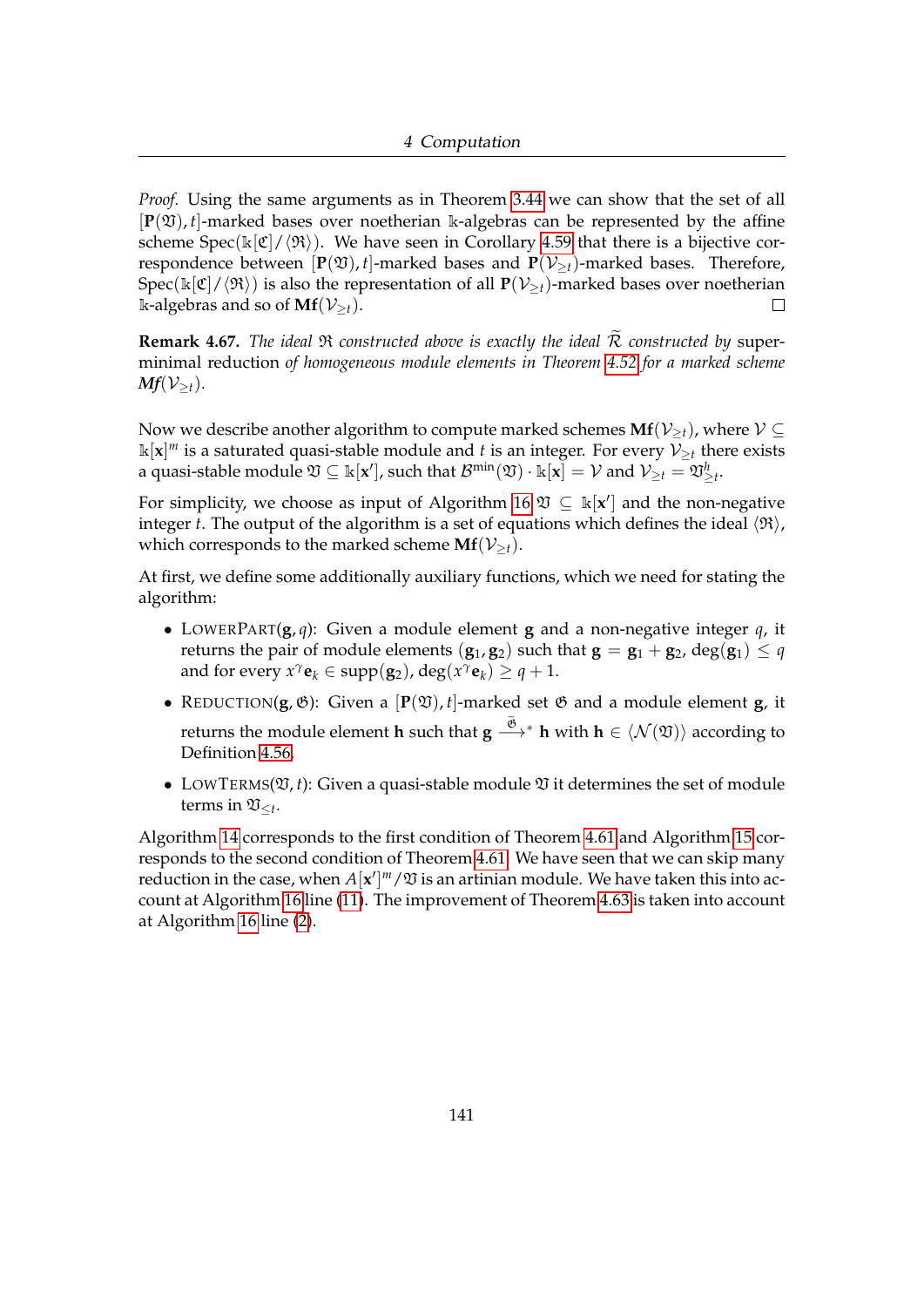```
4 Computation
```

```
\overline{\text{Algorithm 14 REDUCTIONONE}(\mathfrak{V}, t, \mathfrak{G})}Input: \mathfrak{V} \subseteq \mathbb{k}[\mathbf{x}']^m, a quasi-stable module
Input: t a non-negative integer
Input: \mathfrak{G} a [\mathbf{P}(\mathfrak{V}), t]-marked set
Output: Conditions to impose on the module elements in \mathfrak{G} 4.61(i)
  1: \mathcal{E} \leftarrow \emptyset2: \mathcal{B} \leftarrow \text{LOWTERMS}(\mathfrak{V}, t) \setminus \mathbf{P}(\mathfrak{V})3: for all x^{\beta}e<sub>k</sub> \in B do
  4: h ← REDUCTION(x
βek
, G)
 5: (h_1, h_2) \leftarrow \text{LOWERPART}(h, t)6: for all x^{\gamma}e<sub>l</sub> \in supp(h<sub>2</sub>) do
  7: \mathcal{E} \leftarrow \mathcal{E} \cup \{\text{COEFF}(\mathbf{h}_2, x^{\gamma} \mathbf{e}_l)\}\8: end for
 9: end for
10: return \mathcal{E}
```
### <span id="page-146-2"></span>4.5 Computation of Concrete Hilbert Schemes

Now we want to use the tool set, which we developed earlier in this chapter, to compute several examples. Algorithms [5,](#page-106-0) [10](#page-115-0) and [16](#page-148-0) with their corresponding subalgorithms are implemented experimentally in the computer algebra system COCOALIB([\[1\]](#page-159-1)). At the moment the implementation of Algorithm [16](#page-148-0) can only compute Hilbert schemes. In this chapter we illustrated only some interesting examples. We also tested our experimental implementation with some larger and we were able to compute the Hilbert scheme of points in  $\mathbb{P}^3$  up to 14 points.

### 4.5.1 Reducedness of Hilb $_4^3$

It is still an open question if the Hilbert scheme for  $n = 3$  with Hilbert polynomial  $HP(t) = 4$  is reduced or not over a field of characteristic zero. First of all we shortly repeat the definition and some properties of a reduced scheme.

**Definition 4.68.** Let X be a scheme. It is reduced if every local ring  $\mathcal{O}_{X,x}$  is reduced, that is if  $r \in \mathcal{O}_{X,x}$  *with*  $r^n = 0$  *for some*  $n > 0$ *, then*  $r = 0$ *. Or in other words: the ring*  $\mathcal{O}_{X,x}$  *does not contain any nilpotent elements.*

<span id="page-146-1"></span>**Lemma 4.69.** *A scheme X is reduced if and only if*  $\mathcal{O}_X(U)$  *is a reduced ring for all open subsets U* ⊆ *X.*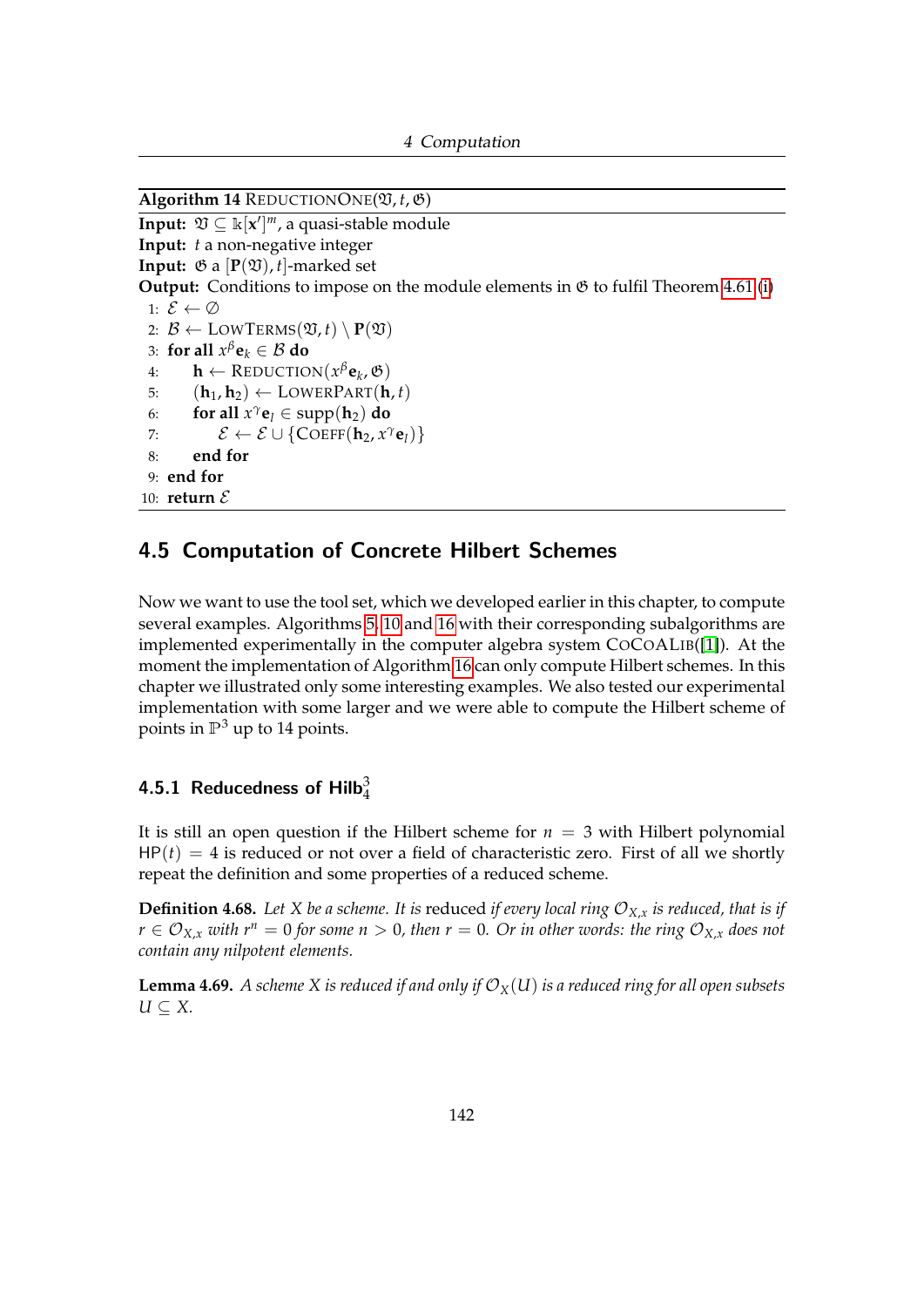<span id="page-147-0"></span>Algorithm 15 REDUCTIONTWO( $\mathfrak{V}, t, \mathfrak{G}$ )

**Input:**  $\mathfrak{V} \subseteq \mathbb{k}[\mathbf{x}']^m$ , a quasi-stable module **Input:** *t* a non-negative integer **Input:**  $\mathfrak{G}$  a  $[\mathbf{P}(\mathfrak{V}), t]$ -marked set **Output:** Conditions to impose on the module elements in  $\mathfrak{G}$  to fulfil Theorem [4.61](#page-142-1) [\(ii\)](#page-142-3) 1:  $\mathcal{E} \leftarrow \emptyset$ 2: **for all**  $f^k_\alpha \in \mathfrak{G}$ ,  $i > \text{cls}(x^\alpha)$  **do** 3: **h** ← REDUCTION $(x_i f^k_\alpha, \mathfrak{G})$ 4: **for all**  $x^{\gamma}$ **e**<sub>*l*</sub>  $\in$  supp(**h**) **do** 5:  $\mathcal{E} \leftarrow \mathcal{E} \cup \{\text{COEFF}(\mathbf{h}_2, x^{\gamma} \mathbf{e}_l)\}\$ 6: **end for** 7: **end for** 8: **return**  $\mathcal{E}$ 

*Proof.* At first we suppose that *X* is reduced and *U* is an open subset of *X*. Let *s* be a section of  $\mathcal{O}_X(U)$ , such that  $s^n = 0$  for some  $n > 0$ . For each  $u \in U$  let  $\rho_u : \mathcal{O}_X(U) \longrightarrow$  $\mathcal{O}_{X,u}$  be the map which sends a section *s* over *U* to the corresponding stalk at *u*. Then  $\rho_u(s^n) = 0$  for all  $u \in U$ . This implies that  $s = 0$  because the map

$$
\mathcal{O}_X(U) \longrightarrow \prod_{x \in U} \mathcal{O}_{X,x}
$$

$$
s \longmapsto {\rho_x(s)}
$$

is injective. This shows that  $\mathcal{O}_X(U)$  is reduced.

Conversely, suppose that  $\mathcal{O}_X(U)$  is a reduced ring for every open subset  $U \subseteq X$  and let  $x \in U$ . We pick an element with a representation  $(V, f)$  from  $\mathcal{O}_{X,x}$ . Suppose f is nonzero. Then *f* is not nilpotent in  $\mathcal{O}_X(V)$ . Hence,  $(V, f)$  is not equivalent to a nilpotent element in  $\mathcal{O}_{X,x}$ . Hence,  $\mathcal{O}_{X,x}$  is reduced.  $\Box$ 

<span id="page-147-1"></span>**Proposition 4.70.** *Let X be a scheme. Then the following is equivalent:*

- *(i) X is reduced.*
- <span id="page-147-2"></span>*(ii)* There exists an affine open covering  $X = \bigcup_i U_i$ , such that  $\mathcal{O}_X(U_i)$  is reduced.
- <span id="page-147-3"></span>*(iii)*  $\mathcal{O}_X(U)$  *is reduced for every affine open*  $U \subseteq X$ .

*Proof.* [\(i\)](#page-147-1)  $\Leftrightarrow$  [\(ii\)](#page-147-2): *X* can be covered by affine open sets. Let  ${U_i}$  be an affine open covering of *X*. We know  $\mathcal{O}_X(U_i)$  is reduced for each *i* by Lemma [4.69.](#page-146-1) Conversely, assume that *X* is covered by an affine open covering  ${U_i}$  such that  $U_i = Spec(A_i)$  with *A*<sub>*i*</sub> reduced. Consider  $x \in U_i$ , then  $\mathcal{O}_{X,x} = (A_i)_x$ . Since  $A_i$  is reduced and reducedness does not vanish when localizing we get that  $\mathcal{O}_{X,x}$  is reduced.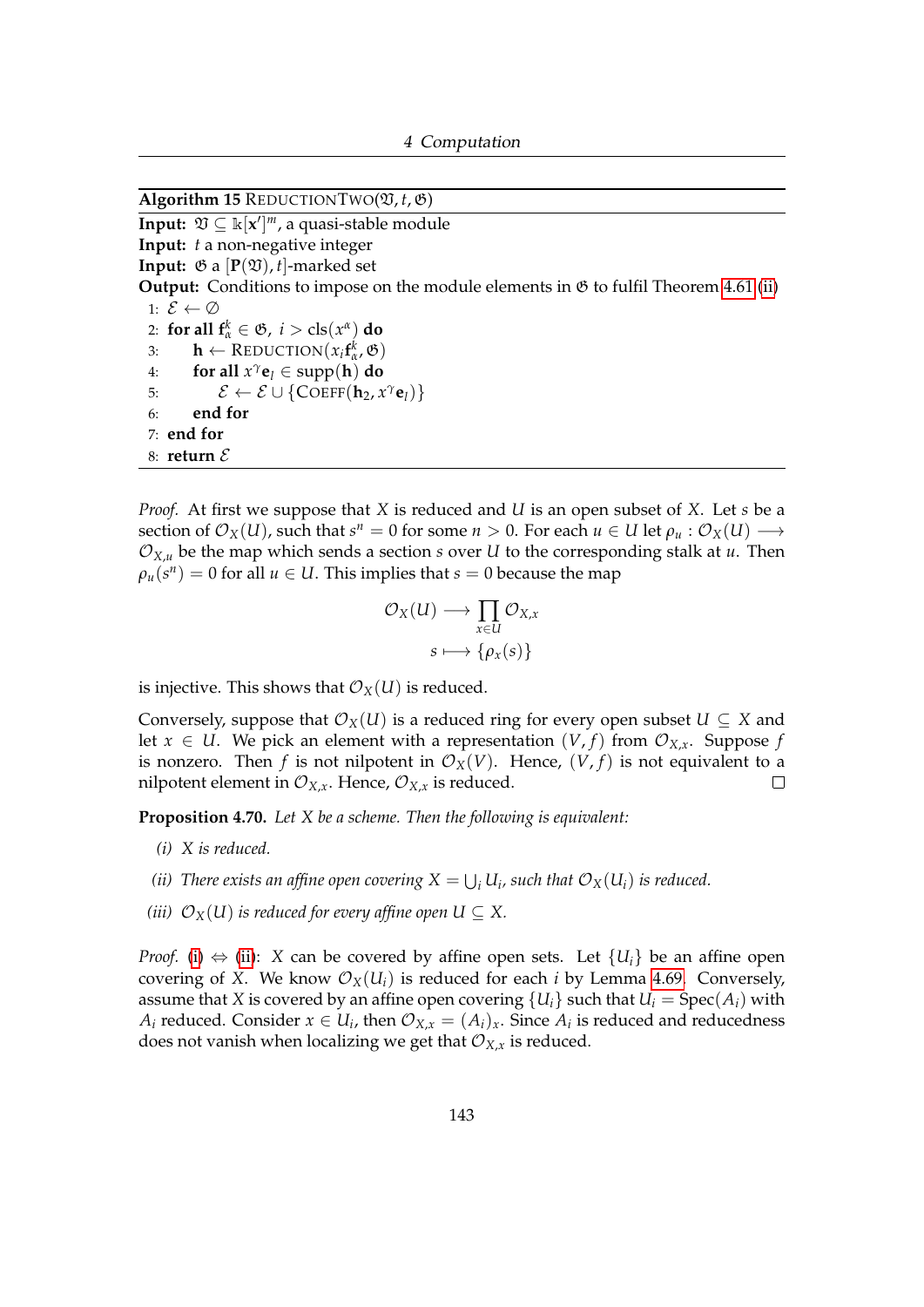<span id="page-148-0"></span> $\overline{\text{Algorithm 16} \text{ MARKEDSCHEME}(\mathfrak{V}, t)}$ 

```
Input: \mathfrak{V} \subseteq \mathbb{k}[\mathbf{x}']^m, a quasi-stable module
Input: t a non-negative integer
Output: A set of equations defining the ideal which defines the marked scheme
       Mf(\mathcal{V}_{>t})1: \mathcal{E} \leftarrow \emptyset2: t_0 \leftarrow \min(\{t, \text{sat}(\mathfrak{V}) - 1\})3: \mathfrak{G} \leftarrow \emptyset4: for all x^{\alpha}e<sub>k</sub> \in P(\mathfrak{V}) do
   5: \mathfrak{F}_{\alpha}^k \leftarrow x^{\alpha} \mathbf{e}_k6: for all x^{\eta} \mathbf{e}_{l} \in \mathcal{N}(\mathfrak{V}_{\leq \max(\lbrace t_{0}, \deg(x^{\alpha} \mathbf{e}_{k}) \rbrace)}) do
   7: \mathfrak{F}_{\alpha}^k \leftarrow \mathfrak{F}_{\alpha}^k + \mathfrak{C}_{\alpha\eta kl} x^{\eta} \mathbf{e}_l8: end for
  9: end for
10: \mathcal{E} \leftarrow \text{REDUCTIONTwo}(\mathfrak{V}, t_0, \mathfrak{G})11: if t_0 = \text{reg}(\mathfrak{V}) - 1 and \mathcal{N}(\mathfrak{V}_{\leq \text{reg}(\mathfrak{V})-1}) = \mathcal{N}(\mathfrak{V}_{\leq \text{reg}(\mathfrak{V})}) then
12: return \mathcal{E}13: end if
14: \mathcal{E} \leftarrow \mathcal{E} \cup \text{REDUCTIONONE}(\mathfrak{V}, t_0, \mathfrak{G})15: return \mathcal{E}
```
[\(i\)](#page-147-1)  $\Leftrightarrow$  [\(iii\)](#page-147-3): One direction is clear by Lemma [4.69.](#page-146-1) Conversely, suppose  $\mathcal{O}_X(U)$  is reduced for every affine open  $U \subset X$ . We can choose an affine open covering of *X*. Hence, by the equivalence of [\(ii\)](#page-147-2) and [\(i\)](#page-147-1) the claim follows.  $\Box$ 

To check if  $\text{Hilb}_4^3$  is reduced we compute an open covering by marked schemes and check if the corresponding rings, which are associated to the marked schemes, are reduced. The reducedness of marked scheme then implies that  $\text{Hilb}_4^3$  is reduced.

For  $\text{Hilb}_4^3$  we compute the Borel fixed open covering. At first, we have to compute all saturated 0-Borel fixed ideals with Hilbert polynomial  $HP(t) = 4$  in a polynomial ring with four variables. Using our implementation in the computer algebra system COCOALIB, we get the following three saturated 0-Borel fixed ideals.

$$
\mathcal{I}_1 = \langle x_1^2, x_2^2, x_2x_1, x_3^2, x_3x_2, x_3x_1 \rangle,
$$
  
\n
$$
\mathcal{I}_2 = \langle x_3, x_2^2, x_2x_1, x_1^3 \rangle,
$$
  
\n
$$
\mathcal{I}_3 = \langle x_3, x_2, x_1^4 \rangle.
$$

For these three ideals we computed the corresponding marked schemes, using CO-COALIB and our implementation of Algorithm [16.](#page-148-0) It turns out that we can embed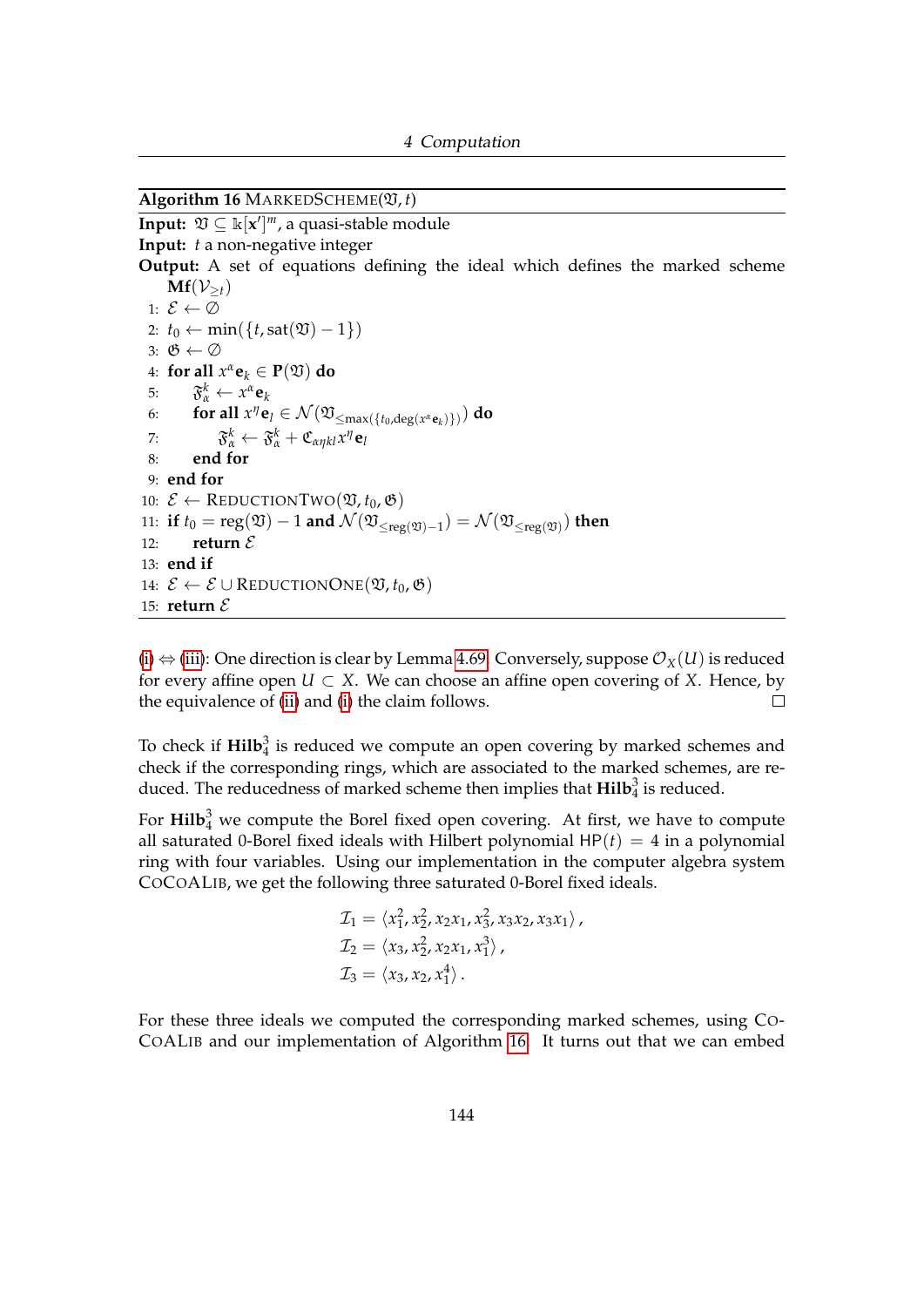$Mf(\mathcal{I}_1)$  in the affine space  $\mathbb{A}^{24}$ ,  $Mf(\mathcal{I}_2)$  in  $\mathbb{A}^{16}$  and  $Mf(\mathcal{I}_3)$  in  $\mathbb{A}^{12}$ .

For Mf( $\mathcal{I}_1$ ) the algorithm produces 32 equations, for Mf( $\mathcal{I}_2$ ) the algorithm produces 16 equations and for  $Mf(\mathcal{I}_3)$  it only produces one equation, namely 0.

The marked scheme Mf( $\mathcal{I}_3$ ) is a really simple space, because it is equal to  $\mathbb{A}^{12}$ . Hence, we can immediately deduce that the ring corresponding to  $Mf(\mathcal{I}_3)$  is a simple polynomial ring over k with 12 variables which is obviously reduced.

Let  $\mathcal{R}_1$  be the ideal generated by the equations corresponding to  $Mf(\mathcal{I}_1)$  and  $\mathcal{R}_2$  the ideal generated by the equations corresponding to Mf( $\mathcal{I}_2$ ). We assume that  $\mathcal{R}_1 \subseteq$  $\Bbbk[C_1,\ldots,C_{32}] := \Bbbk[C']$  and  $\mathcal{R}_2 \subseteq \Bbbk[C_1,\ldots,C_{16}] := \Bbbk[C'']$ . The ring  $\Bbbk[C']/\mathcal{R}_1$ , respectively  $\Bbbk[C'']/R_2$  is reduced if and only if  $\mathcal{R}_1$ , respectively  $\mathcal{R}_2$  is a radical ideal. To check this we computed with the computer algebra system SINGULAR ([\[14\]](#page-160-0)) the radicals of  $\mathcal{R}_1$  and  $\mathcal{R}_2$ . It turns out that both ideals are radical ideals.

Finally, this leads to the following theorem:

**Theorem 4.71.** *The Hilbert scheme Hilb*<sup>3</sup> 4 *is reduced.*

## **4.5.2 Quot** $_{2,t+2}^{2,(0,0)}$

In the following, we compute an open covering of the Quot-scheme for the Hilbert polynomial HP(*t*) = *t* + 2 over the polynomial module  $\mathbb{k}[x_0, x_1, x_2]_{(0,0)}^2$ , where  $\mathbb{k}$  is a field of characteristic zero. Currently, there is no implementation of Algorithm [16](#page-148-0) for computing Quot schemes. Hence, we will do the computations manually.

At first, we have to compute all saturated 0-Borel fixed modules in  $\mathbb{k}[x_0, x_1, x_2]_{(0,0)}^2$ . Using the algorithm MONOMIALMODULES  $(t + 2, \mathbb{k}[x_0, x_1, x_2]_{(0,0)}^2$ , 0-Borel-fixed) (Algorithm [12\)](#page-125-0) we have to compute at first all results of the algorithm DISTRIBUTEPOLYNO-MIAL( $t + 2$ , ((), ()), 2) (Algorithm [11\)](#page-122-0). There we get the following distributions:

<span id="page-149-0"></span>
$$
HP1 = (1, t + 1), HP2 = (0, t + 2),HP3 = (t + 1, 1), HP4 = (t + 2, 0).
$$
 (4.4)

This intermediate result leads to the following four saturated 0-Borel fixed modules:

$$
\mathcal{V}_1 = \langle x_2 \mathbf{e}_1, x_1 \mathbf{e}_1, x_2 \mathbf{e}_2 \rangle, \qquad \qquad \mathcal{V}_2 = \langle \mathbf{e}_1, x_2^2 \mathbf{e}_2, x_2 x_1 \mathbf{e}_2 \rangle, \n\mathcal{V}_3 = \langle x_2 \mathbf{e}_1, x_2 \mathbf{e}_2, x_1 \mathbf{e}_2 \rangle, \qquad \qquad \mathcal{V}_4 = \langle x_2^2 \mathbf{e}_1, x_2 x_1 \mathbf{e}_1, \mathbf{e}_2 \rangle.
$$

To compute the open covering we have to compute the marked schemes  $Mf((\mathcal{V}_1)_{\geq 2})$ , **Mf**( $(V_2)_{>2}$ ), **Mf**( $(V_3)_{>2}$ ) and **Mf**( $(V_4)_{>2}$ ). We have to consider the 2-truncations because the Gotzmann number of HP(*t*) is two. It is clear that  $Mf((\mathcal{V}_1)_{\geq 2}) \cong Mf((\mathcal{V}_3)_{\geq 2})$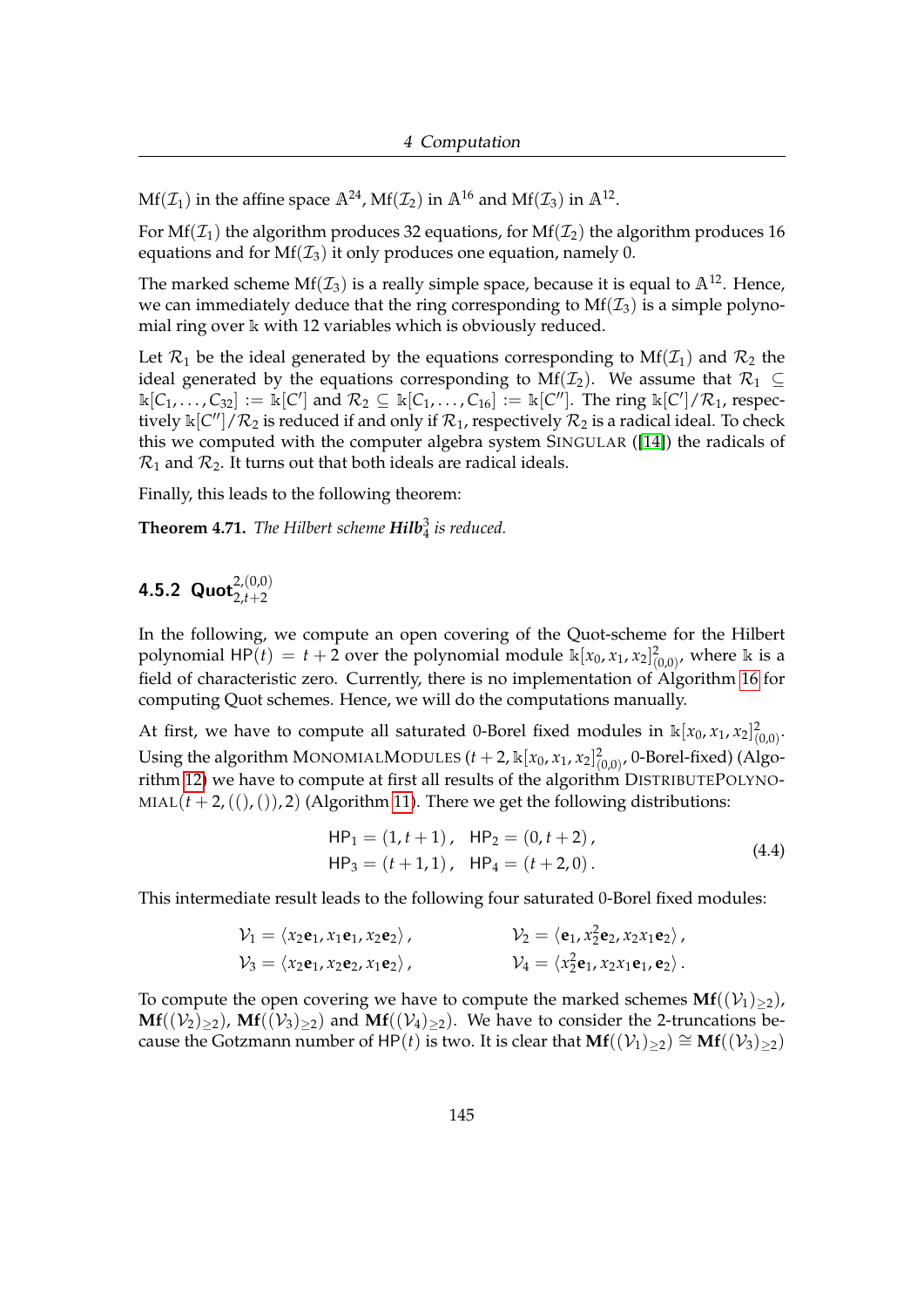and **Mf**( $(\mathcal{V}_2)_{>2}$ ) ≅ **Mf**( $(\mathcal{V}_4)_{>2}$ ). Hence, we only compute **Mf**( $(\mathcal{V}_1)_{>2}$ ) and **Mf**( $(\mathcal{V}_2)_{>2}$ ). Furthermore, it is enough to compute  $\mathbf{Mf}((\mathcal{V}_1)_{\geq 1})$ , because  $\mathbf{Mf}((\mathcal{V}_1)_{\geq 1}) \cong \mathbf{Mf}((\mathcal{V}_1)_{\geq 2})$ , due to Corollary [3.51.](#page-93-0)

We use Algorithm [16](#page-148-0) to compute the marked schemes. For that we have to define  $\mathfrak{V}_1\subseteq\Bbbk[x_1,x_2]^2.$  But, as we have seen in the previous section, this is trivial and  $\mathbf{P}(\mathfrak{V}_1)=$  ${x_2e_1, x_1e_1, x_2e_2}$ . To compute  $\mathbf{Mf}((\mathcal{V}_1)_{\geq 1})$ , we have to call MARKEDSCHEME( $\mathfrak{V}_1$ , 1). Due to the fact, that sat( $\mathfrak{V}_1$ ) = 1 this is equivalent to call MARKEDSCHEME( $\mathfrak{V}_1$ , 0), due to Corollary [4.64.](#page-143-1) In the first part of the algorithm we compute the set  $\mathfrak{G} \subset$  $\mathbb{k}[\mathfrak{C}^1][x_1,x_2]^2$ , which contains the following three elements:

$$
\mathcal{F}_1 = x_2 \mathbf{e}_1 + \mathfrak{C}_1 \mathbf{e}_1 + \mathfrak{C}_2 \mathbf{e}_2 + \mathfrak{C}_3 x_1 \mathbf{e}_2, \n\mathcal{F}_2 = x_1 \mathbf{e}_1 + \mathfrak{C}_4 \mathbf{e}_1 + \mathfrak{C}_5 \mathbf{e}_2 + \mathfrak{C}_6 x_1 \mathbf{e}_2, \n\mathcal{F}_3 = x_2 \mathbf{e}_2 + \mathfrak{C}_7 \mathbf{e}_1 + \mathfrak{C}_8 \mathbf{e}_2 + \mathfrak{C}_9 x_1 \mathbf{e}_2.
$$

For simplicity, we enumerate the variables  $\mathfrak{C}^1 = (\mathfrak{C}_1, \ldots, \mathfrak{C}_9)$  and the elements in  $\mathfrak G$ sequentially and not like in Algorithm [16.](#page-148-0)

In the second part of the algorithm we call the subalgorithm REDUCTIONTWO( $\mathfrak{V}, \mathfrak{0}, \mathfrak{G}$ ) (Algorithm [15\)](#page-147-0). In this algorithm we have to compute all possible non-multiplicative prolongations of elements in the  $[P(\mathfrak{V}_1), 0]$ -marked set. There is only one prolongation:

$$
x_2\mathfrak{F}_2 \xrightarrow{\mathfrak{G}}^{\mathfrak{G}} (-\mathfrak{C}_6\mathfrak{C}_9 - \mathfrak{C}_3)x_1^2\mathbf{e}_2 + (\mathfrak{C}_6^2\mathfrak{C}_7 - \mathfrak{C}_3\mathfrak{C}_4 + \mathfrak{C}_1\mathfrak{C}_6 - \mathfrak{C}_6\mathfrak{C}_8 - \mathfrak{C}_5\mathfrak{C}_9 - \mathfrak{C}_2)x_1\mathbf{e}_2 + (\mathfrak{C}_5\mathfrak{C}_6\mathfrak{C}_7 - \mathfrak{C}_2\mathfrak{C}_4 + \mathfrak{C}_1\mathfrak{C}_5 - \mathfrak{C}_5\mathfrak{C}_8)\mathbf{e}_2 + (\mathfrak{C}_4\mathfrak{C}_6\mathfrak{C}_7 - \mathfrak{C}_5\mathfrak{C}_7)\mathbf{e}_1.
$$

Out of this normal form we can extract the following set of polynomials:

$$
\mathcal{E}_1 = \left\{ -\mathfrak{C}_6 \mathfrak{C}_9 - \mathfrak{C}_3, \mathfrak{C}_6^2 \mathfrak{C}_7 - \mathfrak{C}_3 \mathfrak{C}_4 + \mathfrak{C}_1 \mathfrak{C}_6 - \mathfrak{C}_6 \mathfrak{C}_8 - \mathfrak{C}_5 \mathfrak{C}_9 - \mathfrak{C}_2, \n\mathfrak{C}_5 \mathfrak{C}_6 \mathfrak{C}_7 - \mathfrak{C}_2 \mathfrak{C}_4 + \mathfrak{C}_1 \mathfrak{C}_5 - \mathfrak{C}_5 \mathfrak{C}_8, \mathfrak{C}_4 \mathfrak{C}_6 \mathfrak{C}_7 - \mathfrak{C}_5 \mathfrak{C}_7 \right\}.
$$

It is clear that  $\mathcal{N}((\mathfrak{V}_1)_{\leq \mathrm{reg}(\mathfrak{V}_1)-1})\neq \mathcal{N}((\mathfrak{V}_1)_{\leq \mathrm{reg}(\mathfrak{V}_1)}).$  Therefore, we have to call RE-DUCTIONONE( $\mathfrak{V}_1$ , 0,  $\mathfrak{G}$ ) (Algorithm [14\)](#page-146-0), too. But we have to compute nothing in this algorithm, because there are no terms in  $(\frak{V}_1\setminus\mathbf{P}(\frak{V}_1)\cap\mathbb{T}^2)_{\leq 0}$ . As a result we get that  $\mathbf{Mf}((\mathcal{V}_1)_{\geq 2})$  is a subspace of  $\mathbb{A}^9$ , more exactly

$$
\mathbf{Mf}((\mathcal{V}_1)_{\geq 2}) \cong \Bbbk[\mathfrak{C}^1]/\langle \mathcal{E}_1 \rangle \,.
$$

Now it remains to compute  $Mf((V_2)_{\geq 2})$ . This is equivalent to compute for  $P(\mathfrak{V}_2)$  =  $\{e_1, x_2^2e_2, x_2x_1e_2\} \subset \mathbb{k}[x_1, x_2]^2$  the algorithm MARKEDSCHEME( $\mathfrak{V}_2$ , 1). Again, we compute at first the set  $\mathfrak{G} \subset \Bbbk[\mathfrak{C}^2][x_1,x_2]^2$ , which contains the three following elements:

$$
\begin{aligned}\n\mathfrak{F}_1 &= \mathbf{e}_1 + \mathfrak{C}_1 \mathbf{e}_2 + \mathfrak{C}_2 x_1 \mathbf{e}_2 + \mathfrak{C}_3 x_2 \mathbf{e}_2, \\
\mathfrak{F}_2 &= x_2^2 \mathbf{e}_2 + \mathfrak{C}_4 \mathbf{e}_2 + \mathfrak{C}_5 x_1 \mathbf{e}_2 + \mathfrak{C}_6 x_2 \mathbf{e}_2 + \mathfrak{C}_7 x_1^2 \mathbf{e}_2, \\
\mathfrak{F}_3 &= x_1 x_2 \mathbf{e}_2 + \mathfrak{C}_8 \mathbf{e}_2 + \mathfrak{C}_9 x_1 \mathbf{e}_2 + \mathfrak{C}_{10} x_2 \mathbf{e}_2 + \mathfrak{C}_{11} x_1^2 \mathbf{e}_2.\n\end{aligned}
$$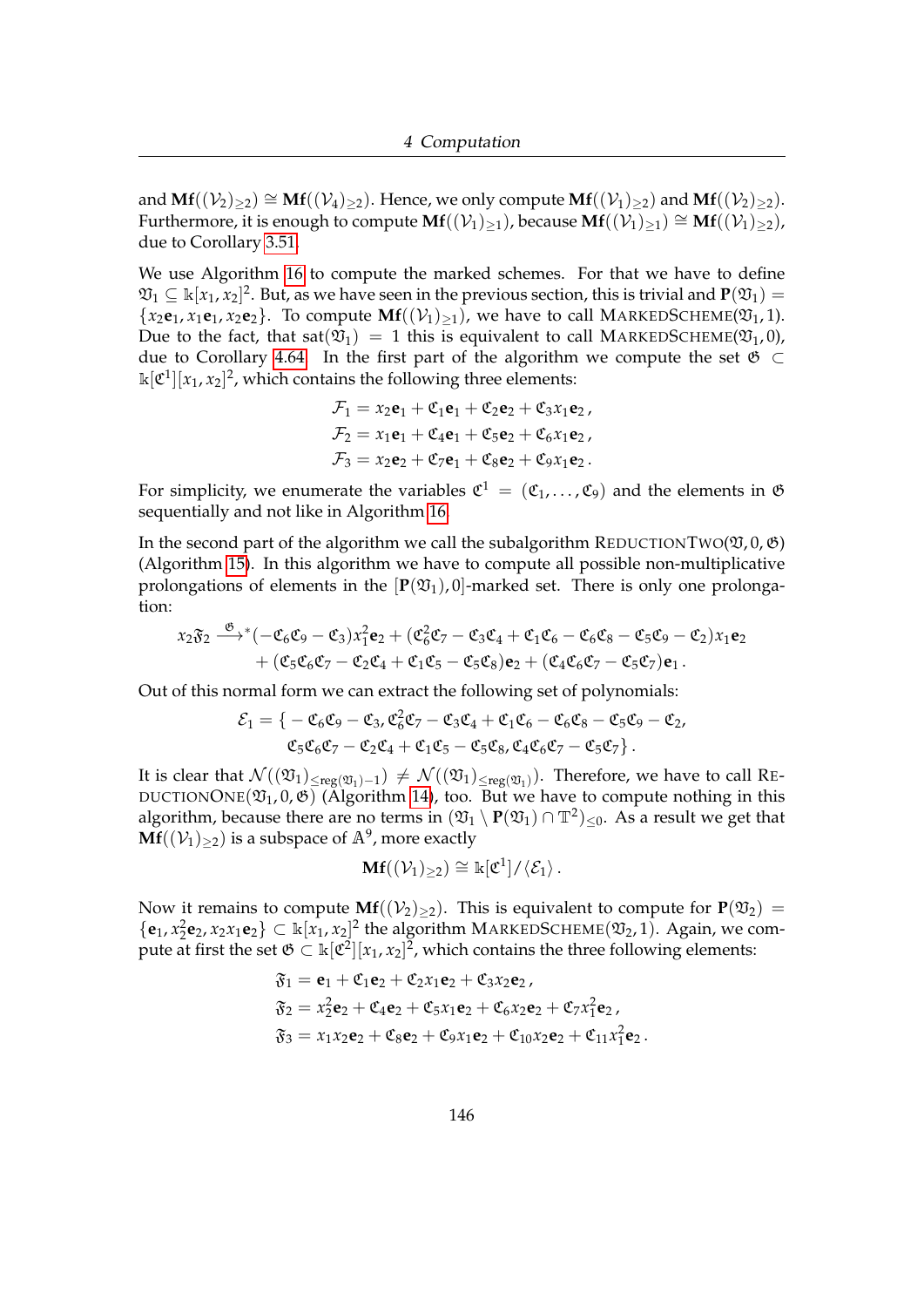Again, we enumerate the variables  $\mathfrak{C}^2 = (\mathfrak{C}_1, \ldots, \mathfrak{C}_{11})$  and the elements in  $\mathfrak G$  sequentially.

Then we have to call the subalgorithm REDUCTIONTWO( $\mathfrak{V}_2$ , 1,  $\mathfrak{G}$ ), where we compute the normal forms of all non-multiplicative prolongations. We only have to compute one prolongation, again:

$$
x_2\mathfrak{F}_3 \xrightarrow{\mathfrak{G}}^* (-\mathfrak{C}_{11}^2 - \mathfrak{C}_7)x_1^3\mathbf{e}_2 + (\mathfrak{C}_{10}\mathfrak{C}_{11}^2 - \mathfrak{C}_7\mathfrak{C}_{10} + \mathfrak{C}_6\mathfrak{C}_{11} - 2\mathfrak{C}_9\mathfrak{C}_{11} - \mathfrak{C}_5)x_1^2\mathbf{e}_2 + (\mathfrak{C}_9\mathfrak{C}_{10}\mathfrak{C}_{11} + \mathfrak{C}_6\mathfrak{C}_9 - \mathfrak{C}_9^2 - \mathfrak{C}_5\mathfrak{C}_{10} - \mathfrak{C}_8\mathfrak{C}_{11} - \mathfrak{C}_4)x_1\mathbf{e}_2 + (\mathfrak{C}_{10}^2\mathfrak{C}_{11} - \mathfrak{C}_9\mathfrak{C}_{10} + \mathfrak{C}_8)x_2\mathbf{e}_2 + (\mathfrak{C}_8\mathfrak{C}_{10}\mathfrak{C}_{11} + \mathfrak{C}_6\mathfrak{C}_8 - \mathfrak{C}_8\mathfrak{C}_9 - \mathfrak{C}_4\mathfrak{C}_{10})\mathbf{e}_2.
$$

Out of this normal form we can extract the following set of polynomials:

$$
\mathcal{E}_2 = \{-\mathfrak{C}_{11}^2 - \mathfrak{C}_{7}, \mathfrak{C}_{10}\mathfrak{C}_{11}^2 - \mathfrak{C}_{7}\mathfrak{C}_{10} + \mathfrak{C}_{6}\mathfrak{C}_{11} - 2\mathfrak{C}_{9}\mathfrak{C}_{11} - \mathfrak{C}_{5}, \n\mathfrak{C}_{9}\mathfrak{C}_{10}\mathfrak{C}_{11} + \mathfrak{C}_{6}\mathfrak{C}_{9} - \mathfrak{C}_{9}^2 - \mathfrak{C}_{5}\mathfrak{C}_{10} - \mathfrak{C}_{8}\mathfrak{C}_{11} - \mathfrak{C}_{4}, \mathfrak{C}_{10}^2\mathfrak{C}_{11} - \mathfrak{C}_{9}\mathfrak{C}_{10} + \mathfrak{C}_{8}, \n\mathfrak{C}_{8}\mathfrak{C}_{10}\mathfrak{C}_{11} + \mathfrak{C}_{6}\mathfrak{C}_{8} - \mathfrak{C}_{8}\mathfrak{C}_{9} - \mathfrak{C}_{4}\mathfrak{C}_{10}\}.
$$

It remains to call REDUCTIONONE( $\mathfrak{V}, 1, \mathfrak{G}$ ). In contrast to the first case we have to compute two normals forms:

$$
x_1\mathbf{e}_1 \xrightarrow{\mathfrak{G}} (\mathfrak{C}_3\mathfrak{C}_{11} - \mathfrak{C}_2)x_1^2\mathbf{e}_2 + (\mathfrak{C}_3\mathfrak{C}_9 - \mathfrak{C}_1)x_1\mathbf{e}_2 + (\mathfrak{C}_3\mathfrak{C}_{10})x_2\mathbf{e}_2 + (\mathfrak{C}_3\mathfrak{C}_8)\mathbf{e}_2,
$$
  
\n
$$
x_2\mathbf{e}_1 \xrightarrow{\mathfrak{G}} (\mathfrak{C}_3\mathfrak{C}_7 + \mathfrak{C}_2\mathfrak{C}_{11})x_1^2\mathbf{e}_2 + (\mathfrak{C}_3\mathfrak{C}_5 + \mathfrak{C}_2\mathfrak{C}_9)x_1\mathbf{e}_2 + (\mathfrak{C}_3\mathfrak{C}_6 + \mathfrak{C}_2\mathfrak{C}_{10} - \mathfrak{C}_1)x_2\mathbf{e}_2
$$
  
\n
$$
+ (\mathfrak{C}_3\mathfrak{C}_4 + \mathfrak{C}_2\mathfrak{C}_8)\mathbf{e}_2.
$$

Hence, we have to add the following set of polynomials to  $\mathcal{E}_2$ :

$$
\mathcal{E}_2 = \mathcal{E}_2 \cup \{ \mathfrak{C}_3 \mathfrak{C}_{11} - \mathfrak{C}_2, \mathfrak{C}_3 \mathfrak{C}_9 - \mathfrak{C}_1, \mathfrak{C}_3 \mathfrak{C}_{10}, \mathfrak{C}_3 \mathfrak{C}_8, \\ \mathfrak{C}_3 \mathfrak{C}_7 + \mathfrak{C}_2 \mathfrak{C}_{11}, \mathfrak{C}_3 \mathfrak{C}_5 + \mathfrak{C}_2 \mathfrak{C}_9, \mathfrak{C}_3 \mathfrak{C}_6 + \mathfrak{C}_2 \mathfrak{C}_{10} - \mathfrak{C}_1, \mathfrak{C}_3 \mathfrak{C}_4 + \mathfrak{C}_2 \mathfrak{C}_8, \}.
$$

As a result we get that  $Mf((\mathcal{V}_2)_{>2})$  is a subspace of  $\mathbb{A}^{11}$ , more exactly

<span id="page-151-0"></span>
$$
\mathbf{Mf}((\mathcal{V}_2)_{\geq 2}) \cong \mathbb{k}[\mathfrak{C}^2]/\langle \mathcal{E}_2 \rangle. \tag{4.5}
$$

To summarize, we have seen that we can cover  $\mathbf{Quot}_{2,t+2}^{2,(0,0)}$  by four marked schemes. Two schemes, which are isomorphic are a subspace of  $\mathbb{A}^9$ . The other two schemes, which are also isomorphic, are a subspace of  $\mathbb{A}^{11}.$ 

## **4.5.3 Quot** $_{2,t+2}^{2,(-1,0)}$

Now we compute the Quot scheme for the Hilbert polynomial  $HP(t) = t + 2$  over the polynomial module  $\Bbbk[x_0, x_1, x_2]_{(-1,0)}^2$ , where  $\Bbbk$  is a field of characteristic zero. This is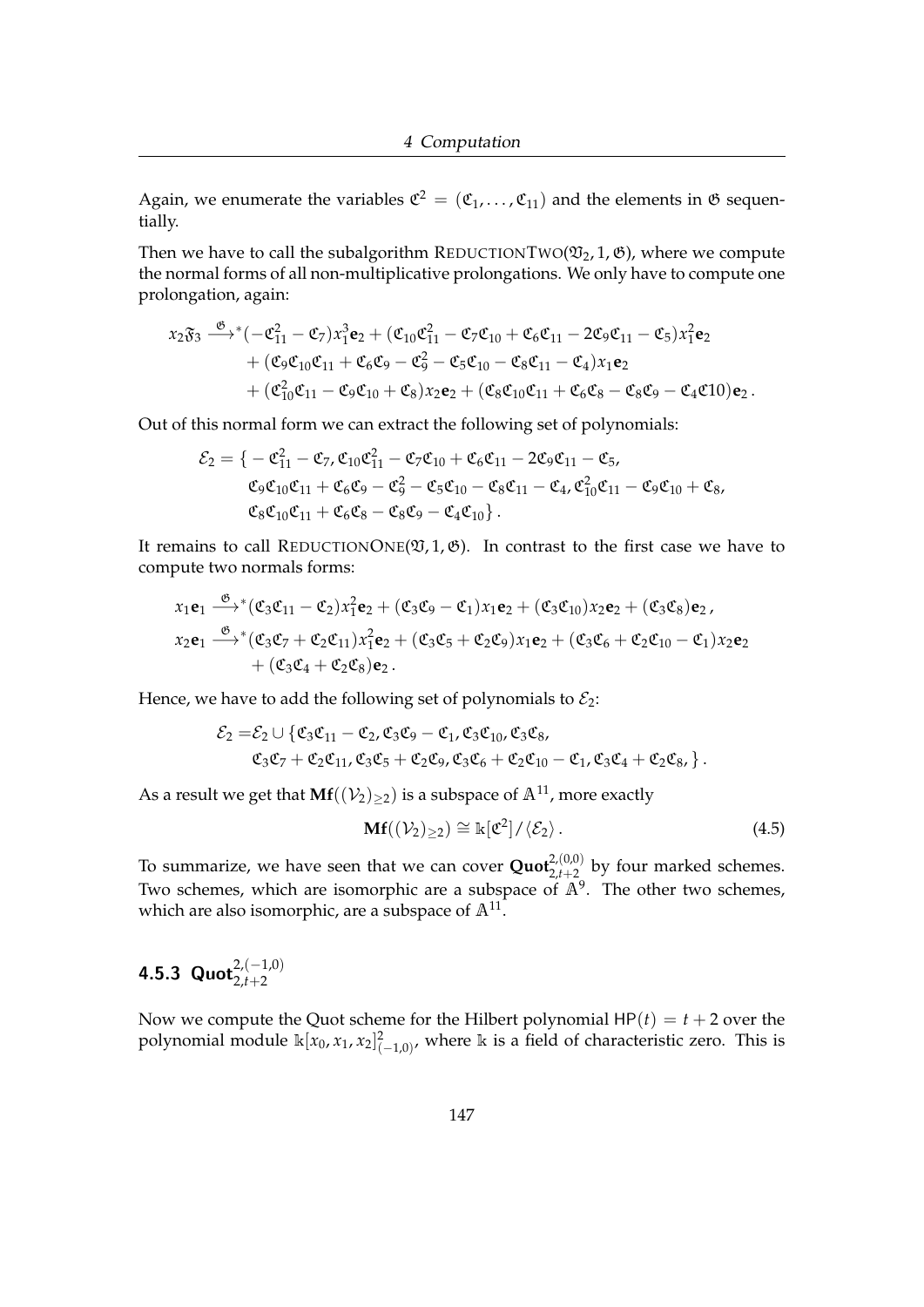nearly the same Quot scheme as in the section above. We do not use the standard grading now, but we shift the degree of the first free generator by  $-1$ . We will see that we obtain a completely different open covering. The algorithms defined in Section [4.4](#page-126-0) are formulated only for the standard grading. Nevertheless, they are also applicable for a non-standard grading. Therefore, we can use these algorithms for this example, too.

Firstly, we call MONOMIALMODULES(( $t + 2$ ,  $\mathbb{K}[x_0, x_1, x_2]_{(-1,0)}^2$ , 0-Borel-fixed). For that algorithm we have to call DISTRIBUTEPOLYNOMIAL $(t + 2, (0, 0), 2)$  which produces the pairs of polynomials from [\(4.4\)](#page-149-0). In the next step we have to shift the polynomials according to the algorithm:

$$
HP1 = (1, t + 1), HP2 = (0, t + 2),
$$
  

$$
HP3 = (t, 1), HP4 = (t + 1, 0).
$$

It turns out that for  $HP_3$  there is no saturated 0-Borel fixed module. For the other three pairs of polynomials we get in total three 0-Borel fixed modules:

$$
\mathcal{V}_1 = \langle x_2 \mathbf{e}_1, x_1 \mathbf{e}_1, x_2 \mathbf{e}_2 \rangle, \qquad \qquad \mathcal{V}_2 = \langle \mathbf{e}_1, x_2^2 \mathbf{e}_2, x_2 x_1 \mathbf{e}_2 \rangle, \n\mathcal{V}_3 = \langle x_2 \mathbf{e}_1, \mathbf{e}_2 \rangle.
$$

Even, if the modules  $V_1$  and  $V_2$  also occur in the example of the section above, we will see that the corresponding marked schemes are only in one case equal.

At first, we compute  $Mf((\mathcal{V}_1)_{\geq 2})$ , which is equivalent to compute for

$$
\mathbf{P}(\mathfrak{V}_1)=\{x_2\mathbf{e}_1,x_1\mathbf{e}_1,x_2\mathbf{e}_2\}
$$

the algorithm MARKEDSCHEME( $\mathfrak{V}_1$ , -1). The satiety of  $\mathfrak{V}_1$  is zero which explains the second argument. The set  $\mathfrak{G} \subset \mathbb{k}[\mathfrak{C}^1][x_1, x_2]_{(-1,0)}^2$  contains the following three elements:

$$
\begin{aligned}\n\mathfrak{F}_1 &= x_2 \mathbf{e}_1 + \mathfrak{C}_1 \mathbf{e}_1 + \mathfrak{C}_2 \mathbf{e}_2, \\
\mathfrak{F}_2 &= x_1 \mathbf{e}_1 + \mathfrak{C}_3 \mathbf{e}_1 + \mathfrak{C}_4 \mathbf{e}_2, \\
\mathfrak{F}_3 &= x_2 \mathbf{e}_2 + \mathfrak{C}_5 \mathbf{e}_1 + \mathfrak{C}_6 \mathbf{e}_2 + \mathfrak{C}_7 x_1 \mathbf{e}_2.\n\end{aligned}
$$

As usual we enumerate the variables  $\mathfrak{C}^1 = (\mathfrak{C}_1, \ldots, \mathfrak{C}_7)$  and the elements in  $\mathfrak G$  sequentially.

After initializing  $\mathfrak G$  we have to compute in REDUCTIONTWO( $\mathfrak V_1$ , -1,  $\mathfrak G$ ) the normal forms of the non-multiplicative prolongation. Again we have to compute only one prolongation:

$$
x_2\mathfrak{F}_2 \stackrel{\mathfrak{G}}{\longrightarrow}^* (-\mathfrak{C}_4 \mathfrak{C}_7 - \mathfrak{C}_2)x_1\mathbf{e}_2 + (-\mathfrak{C}_2 \mathfrak{C}_3 + \mathfrak{C}_1 \mathfrak{C}_4 - \mathfrak{C}_4 \mathfrak{C}_6)\mathbf{e}_2 + (-\mathfrak{C}_4 \mathfrak{C}_5)\mathbf{e}_1.
$$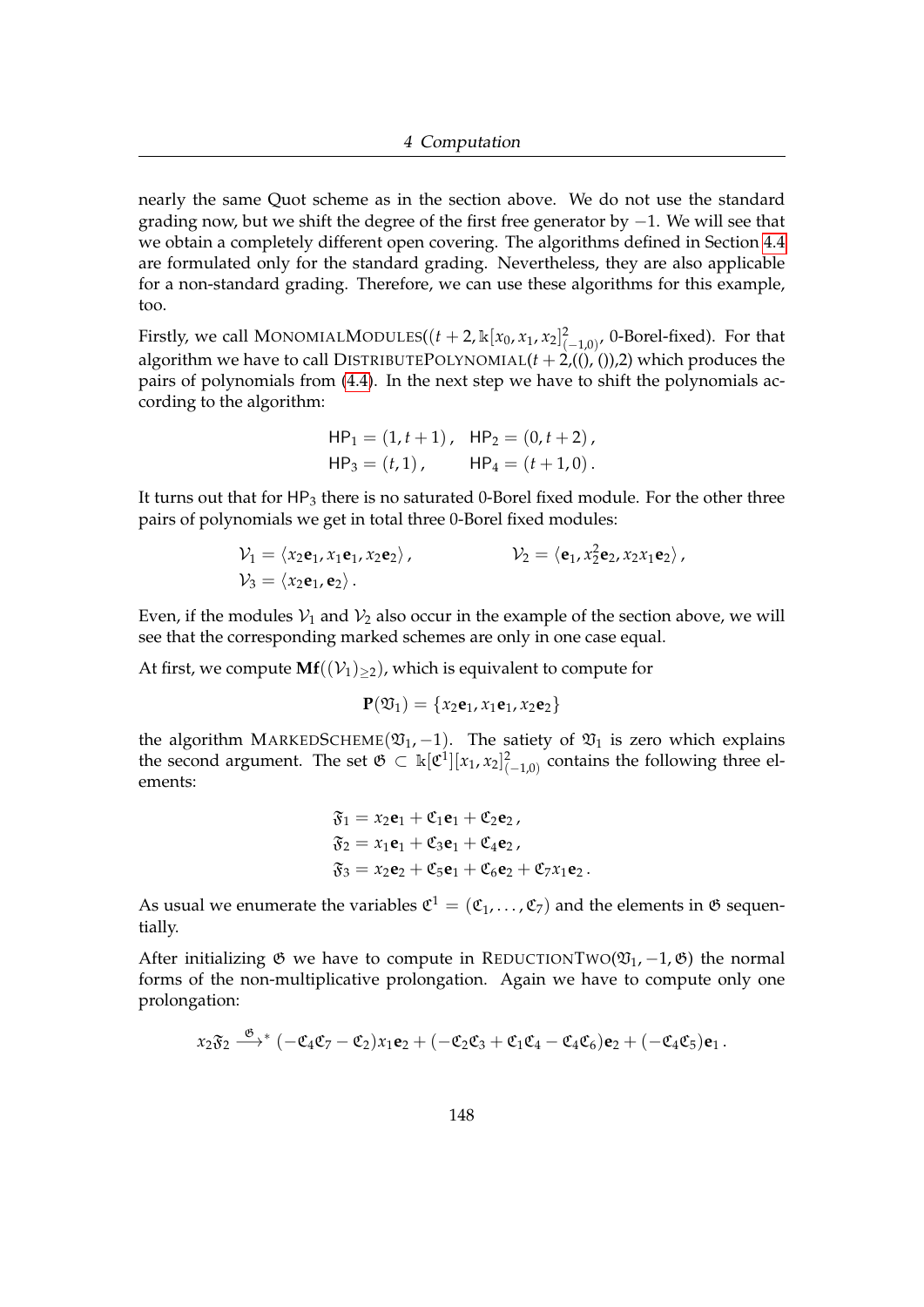Out of this we can extract the following set of polynomials:

$$
\mathcal{E}_1=\left\{-\mathfrak{C}_4\mathfrak{C}_7-\mathfrak{C}_2, -\mathfrak{C}_2\mathfrak{C}_3+\mathfrak{C}_1\mathfrak{C}_4-\mathfrak{C}_4\mathfrak{C}_6, -\mathfrak{C}_4\mathfrak{C}_5\right\}.
$$

There are no normal form computations which we have to perform in algorithm RE-DUCTIONONE( $\mathfrak{V}_1$ , -1,  $\mathfrak{G}$ ). Hence, **Mf**( $(\mathcal{V}_1)_{\geq 2} \cong \mathbb{k}[\mathfrak{C}^1]/\langle \mathcal{E}_1 \rangle$ .

Now we compute  $\mathbf{Mf}((\mathcal{V}_2)_{>2})$ , which is equivalent to compute for

$$
\mathbf{P}(\mathfrak{V}_2) = \{ \mathbf{e}_1, x_2^2 \mathbf{e}_2, x_2 x_1 \mathbf{e}_2 \}
$$

the algorithm MARKEDSCHEME( $\mathfrak{V}_2$ , 1). The satiety of  $\mathfrak{V}_2$  is two, hence we have chosen one as second argument. The set  $\mathfrak{G} \subset \mathbb{k}[\mathfrak{C}^2][x_1, x_2]_{(-1,0)}^2$  contains the following three elements:

$$
\mathfrak{F}_1 = \mathbf{e}_1 + \mathfrak{C}_1 \mathbf{e}_2 + \mathfrak{C}_2 x_1 \mathbf{e}_2 + \mathfrak{C}_3 x_2 \mathbf{e}_2, \n\mathfrak{F}_2 = x_2^2 \mathbf{e}_2 + \mathfrak{C}_4 \mathbf{e}_2 + \mathfrak{C}_5 x_1 \mathbf{e}_2 + \mathfrak{C}_6 x_2 \mathbf{e}_2 + \mathfrak{C}_7 x_1^2 \mathbf{e}_2, \n\mathfrak{F}_3 = x_1 x_2 \mathbf{e}_2 + \mathfrak{C}_8 \mathbf{e}_2 + \mathfrak{C}_9 x_1 \mathbf{e}_2 + \mathfrak{C}_{10} x_2 \mathbf{e}_2 + \mathfrak{C}_{11} x_1^2 \mathbf{e}_2.
$$

The variables in  $\mathfrak{C}^2$  are  $(\mathfrak{C}_1,\ldots,\mathfrak{C}_{11}).$ 

Now we call in REDUCTIONTWO( $\mathfrak{V}_2$ , 1,  $\mathfrak{G}$ ) the normal forms of the non-multiplicative prolongations. Again we have to compute only one prolongation:

$$
x_2\mathfrak{F}_3 \xrightarrow{\mathfrak{G}} (-\mathfrak{C}_{11}^2 - \mathfrak{C}_7)x_1^3\mathbf{e}_2 + (\mathfrak{C}_{10}\mathfrak{C}_{11}^2 - \mathfrak{C}_7\mathfrak{C}_{10} + \mathfrak{C}_6\mathfrak{C}_{11} - 2\mathfrak{C}_9\mathfrak{C}_{11} - \mathfrak{C}_5)x_1^2\mathbf{e}_2 + (\mathfrak{C}_9\mathfrak{C}_{10}\mathfrak{C}_{11} + \mathfrak{C}_6\mathfrak{C}_9 - \mathfrak{C}_9^2 - \mathfrak{C}_5\mathfrak{C}_{10} - \mathfrak{C}_8\mathfrak{C}_{11} - \mathfrak{C}_4)x_1\mathbf{e}_2 + (\mathfrak{C}_{10}^2\mathfrak{C}_{11} - \mathfrak{C}_9\mathfrak{C}_{10} + \mathfrak{C}_8)x_2\mathbf{e}_2 + (\mathfrak{C}_8\mathfrak{C}_{10}\mathfrak{C}_{11} + \mathfrak{C}_6\mathfrak{C}_8 - \mathfrak{C}_8\mathfrak{C}_9 - \mathfrak{C}_4\mathfrak{C}_{10})\mathbf{e}_2.
$$

Out of this we can extract the following set of polynomials:

$$
\mathcal{E}_2 = \{-\mathfrak{C}_{11}^2 - \mathfrak{C}_7, \mathfrak{C}_{10}\mathfrak{C}_{11}^2 - \mathfrak{C}_7\mathfrak{C}_{10} + \mathfrak{C}_6\mathfrak{C}_{11} - 2\mathfrak{C}_9\mathfrak{C}_{11} - \mathfrak{C}_5, \n\mathfrak{C}_9\mathfrak{C}_{10}\mathfrak{C}_{11} + \mathfrak{C}_6\mathfrak{C}_9 - \mathfrak{C}_9^2 - \mathfrak{C}_5\mathfrak{C}_{10} - \mathfrak{C}_8\mathfrak{C}_{11} - \mathfrak{C}_4, \mathfrak{C}_{10}^2\mathfrak{C}_{11} - \mathfrak{C}_9\mathfrak{C}_{10} + \mathfrak{C}_8, \n\mathfrak{C}_8\mathfrak{C}_{10}\mathfrak{C}_{11} + \mathfrak{C}_6\mathfrak{C}_8 - \mathfrak{C}_8\mathfrak{C}_9 - \mathfrak{C}_4\mathfrak{C}_{10} \}.
$$

In the algorithm REDUCTIONONE( $\mathfrak{V}_2$ , 1,  $\mathfrak{G}$ ) we have to perform several normal form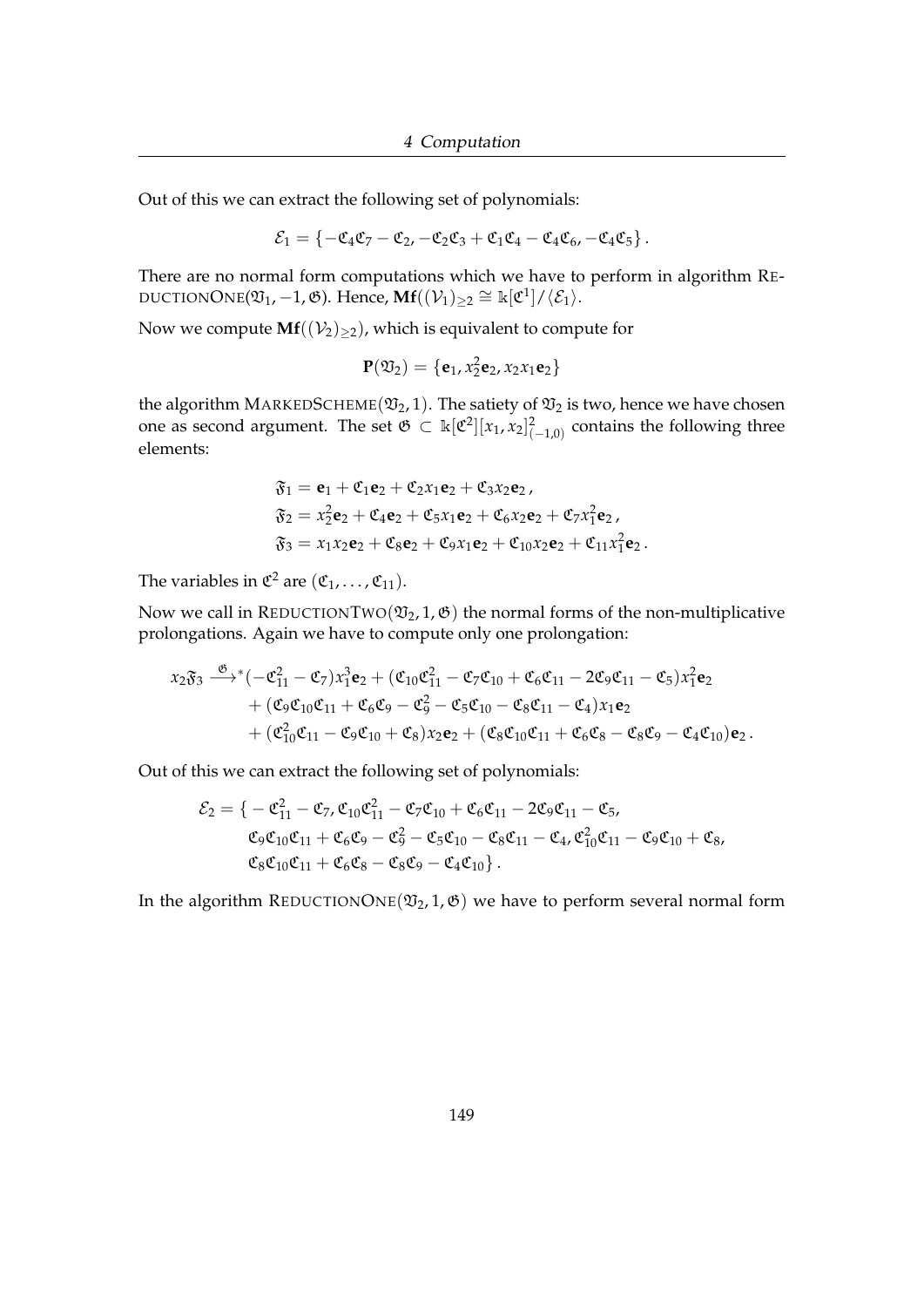computations:

$$
x_1e_1 \xrightarrow{\Phi} (\mathfrak{C}_3\mathfrak{C}_{11} - \mathfrak{C}_2)x_1^2e_2 + (\mathfrak{C}_3\mathfrak{C}_9 - \mathfrak{C}_1)x_1e_2 + (\mathfrak{C}_3\mathfrak{C}_{10})x_2e_2 + (\mathfrak{C}_3\mathfrak{C}_8)e_2, \n x_2e_1 \xrightarrow{\Phi} (\mathfrak{C}_3\mathfrak{C}_7 + \mathfrak{C}_2\mathfrak{C}_{11})x_1^2e_2 + (\mathfrak{C}_3\mathfrak{C}_5 + \mathfrak{C}_2\mathfrak{C}_9)x_1e_2 + (\mathfrak{C}_3\mathfrak{C}_6 + \mathfrak{C}_2\mathfrak{C}_{10} - \mathfrak{C}_1)x_2e_2 \n+ (\mathfrak{C}_3\mathfrak{C}_4 + \mathfrak{C}_2\mathfrak{C}_8)e_2, \n x_1^2e_1 \xrightarrow{\Phi} (\mathfrak{C}_3\mathfrak{C}_{11} - \mathfrak{C}_2)x_1^3e_2 + (-\mathfrak{C}_3\mathfrak{C}_{10}\mathfrak{C}_{11} + \mathfrak{C}_3\mathfrak{C}_9 - \mathfrak{C}_1)x_1^2e_2 \n+ (-\mathfrak{C}_3\mathfrak{C}_9\mathfrak{C}_{10} + \mathfrak{C}_3\mathfrak{C}_8)x_1e_2 + (-\mathfrak{C}_3\mathfrak{C}_1\mathfrak{C}_1)x_2e_2 + (-\mathfrak{C}_3\mathfrak{C}_8\mathfrak{C}_{10})e_2, \n x_1x_2e_1 \xrightarrow{\Phi} (\mathfrak{C}_3\mathfrak{C}_7 + \mathfrak{C}_2\mathfrak{C}_{11})x_1^3e_2 + (-\mathfrak{C}_3\mathfrak{C}_6\mathfrak{C}_{11} - \mathfrak{C}_2\mathfrak{C}_{10}\mathfrak{C}_{11} + \mathfrak{C}_3\mathfrak{C}_5 + \mathfrak{C}_2\mathfrak{C}_9 + \mathfrak{C}_1\mathfrak{C}_{11})x_1^2e_2 \n+ (-\mathfrak{C}_3\mathfrak{C}_6\mathfrak{C
$$

Hence, we have to add the following set of polynomials to  $\mathcal{E}_2$ :

$$
\mathcal{E}_2 = \mathcal{E}_2 \cup \{ \mathfrak{C}_3 \mathfrak{C}_{11} - \mathfrak{C}_2, \mathfrak{C}_3 \mathfrak{C}_9 - \mathfrak{C}_1, \mathfrak{C}_3 \mathfrak{C}_{10}, \mathfrak{C}_3 \mathfrak{C}_8, \mathfrak{C}_3 \mathfrak{C}_7 + \mathfrak{C}_2 \mathfrak{C}_{11}, \mathfrak{C}_3 \mathfrak{C}_5 + \mathfrak{C}_2 \mathfrak{C}_9, \n\mathfrak{C}_3 \mathfrak{C}_6 + \mathfrak{C}_2 \mathfrak{C}_{10} - \mathfrak{C}_1, \mathfrak{C}_3 \mathfrak{C}_4 + \mathfrak{C}_2 \mathfrak{C}_8, \mathfrak{C}_3 \mathfrak{C}_{11} - \mathfrak{C}_2, -\mathfrak{C}_3 \mathfrak{C}_{10} \mathfrak{C}_{11} + \mathfrak{C}_3 \mathfrak{C}_9 - \mathfrak{C}_1, \n- \mathfrak{C}_3 \mathfrak{C}_9 \mathfrak{C}_{10} + \mathfrak{C}_3 \mathfrak{C}_8, -\mathfrak{C}_3 \mathfrak{C}_1^2 - \mathfrak{C}_3 \mathfrak{C}_8 \mathfrak{C}_{10}, \mathfrak{C}_3 \mathfrak{C}_7 + \mathfrak{C}_2 \mathfrak{C}_{11}, \n- \mathfrak{C}_3 \mathfrak{C}_6 \mathfrak{C}_{11} - \mathfrak{C}_2 \mathfrak{C}_{10} \mathfrak{C}_{11} + \mathfrak{C}_3 \mathfrak{C}_5 + \mathfrak{C}_2 \mathfrak{C}_9 + \mathfrak{C}_1 \mathfrak{C}_{11}, \n- \mathfrak{C}_3 \mathfrak{C}_6 \mathfrak{C}_9 - \mathfrak{C}_2 \mathfrak{C}_9 \mathfrak{C}_{10} + \mathfrak{C}_3 \mathfrak{C}_4 + \mathfrak{C}_2 \mathfrak{C}_8 + \mathfrak{C}_1 \mathfrak{C}_9, -\mathfrak{C}_3 \mathfrak{C}_6 \mathfrak{C}_{10} - \mathfrak{C}_2 \mathfrak{C}_1^2 + \mathfrak{C}_1 \mathfrak{C}_{10},
$$

As a result we get that  $\mathbf{Mf}((\mathcal{V}_2)_{\geq 2})$  is a subspace of  $\mathbb{A}^{11}$ , more exactly

$$
\mathbf{Mf}((\mathcal{V}_2)_{\geq 2}) \cong \Bbbk[\mathfrak{C}^2]/\langle \mathcal{E}_2 \rangle \,.
$$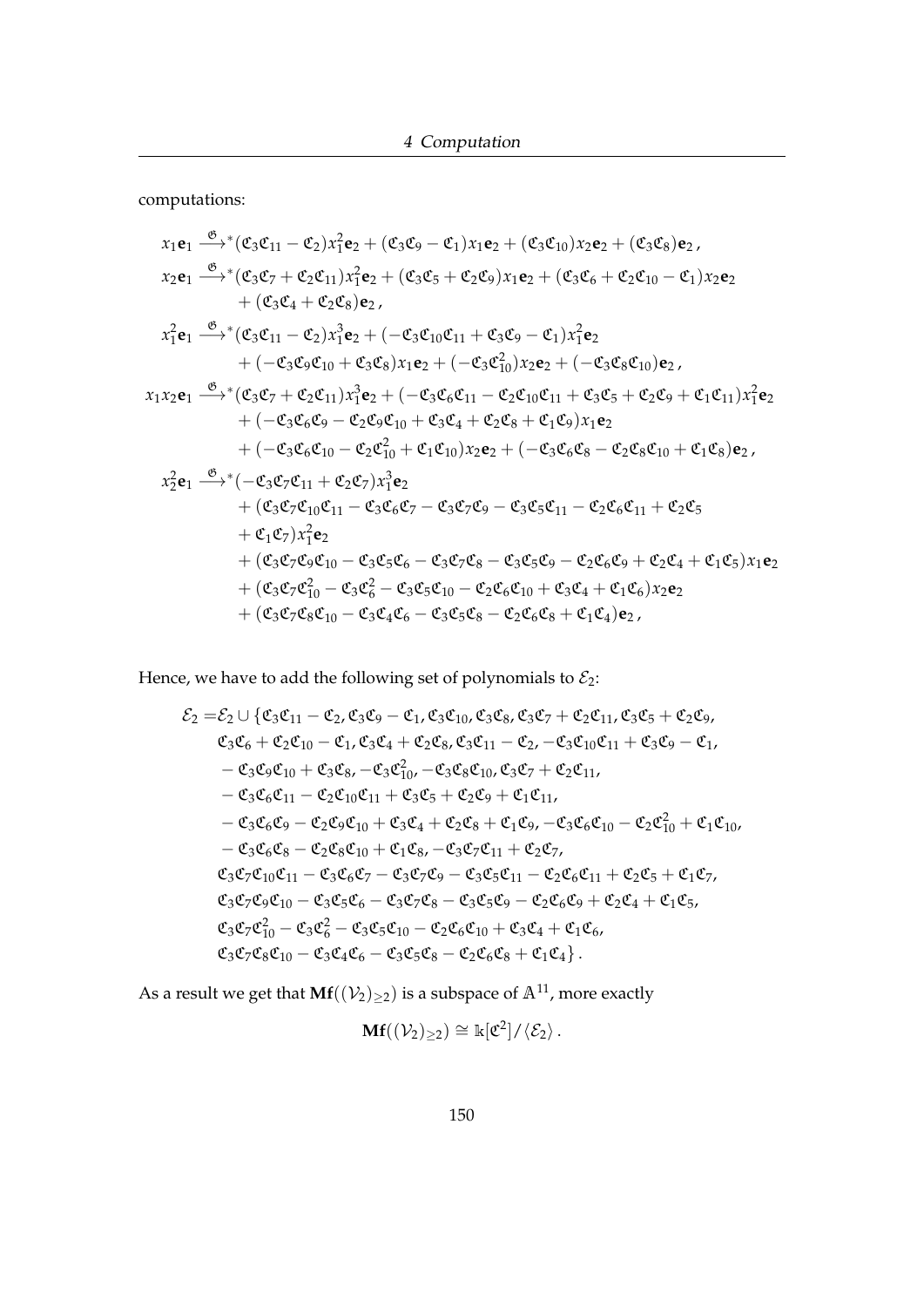A simple computation shows that this scheme is exactly the same scheme as defined in  $(4.5).$  $(4.5).$ 

At last, we have to compute  $\mathbf{Mf}((\mathcal{V}_3)_{>2})$ , which is equivalent to compute for  $\mathbf{P}(\mathfrak{V}_3)$  =  $\{x_2e_1, e_2\}$  the algorithm MARKEDSCHEME( $\mathfrak{V}_3$ , -2). The module  $\mathfrak{V}_3$  is saturated, hence the saturation of  $\mathfrak{V}_3$  is equal to  $\mathfrak{V}_3$  in every degree. Therefore, the satiety is the lowest possible degree, which is −1. Hence, the second argument of the algorithm is −2. The set  $\mathfrak{G} \subset \Bbbk[\mathfrak{C}^3][x_1,x_2]_{(-1,0)}^2$  contains the following two elements:

$$
\mathfrak{F}_1 = x_2 \mathbf{e}_1 + \mathfrak{C}_1 \mathbf{e}_1 + \mathfrak{C}_2 x_1 \mathbf{e}_1 ,
$$
  

$$
\mathfrak{F}_2 = \mathbf{e}_2 + \mathfrak{C}_3 \mathbf{e}_1 + \mathfrak{C}_4 x_1 \mathbf{e}_1 .
$$

The variables in  $\mathfrak{C}^4$  are  $(\mathfrak{C}_1,\ldots,\mathfrak{C}_4)$ .

The algorithm REDUCTIONTWO( $\mathfrak{V}_3$ , -1,  $\mathfrak{G}$ ) computes the normal forms of non-multiplicative prolongations. But in  $\mathfrak{V}_3$ , there are no non-multiplicative prolongations. Hence, the set  $\mathcal{E}_3$  remains empty. For the algorithm REDUCTIONONE( $\mathfrak{V}_3$ , -1,  $\mathfrak{G}$ ) we have the same situation. But this implies that  $\mathbf{Mf}((\mathcal{V}_3)_{\geq 2}) \cong \mathbb{A}^4$ .

To summarize, we have seen that we can cover **Quot**<sup>2,(-1,0)</sup> by three marked schemes. One scheme is isomorphic to  $\mathbb{A}^4$ , one scheme is isomorphic to a subspace of  $\mathbb{A}^7$  and one is isomorphic to the subspace of  $\mathbb{A}^{11}$ .

If we compare this Quot scheme with the Quot scheme for the same Hilbert polynomial but with the standard grading, we see that this tiny change produces a totally different result.

#### 4.5.4 The Hilbert Polynomial  $HP(t) = 4$  in Polynomial Rings with Four Variables over Fields with Different Characteristic

A main advantage of the approach developed in this thesis is that we can compute Quot schemes over fields with arbitrary characteristic. As an example we compute **Hilb**<sup>3</sup> once over the field  $k_1 = C$  which is a field of characteristic zero and  $k_2 = \mathbb{Z}/2\mathbb{Z}$ which is a field of characteristic two.

At first, we compute as usual the set of saturated 0-Borel fixed ideals, respectively the set of 2-Borel fixed modules. There are three saturated 0-Borel ideals  $V_1$ ,  $V_2$ ,  $V_3$  with

$$
\mathbf{P}(\mathcal{V}_1) = \{x_1^2, x_2^2, x_2x_1, x_3^2, x_3x_2, x_3x_1\}, \qquad \mathbf{P}(\mathcal{V}_2) = \{x_3, x_2^2, x_2x_1, x_1^3\},
$$
  

$$
\mathbf{P}(\mathcal{V}_3) = \{x_3, x_2, x_1^4\}.
$$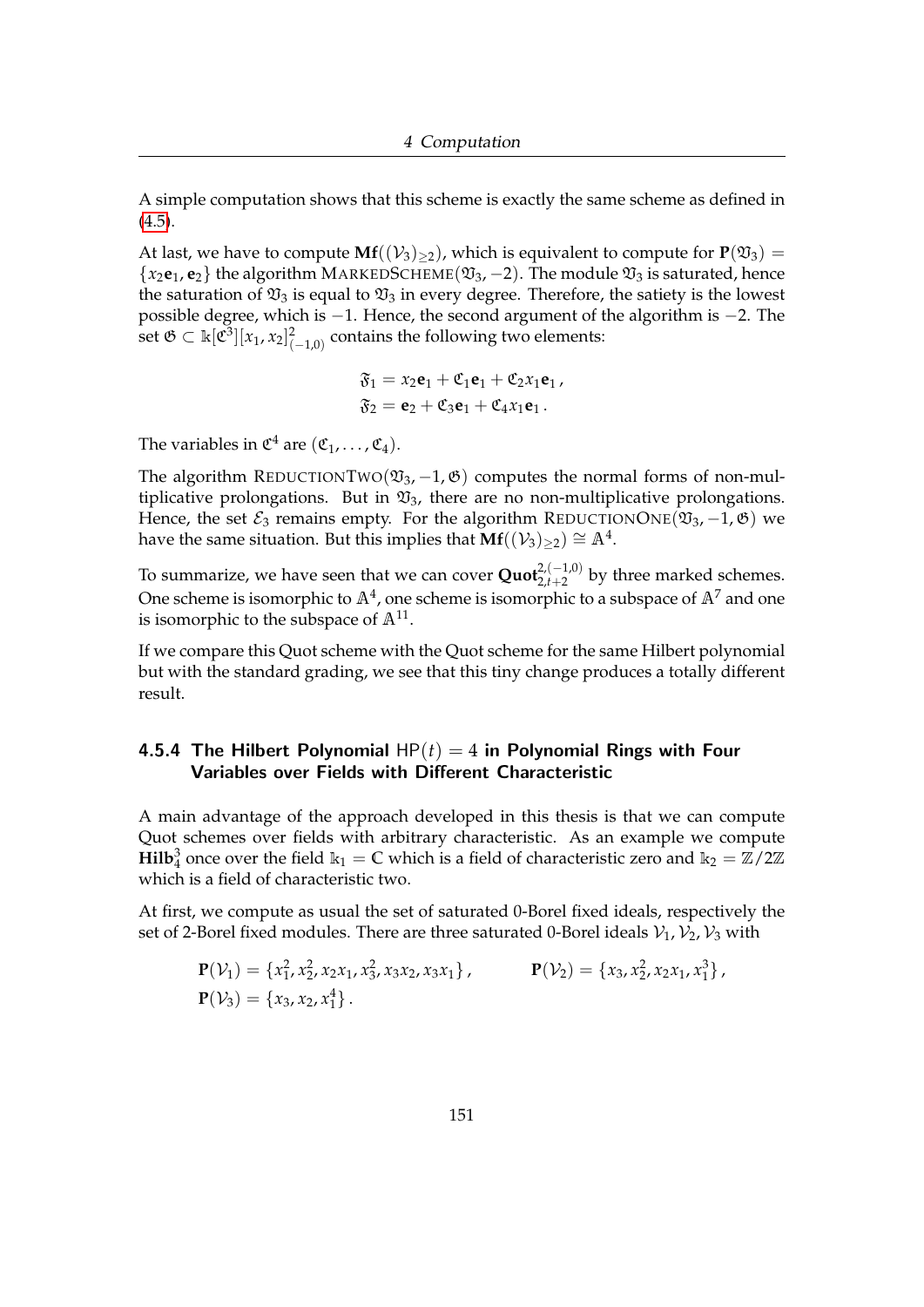The set of saturated 2-Borel fixed ideals contains an additional ideal  $\mathcal{V}_4$  with

$$
\mathbf{P}(\mathcal{V}_4)=\{x_3,x_1^2,x_2^2\}.
$$

For the Hilbert scheme over  $\Bbbk_1$  we have to compute the marked schemes  $\mathbf{Mf}_{\Bbbk_1}((\mathcal{V}_1)_{\geq 4})$ ,  $Mf_{k_1}((\mathcal{V}_2)_{\geq 4})$ ,  $Mf_{k_1}((\mathcal{V}_3)_{\geq 4})$ . We have done this with our experimental implementation in COCOALIB. The marked scheme  $\mathbf{Mf}_{k_1}((\mathcal{V}_1)_{\geq 4})$  is a subspace of  $\mathbb{A}^{24}_{k_1}$ , the marked scheme  $\mathbf{Mf}_{k_1}((\mathcal{V}_2)_{\geq 4})$  is a subspace of  $\mathbb{A}^{16}_{k_1}$  and the marked scheme  $\mathbf{Mf}_{k_1}((\mathcal{V}_3)_{\geq 4})$  is the affine space  $\mathbb{A}^{12}_{\mathbb{k}_1}$ .

For the Hilbert scheme over  $\Bbbk_2$  we have a similar situation:  $\mathbf{Mf}_{\Bbbk_2}((\mathcal{V}_1)_{\geq 4})$  is a subspace of  $\mathbb{A}^{24}_{k_2}$ ,  $\mathbf{Mf}_{k_2}((\mathcal{V}_2)_{\geq 4})$  is a subspace of  $\mathbb{A}^{16}_{k_2}$  and  $\mathbf{Mf}_{k_2}((\mathcal{V}_3)_{\geq 4})$  is the affine space  $\mathbb{A}^{12}_{k_2}$ . In addition,  $\mathbf{Mf}_{\Bbbk_2}((\mathcal{V}_4)_{\geq 3})$  is a subspace of  $\mathbb{A}^{16}_{\Bbbk_2}.$ 

The scheme  $\text{Hilb}_4^3$  considered over the field  $k_1$  has a different open covering then over the field  $k_2$ . But this does not mean that both Hilbert schemes behave different or have different invariants. This needs a deeper analysis of these results, which is not the goal of this thesis.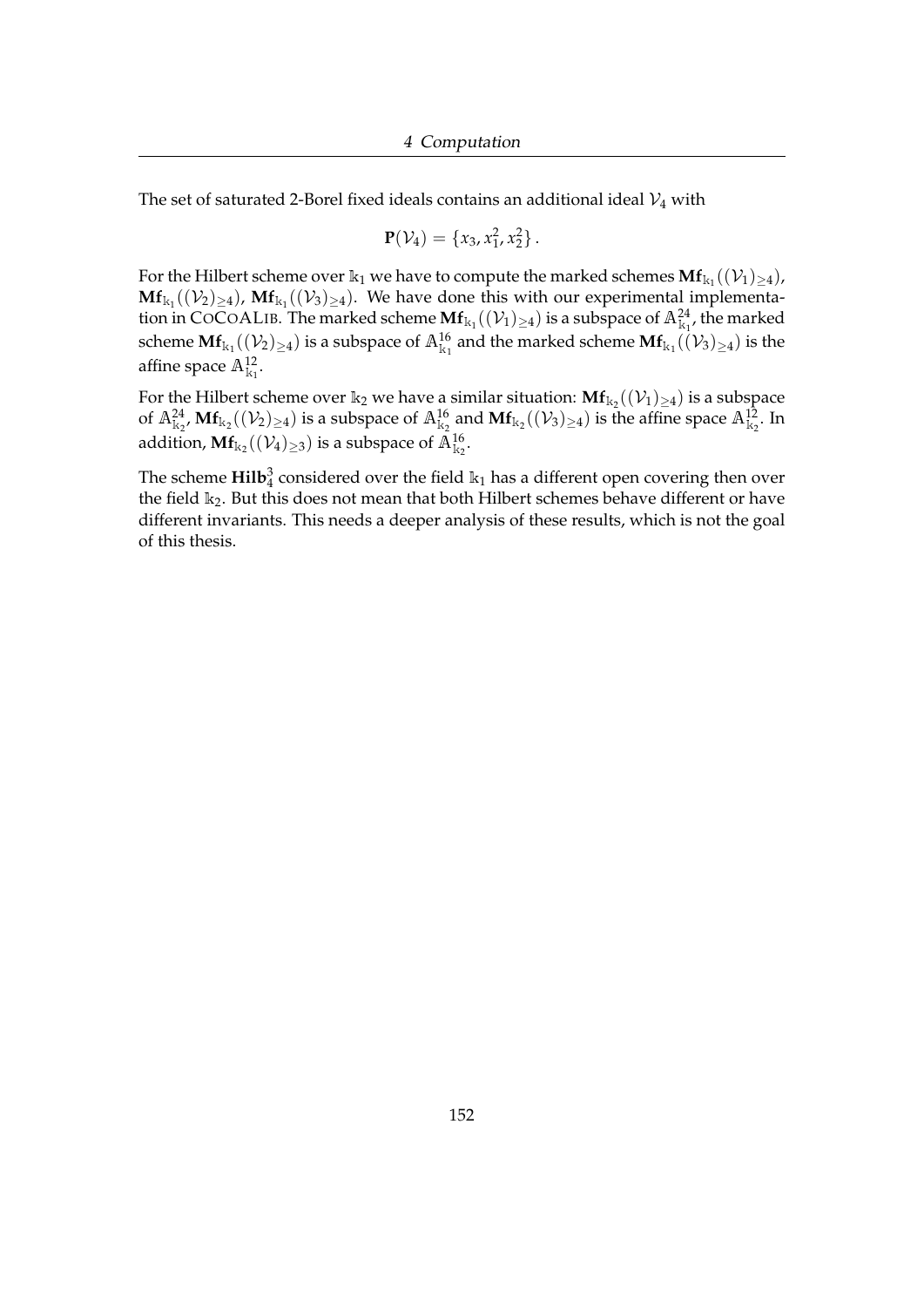# 5 Conclusion

In the first chapter we introduced resolving decompositions (Definition [1.1\)](#page-10-0). We have introduced continuous involutive divisions as an example. We investigated the computation of free resolutions and Betti numbers induced from resolving decompositions. In [\[19\]](#page-160-1) it was shown how to compute free resolutions and Betti numbers by involutive bases. By using resolving decompositions it could be possible to get other generating systems which behave computationally better than involutive bases. Furthermore, we introduced in the first chapter marked bases over modules which extended the previous work of Cioffi and Roggero [\[13\]](#page-160-2).

In the second chapter we gave alternative proofs for the Gotzmann regularity and persistence theorem. These are important ingredients in an alternative proof of the representability of the Quot functor. For Hilbert functions the theorems of Macaulay and Green are very important. We are convinced that one can use Pommaret bases to get a simple proof for both theorems. In addition to that, our hope is that this leads to a deeper understanding of the combinatorial structure of Pommaret bases.

In this thesis we have seen a new method to prove the representability of the Quot functor (Theorem [3.46\)](#page-90-0). Using this we were able to give algorithms to compute the corresponding Quot schemes.

It seems to be worth trying to use the same techniques to show the representability of the multigraded Hilbert functors introduced by Haiman and Sturmfels [\[27\]](#page-161-0). Another interesting aspect is to analyse, with the techniques introduced in this thesis, special loci of Quot schemes. For example, the subscheme of a specific Quot scheme which contains all modules with a bounded regularity or projective dimension. For the specific case of the subscheme of Quot schemes with bounded regularity or projective dimension most of the work should already be done in the first chapter. Marked bases over modules induce a resolving decomposition. By using this theory it should be easy to construct marked schemes which take into account bounded regularity or projective dimension.

In the fourth chapter we developed algorithms for computing Quot schemes. In the first two sections we developed efficient algorithms for computing saturated quasi-stable and *p*-Borel fixed ideals. By using these algorithms we showed in the third section how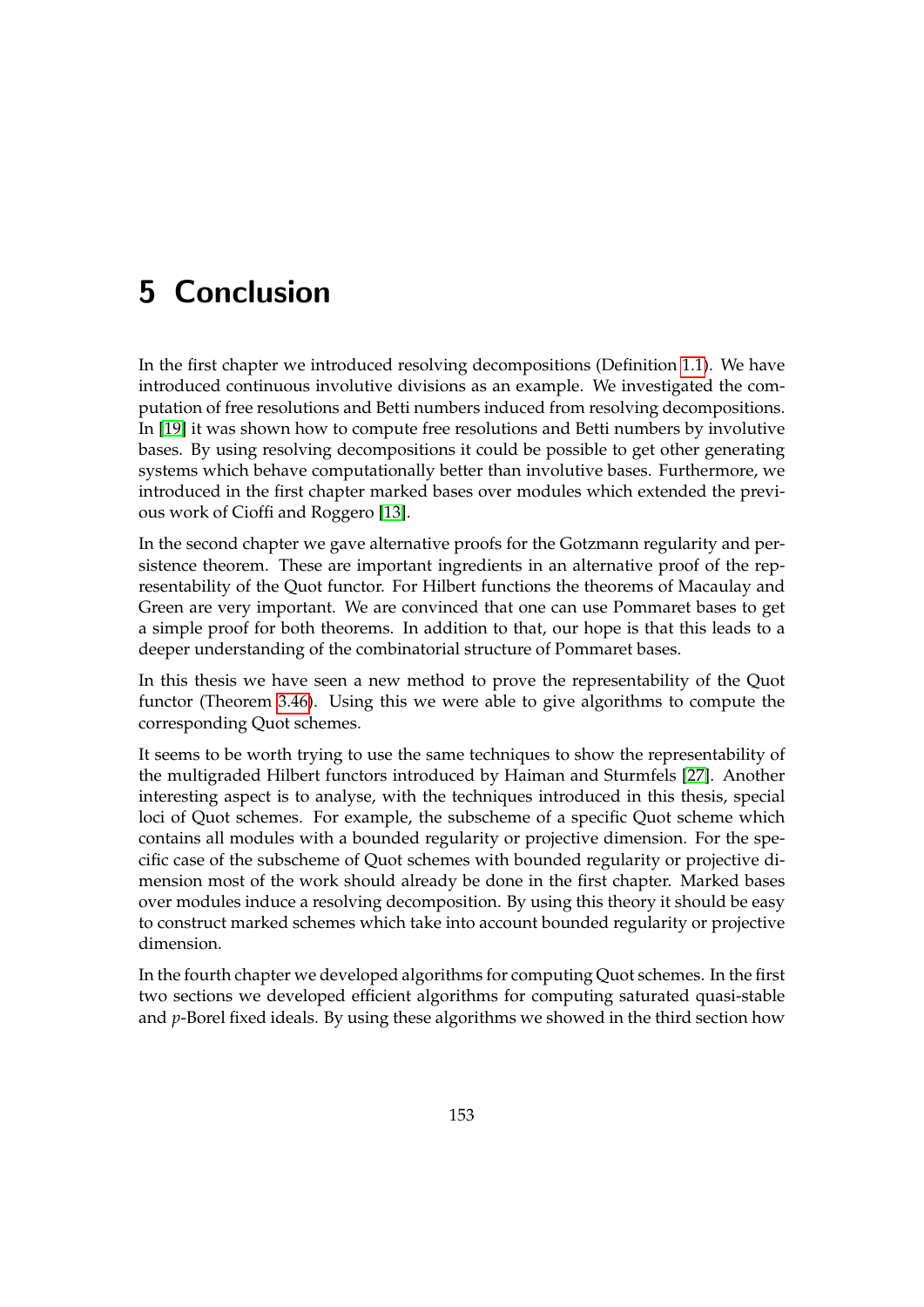to compute saturated quasi-stable and saturated *p*-Borel fixed modules. The fourth section was devoted to the computation of marked schemes. Combining the algorithms for the computation of saturated quasi-stable or *p*-Borel fixed modules and the computation of marked schemes we are finally able to compute Quot schemes. Finally, we saw in Section [4.5](#page-146-2) some example applications of computing Quot schemes. Specifically we have computed the first concrete representation of a Quot scheme which is not a Hilbert scheme, ever. Formerly it was a hard task to compute even small Quot schemes. We have seen in this section that our approach is a much better approach which allows to compute many Quot schemes.

In Section [4.5](#page-146-2) we saw that not only the computation of an open covering of a Quot scheme is a challenging problem. For analysing a Quot scheme it is necessary to have effective algorithms to analyse the marked schemes. But, in general, marked schemes are represented by ideals in polynomial rings with very many variables, even if the algorithms presented in Section [4.4](#page-126-0) are better than the standard approach which we introduced at first. Furthermore, the ideals are generated by very dense polynomials. Both facts cause big problems for algorithmic tools to analyse the marked schemes. Most of the algorithmic tools are based on Gröbner bases. The computation of Gröbner bases in polynomial rings with many variables and dense generating systems is still very challenging. Hence, for the algorithmic analysis of Quot schemes we need efficient techniques to deal with dense generating systems in polynomial rings with many variables. Another problem is that the tools to analyse Quot schemes are not fully developed. For example, we checked in Section [4.5](#page-146-2) if a Hilbert scheme is reduced. For that we computed the radicals of ideals which represent the marked schemes. But it would be enough to have an algorithm which only checks if the ideal is radical or not.

As we have stated, we are able to compute an open covering of the Quot scheme. In general, it is possible to remove some marked schemes from the open covering and the remaining set of marked schemes is still an open covering of the Quot scheme. We know that the quasi-stable covering of a Quot scheme is in general a covering where we can remove many elements and still have an open covering. An idea to get a better covering would be to use this covering and find a subcover which still covers the whole Quot scheme. There are two main problems which we need to solve for this approach. The first problem is to check if the subcover still covers the whole Quot scheme. The second problem is to verify that the subcover is better than the usual covering.

Nevertheless, the techniques developed in this thesis are a good starting point for a deeper computational analysis of Quot schemes, which are currently not well explored. This especially includes the Hilbert schemes over fields of arbitrary characteristic.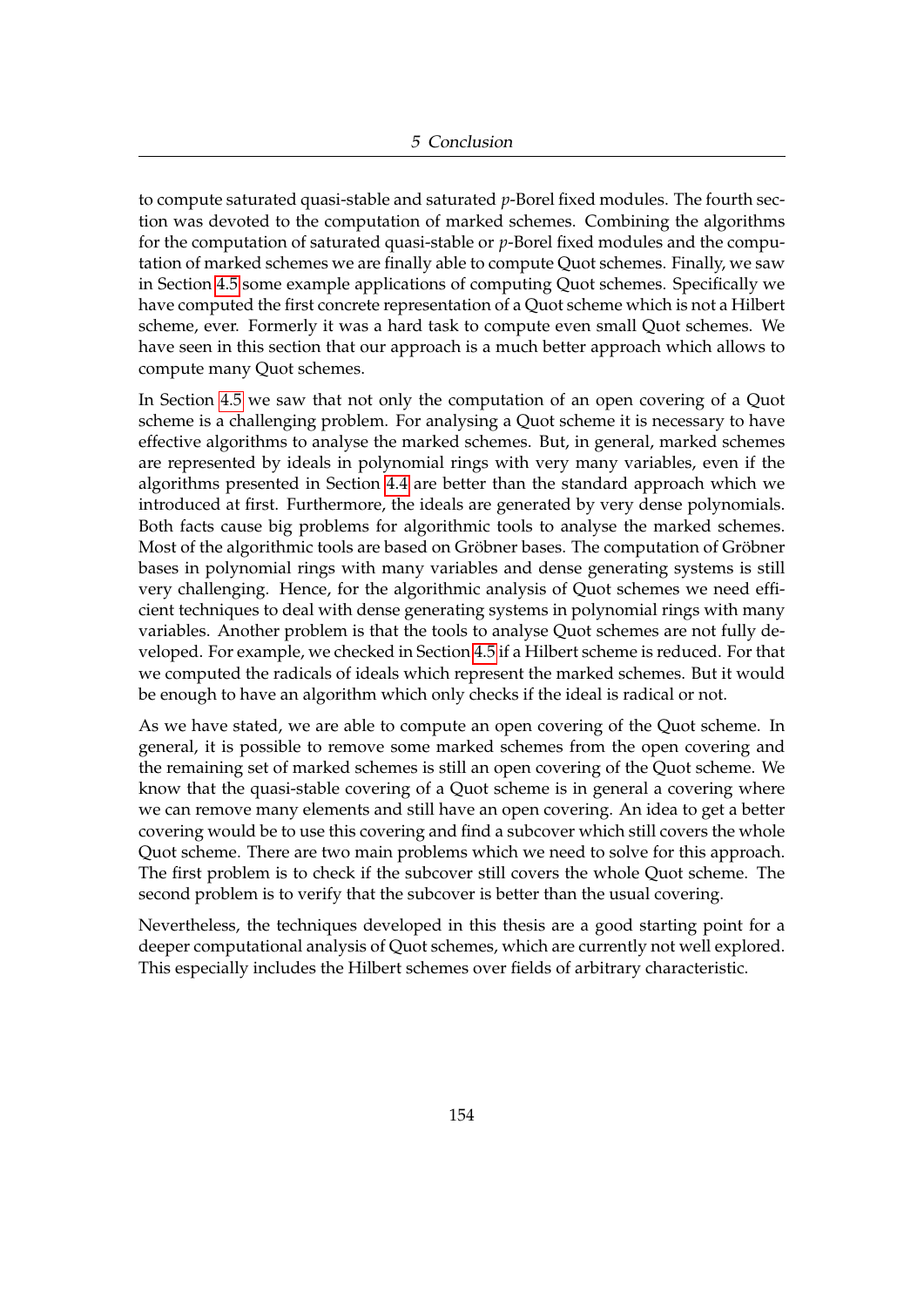## Bibliography

- <span id="page-159-1"></span>[1] John Abbott and Anna M. Bigatti. CoCoALib: C++ library for doing Computations in Commutative Algebra. Available at http://cocoa.dima.unige.it/cocoalib.
- [2] Mario Albert and Werner M. Seiler. Resolving Decompositions for Polynomial Modules. In P. Vladimir Gerdt, Wolfram Koepf, M. Werner Seiler, and V. Evgenii Vorozhtsov, editors, *Computer Algebra in Scientific Computing: 18th International Workshop, CASC 2016, Bucharest, Romania, September 19-23, 2016, Proceedings*, pages 15–29. Springer International Publishing, Cham, 2016.
- [3] Mario Albert, Cristina Bertone, Margherita Roggero, and Werner M. Seiler. Marked bases over quasi-stable modules. Preprint arXiv:1511.03547, 2015.
- [4] Mario Albert, Matthias Fetzer, Eduardo Sáenz-de Cabezón, and Werner M. Seiler. On the free resolution induced by a Pommaret basis. *J. Symb. Comp.*, 68:4–26, 2015.
- [5] Mario Albert, Matthias Fetzer, and Werner M. Seiler. Janet Bases and Resolutions in CoCoALib. In Vladimir P. Gerdt, Wolfram Koepf, Werner M. Seiler, and Evgenii V. Vorozhtsov, editors, *Computer Algebra in Scientific Computing: 17th International Workshop, CASC 2015, Aachen, Germany, September 14-18, 2015, Proceedings*, pages 15–29. Springer International Publishing, Cham, 2015.
- [6] David Allen Bayer. *The Division Algorithm and the Hilbert Scheme*. PhD thesis, Harvard University, Cambridge, MA, USA, 1982. AAI8222588.
- [7] Cristina Bertone. Quasi-stable ideals and Borel-fixed ideals with a given Hilbert polynomial. *Applicable Algebra in Engineering, Communication and Computing*, 26(6): 507–525, 2015.
- [8] Cristina Bertone, Francesca Cioffi, Paolo Lella, and Margherita Roggero. Upgraded methods for the effective computation of marked schemes on a strongly stable ideal. *Journal of Symbolic Computation*, 50:263 – 290, 2013.
- [9] Cristina Bertone, Paolo Lella, and Margherita Roggero. A Borel open cover of the Hilbert scheme. *Journal of Symbolic Computation*, 53:119 – 135, 2013.
- <span id="page-159-0"></span>[10] Cristina Bertone, Francesca Cioffi, and Margherita Roggero. Macaulay-like marked bases. *To appear on J. Algebra Appl.*, 16(5), 2017.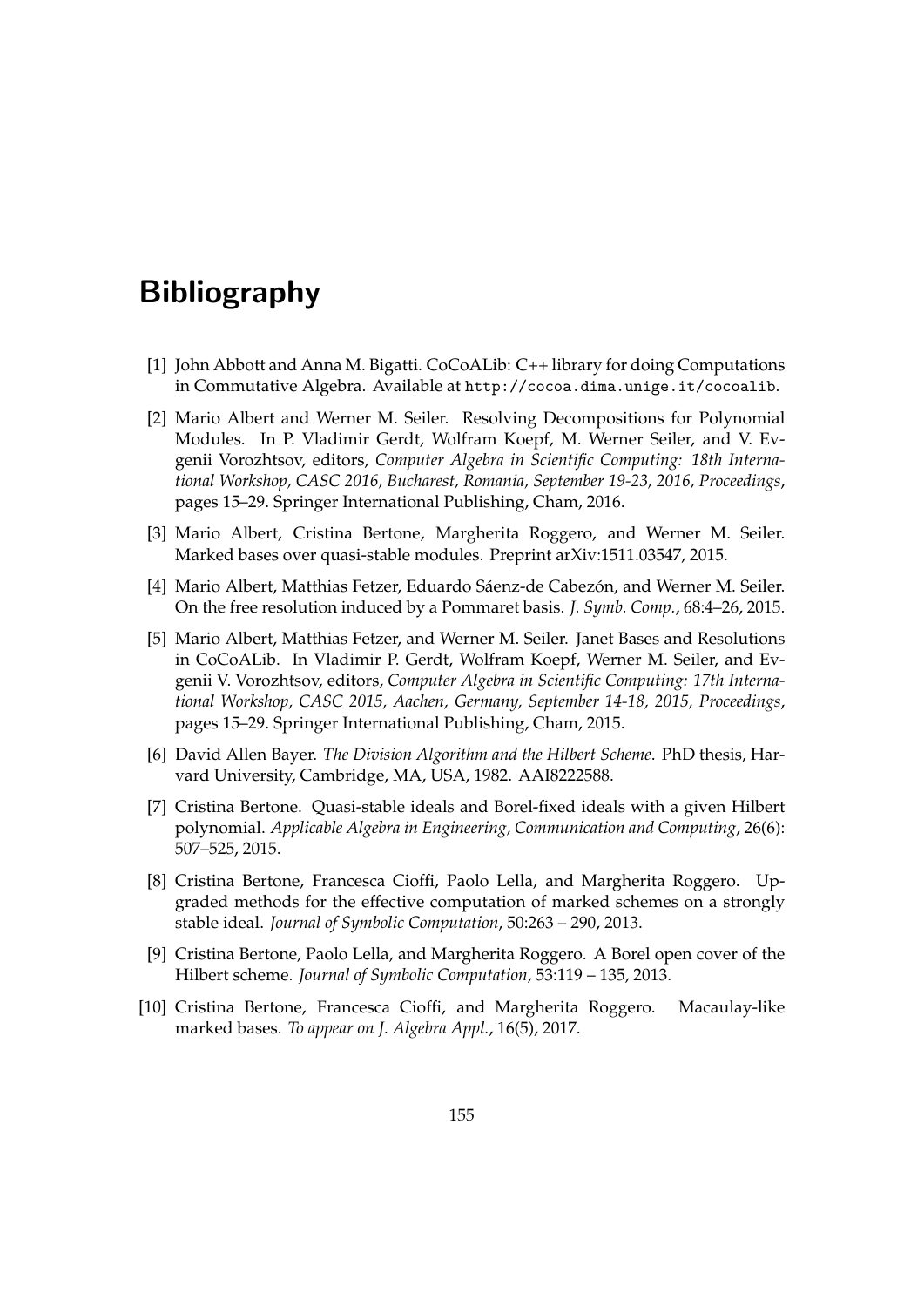- [11] Jerome Brachat, Paolo Lella, Bernard Mourrain, and Margherita Roggero. Extensors and the Hilbert scheme. *Annali della Scuola Normale Superiore di Pisa, Classe di Scienze*, page pp. 23, October 2014.
- [12] Michela Ceria, Teo Mora, and Margherita Roggero. Term-ordering free involutive bases. *Journal of Symbolic Computation*, 68, Part 2:87 – 108, 2015. Effective Methods in Algebraic Geometry.
- <span id="page-160-2"></span>[13] Francesca Cioffi and Margherita Roggero. Flat families by strongly stable ideals and a generalization of Gröbner bases. *Journal of Symbolic Computation*, 46(9):1070 – 1084, 2011.
- <span id="page-160-0"></span>[14] Wolfram Decker, Gert-Martin Greuel, Gerhard Pfister, and Hans Schönemann. SINGULAR 4-0-2 — A computer algebra system for polynomial computations. <http://www.singular.uni-kl.de>, 2015.
- [15] Roger Dellaca. Gotzmann regularity for globally generated coherent sheaves. *Journal of Pure and Applied Algebra*, 220(4):1576 – 1587, 2016.
- [16] David Eisenbud. *Commutative Algebra: with a View Toward Algebraic Geometry*. Graduate texts in mathematics. Springer, New York, Berlin, Heildelberg, 1995.
- [17] David Eisenbud. *The Geometry of Syzygies: A Second Course in Algebraic Geometry and Commutative Algebra*. Graduate Texts in Mathematics. Springer, 2005.
- [18] David Eisenbud and Joe Harris. *The Geometry of Schemes*. Graduate Texts in Mathematics. Springer, 2001.
- <span id="page-160-1"></span>[19] Matthias Fetzer. *Free Resolutions From Involutive Bases*. PhD thesis, Universität Kassel, 2016.
- [20] Vesselin Gasharov. Extremal properties of Hilbert functions. *Illinois J. Math.*, 41(4): 612–629, 12 1997.
- [21] Vladimir P. Gerdt and Yuri A. Blinkov. Involutive bases of polynomial ideals. *Mathematics and Computers in Simulation*, 45(5–6):519 – 541, 1998.
- [22] Vladimir P. Gerdt and Yuri A. Blinkov. Minimal involutive bases. *Mathematics and Computers in Simulation*, 45(5–6):543 – 560, 1998.
- [23] Gerd Gotzmann. Eine Bedingung für die Flachheit und das Hilbertpolynom eines graduierten Ringes. *Mathematische Zeitschrift*, 158:61–70, 1978.
- [24] Mark L. Green. Generic Initial Ideals. In J. Elias, J.M. Giral, R.M. Miró-Roig, and S. Zarzuela, editors, *Six Lectures on Commutative Algebra*, Progress in Mathematics, pages 119–186. Birkhäuser Basel, 1998.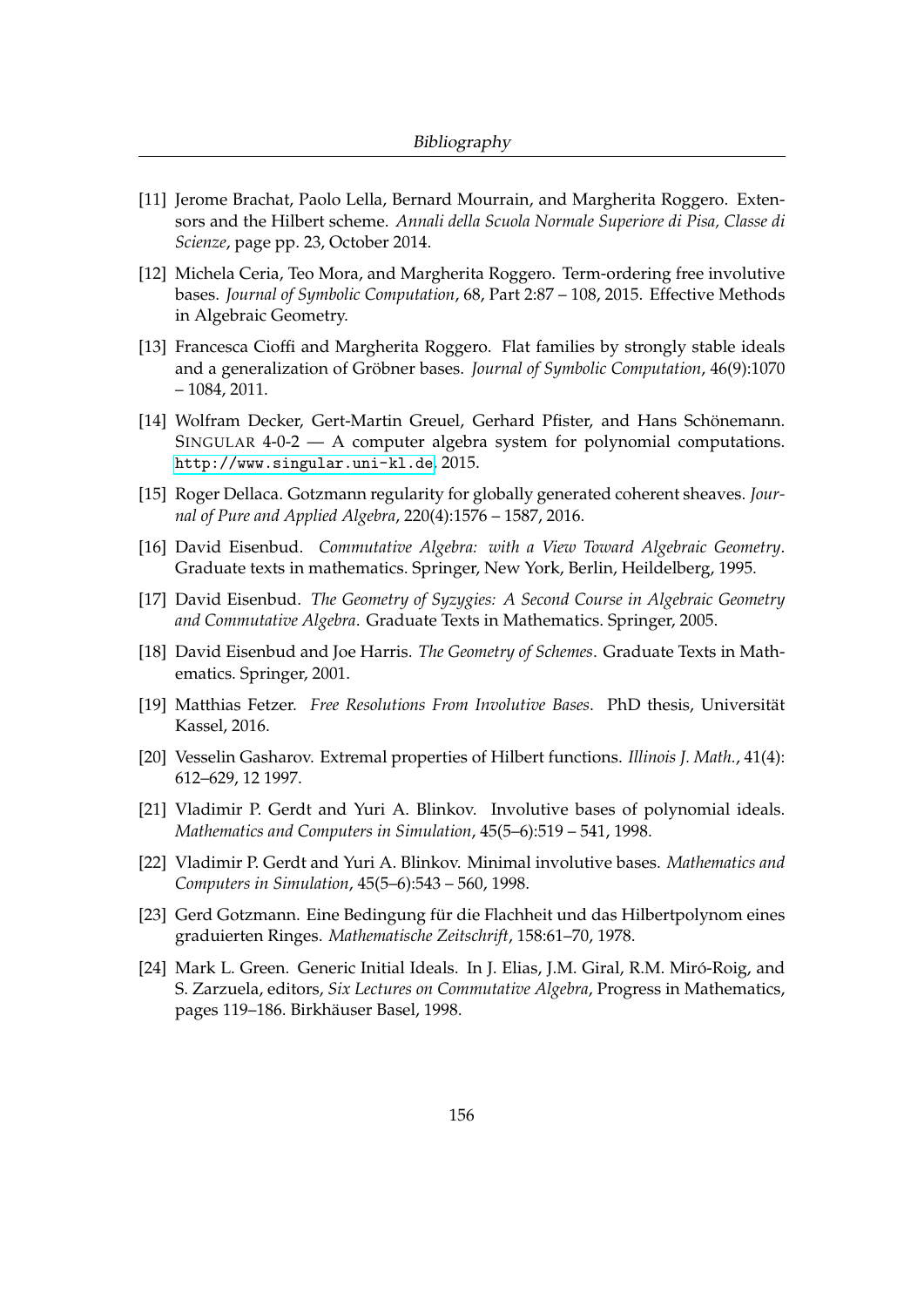- [25] Alexander Grothendieck. *Fondements de la géométrie algébrique. [Extraits du Séminaire Bourbaki, 1957–1962.]*. Secrétariat mathématique, Paris, 1962.
- [26] Ulrich Görtz and Torsten Wedhorn. *Algebraic Geometry I*. Springer Science + Business Media, 2010.
- <span id="page-161-0"></span>[27] Mark Haiman and Bernd Sturmfels. Multigraded Hilbert schemes. *J. Algebraic Geom.*, 13(4):725–769, 2004. doi: 10.1090/S1056-3911-04-00373-X.
- [28] Robin Hartshorne. *Algebraic Geometry*. Graduate texts in mathematics. Springer, New York, 1977.
- [29] Heather A. Hulett. A generalization of macaulay's theorem. *Communications in Algebra*, 23(4):1249–1263, 1995.
- [30] Michael Jöllenbeck and Volkmar Welker. *Minimal Resolutions via Algebraic Discrete Morse Theory*. Memoirs Amer. Math. Soc. 197. AMS, 2009.
- [31] Martin Kreuzer and Lorenzo Robbiano. *Computational Commutative Algebra 2*. Springer, Berlin [u.a.], [nachdr.] edition, 2009.
- [32] Paolo Lella. An efficient implementation of the algorithm computing the Borelfixed points of a Hilbert scheme. Preprint arXiv:1205.0456, 2012.
- [33] Paolo Lella and Margherita Roggero. On the functoriality of marked families. Preprint arXiv:1307.7657, 2013. accepted for publication on Journal of Commutative Algebra.
- [34] Qing Liu. *Algebraic Geometry and Arithmetic Curves*, volume 6 of *Oxford graduate texts in mathematics*. Oxford Univ. Press, Oxford [u.a.], 2002.
- [35] David Mumford. *Lectures on Curves on an Algebraic Surface*. Annals of mathematics studies. Princeton University Press, 1966.
- [36] Nitin Nitsure. Construction of Hilbert and Quot Schemes. In Barbara Fantechi, Lothar Göttsche, Luc Illusie, Steven L. Kleiman, Nitin Nitsure, and Angelo Vistoli, editors, *Fundamental algebraic geometry*, volume 123 of *Mathematical Surveys and Monographs*, pages 105–137. American Mathematical Society, Providence, RI, 2005. Grothendieck's FGA explained.
- [37] Irena Peeva. *Graded syzygies*, volume Vol. 14 of *Algebra and applications*. Springer, London [u.a.], 2011.
- [38] Alyson Reeves. *Combinatorial Structure on the Hilbert Scheme*. PhD thesis, Cornell University, 1992.
- [39] Alyson Reeves and Bernd Sturmfels. A Note on Polynomial Reduction. *Journal of Symbolic Computation*, 16(3):273 – 277, 1993.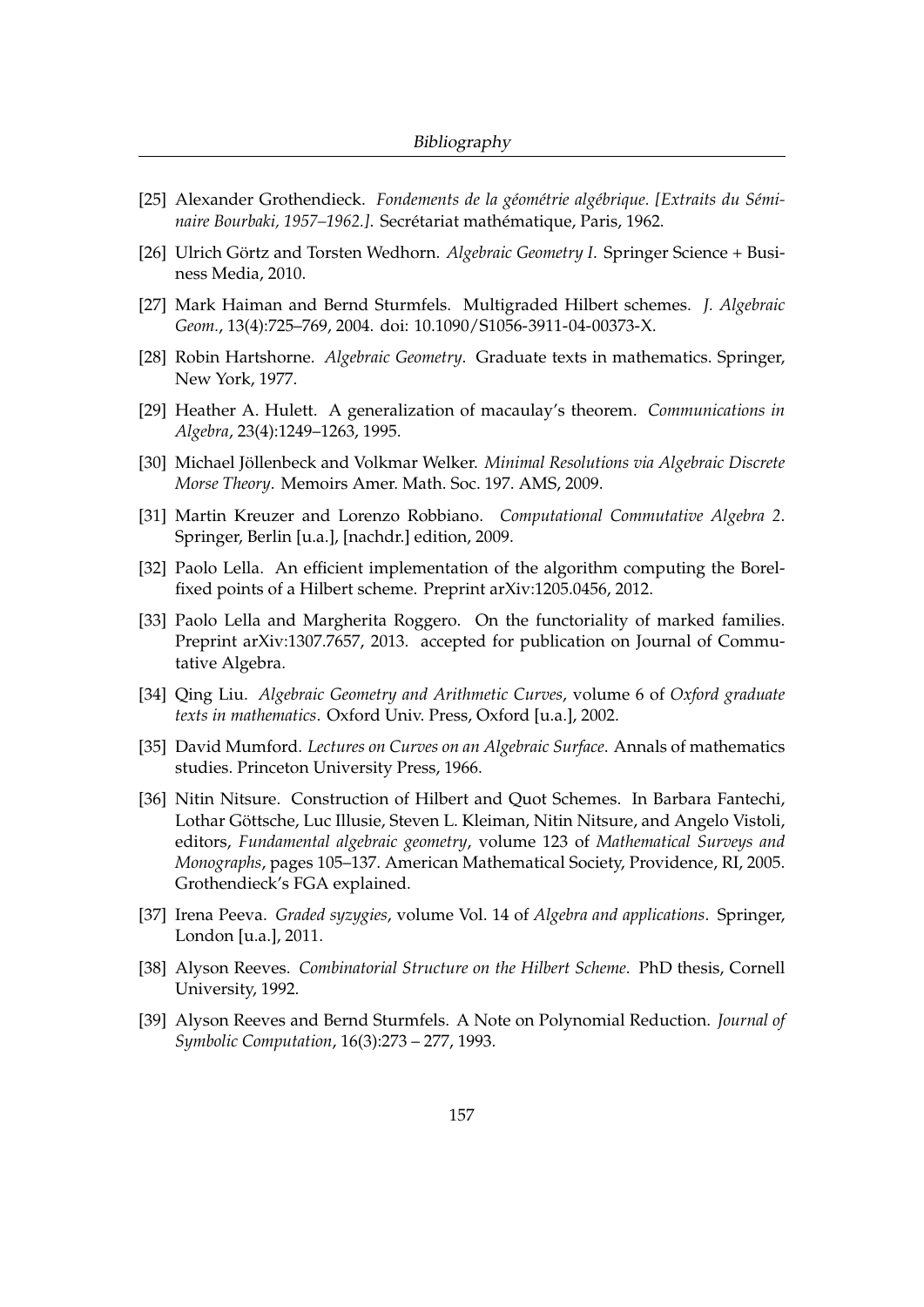- [40] Michael Schweinfurter. *Deterministic Genericity and the Computation of homological Invariants*. PhD thesis, Universität Kassel, 2016.
- [41] Werner M. Seiler. A Combinatorial Approach to Involution and *δ*-Regularity I: Involutive Bases in Polynomial Algebras of Solvable Type. *Appl. Alg. Eng. Comm. Comp.*, 20:207–259, 2009.
- [42] Werner M. Seiler. A Combinatorial Approach to Involution and *δ*-Regularity II: Structure Analysis of Polynomial Modules with Pommaret Bases. *Appl. Alg. Eng. Comm. Comp.*, 20:261–338, 2009.
- [43] Werner M. Seiler. *Involution: The Formal Theory of Differential Equations and its Applications in Computer Algebra*. Algorithms and Computation in Mathematics. Springer, 2009.
- [44] Edoardo Sernesi. *Deformations of algebraic schemes*, volume 334 of *Grundlehren der Mathematischen Wissenschaften [Fundamental Principles of Mathematical Sciences]*. Springer-Verlag, Berlin, 2006.
- [45] Emil Sköldberg. Morse Theory from an Algebraic Viewpoint. *Trans. Amer. Math. Soc.*, 358:115–129, 2006.
- [46] Emil Sköldberg. Resolutions of Modules with Initially Linear Syzygies. Preprint arXiv:1106.1913, 2011.
- [47] Wolmer V. Vasconcelos. *Computational methods in commutative algebra and algebraic geometry*, volume 2 of *Algorithms and computation in mathematics*. Springer, Berlin [u.a.], 1998.